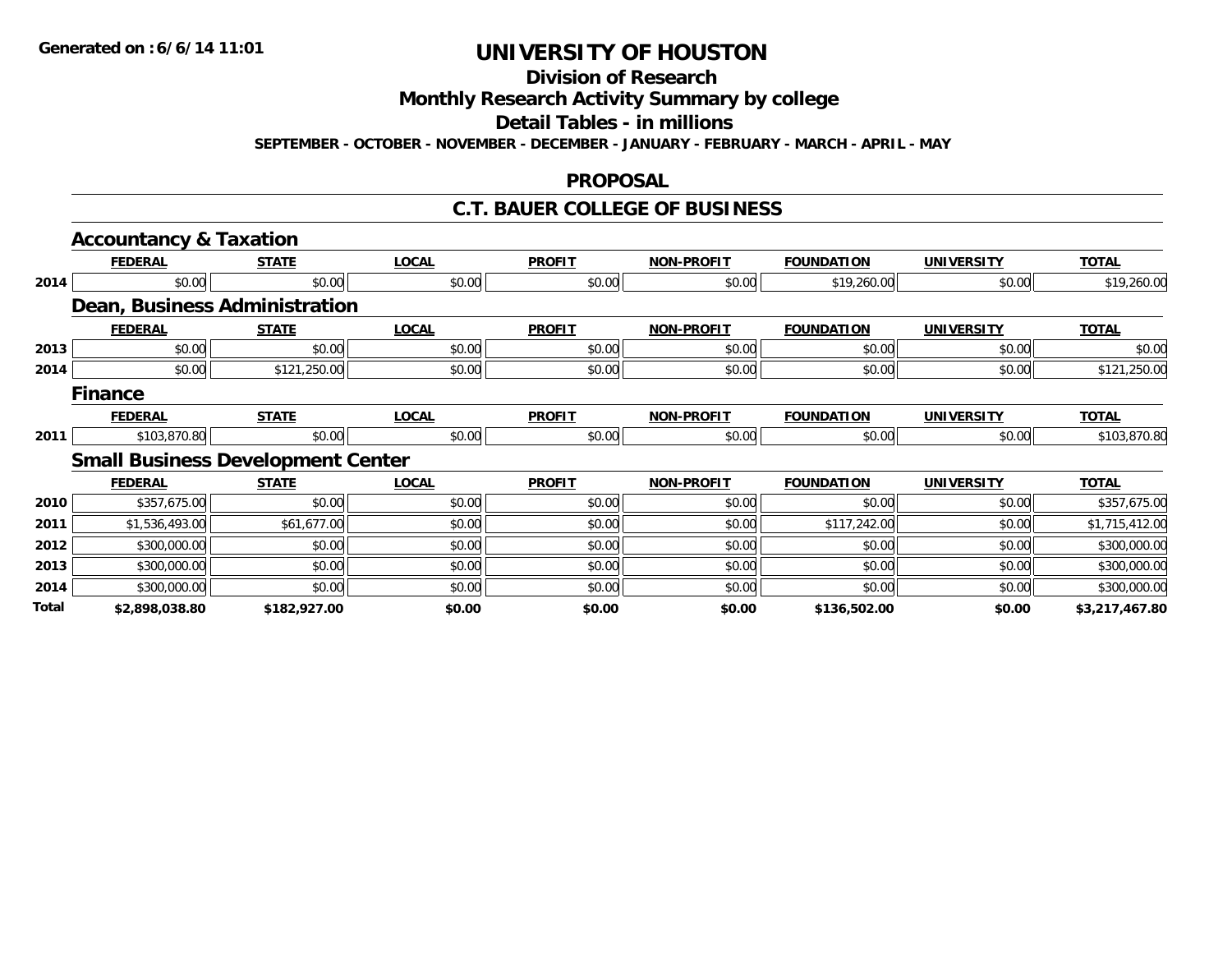## **Division of Research**

**Monthly Research Activity Summary by college**

**Detail Tables - in millions**

**SEPTEMBER - OCTOBER - NOVEMBER - DECEMBER - JANUARY - FEBRUARY - MARCH - APRIL - MAY**

### **PROPOSAL**

## **COLLEGE OF ARCHITECTURE**

|        | Architecture       |              |              |               |                   |                   |                   |                |
|--------|--------------------|--------------|--------------|---------------|-------------------|-------------------|-------------------|----------------|
|        | <b>FEDERAL</b>     | <b>STATE</b> | <b>LOCAL</b> | <b>PROFIT</b> | <b>NON-PROFIT</b> | <b>FOUNDATION</b> | <b>UNIVERSITY</b> | <b>TOTAL</b>   |
| ا 2010 | \$2,539,345.60     | \$0.00       | \$0.00       | \$0.00        | \$0.00            | \$0.00            | \$0.00            | \$2,539,345.60 |
| 2011   | \$1,587,604.88     | \$25,000.00  | \$0.00       | \$5,000.00    | \$0.00            | \$25,000.00       | \$0.00            | \$1,642,604.88 |
| 2012   | \$140,758.05       | \$0.00       | \$0.00       | \$0.00        | \$5,000.00        | \$8,200.00        | \$2,500.00        | \$156,458.05   |
| 2013   | \$89,843.25        | \$0.00       | \$0.00       | \$0.00        | \$24,714.50       | \$0.00            | \$0.00            | \$114,557.75   |
| 2014   | \$0.00             | \$0.00       | \$0.00       | \$0.00        | \$24,925.20       | \$0.00            | \$1,001,748.00    | \$1,026,673.20 |
|        | Dean, Architecture |              |              |               |                   |                   |                   |                |

|       | <b>FEDERAI</b>  | <b>CTATE</b>      | LOCAL                   | <b>PROFIT</b>  | -PROFIT<br><b>NON</b> | <b>FOUNDATION</b> | <b>UNIVEDSITY</b>  | $T^{\sim}$ |
|-------|-----------------|-------------------|-------------------------|----------------|-----------------------|-------------------|--------------------|------------|
| 2011  | امہ مد<br>טע.טע | 00000<br>923.WW.W | $\sim$ $\sim$<br>vv.vv. | ≮N UU<br>JU.UU | ልስ ባህ<br>,u.uu        | $\cdots$<br>טט.טע | $\sim$ 00<br>DU.UQ |            |
| Total | 170             | .000.00<br>05 T   | \$0.00                  | 000.00. ر      | \$54.639.70           | \$33,200.00       | .248.00<br>ഹ       | 630 48     |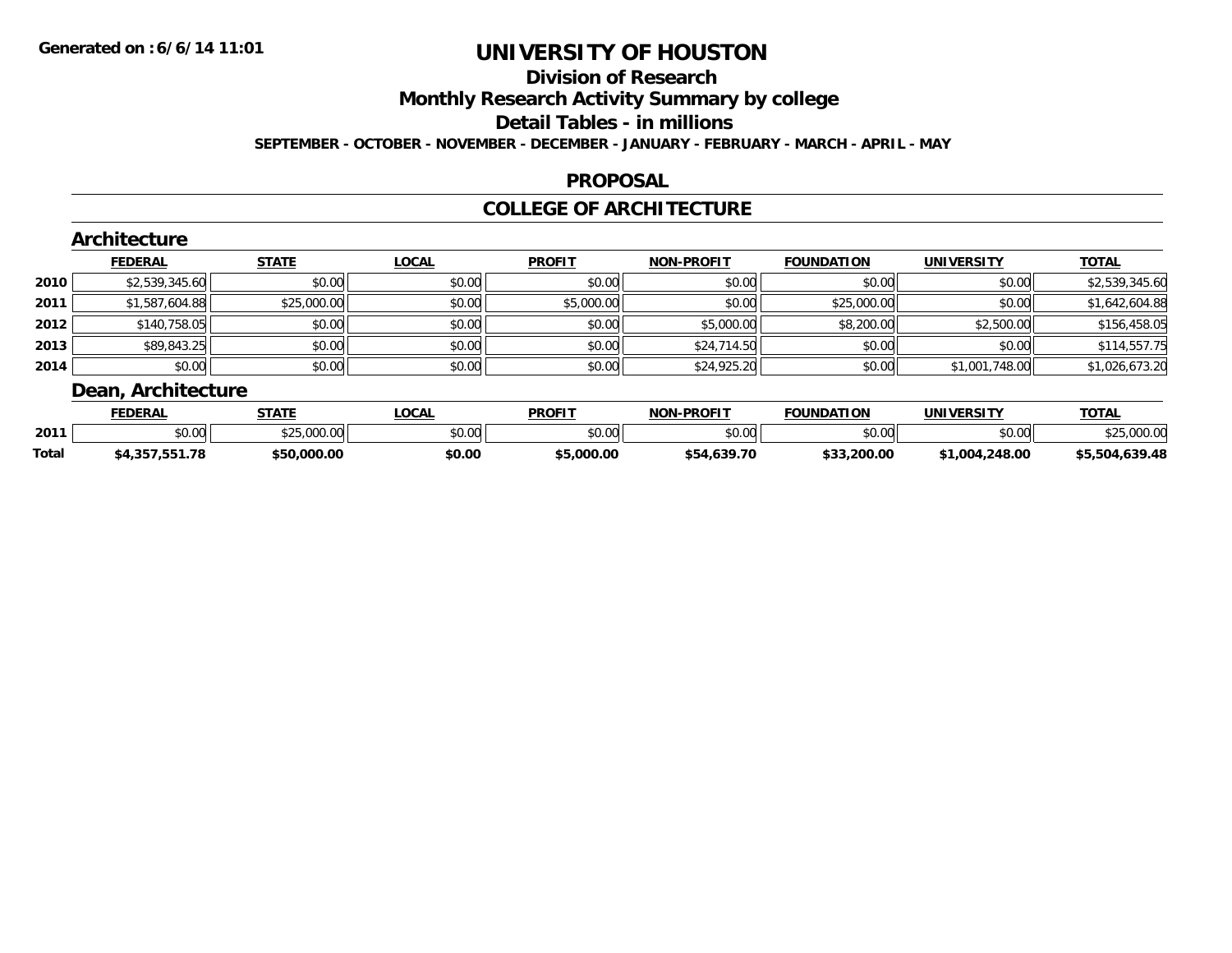#### **Division of Research**

**Monthly Research Activity Summary by college**

### **Detail Tables - in millions**

**SEPTEMBER - OCTOBER - NOVEMBER - DECEMBER - JANUARY - FEBRUARY - MARCH - APRIL - MAY**

### **PROPOSAL**

## **COLLEGE OF EDUCATION**

# **Consistency Mgmt and Coop Disc**

|      | Consistency might and Coop Disc                      |                |              |               |                   |                   |                   |                 |
|------|------------------------------------------------------|----------------|--------------|---------------|-------------------|-------------------|-------------------|-----------------|
|      | <b>FEDERAL</b>                                       | <b>STATE</b>   | <b>LOCAL</b> | <b>PROFIT</b> | <b>NON-PROFIT</b> | <b>FOUNDATION</b> | <b>UNIVERSITY</b> | <b>TOTAL</b>    |
| 2010 | \$315,106.74                                         | \$0.00         | \$37,786.00  | \$0.00        | \$118,889.00      | \$0.00            | \$0.00            | \$471,781.74    |
| 2011 | \$0.00                                               | \$0.00         | \$295,410.00 | \$0.00        | \$152,868.00      | \$0.00            | \$0.00            | \$448,278.00    |
| 2012 | \$4,176,056.65                                       | \$0.00         | \$30,000.00  | \$0.00        | \$957,408.00      | \$0.00            | \$0.00            | \$5,163,464.65  |
| 2013 | \$2,480,018.64                                       | \$0.00         | \$0.00       | \$0.00        | \$0.00            | \$0.00            | \$0.00            | \$2,480,018.64  |
| 2014 | \$2,632,766.14                                       | \$0.00         | \$235,590.00 | \$0.00        | \$0.00            | \$0.00            | \$0.00            | \$2,868,356.14  |
|      | <b>Curriculum and Instruction</b>                    |                |              |               |                   |                   |                   |                 |
|      | <b>FEDERAL</b>                                       | <b>STATE</b>   | <b>LOCAL</b> | <b>PROFIT</b> | <b>NON-PROFIT</b> | <b>FOUNDATION</b> | <b>UNIVERSITY</b> | <b>TOTAL</b>    |
| 2010 | \$1,057,932.25                                       | \$697,537.00   | \$0.00       | \$0.00        | \$0.00            | \$39,952.00       | \$0.00            | \$1,795,421.25  |
| 2011 | \$5,984,263.00                                       | \$1,458,613.20 | \$0.00       | \$124,500.00  | \$75,000.00       | \$0.00            | \$246,279.00      | \$7,888,655.20  |
| 2012 | \$2,161,385.90                                       | \$714,991.00   | \$120,000.00 | \$0.00        | \$57,153.00       | \$0.00            | \$1,024,174.00    | \$4,077,703.90  |
| 2013 | \$2,665,964.50                                       | \$351,775.00   | \$0.00       | \$0.00        | \$19,325.00       | \$0.00            | \$258,964.50      | \$3,296,029.00  |
| 2014 | \$9,801,990.19                                       | \$2,305,653.00 | \$21,958.00  | \$0.00        | \$640,700.00      | \$50,000.00       | \$380,999.00      | \$13,201,300.19 |
|      | Dean, Education                                      |                |              |               |                   |                   |                   |                 |
|      | <b>FEDERAL</b>                                       | <b>STATE</b>   | <b>LOCAL</b> | <b>PROFIT</b> | <b>NON-PROFIT</b> | <b>FOUNDATION</b> | <b>UNIVERSITY</b> | <b>TOTAL</b>    |
| 2014 | \$2,149,993.50                                       | \$679,500.00   | \$0.00       | \$0.00        | \$5,700.00        | \$0.00            | \$0.00            | \$2,835,193.50  |
|      | <b>Educational Leadership &amp; Cultural Studies</b> |                |              |               |                   |                   |                   |                 |
|      | <b>FEDERAL</b>                                       | <b>STATE</b>   | <b>LOCAL</b> | <b>PROFIT</b> | <b>NON-PROFIT</b> | <b>FOUNDATION</b> | <b>UNIVERSITY</b> | <b>TOTAL</b>    |
| 2010 | \$494,390.50                                         | \$0.00         | \$0.00       | \$0.00        | \$0.00            | \$169,377.00      | \$0.00            | \$663,767.50    |
|      | <b>Educational Psychology</b>                        |                |              |               |                   |                   |                   |                 |
|      | <b>FEDERAL</b>                                       | <b>STATE</b>   | <b>LOCAL</b> | <b>PROFIT</b> | <b>NON-PROFIT</b> | <b>FOUNDATION</b> | <b>UNIVERSITY</b> | <b>TOTAL</b>    |
| 2010 | \$7,964,122.30                                       | \$1,625,982.90 | \$0.00       | \$118,211.00  | \$295,140.00      | \$288,840.26      | \$281,528.00      | \$10,573,824.46 |
| 2011 | \$4,544,127.00                                       | \$503,639.70   | \$0.00       | \$68,419.00   | \$10,133.00       | \$510,310.65      | \$20,758.00       | \$5,657,387.35  |
| 2012 | \$4,916,811.26                                       | \$1,562,159.00 | \$0.00       | \$0.00        | \$32,160.00       | \$87,667.00       | \$1,518,602.74    | \$8,117,400.00  |
| 2013 | \$3,053,773.00                                       | \$71,610.00    | \$0.00       | \$0.00        | \$19,530.53       | \$387,327.00      | \$475,030.00      | \$4,007,270.53  |
| 2014 | \$7,746,773.00                                       | \$819,606.00   | \$27,400.00  | \$0.00        | \$26,281.00       | \$0.00            | \$620,119.00      | \$9,240,179.00  |

## **Institute for Urban Education**

|      | <b>FEDERAL</b> | <b>STATE</b> | <u>LOCAL</u> | <b>PROFIT</b> | <b>NON-PROFIT</b> | <b>FOUNDATION</b> | UNIVERSITY | <b>TOTAL</b> |
|------|----------------|--------------|--------------|---------------|-------------------|-------------------|------------|--------------|
| 2010 | \$20,000.00    | \$0.00       | \$0.00       | \$0.00        | \$90,000.00       | \$0.00            | \$0.00     | \$110,000.00 |
| 2011 | \$609,499.90   | \$0.00       | \$0.00       | \$0.00        | .000.00           | \$0.00            | \$0.00     | \$650,499.90 |
| 2013 | \$0.00         | \$0.00       | \$0.00       | \$0.00        | \$0.00            | \$0.00            | \$0.00     | \$0.00       |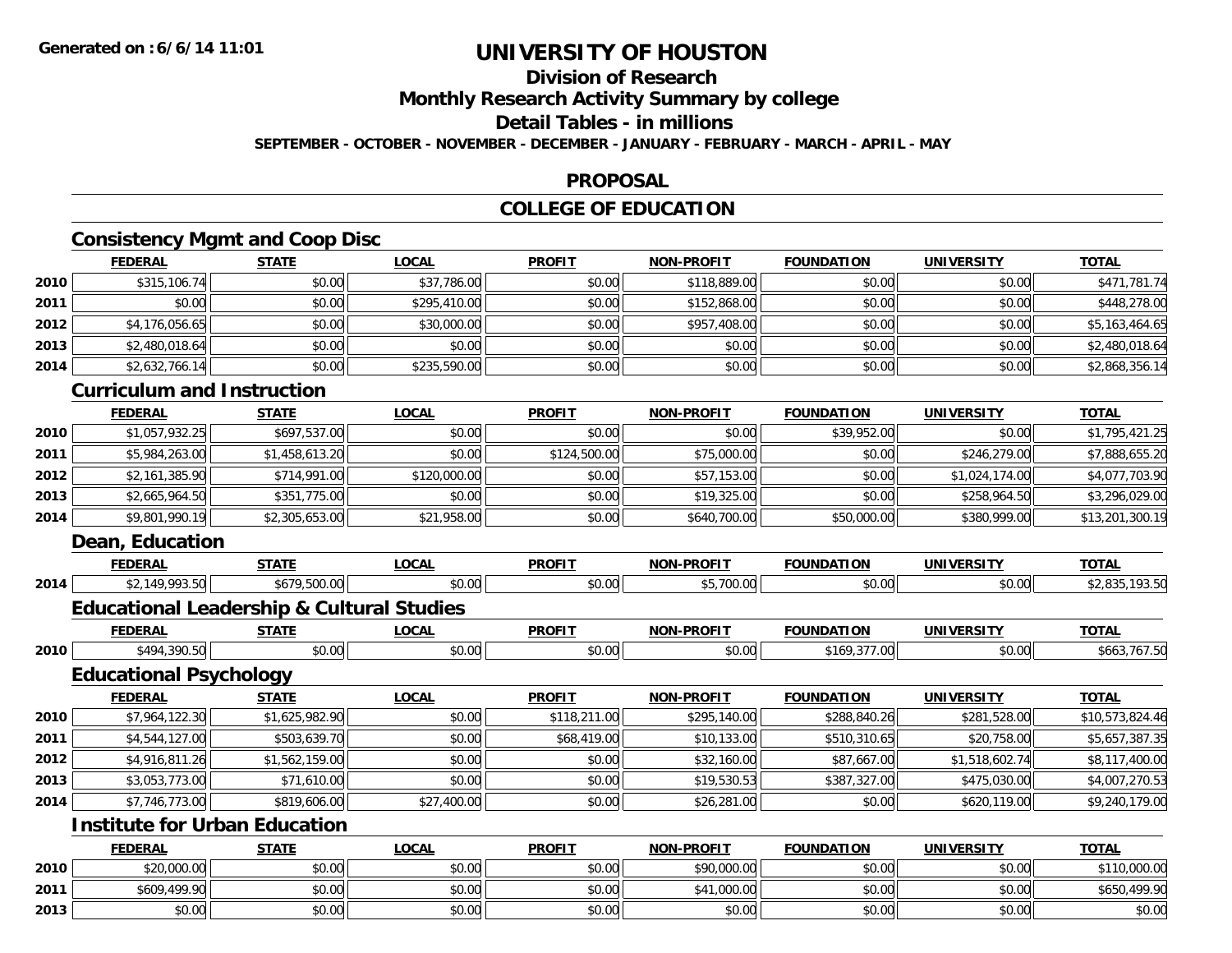## **Division of Research**

**Monthly Research Activity Summary by college**

**Detail Tables - in millions**

**SEPTEMBER - OCTOBER - NOVEMBER - DECEMBER - JANUARY - FEBRUARY - MARCH - APRIL - MAY**

### **PROPOSAL**

## **COLLEGE OF EDUCATION**

## **UH Charter School**

|       | <u>FEDERAL</u>  | <b>STATE</b>    | <u>LOCAL</u> | <b>PROFIT</b> | <b>NON-PROFIT</b> | <b>FOUNDATION</b> | <b>UNIVERSITY</b> | <b>TOTAL</b>    |
|-------|-----------------|-----------------|--------------|---------------|-------------------|-------------------|-------------------|-----------------|
| 2011  | \$0.00          | \$44,864.00     | \$0.00       | \$0.00        | \$0.00            | \$0.00            | \$0.00            | \$44,864.00     |
| 2012  | \$0.00          | \$7,150.00      | \$0.00       | \$0.00        | \$0.00            | \$0.00            | \$0.00            | \$7,150.00      |
| 2013  | \$0.00          | \$1,489.55      | \$0.00       | \$0.00        | \$0.00            | \$0.00            | \$0.00            | \$1,489.55      |
| 2014  | \$187,811.00    | \$0.00          | \$0.00       | \$0.00        | \$0.00            | \$0.00            | \$0.00            | \$187,811.00    |
| Total | \$62.962.785.47 | \$10,844,570.35 | \$768,144.00 | \$311,130.00  | \$2,541,287.53    | \$1,533,473.91    | \$4.826.454.24    | \$83,787,845.50 |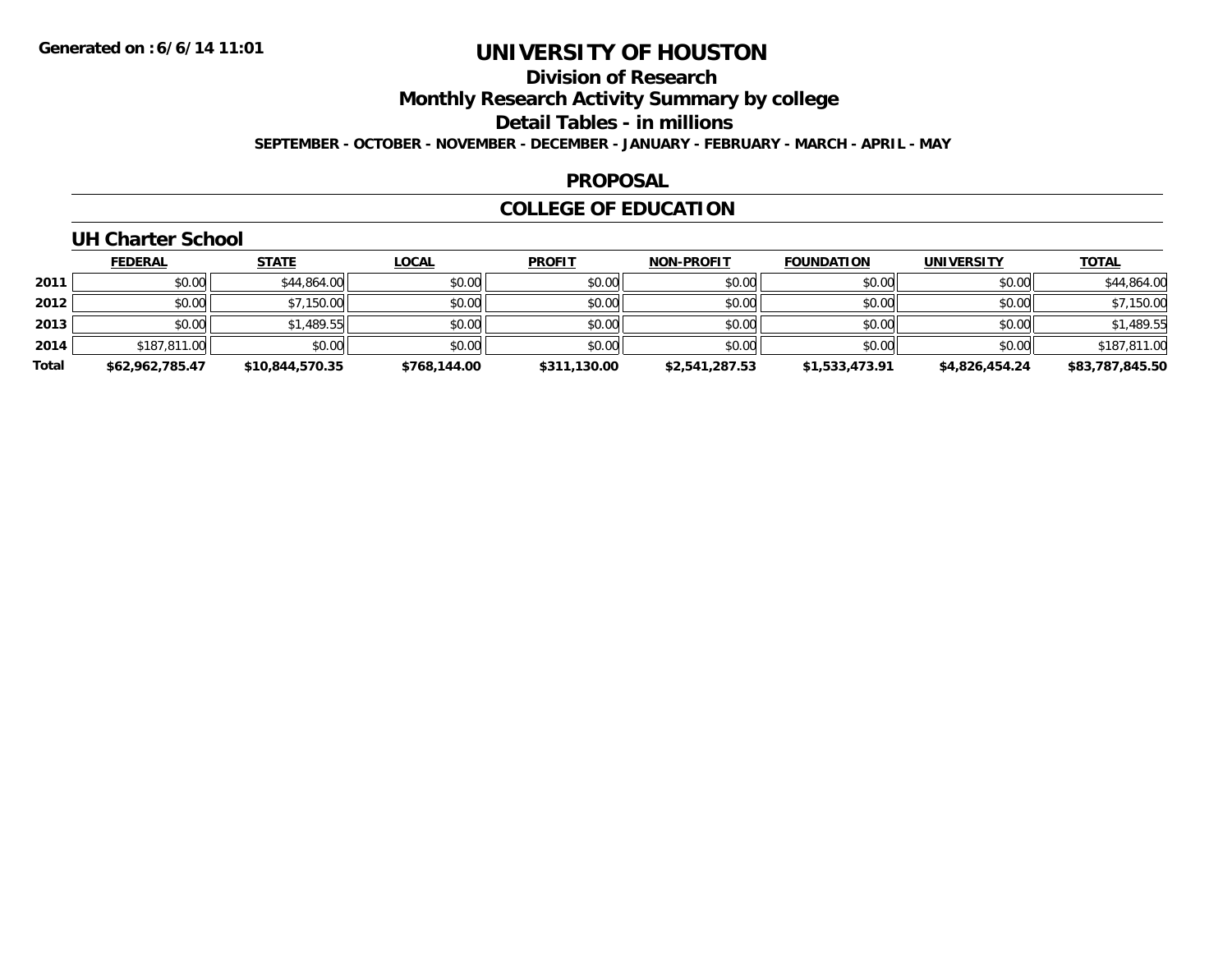**Division of Research**

**Monthly Research Activity Summary by college**

**Detail Tables - in millions**

**SEPTEMBER - OCTOBER - NOVEMBER - DECEMBER - JANUARY - FEBRUARY - MARCH - APRIL - MAY**

## **PROPOSAL**

|      | <b>African-American Studies</b>  |              |              |               |                   |                   |                   |                |
|------|----------------------------------|--------------|--------------|---------------|-------------------|-------------------|-------------------|----------------|
|      | <b>FEDERAL</b>                   | <b>STATE</b> | <b>LOCAL</b> | <b>PROFIT</b> | <b>NON-PROFIT</b> | <b>FOUNDATION</b> | <b>UNIVERSITY</b> | <b>TOTAL</b>   |
| 2014 | \$0.00                           | \$0.00       | \$0.00       | \$0.00        | \$17,500.00       | \$0.00            | \$0.00            | \$17,500.00    |
|      | Art                              |              |              |               |                   |                   |                   |                |
|      | <b>FEDERAL</b>                   | <b>STATE</b> | <b>LOCAL</b> | <b>PROFIT</b> | <b>NON-PROFIT</b> | <b>FOUNDATION</b> | <b>UNIVERSITY</b> | <b>TOTAL</b>   |
| 2010 | \$10,000.00                      | \$0.00       | \$0.00       | \$0.00        | \$0.00            | \$0.00            | \$0.00            | \$10,000.00    |
| 2011 | \$14,979.30                      | \$0.00       | \$0.00       | \$0.00        | \$0.00            | \$0.00            | \$0.00            | \$14,979.30    |
| 2012 | \$294,676.59                     | \$0.00       | \$0.00       | \$0.00        | \$35,000.00       | \$0.00            | \$0.00            | \$329,676.59   |
| 2013 | \$0.00                           | \$0.00       | \$0.00       | \$0.00        | \$1,400.00        | \$0.00            | \$0.00            | \$1,400.00     |
|      | <b>Arte Publico Press</b>        |              |              |               |                   |                   |                   |                |
|      | <b>FEDERAL</b>                   | <b>STATE</b> | <b>LOCAL</b> | <b>PROFIT</b> | <b>NON-PROFIT</b> | <b>FOUNDATION</b> | <b>UNIVERSITY</b> | <b>TOTAL</b>   |
| 2010 | \$100,000.00                     | \$120,000.00 | \$0.00       | \$0.00        | \$145,536.00      | \$75,000.00       | \$0.00            | \$440,536.00   |
| 2011 | \$100,000.00                     | \$0.00       | \$0.00       | \$0.00        | \$94,479.00       | \$120,000.00      | \$0.00            | \$314,479.00   |
| 2012 | \$298,497.00                     | \$20,000.00  | \$0.00       | \$0.00        | \$98,393.00       | \$0.00            | \$0.00            | \$416,890.00   |
| 2013 | \$100,000.00                     | \$40,000.00  | \$0.00       | \$0.00        | \$50,000.00       | \$150,000.00      | \$0.00            | \$340,000.00   |
| 2014 | \$2,100,971.00                   | \$6,000.00   | \$0.00       | \$0.00        | \$170,074.00      | \$200,000.00      | \$0.00            | \$2,477,045.00 |
|      | <b>Blaffer Gallery</b>           |              |              |               |                   |                   |                   |                |
|      | <b>FEDERAL</b>                   | <b>STATE</b> | <b>LOCAL</b> | <b>PROFIT</b> | NON-PROFIT        | <b>FOUNDATION</b> | <b>UNIVERSITY</b> | <b>TOTAL</b>   |
| 2010 | \$35,000.00                      | \$8,500.00   | \$0.00       | \$0.00        | \$149,425.00      | \$0.00            | \$0.00            | \$192,925.00   |
| 2011 | \$50,000.00                      | \$8,500.00   | \$0.00       | \$0.00        | \$102,445.00      | \$0.00            | \$0.00            | \$160,945.00   |
| 2012 | \$0.00                           | \$5,132.00   | \$0.00       | \$0.00        | \$85,759.00       | \$0.00            | \$0.00            | \$90,891.00    |
| 2013 | \$50,000.00                      | \$10,000.00  | \$0.00       | \$0.00        | \$81,500.00       | \$0.00            | \$0.00            | \$141,500.00   |
| 2014 | \$0.00                           | \$14,000.00  | \$0.00       | \$0.00        | \$80,000.00       | \$0.00            | \$0.00            | \$94,000.00    |
|      | <b>Center for Public History</b> |              |              |               |                   |                   |                   |                |
|      | <b>FEDERAL</b>                   | <b>STATE</b> | <b>LOCAL</b> | <b>PROFIT</b> | <b>NON-PROFIT</b> | <b>FOUNDATION</b> | <b>UNIVERSITY</b> | <b>TOTAL</b>   |
| 2011 | \$250,000.00                     | \$0.00       | \$0.00       | \$0.00        | \$369,000.00      | \$0.00            | \$0.00            | \$619,000.00   |
|      | <b>Communication Disorders</b>   |              |              |               |                   |                   |                   |                |
|      | <b>FEDERAL</b>                   | <b>STATE</b> | <b>LOCAL</b> | <b>PROFIT</b> | NON-PROFIT        | <b>FOUNDATION</b> | <b>UNIVERSITY</b> | <b>TOTAL</b>   |
| 2010 | \$797,623.00                     | \$227,907.00 | \$0.00       | \$0.00        | \$227,284.00      | \$10,000.00       | \$0.00            | \$1,262,814.00 |
| 2011 | \$148,670.00                     | \$17,940.10  | \$0.00       | \$0.00        | \$0.00            | \$10,000.00       | \$0.00            | \$176,610.10   |
| 2012 | \$447,207.00                     | \$11,723.40  | \$0.00       | \$0.00        | \$58,248.00       | \$22,770.00       | \$263,177.00      | \$803,125.40   |
| 2013 | \$535,125.00                     | \$77,569.00  | \$0.00       | \$0.00        | \$54,922.00       | \$24,500.00       | \$396,469.00      | \$1,088,585.00 |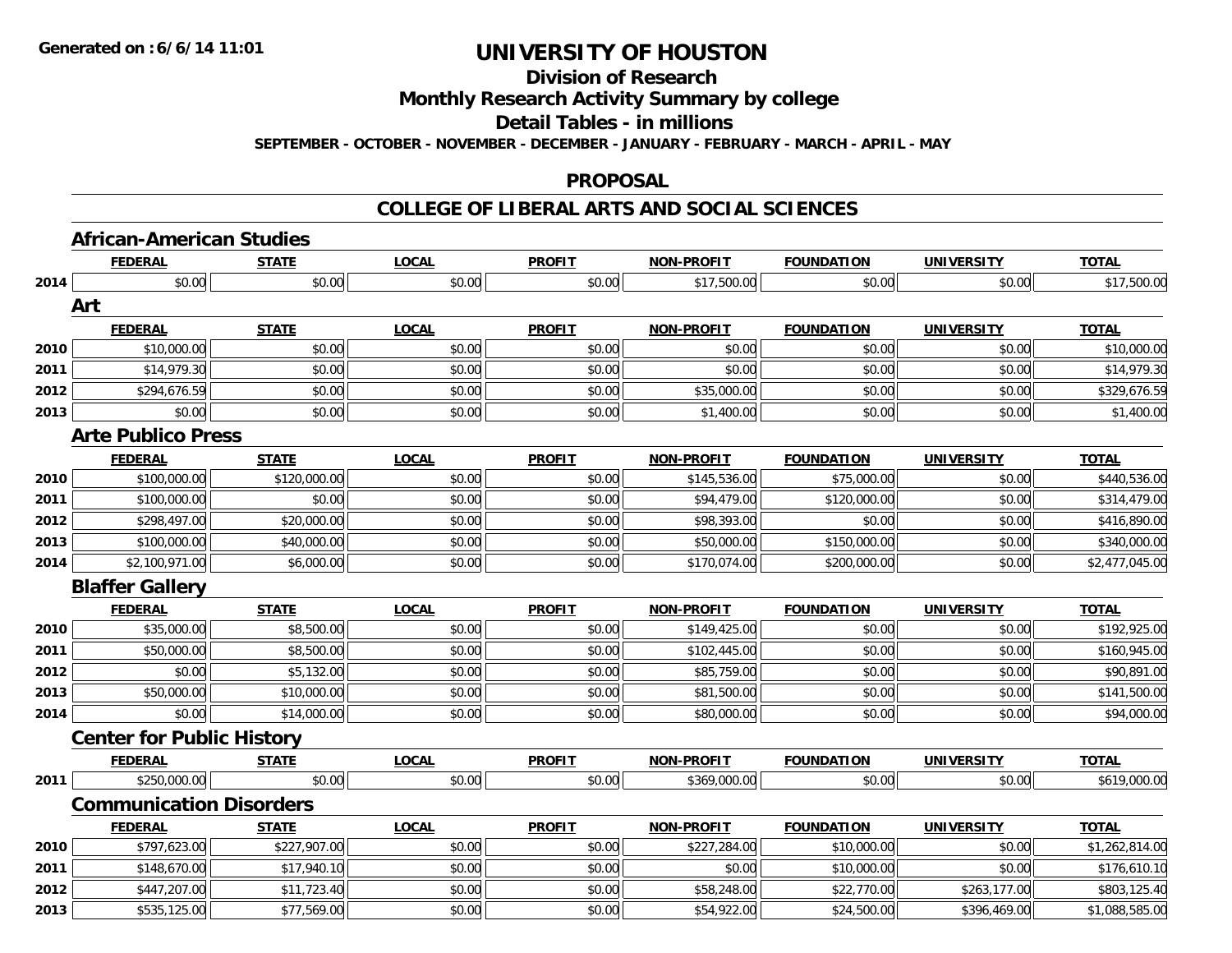**Division of Research**

**Monthly Research Activity Summary by college**

**Detail Tables - in millions**

**SEPTEMBER - OCTOBER - NOVEMBER - DECEMBER - JANUARY - FEBRUARY - MARCH - APRIL - MAY**

## **PROPOSAL**

|      | <b>Communication Disorders</b>                    |                |              |                |                   |                   |                   |                 |
|------|---------------------------------------------------|----------------|--------------|----------------|-------------------|-------------------|-------------------|-----------------|
|      | <b>FEDERAL</b>                                    | <b>STATE</b>   | <b>LOCAL</b> | <b>PROFIT</b>  | <b>NON-PROFIT</b> | <b>FOUNDATION</b> | <b>UNIVERSITY</b> | <b>TOTAL</b>    |
| 2014 | \$295,718.47                                      | \$0.00         | \$0.00       | \$0.00         | \$0.00            | \$33,553.60       | \$0.00            | \$329,272.07    |
|      | <b>Cynthia Woods Mitchell Center for the Arts</b> |                |              |                |                   |                   |                   |                 |
|      | <b>FEDERAL</b>                                    | <b>STATE</b>   | <b>LOCAL</b> | <b>PROFIT</b>  | <b>NON-PROFIT</b> | <b>FOUNDATION</b> | <b>UNIVERSITY</b> | <b>TOTAL</b>    |
| 2013 | \$0.00                                            | \$150,000.00   | \$0.00       | \$200,000.00   | \$35,000.00       | \$15,000.00       | \$0.00            | \$400,000.00    |
| 2014 | \$0.00                                            | \$8,000.00     | \$0.00       | \$200,000.00   | \$500.00          | \$1,400.00        | \$0.00            | \$209,900.00    |
|      | Dean, Liberal Arts and Social Sciences            |                |              |                |                   |                   |                   |                 |
|      | <b>FEDERAL</b>                                    | <b>STATE</b>   | <b>LOCAL</b> | <b>PROFIT</b>  | <b>NON-PROFIT</b> | <b>FOUNDATION</b> | <b>UNIVERSITY</b> | <b>TOTAL</b>    |
| 2010 | \$10,000.00                                       | \$0.00         | \$0.00       | \$0.00         | \$0.00            | \$0.00            | \$0.00            | \$10,000.00     |
| 2011 | \$0.00                                            | \$0.00         | \$0.00       | \$0.00         | \$0.00            | \$0.00            | \$0.00            | \$0.00          |
| 2014 | \$0.00                                            | \$1,180,001.00 | \$0.00       | \$0.00         | \$55,000.00       | \$0.00            | \$0.00            | \$1,235,001.00  |
|      | <b>Economics</b>                                  |                |              |                |                   |                   |                   |                 |
|      | <b>FEDERAL</b>                                    | <b>STATE</b>   | <b>LOCAL</b> | <b>PROFIT</b>  | <b>NON-PROFIT</b> | <b>FOUNDATION</b> | <b>UNIVERSITY</b> | <b>TOTAL</b>    |
| 2010 | \$288,998.00                                      | \$0.00         | \$0.00       | \$0.00         | \$0.00            | \$37,000.00       | \$227,082.00      | \$553,080.00    |
| 2011 | \$0.00                                            | \$0.00         | \$0.00       | \$75,000.00    | \$78,014.00       | \$244,719.00      | \$75,000.00       | \$472,733.00    |
| 2012 | \$882,933.40                                      | \$0.00         | \$0.00       | \$0.00         | \$777,891.00      | \$248,086.00      | \$0.00            | \$1,908,910.40  |
| 2013 | \$243,160.00                                      | \$0.00         | \$0.00       | \$0.00         | \$0.00            | \$34,967.00       | \$0.00            | \$278,127.00    |
| 2014 | \$0.00                                            | \$4,000.00     | \$0.00       | \$0.00         | \$0.00            | \$28,449.00       | \$90,353.00       | \$122,802.00    |
|      | English                                           |                |              |                |                   |                   |                   |                 |
|      | <b>FEDERAL</b>                                    | <b>STATE</b>   | <b>LOCAL</b> | <b>PROFIT</b>  | <b>NON-PROFIT</b> | <b>FOUNDATION</b> | <b>UNIVERSITY</b> | <b>TOTAL</b>    |
| 2010 | \$190,000.00                                      | \$0.00         | \$0.00       | \$0.00         | \$1,000.00        | \$0.00            | \$0.00            | \$191,000.00    |
| 2011 | \$0.00                                            | \$0.00         | \$0.00       | \$0.00         | \$1,500.00        | \$0.00            | \$0.00            | \$1,500.00      |
| 2012 | \$932,888.40                                      | \$0.00         | \$0.00       | \$0.00         | \$0.00            | \$0.00            | \$0.00            | \$932,888.40    |
| 2014 | \$0.00                                            | \$7,109.00     | \$0.00       | \$0.00         | \$0.00            | \$0.00            | \$0.00            | \$7,109.00      |
|      | <b>Health and Human Performance</b>               |                |              |                |                   |                   |                   |                 |
|      | <b>FEDERAL</b>                                    | <b>STATE</b>   | <b>LOCAL</b> | <b>PROFIT</b>  | <b>NON-PROFIT</b> | <b>FOUNDATION</b> | <b>UNIVERSITY</b> | <b>TOTAL</b>    |
| 2010 | \$10,168,235.50                                   | \$3,784,030.95 | \$0.00       | \$1,903,246.66 | \$80,000.00       | \$300,968.74      | \$38,854.00       | \$16,275,335.85 |
| 2011 | \$11,939,554.40                                   | \$0.00         | \$0.00       | \$94,276.00    | \$0.00            | \$209,569.30      | \$908,023.00      | \$13,151,422.70 |
| 2012 | \$7,271,277.61                                    | \$502,818.00   | \$0.00       | \$726,663.00   | \$141,879.20      | \$0.00            | \$1,179,339.00    | \$9,821,976.81  |
| 2013 | \$5,419,000.52                                    | \$1,750,000.00 | \$0.00       | \$66,142.80    | \$472,354.00      | \$69,976.00       | \$133,652.00      | \$7,911,125.32  |
| 2014 | \$12,519,797.40                                   | \$0.00         | \$0.00       | \$0.00         | \$77,721.00       | \$168,482.40      | \$500,233.80      | \$13,266,234.60 |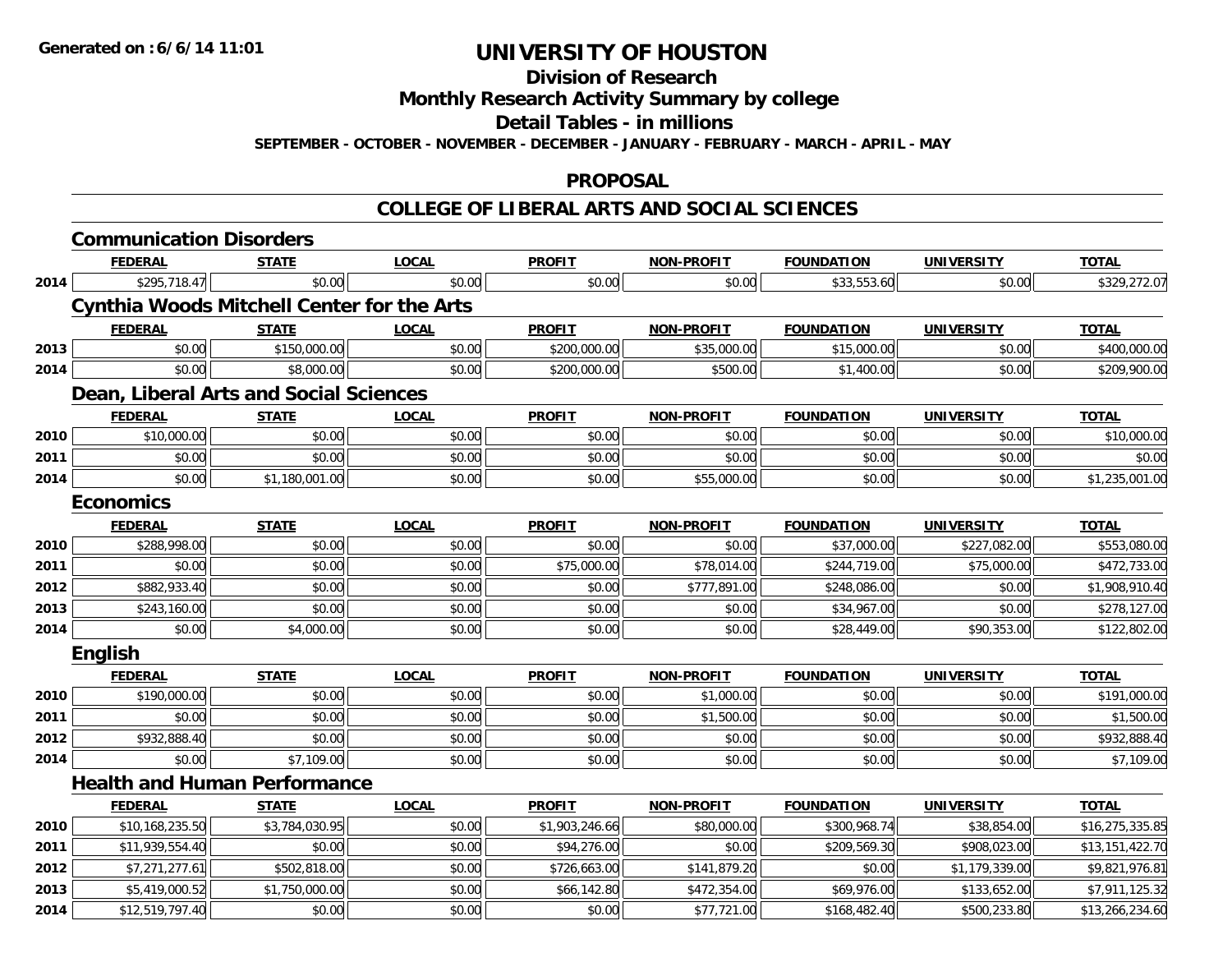# **Division of Research**

**Monthly Research Activity Summary by college**

**Detail Tables - in millions**

**SEPTEMBER - OCTOBER - NOVEMBER - DECEMBER - JANUARY - FEBRUARY - MARCH - APRIL - MAY**

### **PROPOSAL**

|      | <b>Hispanic Studies</b>               |              |              |               |                   |                   |                   |              |
|------|---------------------------------------|--------------|--------------|---------------|-------------------|-------------------|-------------------|--------------|
|      | <b>FEDERAL</b>                        | <b>STATE</b> | <b>LOCAL</b> | <b>PROFIT</b> | NON-PROFIT        | <b>FOUNDATION</b> | <b>UNIVERSITY</b> | <b>TOTAL</b> |
| 2010 | \$0.00                                | \$0.00       | \$0.00       | \$0.00        | \$0.00            | \$0.00            | \$0.00            | \$0.00       |
| 2012 | \$38,419.59                           | \$0.00       | \$0.00       | \$0.00        | \$0.00            | \$0.00            | \$0.00            | \$38,419.59  |
| 2013 | \$0.00                                | \$0.00       | \$0.00       | \$0.00        | \$0.00            | \$0.00            | \$11,992.50       | \$11,992.50  |
| 2014 | \$295,629.77                          | \$0.00       | \$0.00       | \$0.00        | \$0.00            | \$0.00            | \$0.00            | \$295,629.77 |
|      | <b>History</b>                        |              |              |               |                   |                   |                   |              |
|      | <b>FEDERAL</b>                        | <b>STATE</b> | <b>LOCAL</b> | <b>PROFIT</b> | <b>NON-PROFIT</b> | <b>FOUNDATION</b> | <b>UNIVERSITY</b> | <b>TOTAL</b> |
| 2010 | \$569,406.00                          | \$0.00       | \$0.00       | \$0.00        | \$12,500.00       | \$0.00            | \$0.00            | \$581,906.00 |
| 2011 | \$0.00                                | \$0.00       | \$0.00       | \$0.00        | \$14,000.00       | \$0.00            | \$0.00            | \$14,000.00  |
| 2012 | \$63,776.82                           | \$0.00       | \$0.00       | \$0.00        | \$0.00            | \$0.00            | \$0.00            | \$63,776.82  |
|      | <b>Hobby Center for Public Policy</b> |              |              |               |                   |                   |                   |              |
|      | <b>FEDERAL</b>                        | <b>STATE</b> | <b>LOCAL</b> | <b>PROFIT</b> | <b>NON-PROFIT</b> | <b>FOUNDATION</b> | <b>UNIVERSITY</b> | <b>TOTAL</b> |
| 2010 | \$396,959.68                          | \$0.00       | \$0.00       | \$82,118.50   | \$0.00            | \$0.00            | \$0.00            | \$479,078.18 |
| 2011 | \$8,435.00                            | \$0.00       | \$0.00       | \$0.00        | \$0.00            | \$0.00            | \$0.00            | \$8,435.00   |
| 2013 | \$164,250.00                          | \$0.00       | \$0.00       | \$0.00        | \$0.00            | \$0.00            | \$0.00            | \$164,250.00 |
| 2014 | \$1,800.00                            | \$0.00       | \$0.00       | \$0.00        | \$0.00            | \$28,780.00       | \$0.00            | \$30,580.00  |
|      | <b>Modern/Classical Languages</b>     |              |              |               |                   |                   |                   |              |
|      | <b>FEDERAL</b>                        | <b>STATE</b> | <b>LOCAL</b> | <b>PROFIT</b> | <b>NON-PROFIT</b> | <b>FOUNDATION</b> | <b>UNIVERSITY</b> | <b>TOTAL</b> |
| 2010 | \$0.00                                | \$0.00       | \$0.00       | \$0.00        | \$7,000.00        | \$25,300.00       | \$0.00            | \$32,300.00  |
| 2011 | \$413,091.00                          | \$0.00       | \$0.00       | \$0.00        | \$0.00            | \$0.00            | \$0.00            | \$413,091.00 |
| 2012 | \$396,977.00                          | \$0.00       | \$0.00       | \$0.00        | \$0.00            | \$0.00            | \$0.00            | \$396,977.00 |
| 2013 | \$99,251.00                           | \$0.00       | \$0.00       | \$0.00        | \$0.00            | \$0.00            | \$0.00            | \$99,251.00  |
| 2014 | \$0.00                                | \$3,000.00   | \$0.00       | \$0.00        | \$0.00            | \$0.00            | \$0.00            | \$3,000.00   |
|      | Philosophy                            |              |              |               |                   |                   |                   |              |
|      | <b>FEDERAL</b>                        | <b>STATE</b> | <b>LOCAL</b> | <b>PROFIT</b> | <b>NON-PROFIT</b> | <b>FOUNDATION</b> | <b>UNIVERSITY</b> | <b>TOTAL</b> |
| 2011 | \$29,932.50                           | \$0.00       | \$0.00       | \$0.00        | \$0.00            | \$0.00            | \$0.00            | \$29,932.50  |
| 2012 | \$23,229.00                           | \$0.00       | \$0.00       | \$0.00        | \$0.00            | \$0.00            | \$0.00            | \$23,229.00  |
| 2013 | \$24,897.00                           | \$0.00       | \$0.00       | \$0.00        | \$0.00            | \$0.00            | \$0.00            | \$24,897.00  |
|      | <b>Political Science</b>              |              |              |               |                   |                   |                   |              |
|      | <b>FEDERAL</b>                        | <b>STATE</b> | <b>LOCAL</b> | <b>PROFIT</b> | <b>NON-PROFIT</b> | <b>FOUNDATION</b> | <b>UNIVERSITY</b> | <b>TOTAL</b> |
| 2010 | \$156,642.00                          | \$0.00       | \$0.00       | \$82,118.50   | \$0.00            | \$0.00            | \$0.00            | \$238,760.50 |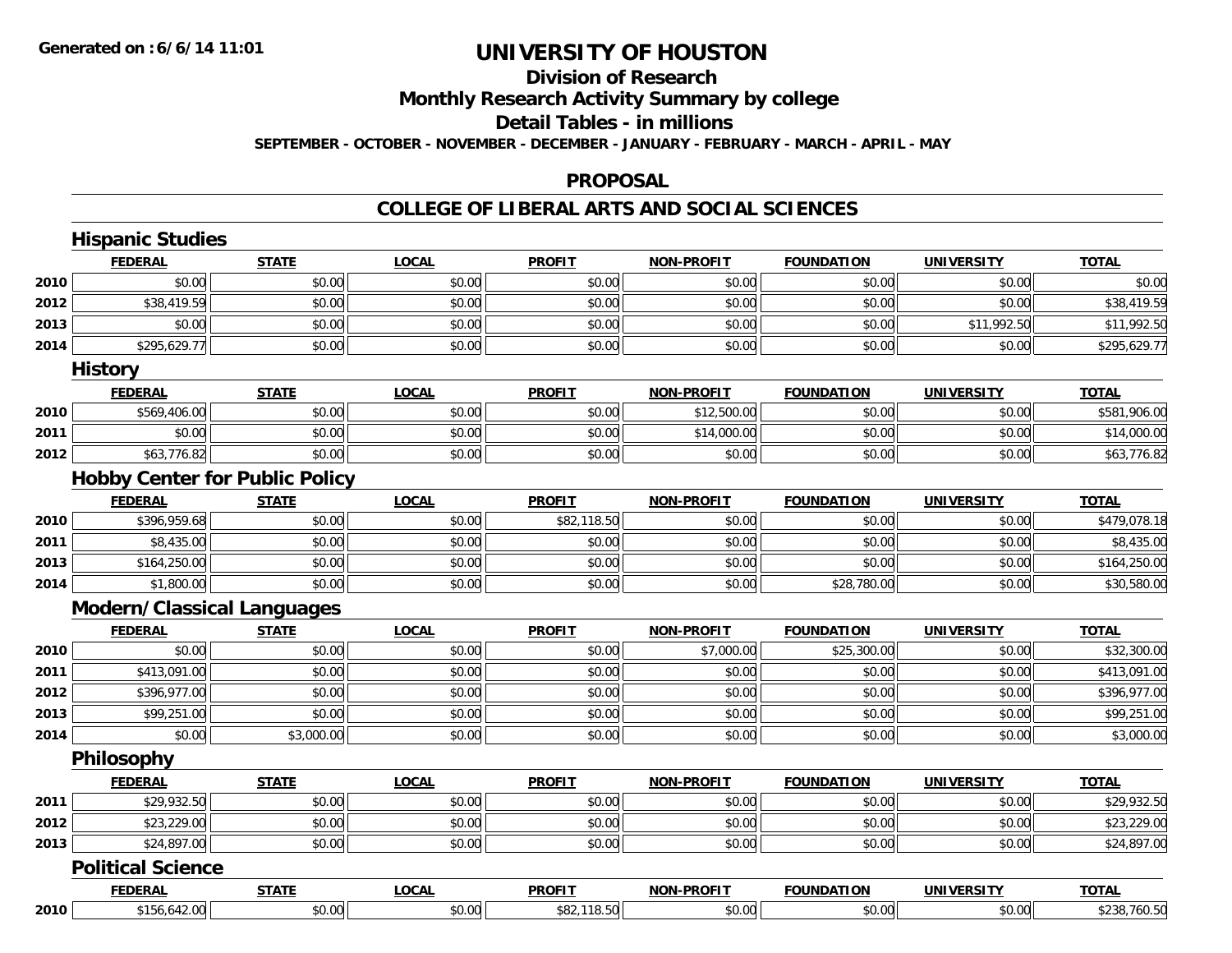# **Division of Research**

**Monthly Research Activity Summary by college**

**Detail Tables - in millions**

**SEPTEMBER - OCTOBER - NOVEMBER - DECEMBER - JANUARY - FEBRUARY - MARCH - APRIL - MAY**

### **PROPOSAL**

|      | <b>Political Science</b>       |                |              |               |                   |                   |                   |                 |
|------|--------------------------------|----------------|--------------|---------------|-------------------|-------------------|-------------------|-----------------|
|      | <b>FEDERAL</b>                 | <b>STATE</b>   | <b>LOCAL</b> | <b>PROFIT</b> | <b>NON-PROFIT</b> | <b>FOUNDATION</b> | <b>UNIVERSITY</b> | <b>TOTAL</b>    |
| 2011 | \$1,760,947.50                 | \$0.00         | \$0.00       | \$0.00        | \$3,250.00        | \$0.00            | \$0.00            | \$1,764,197.50  |
| 2012 | \$423,428.00                   | \$77,296.00    | \$0.00       | \$0.00        | \$0.00            | \$0.00            | \$0.00            | \$500,724.00    |
| 2013 | \$857,738.00                   | \$0.00         | \$0.00       | \$0.00        | \$0.00            | \$0.00            | \$0.00            | \$857,738.00    |
| 2014 | \$77,661.00                    | \$0.00         | \$0.00       | \$0.00        | \$3,300.00        | \$13,706.00       | \$0.00            | \$94,667.00     |
|      | <b>Psychology</b>              |                |              |               |                   |                   |                   |                 |
|      | <b>FEDERAL</b>                 | <b>STATE</b>   | <b>LOCAL</b> | <b>PROFIT</b> | <b>NON-PROFIT</b> | <b>FOUNDATION</b> | <b>UNIVERSITY</b> | <b>TOTAL</b>    |
| 2010 | \$14,333,965.74                | \$7,130,440.05 | \$0.00       | \$56,000.00   | \$121,704.00      | \$31,672.00       | \$4,420,939.00    | \$26,094,720.79 |
| 2011 | \$15,589,020.00                | \$2,762,304.40 | \$331,088.80 | \$275,000.00  | \$171,561.00      | \$174,672.00      | \$1,769,460.00    | \$21,073,106.20 |
| 2012 | \$8,505,237.47                 | \$1,454,090.15 | \$0.00       | \$423,255.00  | \$64,800.00       | \$70,367.00       | \$1,464,072.00    | \$11,981,821.62 |
| 2013 | \$15,050,610.19                | \$936.366.00   | \$0.00       | \$112,786.00  | \$144,345.00      | \$5,400.00        | \$2,882,941.00    | \$19,132,448.19 |
| 2014 | \$11,657,719.10                | \$670,777.25   | \$0.00       | \$24,000.00   | \$379,642.49      | \$0.00            | \$4,309,623.40    | \$17,041,762.24 |
|      | <b>School of Communication</b> |                |              |               |                   |                   |                   |                 |
|      | <b>FEDERAL</b>                 | <b>STATE</b>   | <b>LOCAL</b> | <b>PROFIT</b> | <b>NON-PROFIT</b> | <b>FOUNDATION</b> | <b>UNIVERSITY</b> | <b>TOTAL</b>    |
| 2011 | \$294,900.00                   | \$0.00         | \$0.00       | \$0.00        | \$0.00            | \$0.00            | \$0.00            | \$294,900.00    |
| 2012 | \$336,545.00                   | \$0.00         | \$0.00       | \$0.00        | \$0.00            | \$0.00            | \$0.00            | \$336,545.00    |
| 2013 | \$0.00                         | \$0.00         | \$0.00       | \$0.00        | \$9,800.00        | \$0.00            | \$76,763.00       | \$86,563.00     |
| 2014 | \$0.00                         | \$4,990.00     | \$0.00       | \$0.00        | \$1,500.00        | \$44,993.00       | \$9,591.00        | \$61,074.00     |
|      | <b>School of Music</b>         |                |              |               |                   |                   |                   |                 |
|      | <b>FEDERAL</b>                 | <b>STATE</b>   | <b>LOCAL</b> | <b>PROFIT</b> | <b>NON-PROFIT</b> | <b>FOUNDATION</b> | <b>UNIVERSITY</b> | <b>TOTAL</b>    |
| 2010 | \$0.00                         | \$14,500.00    | \$0.00       | \$0.00        | \$0.00            | \$0.00            | \$0.00            | \$14,500.00     |
| 2011 | \$0.00                         | \$26,500.00    | \$0.00       | \$0.00        | \$0.00            | \$0.00            | \$0.00            | \$26,500.00     |
| 2013 | \$0.00                         | \$5,000.00     | \$0.00       | \$0.00        | \$10,000.00       | \$24,500.00       | \$0.00            | \$39,500.00     |
| 2014 | \$0.00                         | \$9,000.00     | \$0.00       | \$0.00        | \$0.00            | \$7,918.40        | \$0.00            | \$16,918.40     |
|      | <b>Sociology</b>               |                |              |               |                   |                   |                   |                 |
|      | <b>FEDERAL</b>                 | <b>STATE</b>   | <b>LOCAL</b> | <b>PROFIT</b> | <b>NON-PROFIT</b> | <b>FOUNDATION</b> | <b>UNIVERSITY</b> | <b>TOTAL</b>    |
| 2010 | \$1,415,674.00                 | \$0.00         | \$0.00       | \$0.00        | \$3,500.00        | \$0.00            | \$0.00            | \$1,419,174.00  |
| 2011 | \$796,309.80                   | \$0.00         | \$0.00       | \$0.00        | \$0.00            | \$0.00            | \$0.00            | \$796,309.80    |
| 2012 | \$0.00                         | \$0.00         | \$0.00       | \$0.00        | \$0.00            | \$16,808.00       | \$508,467.30      | \$525,275.30    |
| 2013 | \$160,063.00                   | \$0.00         | \$18,000.00  | \$0.00        | \$0.00            | \$0.00            | \$0.00            | \$178,063.00    |
| 2014 | \$0.00                         | \$0.00         | \$31,200.00  | \$0.00        | \$0.00            | \$0.00            | \$0.00            | \$31,200.00     |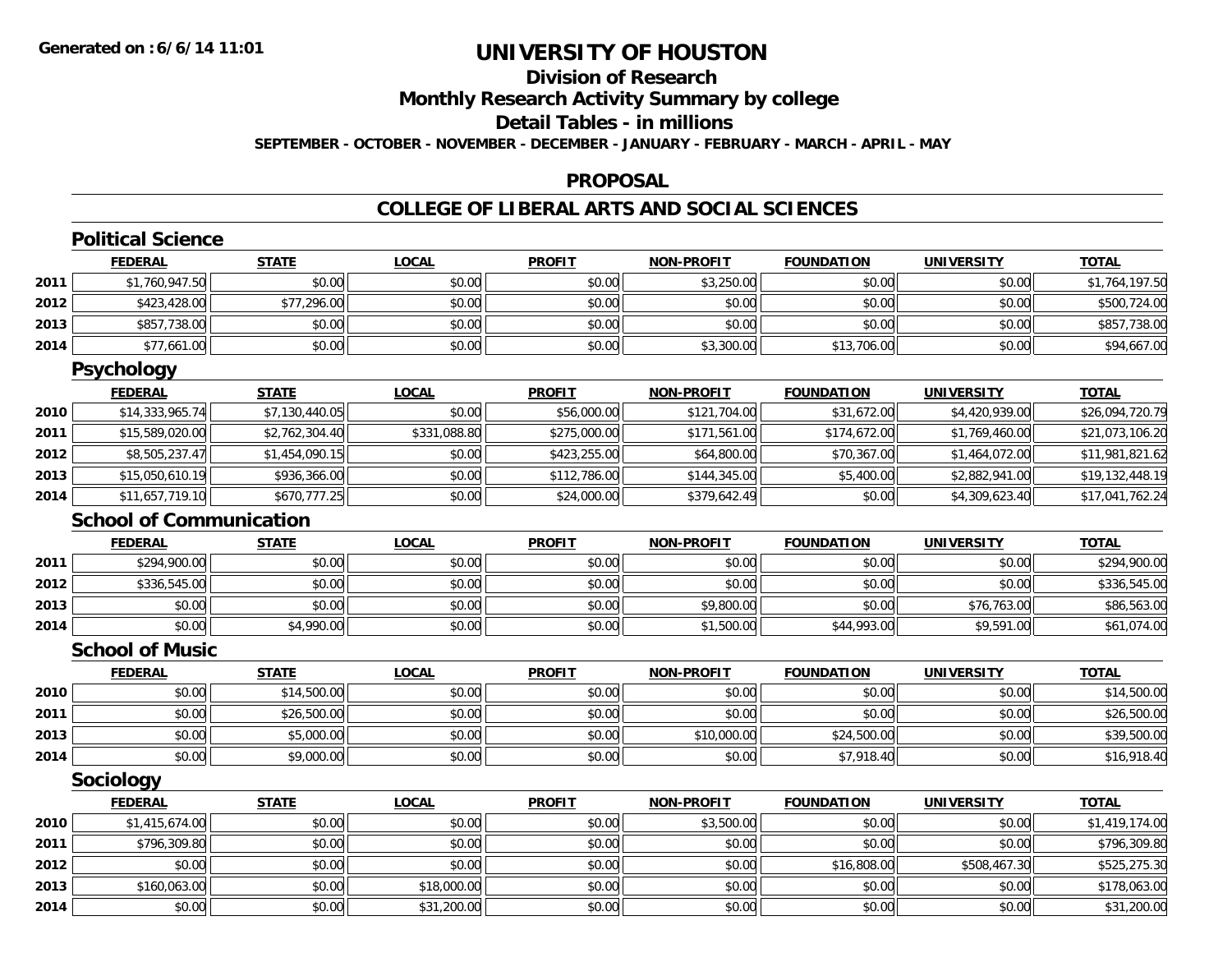## **Division of Research Monthly Research Activity Summary by college Detail Tables - in millions SEPTEMBER - OCTOBER - NOVEMBER - DECEMBER - JANUARY - FEBRUARY - MARCH - APRIL - MAY**

### **PROPOSAL**

|       | Theatre          |                 |              |                |                   |                   |                   |                  |
|-------|------------------|-----------------|--------------|----------------|-------------------|-------------------|-------------------|------------------|
|       | <b>FEDERAL</b>   | <b>STATE</b>    | <b>LOCAL</b> | <b>PROFIT</b>  | <b>NON-PROFIT</b> | <b>FOUNDATION</b> | <b>UNIVERSITY</b> | <b>TOTAL</b>     |
| 2010  | \$2,468,678.00   | \$0.00          | \$0.00       | \$0.00         | \$0.00            | \$0.00            | \$0.00            | \$2,468,678.00   |
| 2013  | \$0.00           | \$0.00          | \$0.00       | \$0.00         | \$100,027.00      | \$0.00            | \$0.00            | \$100,027.00     |
| 2014  | \$187,811.00     | \$0.00          | \$0.00       | \$0.00         | \$0.00            | \$0.00            | \$0.00            | \$187,811.00     |
| Total | \$132,093,316.74 | \$21,047,494.30 | \$380,288.80 | \$4,320,606.46 | \$4,588,753.69    | \$2,448,557.44    | \$19,266,032.00   | \$184,145,049.43 |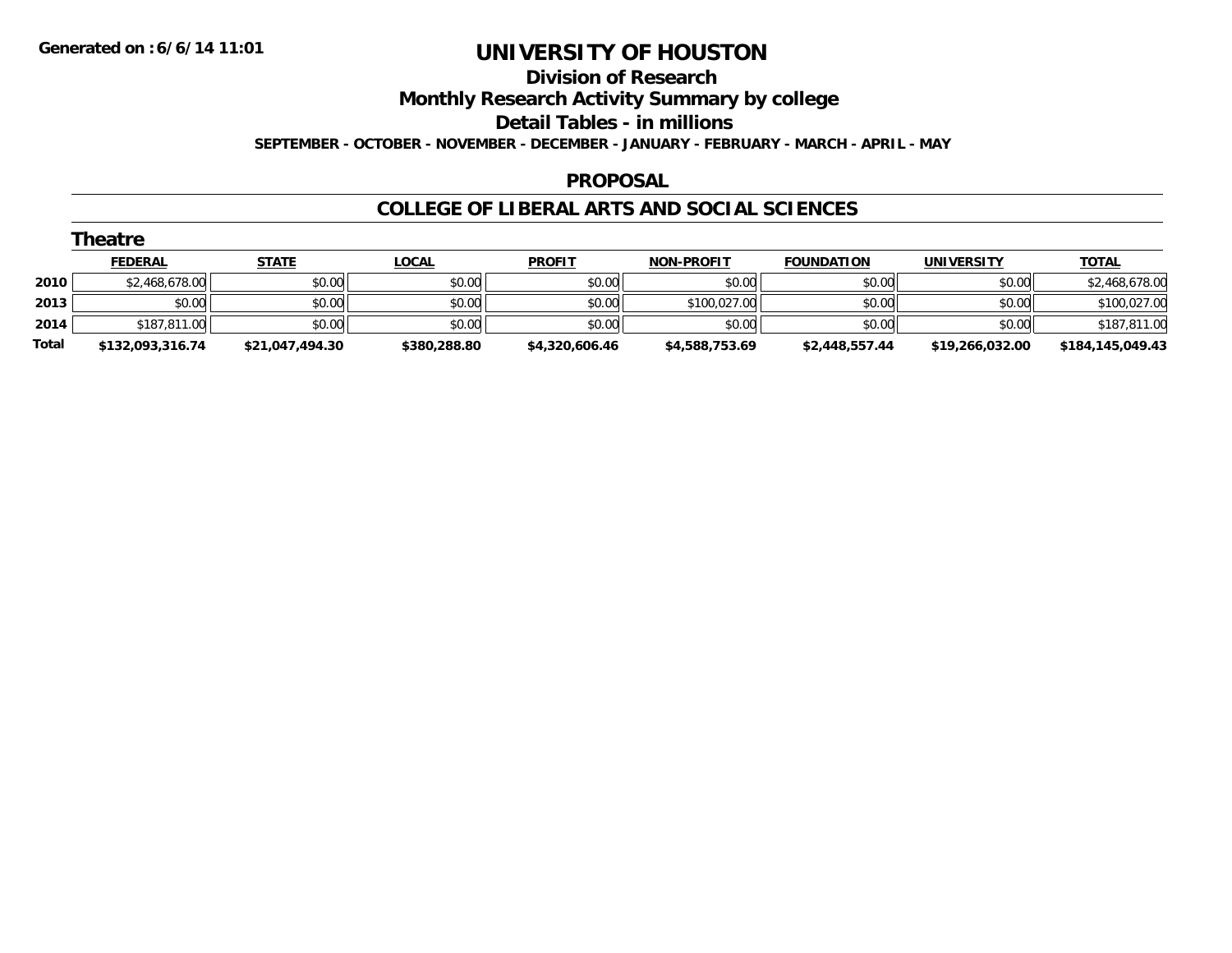# **Division of Research**

**Monthly Research Activity Summary by college**

## **Detail Tables - in millions**

**SEPTEMBER - OCTOBER - NOVEMBER - DECEMBER - JANUARY - FEBRUARY - MARCH - APRIL - MAY**

### **PROPOSAL**

## **COLLEGE OF NATURAL SCIENCES AND MATHEMATICS**

## **Biology/Biochemistry**

|      | <b>FEDERAL</b>  | <u>STATE</u>    | <b>LOCAL</b> | <b>PROFIT</b>  | <b>NON-PROFIT</b> | <b>FOUNDATION</b> | <b>UNIVERSITY</b> | <b>TOTAL</b>    |
|------|-----------------|-----------------|--------------|----------------|-------------------|-------------------|-------------------|-----------------|
| 2010 | \$20,108,920.23 | \$12,850,086.23 | \$0.00       | \$1,314,639.00 | \$2,985,417.00    | \$3,655,847.80    | \$5,168,030.00    | \$46,082,940.26 |
| 2011 | \$31,103,835.70 | \$1,921,804.00  | \$0.00       | \$520,396.57   | \$959,421.31      | \$974,579.00      | \$991,829.50      | \$36,471,866.08 |
| 2012 | \$29,006,429.61 | \$3,914,381.00  | \$0.00       | \$90,000.00    | \$3,055,527.80    | \$1,584,822.00    | \$1,455,513.08    | \$39,106,673.49 |
| 2013 | \$22,094,263.90 | \$1,850,782.83  | \$0.00       | \$145,676.00   | \$0.00            | \$1,921,964.60    | \$1,104,298.40    | \$27,116,985.73 |
| 2014 | \$27,623,231.46 | \$5,478,378.75  | \$0.00       | \$154,786.00   | \$1,165,759.26    | \$1,874,390.00    | \$1,148,090.00    | \$37,444,635.47 |

## **Center for Nuclear Receptors and Cell Signaling**

|      | <b>FEDERAL</b>  | <b>STATE</b>   | <b>LOCAL</b> | <b>PROFIT</b> | <b>NON-PROFIT</b> | <b>FOUNDATION</b> | <b>UNIVERSITY</b> | <u>TOTAL</u>    |
|------|-----------------|----------------|--------------|---------------|-------------------|-------------------|-------------------|-----------------|
| 2010 | \$6,363,623.00  | \$8,778,690.50 | \$0.00       | \$58,989.00   | \$706,323.00      | \$4,509,025.00    | \$237,415.00      | \$20,654,065.50 |
| 2011 | \$7,471,223.18  | \$8,410,394.00 | \$0.00       | \$240,000.00  | \$600,126.00      | \$1,285,000.00    | \$818,762.00      | \$18,825,505.18 |
| 2012 | \$7,463,740.00  | \$0.00         | \$0.00       | \$0.00        | \$403,096,00      | \$300,000.00      | \$0.00            | \$8,166,836.00  |
| 2013 | \$17,313,772.20 | \$0.00         | \$0.00       | \$337,414.00  | \$454,000.00      | \$730,000.00      | \$0.00            | \$18,835,186.20 |
| 2014 | \$19,571,974.10 | \$7,674,201.00 | \$0.00       | \$44,640.00   | \$1,864,612.00    | \$1,272,623.90    | \$0.00            | \$30,428,051.00 |

## **Chemistry**

|      | <b>FEDERAL</b>  | <b>STATE</b>   | <b>LOCAL</b> | <b>PROFIT</b> | <b>NON-PROFIT</b> | <b>FOUNDATION</b> | <b>UNIVERSITY</b> | <b>TOTAL</b>    |
|------|-----------------|----------------|--------------|---------------|-------------------|-------------------|-------------------|-----------------|
| 2010 | \$17,212,037.15 | \$9,022,350.37 | \$0.00       | \$0.00        | \$2,930,116.26    | \$1,505,260.99    | \$685,992,00      | \$31,355,756.77 |
| 2011 | \$15,672,960.95 | \$410,807.00   | \$0.00       | \$130,000.00  | \$219,998.00      | \$840,000.00      | \$669,942.00      | \$17,943,707.95 |
| 2012 | \$14,472,187.84 | \$2,914,220.00 | \$0.00       | \$291,980.00  | \$1,114,109.00    | \$1,080,000.00    | \$362,679.00      | \$20,235,175.84 |
| 2013 | \$13,188,723.89 | \$2,688,596.00 | \$0.00       | \$0.00        | \$100,000.00      | \$2,420,000.00    | \$16,030.00       | \$18,413,349.89 |
| 2014 | \$10,159,660.35 | \$221,405.58   | \$0.00       | \$0.00        | \$1,607,000.00    | \$4,875,000.00    | \$353,677.00      | \$17,216,742.93 |

### **Computer Science**

|      | <b>FEDERAL</b>  | <b>STATE</b>   | <b>LOCAL</b> | <b>PROFIT</b>  | <b>NON-PROFIT</b> | <b>FOUNDATION</b> | <b>UNIVERSITY</b> | <b>TOTAL</b>    |
|------|-----------------|----------------|--------------|----------------|-------------------|-------------------|-------------------|-----------------|
| 2010 | \$16,046,752.54 | \$4,701,502.00 | \$0.00       | \$3,292,334.14 | \$1,217,143.50    | \$0.00            | \$1,307,724.00    | \$26,565,456.18 |
| 2011 | \$19,861,441.40 | \$433,402.00   | \$0.00       | \$1,037,248.00 | \$312,696.00      | \$302,606.25      | \$34,145.00       | \$21,981,538.65 |
| 2012 | \$25,490,016.29 | \$1,396,932.00 | \$0.00       | \$259,721.00   | \$1,447,357.00    | \$195,918.20      | \$1,186,195.20    | \$29,976,139.69 |
| 2013 | \$18,756,353.49 | \$1,024,953.00 | \$0.00       | \$945,463.57   | \$1,841,700.00    | \$0.00            | \$592,552.00      | \$23,161,022.06 |
| 2014 | \$35,461,894.42 | \$1,426,471.50 | \$0.00       | \$22,411.41    | \$1,778,722.00    | \$78,646.25       | \$570,485.00      | \$39,338,630.58 |

## **Dean, Natural Sciences and Mathematics**

|      | <b>FEDERAL</b>                         | <b>STATE</b> | .OCAL                  | <b>PROFIT</b>          | <b>M-PROF!</b><br><b>NICK</b>              | FOUNDATION | EDCITY<br>UNIVE | <b>TOTAL</b>             |
|------|----------------------------------------|--------------|------------------------|------------------------|--------------------------------------------|------------|-----------------|--------------------------|
| 2010 | $\sim$<br><b>¢100</b><br>$\sim$<br>2 U | \$0.00       | ሶስ ሰሰ<br>JU.UU         | $\sim$ $\sim$<br>טט.טע | $\mathsf{A} \cap \mathsf{A} \cap$<br>vv.vv | \$0.00     | 0.00<br>JU.UU   | 200.00<br>\$108<br>70.UU |
| 2011 | $\sim$<br>∵Zŏ.UU.                      | .,,,,,,,,,,, | ሖ ∩<br>$\sim$<br>vu.uu | ሶስ ሰሰ<br>טט.טע         | $\sim$ 00<br>vu.vu                         | \$0.00     | \$0.00          | 0.00<br>, 120.UU         |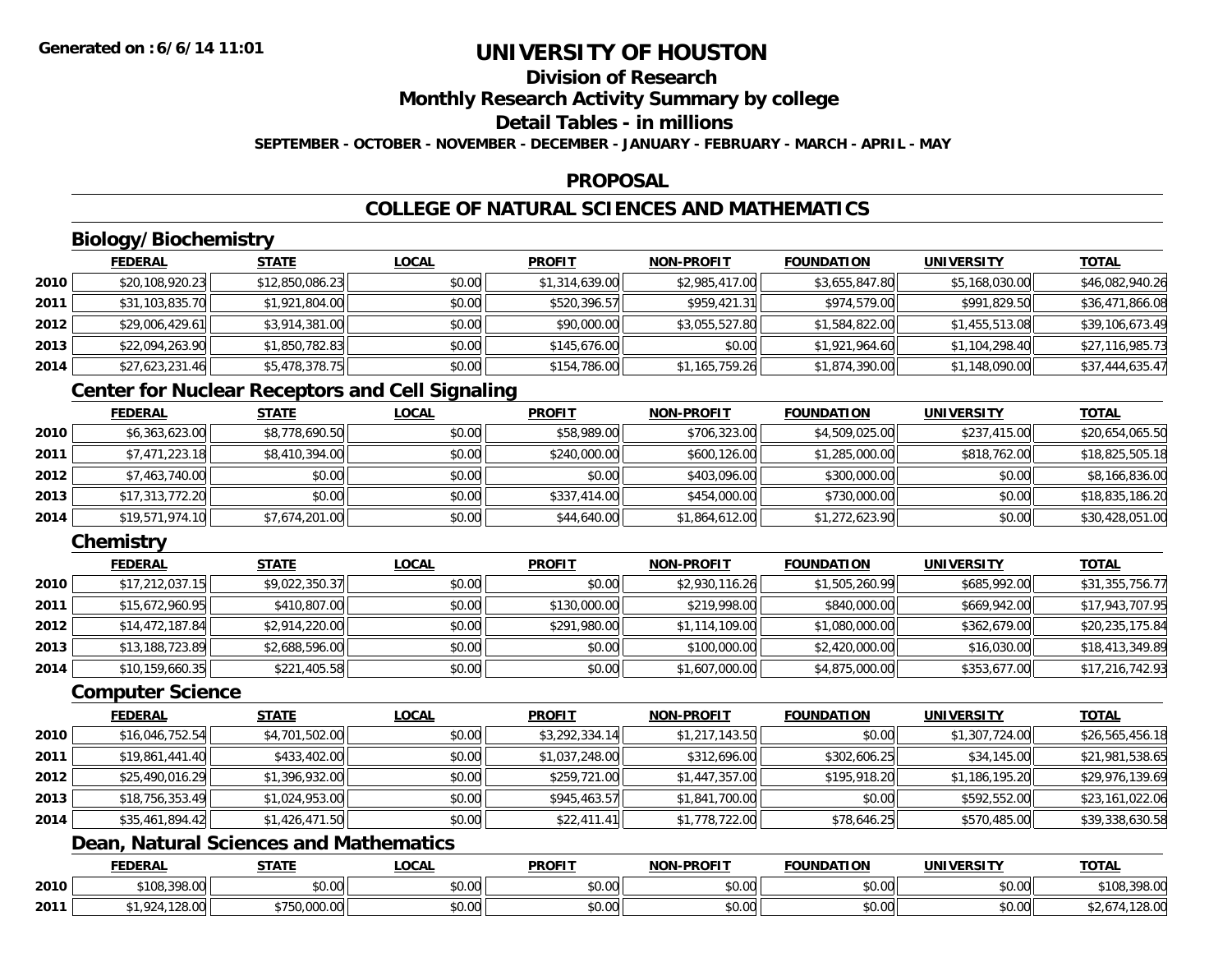## **Division of Research**

**Monthly Research Activity Summary by college**

**Detail Tables - in millions**

**SEPTEMBER - OCTOBER - NOVEMBER - DECEMBER - JANUARY - FEBRUARY - MARCH - APRIL - MAY**

### **PROPOSAL**

## **COLLEGE OF NATURAL SCIENCES AND MATHEMATICS**

## **Dean, Natural Sciences and Mathematics**

|      | <b>FEDERAL</b>      | <b>STATE</b>                    | ne n<br>.UUAI        | <b>PROFIT</b>           | <b>NON-PROFIT</b> | <b>FOUNDATION</b> | <b>UNIVERSITY</b>                                                       | <b>TOTAL</b> |
|------|---------------------|---------------------------------|----------------------|-------------------------|-------------------|-------------------|-------------------------------------------------------------------------|--------------|
| 2012 | <b>MAQ 022 50L1</b> | $\sim$ 00<br>JU.UU              | 0.00<br>pu.uu        | 0 <sub>n</sub><br>JU.UU | 0000<br>vu.vu     | \$0.00            | 0000<br>ง∪.∪บ                                                           | 0.0000       |
| 2014 | \$0.00              | $\sim$<br>\$887,<br>$\sim$<br>. | 0000<br><b>DU.UU</b> | \$76,907.50             | 0000<br>vu.vu     | \$0.00            | OFF OO<br>$\cdot$ , $\cup$ , $\cup$ , $\cup$ , $\cup$ , $\cup$ , $\cup$ | J. JU. U     |

## **Earth & Atmospheric Sciences**

|      | <b>FEDERAL</b> | <b>STATE</b>   | <b>LOCAL</b> | <b>PROFIT</b>  | NON-PROFIT     | <b>FOUNDATION</b> | <b>UNIVERSITY</b> | <b>TOTAL</b>    |
|------|----------------|----------------|--------------|----------------|----------------|-------------------|-------------------|-----------------|
| 2010 | \$3,140,582.50 | \$1,324,124.00 | \$0.00       | \$334,635.34   | \$551,664.00   | \$0.00            | \$1,132,394.00    | \$6,483,399.84  |
| 2011 | \$4,371,083.00 | \$990,980.20   | \$0.00       | \$87,000.00    | \$2,426,934.80 | \$0.00            | \$1,252,133.00    | \$9,128,131.00  |
| 2012 | \$4,665,793.10 | \$106,909.20   | \$0.00       | \$915,154.00   | \$151,387.00   | \$150,000.00      | \$505,768.00      | \$6,495,011.30  |
| 2013 | \$4,915,885.00 | \$585,615.00   | \$0.00       | \$1,075,090.07 | \$728,036.00   | \$180,000.00      | \$379,607.68      | \$7,864,233.75  |
| 2014 | \$9,113,995.55 | \$898,654.00   | \$0.00       | \$279,394.00   | \$355,000.00   | \$0.00            | \$2,732,597.84    | \$13,379,641.39 |

## **Institute for Climate and Atmospheric Science**

|      | <b>FEDERAL</b>            | <b>STATE</b>          | <u>LOCAL</u>  | <b>PROFIT</b>                                     | <b>NON-PROFIT</b> | <b>FOUNDATION</b> | <b>UNIVERSITY</b><br>⊤кэі. | <b>TOTAL</b> |
|------|---------------------------|-----------------------|---------------|---------------------------------------------------|-------------------|-------------------|----------------------------|--------------|
| 2011 | ልስ ስስ<br>PU.UU            | \$0.00                | 0000<br>JU.UU | ≮N UU<br>JU.UU                                    | \$0.00            | \$0.00            | \$0.00                     | \$0.00       |
| 2012 | ሶስ ሰሰ<br>pu.uu            | 0000<br>\$U.UU        | \$0.00        | $\mathsf{A}\cap\mathsf{A}\cap\mathsf{A}$<br>JU.UU | \$0.00            | \$0.00            | \$0.00                     | \$0.00       |
| 2013 | $\sim$<br>$\sim$<br>PU.UU | ልስ ስስ<br><b>JU.UU</b> | \$0.00        | <b>SU.UU</b>                                      | \$0.00            | \$0.00            | \$0.00                     | \$0.00       |

#### **Mathematics**

|      | <b>FEDERAL</b> | <b>STATE</b>   | <b>LOCAL</b> | <b>PROFIT</b> | <b>NON-PROFIT</b> | <b>FOUNDATION</b> | <b>UNIVERSITY</b> | <b>TOTAL</b>    |
|------|----------------|----------------|--------------|---------------|-------------------|-------------------|-------------------|-----------------|
| 2010 | \$7,562,068.00 | \$1,543,437.00 | \$0.00       | \$604,786.50  | \$459,604.50      | \$80,000.00       | \$138,111.00      | \$10,388,007.00 |
| 2011 | \$6,270,560.28 | \$784,756.00   | \$0.00       | \$321,626.00  | \$22,622.00       | \$115,000.00      | \$64,383.00       | \$7,578,947.28  |
| 2012 | \$4,537,695.97 | \$0.00         | \$0.00       | \$210,000.00  | \$0.00            | \$222,725.00      | \$710,825.00      | \$5,681,245.97  |
| 2013 | \$6,087,426.05 | \$0.00         | \$0.00       | \$169.348.17  | \$0.00            | \$106,456,00      | \$0.00            | \$6,363,230.22  |
| 2014 | \$8,539,127.87 | \$0.00         | \$0.00       | \$90,000.00   | \$375,000.00      | \$192,924.00      | \$75,112.00       | \$9,272,163.87  |

**Physics**

|              | <u>FEDERAL</u>   | <b>STATE</b>    | <u>LOCAL</u> | <b>PROFIT</b>   | <b>NON-PROFIT</b> | <b>FOUNDATION</b> | UNIVERSITY      | <b>TOTAL</b>     |
|--------------|------------------|-----------------|--------------|-----------------|-------------------|-------------------|-----------------|------------------|
| 2010         | \$18,566,340.38  | \$3,398,850.00  | \$0.00       | \$2,121,703.50  | \$2,657,368.74    | \$945,990.21      | \$24,160.00     | \$27,714,412.83  |
| 2011         | \$16,434,274.68  | \$0.00          | \$6,000.00   | \$1,165,599.00  | \$0.00            | \$778,356.00      | \$0.00          | \$18,384,229.68  |
| 2012         | \$14,146,619.37  | \$177,557.00    | \$0.00       | \$3,945,923.00  | \$258,667.00      | \$1,513,628.30    | \$1,060,600.00  | \$21,102,994.67  |
| 2013         | \$14,144,145.19  | \$277,044.50    | \$0.00       | \$876,339.00    | \$2,365,165.60    | \$1,035,000.00    | \$2,129,884.00  | \$20,827,578.29  |
| 2014         | \$31,051,992.62  | \$1,405,181.66  | \$0.00       | \$943,055.50    | \$905,500.00      | \$1,023,646.25    | \$4,991,292.00  | \$40,320,668.03  |
| <b>Total</b> | \$530,523,079.74 | \$88,249,653.82 | \$6,000.00   | \$22,102,260.27 | \$36,020,073.77   | \$35,749,409.75   | \$32,176,481.70 | \$744,826,959.05 |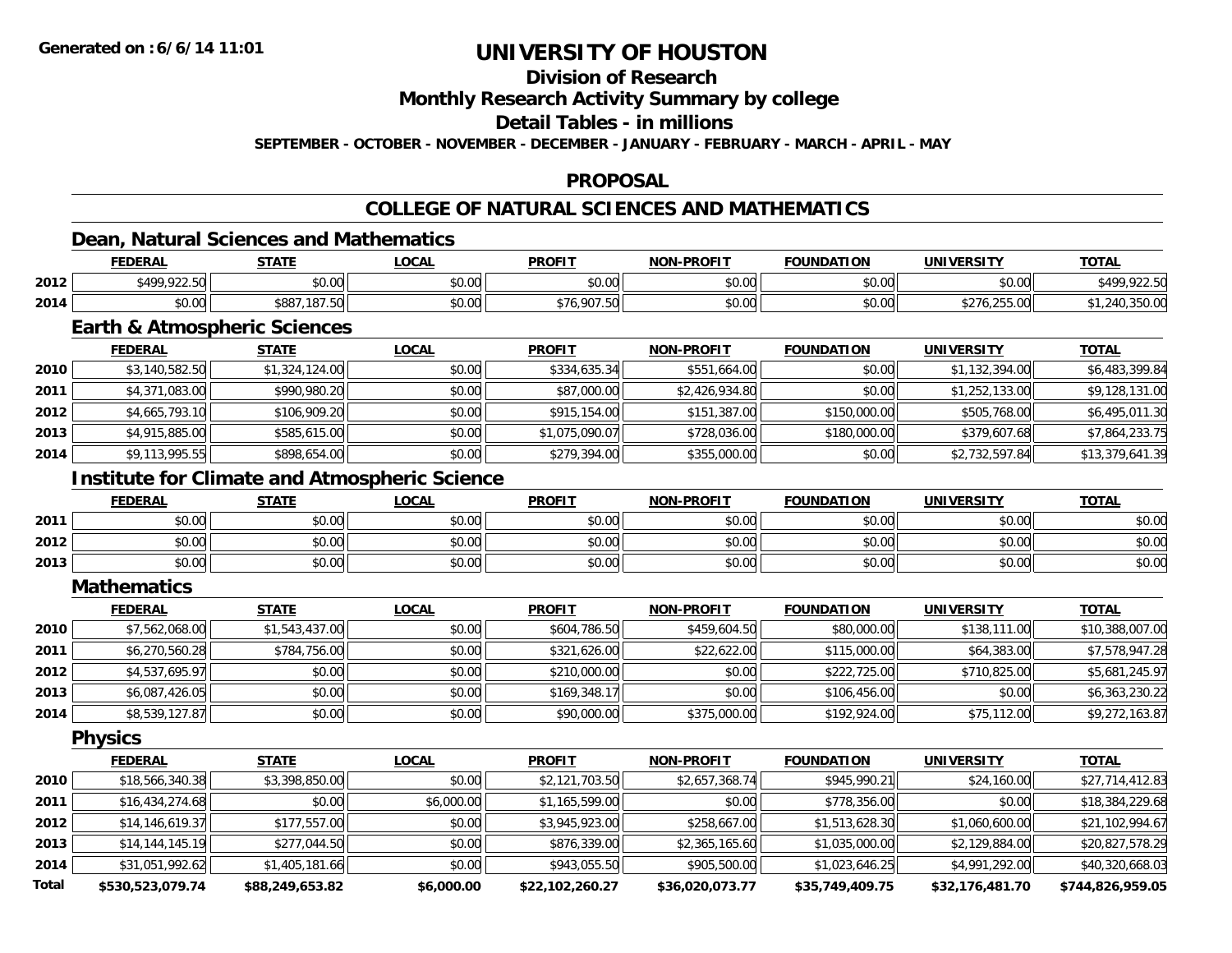## **Division of Research**

**Monthly Research Activity Summary by college**

**Detail Tables - in millions**

**SEPTEMBER - OCTOBER - NOVEMBER - DECEMBER - JANUARY - FEBRUARY - MARCH - APRIL - MAY**

### **PROPOSAL**

### **COLLEGE OF OPTOMETRY**

## **Optometry, Community**

|       | .               |                |              |                |                   |                   |                   |                 |
|-------|-----------------|----------------|--------------|----------------|-------------------|-------------------|-------------------|-----------------|
|       | <b>FEDERAL</b>  | <b>STATE</b>   | <b>LOCAL</b> | <b>PROFIT</b>  | <b>NON-PROFIT</b> | <b>FOUNDATION</b> | <b>UNIVERSITY</b> | <u>TOTAL</u>    |
| 2010  | \$4,721,808.00  | \$832,859.00   | \$0.00       | \$499,987.40   | \$47,927.00       | \$0.00            | \$1,421,644.50    | \$7,524,225.90  |
| 2011  | \$12,969,594.25 | \$62,945.00    | \$0.00       | \$1,346,770.16 | \$328,078.00      | \$229,995.00      | \$0.00            | \$14,937,382.41 |
| 2012  | \$13,334,436.00 | \$74,750.00    | \$0.00       | \$338,246.00   | \$0.00            | \$0.00            | \$1,257,311.00    | \$15,004,743.00 |
| 2013  | \$11,988,999.00 | \$65,683.12    | \$0.00       | \$1,114,447.50 | \$0.00            | \$0.00            | \$752,931.00      | \$13,922,060.62 |
| 2014  | \$9,478,974.05  | \$35,989.00    | \$0.00       | \$917,073.32   | \$49,900.00       | \$0.00            | \$349,349.00      | \$10,831,285.37 |
| Total | \$52,493,811.30 | \$1,072,226.12 | \$0.00       | \$4,216,524.38 | \$425,905.00      | \$229,995.00      | \$3,781,235.50    | \$62,219,697.30 |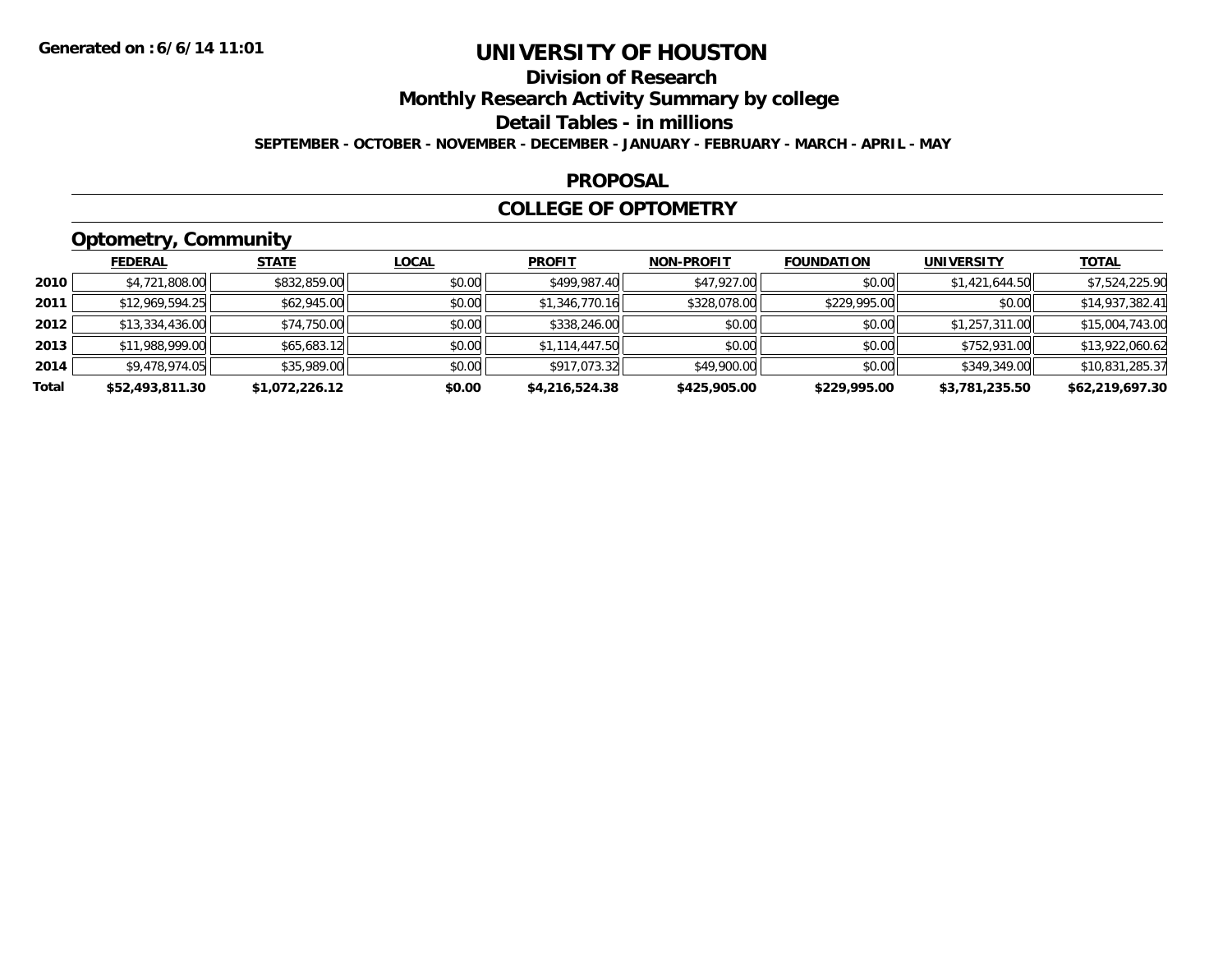# **Division of Research**

**Monthly Research Activity Summary by college**

**Detail Tables - in millions**

**SEPTEMBER - OCTOBER - NOVEMBER - DECEMBER - JANUARY - FEBRUARY - MARCH - APRIL - MAY**

### **PROPOSAL**

## **COLLEGE OF PHARMACY**

## **Clinical Sciences and Administration**

|        | <b>FEDERAL</b> | <u>STATE</u>   | <b>LOCAL</b> | <b>PROFIT</b>  | <b>NON-PROFIT</b> | <b>FOUNDATION</b> | <b>UNIVERSITY</b> | <b>TOTAL</b>   |
|--------|----------------|----------------|--------------|----------------|-------------------|-------------------|-------------------|----------------|
| ا 2010 | \$4,583,489.58 | \$521,897.80   | \$0.00       | \$1,138,462.57 | \$864,410.00      | \$5,000.00        | \$74,809.00       | \$7,188,068.95 |
| 2011   | \$5,408,704.40 | \$11,000.00    | \$0.00       | \$308,065.80   | \$410,354.50      | \$170,340.00      | \$208,550.50      | \$6,517,015.20 |
| 2012   | \$5,244,856.84 | \$35,547.00    | \$0.00       | \$650,488.00   | \$131,000.00      | \$142,630.00      | \$567,654.72      | \$6,772,176.56 |
| 2013   | \$6,500,323.40 | \$95,286.00    | \$144,311.00 | \$734,411.00   | \$170,000.00      | \$0.00            | \$528,418.00      | \$8,172,749.40 |
| 2014   | \$3,020,094.97 | \$1,424,647.00 | \$0.00       | \$510,944.25   | \$115,716.00      | \$0.00            | \$0.00            | \$5,071,402.22 |

## **Dean, Pharmacy**

|      | <b>FEDERAL</b> | <b>STATE</b> | <u>LOCAL</u> | <b>PROFIT</b> | <b>NON-PROFIT</b> | <b>FOUNDATION</b> | <b>UNIVERSITY</b> | <b>TOTAL</b> |
|------|----------------|--------------|--------------|---------------|-------------------|-------------------|-------------------|--------------|
| 2010 | \$0.00         | \$0.00       | \$0.00       | \$0.00        | \$0.00            | \$0.00            | \$0.00            | \$0.00       |
| 2011 | \$0.00         | \$0.00       | \$0.00       | \$0.00        | \$0.00            | \$0.00            | \$0.00            | \$0.00       |
| 2012 | \$0.00         | \$0.00       | \$0.00       | \$0.00        | \$0.00            | \$0.00            | \$0.00            | \$0.00       |
| 2013 | \$0.00         | \$0.00       | \$0.00       | \$0.00        | \$0.00            | \$0.00            | \$154,590.00      | \$154,590.00 |

## **Pharmacological and Pharmaceutical Sciences**

|       | <b>FEDERAL</b>   | <b>STATE</b>    | <b>LOCAL</b> | <b>PROFIT</b>  | <b>NON-PROFIT</b> | <b>FOUNDATION</b> | UNIVERSITY      | <b>TOTAL</b>     |
|-------|------------------|-----------------|--------------|----------------|-------------------|-------------------|-----------------|------------------|
| 2010  | \$18,449,304.64  | \$7,460,115.20  | \$0.00       | \$71,200.00    | \$2,715,560.00    | \$235,210.00      | \$214,489.00    | \$29,145,878.84  |
| 2011  | \$16,442,517.60  | \$0.00          | \$0.00       | \$122,287.00   | \$573,454.50      | \$1,293,967.00    | \$1,051,878.00  | \$19,484,104.10  |
| 2012  | \$26,827,316.12  | \$172,389.00    | \$0.00       | \$282,500.00   | \$2,216,482.20    | \$203,976.00      | \$3,500,380.00  | \$33,203,043.32  |
| 2013  | \$19,419,094.69  | \$325,659.00    | \$0.00       | \$375,268.00   | \$771,995.00      | \$885,000.00      | \$3,136,670.00  | \$24,913,686.69  |
| 2014  | \$10,792,030.76  | \$106,412.00    | \$0.00       | \$509,031.75   | \$804,890.00      | \$173,919.90      | \$1,735,477.00  | \$14,121,761.41  |
| Total | \$116,687,733.00 | \$10,152,953.00 | \$144,311.00 | \$4,702,658.37 | \$8,773,862.20    | \$3,110,042.90    | \$11,172,916.22 | \$154,744,476.69 |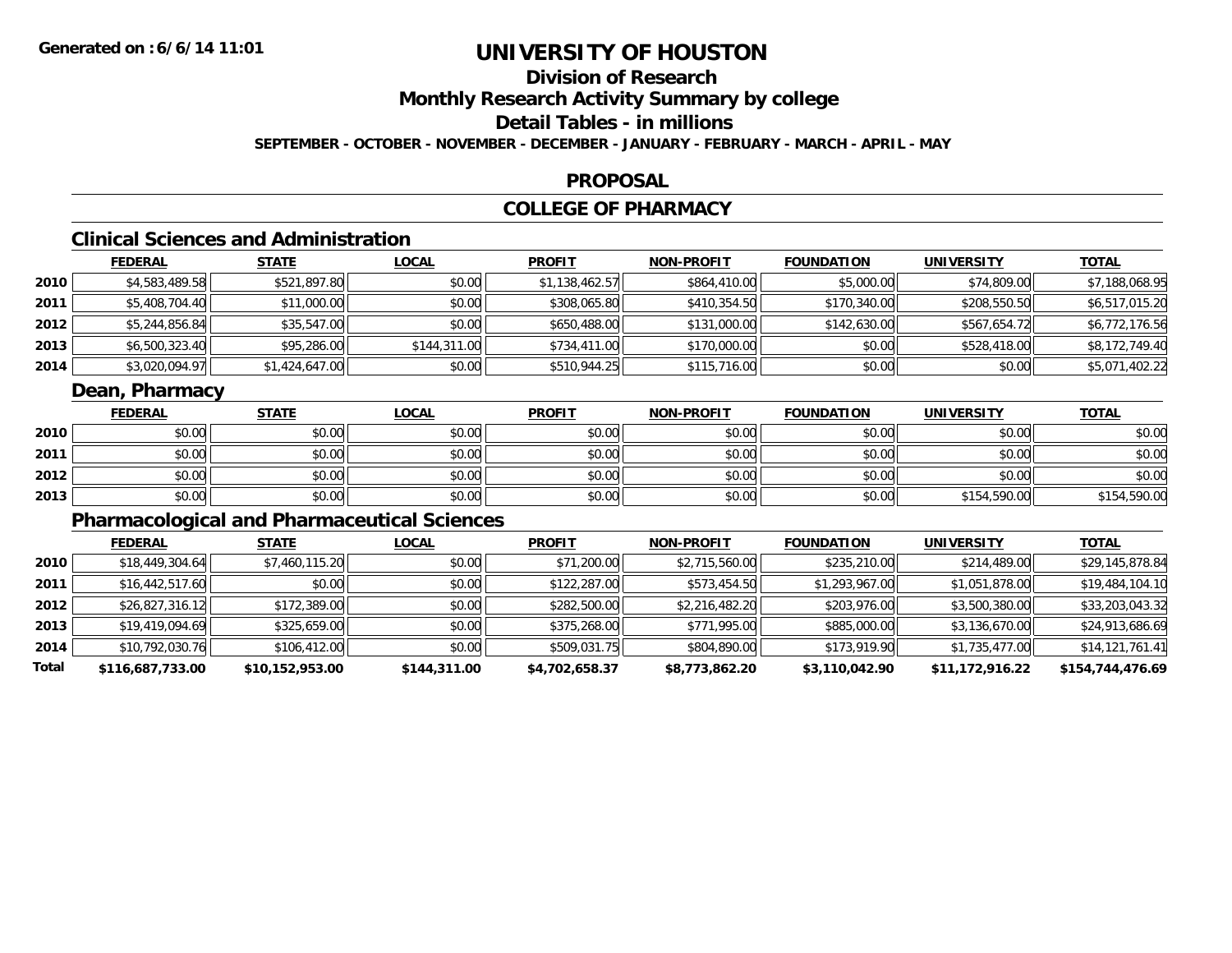**2013**

# **UNIVERSITY OF HOUSTON**

# **Division of Research**

**Monthly Research Activity Summary by college**

**Detail Tables - in millions**

**SEPTEMBER - OCTOBER - NOVEMBER - DECEMBER - JANUARY - FEBRUARY - MARCH - APRIL - MAY**

### **PROPOSAL**

### **COLLEGE OF TECHNOLOGY**

|      | <b>FEDERAL</b>                 | <b>STATE</b>                                  | <b>LOCAL</b> | <b>PROFIT</b> | <b>NON-PROFIT</b> | <b>FOUNDATION</b> | <b>UNIVERSITY</b> | <b>TOTAL</b>    |
|------|--------------------------------|-----------------------------------------------|--------------|---------------|-------------------|-------------------|-------------------|-----------------|
| 2010 | \$2,499,903.90                 | \$0.00                                        | \$0.00       | \$0.00        | \$0.00            | \$0.00            | \$0.00            | \$2,499,903.90  |
| 2011 | \$59,903.20                    | \$0.00                                        | \$0.00       | \$230,106.00  | \$0.00            | \$0.00            | \$0.00            | \$290,009.20    |
| 2012 | \$0.00                         | \$111,690.00                                  | \$0.00       | \$0.00        | \$0.00            | \$0.00            | \$0.00            | \$111,690.00    |
| 2013 | \$0.00                         | \$994,528.00                                  | \$0.00       | \$0.00        | \$0.00            | \$0.00            | \$0.00            | \$994,528.00    |
| 2014 | \$0.00                         | \$931,847.00                                  | \$0.00       | \$0.00        | \$0.00            | \$62,917.00       | \$0.00            | \$994,764.00    |
|      | <b>Construction Management</b> |                                               |              |               |                   |                   |                   |                 |
|      | <b>FEDERAL</b>                 | <b>STATE</b>                                  | <b>LOCAL</b> | <b>PROFIT</b> | <b>NON-PROFIT</b> | <b>FOUNDATION</b> | <b>UNIVERSITY</b> | <b>TOTAL</b>    |
| 2012 | \$0.00                         | \$515,515.80                                  | \$0.00       | \$0.00        | \$0.00            | \$44,810.00       | \$0.00            | \$560,325.80    |
| 2013 | \$0.00                         | \$0.00                                        | \$0.00       | \$0.00        | \$0.00            | \$0.00            | \$50,633.00       | \$50,633.00     |
| 2014 | \$121,019.00                   | \$59,950.00                                   | \$0.00       | \$0.00        | \$0.00            | \$0.00            | \$0.00            | \$180,969.00    |
|      | Dean, Technology               |                                               |              |               |                   |                   |                   |                 |
|      | <b>FEDERAL</b>                 | <b>STATE</b>                                  | <b>LOCAL</b> | <b>PROFIT</b> | <b>NON-PROFIT</b> | <b>FOUNDATION</b> | <b>UNIVERSITY</b> | <b>TOTAL</b>    |
| 2010 | \$0.00                         | \$1,460,115.00                                | \$0.00       | \$0.00        | \$0.00            | \$0.00            | \$0.00            | \$1,460,115.00  |
| 2011 | \$501,908.50                   | \$1,185,600.00                                | \$0.00       | \$0.00        | \$0.00            | \$0.00            | \$31,415.00       | \$1,718,923.50  |
| 2012 | \$514,128.64                   | \$342,089.00                                  | \$0.00       | \$0.00        | \$100,000.00      | \$0.00            | \$0.00            | \$956,217.64    |
| 2013 | \$0.00                         | \$0.00                                        | \$0.00       | \$0.00        | \$20,000.00       | \$0.00            | \$0.00            | \$20,000.00     |
| 2014 | \$825,312.70                   | \$0.00                                        | \$0.00       | \$0.00        | \$0.00            | \$0.00            | \$0.00            | \$825,312.70    |
|      | <b>Engineering Technology</b>  |                                               |              |               |                   |                   |                   |                 |
|      | <b>FEDERAL</b>                 | <b>STATE</b>                                  | <b>LOCAL</b> | <b>PROFIT</b> | <b>NON-PROFIT</b> | <b>FOUNDATION</b> | <b>UNIVERSITY</b> | <b>TOTAL</b>    |
| 2010 | \$6,256,327.75                 | \$3,463,067.00                                | \$0.00       | \$89,928.00   | \$566,570.00      | \$0.00            | \$201,163.92      | \$10,577,056.67 |
| 2011 | \$4,308,324.88                 | \$1,443,594.00                                | \$0.00       | \$36,195.00   | \$358,098.00      | \$189,434.30      | \$0.00            | \$6,335,646.18  |
| 2012 | \$4,405,661.46                 | \$123,310.20                                  | \$0.00       | \$100,000.00  | \$269,852.00      | \$150,000.00      | \$156,774.00      | \$5,205,597.66  |
| 2013 | \$4,781,315.70                 | \$0.00                                        | \$0.00       | \$704,132.00  | \$182,815.00      | \$179,046.00      | \$3,746,730.00    | \$9,594,038.70  |
| 2014 | \$8,561,955.50                 | \$584,049.58                                  | \$0.00       | \$57,800.00   | \$31,440.00       | \$634,375.50      | \$287,927.80      | \$10,157,548.38 |
|      |                                | <b>Human Development and Consumer Science</b> |              |               |                   |                   |                   |                 |
|      | <b>FEDERAL</b>                 | <b>STATE</b>                                  | <b>LOCAL</b> | <b>PROFIT</b> | <b>NON-PROFIT</b> | <b>FOUNDATION</b> | <b>UNIVERSITY</b> | <b>TOTAL</b>    |
| 2010 | \$13,498.75                    | \$0.00                                        | \$0.00       | \$75,704.00   | \$0.00            | \$66,442.00       | \$0.00            | \$155,644.75    |
| 2011 | \$115,500.00                   | \$0.00                                        | \$0.00       | \$0.00        | \$0.00            | \$0.00            | \$0.00            | \$115,500.00    |
| 2012 | \$898,718.00                   | \$46,549.08                                   | \$0.00       | \$0.00        | \$0.00            | \$0.00            | \$0.00            | \$945,267.08    |

\$119,995.20 \$0.00 \$0.00 \$0.00 \$0.00 \$0.00 \$0.00 \$119,995.20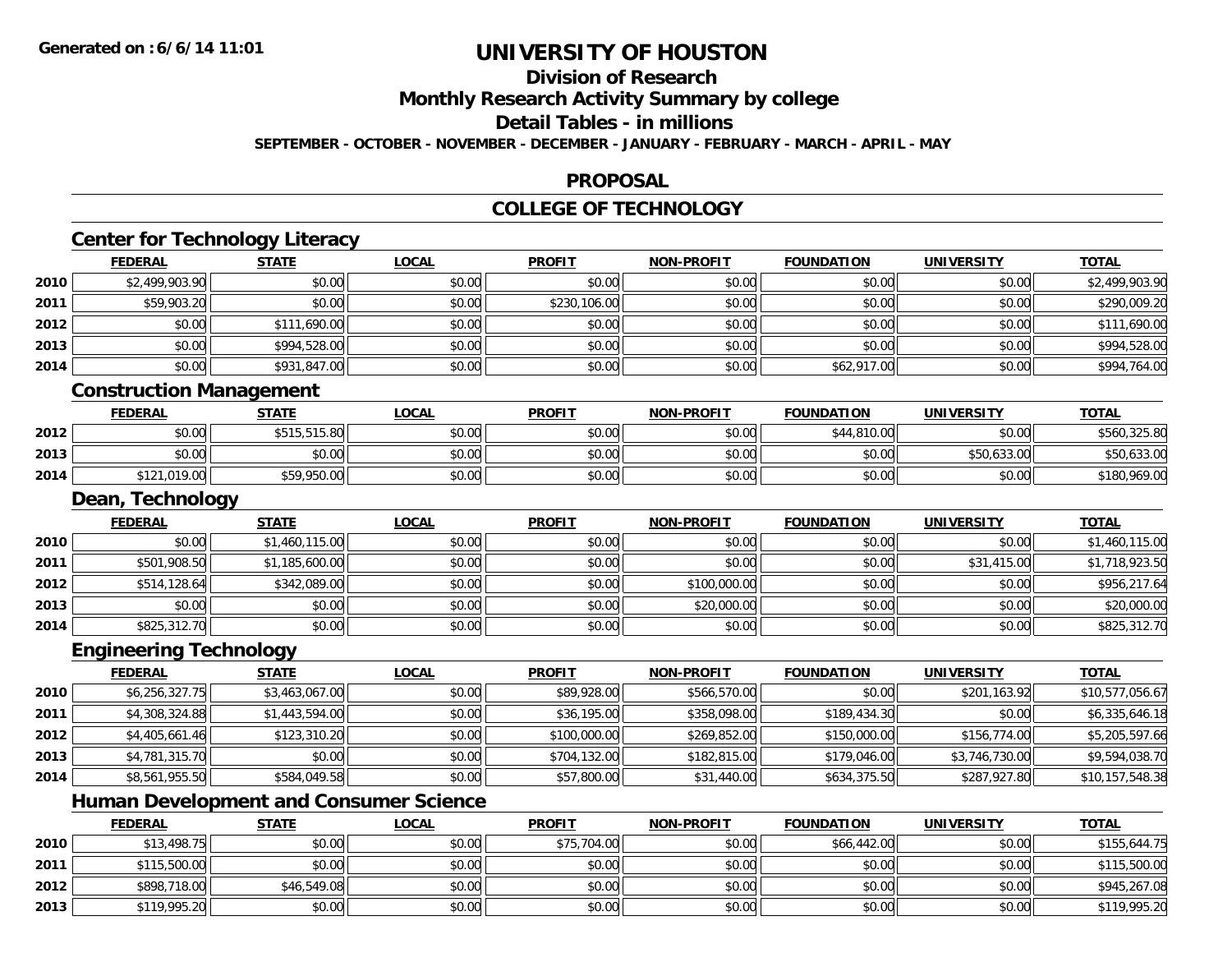**Division of Research**

**Monthly Research Activity Summary by college**

**Detail Tables - in millions**

**SEPTEMBER - OCTOBER - NOVEMBER - DECEMBER - JANUARY - FEBRUARY - MARCH - APRIL - MAY**

### **PROPOSAL**

## **COLLEGE OF TECHNOLOGY**

|      |                | <b>Human Development and Consumer Science</b> |              |                |                   |                   |                   |                 |
|------|----------------|-----------------------------------------------|--------------|----------------|-------------------|-------------------|-------------------|-----------------|
|      | <b>FEDERAL</b> | <b>STATE</b>                                  | <b>LOCAL</b> | <b>PROFIT</b>  | <b>NON-PROFIT</b> | <b>FOUNDATION</b> | <b>UNIVERSITY</b> | <b>TOTAL</b>    |
| 2014 | \$865,098.80   | \$0.00                                        | \$0.00       | \$0.00         | \$0.00            | \$336,990.00      | \$0.00            | \$1,202,088.80  |
|      |                | <b>Information &amp; Logistics Technology</b> |              |                |                   |                   |                   |                 |
|      | <b>FEDERAL</b> | <b>STATE</b>                                  | <b>LOCAL</b> | <b>PROFIT</b>  | <b>NON-PROFIT</b> | <b>FOUNDATION</b> | <b>UNIVERSITY</b> | <b>TOTAL</b>    |
| 2010 | \$4,649,095.00 | \$200,000.00                                  | \$0.00       | \$6,377,367.00 | \$0.00            | \$19,999.00       | \$0.00            | \$11,246,461.00 |
| 2011 | \$3,245,913.90 | \$31,800.00                                   | \$0.00       | \$0.00         | \$0.00            | \$0.00            | \$0.00            | \$3,277,713.90  |
| 2012 | \$15,784.60    | \$81,029.88                                   | \$0.00       | \$70,625.00    | \$50,000.00       | \$0.00            | \$111,934.00      | \$329,373.48    |
| 2013 | \$348,075.00   | \$0.00                                        | \$0.00       | \$0.00         | \$50,000.00       | \$0.00            | \$0.00            | \$398,075.00    |
| 2014 | \$3,980,106.00 | \$0.00                                        | \$0.00       | \$0.00         | \$87,500.00       | \$0.00            | \$0.00            | \$4,067,606.00  |
|      |                | <b>Texas Manufacturing Assistance Center</b>  |              |                |                   |                   |                   |                 |
|      | <b>FEDERAL</b> | <b>STATE</b>                                  | <b>LOCAL</b> | <b>PROFIT</b>  | <b>NON-PROFIT</b> | <b>FOUNDATION</b> | <b>UNIVERSITY</b> | <b>TOTAL</b>    |
| 2010 | \$0.00         | \$0.00                                        | \$0.00       | \$0.00         | \$0.00            | \$0.00            | \$0.00            | \$0.00          |
| 2011 | \$0.00         | \$0.00                                        | \$0.00       | \$0.00         | \$0.00            | \$0.00            | \$0.00            | \$0.00          |
| 2012 | \$0.00         | \$0.00                                        | \$0.00       | \$0.00         | \$0.00            | \$0.00            | \$0.00            | \$0.00          |

\$0.00 \$0.00 \$0.00 \$0.00 \$0.00 \$0.00 \$0.00 \$0.00

**2014**4 \$0.00 \$0.00 \$0.00 \$0.00 \$0.00 \$0.00 \$0.00 \$0.00 \$0.00 \$0.00 \$0.00 \$0.00 \$0.00 \$0.00 \$0.00 \$0.00 \$0.00 **Total**

**2013**

**\$47,087,546.48 \$11,574,734.54 \$0.00 \$7,741,857.00 \$1,716,275.00 \$1,684,013.80 \$4,586,577.72 \$74,391,004.54**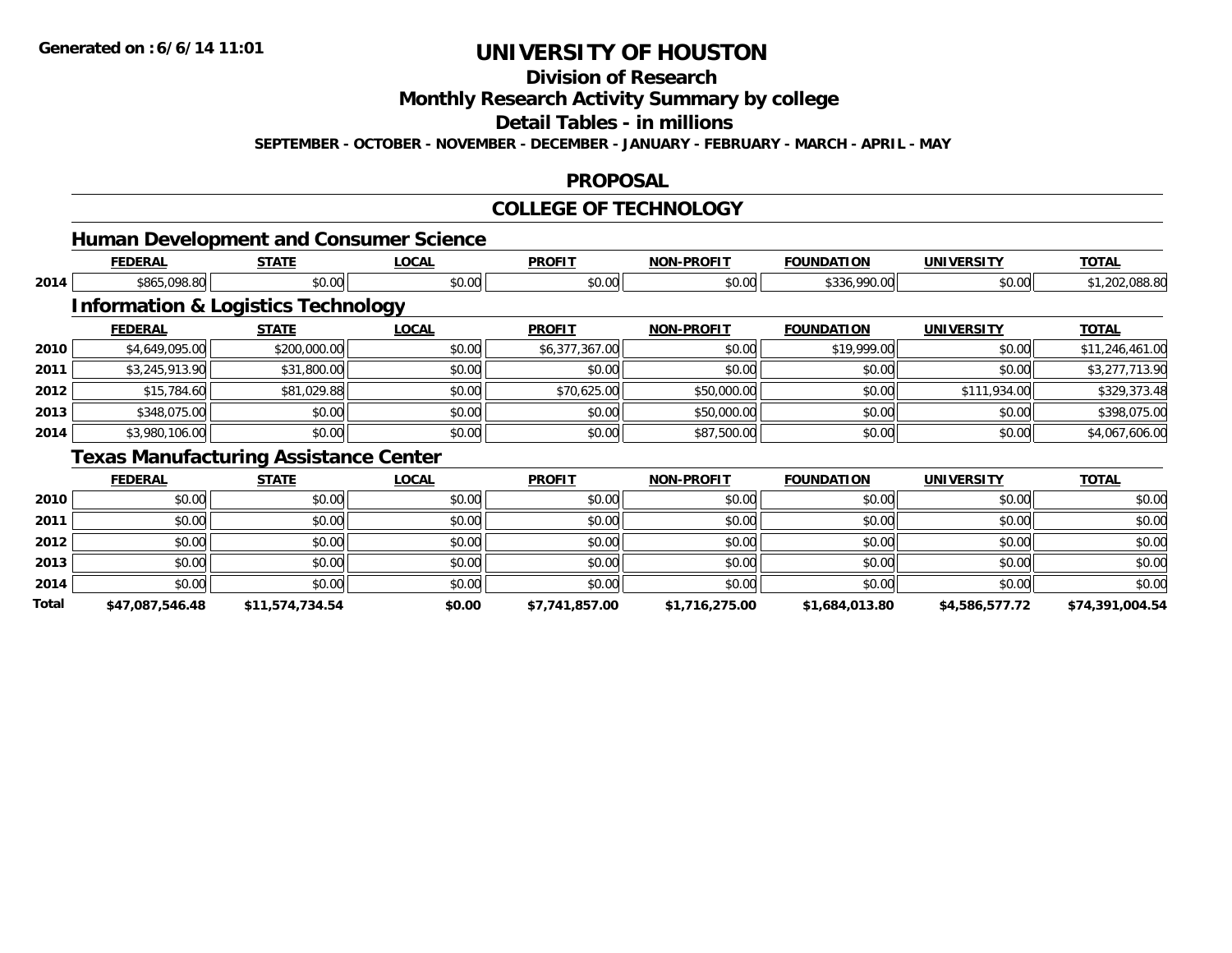**Division of Research**

**Monthly Research Activity Summary by college**

**Detail Tables - in millions**

**SEPTEMBER - OCTOBER - NOVEMBER - DECEMBER - JANUARY - FEBRUARY - MARCH - APRIL - MAY**

### **PROPOSAL**

# **CULLEN COLLEGE OF ENGINEERING**

|                      | <b>Bioengineering Research Center</b> |                        |                                                          |                |                   |                   |                   |                                                    |
|----------------------|---------------------------------------|------------------------|----------------------------------------------------------|----------------|-------------------|-------------------|-------------------|----------------------------------------------------|
|                      | <b>FEDERAL</b>                        | <b>STATE</b>           | <b>LOCAL</b>                                             | <b>PROFIT</b>  | <b>NON-PROFIT</b> | <b>FOUNDATION</b> | <b>UNIVERSITY</b> | <b>TOTAL</b>                                       |
| 2014                 | \$0.00                                | \$0.00                 | \$0.00                                                   | \$0.00         | \$0.00            | \$0.00            | \$0.00            | \$0.00                                             |
|                      | <b>Biomedical Engineering</b>         |                        |                                                          |                |                   |                   |                   |                                                    |
|                      | <b>FEDERAL</b>                        | <b>STATE</b>           | <b>LOCAL</b>                                             | <b>PROFIT</b>  | <b>NON-PROFIT</b> | <b>FOUNDATION</b> | <b>UNIVERSITY</b> | <b>TOTAL</b>                                       |
| 2010                 | \$1,883,761.98                        | \$0.00                 | \$0.00                                                   | \$0.00         | \$525,000.00      | \$0.00            | \$206,250.00      | \$2,615,011.98                                     |
| 2011                 | \$2,755,645.95                        | \$0.00                 | \$0.00                                                   | \$0.00         | \$0.00            | \$0.00            | \$1,383,750.00    | \$4,139,395.95                                     |
| 2012                 | \$11,871,830.10                       | \$672,750.00           | \$0.00                                                   | \$0.00         | \$0.00            | \$0.00            | \$1,403,125.00    | \$13,947,705.10                                    |
| 2013                 | \$8,795,674.08                        | \$202,500.00           | \$0.00                                                   | \$66,477.00    | \$2,000.00        | \$250,003.00      | \$921,081.00      | \$10,237,735.08                                    |
| 2014                 | \$62,687,749.78                       | \$20,000.00            | \$0.00                                                   | \$562,296.00   | \$631,364.00      | \$829,250.00      | \$2,322,052.00    | \$67,052,711.78                                    |
|                      |                                       |                        | <b>Center for Innovative Grouting Materials and Tech</b> |                |                   |                   |                   |                                                    |
|                      | <b>FEDERAL</b>                        | <b>STATE</b>           | <b>LOCAL</b>                                             | <b>PROFIT</b>  | <b>NON-PROFIT</b> | <b>FOUNDATION</b> | <b>UNIVERSITY</b> | <b>TOTAL</b>                                       |
| 2011                 | \$0.00                                | \$0.00                 | \$0.00                                                   | \$0.00         | \$0.00            | \$0.00            | \$0.00            | \$0.00                                             |
| 2012                 | \$0.00                                | \$0.00                 | \$0.00                                                   | \$0.00         | \$0.00            | \$0.00            | \$0.00            | \$0.00                                             |
|                      | <b>Chemical Engineering</b>           |                        |                                                          |                |                   |                   |                   |                                                    |
|                      | <b>FEDERAL</b>                        | <b>STATE</b>           | <b>LOCAL</b>                                             | <b>PROFIT</b>  | <b>NON-PROFIT</b> | <b>FOUNDATION</b> | <b>UNIVERSITY</b> | <b>TOTAL</b>                                       |
| 2010                 | \$15,063,874.41                       | \$4,320,491.00         | \$94,400.00                                              | \$1,344,515.43 | \$400,000.00      | \$704,140.00      | \$289,193.00      | \$22,216,613.84                                    |
| 2011                 | \$17,790,299.50                       | \$564,512.00           | \$153,000.00                                             | \$4,187,981.21 | \$2,923,706.00    | \$899,695.00      | \$411,805.00      | \$26,930,998.71                                    |
| 2012                 | \$11,067,166.68                       | \$1,715,552.94         | \$0.00                                                   | \$1,602,254.00 | \$1,493,238.75    | \$3,282,448.00    | \$1,336,321.60    | \$20,496,981.97                                    |
| 2013                 | \$15,963,575.95                       | \$808,077.30           | \$0.00                                                   | \$5,070,983.00 | \$1,523,550.00    | \$1,878,668.40    | \$4,255,434.60    | \$29,500,289.25                                    |
| 2014                 | \$18,618,766.59                       | \$1,705,879.00         | \$0.00                                                   | \$3,922,330.00 | \$0.00            | \$3,939,528.20    | \$263,470.00      | \$28,449,973.79                                    |
|                      | <b>Civil Engineering</b>              |                        |                                                          |                |                   |                   |                   |                                                    |
|                      | <b>FEDERAL</b>                        | <b>STATE</b>           | <b>LOCAL</b>                                             | <b>PROFIT</b>  | <b>NON-PROFIT</b> | <b>FOUNDATION</b> | <b>UNIVERSITY</b> | <b>TOTAL</b>                                       |
| 2010                 | \$8,524,893.00                        | \$4,382,956.00         | \$0.00                                                   | \$238,488.20   | \$12,000.00       | \$0.00            | \$3,071,102.00    | \$16,229,439.20                                    |
| 2011                 | \$17,104,546.83                       | \$3,684,082.20         | \$100,000.00                                             | \$83,500.00    | \$10,320,978.50   | \$112,854.25      | \$731,819.00      | \$32,137,780.78                                    |
|                      |                                       |                        |                                                          |                |                   |                   |                   |                                                    |
|                      | \$5,303,566.85                        | \$2,400,862.60         | \$0.00                                                   | \$1,947,197.40 | \$3,407,359.50    | \$701,202.70      | \$2,460,396.00    | \$16,220,585.05                                    |
|                      | \$11,545,856.42                       | \$1,067,280.00         | \$0.00                                                   | \$626,282.00   | \$1,318,473.40    | \$2,982,335.00    | \$1,658,310.00    |                                                    |
|                      | \$16,948,427.11                       | \$2,210,240.84         | \$0.00                                                   | \$358,883.00   | \$110,000.00      | \$3,700,738.54    | \$836,077.00      |                                                    |
|                      |                                       |                        | <b>Composites Engineering and Applications Center</b>    |                |                   |                   |                   |                                                    |
| 2012<br>2013<br>2014 | <b>FEDERAL</b>                        | <b>STATE</b><br>\$0.00 | <b>LOCAL</b>                                             | <b>PROFIT</b>  | <b>NON-PROFIT</b> | <b>FOUNDATION</b> | <b>UNIVERSITY</b> | \$19,198,536.82<br>\$24,164,366.49<br><b>TOTAL</b> |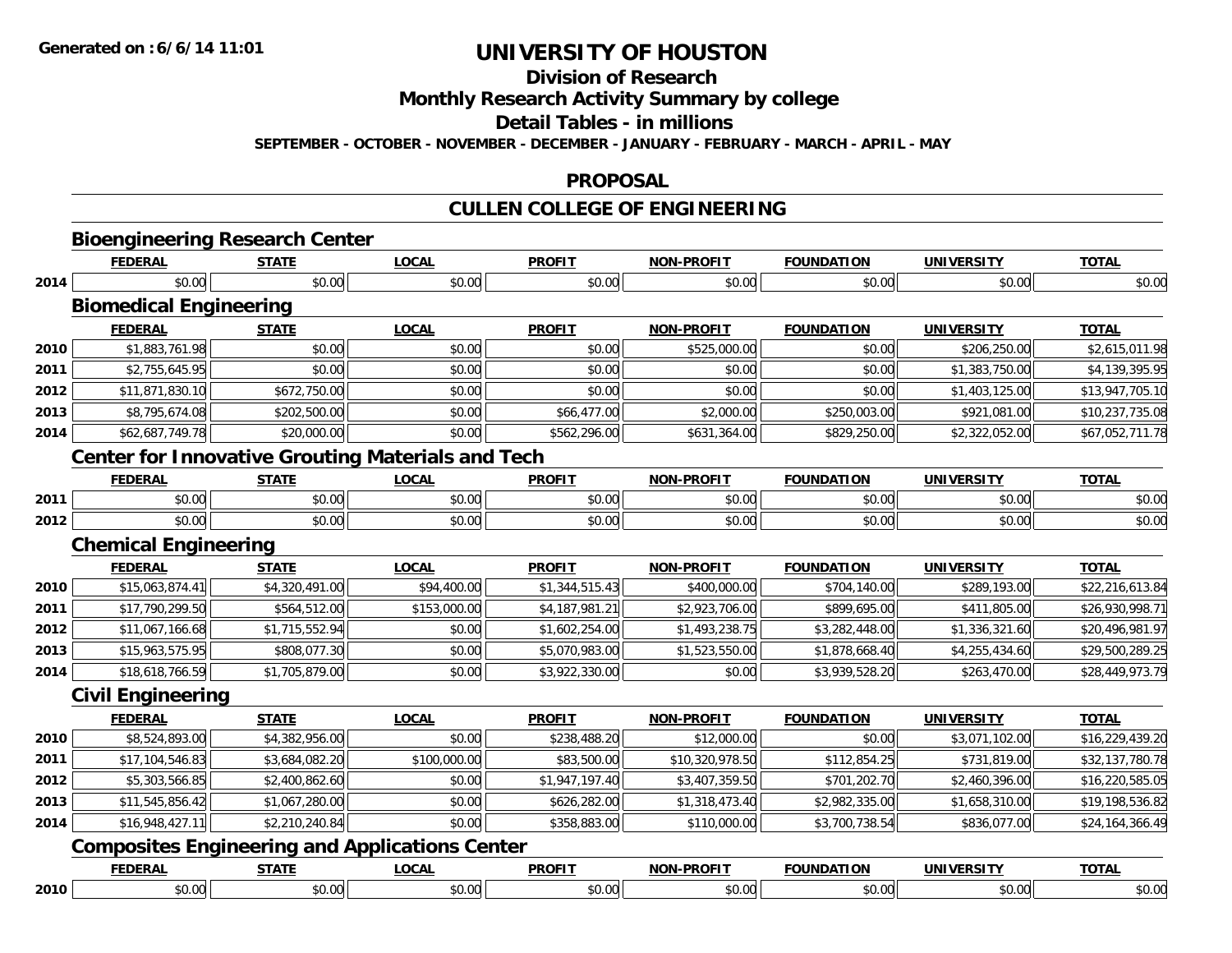# **Division of Research**

**Monthly Research Activity Summary by college**

**Detail Tables - in millions**

**SEPTEMBER - OCTOBER - NOVEMBER - DECEMBER - JANUARY - FEBRUARY - MARCH - APRIL - MAY**

### **PROPOSAL**

# **CULLEN COLLEGE OF ENGINEERING**

|       | Dean, Engineering                            |                 |              |                 |                   |                   |                   |                  |
|-------|----------------------------------------------|-----------------|--------------|-----------------|-------------------|-------------------|-------------------|------------------|
|       | <b>FEDERAL</b>                               | <b>STATE</b>    | <b>LOCAL</b> | <b>PROFIT</b>   | <b>NON-PROFIT</b> | <b>FOUNDATION</b> | <b>UNIVERSITY</b> | <b>TOTAL</b>     |
| 2010  | \$0.00                                       | \$0.00          | \$0.00       | \$0.00          | \$0.00            | \$12,465.50       | \$0.00            | \$12,465.50      |
| 2012  | \$882,933.40                                 | \$0.00          | \$0.00       | \$0.00          | \$0.00            | \$0.00            | \$0.00            | \$882,933.40     |
| 2013  | \$0.00                                       | \$0.00          | \$0.00       | \$0.00          | \$0.00            | \$0.00            | \$0.00            | \$0.00           |
| 2014  | \$865,098.80                                 | \$141,875.00    | \$0.00       | \$0.00          | \$0.00            | \$0.00            | \$0.00            | \$1,006,973.80   |
|       | <b>Electrical &amp; Computer Engineering</b> |                 |              |                 |                   |                   |                   |                  |
|       | <b>FEDERAL</b>                               | <b>STATE</b>    | <b>LOCAL</b> | <b>PROFIT</b>   | <b>NON-PROFIT</b> | <b>FOUNDATION</b> | <b>UNIVERSITY</b> | <b>TOTAL</b>     |
| 2010  | \$11,068,931.45                              | \$4,339,878.70  | \$204,000.00 | \$1,926,330.00  | \$758,835.00      | \$288,721.06      | \$2,031,489.08    | \$20,618,185.29  |
| 2011  | \$15,985,767.39                              | \$80,000.00     | \$0.00       | \$1,652,695.81  | \$9,118,991.50    | \$320,524.00      | \$1,327,500.00    | \$28,485,478.70  |
| 2012  | \$21,424,810.37                              | \$1,353,646.30  | \$0.00       | \$1,307,851.00  | \$1,073,562.25    | \$1,425,800.00    | \$2,180,872.00    | \$28,766,541.92  |
| 2013  | \$19,765,702.17                              | \$879,486.40    | \$0.00       | \$1,220,814.00  | \$1,478,997.00    | \$964,395.00      | \$4,199,987.00    | \$28,509,381.57  |
| 2014  | \$23,659,677.73                              | \$444,837.00    | \$0.00       | \$800,597.00    | \$1,237,800.00    | \$976,945.00      | \$2,290,168.80    | \$29,410,025.53  |
|       | <b>Industrial Engineering</b>                |                 |              |                 |                   |                   |                   |                  |
|       | <b>FEDERAL</b>                               | <b>STATE</b>    | <b>LOCAL</b> | <b>PROFIT</b>   | <b>NON-PROFIT</b> | <b>FOUNDATION</b> | <b>UNIVERSITY</b> | <b>TOTAL</b>     |
| 2010  | \$1,388,362.18                               | \$409,080.00    | \$404,701.00 | \$0.00          | \$0.00            | \$85,502.50       | \$0.00            | \$2,287,645.68   |
| 2011  | \$574,762.38                                 | \$0.00          | \$0.00       | \$11,317.00     | \$0.00            | \$336,822.00      | \$0.00            | \$922,901.38     |
| 2012  | \$3,720,622.80                               | \$460,544.60    | \$0.00       | \$61,162.50     | \$0.00            | \$0.00            | \$0.00            | \$4,242,329.90   |
| 2013  | \$560,968.25                                 | \$113,001.00    | \$0.00       | \$0.00          | \$24,714.50       | \$413,072.00      | \$0.00            | \$1,111,755.75   |
| 2014  | \$18,885,631.34                              | \$750,786.00    | \$0.00       | \$0.00          | \$29,887.80       | \$779,564.00      | \$1,725,000.00    | \$22,170,869.14  |
|       | <b>Mechanical Engineering</b>                |                 |              |                 |                   |                   |                   |                  |
|       | <b>FEDERAL</b>                               | <b>STATE</b>    | <b>LOCAL</b> | <b>PROFIT</b>   | <b>NON-PROFIT</b> | <b>FOUNDATION</b> | <b>UNIVERSITY</b> | <b>TOTAL</b>     |
| 2010  | \$9,946,869.84                               | \$10,381,067.40 | \$0.00       | \$511,630.80    | \$315,098.00      | \$2,711,972.44    | \$530,219.00      | \$24,396,857.48  |
| 2011  | \$22,736,307.91                              | \$226,312.00    | \$0.00       | \$1,641,163.50  | \$1,090,000.00    | \$1,338,678.20    | \$1,165,283.00    | \$28,197,744.61  |
| 2012  | \$26,208,597.72                              | \$522,907.00    | \$0.00       | \$1,291,519.60  | \$1,041,270.76    | \$975,274.60      | \$1,750,244.00    | \$31,789,813.68  |
| 2013  | \$4,424,573.25                               | \$720,580.00    | \$0.00       | \$1,001,122.00  | \$174,372.00      | \$814,713.16      | \$567,007.00      | \$7,702,367.41   |
| 2014  | \$15,092,803.98                              | \$10,000.00     | \$0.00       | \$1,543,518.00  | \$735,000.00      | \$993,278.76      | \$224,963.00      | \$18,599,563.74  |
|       | <b>National Wind Energy Center</b>           |                 |              |                 |                   |                   |                   |                  |
|       | <b>FEDERAL</b>                               | <b>STATE</b>    | <b>LOCAL</b> | <b>PROFIT</b>   | <b>NON-PROFIT</b> | <b>FOUNDATION</b> | <b>UNIVERSITY</b> | <b>TOTAL</b>     |
| 2010  | \$0.00                                       | \$0.00          | \$0.00       | \$0.00          | \$0.00            | \$0.00            | \$0.00            | \$0.00           |
| Total | \$423,118,056.17                             | \$44,589,185.28 | \$956,101.00 | \$32,980,908.44 | \$39,746,198.96   | \$31,718,591.31   | \$39,542,919.08   | \$612,651,960.25 |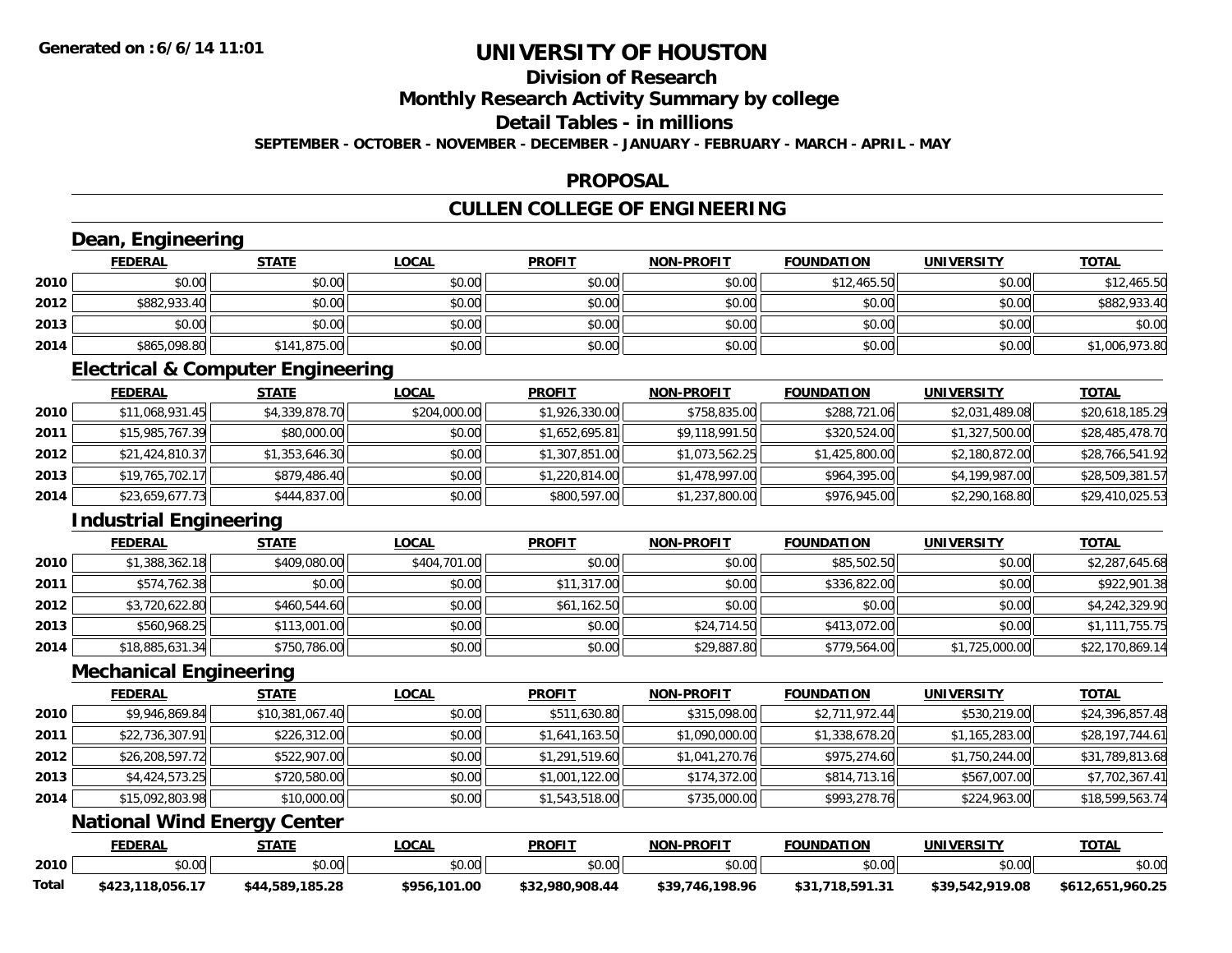# **Division of Research**

**Monthly Research Activity Summary by college**

**Detail Tables - in millions**

**SEPTEMBER - OCTOBER - NOVEMBER - DECEMBER - JANUARY - FEBRUARY - MARCH - APRIL - MAY**

### **PROPOSAL**

# **DIVISION OF RESEARCH**

|      | <b>Allied Geophysical Laboratories</b>                    |                |              |               |                   |                   |                   |                |
|------|-----------------------------------------------------------|----------------|--------------|---------------|-------------------|-------------------|-------------------|----------------|
|      | <b>FEDERAL</b>                                            | <b>STATE</b>   | <b>LOCAL</b> | <b>PROFIT</b> | <b>NON-PROFIT</b> | <b>FOUNDATION</b> | <b>UNIVERSITY</b> | <b>TOTAL</b>   |
| 2011 | \$0.00                                                    | \$0.00         | \$0.00       | \$70,000.00   | \$0.00            | \$0.00            | \$0.00            | \$70,000.00    |
|      | <b>Center for Advanced Computing and Data Systems</b>     |                |              |               |                   |                   |                   |                |
|      | <b>FEDERAL</b>                                            | <b>STATE</b>   | <b>LOCAL</b> | <b>PROFIT</b> | <b>NON-PROFIT</b> | <b>FOUNDATION</b> | <b>UNIVERSITY</b> | <b>TOTAL</b>   |
| 2010 | \$0.00                                                    | \$0.00         | \$0.00       | \$71,992.20   | \$0.00            | \$0.00            | \$0.00            | \$71,992.20    |
| 2011 | \$0.00                                                    | \$0.00         | \$0.00       | \$0.00        | \$0.00            | \$0.00            | \$0.00            | \$0.00         |
| 2012 | \$0.00                                                    | \$0.00         | \$0.00       | \$0.00        | \$2,000.00        | \$0.00            | \$0.00            | \$2,000.00     |
| 2013 | \$0.00                                                    | \$0.00         | \$0.00       | \$0.00        | \$0.00            | \$0.00            | \$0.00            | \$0.00         |
| 2014 | \$374,005.00                                              | \$0.00         | \$0.00       | \$0.00        | \$0.00            | \$0.00            | \$0.00            | \$374,005.00   |
|      | <b>Center for Advanced Materials</b>                      |                |              |               |                   |                   |                   |                |
|      | <b>FEDERAL</b>                                            | <b>STATE</b>   | <b>LOCAL</b> | <b>PROFIT</b> | <b>NON-PROFIT</b> | <b>FOUNDATION</b> | <b>UNIVERSITY</b> | <b>TOTAL</b>   |
| 2010 | \$13,000.00                                               | \$485,594.19   | \$0.00       | \$10,000.00   | \$0.00            | \$0.00            | \$0.00            | \$508,594.19   |
| 2011 | \$952,781.50                                              | \$0.00         | \$0.00       | \$409,411.00  | \$0.00            | \$0.00            | \$0.00            | \$1,362,192.50 |
| 2012 | \$846,829.10                                              | \$0.00         | \$0.00       | \$0.00        | \$0.00            | \$109,222.20      | \$0.00            | \$956,051.30   |
|      | <b>Center for Biomedical &amp; Environmental Genomics</b> |                |              |               |                   |                   |                   |                |
|      | <b>FEDERAL</b>                                            | <b>STATE</b>   | <b>LOCAL</b> | <b>PROFIT</b> | <b>NON-PROFIT</b> | <b>FOUNDATION</b> | <b>UNIVERSITY</b> | <b>TOTAL</b>   |
| 2010 | \$0.00                                                    | \$0.00         | \$0.00       | \$0.00        | \$0.00            | \$0.00            | \$0.00            | \$0.00         |
| 2011 | \$0.00                                                    | \$0.00         | \$0.00       | \$0.00        | \$0.00            | \$0.00            | \$0.00            | \$0.00         |
| 2012 | \$0.00                                                    | \$0.00         | \$0.00       | \$0.00        | \$0.00            | \$0.00            | \$0.00            | \$0.00         |
| 2013 | \$0.00                                                    | \$0.00         | \$0.00       | \$0.00        | \$0.00            | \$0.00            | \$0.00            | \$0.00         |
|      | <b>Center for Industrial Partnerships</b>                 |                |              |               |                   |                   |                   |                |
|      | <b>FEDERAL</b>                                            | <b>STATE</b>   | <b>LOCAL</b> | <b>PROFIT</b> | <b>NON-PROFIT</b> | <b>FOUNDATION</b> | <b>UNIVERSITY</b> | <b>TOTAL</b>   |
| 2011 | \$160,371.95                                              | \$0.00         | \$0.00       | \$0.00        | \$0.00            | \$0.00            | \$0.00            | \$160,371.95   |
| 2012 | \$696,294.00                                              | \$0.00         | \$0.00       | \$100,500.00  | \$0.00            | \$0.00            | \$0.00            | \$796,794.00   |
| 2013 | \$574,253.00                                              | \$0.00         | \$0.00       | \$0.00        | \$0.00            | \$0.00            | \$0.00            | \$574,253.00   |
|      | <b>Division of Research</b>                               |                |              |               |                   |                   |                   |                |
|      | <b>FEDERAL</b>                                            | <b>STATE</b>   | <b>LOCAL</b> | <b>PROFIT</b> | <b>NON-PROFIT</b> | <b>FOUNDATION</b> | <b>UNIVERSITY</b> | <b>TOTAL</b>   |
| 2011 | \$0.00                                                    | \$0.00         | \$0.00       | \$0.00        | \$0.00            | \$0.00            | \$0.00            | \$0.00         |
| 2012 | \$0.00                                                    | \$0.00         | \$0.00       | \$0.00        | \$0.00            | \$0.00            | \$0.00            | \$0.00         |
| 2013 | \$0.00                                                    | \$7,877,932.00 | \$0.00       | \$0.00        | \$0.00            | \$0.00            | \$0.00            | \$7,877,932.00 |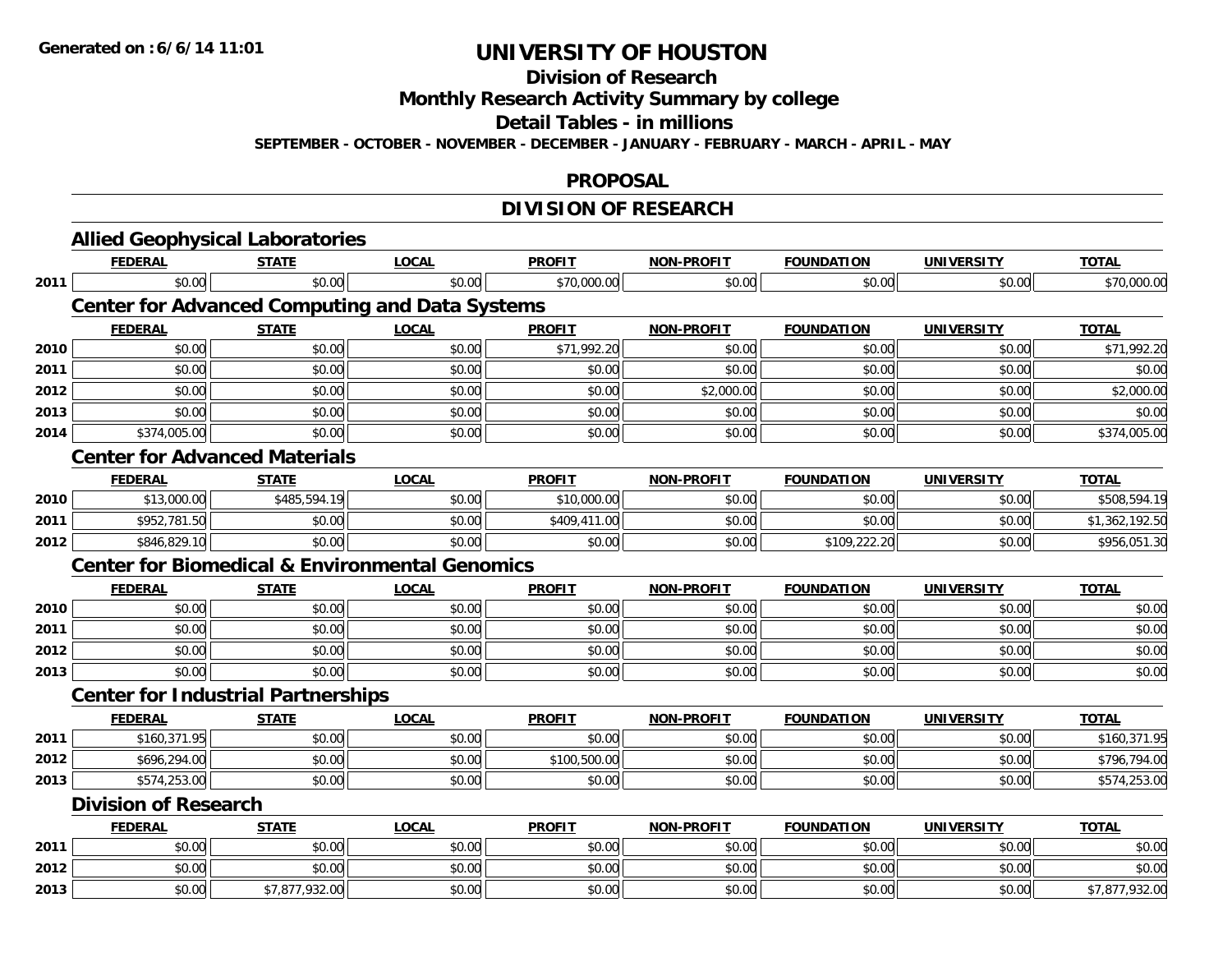# **Division of Research**

**Monthly Research Activity Summary by college**

**Detail Tables - in millions**

**SEPTEMBER - OCTOBER - NOVEMBER - DECEMBER - JANUARY - FEBRUARY - MARCH - APRIL - MAY**

### **PROPOSAL**

## **DIVISION OF RESEARCH**

|       | <b>Institute for Nanoenergy</b>      |                 |              |                |                   |                   |                   |                 |
|-------|--------------------------------------|-----------------|--------------|----------------|-------------------|-------------------|-------------------|-----------------|
|       | <b>FEDERAL</b>                       | <b>STATE</b>    | <b>LOCAL</b> | <b>PROFIT</b>  | <b>NON-PROFIT</b> | <b>FOUNDATION</b> | <b>UNIVERSITY</b> | <b>TOTAL</b>    |
| 2010  | \$0.00                               | \$0.00          | \$0.00       | \$0.00         | \$0.00            | \$0.00            | \$0.00            | \$0.00          |
| 2011  | \$0.00                               | \$0.00          | \$0.00       | \$0.00         | \$0.00            | \$0.00            | \$0.00            | \$0.00          |
| 2012  | \$0.00                               | \$0.00          | \$0.00       | \$0.00         | \$0.00            | \$0.00            | \$0.00            | \$0.00          |
|       | <b>Research Compliance</b>           |                 |              |                |                   |                   |                   |                 |
|       | <b>FEDERAL</b>                       | <b>STATE</b>    | <b>LOCAL</b> | <b>PROFIT</b>  | <b>NON-PROFIT</b> | <b>FOUNDATION</b> | <b>UNIVERSITY</b> | <b>TOTAL</b>    |
| 2010  | \$7,546,514.00                       | \$0.00          | \$0.00       | \$0.00         | \$0.00            | \$0.00            | \$0.00            | \$7,546,514.00  |
|       | <b>TcSUH</b>                         |                 |              |                |                   |                   |                   |                 |
|       | <b>FEDERAL</b>                       | <b>STATE</b>    | <b>LOCAL</b> | <b>PROFIT</b>  | <b>NON-PROFIT</b> | <b>FOUNDATION</b> | <b>UNIVERSITY</b> | <b>TOTAL</b>    |
| 2010  | \$418,260.00                         | \$689,508.00    | \$0.00       | \$170,000.00   | \$0.00            | \$98,596.00       | \$65,718.00       | \$1,442,082.00  |
| 2011  | \$518,946.76                         | \$0.00          | \$0.00       | \$40,000.00    | \$72,000.00       | \$0.00            | \$0.00            | \$630,946.76    |
| 2012  | \$2,304,745.15                       | \$0.00          | \$0.00       | \$70,000.00    | \$37,926.00       | \$0.00            | \$80,077.00       | \$2,492,748.15  |
| 2013  | \$1,126,772.20                       | \$50,000.00     | \$0.00       | \$178,821.00   | \$0.00            | \$0.00            | \$0.00            | \$1,355,593.20  |
| 2014  | \$5,939,881.46                       | \$0.00          | \$4,500.00   | \$183,200.00   | \$0.00            | \$0.00            | \$848,356.00      | \$6,975,937.46  |
|       | <b>Texas Obesity Research Center</b> |                 |              |                |                   |                   |                   |                 |
|       | <b>FEDERAL</b>                       | <b>STATE</b>    | <b>LOCAL</b> | <b>PROFIT</b>  | <b>NON-PROFIT</b> | <b>FOUNDATION</b> | <b>UNIVERSITY</b> | <b>TOTAL</b>    |
| 2010  | \$0.00                               | \$0.00          | \$0.00       | \$0.00         | \$0.00            | \$0.00            | \$0.00            | \$0.00          |
| 2011  | \$0.00                               | \$0.00          | \$0.00       | \$0.00         | \$0.00            | \$0.00            | \$0.00            | \$0.00          |
| 2012  | \$0.00                               | \$0.00          | \$0.00       | \$0.00         | \$0.00            | \$0.00            | \$0.00            | \$0.00          |
|       | <b>TIMES</b>                         |                 |              |                |                   |                   |                   |                 |
|       | <b>FEDERAL</b>                       | <b>STATE</b>    | <b>LOCAL</b> | <b>PROFIT</b>  | <b>NON-PROFIT</b> | <b>FOUNDATION</b> | <b>UNIVERSITY</b> | <b>TOTAL</b>    |
| 2010  | \$5,360,371.00                       | \$3,541,077.30  | \$630,307.00 | \$408,000.00   | \$903,009.00      | \$0.00            | \$4,499,999.00    | \$15,342,763.30 |
| 2011  | \$8,558,805.80                       | \$168,985.70    | \$141,895.20 | \$820,674.40   | \$254,256.00      | \$0.00            | \$352,023.00      | \$10,296,640.10 |
| 2012  | \$1,194,418.00                       | \$0.00          | \$0.00       | \$869,316.00   | \$119,028.00      | \$0.00            | \$1,032,129.00    | \$3,214,891.00  |
| 2013  | \$3,021,451.80                       | \$29,908.00     | \$0.00       | \$0.00         | \$0.00            | \$0.00            | \$723,267.00      | \$3,774,626.80  |
| 2014  | \$9,561,332.55                       | \$98,197.00     | \$0.00       | \$1,006,321.00 | \$8,724.89        | \$0.00            | \$60,366.00       | \$10,734,941.44 |
| Total | \$49,169,033.27                      | \$12,941,202.19 | \$776,702.20 | \$4,408,235.60 | \$1,396,943.89    | \$207,818.20      | \$7,661,935.00    | \$76,561,870.35 |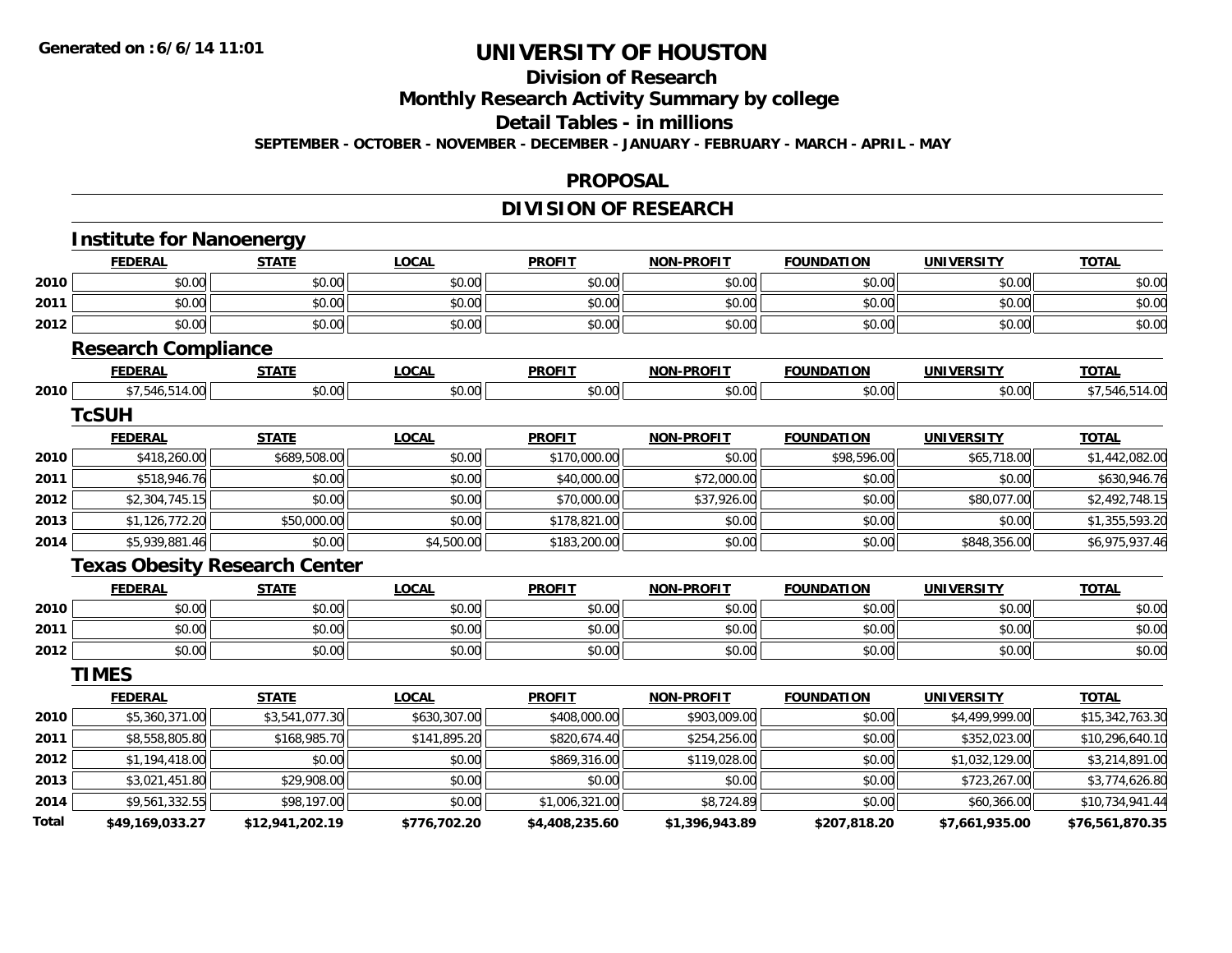## **Division of Research**

## **Monthly Research Activity Summary by college**

### **Detail Tables - in millions**

**SEPTEMBER - OCTOBER - NOVEMBER - DECEMBER - JANUARY - FEBRUARY - MARCH - APRIL - MAY**

## **PROPOSAL**

## **GRADUATE COLLEGE OF SOCIAL WORK**

# **Center for Drug and Social Policy Research**

|      | <b>FEDERAL</b>                                   | <b>STATE</b> | _OCAI  | <b>PROFIT</b> | <b>NON-PROFIT</b> | <b>FOUNDATION</b> | UNIVERSITY | <b>TOTAL</b> |  |
|------|--------------------------------------------------|--------------|--------|---------------|-------------------|-------------------|------------|--------------|--|
| 2012 | \$0.00                                           | \$0.00       | \$0.00 | \$0.00        | \$0.00            | \$0.00            | \$0.00     | \$0.00       |  |
| 2013 | \$0.00                                           | \$0.00       | \$0.00 | \$0.00        | \$0.00            | \$0.00            | \$0.00     | \$0.00       |  |
|      | Conter for Health Equities & Evaluation Desearch |              |        |               |                   |                   |            |              |  |

### **Center for Health Equities & Evaluation Research**

|      | <b>FEDERAL</b>            | <b>STATE</b> | <b>LOCAL</b> | <b>PROFIT</b>                        | <b>NON-PROFIT</b> | <b>FOUNDATION</b> | UNIVERSITY   | <b>TOTAL</b>   |
|------|---------------------------|--------------|--------------|--------------------------------------|-------------------|-------------------|--------------|----------------|
| 2011 | LOE 224 00<br>.635.334.00 | \$0.00       | \$0.00       | \$0.00                               | \$0.00            | \$0.00            | \$0.00       | \$2,635,334.00 |
| 2012 | \$163,277.00<br>\$163,2.  | \$0.00       | \$0.00       | \$0.00                               | \$0.00            | \$0.00            | \$464,380.00 | ,657.00        |
| 2013 | \$0.00                    | \$0.00       | \$0.00       | \$30 755 00<br><b>JUT, 1 JU. 7 C</b> | \$0.00            | \$0.00            | \$0.00       | \$39,755.90    |

## **Child & Family for Innovative Research**

|      | <b>FEDERAL</b> | <b>STATE</b>   | <b>LOCAL</b> | <b>PROFIT</b> | <b>NON-PROFIT</b> | <b>FOUNDATION</b> | <b>UNIVERSITY</b> | <b>TOTAL</b>   |
|------|----------------|----------------|--------------|---------------|-------------------|-------------------|-------------------|----------------|
| 2010 | \$0.00         | \$1,422,784.00 | \$0.00       | \$657,165.00  | \$962,345.00      | \$157,829.00      | \$0.00            | \$3,200,123.00 |
| 2011 | \$5,138,362.00 | \$984,400.20   | \$0.00       | \$100,982.00  | \$25,000.00       | \$19,979.05       | \$150,609.00      | \$6,419,332.25 |
| 2012 | \$2,603.524.82 | \$1,118,698.00 | \$56,704.00  | \$330,559.00  | \$56,469.80       | \$28,560.00       | \$299,421.00      | \$4,493,936.62 |
| 2013 | \$2,748,798.07 | \$235,824.00   | \$0.00       | \$99,214.20   | \$440,843.20      | \$79,250.00       | \$0.00            | \$3,603,929.47 |
| 2014 | \$0.00         | \$288,991.00   | \$0.00       | \$45,050.00   | \$24,977.00       | \$127,586.70      | \$358,706.36      | \$845,311.06   |

## **Community Projects - Social Work**

|      | <b>FEDERAL</b> | статі               | .OCAI              | <b>PROFIT</b>        | -----                   | $\cdots$<br>10 M |                        | <b>TOT</b>    |
|------|----------------|---------------------|--------------------|----------------------|-------------------------|------------------|------------------------|---------------|
| 2010 | 0000<br>ט.טע   | $\triangle$<br>vu.v | 0000<br>PO.OO      | 0000<br><b>JU.UU</b> | $\mathbb{R}^n$<br>vv.vv | 0000<br>JU.UU    | $n \cap \neg$<br>JU.UU | 0000<br>DU.UU |
| 2011 | $-$<br>UU.C+   | 14U.                | $\sim$ 00<br>PO.OO | 0000<br><b>JU.UU</b> | 0 <sub>0</sub><br>PO.OO | 0000<br>JU.UU    | \$0.00                 | .             |

#### **Dean, Social Work**

|      | <b>FEDERAL</b> | <b>STATE</b> | <u>LOCAL</u> | <b>PROFIT</b> | <b>NON-PROFIT</b> | <b>FOUNDATION</b> | <b>UNIVERSITY</b> | <b>TOTAL</b>   |
|------|----------------|--------------|--------------|---------------|-------------------|-------------------|-------------------|----------------|
| 2010 | \$2,123,511.00 | \$0.00       | \$0.00       | \$0.00        | \$187,926.00      | \$0.00            | \$0.00            | \$2,311,437.00 |
| 2011 | \$3,690,683.80 | \$17,940.10  | \$0.00       | \$0.00        | \$0.00            | \$0.00            | \$0.00            | \$3,708,623.90 |
| 2012 | \$0.00         | \$0.00       | \$0.00       | \$0.00        | \$0.00            | \$0.00            | \$0.00            | \$0.00         |
| 2013 | \$0.00         | \$0.00       | \$0.00       | \$0.00        | \$4,912.00        | \$0.00            | \$0.00            | \$4,912.00     |
| 2014 | \$0.00         | \$0.00       | \$0.00       | \$0.00        | \$0.00            | \$0.00            | \$0.00            | \$0.00         |

## **Office for Drug SPR**

|       | <b>FEDERAL</b>  | <b>STATI</b>        | LOCAI           | <b>PROFIT</b>            | <b>L-PROFIT</b><br><b>NON</b> | <b>FOUNDATION</b>    | UNIVERSITY              | <b>TOTAL</b>    |
|-------|-----------------|---------------------|-----------------|--------------------------|-------------------------------|----------------------|-------------------------|-----------------|
| 2010  | \$0.00          | ደስ ሰሰ<br>JU.UU      | ሶስ ሰሰ<br>DU.UG  | $n \cap \Omega$<br>JU.UU | 0.00<br>JU.UU                 | 0.00<br><b>JU.UU</b> | $n \cap \neg$<br>\$0.00 | \$0.00          |
| Total | \$21,523,735.69 | 40. /<br>\$4.086.57 | 704.00<br>\$56. | .726.10                  | 473.00<br>.702                | ,204.75              | 16.21<br>16.36          | \$30.328.537.30 |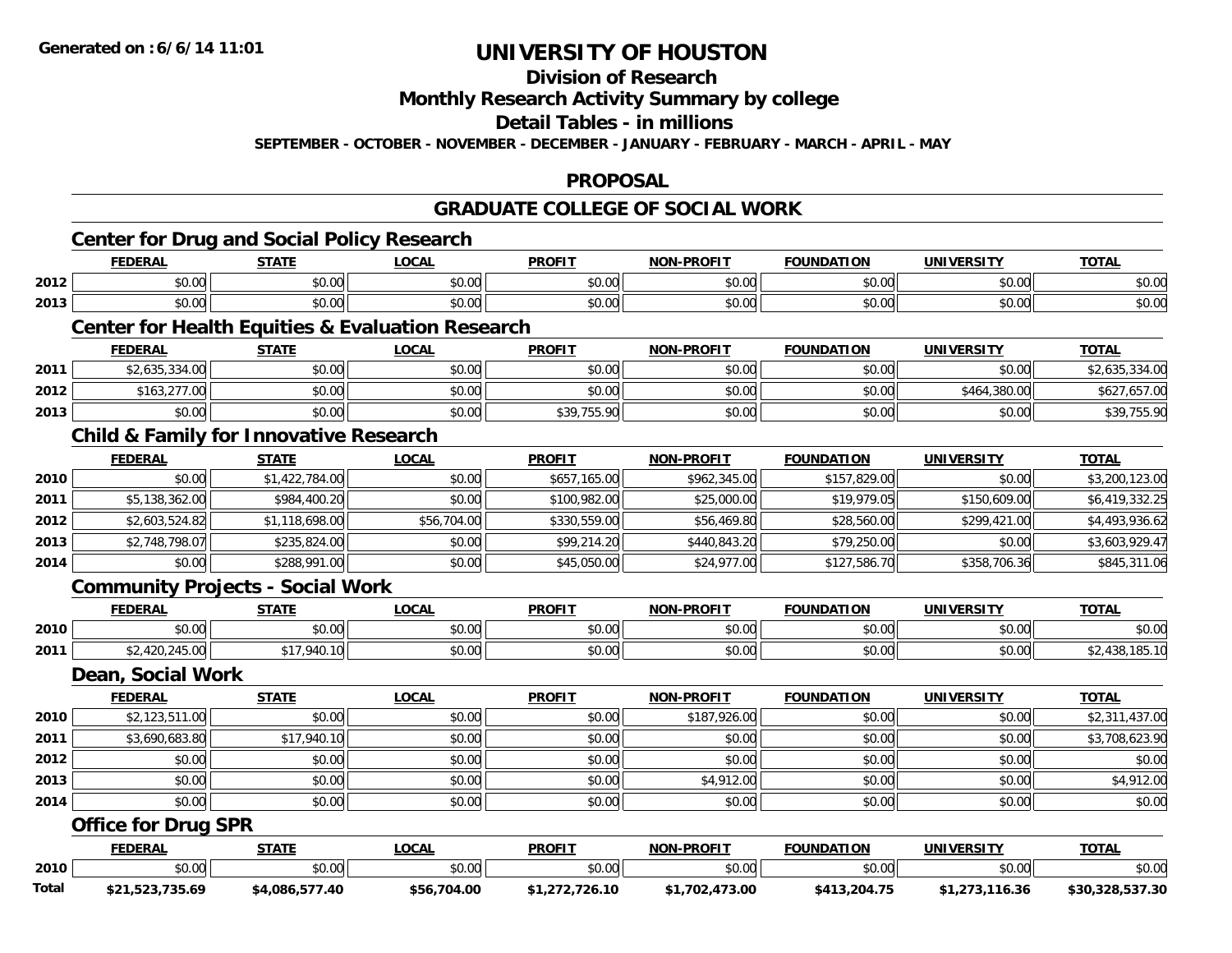## **Division of Research**

**Monthly Research Activity Summary by college**

**Detail Tables - in millions**

**SEPTEMBER - OCTOBER - NOVEMBER - DECEMBER - JANUARY - FEBRUARY - MARCH - APRIL - MAY**

### **PROPOSAL**

## **HILTON COLLEGE OF HOTEL AND RESTAURANT MANAGEMENT**

## **Hotel and Restaurant Management**

|       | <b>FEDERAL</b> | <b>STATE</b> | LOCAL       | <b>PROFIT</b> | <b>NON-PROFIT</b> | <b>FOUNDATION</b> | <b>UNIVERSITY</b> | <b>TOTAL</b>   |
|-------|----------------|--------------|-------------|---------------|-------------------|-------------------|-------------------|----------------|
| 2010  | \$560,802.00   | \$188,158.00 | \$70,000.00 | \$82,548.00   | \$0.00            | \$28,750.00       | \$163,662.00      | \$1,093,920.00 |
| 2011  | \$1,599,454.00 | \$73,547.00  | \$0.00      | \$223,500.00  | \$27,280.00       | \$11,640.00       | \$113,780.00      | \$2,049,201.00 |
| 2012  | \$85,444.00    | \$174,830.00 | \$0.00      | \$0.00        | \$118,422.00      | \$0.00            | \$37,354.00       | \$416,050.00   |
| 2013  | \$553,755.00   | \$0.00       | \$16,154.00 | \$0.00        | \$10,987.00       | \$111,711.00      | \$143,232.00      | \$835,839.00   |
| 2014  | \$224,955.00   | \$0.00       | \$0.00      | \$0.00        | \$5,000.00        | \$0.00            | \$0.00            | \$229,955.00   |
| Total | \$3,024,410.00 | \$436,535.00 | \$86,154.00 | \$306,048.00  | \$161,689.00      | \$152,101.00      | \$458,028.00      | \$4,624,965.00 |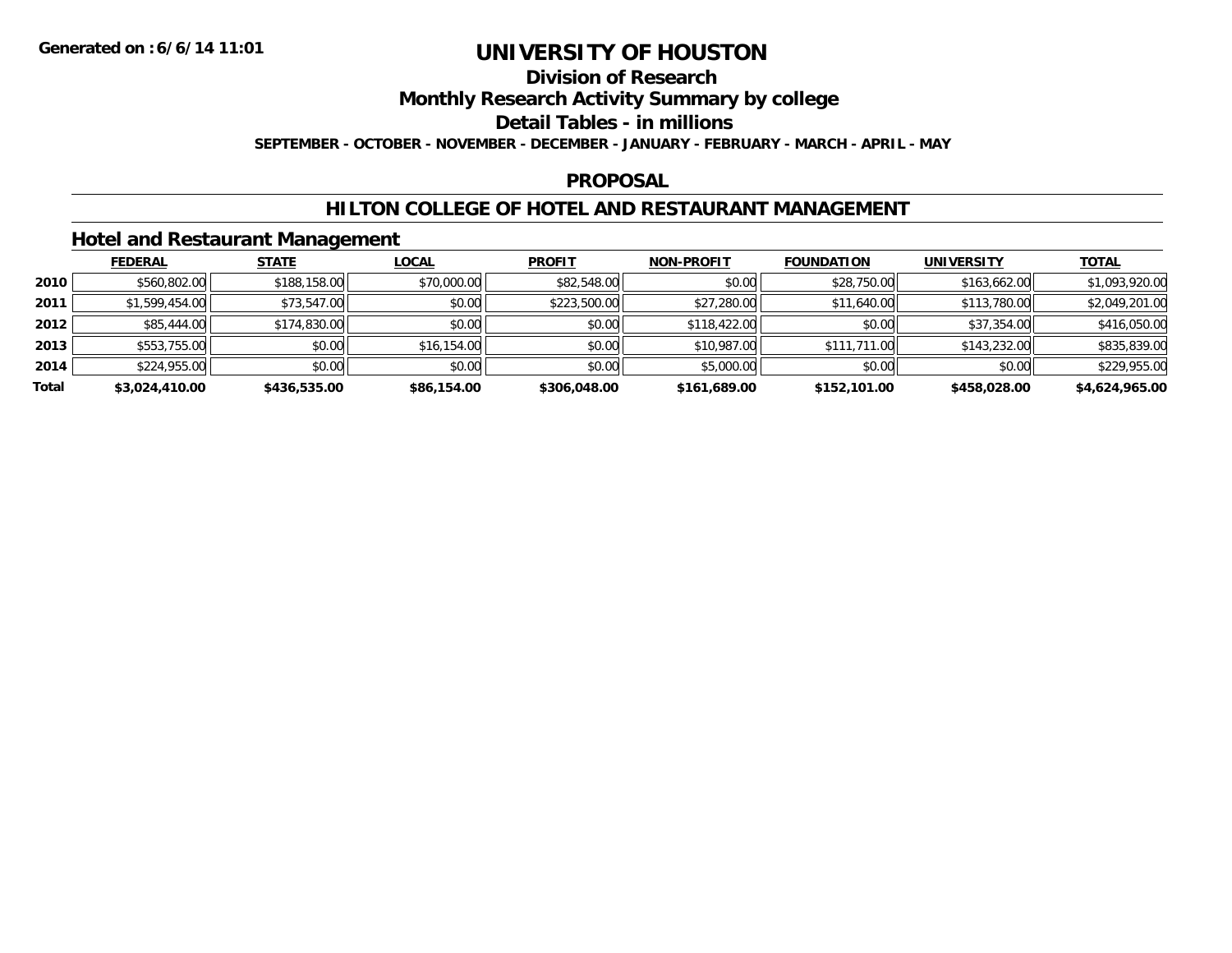## **Division of ResearchMonthly Research Activity Summary by college**

**Detail Tables - in millions**

**SEPTEMBER - OCTOBER - NOVEMBER - DECEMBER - JANUARY - FEBRUARY - MARCH - APRIL - MAY**

## **PROPOSAL**

### **HONORS COLLEGE**

## **Dean, Honors College**

|       | <b>FEDERAL</b> | <b>STATE</b> | <b>LOCAL</b> | <b>PROFIT</b> | <b>NON-PROFIT</b> | <b>FOUNDATION</b> | <b>UNIVERSITY</b> | <b>TOTAL</b>   |
|-------|----------------|--------------|--------------|---------------|-------------------|-------------------|-------------------|----------------|
| 2010  | \$530,851.00   | \$25,000.00  | \$0.00       | \$54,637.32   | \$0.00            | \$0.00            | \$0.00            | \$610,488.32   |
| 2011  | \$182,908.70   | \$0.00       | \$0.00       | \$0.00        | \$53,185.20       | \$0.00            | \$0.00            | \$236,093.90   |
| 2013  | \$0.00         | \$0.00       | \$0.00       | \$341,900.74  | \$0.00            | \$0.00            | \$9,150.32        | \$351,051.06   |
| 2014  | \$448,806.00   | \$457,985.75 | \$0.00       | \$0.00        | \$1,495.00        | \$0.00            | \$79,070.00       | \$987,356.75   |
| Total | \$1,162,565.70 | \$482,985.75 | \$0.00       | \$396,538.06  | \$54,680.20       | \$0.00            | \$88,220.32       | \$2,184,990.03 |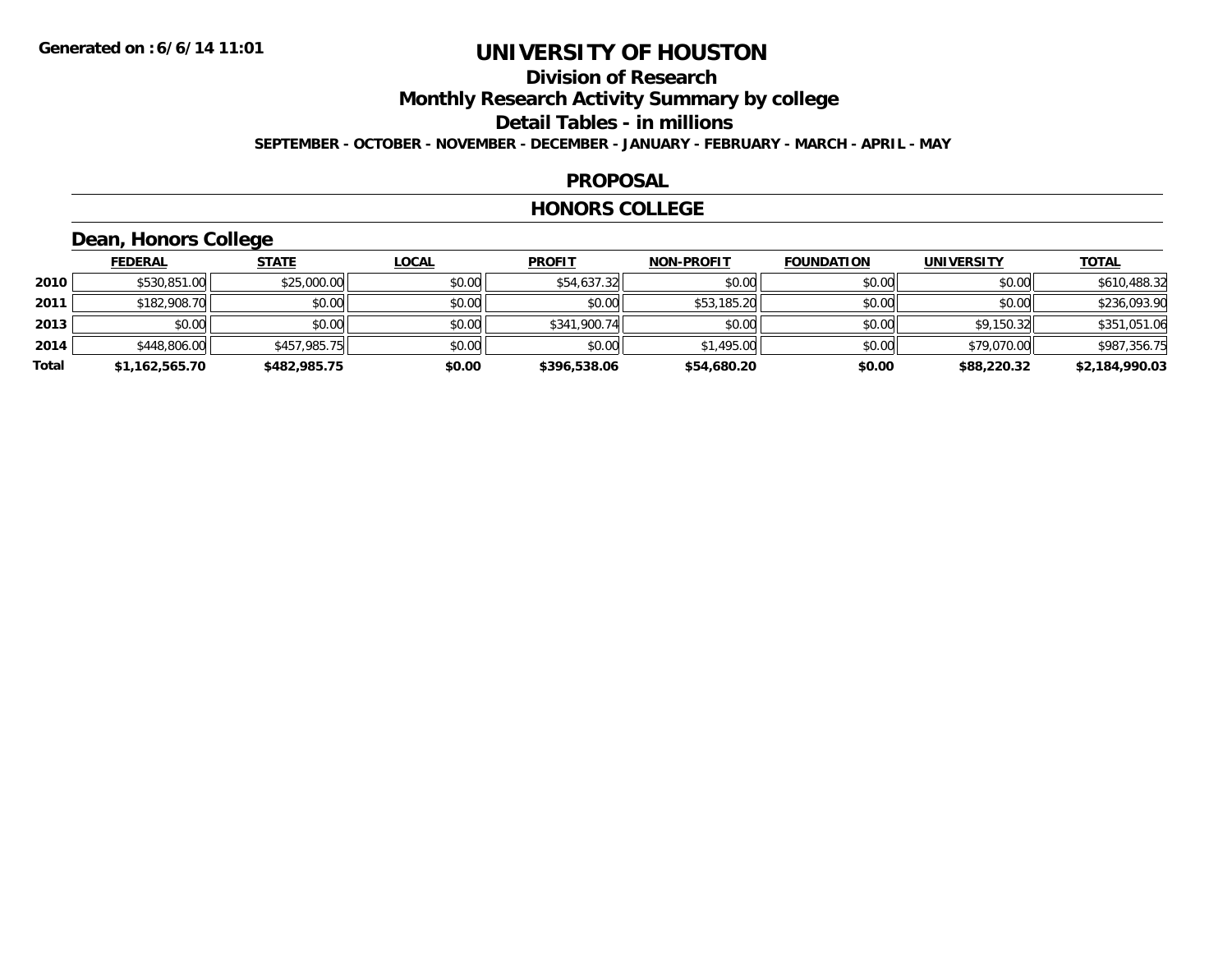## **Division of Research**

**Monthly Research Activity Summary by college**

**Detail Tables - in millions**

**SEPTEMBER - OCTOBER - NOVEMBER - DECEMBER - JANUARY - FEBRUARY - MARCH - APRIL - MAY**

#### **PROPOSAL**

#### **LIBRARY**

## **Administration, Library**

|       | <b>DERAI</b> | <b>STATE</b> | <b>LOCAL</b>  | <b>PROFIT</b> | -PROFIT<br>חרות | <b>FOUNDATION</b> | UNIVERSITY | <b>TOTAL</b>     |
|-------|--------------|--------------|---------------|---------------|-----------------|-------------------|------------|------------------|
| 2010  | \$0.00       | $*19.863.$   | 0000<br>งบ.บเ | 0000<br>JU.UU | 0000<br>,u.uu   | \$0.00            | \$0.00     | \$19.863.00      |
| Total | \$0.00       | \$19,863.00  | \$0.00        | \$0.00        | \$0.00          | \$0.00            | \$0.00     | .863.00<br>0 1 1 |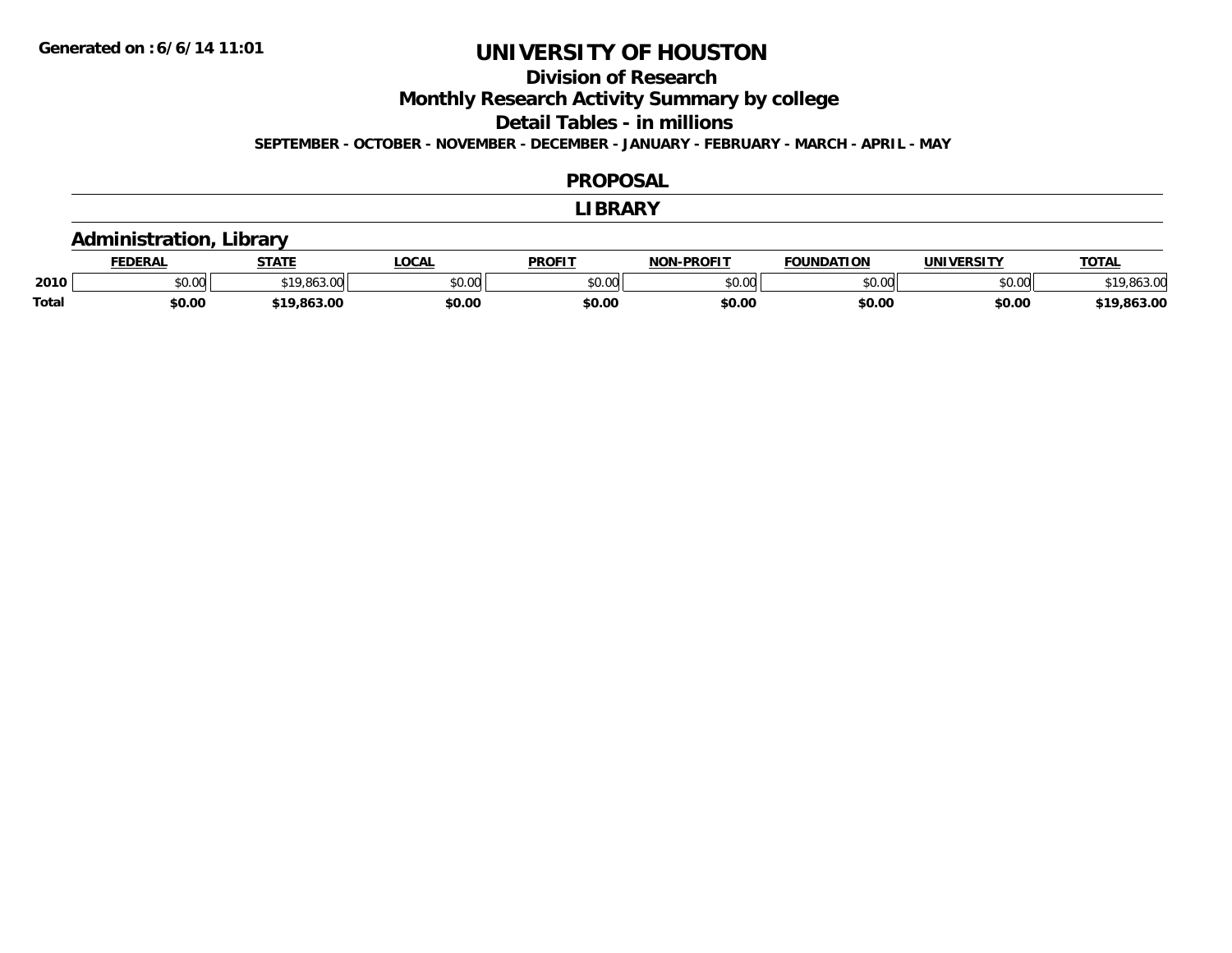## **Division of Research**

**Monthly Research Activity Summary by college**

**Detail Tables - in millions**

**SEPTEMBER - OCTOBER - NOVEMBER - DECEMBER - JANUARY - FEBRUARY - MARCH - APRIL - MAY**

### **PROPOSAL**

### **PRESIDENT**

#### **Office of the President**

|      | <b>FEDERAL</b> | <b>STATE</b>                        | <b>LOCAL</b> | <b>PROFIT</b> | <b>NON-PROFIT</b> | <b>FOUNDATION</b> | <b>UNIVERSITY</b> | <b>TOTAL</b> |
|------|----------------|-------------------------------------|--------------|---------------|-------------------|-------------------|-------------------|--------------|
| 2014 | \$865,098.80   | \$0.00                              | \$0.00       | \$0.00        | \$0.00            | \$0.00            | \$0.00            | \$865,098.80 |
|      |                | <b>Vice President Admin/Finance</b> |              |               |                   |                   |                   |              |
|      |                |                                     |              |               |                   |                   |                   |              |
|      | <b>FEDERAL</b> | <b>STATE</b>                        | <b>LOCAL</b> | <b>PROFIT</b> | <b>NON-PROFIT</b> | <b>FOUNDATION</b> | <b>UNIVERSITY</b> | <b>TOTAL</b> |
| 2011 | \$15,000.00    | \$0.00                              | \$0.00       | \$0.00        | \$0.00            | \$0.00            | \$0.00            | \$15,000.00  |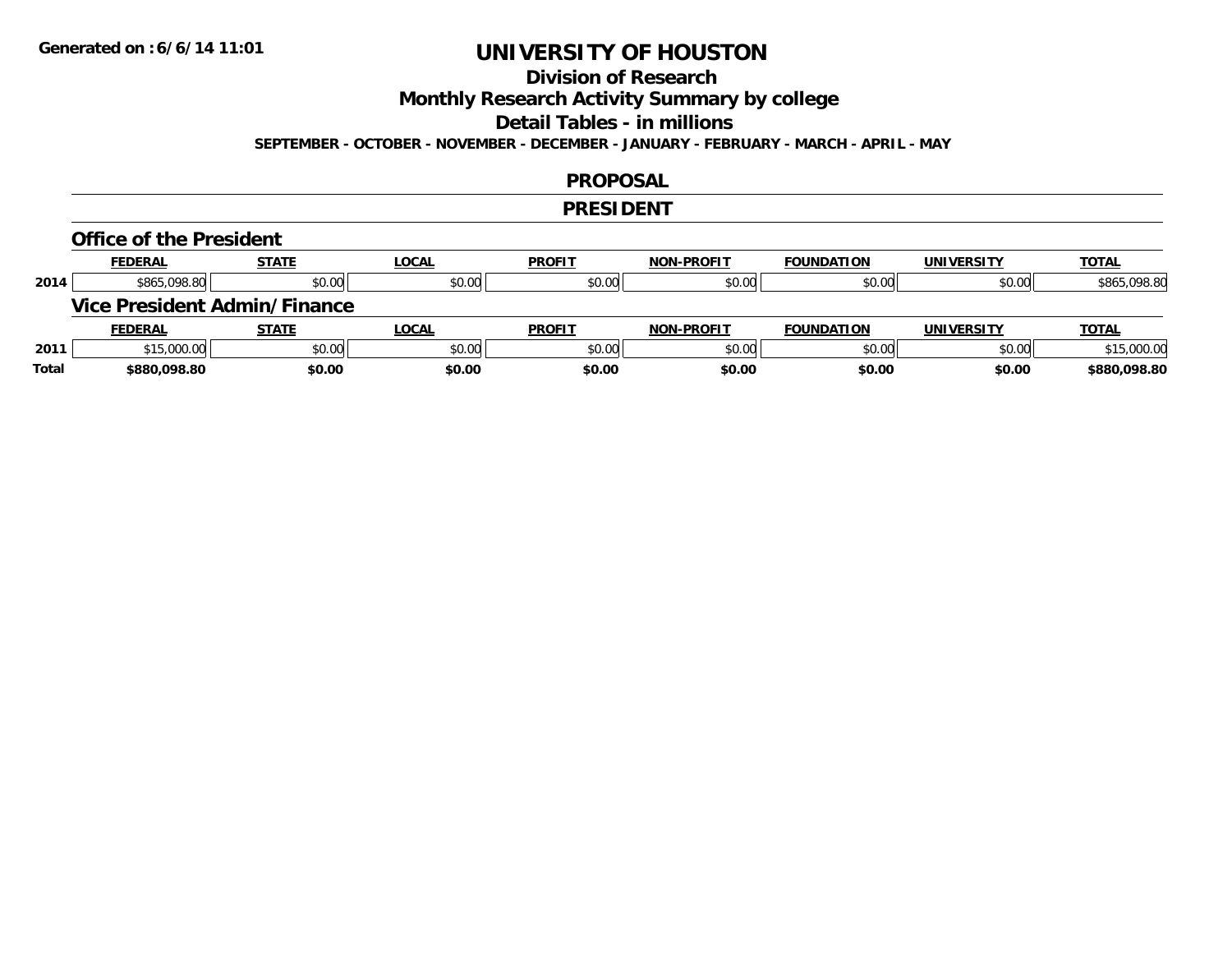#### **Division of Research**

**Monthly Research Activity Summary by college**

**Detail Tables - in millions**

**SEPTEMBER - OCTOBER - NOVEMBER - DECEMBER - JANUARY - FEBRUARY - MARCH - APRIL - MAY**

### **PROPOSAL**

## **SENIOR V.P. FOR ACADEMIC AFFAIRS AND PROVOST**

|       | <b>Learning and Assessment Services</b>             |              |              |               |                   |                   |                   |                |
|-------|-----------------------------------------------------|--------------|--------------|---------------|-------------------|-------------------|-------------------|----------------|
|       | <b>FEDERAL</b>                                      | <b>STATE</b> | <b>LOCAL</b> | <b>PROFIT</b> | <b>NON-PROFIT</b> | <b>FOUNDATION</b> | <b>UNIVERSITY</b> | <b>TOTAL</b>   |
| 2010  | \$1,869,569.00                                      | \$148,029.00 | \$0.00       | \$0.00        | \$0.00            | \$10,000.00       | \$0.00            | \$2,027,598.00 |
| 2011  | \$0.00                                              | \$0.00       | \$0.00       | \$0.00        | \$430,048.00      | \$0.00            | \$0.00            | \$430,048.00   |
| 2012  | \$0.00                                              | \$134,767.00 | \$0.00       | \$0.00        | \$0.00            | \$0.00            | \$0.00            | \$134,767.00   |
| 2014  | \$0.00                                              | \$137,817.00 | \$0.00       | \$0.00        | \$0.00            | \$0.00            | \$0.00            | \$137,817.00   |
|       | <b>Senior V.P. for Academic Affairs and Provost</b> |              |              |               |                   |                   |                   |                |
|       | <b>FEDERAL</b>                                      | <b>STATE</b> | <b>LOCAL</b> | <b>PROFIT</b> | <b>NON-PROFIT</b> | <b>FOUNDATION</b> | <b>UNIVERSITY</b> | <b>TOTAL</b>   |
| 2010  | \$4,981,470.00                                      | \$0.00       | \$0.00       | \$0.00        | \$0.00            | \$0.00            | \$0.00            | \$4,981,470.00 |
| 2012  | \$0.00                                              | \$75,000.00  | \$0.00       | \$0.00        | \$0.00            | \$0.00            | \$0.00            | \$75,000.00    |
| 2013  | \$0.00                                              | \$0.00       | \$0.00       | \$0.00        | \$149,488.00      | \$0.00            | \$0.00            | \$149,488.00   |
|       | <b>Student Support Services</b>                     |              |              |               |                   |                   |                   |                |
|       | <b>FEDERAL</b>                                      | <b>STATE</b> | <b>LOCAL</b> | <b>PROFIT</b> | <b>NON-PROFIT</b> | <b>FOUNDATION</b> | <b>UNIVERSITY</b> | <b>TOTAL</b>   |
| 2012  | \$198,944.00                                        | \$0.00       | \$0.00       | \$0.00        | \$0.00            | \$0.00            | \$0.00            | \$198,944.00   |
|       | <b>Undergraduate Scholars</b>                       |              |              |               |                   |                   |                   |                |
|       | <b>FEDERAL</b>                                      | <b>STATE</b> | <b>LOCAL</b> | <b>PROFIT</b> | <b>NON-PROFIT</b> | <b>FOUNDATION</b> | <b>UNIVERSITY</b> | <b>TOTAL</b>   |
| 2010  | \$0.00                                              | \$15,000.00  | \$0.00       | \$0.00        | \$0.00            | \$0.00            | \$0.00            | \$15,000.00    |
| 2011  | \$0.00                                              | \$29,456.00  | \$0.00       | \$0.00        | \$0.00            | \$0.00            | \$0.00            | \$29,456.00    |
| 2012  | \$0.00                                              | \$19,051.00  | \$0.00       | \$0.00        | \$0.00            | \$0.00            | \$0.00            | \$19,051.00    |
| 2014  | \$0.00                                              | \$20,330.00  | \$0.00       | \$0.00        | \$0.00            | \$0.00            | \$0.00            | \$20,330.00    |
|       | <b>Undergraduate Studies</b>                        |              |              |               |                   |                   |                   |                |
|       | <b>FEDERAL</b>                                      | <b>STATE</b> | <b>LOCAL</b> | <b>PROFIT</b> | <b>NON-PROFIT</b> | <b>FOUNDATION</b> | <b>UNIVERSITY</b> | <b>TOTAL</b>   |
| 2011  | \$0.00                                              | \$300,000.00 | \$0.00       | \$0.00        | \$0.00            | \$0.00            | \$0.00            | \$300,000.00   |
| 2013  | \$0.00                                              | \$30,000.00  | \$0.00       | \$0.00        | \$0.00            | \$0.00            | \$0.00            | \$30,000.00    |
| 2014  | \$0.00                                              | \$10,000.00  | \$0.00       | \$0.00        | \$0.00            | \$0.00            | \$0.00            | \$10,000.00    |
| Total | \$7,049,983.00                                      | \$919,450.00 | \$0.00       | \$0.00        | \$579,536.00      | \$10,000.00       | \$0.00            | \$8,558,969.00 |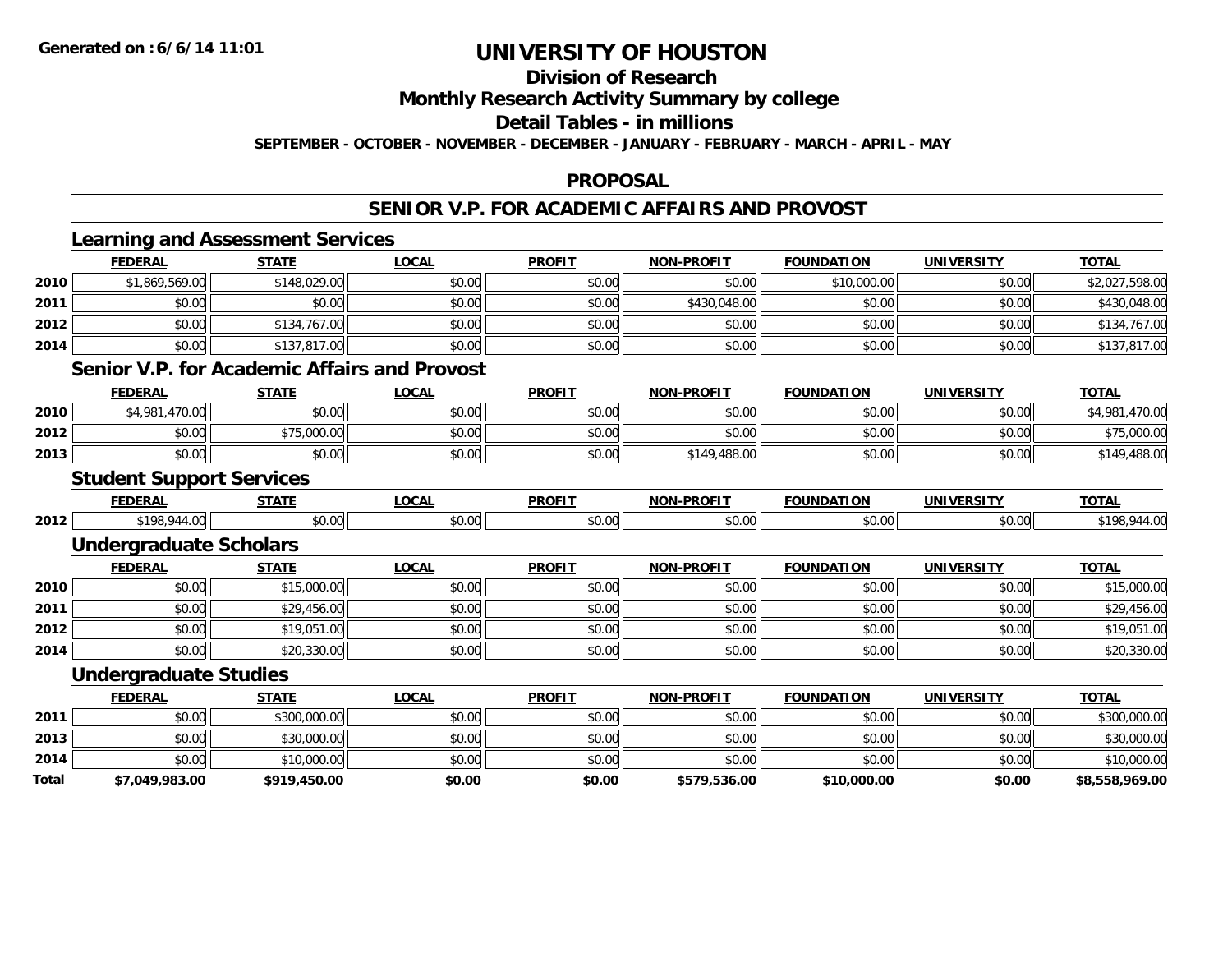**Division of Research**

**Monthly Research Activity Summary by college**

**Detail Tables - in millions**

**SEPTEMBER - OCTOBER - NOVEMBER - DECEMBER - JANUARY - FEBRUARY - MARCH - APRIL - MAY**

### **PROPOSAL**

### **UH LAW CENTER**

|       | Dean, Law      |              |              |               |                   |                   |                   |              |
|-------|----------------|--------------|--------------|---------------|-------------------|-------------------|-------------------|--------------|
|       | <b>FEDERAL</b> | <b>STATE</b> | <b>LOCAL</b> | <b>PROFIT</b> | <b>NON-PROFIT</b> | <b>FOUNDATION</b> | <b>UNIVERSITY</b> | <b>TOTAL</b> |
| 2013  | \$0.00         | \$0.00       | \$0.00       | \$71,560.62   | \$0.00            | \$0.00            | \$0.00            | \$71,560.62  |
|       | Law-UH         |              |              |               |                   |                   |                   |              |
|       | <b>FEDERAL</b> | <b>STATE</b> | <b>LOCAL</b> | <b>PROFIT</b> | <b>NON-PROFIT</b> | <b>FOUNDATION</b> | <b>UNIVERSITY</b> | <b>TOTAL</b> |
| 2010  | \$0.40         | \$200,000.00 | \$0.00       | \$0.00        | \$0.00            | \$0.00            | \$0.00            | \$200,000.40 |
| 2011  | \$0.00         | \$121,906.10 | \$0.00       | \$10,063.00   | \$0.00            | \$0.00            | \$68,956.00       | \$200,925.10 |
| 2012  | \$0.00         | \$160,000.00 | \$0.00       | \$0.00        | \$0.00            | \$0.00            | \$0.00            | \$160,000.00 |
| 2013  | \$0.00         | \$0.00       | \$0.00       | \$0.00        | \$63,430.80       | \$0.00            | \$0.00            | \$63,430.80  |
| 2014  | \$0.00         | \$200,000.00 | \$0.00       | \$0.00        | \$0.00            | \$0.00            | \$14,164.00       | \$214,164.00 |
| Total | \$0.40         | \$681,906.10 | \$0.00       | \$81,623.62   | \$63,430.80       | \$0.00            | \$83,120.00       | \$910,080.92 |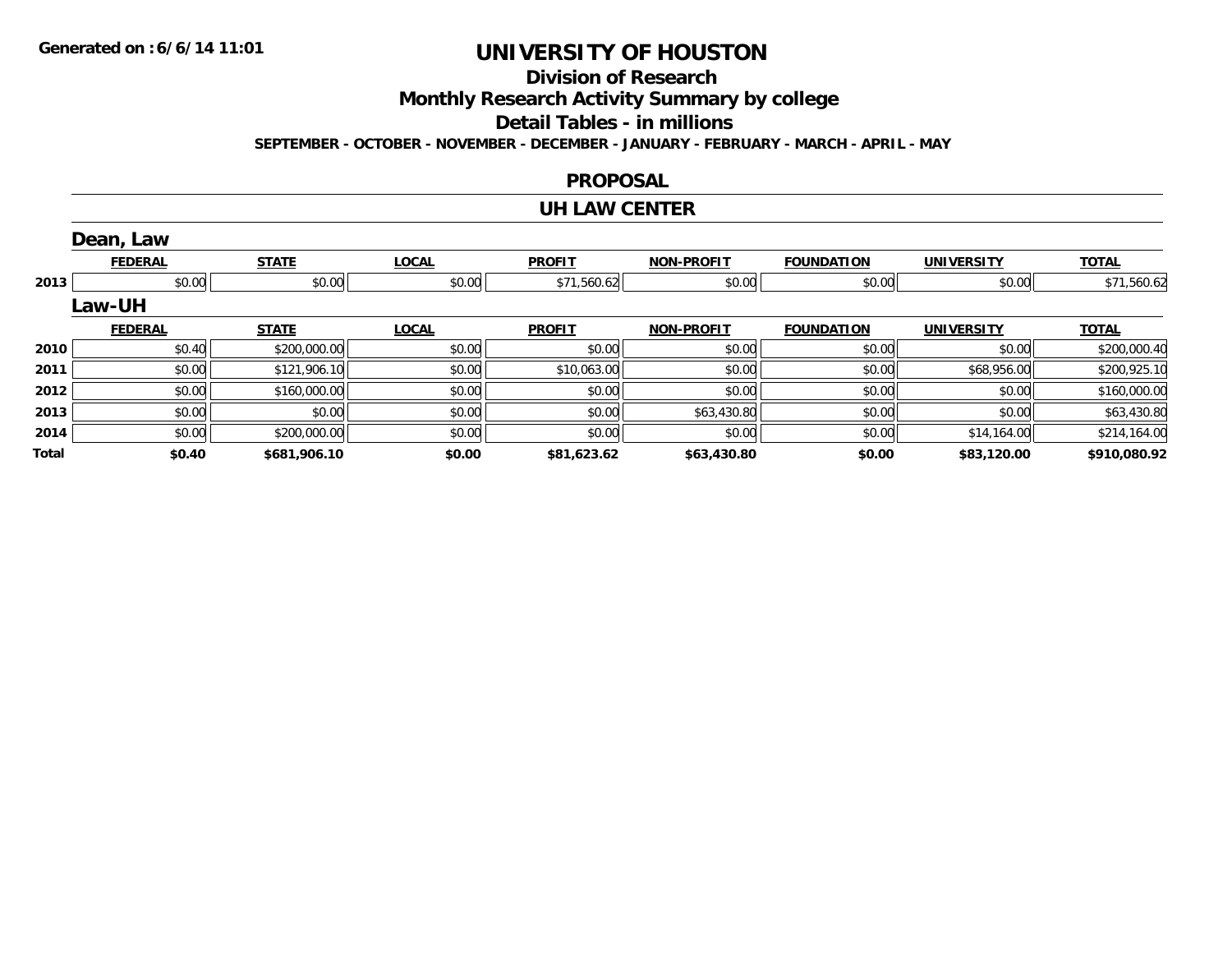## **Division of Research**

**Monthly Research Activity Summary by college**

**Detail Tables - in millions**

**SEPTEMBER - OCTOBER - NOVEMBER - DECEMBER - JANUARY - FEBRUARY - MARCH - APRIL - MAY**

### **PROPOSAL**

### **UKNOWN COLLEGE**

## **Unknown Department**

|       | DERAI  | <b>STATE</b>             | <b>LOCAL</b>                                          | PROFIT        | -PROFIT<br>חרות | <b>FOUNDATION</b> | UNIVERSITY | TOTA.  |
|-------|--------|--------------------------|-------------------------------------------------------|---------------|-----------------|-------------------|------------|--------|
| 2013  | \$0.00 | $\sim$ 0.0 $\sim$<br>JU. | $\mathsf{A} \cap \mathsf{A} \cap \mathsf{A}$<br>50.Ul | 0000<br>JU.UU | 0000<br>,u.uu   | $n \cap \Omega$   | \$0.00     | \$0.00 |
| Total | \$0.00 | \$0.00                   | \$0.00                                                | \$0.00        | \$0.00          | \$0.00            | \$0.00     | \$0.00 |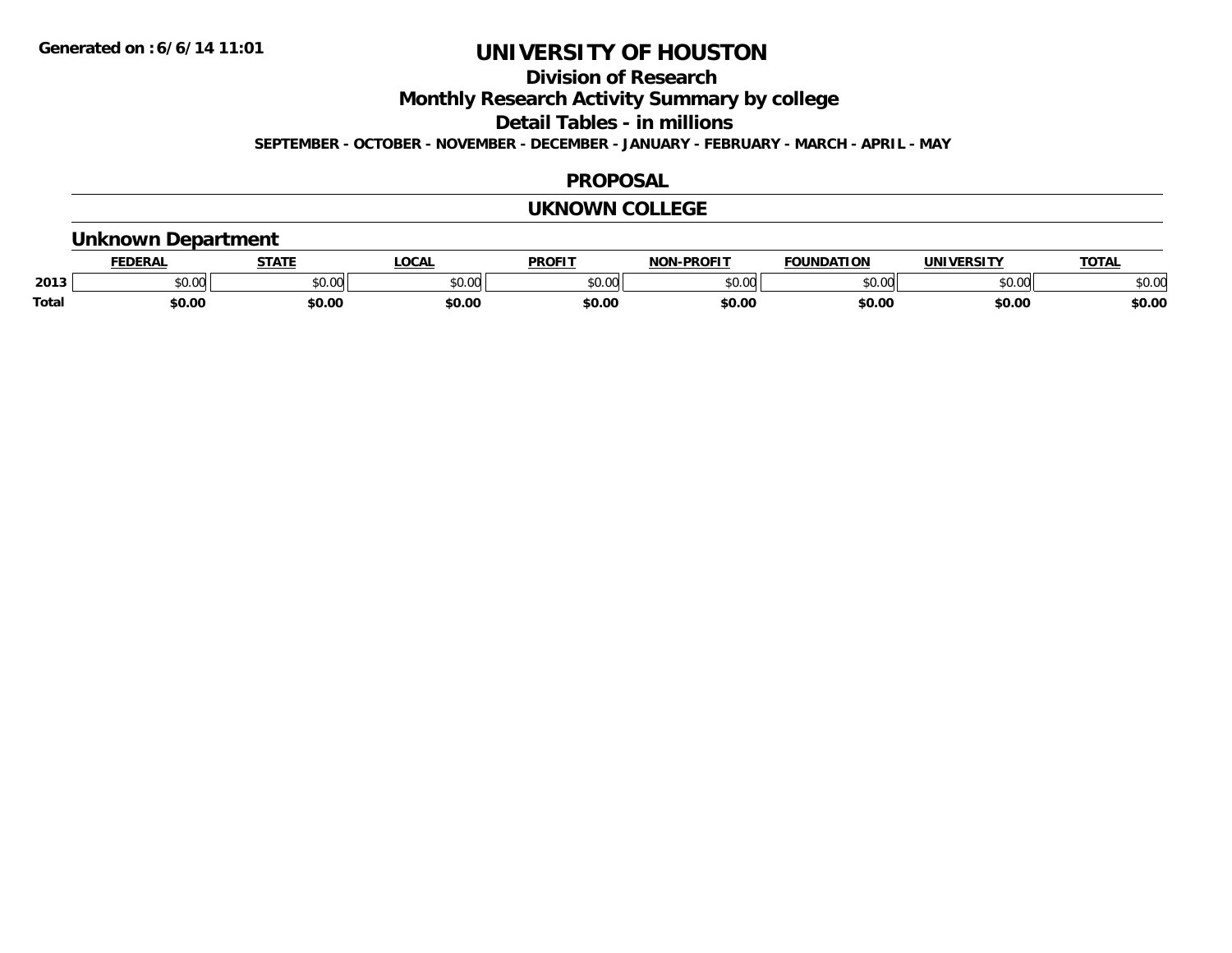# **Division of Research**

**Monthly Research Activity Summary by college**

**Detail Tables - in millions**

**SEPTEMBER - OCTOBER - NOVEMBER - DECEMBER - JANUARY - FEBRUARY - MARCH - APRIL - MAY**

### **PROPOSAL**

# **VICE PRESIDENT FOR ADMINISTRATION**

|       | KUHF - Radio                |              |              |               |                   |                   |                   |                 |
|-------|-----------------------------|--------------|--------------|---------------|-------------------|-------------------|-------------------|-----------------|
|       | <b>FEDERAL</b>              | <b>STATE</b> | <b>LOCAL</b> | <b>PROFIT</b> | <b>NON-PROFIT</b> | <b>FOUNDATION</b> | <b>UNIVERSITY</b> | <b>TOTAL</b>    |
| 2010  | \$88,143.00                 | \$12,500.00  | \$0.00       | \$0.00        | \$576,302.17      | \$0.00            | \$0.00            | \$676,945.17    |
| 2011  | \$0.00                      | \$12,500.00  | \$0.00       | \$0.00        | \$623,146.00      | \$0.00            | \$0.00            | \$635,646.00    |
| 2013  | \$0.00                      | \$0.00       | \$0.00       | \$0.00        | \$2,044,710.00    | \$0.00            | \$0.00            | \$2,044,710.00  |
| 2014  | \$0.00                      | \$0.00       | \$0.00       | \$0.00        | \$2,147,877.00    | \$0.00            | \$0.00            | \$2,147,877.00  |
|       | <b>KUHT-TV</b>              |              |              |               |                   |                   |                   |                 |
|       | <b>FEDERAL</b>              | <b>STATE</b> | <b>LOCAL</b> | <b>PROFIT</b> | <b>NON-PROFIT</b> | <b>FOUNDATION</b> | <b>UNIVERSITY</b> | <b>TOTAL</b>    |
| 2010  | \$104,421.00                | \$0.00       | \$0.00       | \$0.00        | \$1,483,936.12    | \$0.00            | \$0.00            | \$1,588,357.12  |
| 2011  | \$0.00                      | \$0.00       | \$0.00       | \$0.00        | \$1,606,903.00    | \$0.00            | \$0.00            | \$1,606,903.00  |
| 2012  | \$0.00                      | \$0.00       | \$0.00       | \$0.00        | \$14,132.00       | \$0.00            | \$0.00            | \$14,132.00     |
|       | <b>Physical Plant</b>       |              |              |               |                   |                   |                   |                 |
|       | <b>FEDERAL</b>              | <b>STATE</b> | <b>LOCAL</b> | <b>PROFIT</b> | <b>NON-PROFIT</b> | <b>FOUNDATION</b> | <b>UNIVERSITY</b> | <b>TOTAL</b>    |
| 2010  | \$104,421.00                | \$0.00       | \$0.00       | \$0.00        | \$78,007.29       | \$0.00            | \$0.00            | \$182,428.29    |
| 2011  | \$0.00                      | \$0.00       | \$0.00       | \$0.00        | \$0.00            | \$0.00            | \$0.00            | \$0.00          |
| 2012  | \$24,500.00                 | \$0.00       | \$0.00       | \$0.00        | \$2,261,596.00    | \$0.00            | \$0.00            | \$2,286,096.00  |
|       | <b>UH Police Department</b> |              |              |               |                   |                   |                   |                 |
|       | <b>FEDERAL</b>              | <b>STATE</b> | <b>LOCAL</b> | <b>PROFIT</b> | <b>NON-PROFIT</b> | <b>FOUNDATION</b> | <b>UNIVERSITY</b> | <b>TOTAL</b>    |
| 2010  | \$88,917.00                 | \$0.00       | \$0.00       | \$0.00        | \$0.00            | \$0.00            | \$0.00            | \$88,917.00     |
| 2011  | \$53,805.00                 | \$4,755.00   | \$0.00       | \$0.00        | \$0.00            | \$0.00            | \$0.00            | \$58,560.00     |
| 2014  | \$0.00                      | \$3,000.00   | \$0.00       | \$0.00        | \$0.00            | \$0.00            | \$0.00            | \$3,000.00      |
| Total | \$464,207.00                | \$32,755.00  | \$0.00       | \$0.00        | \$10,836,609.58   | \$0.00            | \$0.00            | \$11,333,571.58 |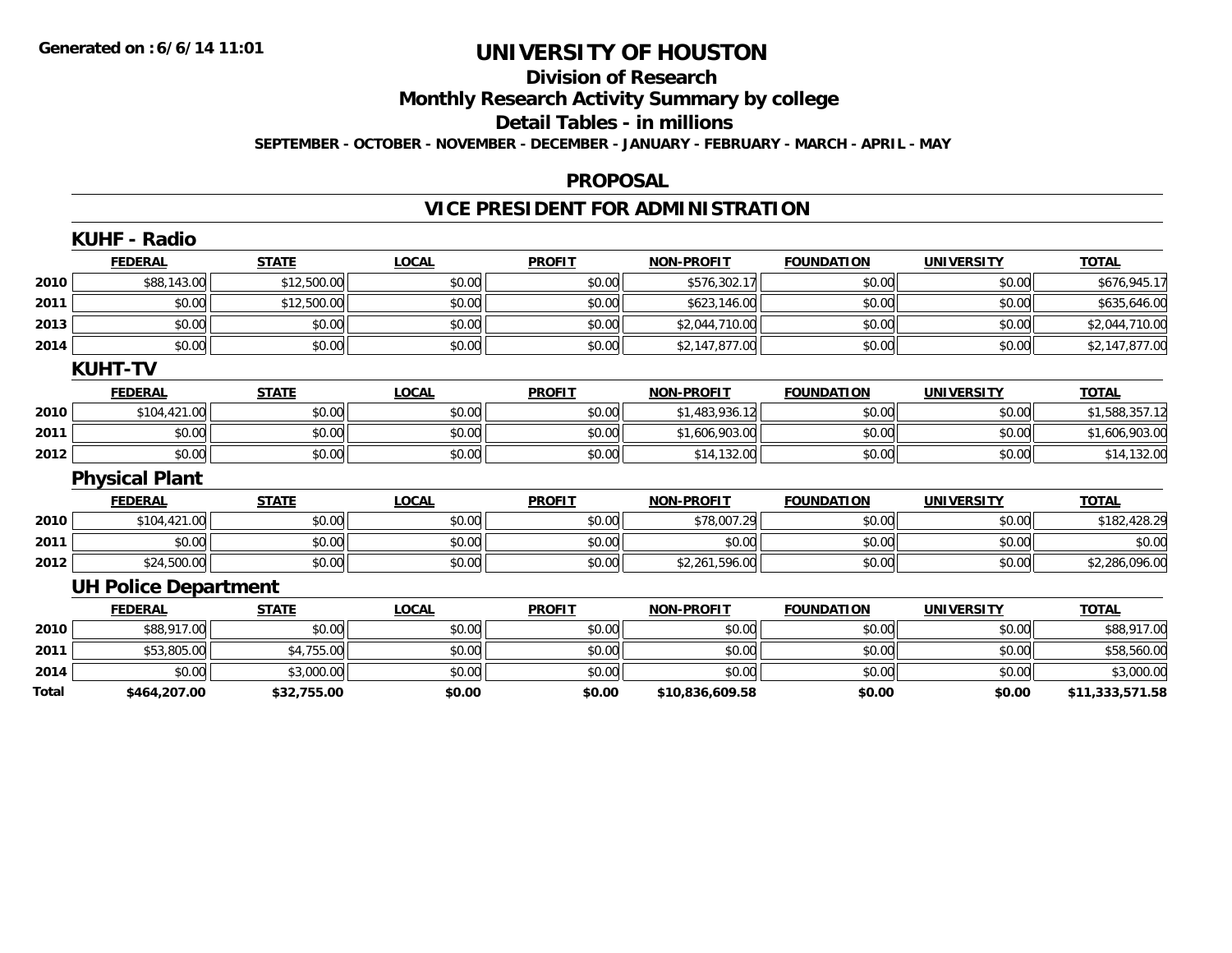## **Division of Research**

**Monthly Research Activity Summary by college**

**Detail Tables - in millions**

**SEPTEMBER - OCTOBER - NOVEMBER - DECEMBER - JANUARY - FEBRUARY - MARCH - APRIL - MAY**

## **PROPOSAL**

## **VICE PRESIDENT FOR STUDENT AFFAIRS**

## **Dean, Student Affairs**

|      | <b>FEDERAL</b>     | <b>STATE</b>  | LOCAL | <b>PROFIT</b>  | <b>DDAEIT</b><br><b>NON</b> | <b>FOUNDATION</b>  | <b>IINIVERSITY</b>        | $\cdots$<br>101 <sub>h</sub> |
|------|--------------------|---------------|-------|----------------|-----------------------------|--------------------|---------------------------|------------------------------|
| 2010 | 750.<br>\$141      | 0.00<br>DU.UU | vu.vu | \$0.00         | 0000<br>PU.UU               | $\sim$ 00<br>JU.UU | $\sim$ 00<br><b>DU.UG</b> | 75U.                         |
| 2012 | 0.000<br>DC.020.0U | 0000<br>DU.UU | JU.UU | 40.00<br>JU.UU | 0000<br>PU.UU               | $\sim$ 00<br>JU.UU | $\sim$ 00<br><b>DU.UG</b> | 558.828.50                   |

## **Vice President, Student Affairs**

|              | <b>FEDERAL</b> | <b>STATE</b> | LOCAL  | <b>PROFIT</b> | <b>NON-PROFIT</b> | <b>FOUNDATION</b> | UNIVERSITY | <b>TOTAL</b> |
|--------------|----------------|--------------|--------|---------------|-------------------|-------------------|------------|--------------|
| 2012         | \$0.00         | \$224,837.00 | \$0.00 | \$0.00        | \$0.00            | \$0.00            | \$0.00     | \$224,837.00 |
| 2014         | \$0.00         | \$0.00       | \$0.00 | \$0.00        | \$0.00            | \$0.00            | \$0.00     | \$0.00       |
| <b>Total</b> | \$200.579.25   | \$224.837.00 | \$0.00 | \$0.00        | \$0.00            | \$0.00            | \$0.00     | \$425,416.25 |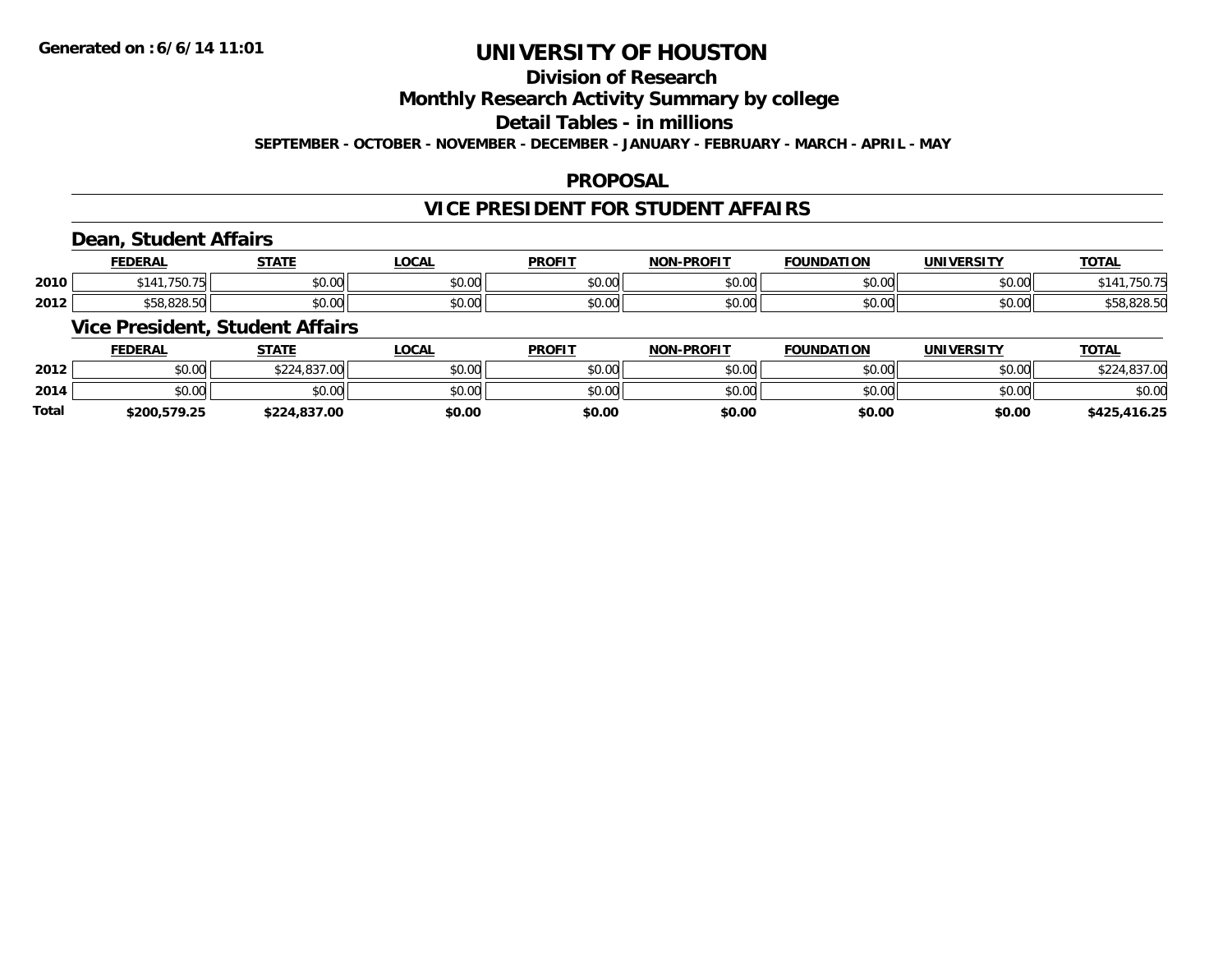**Division of Research**

**Monthly Research Activity Summary by college**

**Detail Tables - in millions**

**SEPTEMBER - OCTOBER - NOVEMBER - DECEMBER - JANUARY - FEBRUARY - MARCH - APRIL - MAY**

## **AWARD**

### **C.T. BAUER COLLEGE OF BUSINESS**

|       | <b>Accountancy &amp; Taxation</b>        |              |              |               |                   |                   |                   |                 |
|-------|------------------------------------------|--------------|--------------|---------------|-------------------|-------------------|-------------------|-----------------|
|       | <b>FEDERAL</b>                           | <b>STATE</b> | <b>LOCAL</b> | <b>PROFIT</b> | <b>NON-PROFIT</b> | <b>FOUNDATION</b> | <b>UNIVERSITY</b> | <b>TOTAL</b>    |
| 2014  | \$0.00                                   | \$0.00       | \$0.00       | \$0.00        | \$0.00            | \$19,260.00       | \$0.00            | \$19,260.00     |
|       | Dean, Business Administration            |              |              |               |                   |                   |                   |                 |
|       | <b>FEDERAL</b>                           | <b>STATE</b> | <b>LOCAL</b> | <b>PROFIT</b> | <b>NON-PROFIT</b> | <b>FOUNDATION</b> | <b>UNIVERSITY</b> | <b>TOTAL</b>    |
| 2013  | \$0.00                                   | \$0.00       | \$0.00       | \$0.00        | \$0.00            | \$0.00            | \$0.00            | \$0.00          |
| 2014  | \$0.00                                   | \$121,250.00 | \$0.00       | \$0.00        | \$0.00            | \$0.00            | \$0.00            | \$121,250.00    |
|       | <b>Finance</b>                           |              |              |               |                   |                   |                   |                 |
|       | <b>FEDERAL</b>                           | <b>STATE</b> | <b>LOCAL</b> | <b>PROFIT</b> | <b>NON-PROFIT</b> | <b>FOUNDATION</b> | <b>UNIVERSITY</b> | <b>TOTAL</b>    |
| 2010  | \$100,000.00                             | \$0.00       | \$0.00       | \$0.00        | \$0.00            | \$0.00            | \$0.00            | \$100,000.00    |
| 2011  | \$198,870.80                             | \$0.00       | \$0.00       | \$0.00        | \$0.00            | \$0.00            | \$0.00            | \$198,870.80    |
|       | Management                               |              |              |               |                   |                   |                   |                 |
|       | <b>FEDERAL</b>                           | <b>STATE</b> | <b>LOCAL</b> | <b>PROFIT</b> | <b>NON-PROFIT</b> | <b>FOUNDATION</b> | <b>UNIVERSITY</b> | <b>TOTAL</b>    |
| 2010  | \$192,678.00                             | \$0.00       | \$0.00       | \$0.00        | \$0.00            | \$0.00            | \$0.00            | \$192,678.00    |
|       | <b>Marketing</b>                         |              |              |               |                   |                   |                   |                 |
|       | <b>FEDERAL</b>                           | <b>STATE</b> | <b>LOCAL</b> | <b>PROFIT</b> | <b>NON-PROFIT</b> | <b>FOUNDATION</b> | <b>UNIVERSITY</b> | <b>TOTAL</b>    |
| 2012  | \$0.00                                   | \$0.00       | \$0.00       | \$0.00        | \$0.00            | \$0.00            | \$0.00            | \$0.00          |
|       | <b>Small Business Development Center</b> |              |              |               |                   |                   |                   |                 |
|       | <b>FEDERAL</b>                           | <b>STATE</b> | <b>LOCAL</b> | <b>PROFIT</b> | <b>NON-PROFIT</b> | <b>FOUNDATION</b> | <b>UNIVERSITY</b> | <b>TOTAL</b>    |
| 2010  | \$3,453,724.00                           | \$0.00       | \$0.00       | \$0.00        | \$0.00            | \$0.00            | \$0.00            | \$3,453,724.00  |
| 2011  | \$2,021,612.00                           | \$61,677.00  | \$0.00       | \$0.00        | \$0.00            | \$0.00            | \$0.00            | \$2,083,289.00  |
| 2012  | \$2,851,992.00                           | \$0.00       | \$0.00       | \$0.00        | \$0.00            | \$117,242.00      | \$0.00            | \$2,969,234.00  |
| 2013  | \$885,781.00                             | \$0.00       | \$0.00       | \$0.00        | \$0.00            | \$0.00            | \$0.00            | \$885,781.00    |
| 2014  | \$2,411,330.00                           | \$0.00       | \$0.00       | \$0.00        | \$0.00            | \$0.00            | \$0.00            | \$2,411,330.00  |
| Total | \$12,115,987.80                          | \$182,927.00 | \$0.00       | \$0.00        | \$0.00            | \$136,502.00      | \$0.00            | \$12,435,416.80 |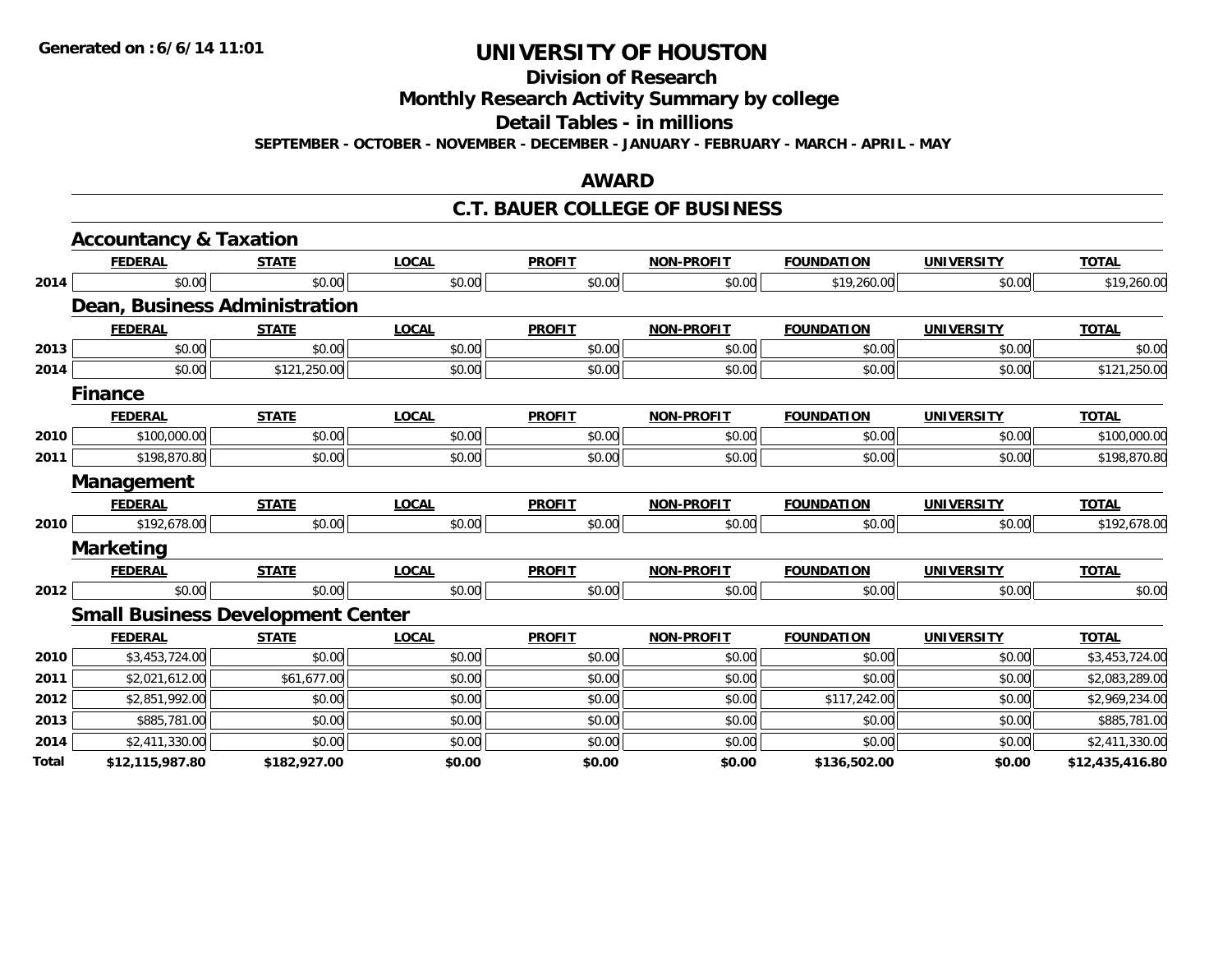**Division of Research**

**Monthly Research Activity Summary by college**

**Detail Tables - in millions**

**SEPTEMBER - OCTOBER - NOVEMBER - DECEMBER - JANUARY - FEBRUARY - MARCH - APRIL - MAY**

### **AWARD**

## **COLLEGE OF ARCHITECTURE**

|              | Architecture   |              |              |               |                   |                   |                   |              |  |  |  |
|--------------|----------------|--------------|--------------|---------------|-------------------|-------------------|-------------------|--------------|--|--|--|
|              | <b>FEDERAL</b> | <b>STATE</b> | <b>LOCAL</b> | <b>PROFIT</b> | <b>NON-PROFIT</b> | <b>FOUNDATION</b> | <b>UNIVERSITY</b> | <b>TOTAL</b> |  |  |  |
| 2011         | \$0.00         | \$0.00       | \$0.00       | \$7,500.00    | \$0.00            | \$0.00            | \$0.00            | \$7,500.00   |  |  |  |
| 2012         | \$0.00         | \$0.00       | \$0.00       | \$0.00        | \$5,000.00        | \$0.00            | \$0.00            | \$5,000.00   |  |  |  |
| <b>Total</b> | \$0.00         | \$0.00       | \$0.00       | \$7,500.00    | \$5,000.00        | \$0.00            | \$0.00            | \$12,500.00  |  |  |  |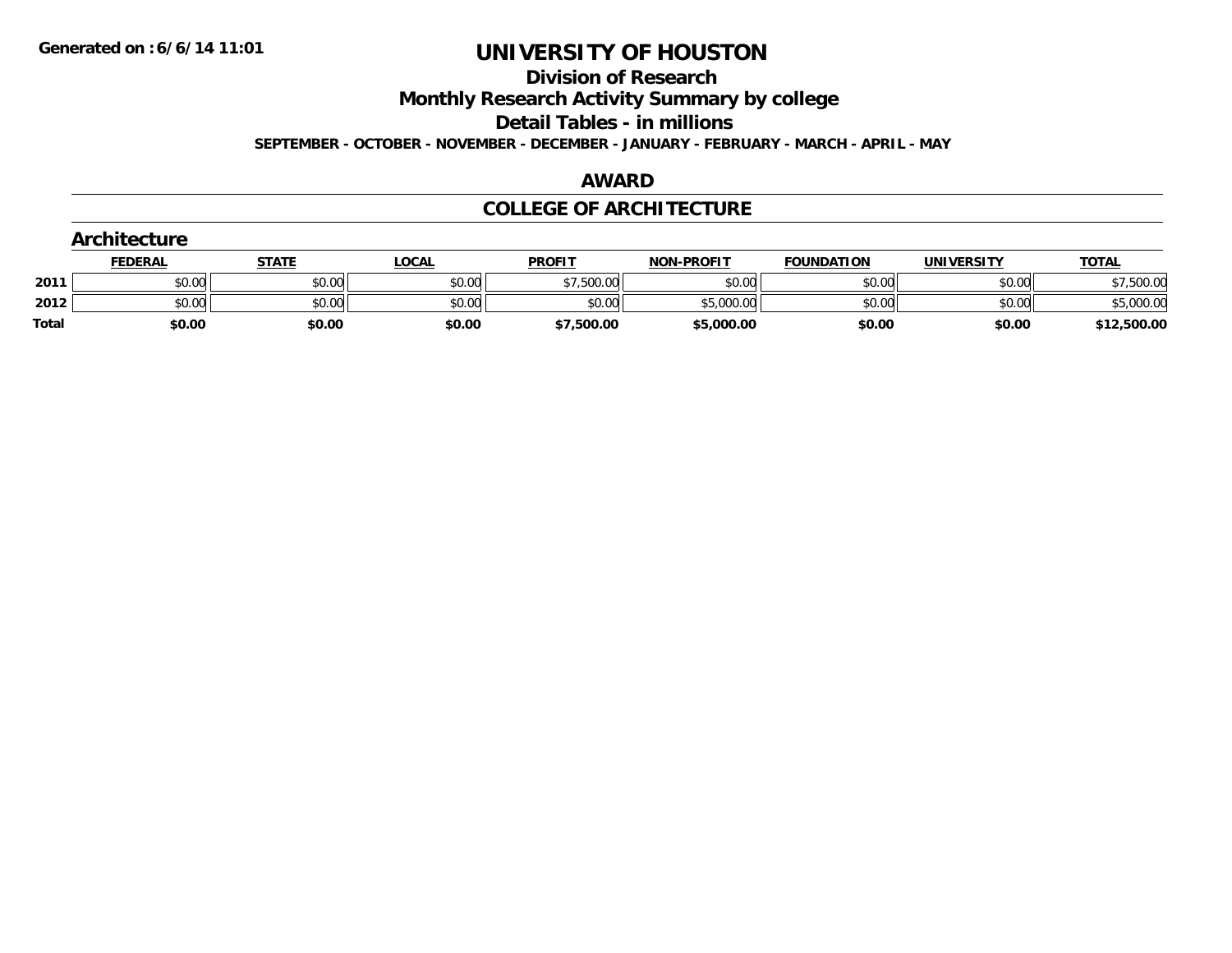## **Division of Research**

**Monthly Research Activity Summary by college**

**Detail Tables - in millions**

**SEPTEMBER - OCTOBER - NOVEMBER - DECEMBER - JANUARY - FEBRUARY - MARCH - APRIL - MAY**

## **AWARD**

## **COLLEGE OF EDUCATION**

## **Consistency Mgmt and Coop Disc**

|      | <b>FEDERAL</b> | <b>STATE</b> | <u>LOCAL</u> | <b>PROFIT</b> | <b>NON-PROFIT</b> | <b>FOUNDATION</b> | <b>UNIVERSITY</b> | <b>TOTAL</b> |
|------|----------------|--------------|--------------|---------------|-------------------|-------------------|-------------------|--------------|
| 2010 | \$38,889.00    | \$0.00       | \$37,786.06  | \$120.61      | \$116,095.00      | \$0.00            | \$0.00            | \$192,890.67 |
| 2011 | \$40,276.75    | \$0.00       | \$0.00       | \$0.00        | \$150,601.00      | \$0.00            | \$0.00            | \$190,877.75 |
| 2012 | \$30,000.00    | \$0.00       | \$0.00       | \$0.00        | \$84,725.00       | \$0.00            | \$0.00            | \$114,725.00 |
| 2013 | \$17,324.58    | \$0.00       | \$0.00       | \$4.26        | \$3,500.00        | \$0.00            | \$0.00            | \$20,828.84  |
| 2014 | \$0.00         | \$0.00       | \$235,590.00 | \$0.00        | \$0.00            | \$0.00            | \$0.00            | \$235,590.00 |

## **Curriculum and Instruction**

|      | <b>FEDERAL</b> | <b>STATE</b> | <u>LOCAL</u> | <b>PROFIT</b> | <b>NON-PROFIT</b> | <b>FOUNDATION</b> | <b>UNIVERSITY</b> | <b>TOTAL</b>   |
|------|----------------|--------------|--------------|---------------|-------------------|-------------------|-------------------|----------------|
| 2010 | \$17,854.20    | \$50,000.00  | \$0.00       | \$0.00        | \$0.00            | \$0.00            | \$0.00            | \$67,854.20    |
| 2011 | \$773.721.40   | \$279,999.00 | \$0.00       | \$0.00        | \$75,000.00       | \$0.00            | \$0.00            | \$1,128,720.40 |
| 2012 | \$180,872.20   | \$0.00       | \$0.00       | \$0.00        | \$0.00            | \$18,400.00       | \$0.00            | \$199,272.20   |
| 2013 | \$933,541.00   | \$15,999.00  | \$0.00       | \$0.00        | \$15,825.00       | \$3,997.75        | \$0.00            | \$969,362.75   |
| 2014 | \$447,348.80   | \$0.00       | \$0.00       | \$0.00        | \$5,000.00        | \$0.00            | \$0.00            | \$452,348.80   |

## **Dean, Education**

|      | <b>FEDERAL</b> | C T A T C                           | .OCAL              | <b>PROFIT</b>                                 | <b>DRAFIT</b><br><b>NICK</b> | <b>FOUNDATION</b> | -8011)<br>INIVE    | <b>TAT</b><br>. .     |
|------|----------------|-------------------------------------|--------------------|-----------------------------------------------|------------------------------|-------------------|--------------------|-----------------------|
| 2011 | 0000<br>pu.uu  | 0000<br>DU.UU                       | $\sim$ 00<br>pu.uu | 0.00<br>pu.uu                                 | $\sim$ $\sim$<br>vv.vv       | 0000<br>JU.UU     | $\sim$ 00<br>PO.OO | 0000<br>DU.UU         |
| 2014 | ልስ ለሰ<br>DU.UG | $-00$<br>$\sim$<br>, JUU.UU<br>, 42 | 0.00<br>JU.UU      | $\mathbb{R}^n$ $\mathbb{R}^n$<br><b>DU.UU</b> | vv.vv                        | 0000<br>vv.vv     | 0000<br>\$0.00     | $. , \cup$ UU. $\cup$ |

<u> 1989 - Johann Stoff, amerikansk politiker (d. 1989)</u>

## **Educational Psychology**

|      | <u>FEDERAL</u> | <b>STATE</b> | <b>LOCAL</b> | <b>PROFIT</b> | <b>NON-PROFIT</b> | <b>FOUNDATION</b> | <b>UNIVERSITY</b> | <b>TOTAL</b>   |
|------|----------------|--------------|--------------|---------------|-------------------|-------------------|-------------------|----------------|
| 2010 | \$0.00         | \$0.00       | \$0.00       | \$0.00        | \$0.00            | \$0.00            | \$0.00            | \$0.00         |
| 2011 | \$315,757.50   | \$186,748.00 | \$0.00       | \$0.00        | \$0.00            | \$28,464.30       | \$0.00            | \$530,969.80   |
| 2012 | \$314,655.90   | \$17,595.00  | \$0.00       | \$0.00        | \$12,718.04       | \$0.00            | \$0.00            | \$344,968.94   |
| 2013 | \$779,873.50   | \$0.00       | \$0.00       | \$0.00        | \$33,470.00       | \$0.00            | \$23,378.00       | \$836,721.50   |
| 2014 | \$970,032.95   | \$0.00       | \$0.00       | \$0.00        | \$44,723.53       | \$0.00            | \$0.00            | \$1,014,756.48 |

## **Institute for Urban Education**

|      | <b>FEDERAL</b> | <b>STATE</b> | <u>LOCAL</u> | <b>PROFIT</b> | <b>NON-PROFIT</b> | <b>FOUNDATION</b> | <b>UNIVERSITY</b> | <b>TOTAL</b> |
|------|----------------|--------------|--------------|---------------|-------------------|-------------------|-------------------|--------------|
| 2010 | \$250,000.00   | \$0.00       | \$0.00       | \$0.00        | \$0.00            | \$0.00            | \$0.00            | \$250,000.00 |
| 2011 | \$469,169.00   | \$0.00       | \$0.00       | \$0.00        | \$0.00            | \$0.00            | \$0.00            | \$469,169.00 |
| 2012 | \$19,558.00    | \$0.00       | \$0.00       | \$0.00        | \$0.00            | \$0.00            | \$0.00            | \$19,558.00  |
| 2013 | \$0.00         | \$0.00       | \$0.00       | \$0.00        | \$0.00            | \$0.00            | \$0.00            | \$0.00       |
| 2014 | \$0.00         | \$0.00       | \$0.00       | \$0.00        | \$0.00            | \$0.00            | \$0.00            | \$0.00       |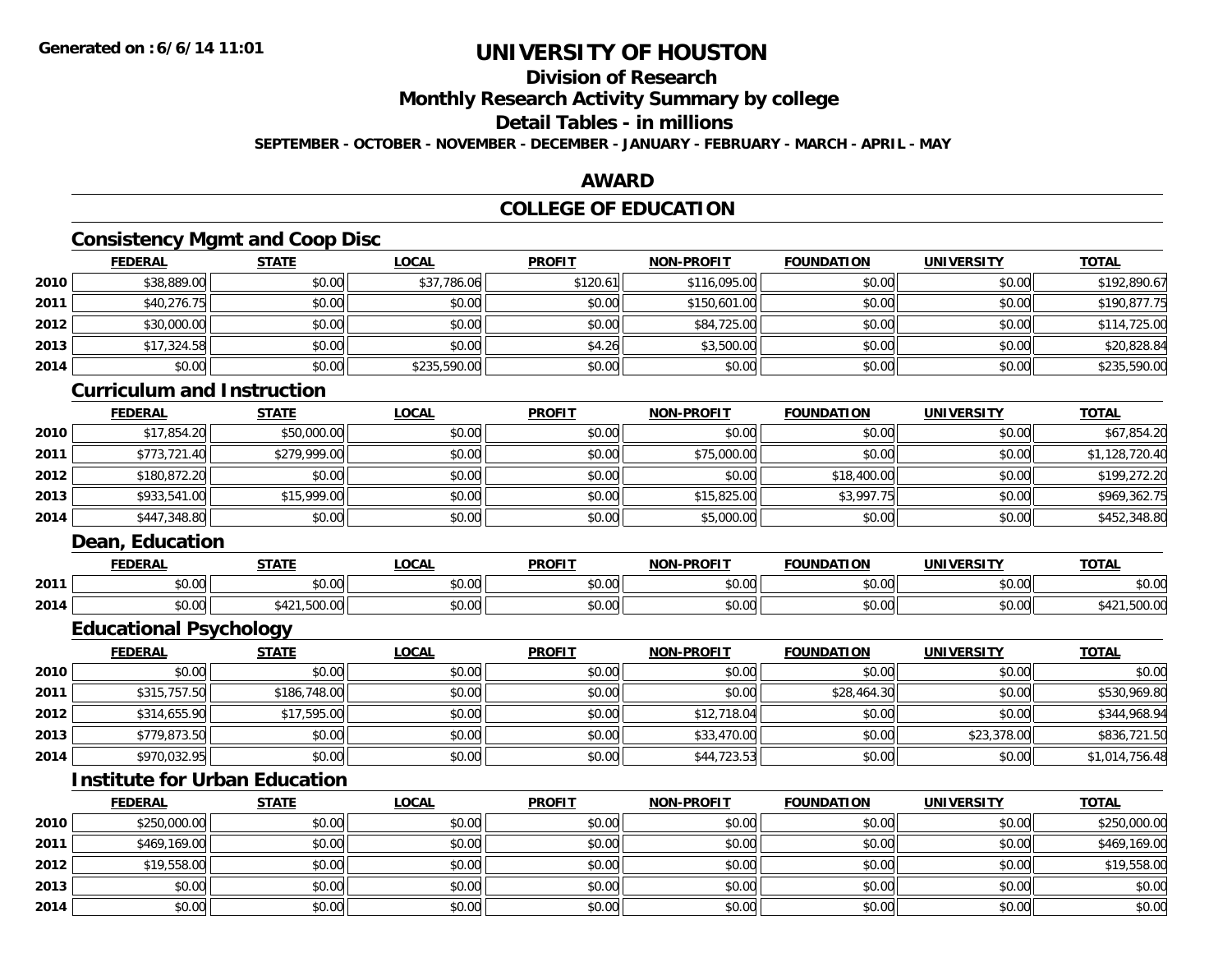# **Division of Research**

**Monthly Research Activity Summary by college**

**Detail Tables - in millions**

**SEPTEMBER - OCTOBER - NOVEMBER - DECEMBER - JANUARY - FEBRUARY - MARCH - APRIL - MAY**

### **AWARD**

## **COLLEGE OF EDUCATION**

## **UH Charter School**

|       | <b>FEDERAL</b> | <b>STATE</b>   | <b>LOCAL</b> | <b>PROFIT</b> | <b>NON-PROFIT</b> | <b>FOUNDATION</b> | <b>UNIVERSITY</b> | <b>TOTAL</b>    |
|-------|----------------|----------------|--------------|---------------|-------------------|-------------------|-------------------|-----------------|
| 2011  | \$20,843.00    | \$0.00         | \$0.00       | \$0.00        | \$0.00            | \$0.00            | \$0.00            | \$20,843.00     |
| 2012  | \$46,270.24    | \$974,797.00   | \$0.00       | \$0.00        | \$0.00            | \$0.00            | \$0.00            | \$1,021,067.24  |
| 2013  | \$3,084.60     | \$986,335.61   | \$0.00       | \$0.00        | \$0.00            | \$0.00            | \$0.00            | \$989,420.21    |
| 2014  | \$63,415.00    | \$999,880.00   | \$0.00       | \$0.00        | \$0.00            | \$0.00            | \$0.00            | \$1,063,295.00  |
| Total | \$5,732,487.62 | \$3,932,853.61 | \$273,376.06 | \$124.87      | \$541.657.57      | \$50,862.05       | \$23,378.00       | \$10,554,739.78 |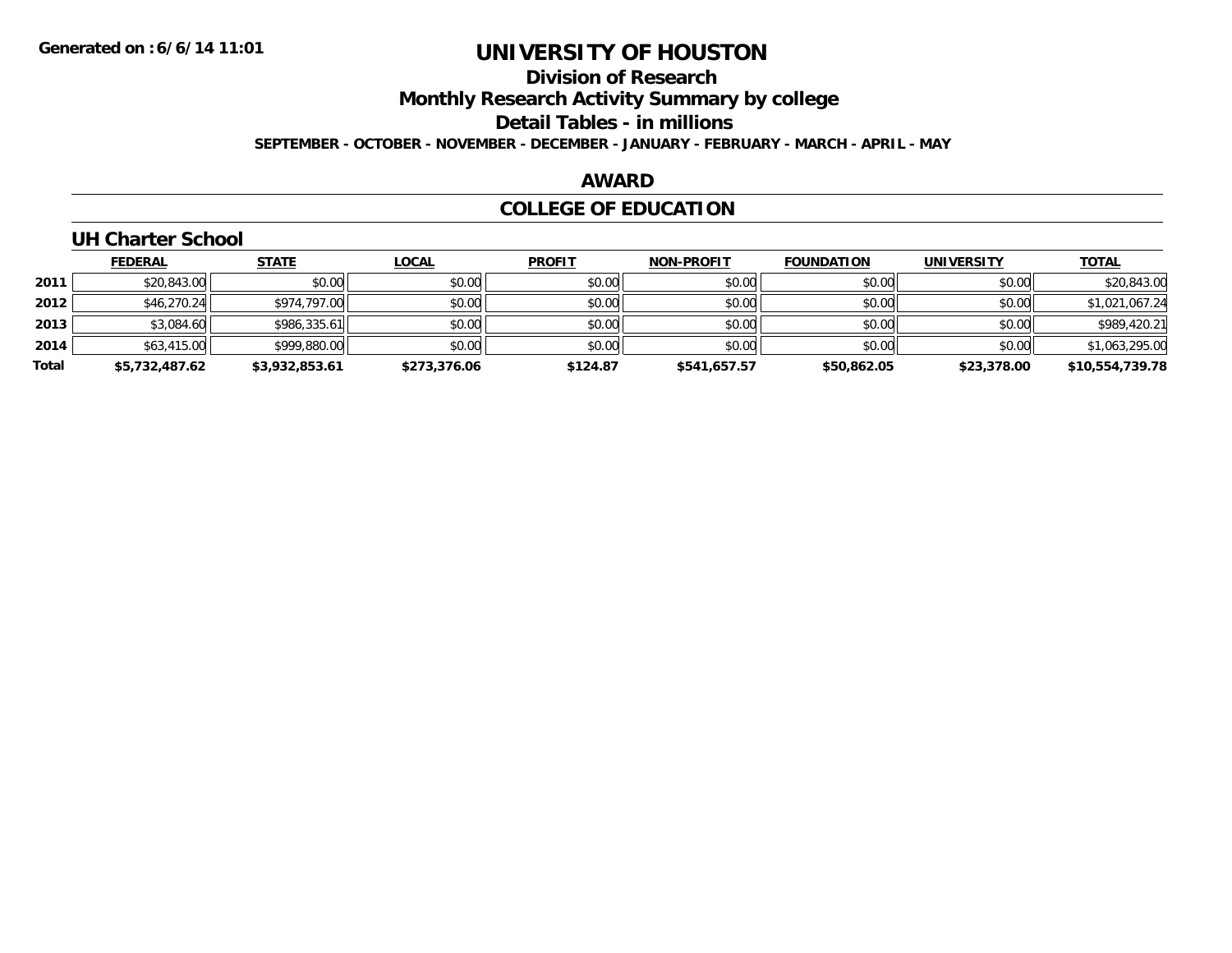**Division of Research**

**Monthly Research Activity Summary by college**

**Detail Tables - in millions**

**SEPTEMBER - OCTOBER - NOVEMBER - DECEMBER - JANUARY - FEBRUARY - MARCH - APRIL - MAY**

## **AWARD**

|      | <b>African-American Studies</b>  |              |              |               |                   |                   |                   |              |
|------|----------------------------------|--------------|--------------|---------------|-------------------|-------------------|-------------------|--------------|
|      | <b>FEDERAL</b>                   | <b>STATE</b> | <b>LOCAL</b> | <b>PROFIT</b> | <b>NON-PROFIT</b> | <b>FOUNDATION</b> | <b>UNIVERSITY</b> | <b>TOTAL</b> |
| 2014 | \$1,500.00                       | \$0.00       | \$0.00       | \$0.00        | \$0.00            | \$0.00            | \$0.00            | \$1,500.00   |
|      | Art                              |              |              |               |                   |                   |                   |              |
|      | <b>FEDERAL</b>                   | <b>STATE</b> | <b>LOCAL</b> | <b>PROFIT</b> | <b>NON-PROFIT</b> | <b>FOUNDATION</b> | <b>UNIVERSITY</b> | <b>TOTAL</b> |
| 2012 | \$14,979.30                      | \$0.00       | \$0.00       | \$0.00        | \$0.00            | \$0.00            | \$0.00            | \$14,979.30  |
| 2014 | \$1,400.00                       | \$0.00       | \$0.00       | \$0.00        | \$0.00            | \$0.00            | \$0.00            | \$1,400.00   |
|      | <b>Arte Publico Press</b>        |              |              |               |                   |                   |                   |              |
|      | <b>FEDERAL</b>                   | <b>STATE</b> | <b>LOCAL</b> | <b>PROFIT</b> | <b>NON-PROFIT</b> | <b>FOUNDATION</b> | <b>UNIVERSITY</b> | <b>TOTAL</b> |
| 2010 | \$30,000.00                      | \$0.00       | \$0.00       | \$0.00        | \$51,200.00       | \$0.00            | \$0.00            | \$81,200.00  |
| 2011 | \$30,000.00                      | \$9,500.00   | \$0.00       | \$0.00        | \$56,600.00       | \$0.00            | \$0.00            | \$96,100.00  |
| 2012 | \$6,000.00                       | \$2,250.00   | \$0.00       | \$0.00        | \$39,100.00       | \$0.00            | \$0.00            | \$47,350.00  |
| 2013 | \$0.00                           | \$0.00       | \$0.00       | \$0.00        | \$0.00            | \$150,000.00      | \$0.00            | \$150,000.00 |
| 2014 | \$0.00                           | \$10,000.00  | \$0.00       | \$0.00        | \$80,074.00       | \$50,000.00       | \$0.00            | \$140,074.00 |
|      | <b>Blaffer Gallery</b>           |              |              |               |                   |                   |                   |              |
|      | <b>FEDERAL</b>                   | <b>STATE</b> | <b>LOCAL</b> | <b>PROFIT</b> | <b>NON-PROFIT</b> | <b>FOUNDATION</b> | <b>UNIVERSITY</b> | <b>TOTAL</b> |
| 2010 | \$60,000.00                      | \$8,500.00   | \$0.00       | \$0.00        | \$67,300.00       | \$0.00            | \$0.00            | \$135,800.00 |
| 2011 | \$0.00                           | \$11,500.00  | \$0.00       | \$0.00        | \$70,200.00       | \$0.00            | \$0.00            | \$81,700.00  |
| 2012 | \$20,000.00                      | \$5,132.00   | \$0.00       | \$0.00        | \$50,800.00       | \$0.00            | \$0.00            | \$75,932.00  |
| 2013 | \$1,500.00                       | \$0.00       | \$0.00       | \$0.00        | \$0.00            | \$0.00            | \$0.00            | \$1,500.00   |
| 2014 | \$0.00                           | \$14,000.00  | \$0.00       | \$0.00        | \$38,287.00       | \$0.00            | \$0.00            | \$52,287.00  |
|      | <b>Center for Public History</b> |              |              |               |                   |                   |                   |              |
|      | <b>FEDERAL</b>                   | <b>STATE</b> | <b>LOCAL</b> | <b>PROFIT</b> | <b>NON-PROFIT</b> | <b>FOUNDATION</b> | <b>UNIVERSITY</b> | <b>TOTAL</b> |
| 2012 | \$100,000.00                     | \$0.00       | \$0.00       | \$0.00        | \$0.00            | \$0.00            | \$0.00            | \$100,000.00 |
|      | <b>Communication Disorders</b>   |              |              |               |                   |                   |                   |              |
|      | <b>FEDERAL</b>                   | <b>STATE</b> | <b>LOCAL</b> | <b>PROFIT</b> | <b>NON-PROFIT</b> | <b>FOUNDATION</b> | <b>UNIVERSITY</b> | <b>TOTAL</b> |
| 2010 | \$0.00                           | \$0.00       | \$0.00       | \$0.00        | \$231,398.00      | \$0.00            | \$0.00            | \$231,398.00 |
| 2011 | \$0.00                           | \$0.00       | \$0.00       | \$0.00        | \$233,713.00      | \$0.00            | \$0.00            | \$233,713.00 |
| 2012 | \$2,942.90                       | \$0.00       | \$0.00       | \$0.00        | \$233,712.00      | \$0.00            | \$0.00            | \$236,654.90 |
| 2013 | \$0.00                           | \$0.00       | \$0.00       | \$0.00        | \$0.00            | \$10,000.00       | \$0.00            | \$10,000.00  |
| 2014 | \$1,269.75                       | \$0.00       | \$0.00       | \$0.00        | \$70,169.98       | \$0.00            | \$0.00            | \$71,439.73  |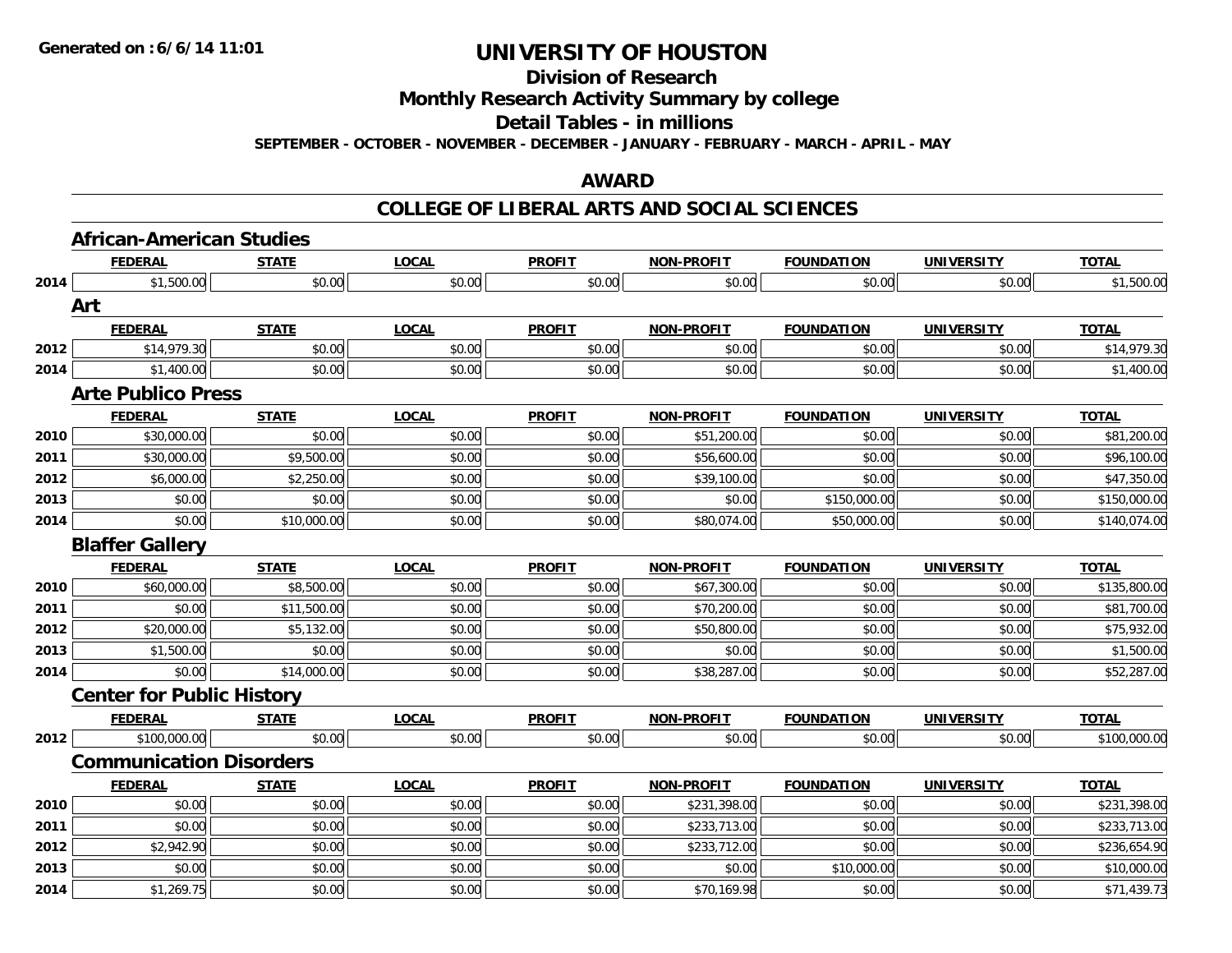## **Division of Research**

**Monthly Research Activity Summary by college**

## **Detail Tables - in millions**

**SEPTEMBER - OCTOBER - NOVEMBER - DECEMBER - JANUARY - FEBRUARY - MARCH - APRIL - MAY**

### **AWARD**

## **COLLEGE OF LIBERAL ARTS AND SOCIAL SCIENCES**

#### **Cynthia Woods Mitchell Center for the Arts FEDERAL STATE LOCAL PROFIT NON-PROFIT FOUNDATION UNIVERSITY TOTALTOTAL 2011** \$0.00 \$0.00 \$0.00 \$0.00 \$15,000.00 \$0.00 \$0.00 \$15,000.00 **2013**3 | \$0.00 \$0.00 \$0.00 \$0.00 \$0.00 \$0.00 \$0.00 \$0.00 \$0.00 \$0.00 \$0.00 \$0.00 \$0.00 \$0.00 \$6,000.00 \$6,000.00 **2014**4 \$0.00| \$12,500.00| \$0.00| \$5,000.00| \$0.00| \$1,400.00| \$0.00| \$18,900.00 **Dean, Liberal Arts and Social Sciences FEDERAL STATE LOCAL PROFIT NON-PROFIT FOUNDATION UNIVERSITY TOTALTOTAL 2010** $\textsf{0} \parallel \textsf{0} \parallel \textsf{0} \parallel \textsf{0} \parallel \textsf{0} \parallel \textsf{0} \parallel \textsf{0} \parallel \textsf{0} \parallel \textsf{0} \parallel \textsf{0} \parallel \textsf{0} \parallel \textsf{0} \parallel \textsf{0} \parallel \textsf{0} \parallel \textsf{0} \parallel \textsf{0} \parallel \textsf{0} \parallel \textsf{0} \parallel \textsf{0} \parallel \textsf{0} \parallel \textsf{0} \parallel \textsf{0} \parallel \textsf{0} \parallel \textsf{0} \parallel \textsf{0} \parallel \textsf{0} \parallel \textsf{0} \parallel \textsf{$ **2011** \$0.00 \$0.00 \$0.00 \$0.00 \$0.00 \$0.00 \$0.00 \$0.00 **2012**2 | \$0.00 \$0.00 \$0.00 \$0.00 \$0.00 \$0.00 \$0.00 \$0.00 \$0.00 \$0.00 \$0.00 \$0.00 \$0.00 \$0.00 \$0.00 \$0.00 \$0.00 **2013** \$0.00 \$0.00 \$0.00 \$0.00 \$0.00 \$0.00 \$0.00 \$0.00 **2014**4 \$0.00 \$0.00 \$0.00 \$1,180,001.00 \$0.00 \$0.00 \$0.00 \$0.00 \$0.00 \$0.00 \$0.00 \$0.00 \$1,180,001.00 **Economics FEDERAL STATE LOCAL PROFIT NON-PROFIT FOUNDATION UNIVERSITY TOTAL2011** \$0.00 \$0.00 \$0.00 \$0.00 \$55,000.00 \$0.00 \$0.00 \$55,000.00 **2012**2 | \$0.00 \$0.00 \$0.00 \$0.00 \$0.00 \$0.00 \$0.00 \$0.00 \$0.00 \$0.00 \$38,500.00 \$38,500.00 \$0.00 \$0.00 \$38,500.00 \$ **2013** \$144,046.00 \$0.00 \$0.00 \$0.00 \$0.00 \$25,000.00 \$0.00 \$169,046.00 **2014**4 \$24,995.00| \$0.00| \$0.00| \$0.00| \$0.00| \$0.00| \$0.00| \$0.00| \$18,354.00| \$19,354.00| \$0.00| \$43,349.00 **English FEDERAL STATE LOCAL PROFIT NON-PROFIT FOUNDATION UNIVERSITY TOTALTOTAL 2010**0 \$1,000.00|| \$0.00|| \$0.00|| \$14,264.60|| \$0.00|| \$0.00|| \$0.00|| \$15,264.60 **2011**1 \$1,000.00| \$0.00| \$0.00| \$0.00| \$0.00| \$0.00| \$1,000.00| \$1 **2012** \$49,955.00 \$0.00 \$0.00 \$0.00 \$0.00 \$0.00 \$0.00 \$49,955.00 **2013** \$0.00 \$0.00 \$0.00 \$0.00 \$0.00 \$0.00 \$0.00 \$0.00 **2014**4 \$0.00 \$0.00 \$0.00 \$0.00 \$0.00 \$0.00 \$0.00 \$0.00 \$0.00 \$0.00 \$0.00 \$0.00 \$0.00 \$0.00 \$0.00 \$0.00 \$0.00 **Health and Human PerformanceFEDERAL STATE LOCAL PROFIT NON-PROFIT FOUNDATION UNIVERSITY TOTAL**

| 2010 | \$2,244,366.28 | \$0.00 | \$0.00 | \$0.00       | \$0.00 | \$0.00      | \$0.00 | \$2,244,366.28 |
|------|----------------|--------|--------|--------------|--------|-------------|--------|----------------|
| 2011 | \$1,079,875.38 | \$0.00 | \$0.00 | \$91,870.00  | \$0.00 | \$56,877.80 | \$0.00 | \$1,228,623.18 |
| 2012 | \$1,711,761.26 | \$0.00 | \$0.00 | \$543,469.00 | \$0.00 | \$0.00      | \$0.00 | \$2,255,230.26 |
| 2013 | \$2,403,136.77 | \$0.00 | \$0.00 | \$6,759.60   | \$0.00 | \$38,628.00 | \$0.00 | \$2,448,524.37 |
| 2014 | \$2,165,768.50 | \$0.00 | \$0.00 | \$0.00       | \$0.00 | \$50,000.00 | \$0.00 | \$2,215,768.50 |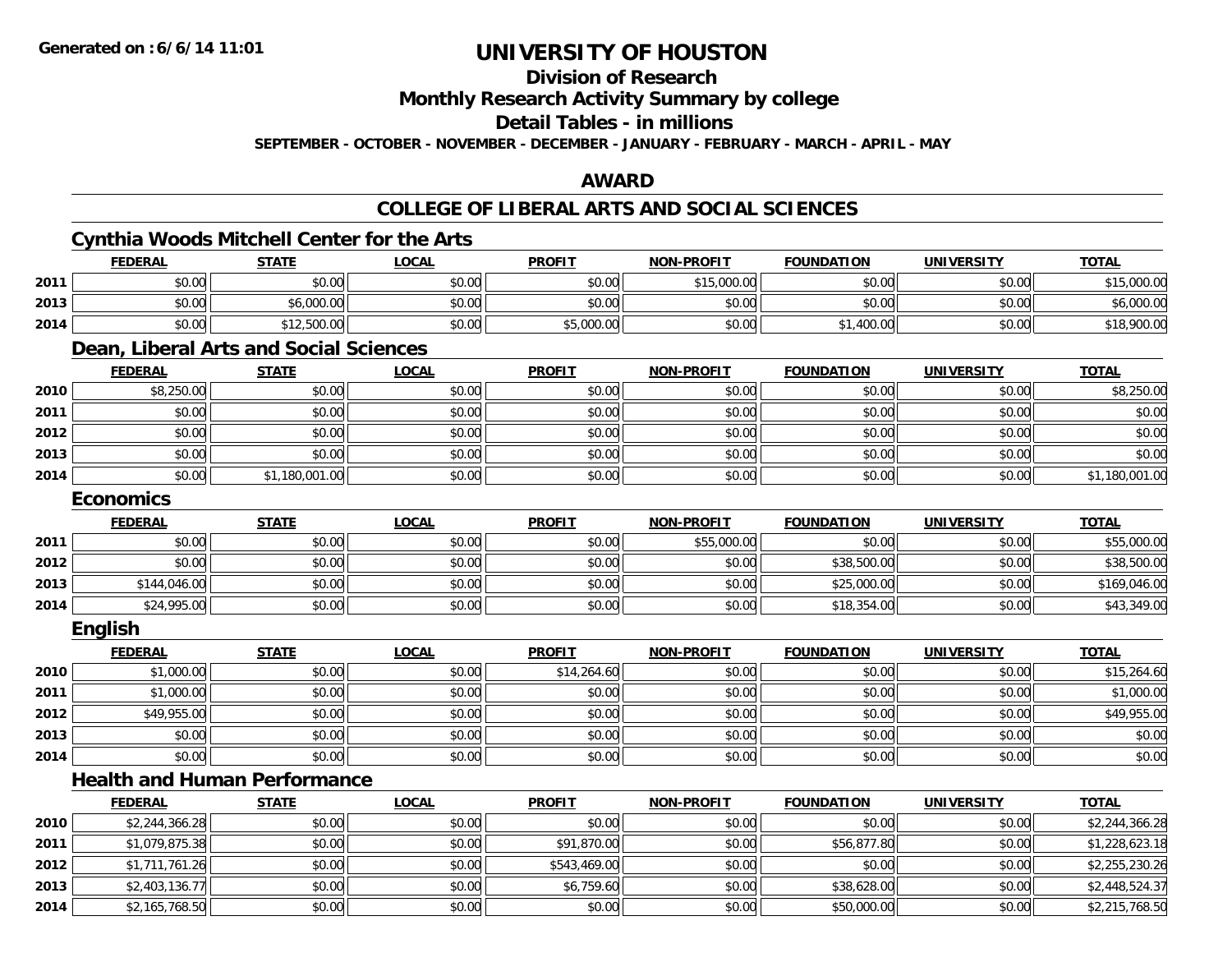## **Division of ResearchMonthly Research Activity Summary by college Detail Tables - in millions**

**SEPTEMBER - OCTOBER - NOVEMBER - DECEMBER - JANUARY - FEBRUARY - MARCH - APRIL - MAY**

## **AWARD**

|      | <b>Hispanic Studies</b>               |              |              |               |                   |                   |                   |              |
|------|---------------------------------------|--------------|--------------|---------------|-------------------|-------------------|-------------------|--------------|
|      | <b>FEDERAL</b>                        | <b>STATE</b> | <b>LOCAL</b> | <b>PROFIT</b> | NON-PROFIT        | <b>FOUNDATION</b> | <b>UNIVERSITY</b> | <b>TOTAL</b> |
| 2010 | \$0.00                                | \$0.00       | \$0.00       | \$0.00        | \$0.00            | \$0.00            | \$0.00            | \$0.00       |
| 2011 | \$0.00                                | \$0.00       | \$0.00       | \$0.00        | \$0.00            | \$72,400.00       | \$0.00            | \$72,400.00  |
| 2012 | \$0.00                                | \$0.00       | \$0.00       | \$0.00        | \$0.00            | \$55,200.00       | \$0.00            | \$55,200.00  |
| 2013 | \$0.00                                | \$0.00       | \$0.00       | \$0.00        | \$0.00            | \$11,993.25       | \$0.00            | \$11,993.25  |
|      | <b>History</b>                        |              |              |               |                   |                   |                   |              |
|      | <b>FEDERAL</b>                        | <b>STATE</b> | <b>LOCAL</b> | <b>PROFIT</b> | <b>NON-PROFIT</b> | <b>FOUNDATION</b> | <b>UNIVERSITY</b> | <b>TOTAL</b> |
| 2010 | \$8,500.00                            | \$0.00       | \$0.00       | \$47,990.42   | \$0.00            | \$0.00            | \$0.00            | \$56,490.42  |
| 2011 | \$14,000.00                           | \$0.00       | \$0.00       | \$19,256.96   | \$0.00            | \$0.00            | \$0.00            | \$33,256.96  |
| 2012 | \$0.00                                | \$0.00       | \$0.00       | \$16,965.60   | \$0.00            | \$0.00            | \$0.00            | \$16,965.60  |
| 2013 | \$0.00                                | \$0.00       | \$0.00       | \$73,662.21   | \$0.00            | \$0.00            | \$0.00            | \$73,662.21  |
| 2014 | \$0.00                                | \$0.00       | \$0.00       | \$78,388.66   | \$0.00            | \$0.00            | \$0.00            | \$78,388.66  |
|      | <b>Hobby Center for Public Policy</b> |              |              |               |                   |                   |                   |              |
|      | <b>FEDERAL</b>                        | <b>STATE</b> | <b>LOCAL</b> | <b>PROFIT</b> | <b>NON-PROFIT</b> | <b>FOUNDATION</b> | <b>UNIVERSITY</b> | <b>TOTAL</b> |
| 2010 | \$249,989.00                          | \$0.00       | \$0.00       | \$0.00        | \$0.00            | \$0.00            | \$0.00            | \$249,989.00 |
| 2014 | \$0.00                                | \$19,298.00  | \$0.00       | \$0.00        | \$0.00            | \$6,000.00        | \$0.00            | \$25,298.00  |
|      | <b>Modern/Classical Languages</b>     |              |              |               |                   |                   |                   |              |
|      | <b>FEDERAL</b>                        | <b>STATE</b> | <b>LOCAL</b> | <b>PROFIT</b> | NON-PROFIT        | <b>FOUNDATION</b> | <b>UNIVERSITY</b> | <b>TOTAL</b> |
| 2011 | \$0.00                                | \$0.00       | \$0.00       | \$0.00        | \$0.00            | \$0.00            | \$0.00            | \$0.00       |
|      | Philosophy                            |              |              |               |                   |                   |                   |              |
|      | <b>FEDERAL</b>                        | <b>STATE</b> | <b>LOCAL</b> | <b>PROFIT</b> | <b>NON-PROFIT</b> | <b>FOUNDATION</b> | <b>UNIVERSITY</b> | <b>TOTAL</b> |
| 2010 | \$0.00                                | \$0.00       | \$0.00       | \$0.00        | \$0.00            | \$0.00            | \$0.00            | \$0.00       |
| 2012 | \$29,932.50                           | \$0.00       | \$0.00       | \$0.00        | \$0.00            | \$0.00            | \$0.00            | \$29,932.50  |
|      | <b>Political Science</b>              |              |              |               |                   |                   |                   |              |
|      | <b>FEDERAL</b>                        | <b>STATE</b> | <b>LOCAL</b> | <b>PROFIT</b> | <b>NON-PROFIT</b> | <b>FOUNDATION</b> | <b>UNIVERSITY</b> | <b>TOTAL</b> |
| 2010 | \$0.00                                | \$0.00       | \$0.00       | \$0.00        | \$0.00            | \$0.00            | \$0.00            | \$0.00       |
| 2011 | \$11,941.00                           | \$0.00       | \$0.00       | \$0.00        | \$0.00            | \$0.00            | \$0.00            | \$11,941.00  |
| 2012 | \$0.00                                | \$0.00       | \$0.00       | \$0.00        | \$0.00            | \$0.00            | \$0.00            | \$0.00       |
| 2013 | \$0.00                                | \$0.00       | \$0.00       | \$0.00        | \$0.00            | \$0.00            | \$0.00            | \$0.00       |
| 2014 | \$0.00                                | \$0.00       | \$0.00       | \$0.00        | \$0.00            | \$0.00            | \$0.00            | \$0.00       |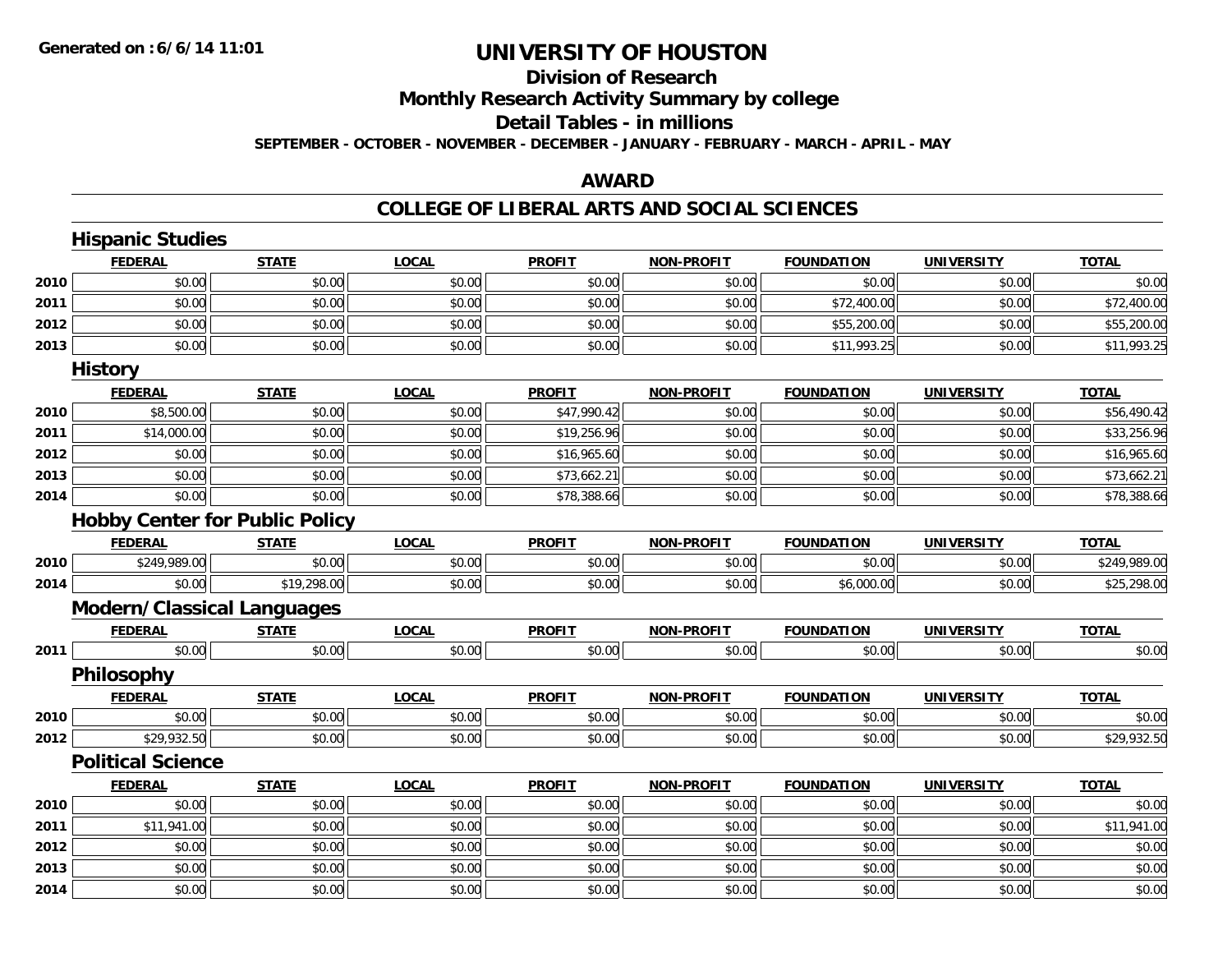## **Division of ResearchMonthly Research Activity Summary by college Detail Tables - in millions SEPTEMBER - OCTOBER - NOVEMBER - DECEMBER - JANUARY - FEBRUARY - MARCH - APRIL - MAY**

### **AWARD**

### **COLLEGE OF LIBERAL ARTS AND SOCIAL SCIENCES**

|      | <b>Psychology</b>              |              |              |               |                   |                   |                   |                |
|------|--------------------------------|--------------|--------------|---------------|-------------------|-------------------|-------------------|----------------|
|      | <b>FEDERAL</b>                 | <b>STATE</b> | <b>LOCAL</b> | <b>PROFIT</b> | <b>NON-PROFIT</b> | <b>FOUNDATION</b> | <b>UNIVERSITY</b> | <b>TOTAL</b>   |
| 2010 | \$3,709,320.82                 | \$819,845.00 | \$0.00       | \$58,067.00   | \$815,556.00      | \$0.00            | \$36,067.00       | \$5,438,855.82 |
| 2011 | \$4,245,347.82                 | \$554,880.00 | \$0.00       | \$168,730.00  | \$123,522.04      | \$229,331.15      | \$19,875.08       | \$5,341,686.09 |
| 2012 | \$3,699,790.60                 | \$61,089.16  | \$0.00       | \$38,168.00   | \$304,641.00      | \$114,465.00      | \$36,531.00       | \$4,254,684.76 |
| 2013 | \$2,829,472.23                 | \$17,656.00  | \$0.00       | \$75,255.00   | \$165,803.48      | \$55,818.00       | \$0.00            | \$3,144,004.71 |
| 2014 | \$2,959,892.80                 | \$102,892.25 | \$0.00       | \$62,123.92   | \$416,814.89      | \$0.00            | \$23,691.00       | \$3,565,414.86 |
|      | <b>School of Communication</b> |              |              |               |                   |                   |                   |                |
|      | <b>FEDERAL</b>                 | <b>STATE</b> | <b>LOCAL</b> | <b>PROFIT</b> | <b>NON-PROFIT</b> | <b>FOUNDATION</b> | <b>UNIVERSITY</b> | <b>TOTAL</b>   |
| 2011 | \$0.00                         | \$0.00       | \$0.00       | \$0.00        | \$0.00            | \$0.00            | \$0.00            | \$0.00         |
| 2012 | \$0.00                         | \$0.00       | \$0.00       | \$0.00        | \$0.00            | \$0.00            | \$0.00            | \$0.00         |
| 2013 | \$0.00                         | \$0.00       | \$0.00       | \$0.00        | \$9,800.00        | \$0.00            | \$0.00            | \$9,800.00     |
| 2014 | \$0.00                         | \$115,000.00 | \$0.00       | \$0.00        | \$1,500.00        | \$0.00            | \$3,000.00        | \$119,500.00   |
|      | <b>School of Music</b>         |              |              |               |                   |                   |                   |                |
|      | <b>FEDERAL</b>                 | <b>STATE</b> | <b>LOCAL</b> | <b>PROFIT</b> | <b>NON-PROFIT</b> | <b>FOUNDATION</b> | <b>UNIVERSITY</b> | <b>TOTAL</b>   |
| 2010 | \$14,500.00                    | \$0.00       | \$0.00       | \$0.00        | \$40,900.00       | \$0.00            | \$0.00            | \$55,400.00    |
| 2011 | \$0.00                         | \$15,865.00  | \$0.00       | \$0.00        | \$0.00            | \$0.00            | \$0.00            | \$15,865.00    |
| 2012 | \$0.00                         | \$3,347.00   | \$0.00       | \$0.00        | \$0.00            | \$0.00            | \$0.00            | \$3,347.00     |
| 2013 | \$0.00                         | \$3,347.00   | \$0.00       | \$0.00        | \$0.00            | \$0.00            | \$0.00            | \$3,347.00     |
| 2014 | \$0.00                         | \$9,000.00   | \$0.00       | \$0.00        | \$0.00            | \$0.00            | \$0.00            | \$9,000.00     |
|      | <b>Sociology</b>               |              |              |               |                   |                   |                   |                |
|      | <b>FEDERAL</b>                 | <b>STATE</b> | <b>LOCAL</b> | <b>PROFIT</b> | <b>NON-PROFIT</b> | <b>FOUNDATION</b> | <b>UNIVERSITY</b> | <b>TOTAL</b>   |
| 2010 | \$34,382.40                    | \$0.00       | \$0.00       | \$0.00        | \$0.00            | \$0.00            | \$0.00            | \$34,382.40    |
| 2011 | \$0.00                         | \$0.00       | \$0.00       | \$0.00        | \$3,500.00        | \$0.00            | \$0.00            | \$3,500.00     |
| 2012 | \$54,502.40                    | \$0.00       | \$0.00       | \$0.00        | \$0.00            | \$0.00            | \$0.00            | \$54,502.40    |
| 2013 | \$14,728.00                    | \$0.00       | \$18,000.00  | \$0.00        | \$0.00            | \$0.00            | \$0.00            | \$32,728.00    |
| 2014 | \$0.00                         | \$0.00       | \$0.00       | \$0.00        | \$0.00            | \$0.00            | \$0.00            | \$0.00         |
|      | <b>Theatre</b>                 |              |              |               |                   |                   |                   |                |
|      | <b>FEDERAL</b>                 | <b>STATE</b> | <b>LOCAL</b> | <b>PROFIT</b> | <b>NON-PROFIT</b> | <b>FOUNDATION</b> | <b>UNIVERSITY</b> | <b>TOTAL</b>   |
| 2010 | \$0.00                         | \$0.00       | \$0.00       | \$0.00        | \$46,537.16       | \$0.00            | \$0.00            | \$46,537.16    |
| 2011 | \$0.00                         | \$0.00       | \$0.00       | \$0.00        | \$83,010.37       | \$0.00            | \$0.00            | \$83,010.37    |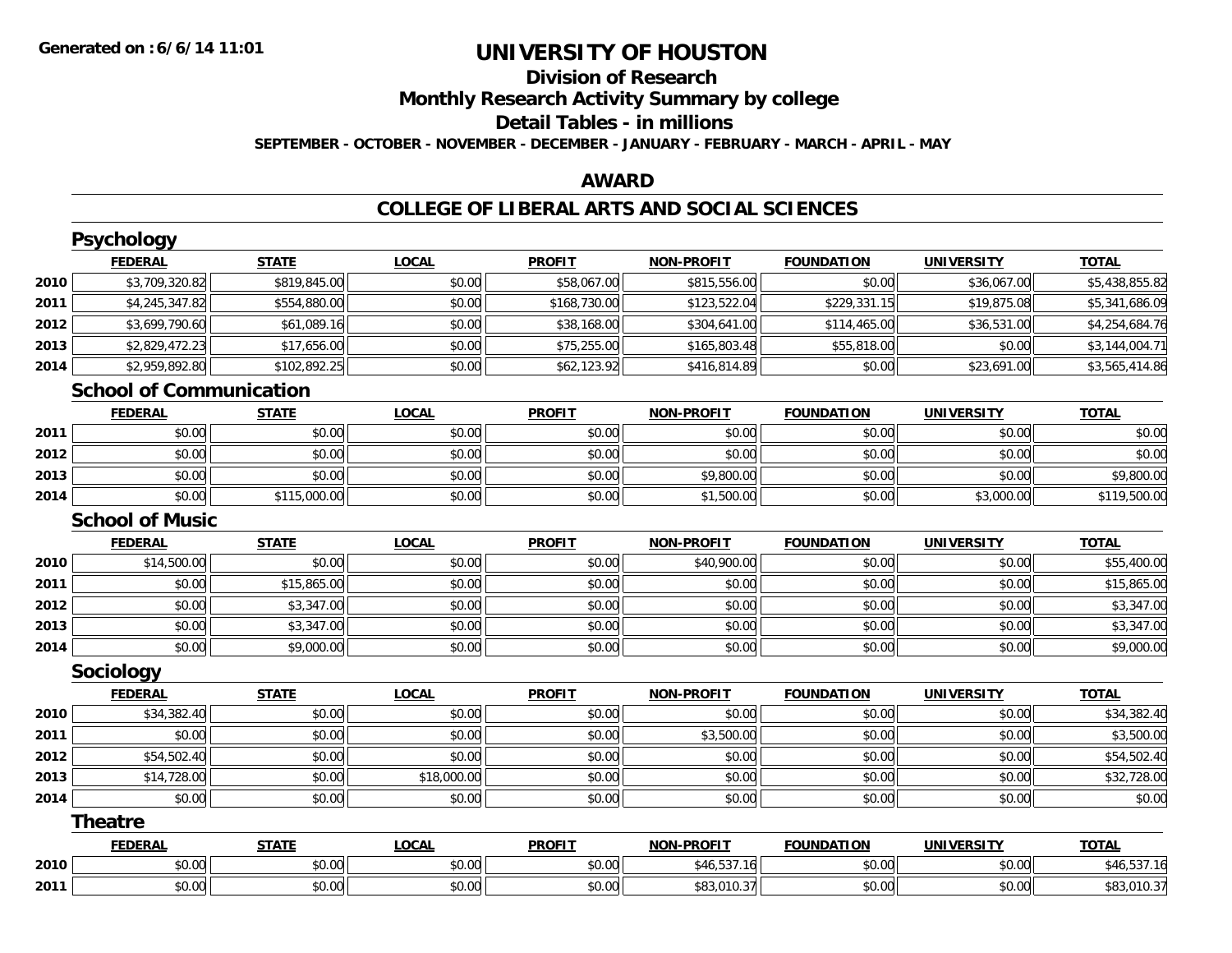**Division of Research**

**Monthly Research Activity Summary by college**

**Detail Tables - in millions**

**SEPTEMBER - OCTOBER - NOVEMBER - DECEMBER - JANUARY - FEBRUARY - MARCH - APRIL - MAY**

### **AWARD**

### **COLLEGE OF LIBERAL ARTS AND SOCIAL SCIENCES**

|              | Theatre         |                |             |                |                   |              |              |                 |  |  |  |  |
|--------------|-----------------|----------------|-------------|----------------|-------------------|--------------|--------------|-----------------|--|--|--|--|
|              | <u>FEDERAL</u>  | <b>STATE</b>   | .OCAL       | <b>PROFIT</b>  | <b>NON-PROFIT</b> | FOUNDATION   | UNIVERSITY   | <b>TOTAL</b>    |  |  |  |  |
| 2014         | \$0.00          | \$0.00         | \$0.00      | \$0.00         | \$90,000.00       | \$0.00       | \$0.00       | \$90,000.00     |  |  |  |  |
| <b>Total</b> | \$27,980,045.70 | \$2,981,602.41 | \$18,000.00 | \$1,299,970.97 | \$3,394,138.92    | \$983.967.20 | \$119,164.08 | \$36,776,889.28 |  |  |  |  |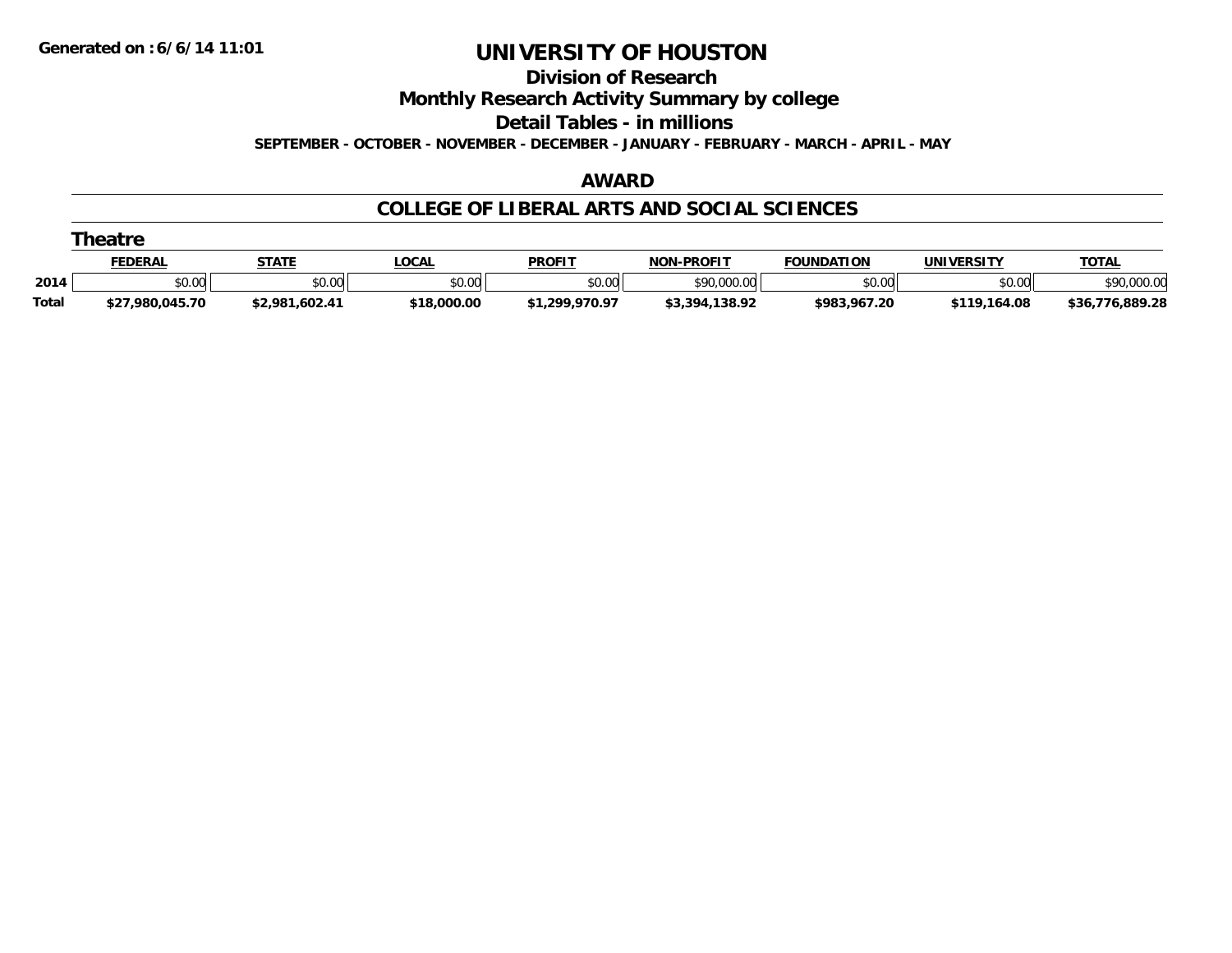## **Division of Research**

**Monthly Research Activity Summary by college**

## **Detail Tables - in millions**

**SEPTEMBER - OCTOBER - NOVEMBER - DECEMBER - JANUARY - FEBRUARY - MARCH - APRIL - MAY**

### **AWARD**

## **COLLEGE OF NATURAL SCIENCES AND MATHEMATICS**

## **Biology/Biochemistry**

|      | <b>FEDERAL</b> | <b>STATE</b> | <b>LOCAL</b> | <b>PROFIT</b> | <b>NON-PROFIT</b> | <b>FOUNDATION</b> | <b>UNIVERSITY</b> | <b>TOTAL</b>   |
|------|----------------|--------------|--------------|---------------|-------------------|-------------------|-------------------|----------------|
| 2010 | \$2,808,431.69 | \$56,204.00  | \$0.00       | \$0.00        | \$408,616.00      | \$253,171.61      | \$0.00            | \$3,526,423.30 |
| 2011 | \$3,354,748.36 | \$361,225.75 | \$0.00       | \$5,600.00    | \$554,763.11      | \$184,378.25      | \$0.00            | \$4,460,715.47 |
| 2012 | \$1,758,626.76 | \$263,840.00 | \$0.00       | \$0.00        | \$301,000.00      | \$220,000.00      | \$0.00            | \$2,543,466.76 |
| 2013 | \$1,556,218.69 | \$148,385.00 | \$0.00       | \$478,412.00  | \$666,310.00      | \$120,000.00      | \$0.00            | \$2,969,325.69 |
| 2014 | \$2,124,736.45 | \$155,334.13 | \$0.00       | \$0.00        | \$403,000.00      | \$135,000.00      | \$0.00            | \$2,818,070.58 |

## **Center for Nuclear Receptors and Cell Signaling**

|      | <b>FEDERAL</b> | STATE          | <b>LOCAL</b> | <b>PROFIT</b> | <b>NON-PROFIT</b> | <b>FOUNDATION</b> | <b>UNIVERSITY</b> | <b>TOTAL</b>   |
|------|----------------|----------------|--------------|---------------|-------------------|-------------------|-------------------|----------------|
| 2010 | \$4,034,977.00 | \$0.00         | \$0.00       | \$0.00        | \$100,000.00      | \$41,181.28       | \$0.00            | \$4,176,158.28 |
| 2011 | \$984,886.09   | \$45,000.00    | \$0.00       | \$240,000.00  | \$0.00            | \$50,000.00       | \$0.00            | \$1,319,886.09 |
| 2012 | \$594,968,00   | \$1,035,286.00 | \$0.00       | \$0.00        | \$20,000.00       | \$50,000.00       | \$0.00            | \$1,700,254.00 |
| 2013 | \$453,847.00   | \$0.00         | \$0.00       | \$140,000.00  | \$14,000.00       | \$100,000.00      | \$0.00            | \$707,847.00   |
| 2014 | \$244,596.00   | \$0.00         | \$0.00       | \$0.00        | \$15,000.00       | \$100,000.00      | \$0.00            | \$359,596.00   |

## **Chemistry**

|      | <b>FEDERAL</b> | <u>STATE</u>   | <u>LOCAL</u> | <b>PROFIT</b> | <b>NON-PROFIT</b> | <b>FOUNDATION</b> | <b>UNIVERSITY</b> | <b>TOTAL</b>   |
|------|----------------|----------------|--------------|---------------|-------------------|-------------------|-------------------|----------------|
| 2010 | \$3,427,867.60 | \$1,772,622.00 | \$0.00       | \$0.00        | \$0.00            | \$1,071,623.61    | \$226,934.00      | \$6,499,047.21 |
| 2011 | \$2,970,136.39 | \$0.00         | \$0.00       | \$80,000.00   | \$0.00            | \$1,265,272.58    | \$200,000.00      | \$4,515,408.97 |
| 2012 | \$1,594,445.48 | \$0.00         | \$0.00       | \$0.00        | \$30,000.00       | \$908.096.46      | \$0.00            | \$2,532,541.94 |
| 2013 | \$1,270,602.14 | \$0.00         | \$0.00       | \$0.00        | \$0.00            | \$1,366,039.62    | \$29,030.00       | \$2,665,671.76 |
| 2014 | \$2,301,407.50 | \$0.00         | \$0.00       | \$0.00        | \$0.00            | \$935,000.00      | \$0.00            | \$3,236,407.50 |

#### **Computer Science**

|      | <b>FEDERAL</b> | <b>STATE</b> | <u>LOCAL</u> | <b>PROFIT</b> | <b>NON-PROFIT</b> | <b>FOUNDATION</b> | <b>UNIVERSITY</b> | <b>TOTAL</b>   |
|------|----------------|--------------|--------------|---------------|-------------------|-------------------|-------------------|----------------|
| 2010 | \$5,675,448.22 | \$88,746.00  | \$0.00       | \$152,865.00  | \$134,364.18      | \$0.00            | \$0.00            | \$6,051,423.40 |
| 2011 | \$2,177,018.80 | \$37,442.00  | \$0.00       | \$373,576.00  | \$181,323.12      | \$0.00            | \$0.00            | \$2,769,359.92 |
| 2012 | \$1,787,292.88 | \$61,050.00  | \$0.00       | \$165,000.00  | \$44,830.75       | \$65,940.00       | \$25,000.00       | \$2,149,113.63 |
| 2013 | \$3,199,607.33 | \$0.00       | \$0.00       | \$352,776.00  | \$32,840.00       | \$0.00            | \$25,000.00       | \$3,610,223.33 |
| 2014 | \$1,995,342.45 | \$0.00       | \$0.00       | \$621,627.25  | \$61,510.00       | \$0.00            | \$102,902.00      | \$2,781,381.70 |

## **Dean, Natural Sciences and Mathematics**

|      | <b>FEDERAL</b> | <b>CTATE</b>    | LOCAI              | <b>PROFIT</b> | <b>DDAEIT</b><br><b>MAN</b><br>ж. | <b>FOUNDATION</b> | UNIVERSITY           | <b>TOTAL</b>             |
|------|----------------|-----------------|--------------------|---------------|-----------------------------------|-------------------|----------------------|--------------------------|
| 2010 | ልስ ባህ<br>שט.טע | ሖጣ<br>JU.UU     | $\sim$ 00<br>DU.UU | 0000<br>JU.UU | $\sim$<br>$\sim$<br>PO.OO         | 0.00<br>JU.UU     | 0000<br><b>DU.UG</b> | $\sim$<br><b>JU.UU</b>   |
| 2011 | \$0.00         | $\sim$<br>JU.UU | $\sim$ 00<br>PU.UU | 0000<br>JU.UU | 0.00<br>vv.vv                     | 0.00<br>JU.UU     | 0000<br><b>DU.UG</b> | $\cdots$<br><b>JU.UU</b> |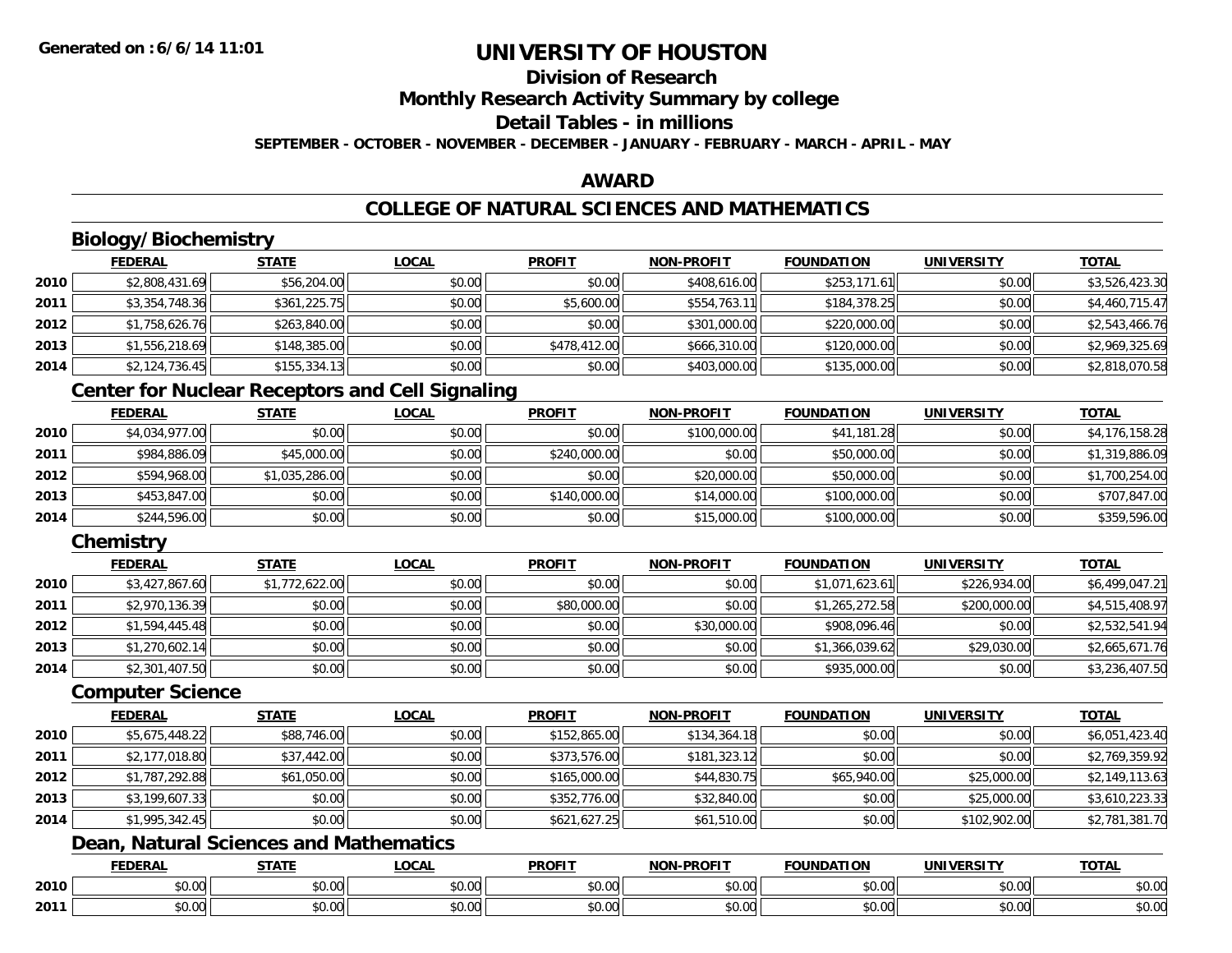## **Division of Research**

**Monthly Research Activity Summary by college**

## **Detail Tables - in millions**

**SEPTEMBER - OCTOBER - NOVEMBER - DECEMBER - JANUARY - FEBRUARY - MARCH - APRIL - MAY**

### **AWARD**

## **COLLEGE OF NATURAL SCIENCES AND MATHEMATICS**

## **Dean, Natural Sciences and Mathematics**

|      | <b>FEDERAL</b> | <u>STATE</u> | <u>LOCAL</u> | <b>PROFIT</b> | <b>NON-PROFIT</b> | <b>FOUNDATION</b> | <b>UNIVERSITY</b> | <b>TOTAL</b> |
|------|----------------|--------------|--------------|---------------|-------------------|-------------------|-------------------|--------------|
| 2012 | \$119,730.00   | \$0.00       | \$0.00       | \$0.00        | \$0.00            | \$0.00            | \$0.00            | \$119,730.00 |
| 2013 | \$113,412.00   | \$0.00       | \$0.00       | \$0.00        | \$0.00            | \$0.00            | \$0.00            | 412.00       |
| 2014 | \$0.00         | \$887,187.50 | \$0.00       | \$0.00        | \$0.00            | \$0.00            | \$0.00            | \$887,187.50 |

### **Earth & Atmospheric Sciences**

|      | <b>FEDERAL</b> | <b>STATE</b>   | <u>LOCAL</u> | <b>PROFIT</b>  | <b>NON-PROFIT</b> | <b>FOUNDATION</b> | <b>UNIVERSITY</b> | <u>TOTAL</u>   |
|------|----------------|----------------|--------------|----------------|-------------------|-------------------|-------------------|----------------|
| 2010 | \$745,357.00   | \$718,316.00   | \$0.00       | \$703,819.00   | \$0.00            | \$0.00            | \$0.00            | \$2,167,492.00 |
| 2011 | \$2,073,924.00 | \$1,107,477.00 | \$0.00       | \$1,056,766.00 | \$0.00            | \$0.00            | \$0.00            | \$4,238,167.00 |
| 2012 | \$742,057.00   | \$288,450.00   | \$0.00       | \$3,539,491.53 | \$262,752.00      | \$0.00            | \$0.00            | \$4,832,750.53 |
| 2013 | \$1,516,703.80 | \$569,854.00   | \$0.00       | \$2,296,357.65 | \$0.00            | \$0.00            | \$0.00            | \$4,382,915.45 |
| 2014 | \$591,460.81   | \$274,145.75   | \$0.00       | \$863,949.00   | \$325,275.00      | \$0.00            | \$0.00            | \$2,054,830.56 |

## **Institute for Climate and Atmospheric Science**

|      | <u>FEDERAL</u> | <b>STATE</b> | <u>LOCAL</u> | <b>PROFIT</b> | <b>NON-PROFIT</b> | <b>FOUNDATION</b> | <b>UNIVERSITY</b> | <b>TOTAL</b> |
|------|----------------|--------------|--------------|---------------|-------------------|-------------------|-------------------|--------------|
| 2010 | \$0.00         | \$0.00       | \$0.00       | \$0.00        | \$0.00            | \$0.00            | \$0.00            | \$0.00       |
| 2011 | \$0.00         | \$0.00       | \$0.00       | \$0.00        | \$0.00            | \$0.00            | \$0.00            | \$0.00       |
| 2012 | \$0.00         | \$0.00       | \$0.00       | \$0.00        | \$0.00            | \$0.00            | \$0.00            | \$0.00       |
| 2013 | \$0.00         | \$0.00       | \$0.00       | \$0.00        | \$0.00            | \$0.00            | \$0.00            | \$0.00       |
| 2014 | \$0.00         | \$0.00       | \$0.00       | \$0.00        | \$0.00            | \$0.00            | \$0.00            | \$0.00       |

#### **Mathematics**

|      | <b>FEDERAL</b> | <b>STATE</b> | <b>LOCAL</b> | <b>PROFIT</b> | <b>NON-PROFIT</b> | <b>FOUNDATION</b> | <b>UNIVERSITY</b> | <b>TOTAL</b>   |
|------|----------------|--------------|--------------|---------------|-------------------|-------------------|-------------------|----------------|
| 2010 | \$600.497.98   | \$462,000.00 | \$0.00       | \$511,700.00  | \$44,000.00       | \$127,436.75      | \$0.00            | \$1,745,634.73 |
| 2011 | \$1,247,539.70 | \$100,036.00 | \$0.00       | \$150,000.00  | \$22,622.00       | \$111,708.69      | \$41,958.00       | \$1,673,864.39 |
| 2012 | \$953,724.92   | \$139,739.00 | \$0.00       | \$210,000.00  | \$99,312.00       | \$80,000.00       | \$10,000.00       | \$1,492,775.92 |
| 2013 | \$829,714.32   | \$0.00       | \$0.00       | \$90,000.00   | \$0.00            | \$101,000.00      | \$0.00            | \$1,020,714.32 |
| 2014 | \$1,263,149.30 | \$0.00       | \$0.00       | \$120,000.00  | \$0.00            | \$87,024.29       | \$0.00            | \$1,470,173.59 |

### **Physics**

|      | <b>FEDERAL</b> | <u>STATE</u> | <b>LOCAL</b> | <b>PROFIT</b>  | <b>NON-PROFIT</b> | <b>FOUNDATION</b> | UNIVERSITY | <b>TOTAL</b>   |
|------|----------------|--------------|--------------|----------------|-------------------|-------------------|------------|----------------|
| 2010 | \$2,702,973.00 | \$11,498.25  | \$0.00       | \$1,400,619.88 | \$45,397.10       | \$330,000.00      | \$0.00     | \$4,490,488.23 |
| 2011 | \$3,103,938.03 | \$0.00       | \$0.00       | \$897,550.00   | \$5,333.00        | \$280,000.00      | \$0.00     | \$4,286,821.03 |
| 2012 | \$2,475,185.94 | \$0.00       | \$0.00       | \$4,584,407.00 | \$49,225.00       | \$210,000.00      | \$0.00     | \$7,318,817.94 |
| 2013 | \$3,697,738.98 | \$0.00       | \$0.00       | \$1,020,573.00 | \$56,040.00       | \$235,000.00      | \$0.00     | \$5,009,351.98 |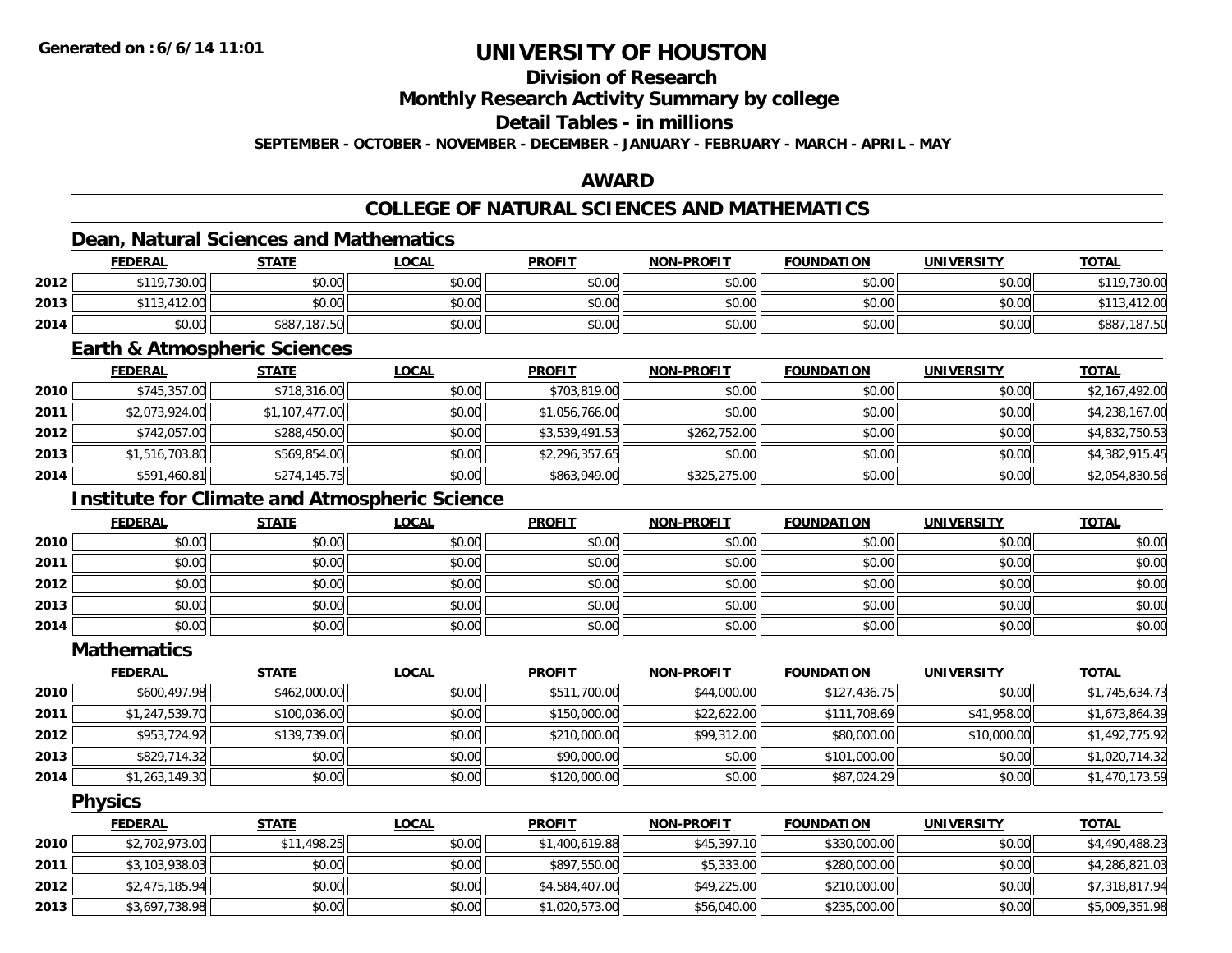#### **Division of Research**

**Monthly Research Activity Summary by college**

**Detail Tables - in millions**

**SEPTEMBER - OCTOBER - NOVEMBER - DECEMBER - JANUARY - FEBRUARY - MARCH - APRIL - MAY**

#### **AWARD**

### **COLLEGE OF NATURAL SCIENCES AND MATHEMATICS**

|              | <b>Physics</b>  |                   |        |                 |                   |                   |              |                  |  |  |  |
|--------------|-----------------|-------------------|--------|-----------------|-------------------|-------------------|--------------|------------------|--|--|--|
|              | <b>FEDERAL</b>  | <b>STATE</b>      | _OCAL  | <b>PROFIT</b>   | <b>NON-PROFIT</b> | <b>FOUNDATION</b> | UNIVERSITY   | <b>TOTAL</b>     |  |  |  |
| 2014         | \$3,572,366.02  | \$30.117.<br>7.66 | \$0.00 | \$537,300.00    | \$115,000.00      | \$235,000.00      | \$0.00       | \$4,489,783.68   |  |  |  |
| <b>Total</b> | \$70,664,677.63 | \$8,613,956.04    | \$0.00 | \$20,592,389.31 | \$3,992,513.26    | \$8,662,873.14    | \$660,824.00 | \$113,187,233.38 |  |  |  |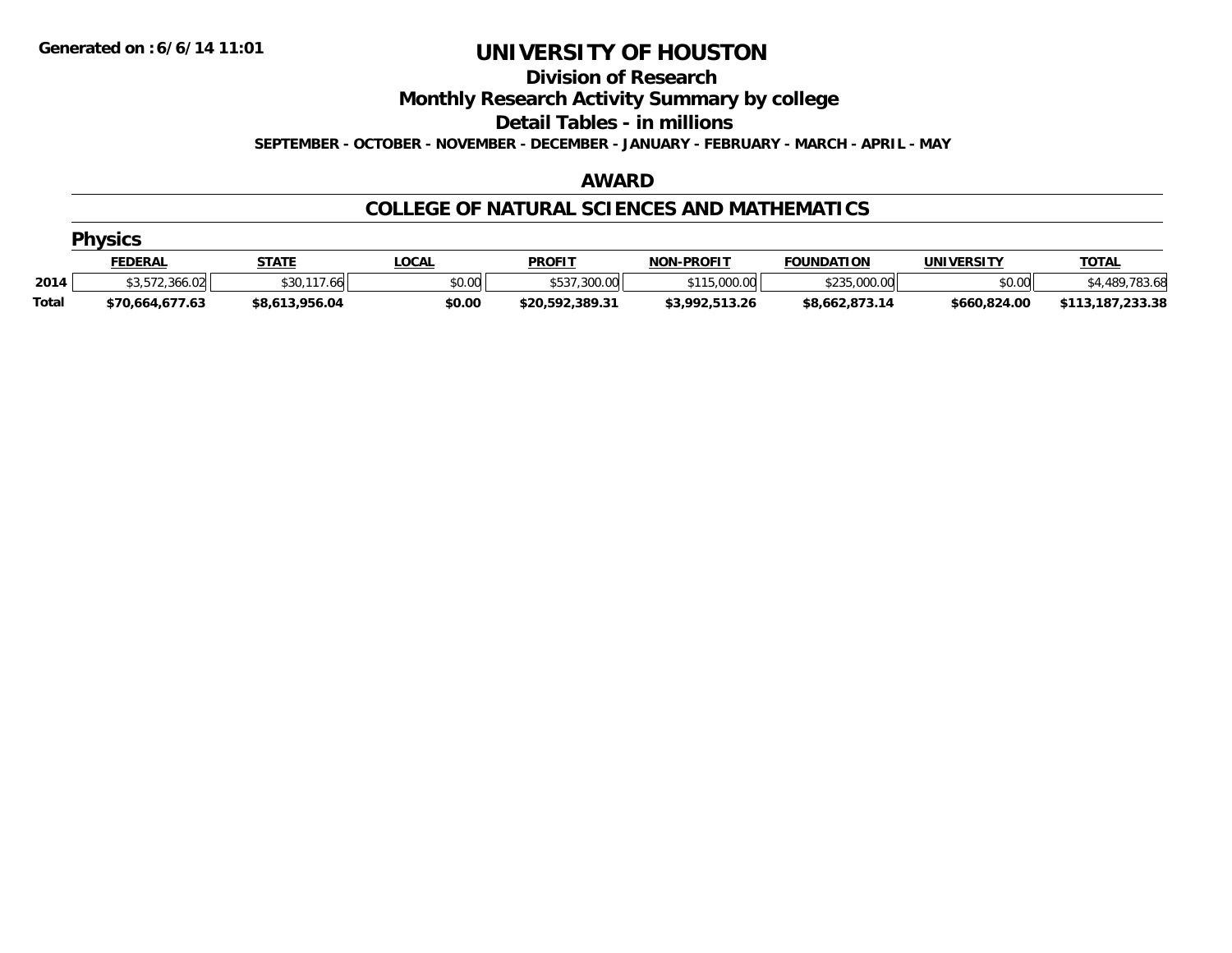## **Division of Research**

**Monthly Research Activity Summary by college**

**Detail Tables - in millions**

**SEPTEMBER - OCTOBER - NOVEMBER - DECEMBER - JANUARY - FEBRUARY - MARCH - APRIL - MAY**

### **AWARD**

### **COLLEGE OF OPTOMETRY**

## **Optometry, Community**

|       | .               |              |              |                |                   |                   |                   |                 |
|-------|-----------------|--------------|--------------|----------------|-------------------|-------------------|-------------------|-----------------|
|       | <b>FEDERAL</b>  | <b>STATE</b> | <b>LOCAL</b> | <b>PROFIT</b>  | <b>NON-PROFIT</b> | <b>FOUNDATION</b> | <b>UNIVERSITY</b> | <b>TOTAL</b>    |
| 2010  | \$4,380,952.96  | \$37,297.00  | \$0.00       | \$470,472.00   | \$2,100.00        | \$0.00            | \$241,929.63      | \$5,132,751.59  |
| 2011  | \$3,048,963.00  | \$0.00       | \$0.00       | \$264,681.26   | \$0.00            | \$0.00            | \$293,350.00      | \$3,606,994.26  |
| 2012  | \$3,795,967.94  | \$0.00       | \$0.00       | \$438,188.04   | \$0.00            | \$40,000.00       | \$207,310.00      | \$4,481,465.98  |
| 2013  | \$2,500,363.60  | \$0.00       | \$0.00       | \$1,523,207.90 | \$0.00            | \$0.00            | \$207,590.00      | \$4,231,161.50  |
| 2014  | \$4,367,045.90  | \$25,000.00  | \$0.00       | \$750,804.59   | \$0.00            | \$0.00            | \$271,160.00      | \$5,414,010.49  |
| Total | \$18,093,293.40 | \$62,297.00  | \$0.00       | \$3,447,353.79 | \$2,100.00        | \$40,000.00       | \$1,221,339.63    | \$22,866,383.82 |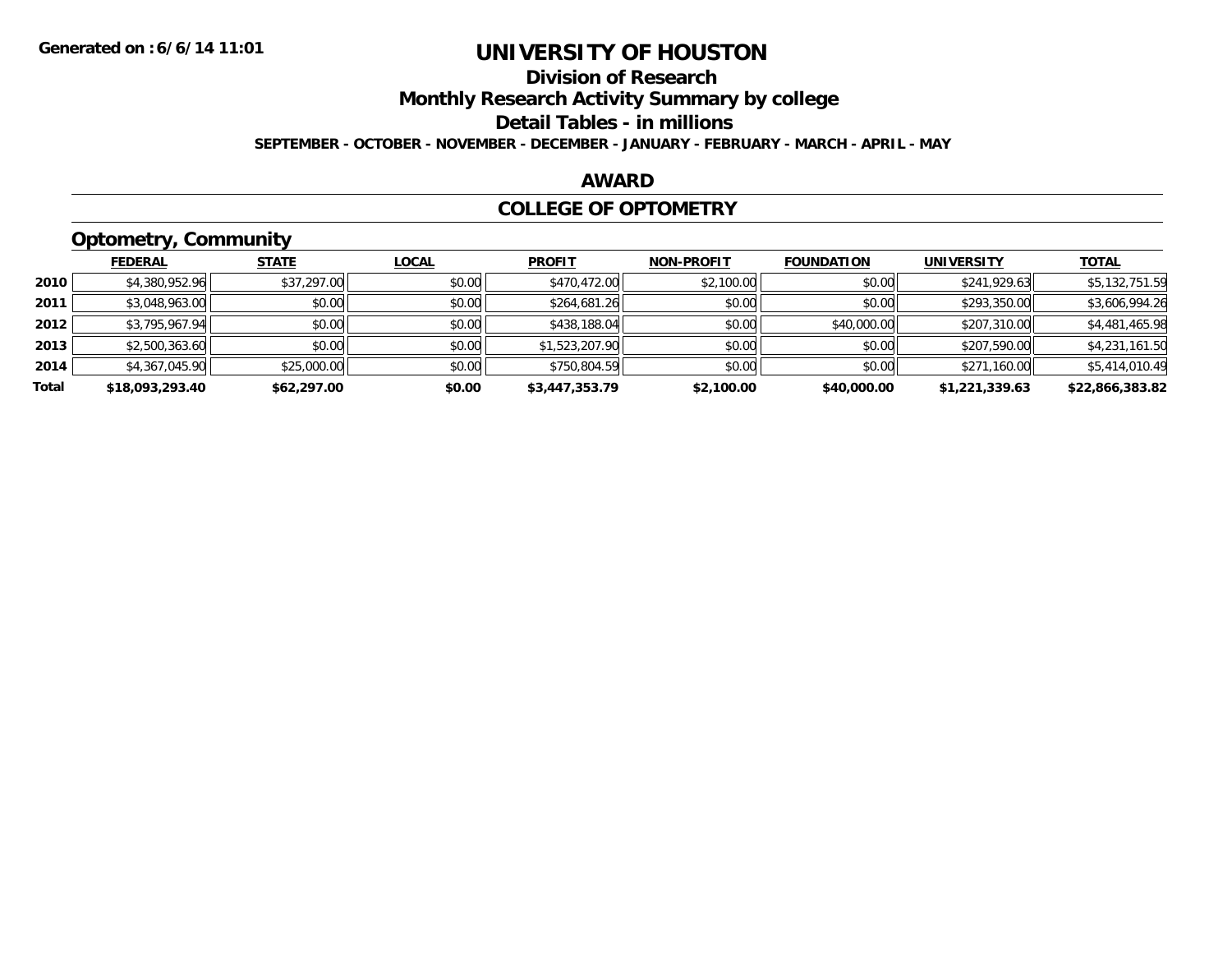## **Division of Research**

**Monthly Research Activity Summary by college**

## **Detail Tables - in millions**

**SEPTEMBER - OCTOBER - NOVEMBER - DECEMBER - JANUARY - FEBRUARY - MARCH - APRIL - MAY**

### **AWARD**

## **COLLEGE OF PHARMACY**

## **Clinical Sciences and Administration**

|      | <b>FEDERAL</b> | <b>STATE</b> | <u>LOCAL</u> | <b>PROFIT</b> | <b>NON-PROFIT</b> | <b>FOUNDATION</b> | <b>UNIVERSITY</b> | <b>TOTAL</b> |
|------|----------------|--------------|--------------|---------------|-------------------|-------------------|-------------------|--------------|
| 2010 | \$305,908.85   | \$0.00       | \$0.00       | \$198,496.00  | \$66,001.00       | \$0.00            | \$0.00            | \$570,405.85 |
| 2011 | \$73,572.60    | \$14,886.00  | \$0.00       | \$80,448.80   | \$359,968.00      | \$0.00            | \$0.00            | \$528,875.40 |
| 2012 | \$299,290.30   | \$17,618.62  | \$0.00       | \$218,750.00  | \$17,081.95       | \$0.00            | \$0.00            | \$552,740.87 |
| 2013 | \$225,015.00   | \$0.00       | \$0.00       | \$446,653.46  | \$10,000.00       | \$2,500.00        | \$0.00            | \$684,168.46 |
| 2014 | \$0.00         | \$0.00       | \$0.00       | \$270,000.00  | \$545,894.00      | \$0.00            | \$0.00            | \$815,894.00 |

### **Dean, Pharmacy**

|      | <b>FEDERAL</b> | <b>STATE</b> | <b>LOCAL</b> | <b>PROFIT</b> | <b>NON-PROFIT</b> | <b>FOUNDATION</b> | <b>UNIVERSITY</b> | <b>TOTAL</b> |
|------|----------------|--------------|--------------|---------------|-------------------|-------------------|-------------------|--------------|
| 2010 | \$0.00         | \$0.00       | \$0.00       | \$0.00        | \$0.00            | \$0.00            | \$0.00            | \$0.00       |
| 2011 | \$0.00         | \$0.00       | \$0.00       | \$0.00        | \$0.00            | \$0.00            | \$0.00            | \$0.00       |
| 2012 | \$0.00         | \$0.00       | \$0.00       | \$0.00        | \$0.00            | \$0.00            | \$0.00            | \$0.00       |
| 2013 | \$0.00         | \$0.00       | \$0.00       | \$0.00        | \$0.00            | \$0.00            | \$0.00            | \$0.00       |
| 2014 | \$0.00         | \$0.00       | \$0.00       | \$0.00        | \$0.00            | \$0.00            | \$0.00            | \$0.00       |

## **Pharmacological and Pharmaceutical Sciences**

|       | <b>FEDERAL</b> | <b>STATE</b> | <b>LOCAL</b> | <b>PROFIT</b>  | <b>NON-PROFIT</b> | <b>FOUNDATION</b> | <b>UNIVERSITY</b> | <u>TOTAL</u>    |
|-------|----------------|--------------|--------------|----------------|-------------------|-------------------|-------------------|-----------------|
| 2010  | \$3,066,014.40 | \$36,660.00  | \$0.00       | \$19,200.00    | \$0.00            | \$0.00            | \$0.00            | \$3,121,874.40  |
| 2011  | \$2,224,296.40 | \$0.00       | \$0.00       | \$25,760.00    | \$0.00            | \$60,210.00       | \$0.00            | \$2,310,266.40  |
| 2012  | \$1,762,260.70 | \$0.00       | \$0.00       | \$16,000.00    | \$147,000.00      | \$0.00            | \$0.00            | \$1,925,260.70  |
| 2013  | \$1,373,452.49 | \$0.00       | \$0.00       | \$34,684.00    | \$10,000.00       | \$0.00            | \$0.00            | \$1,418,136.49  |
| 2014  | \$613,966.00   | \$0.00       | \$0.00       | \$70,174.00    | \$0.00            | \$88,961.00       | \$0.00            | \$773,101.00    |
| Total | \$9,943,776.74 | \$69,164.62  | \$0.00       | \$1,380,166.26 | \$1,155,944.95    | \$151,671.00      | \$0.00            | \$12,700,723.57 |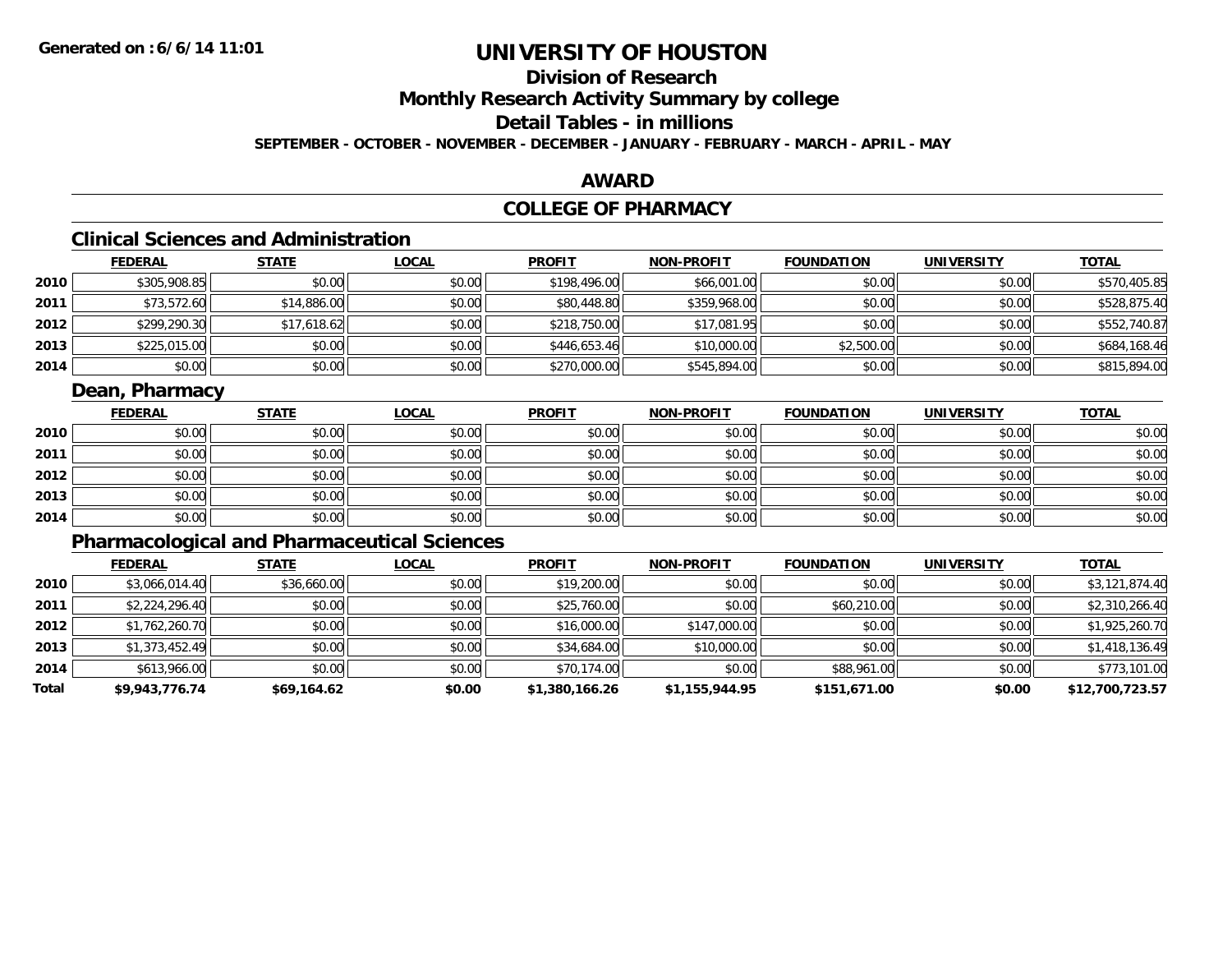**Division of Research**

**Monthly Research Activity Summary by college**

**Detail Tables - in millions**

**SEPTEMBER - OCTOBER - NOVEMBER - DECEMBER - JANUARY - FEBRUARY - MARCH - APRIL - MAY**

### **AWARD**

### **COLLEGE OF TECHNOLOGY**

|              | <b>Center for Life Sciences Technology</b>    |              |              |               |                   |                   |                   |                                                                                                                         |
|--------------|-----------------------------------------------|--------------|--------------|---------------|-------------------|-------------------|-------------------|-------------------------------------------------------------------------------------------------------------------------|
|              | <b>FEDERAL</b>                                | <b>STATE</b> | <b>LOCAL</b> | <b>PROFIT</b> | <b>NON-PROFIT</b> | <b>FOUNDATION</b> | <b>UNIVERSITY</b> | <b>TOTAL</b>                                                                                                            |
| 2011         | \$0.00                                        | \$0.00       | \$0.00       | \$0.00        | \$0.00            | \$0.00            | \$0.00            | \$0.00                                                                                                                  |
|              | <b>Center for Technology Literacy</b>         |              |              |               |                   |                   |                   |                                                                                                                         |
|              | <b>FEDERAL</b>                                | <b>STATE</b> | <b>LOCAL</b> | <b>PROFIT</b> | <b>NON-PROFIT</b> | <b>FOUNDATION</b> | <b>UNIVERSITY</b> | <b>TOTAL</b>                                                                                                            |
| 2010         | \$16,800.00                                   | \$0.00       | \$0.00       | \$0.00        | \$0.00            | \$0.00            | \$0.00            | \$16,800.00                                                                                                             |
| 2012         | \$111,690.00                                  | \$0.00       | \$0.00       | \$0.00        | \$0.00            | \$0.00            | \$0.00            | \$111,690.00                                                                                                            |
| 2013         | \$203,427.00                                  | \$0.00       | \$0.00       | \$0.00        | \$0.00            | \$0.00            | \$0.00            | \$203,427.00                                                                                                            |
| 2014         | \$252,853.00                                  | \$0.00       | \$0.00       | \$0.00        | \$0.00            | \$0.00            | \$0.00            | \$252,853.00                                                                                                            |
|              | <b>Construction Management</b>                |              |              |               |                   |                   |                   |                                                                                                                         |
|              | <b>FEDERAL</b>                                | <b>STATE</b> | <b>LOCAL</b> | <b>PROFIT</b> | <b>NON-PROFIT</b> | <b>FOUNDATION</b> | <b>UNIVERSITY</b> | <b>TOTAL</b>                                                                                                            |
| 2010         | \$24,462.50                                   | \$0.00       | \$0.00       | \$0.00        | \$0.00            | \$0.00            | \$0.00            | \$24,462.50                                                                                                             |
| 2012         | \$0.00                                        | \$21,144.00  | \$0.00       | \$0.00        | \$0.00            | \$44,810.00       | \$0.00            | \$65,954.00                                                                                                             |
| 2013         | \$0.00                                        | \$74,568.00  | \$0.00       | \$0.00        | \$0.00            | \$0.00            | \$0.00            | \$74,568.00                                                                                                             |
| 2014         | \$0.00                                        | \$74,922.00  | \$0.00       | \$0.00        | \$0.00            | \$0.00            | \$0.00            | \$74,922.00                                                                                                             |
|              | Dean, Technology                              |              |              |               |                   |                   |                   |                                                                                                                         |
|              | <b>FEDERAL</b>                                | <b>STATE</b> | <b>LOCAL</b> | <b>PROFIT</b> | <b>NON-PROFIT</b> | <b>FOUNDATION</b> | <b>UNIVERSITY</b> | <b>TOTAL</b>                                                                                                            |
| 2010         | \$245,728.10                                  | \$0.00       | \$0.00       | \$0.00        | \$0.00            | \$0.00            | \$0.00            | \$245,728.10                                                                                                            |
| 2011         | \$144,483.49                                  | \$0.00       | \$0.00       | \$0.00        | \$0.00            | \$0.00            | \$0.00            | \$144,483.49                                                                                                            |
| 2012         | \$342,089.00                                  | \$0.00       | \$0.00       | \$0.00        | \$0.00            | \$0.00            | \$0.00            | \$342,089.00                                                                                                            |
| 2013         | \$0.00                                        |              |              |               |                   |                   |                   |                                                                                                                         |
|              |                                               | \$0.00       | \$0.00       | \$0.00        | \$0.00            | \$0.00            | \$0.00            |                                                                                                                         |
|              | \$0.00                                        | \$0.00       | \$0.00       | \$0.00        | \$20,000.00       | \$0.00            | \$0.00            |                                                                                                                         |
|              | <b>Engineering Technology</b>                 |              |              |               |                   |                   |                   |                                                                                                                         |
| 2014         | <b>FEDERAL</b>                                | <b>STATE</b> | <b>LOCAL</b> | <b>PROFIT</b> | <b>NON-PROFIT</b> | <b>FOUNDATION</b> | <b>UNIVERSITY</b> | <b>TOTAL</b>                                                                                                            |
| 2010         | \$389,098.20                                  | \$0.00       | \$0.00       | \$111,000.00  | \$0.00            | \$0.00            | \$0.00            |                                                                                                                         |
| 2011         | \$431,491.00                                  | \$0.00       | \$0.00       | \$0.00        | \$28,702.00       | \$18,100.00       | \$0.00            |                                                                                                                         |
|              | \$173,699.31                                  | \$0.00       | \$0.00       | \$0.00        | \$48,974.00       | \$18,400.00       | \$0.00            |                                                                                                                         |
| 2012<br>2013 | \$261,215.00                                  | \$0.00       | \$0.00       | \$75,000.00   | \$0.00            | \$0.00            | \$0.00            |                                                                                                                         |
|              | \$1,095,719.23                                | \$67,500.00  | \$0.00       | \$125,000.00  | \$0.00            | \$0.00            | \$0.00            |                                                                                                                         |
| 2014         | <b>Human Development and Consumer Science</b> |              |              |               |                   |                   |                   |                                                                                                                         |
|              | <b>FEDERAL</b>                                | <b>STATE</b> | <b>LOCAL</b> | <b>PROFIT</b> | <b>NON-PROFIT</b> | <b>FOUNDATION</b> | <b>UNIVERSITY</b> | \$0.00<br>\$20,000.00<br>\$500,098.20<br>\$478,293.00<br>\$241,073.31<br>\$336,215.00<br>\$1,288,219.23<br><b>TOTAL</b> |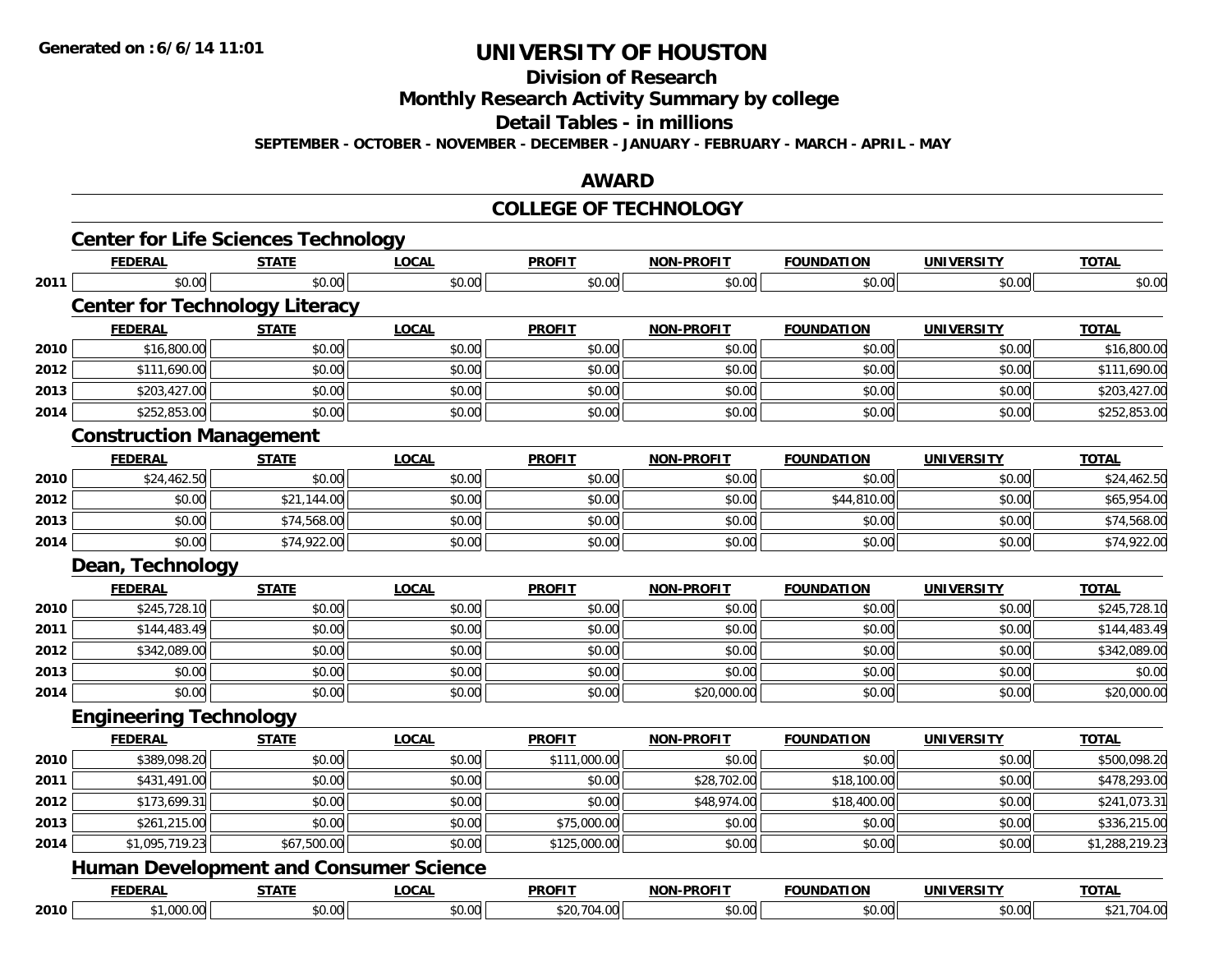## **Division of Research**

**Monthly Research Activity Summary by college**

**Detail Tables - in millions**

**SEPTEMBER - OCTOBER - NOVEMBER - DECEMBER - JANUARY - FEBRUARY - MARCH - APRIL - MAY**

### **AWARD**

## **COLLEGE OF TECHNOLOGY**

### **Human Development and Consumer Science**

|      | <b>JERAI</b> | <b>STATI</b>           | $\sim$<br>.UUNI    | <b>PROFIT</b> | -PROFIT<br>חחו                             | חחו־<br><b>OLINIDA</b> | $I$ rncity<br>JNI' | <b>TOTAL</b>          |
|------|--------------|------------------------|--------------------|---------------|--------------------------------------------|------------------------|--------------------|-----------------------|
| 2013 | 0.00         | ტი იი<br>90. UU        | $\sim$ 00<br>DU.UU | 0.00<br>JU.UU | $\mathsf{A} \cap \mathsf{A} \cap$<br>JU.UL | 0000<br>∪.∪∪           | \$0.00             | 0.0000<br>,,,,,,,,,,, |
| 2014 | $\sim$       | $\sim$ $\sim$<br>JU.UL | $\sim$ 00<br>JU.UU | 0.00<br>vu.vu | \$0.00                                     |                        | \$0.00             |                       |

<u> 1989 - Johann Stoff, deutscher Stoffen und der Stoffen und der Stoffen und der Stoffen und der Stoffen und de</u>

## **Information & Logistics Technology**

|      | <b>FEDERAL</b> | STATE  | <u>LOCAL</u> | <b>PROFIT</b> | <b>NON-PROFIT</b>   | <b>FOUNDATION</b> | <b>UNIVERSITY</b> | <u>TOTAL</u> |
|------|----------------|--------|--------------|---------------|---------------------|-------------------|-------------------|--------------|
| 2010 | \$121,248.00   | \$0.00 | \$0.00       | \$0.00        | \$0.00              | \$0.00            | \$0.00            | .248.00      |
| 2011 | \$65,000.00    | \$0.00 | \$0.00       | \$0.00        | 100.00<br>ሖг<br>υJ, | \$0.00            | \$0.00            | \$70,100.00  |
| 2012 | \$5,000.00     | \$0.00 | \$0.00       | \$0.00        | \$0.00              | \$0.00            | \$0.00            | \$5,000.00   |

## **Texas Manufacturing Assistance Center**

|              | <b>FEDERAL</b> | <b>STATE</b> | <b>LOCAL</b> | <b>PROFIT</b> | <b>NON-PROFIT</b> | <b>FOUNDATION</b> | <b>UNIVERSITY</b> | <b>TOTAL</b>   |
|--------------|----------------|--------------|--------------|---------------|-------------------|-------------------|-------------------|----------------|
| 2010         | \$0.00         | \$0.00       | \$0.00       | \$0.00        | \$0.00            | \$0.00            | \$0.00            | \$0.00         |
| 2011         | \$0.00         | \$0.00       | \$0.00       | \$0.00        | \$0.00            | \$0.00            | \$0.00            | \$0.00         |
| 2012         | \$0.00         | \$0.00       | \$0.00       | \$0.00        | \$0.00            | \$0.00            | \$0.00            | \$0.00         |
| 2013         | \$0.00         | \$0.00       | \$0.00       | \$0.00        | \$0.00            | \$0.00            | \$0.00            | \$0.00         |
| 2014         | \$0.00         | \$0.00       | \$0.00       | \$0.00        | \$0.00            | \$0.00            | \$0.00            | \$0.00         |
| <b>Total</b> | \$3,895,003.83 | \$238,134.00 | \$0.00       | \$331,704.00  | \$102,776.00      | \$234,310.00      | \$0.00            | \$4,801,927.83 |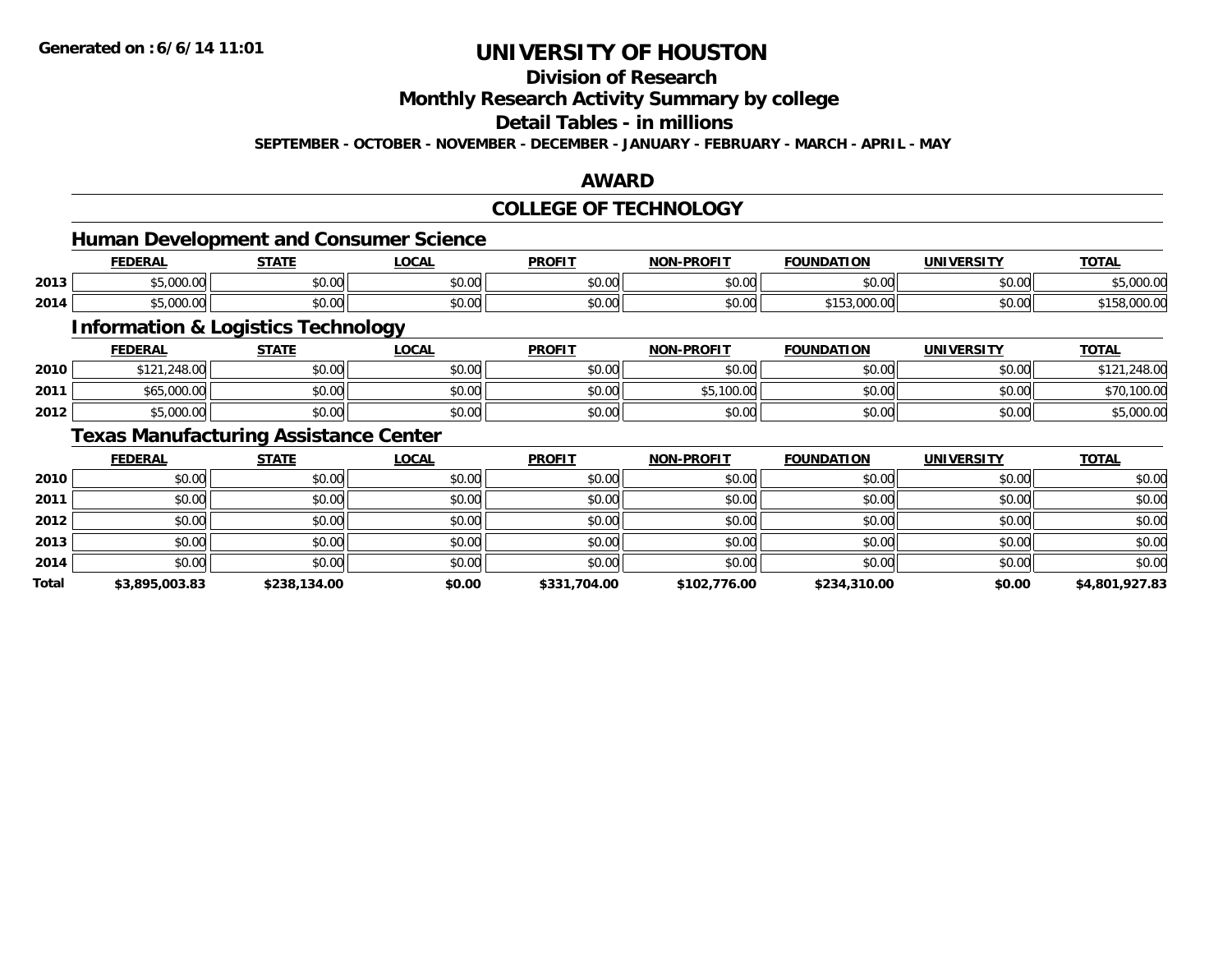**Division of Research**

**Monthly Research Activity Summary by college**

**Detail Tables - in millions**

**SEPTEMBER - OCTOBER - NOVEMBER - DECEMBER - JANUARY - FEBRUARY - MARCH - APRIL - MAY**

### **AWARD**

# **CULLEN COLLEGE OF ENGINEERING**

|      | <b>Bioengineering Research Center</b><br><b>FEDERAL</b>  | <b>STATE</b> | <b>LOCAL</b> | <b>PROFIT</b>  | <b>NON-PROFIT</b> | <b>FOUNDATION</b> | <b>UNIVERSITY</b> | <b>TOTAL</b>   |
|------|----------------------------------------------------------|--------------|--------------|----------------|-------------------|-------------------|-------------------|----------------|
| 2014 | \$0.00                                                   | \$0.00       | \$0.00       | \$0.00         | \$0.00            | \$0.00            | \$0.00            | \$0.00         |
|      | <b>Biomedical Engineering</b>                            |              |              |                |                   |                   |                   |                |
|      | <b>FEDERAL</b>                                           | <b>STATE</b> | <b>LOCAL</b> | <b>PROFIT</b>  | <b>NON-PROFIT</b> | <b>FOUNDATION</b> | <b>UNIVERSITY</b> | <b>TOTAL</b>   |
| 2010 | \$285,710.00                                             | \$0.00       | \$0.00       | \$0.00         | \$0.00            | \$4,594.00        | \$0.00            | \$290,304.00   |
| 2011 | \$301,016.00                                             | \$0.00       | \$0.00       | \$0.00         | \$0.00            | \$0.00            | \$0.00            | \$301,016.00   |
| 2012 | \$1,970,926.86                                           | \$0.00       | \$0.00       | \$0.00         | \$0.00            | \$0.00            | \$0.00            | \$1,970,926.86 |
| 2013 | \$406,394.00                                             | \$0.00       | \$0.00       | \$66,477.00    | \$0.00            | \$0.00            | \$0.00            | \$472,871.00   |
| 2014 | \$2,163,225.00                                           | \$0.00       | \$0.00       | \$0.00         | \$250,000.00      | \$45,833.34       | \$0.00            | \$2,459,058.34 |
|      | <b>Center for Innovative Grouting Materials and Tech</b> |              |              |                |                   |                   |                   |                |
|      | <b>FEDERAL</b>                                           | <b>STATE</b> | <b>LOCAL</b> | <b>PROFIT</b>  | <b>NON-PROFIT</b> | <b>FOUNDATION</b> | <b>UNIVERSITY</b> | <b>TOTAL</b>   |
| 2010 | \$0.00                                                   | \$0.00       | \$0.00       | \$0.00         | \$0.00            | \$0.00            | \$0.00            | \$0.00         |
| 2011 | \$0.00                                                   | \$0.00       | \$0.00       | \$0.00         | \$0.00            | \$0.00            | \$0.00            | \$0.00         |
| 2012 | \$0.00                                                   | \$0.00       | \$0.00       | \$0.00         | \$0.00            | \$0.00            | \$0.00            | \$0.00         |
| 2013 | \$0.00                                                   | \$0.00       | \$0.00       | \$0.00         | \$0.00            | \$0.00            | \$0.00            | \$0.00         |
| 2014 | \$0.00                                                   | \$0.00       | \$0.00       | \$0.00         | \$0.00            | \$0.00            | \$0.00            | \$0.00         |
|      | <b>Chemical Engineering</b>                              |              |              |                |                   |                   |                   |                |
|      | <b>FEDERAL</b>                                           | <b>STATE</b> | <b>LOCAL</b> | <b>PROFIT</b>  | <b>NON-PROFIT</b> | <b>FOUNDATION</b> | <b>UNIVERSITY</b> | <b>TOTAL</b>   |
| 2010 | \$6,495,411.35                                           | \$37,500.00  | \$60,588.00  | \$536,766.79   | \$0.00            | \$112,200.00      | \$40,818.00       | \$7,283,284.14 |
| 2011 | \$3,347,101.21                                           | \$301,766.25 | \$0.00       | \$695,583.00   | \$0.00            | \$160,900.00      | \$114,642.00      | \$4,619,992.46 |
| 2012 | \$2,750,740.56                                           | \$0.00       | \$0.00       | \$1,132,746.57 | \$0.00            | \$220,900.00      | \$0.00            | \$4,104,387.13 |
| 2013 | \$1,721,490.06                                           | \$26,500.00  | \$0.00       | \$1,423,978.00 | \$200,000.00      | \$170,000.00      | \$192,000.00      | \$3,733,968.06 |
| 2014 | \$2,012,882.37                                           | \$459,380.00 | \$8,871.11   | \$2,840,463.00 | \$0.00            | \$102,250.00      | \$0.00            | \$5,423,846.48 |
|      | <b>Civil Engineering</b>                                 |              |              |                |                   |                   |                   |                |
|      | <b>FEDERAL</b>                                           | <b>STATE</b> | <b>LOCAL</b> | <b>PROFIT</b>  | <b>NON-PROFIT</b> | <b>FOUNDATION</b> | <b>UNIVERSITY</b> | <b>TOTAL</b>   |
| 2010 | \$1,013,467.20                                           | \$584,367.00 | \$0.00       | \$30,359.20    | \$0.00            | \$0.00            | \$0.00            | \$1,628,193.40 |
| 2011 | \$1,729,484.50                                           | \$523,795.00 | \$100,000.00 | \$211,311.80   | \$75,623.00       | \$0.00            | \$0.00            | \$2,640,214.30 |
| 2012 | \$2,805,262.31                                           | \$612,633.00 | \$0.00       | \$243,753.10   | \$186,885.00      | \$66,667.00       | \$16,002.00       | \$3,931,202.41 |
| 2013 | \$1,422,961.13                                           | \$367,006.00 | \$0.00       | \$1,878,215.00 | \$114,953.70      | \$360,295.00      | \$0.00            | \$4,143,430.83 |
| 2014 | \$3,304,568.71                                           | \$555,648.00 | \$0.00       | \$447,425.50   | \$111,679.95      | \$172,438.68      | \$0.00            | \$4,591,760.84 |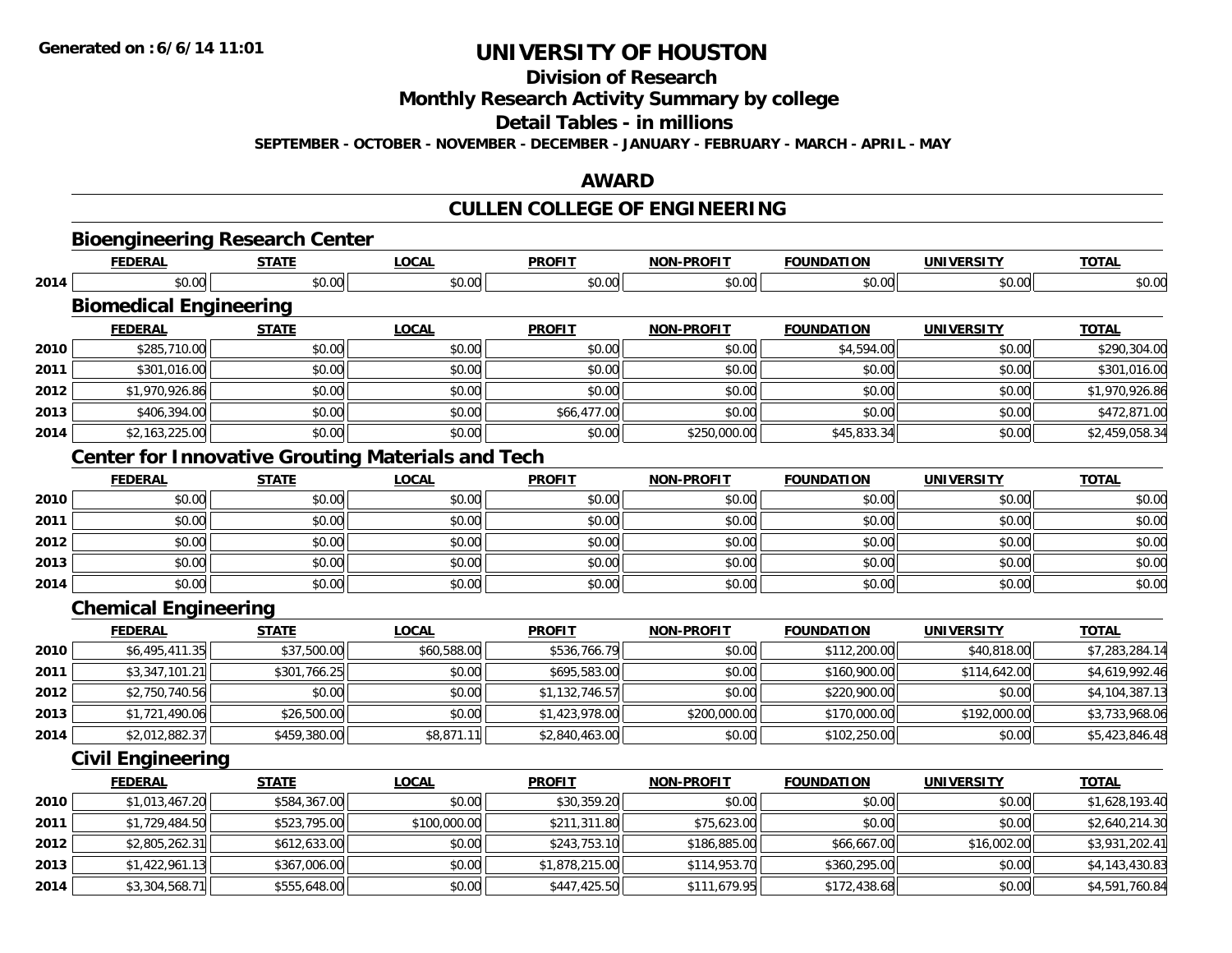**Division of Research**

**Monthly Research Activity Summary by college**

**Detail Tables - in millions**

**SEPTEMBER - OCTOBER - NOVEMBER - DECEMBER - JANUARY - FEBRUARY - MARCH - APRIL - MAY**

### **AWARD**

# **CULLEN COLLEGE OF ENGINEERING**

# **Composites Engineering and Applications Center**

|      | <b>FEDERAL</b>                               | <b>STATE</b>   | <b>LOCAL</b> | <b>PROFIT</b> | <b>NON-PROFIT</b> | <b>FOUNDATION</b> | <b>UNIVERSITY</b> | <b>TOTAL</b>   |
|------|----------------------------------------------|----------------|--------------|---------------|-------------------|-------------------|-------------------|----------------|
| 2010 | \$0.00                                       | \$0.00         | \$0.00       | \$0.00        | \$0.00            | \$0.00            | \$0.00            | \$0.00         |
|      | Dean, Engineering                            |                |              |               |                   |                   |                   |                |
|      | <b>FEDERAL</b>                               | <b>STATE</b>   | <b>LOCAL</b> | <b>PROFIT</b> | <b>NON-PROFIT</b> | <b>FOUNDATION</b> | <b>UNIVERSITY</b> | <b>TOTAL</b>   |
| 2010 | \$0.00                                       | \$0.00         | \$0.00       | \$0.00        | \$0.00            | \$0.00            | \$0.00            | \$0.00         |
| 2011 | \$0.00                                       | \$0.00         | \$0.00       | \$0.00        | \$0.00            | \$0.00            | \$0.00            | \$0.00         |
| 2013 | \$39,999.10                                  | \$0.00         | \$0.00       | \$0.00        | \$0.00            | \$0.00            | \$0.00            | \$39,999.10    |
| 2014 | \$0.00                                       | \$141,875.00   | \$0.00       | \$0.00        | \$0.00            | \$0.00            | \$0.00            | \$141,875.00   |
|      | <b>Electrical &amp; Computer Engineering</b> |                |              |               |                   |                   |                   |                |
|      | <b>FEDERAL</b>                               | <b>STATE</b>   | <b>LOCAL</b> | <b>PROFIT</b> | <b>NON-PROFIT</b> | <b>FOUNDATION</b> | <b>UNIVERSITY</b> | <b>TOTAL</b>   |
| 2010 | \$3,478,583.38                               | \$310,294.51   | \$0.00       | \$305,000.00  | \$131,500.00      | \$50,000.00       | \$0.00            | \$4,275,377.89 |
| 2011 | \$4,730,840.97                               | \$63,391.24    | \$0.00       | \$298,530.00  | \$0.00            | \$50,000.00       | \$0.00            | \$5,142,762.21 |
| 2012 | \$2,827,505.59                               | \$44,704.20    | \$0.00       | \$465,157.50  | \$27,500.00       | \$50,000.00       | \$0.00            | \$3,414,867.29 |
| 2013 | \$1,441,153.48                               | \$35,263.20    | \$0.00       | \$615,698.00  | \$221,967.30      | \$75,000.00       | \$0.00            | \$2,389,081.98 |
| 2014 | \$2,186,159.13                               | \$0.00         | \$0.00       | \$653,154.00  | \$203,416.05      | \$162,500.00      | \$0.00            | \$3,205,229.18 |
|      | <b>Industrial Engineering</b>                |                |              |               |                   |                   |                   |                |
|      | <b>FEDERAL</b>                               | <b>STATE</b>   | <b>LOCAL</b> | <b>PROFIT</b> | <b>NON-PROFIT</b> | <b>FOUNDATION</b> | <b>UNIVERSITY</b> | <b>TOTAL</b>   |
| 2010 | \$396,198.00                                 | \$45,741.00    | \$431,266.00 | \$0.00        | \$0.00            | \$0.00            | \$0.00            | \$873,205.00   |
| 2011 | \$0.00                                       | \$16,828.00    | \$0.00       | \$0.00        | \$0.00            | \$0.00            | \$0.00            | \$16,828.00    |
| 2012 | \$0.00                                       | \$0.00         | \$0.00       | \$0.00        | \$0.00            | \$0.00            | \$0.00            | \$0.00         |
| 2013 | \$0.00                                       | \$39,855.00    | \$0.00       | \$0.00        | \$0.00            | \$40,218.65       | \$0.00            | \$80,073.65    |
| 2014 | \$132,655.00                                 | \$17,115.00    | \$0.00       | \$0.00        | \$0.00            | \$0.00            | \$0.00            | \$149,770.00   |
|      | <b>Mechanical Engineering</b>                |                |              |               |                   |                   |                   |                |
|      | <b>FEDERAL</b>                               | <b>STATE</b>   | <b>LOCAL</b> | <b>PROFIT</b> | <b>NON-PROFIT</b> | <b>FOUNDATION</b> | <b>UNIVERSITY</b> | <b>TOTAL</b>   |
| 2010 | \$2,744,067.40                               | \$1,784,494.75 | \$0.00       | \$357,162.80  | \$0.00            | \$0.00            | \$0.00            | \$4,885,724.95 |
| 2011 | \$1,091,550.30                               | \$0.00         | \$0.00       | \$513,038.20  | \$0.00            | \$0.00            | \$0.00            | \$1,604,588.50 |
| 2012 | \$4,079,533.40                               | \$0.00         | \$0.00       | \$66,443.90   | \$0.00            | \$258,945.64      | \$0.00            | \$4,404,922.94 |
| 2013 | \$3,873,320.53                               | \$122,500.00   | \$0.00       | \$452,732.00  | \$22,000.00       | \$135,693.08      | \$0.00            | \$4,606,245.61 |
| 2014 | \$1,442,508.61                               | \$0.00         | \$0.00       | \$450,029.00  | \$11,600.00       | \$242,299.40      | \$0.00            | \$2,146,437.01 |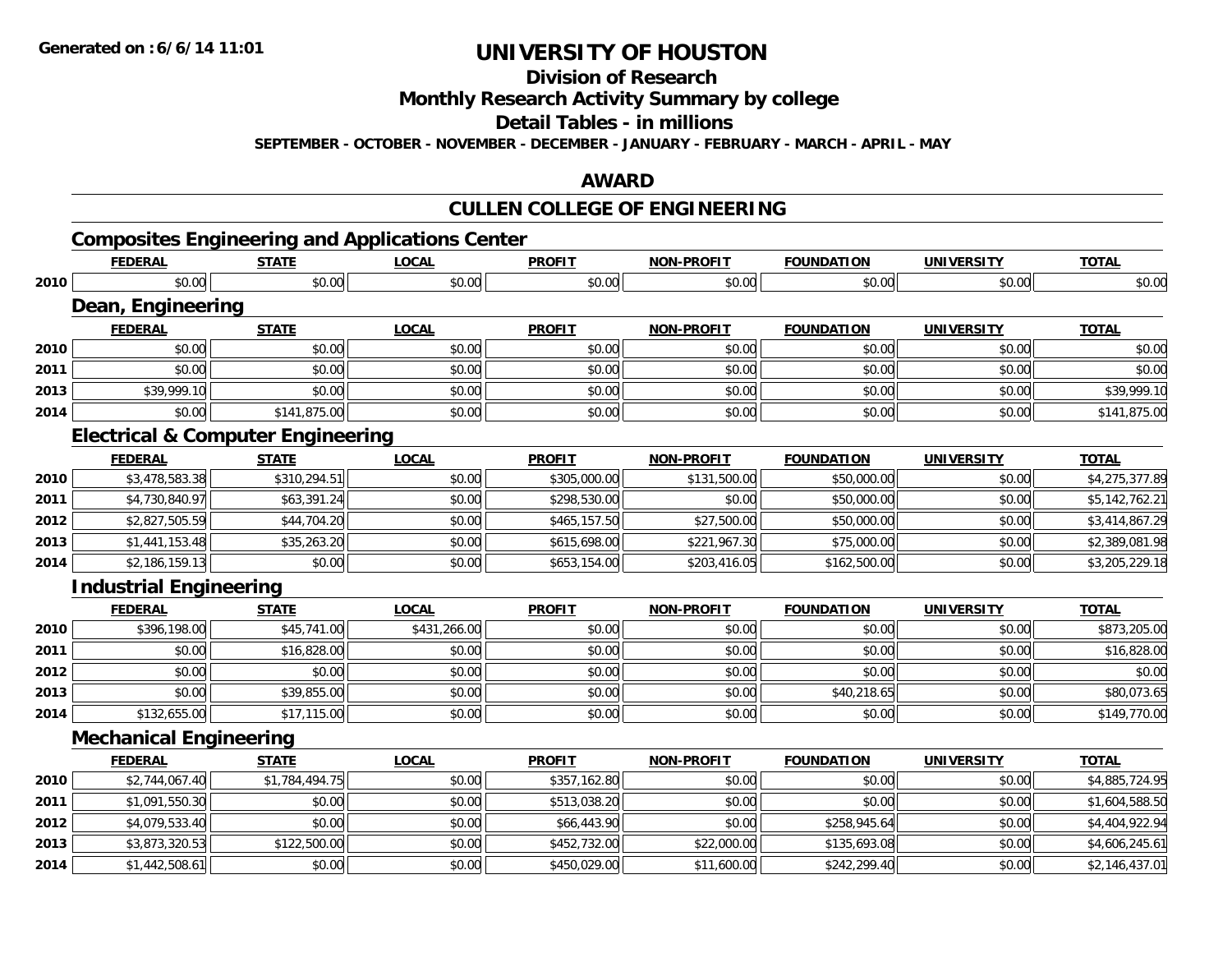## **Division of Research**

**Monthly Research Activity Summary by college**

**Detail Tables - in millions**

**SEPTEMBER - OCTOBER - NOVEMBER - DECEMBER - JANUARY - FEBRUARY - MARCH - APRIL - MAY**

### **AWARD**

# **CULLEN COLLEGE OF ENGINEERING**

|              | <b>National Wind Energy Center</b>        |                |              |                 |                   |                   |                   |                 |
|--------------|-------------------------------------------|----------------|--------------|-----------------|-------------------|-------------------|-------------------|-----------------|
|              | <b>FEDERAL</b>                            | <b>STATE</b>   | <u>LOCAL</u> | <b>PROFIT</b>   | <b>NON-PROFIT</b> | <b>FOUNDATION</b> | <b>UNIVERSITY</b> | <b>TOTAL</b>    |
| 2010         | \$0.00                                    | \$0.00         | \$0.00       | \$0.00          | \$0.00            | \$0.00            | \$0.00            | \$0.00          |
|              | <b>SW Public Safety Technology Center</b> |                |              |                 |                   |                   |                   |                 |
|              | <b>FEDERAL</b>                            | <b>STATE</b>   | <u>LOCAL</u> | <b>PROFIT</b>   | <b>NON-PROFIT</b> | <b>FOUNDATION</b> | <b>UNIVERSITY</b> | <b>TOTAL</b>    |
| 2010         | \$0.00                                    | \$0.00         | \$0.00       | \$0.00          | \$0.00            | \$0.00            | \$0.00            | \$0.00          |
| <b>Total</b> | \$60,194,716.13                           | \$6.090.657.15 | \$600.725.11 | \$13,684,024.36 | \$1,557,125.00    | \$2,480,734.79    | \$363,462.00      | \$84,971,444.54 |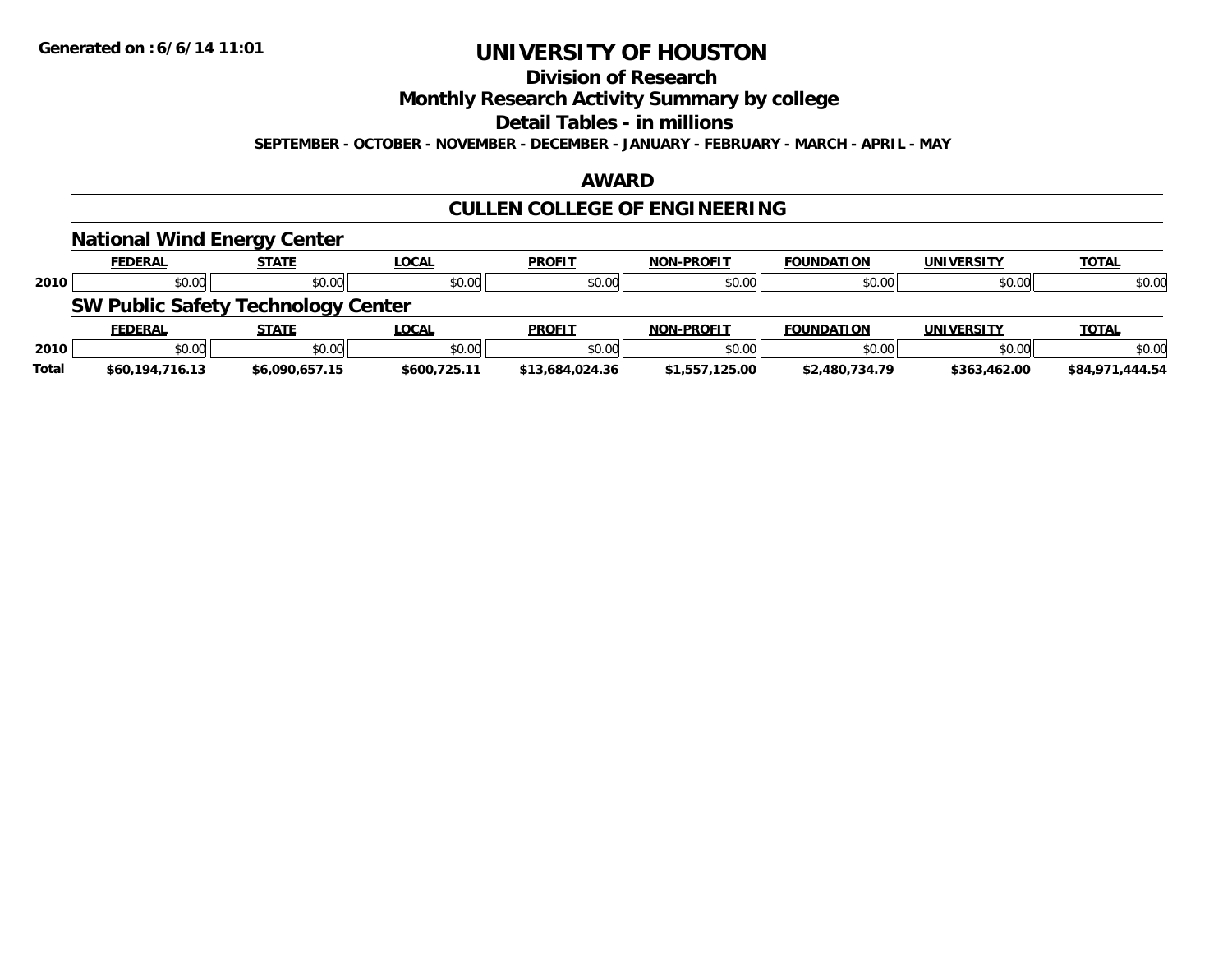**Division of Research**

**Monthly Research Activity Summary by college**

**Detail Tables - in millions**

**SEPTEMBER - OCTOBER - NOVEMBER - DECEMBER - JANUARY - FEBRUARY - MARCH - APRIL - MAY**

### **AWARD**

# **DIVISION OF RESEARCH**

|      | <b>Allied Geophysical Laboratories</b>                    |              |              |               |                   |                   |                   |              |
|------|-----------------------------------------------------------|--------------|--------------|---------------|-------------------|-------------------|-------------------|--------------|
|      | <b>FEDERAL</b>                                            | <b>STATE</b> | <b>LOCAL</b> | <b>PROFIT</b> | <b>NON-PROFIT</b> | <b>FOUNDATION</b> | <b>UNIVERSITY</b> | <b>TOTAL</b> |
| 2011 | \$0.00                                                    | \$0.00       | \$0.00       | \$70,000.00   | \$0.00            | \$0.00            | \$0.00            | \$70,000.00  |
|      | <b>Center for Advanced Computing and Data Systems</b>     |              |              |               |                   |                   |                   |              |
|      | <b>FEDERAL</b>                                            | <b>STATE</b> | <b>LOCAL</b> | <b>PROFIT</b> | <b>NON-PROFIT</b> | <b>FOUNDATION</b> | <b>UNIVERSITY</b> | <b>TOTAL</b> |
| 2010 | \$0.00                                                    | \$0.00       | \$0.00       | \$0.00        | \$0.00            | \$0.00            | \$0.00            | \$0.00       |
| 2011 | \$38,806.50                                               | \$0.00       | \$0.00       | \$0.00        | \$0.00            | \$0.00            | \$0.00            | \$38,806.50  |
| 2012 | \$33,185.70                                               | \$0.00       | \$0.00       | \$0.00        | \$1,000.00        | \$0.00            | \$0.00            | \$34,185.70  |
| 2013 | \$0.00                                                    | \$0.00       | \$0.00       | \$0.00        | \$1,000.00        | \$0.00            | \$0.00            | \$1,000.00   |
| 2014 | \$7,475.00                                                | \$0.00       | \$0.00       | \$0.00        | \$0.00            | \$0.00            | \$0.00            | \$7,475.00   |
|      | <b>Center for Advanced Materials</b>                      |              |              |               |                   |                   |                   |              |
|      | <b>FEDERAL</b>                                            | <b>STATE</b> | <b>LOCAL</b> | <b>PROFIT</b> | <b>NON-PROFIT</b> | <b>FOUNDATION</b> | <b>UNIVERSITY</b> | <b>TOTAL</b> |
| 2010 | \$10,000.00                                               | \$68,153.35  | \$0.00       | \$10,000.00   | \$0.00            | \$0.00            | \$0.00            | \$88,153.35  |
| 2011 | \$40,000.00                                               | \$2,229.90   | \$0.00       | \$0.00        | \$0.00            | \$0.00            | \$0.00            | \$42,229.90  |
| 2012 | \$0.00                                                    | \$0.00       | \$0.00       | \$0.00        | \$0.00            | \$0.00            | \$0.00            | \$0.00       |
| 2013 | \$0.00                                                    | \$0.00       | \$0.00       | \$0.00        | \$0.00            | \$0.00            | \$0.00            | \$0.00       |
| 2014 | \$0.00                                                    | \$0.00       | \$0.00       | \$0.00        | \$0.00            | \$0.00            | \$0.00            | \$0.00       |
|      | <b>Center for Biomedical &amp; Environmental Genomics</b> |              |              |               |                   |                   |                   |              |
|      | <b>FEDERAL</b>                                            | <b>STATE</b> | <b>LOCAL</b> | <b>PROFIT</b> | <b>NON-PROFIT</b> | <b>FOUNDATION</b> | <b>UNIVERSITY</b> | <b>TOTAL</b> |
| 2010 | \$0.00                                                    | \$0.00       | \$0.00       | \$0.00        | \$0.00            | \$0.00            | \$0.00            | \$0.00       |
| 2011 | \$0.00                                                    | \$0.00       | \$0.00       | \$0.00        | \$0.00            | \$0.00            | \$0.00            | \$0.00       |
| 2012 | \$0.00                                                    | \$0.00       | \$0.00       | \$0.00        | \$0.00            | \$0.00            | \$0.00            | \$0.00       |
| 2013 | \$0.00                                                    | \$0.00       | \$0.00       | \$0.00        | \$0.00            | \$0.00            | \$0.00            | \$0.00       |
| 2014 | \$0.00                                                    | \$0.00       | \$0.00       | \$0.00        | \$0.00            | \$0.00            | \$0.00            | \$0.00       |
|      | <b>Center for Industrial Partnerships</b>                 |              |              |               |                   |                   |                   |              |
|      | <b>FEDERAL</b>                                            | <b>STATE</b> | <b>LOCAL</b> | <b>PROFIT</b> | <b>NON-PROFIT</b> | <b>FOUNDATION</b> | <b>UNIVERSITY</b> | <b>TOTAL</b> |
| 2012 | \$10,571.52                                               | \$0.00       | \$0.00       | \$100,500.00  | \$0.00            | \$0.00            | \$0.00            | \$111,071.52 |
| 2013 | \$9,370.49                                                | \$0.00       | \$0.00       | \$0.00        | \$0.00            | \$0.00            | \$0.00            | \$9,370.49   |
| 2014 | \$6,350.00                                                | \$0.00       | \$0.00       | \$0.00        | \$0.00            | \$0.00            | \$0.00            | \$6,350.00   |
|      | <b>Division of Research</b>                               |              |              |               |                   |                   |                   |              |
|      | <b>FEDERAL</b>                                            | <b>STATE</b> | <b>LOCAL</b> | <b>PROFIT</b> | <b>NON-PROFIT</b> | <b>FOUNDATION</b> | <b>UNIVERSITY</b> | <b>TOTAL</b> |
| 2012 | \$0.00                                                    | \$0.00       | \$0.00       | \$0.00        | \$0.00            | \$0.00            | \$0.00            | \$0.00       |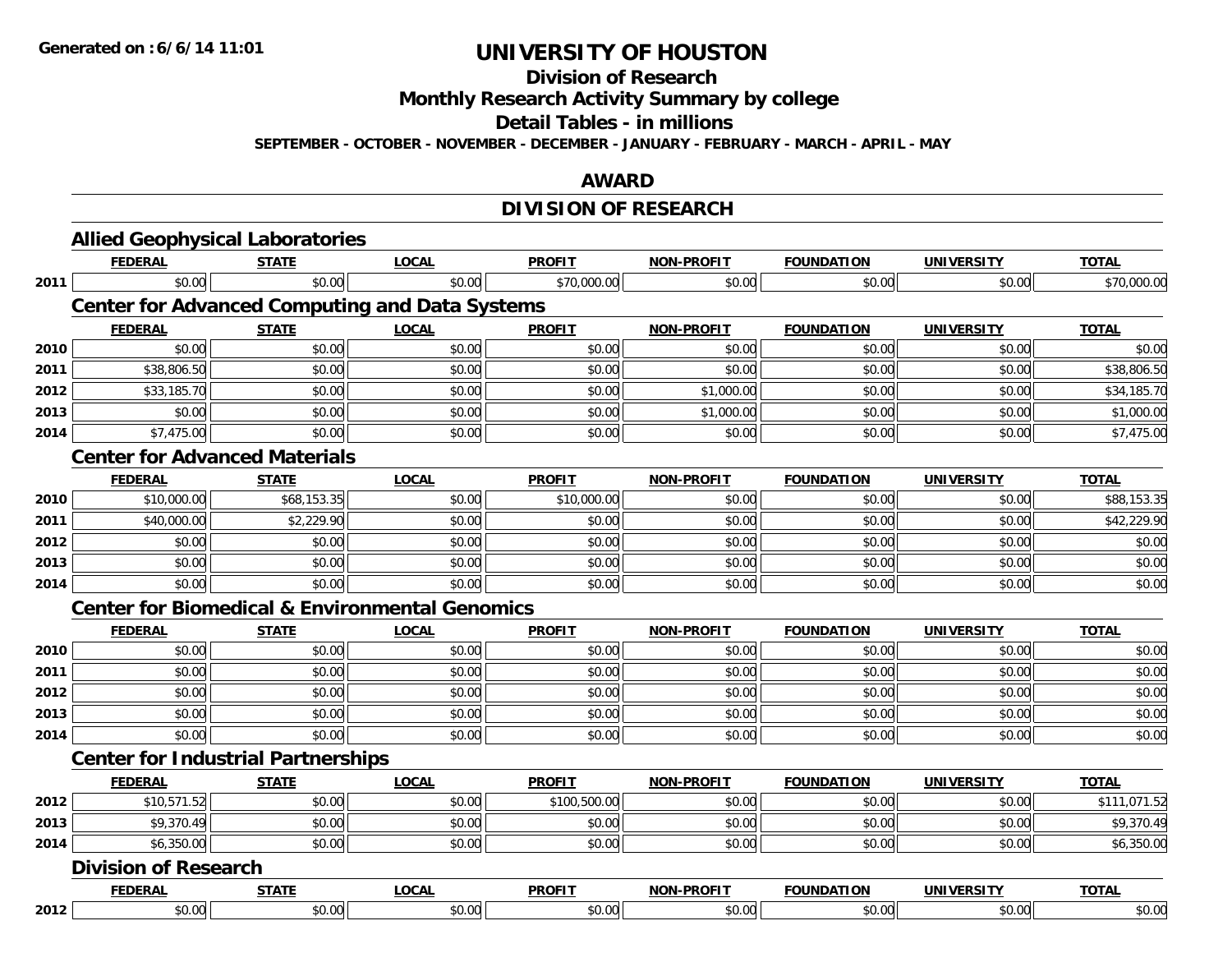# **Division of Research**

**Monthly Research Activity Summary by college**

**Detail Tables - in millions**

**SEPTEMBER - OCTOBER - NOVEMBER - DECEMBER - JANUARY - FEBRUARY - MARCH - APRIL - MAY**

### **AWARD**

# **DIVISION OF RESEARCH**

|      | <b>Division of Research</b>           |                |              |               |                   |                   |                   |                |
|------|---------------------------------------|----------------|--------------|---------------|-------------------|-------------------|-------------------|----------------|
|      | <b>FEDERAL</b>                        | <b>STATE</b>   | <b>LOCAL</b> | <b>PROFIT</b> | <b>NON-PROFIT</b> | <b>FOUNDATION</b> | <b>UNIVERSITY</b> | <b>TOTAL</b>   |
| 2013 | \$0.00                                | \$0.00         | \$0.00       | \$0.00        | \$0.00            | \$0.00            | \$0.00            | \$0.00         |
| 2014 | \$0.00                                | \$3,568,840.00 | \$0.00       | \$0.00        | \$0.00            | \$0.00            | \$0.00            | \$3,568,840.00 |
|      | <b>Institute for Molecular Design</b> |                |              |               |                   |                   |                   |                |
|      | <b>FEDERAL</b>                        | <b>STATE</b>   | <b>LOCAL</b> | <b>PROFIT</b> | <b>NON-PROFIT</b> | <b>FOUNDATION</b> | <b>UNIVERSITY</b> | <b>TOTAL</b>   |
| 2011 | \$0.00                                | \$0.00         | \$0.00       | \$0.00        | \$0.00            | \$0.00            | \$0.00            | \$0.00         |
|      | <b>Institute for Nanoenergy</b>       |                |              |               |                   |                   |                   |                |
|      | <b>FEDERAL</b>                        | <b>STATE</b>   | <b>LOCAL</b> | <b>PROFIT</b> | <b>NON-PROFIT</b> | <b>FOUNDATION</b> | <b>UNIVERSITY</b> | <b>TOTAL</b>   |
| 2010 | \$0.00                                | \$0.00         | \$0.00       | \$0.00        | \$0.00            | \$0.00            | \$0.00            | \$0.00         |
| 2011 | \$0.00                                | \$0.00         | \$0.00       | \$0.00        | \$0.00            | \$0.00            | \$0.00            | \$0.00         |
| 2012 | \$0.00                                | \$0.00         | \$0.00       | \$0.00        | \$0.00            | \$0.00            | \$0.00            | \$0.00         |
| 2013 | \$0.00                                | \$0.00         | \$0.00       | \$0.00        | \$0.00            | \$0.00            | \$0.00            | \$0.00         |
| 2014 | \$0.00                                | \$0.00         | \$0.00       | \$0.00        | \$0.00            | \$0.00            | \$0.00            | \$0.00         |
|      | <b>Office of Contracts and Grants</b> |                |              |               |                   |                   |                   |                |
|      | <b>FEDERAL</b>                        | <b>STATE</b>   | <b>LOCAL</b> | <b>PROFIT</b> | <b>NON-PROFIT</b> | <b>FOUNDATION</b> | <b>UNIVERSITY</b> | <b>TOTAL</b>   |
| 2010 | \$0.00                                | \$0.00         | \$0.00       | \$0.00        | \$0.00            | \$565,426.64      | \$0.00            | \$565,426.64   |
| 2011 | \$0.00                                | \$0.00         | \$0.00       | \$0.00        | \$0.00            | \$367,340.00      | \$0.00            | \$367,340.00   |
| 2012 | \$0.00                                | \$0.00         | \$0.00       | \$0.00        | \$0.00            | \$11,942.60       | \$0.00            | \$11,942.60    |
| 2013 | \$0.00                                | \$0.00         | \$0.00       | \$0.00        | \$0.00            | \$420,136.15      | \$0.00            | \$420,136.15   |
|      | <b>TcSAM</b>                          |                |              |               |                   |                   |                   |                |
|      | <b>FEDERAL</b>                        | <b>STATE</b>   | <b>LOCAL</b> | <b>PROFIT</b> | <b>NON-PROFIT</b> | <b>FOUNDATION</b> | <b>UNIVERSITY</b> | <b>TOTAL</b>   |
| 2010 | \$0.00                                | \$0.00         | \$0.00       | \$0.00        | \$0.00            | \$0.00            | \$0.00            | \$0.00         |
|      | <b>TcSUH</b>                          |                |              |               |                   |                   |                   |                |
|      | <b>FEDERAL</b>                        | <b>STATE</b>   | <b>LOCAL</b> | <b>PROFIT</b> | <b>NON-PROFIT</b> | <b>FOUNDATION</b> | <b>UNIVERSITY</b> | <b>TOTAL</b>   |
| 2010 | \$55,000.00                           | \$0.00         | \$0.00       | \$0.00        | \$0.00            | \$0.00            | \$0.00            | \$55,000.00    |
| 2011 | \$40,000.00                           | \$60,000.00    | \$0.00       | \$200,227.00  | \$0.00            | \$0.00            | \$0.00            | \$300,227.00   |
| 2012 | \$70,000.00                           | \$37,894.80    | \$0.00       | \$100,554.00  | \$0.00            | \$0.00            | \$0.00            | \$208,448.80   |
| 2013 | \$145,000.00                          | \$37,894.80    | \$0.00       | \$99,321.00   | \$0.00            | \$0.00            | \$0.00            | \$282,215.80   |
| 2014 | \$160,033.15                          | \$0.00         | \$0.00       | \$0.00        | \$0.00            | \$0.00            | \$0.00            | \$160,033.15   |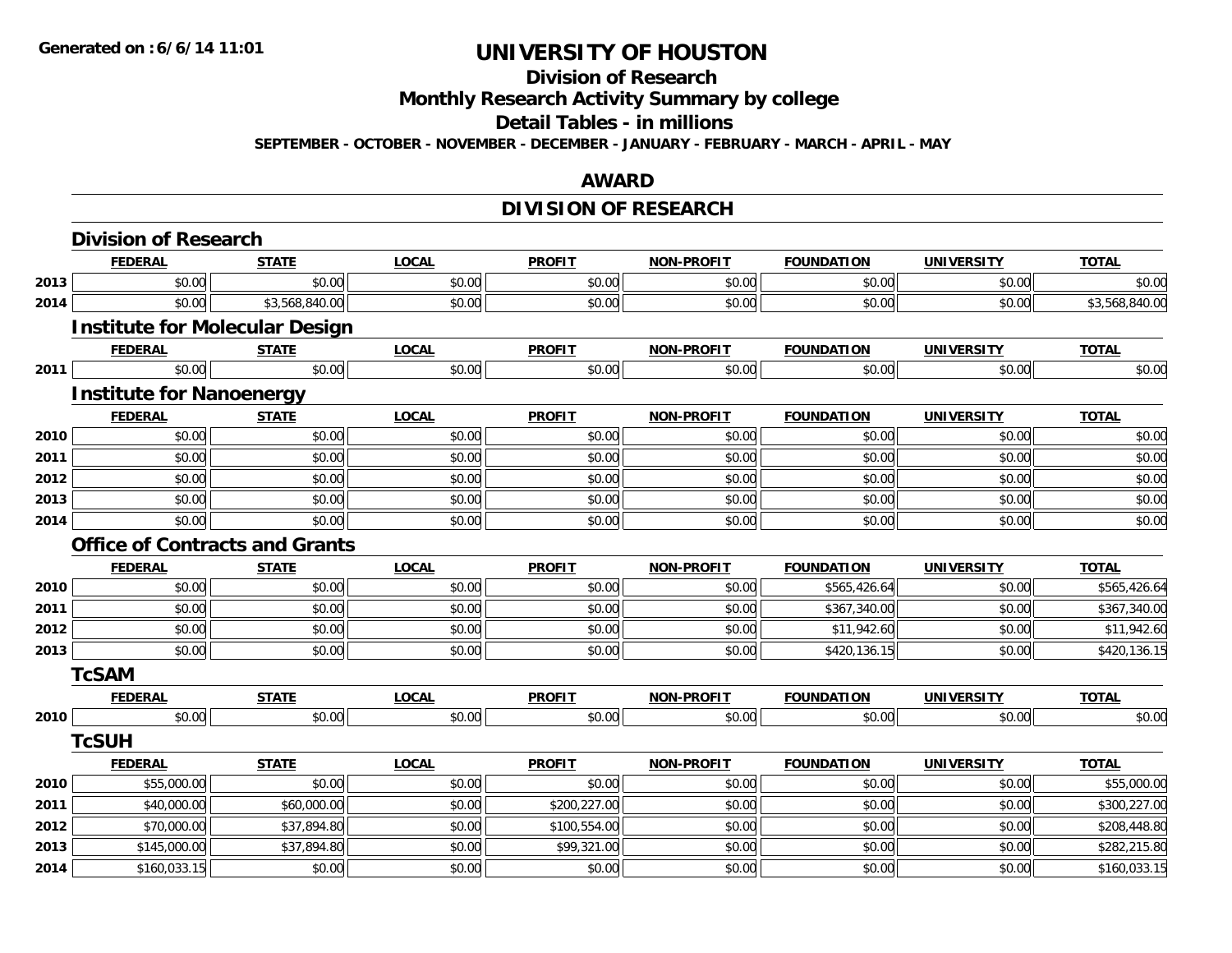# **Division of Research**

**Monthly Research Activity Summary by college**

**Detail Tables - in millions**

**SEPTEMBER - OCTOBER - NOVEMBER - DECEMBER - JANUARY - FEBRUARY - MARCH - APRIL - MAY**

### **AWARD**

# **DIVISION OF RESEARCH**

### **Texas Obesity Research Center**

|             | <b>FEDERAL</b>  | <b>STATE</b> | <b>LOCAL</b> | <b>PROFIT</b> | <b>NON-PROFIT</b> | <b>FOUNDATION</b> | <b>UNIVERSITY</b> | <b>TOTAL</b>    |
|-------------|-----------------|--------------|--------------|---------------|-------------------|-------------------|-------------------|-----------------|
| 2010        | \$0.00          | \$0.00       | \$0.00       | \$0.00        | \$0.00            | \$0.00            | \$0.00            | \$0.00          |
| 2011        | \$0.00          | \$0.00       | \$0.00       | \$0.00        | \$0.00            | \$0.00            | \$0.00            | \$0.00          |
| 2012        | \$0.00          | \$0.00       | \$0.00       | \$0.00        | \$0.00            | \$0.00            | \$0.00            | \$0.00          |
| 2013        | \$0.00          | \$0.00       | \$0.00       | \$0.00        | \$0.00            | \$0.00            | \$0.00            | \$0.00          |
| 2014        | \$0.00          | \$0.00       | \$0.00       | \$0.00        | \$0.00            | \$0.00            | \$0.00            | \$0.00          |
|             | <b>TIMES</b>    |              |              |               |                   |                   |                   |                 |
|             | <b>FEDERAL</b>  | <b>STATE</b> | <b>LOCAL</b> | <b>PROFIT</b> | <b>NON-PROFIT</b> | <b>FOUNDATION</b> | <b>UNIVERSITY</b> | <b>TOTAL</b>    |
| 2010        | \$2,706,343.73  | \$212,544.00 | \$0.00       | \$0.00        | \$0.00            | \$0.00            | \$0.00            | \$2,918,887.73  |
| <b>0044</b> | $A = 770.10711$ | 0.0000       | 0.00         | 0.00          | 0.00              | 0.00              | 0.00              | $A = 770.10734$ |

| <b>Total</b> | \$11,740,262.04 | \$4,123,661.90 | \$0.00 | \$580,602.00 | \$10,724.89 | \$1,364,845.39 | \$0.00 | \$17,820,096.22 |
|--------------|-----------------|----------------|--------|--------------|-------------|----------------|--------|-----------------|
| 2014         | \$1,997,201.00  | \$98,197.00    | \$0.00 | \$0.00       | \$8,724.89  | \$0.00         | \$0.00 | \$2,104,122.89  |
| 2013         | \$2,327,930.70  | \$29,908.05    | \$0.00 | \$0.00       | \$0.00      | \$0.00         | \$0.00 | \$2,357,838.75  |
| 2012         | \$2,322,497.11  | \$0.00         | \$0.00 | \$0.00       | \$0.00      | \$0.00         | \$0.00 | \$2,322,497.11  |
| 2011         | \$1,760,497.14  | \$8,000.00     | \$0.00 | \$0.00       | \$0.00      | \$0.00         | \$0.00 | \$1,768,497.14  |
|              |                 |                |        |              |             |                |        |                 |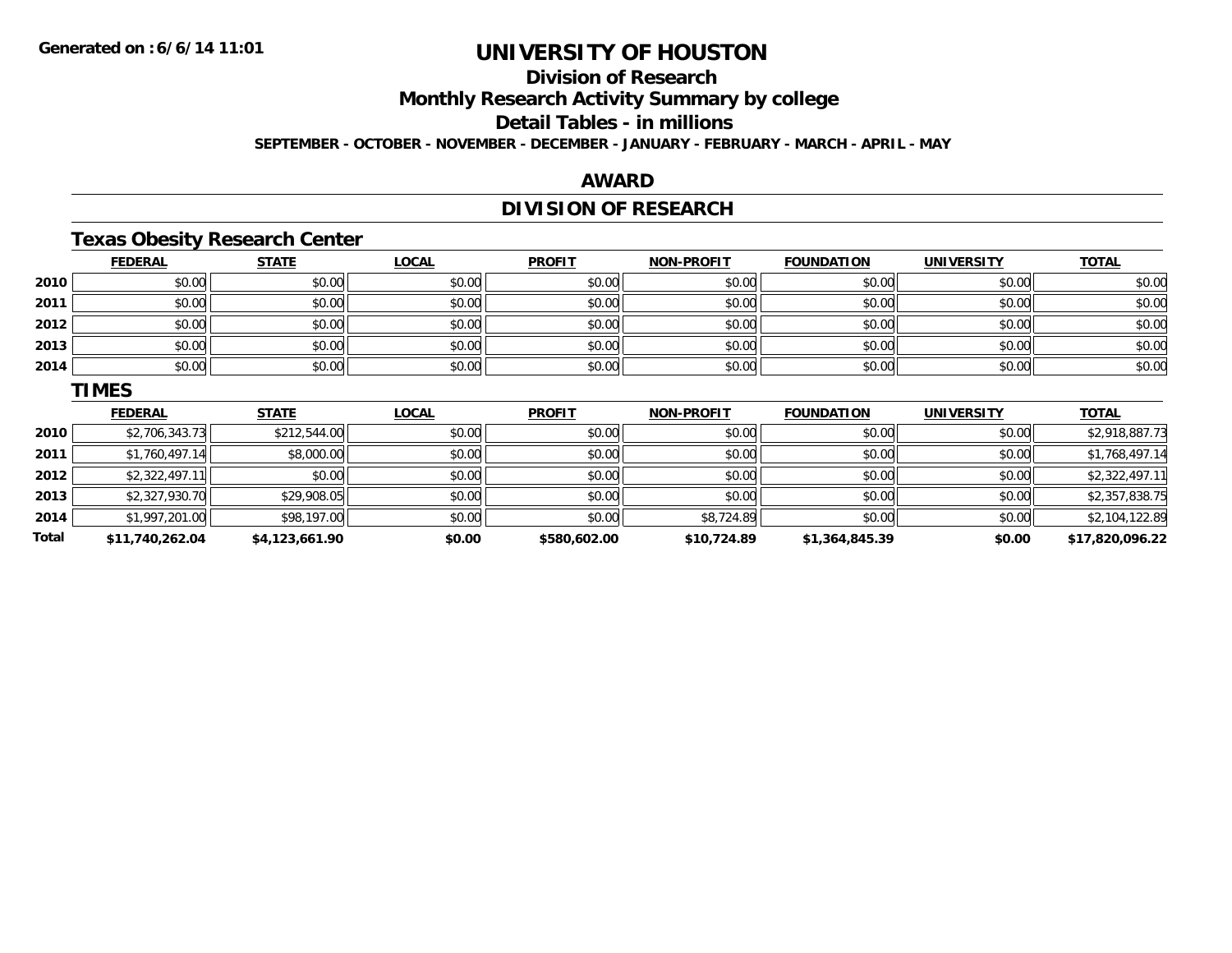# **Division of Research**

**Monthly Research Activity Summary by college**

**Detail Tables - in millions**

**SEPTEMBER - OCTOBER - NOVEMBER - DECEMBER - JANUARY - FEBRUARY - MARCH - APRIL - MAY**

### **AWARD**

# **GRADUATE COLLEGE OF SOCIAL WORK**

# **Center for Drug and Social Policy Research**

|       | <b>FEDERAL</b>                                    | <b>STATE</b> | <b>LOCAL</b>                                                | <b>PROFIT</b> | <b>NON-PROFIT</b> | <b>FOUNDATION</b> | <b>UNIVERSITY</b> | <b>TOTAL</b>   |
|-------|---------------------------------------------------|--------------|-------------------------------------------------------------|---------------|-------------------|-------------------|-------------------|----------------|
| 2010  | \$0.00                                            | \$0.00       | \$0.00                                                      | \$0.00        | \$0.00            | \$0.00            | \$0.00            | \$0.00         |
| 2011  | \$0.00                                            | \$0.00       | \$0.00                                                      | \$0.00        | \$0.00            | \$0.00            | \$0.00            | \$0.00         |
| 2012  | \$0.00                                            | \$0.00       | \$0.00                                                      | \$0.00        | \$0.00            | \$0.00            | \$0.00            | \$0.00         |
| 2013  | \$0.00                                            | \$0.00       | \$0.00                                                      | \$0.00        | \$0.00            | \$0.00            | \$0.00            | \$0.00         |
|       |                                                   |              | <b>Center for Health Equities &amp; Evaluation Research</b> |               |                   |                   |                   |                |
|       | <b>FEDERAL</b>                                    | <b>STATE</b> | <b>LOCAL</b>                                                | <b>PROFIT</b> | <b>NON-PROFIT</b> | <b>FOUNDATION</b> | <b>UNIVERSITY</b> | <b>TOTAL</b>   |
| 2012  | \$354,222.55                                      | \$0.00       | \$0.00                                                      | \$0.00        | \$0.00            | \$0.00            | \$35,000.00       | \$389,222.55   |
| 2013  | \$249,359.00                                      | \$0.00       | \$0.00                                                      | \$0.00        | \$0.00            | \$0.00            | \$0.00            | \$249,359.00   |
| 2014  | \$206,260.00                                      | \$0.00       | \$0.00                                                      | \$0.00        | \$0.00            | \$0.00            | \$0.00            | \$206,260.00   |
|       | <b>Child &amp; Family for Innovative Research</b> |              |                                                             |               |                   |                   |                   |                |
|       | <b>FEDERAL</b>                                    | <b>STATE</b> | <b>LOCAL</b>                                                | <b>PROFIT</b> | <b>NON-PROFIT</b> | <b>FOUNDATION</b> | <b>UNIVERSITY</b> | <b>TOTAL</b>   |
| 2010  | \$811,777.49                                      | \$401,203.26 | \$0.00                                                      | \$0.00        | \$17,000.00       | \$0.00            | \$0.00            | \$1,229,980.75 |
| 2011  | \$569,631.62                                      | \$0.00       | \$0.00                                                      | \$0.00        | \$0.00            | \$1,146.30        | \$0.00            | \$570,777.92   |
| 2012  | \$136,407.79                                      | \$0.00       | \$56,704.00                                                 | \$176,507.00  | \$0.00            | \$0.00            | \$0.00            | \$369,618.79   |
| 2013  | \$524,147.28                                      | \$120,342.00 | \$0.00                                                      | \$100,000.00  | \$0.00            | \$0.00            | \$0.00            | \$744,489.28   |
| 2014  | \$311,441.64                                      | \$88,274.00  | \$0.00                                                      | \$0.00        | \$80,000.00       | \$0.00            | \$0.00            | \$479,715.64   |
|       | <b>Community Projects - Social Work</b>           |              |                                                             |               |                   |                   |                   |                |
|       | <b>FEDERAL</b>                                    | <b>STATE</b> | <b>LOCAL</b>                                                | <b>PROFIT</b> | <b>NON-PROFIT</b> | <b>FOUNDATION</b> | <b>UNIVERSITY</b> | <b>TOTAL</b>   |
| 2010  | \$0.00                                            | \$0.00       | \$0.00                                                      | \$0.00        | \$0.00            | \$0.00            | \$0.00            | \$0.00         |
| 2012  | \$2,942.90                                        | \$0.00       | \$0.00                                                      | \$0.00        | \$0.00            | \$0.00            | \$0.00            | \$2,942.90     |
|       | Dean, Social Work                                 |              |                                                             |               |                   |                   |                   |                |
|       | <b>FEDERAL</b>                                    | <b>STATE</b> | <b>LOCAL</b>                                                | <b>PROFIT</b> | NON-PROFIT        | <b>FOUNDATION</b> | <b>UNIVERSITY</b> | <b>TOTAL</b>   |
| 2010  | \$0.00                                            | \$0.00       | \$0.00                                                      | \$0.00        | \$0.00            | \$0.00            | \$0.00            | \$0.00         |
| 2011  | \$205,050.00                                      | \$0.00       | \$0.00                                                      | \$0.00        | \$0.00            | \$0.00            | \$0.00            | \$205,050.00   |
| 2012  | \$16,568.50                                       | \$0.00       | \$0.00                                                      | \$0.00        | \$0.00            | \$0.00            | \$0.00            | \$16,568.50    |
| 2013  | \$0.00                                            | \$0.00       | \$0.00                                                      | \$0.00        | \$0.00            | \$0.00            | \$0.00            | \$0.00         |
|       | <b>Office for Drug SPR</b>                        |              |                                                             |               |                   |                   |                   |                |
|       | <b>FEDERAL</b>                                    | <b>STATE</b> | <b>LOCAL</b>                                                | <b>PROFIT</b> | <b>NON-PROFIT</b> | <b>FOUNDATION</b> | <b>UNIVERSITY</b> | <b>TOTAL</b>   |
| 2010  | \$0.00                                            | \$0.00       | \$0.00                                                      | \$0.00        | \$0.00            | \$0.00            | \$0.00            | \$0.00         |
| Total | \$3,387,808.77                                    | \$609,819.26 | \$56,704.00                                                 | \$276,507.00  | \$97,000.00       | \$1,146.30        | \$35,000.00       | \$4,463,985.33 |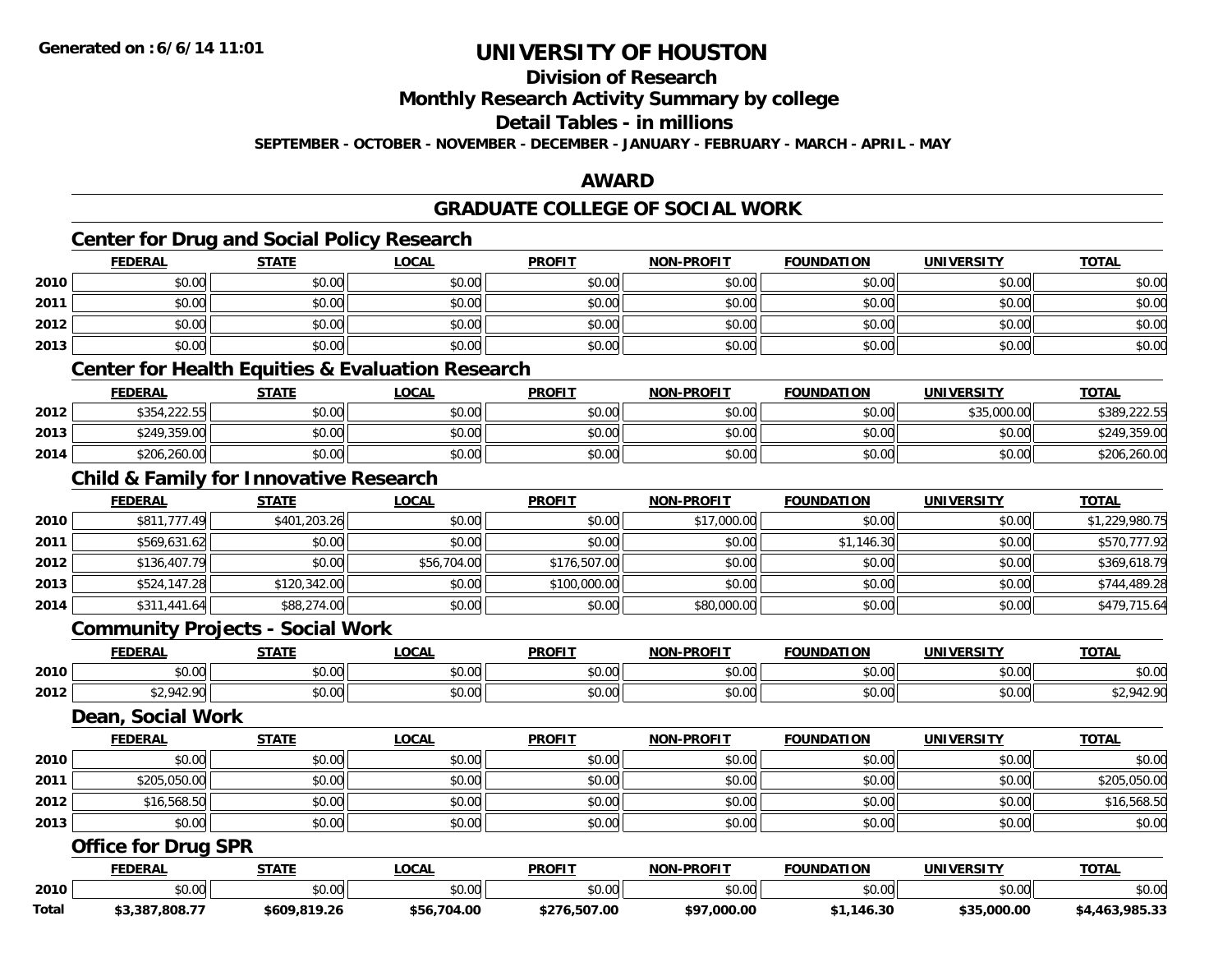# **Division of Research**

**Monthly Research Activity Summary by college**

#### **Detail Tables - in millions**

**SEPTEMBER - OCTOBER - NOVEMBER - DECEMBER - JANUARY - FEBRUARY - MARCH - APRIL - MAY**

### **AWARD**

### **HILTON COLLEGE OF HOTEL AND RESTAURANT MANAGEMENT**

### **Hotel and Restaurant Management**

|       | <b>FEDERAL</b> | <b>STATE</b> | <u>LOCAL</u> | <b>PROFIT</b> | <b>NON-PROFIT</b> | <b>FOUNDATION</b> | <b>UNIVERSITY</b> | <b>TOTAL</b>   |
|-------|----------------|--------------|--------------|---------------|-------------------|-------------------|-------------------|----------------|
| 2010  | \$70,000.00    | \$210,000.00 | \$0.00       | \$82,548.00   | \$0.00            | \$28,750.00       | \$0.00            | \$391,298.00   |
| 2011  | \$173,995.00   | \$140,000.00 | \$0.00       | \$0.00        | \$27,280.00       | \$0.00            | \$0.00            | \$341,275.00   |
| 2012  | \$58,837.68    | \$103,763.44 | \$0.00       | \$1,500.00    | \$10,887.00       | \$0.00            | \$0.00            | \$174,988.12   |
| 2013  | \$106,747.00   | \$0.00       | \$0.00       | \$0.00        | \$0.00            | \$0.00            | \$0.00            | \$106,747.00   |
| 2014  | \$384,849.00   | \$0.00       | \$0.00       | \$0.00        | \$0.00            | \$58,902.00       | \$0.00            | \$443,751.00   |
| Total | \$794,428.68   | \$453.763.44 | \$0.00       | \$84,048,00   | \$38,167.00       | \$87,652.00       | \$0.00            | \$1,458,059.12 |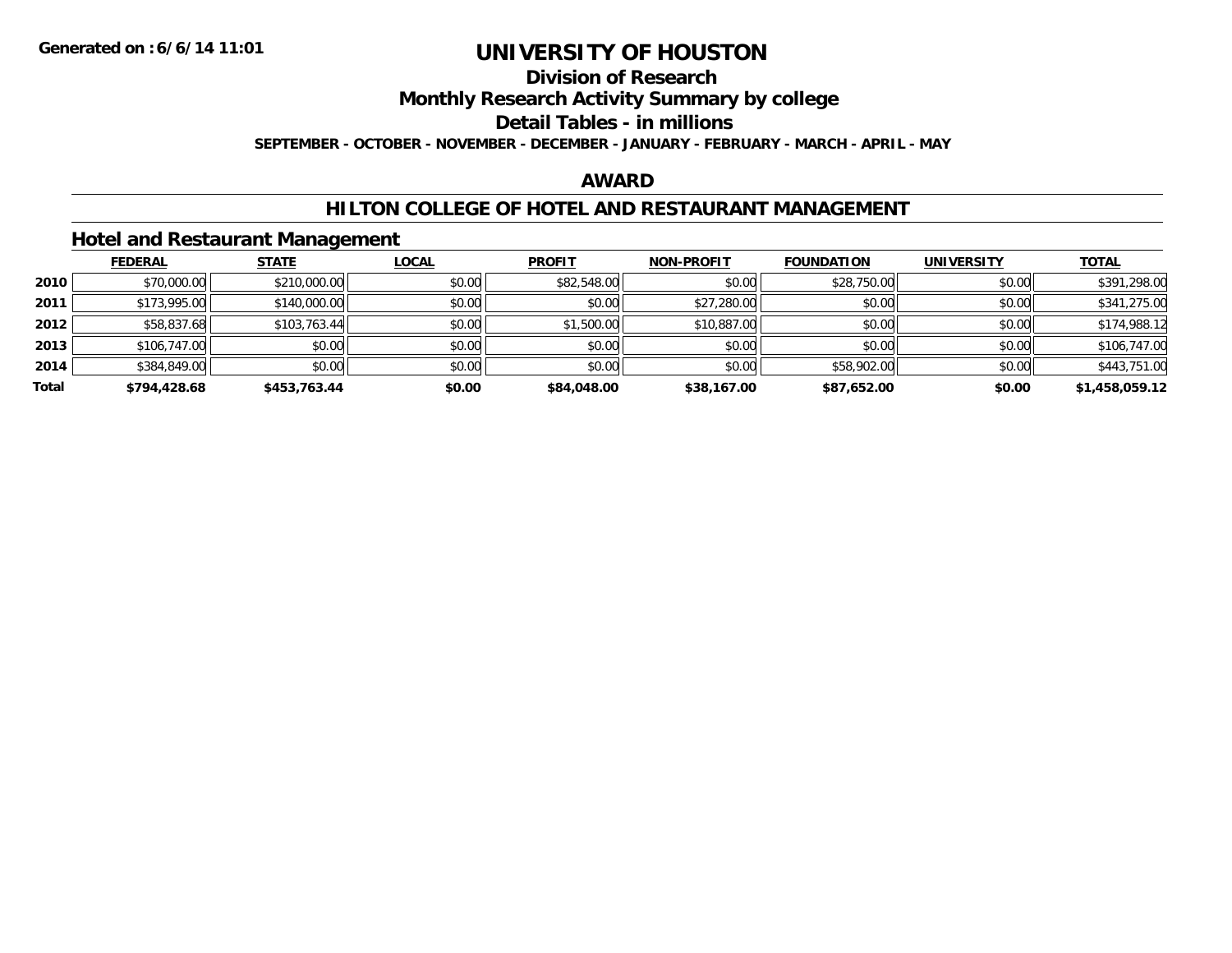**Division of Research**

**Monthly Research Activity Summary by college**

**Detail Tables - in millions**

**SEPTEMBER - OCTOBER - NOVEMBER - DECEMBER - JANUARY - FEBRUARY - MARCH - APRIL - MAY**

### **AWARD**

### **HONORS COLLEGE**

### **Dean, Honors College**

|              | <b>FEDERA</b>            | -----          | .OCAL                                                   | <b>PROFIT</b>            | <b>-PROFIT</b><br>NON                                                                   | חחד<br><b>JDAT</b> |                | <b>TOTAL</b> |
|--------------|--------------------------|----------------|---------------------------------------------------------|--------------------------|-----------------------------------------------------------------------------------------|--------------------|----------------|--------------|
| 2012         | $\overline{\phantom{a}}$ | 0.001<br>DU.UU | $\mathfrak{c}\cap\mathfrak{c}\cap\mathfrak{c}$<br>,u.uu | $\sim$ 0.0 $\sim$<br>υv. | $\begin{array}{c} \hline \text{A} & \text{A} & \text{B} \\ \hline \end{array}$<br>JU.UL | 0000<br>JU.UU      | 0.001<br>vv.vv |              |
| <b>Total</b> | ാറ<br>\$34.<br>ΩE        | \$0.00         | \$0.00                                                  | \$0.00                   | \$0.00                                                                                  | \$0.00             | \$0.00         | - 70<br>\$34 |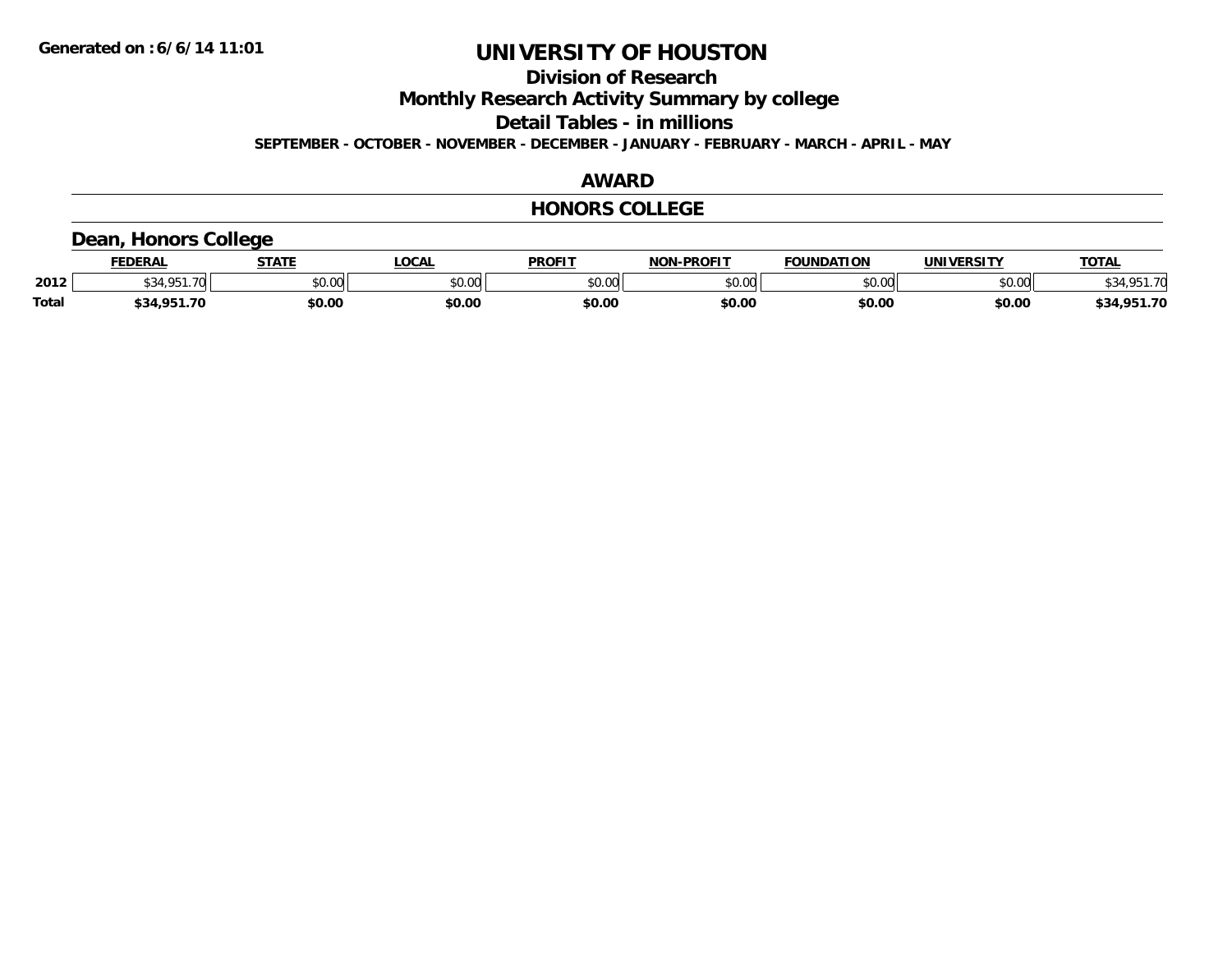**Division of Research**

**Monthly Research Activity Summary by college**

**Detail Tables - in millions**

**SEPTEMBER - OCTOBER - NOVEMBER - DECEMBER - JANUARY - FEBRUARY - MARCH - APRIL - MAY**

### **AWARD**

### **INSTITUTIONAL**

#### **Associate Vice Chancellor**

|              | <b>FEDERA</b>            | <b>STATE</b>  | .OCAL  | <b>PROFIT</b>           | -PROFIT<br>NON | <b>UNDATION</b> |               | <b>TOTAL</b>          |
|--------------|--------------------------|---------------|--------|-------------------------|----------------|-----------------|---------------|-----------------------|
| 2010         | $\sqrt{2}$<br>۔ مال کے ر | 0000<br>DU.UU | \$0.00 | 0 <sup>n</sup><br>JU.UL | 0000<br>JU.UL  | 0000<br>JU.UU   | 0000<br>vv.vv | $\sim$<br>יי<br>92.3t |
| <b>Total</b> | י ההו<br>2.3۱            | \$0.00        | \$0.00 | \$0.00                  | \$0.00         | \$0.00          | \$0.00        | 492.36.               |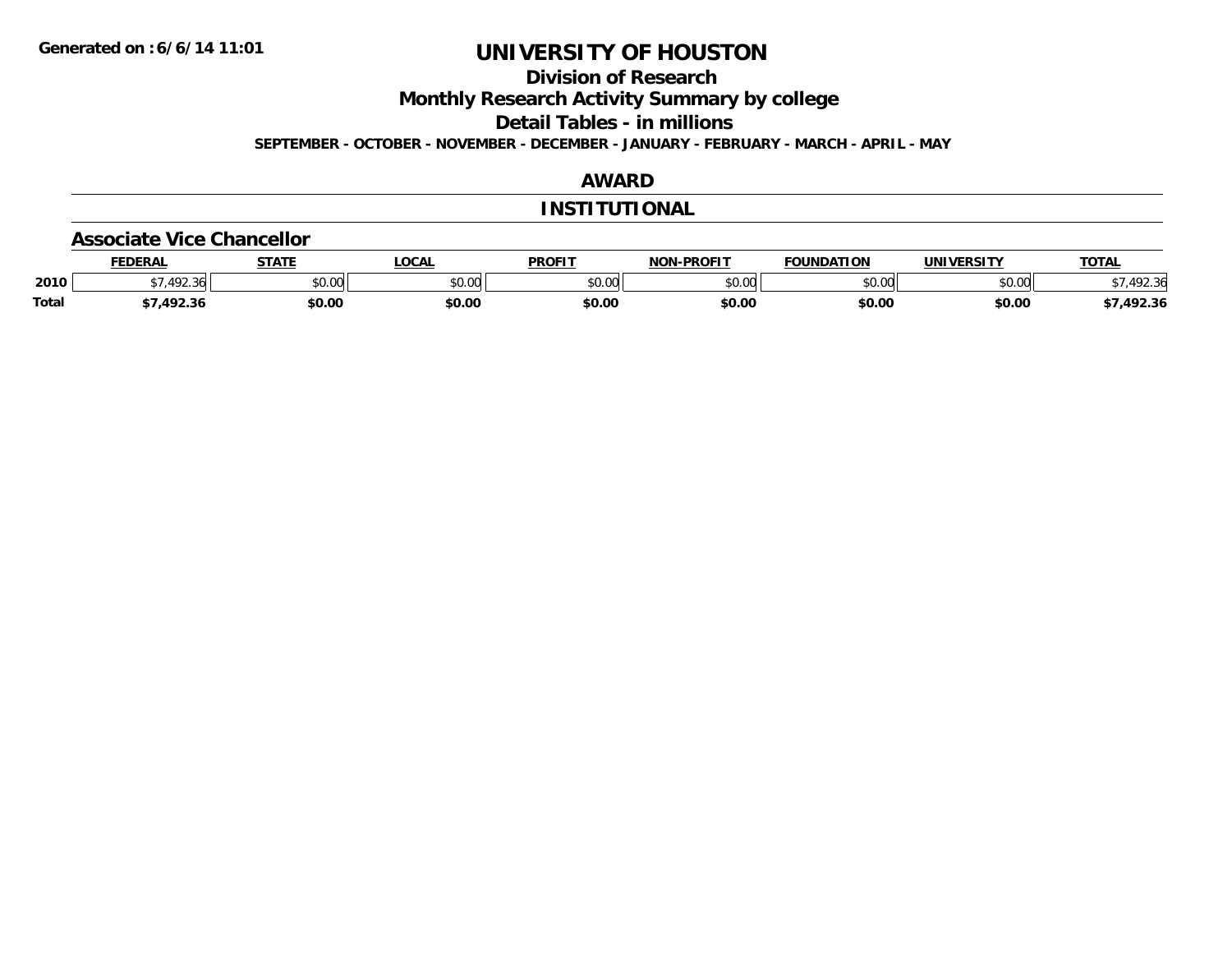## **Division of ResearchMonthly Research Activity Summary by college Detail Tables - in millions SEPTEMBER - OCTOBER - NOVEMBER - DECEMBER - JANUARY - FEBRUARY - MARCH - APRIL - MAY**

#### **AWARD**

#### **LIBRARY**

### **Administration, Library**

|       | <b>FEDERAL</b> | <b>STATE</b> | <b>LOCAL</b> | <b>PROFIT</b> | <b>NON-PROFIT</b> | <b>FOUNDATION</b> | <b>UNIVERSITY</b> | <b>TOTAL</b> |
|-------|----------------|--------------|--------------|---------------|-------------------|-------------------|-------------------|--------------|
| 2010  | \$34,475.00    | \$0.00       | \$0.00       | \$0.00        | \$0.00            | \$0.00            | \$0.00            | \$34,475.00  |
| 2011  | \$19,863.00    | \$0.00       | \$0.00       | \$0.00        | \$0.00            | \$0.00            | \$0.00            | \$19,863.00  |
| 2013  | \$0.00         | \$0.00       | \$0.00       | \$0.00        | \$0.00            | \$0.00            | \$0.00            | \$0.00       |
| Total | \$54,338.00    | \$0.00       | \$0.00       | \$0.00        | \$0.00            | \$0.00            | \$0.00            | \$54,338.00  |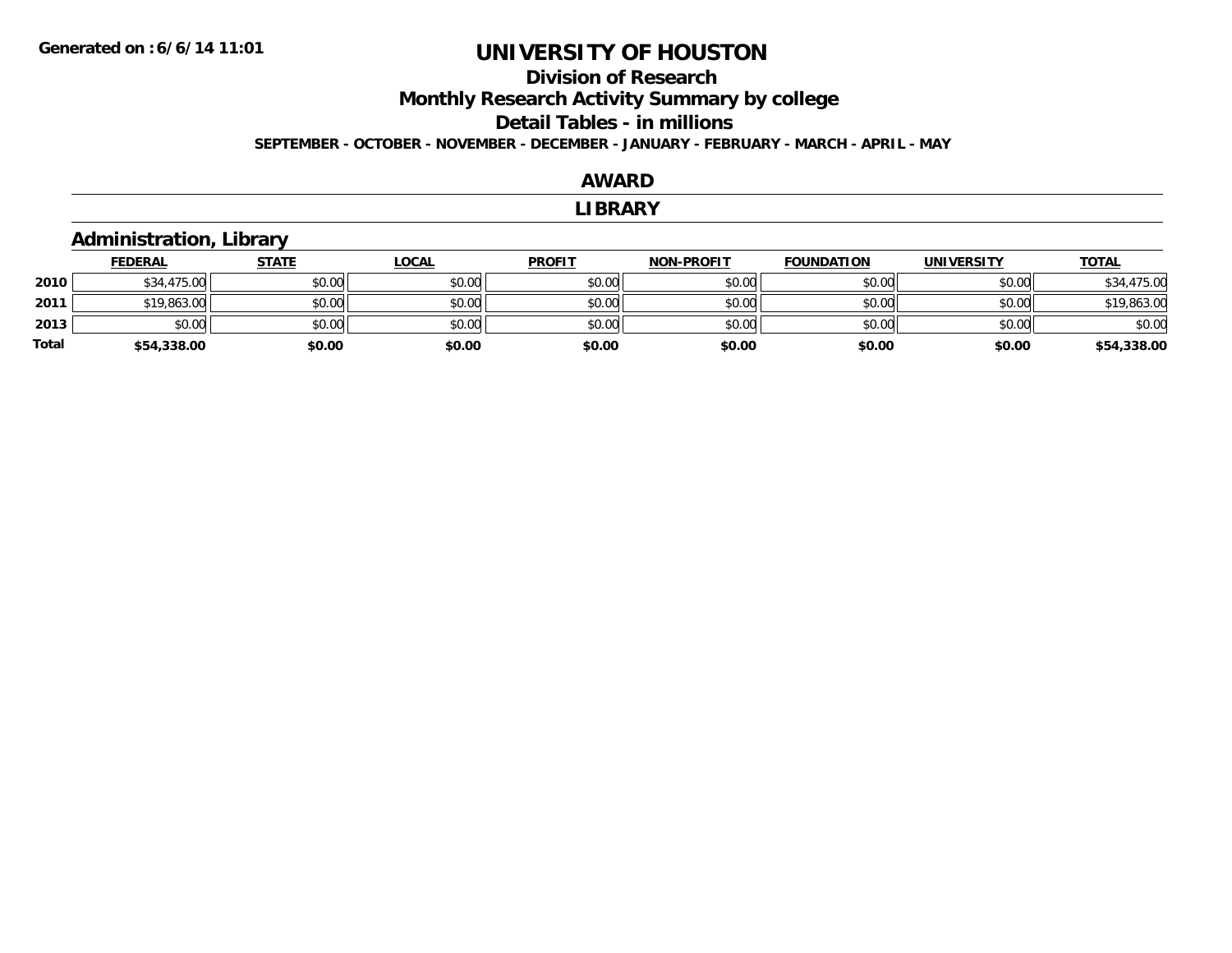## **Division of Research**

**Monthly Research Activity Summary by college**

**Detail Tables - in millions**

**SEPTEMBER - OCTOBER - NOVEMBER - DECEMBER - JANUARY - FEBRUARY - MARCH - APRIL - MAY**

#### **AWARD**

### **PRESIDENT**

#### **Office of the President**

|              | <b>FEDERAL</b> | STATE  | <b>LOCAL</b> | <b>PROFIT</b> | <b>NON-PROFIT</b> | <b>FOUNDATION</b> | UNIVERSITY | <u> ΤΟΤΑL</u> |
|--------------|----------------|--------|--------------|---------------|-------------------|-------------------|------------|---------------|
| 2011         | \$0.00         | \$0.00 | \$0.00       | \$0.00        | \$0.00            | \$0.00            | \$0.00     | \$0.00        |
| 2014         | \$0.00         | \$0.00 | \$0.00       | \$0.00        | \$0.00            | \$0.00            | \$0.00     | \$0.00        |
| <b>Total</b> | \$0.00         | \$0.00 | \$0.00       | \$0.00        | \$0.00            | \$0.00            | \$0.00     | \$0.00        |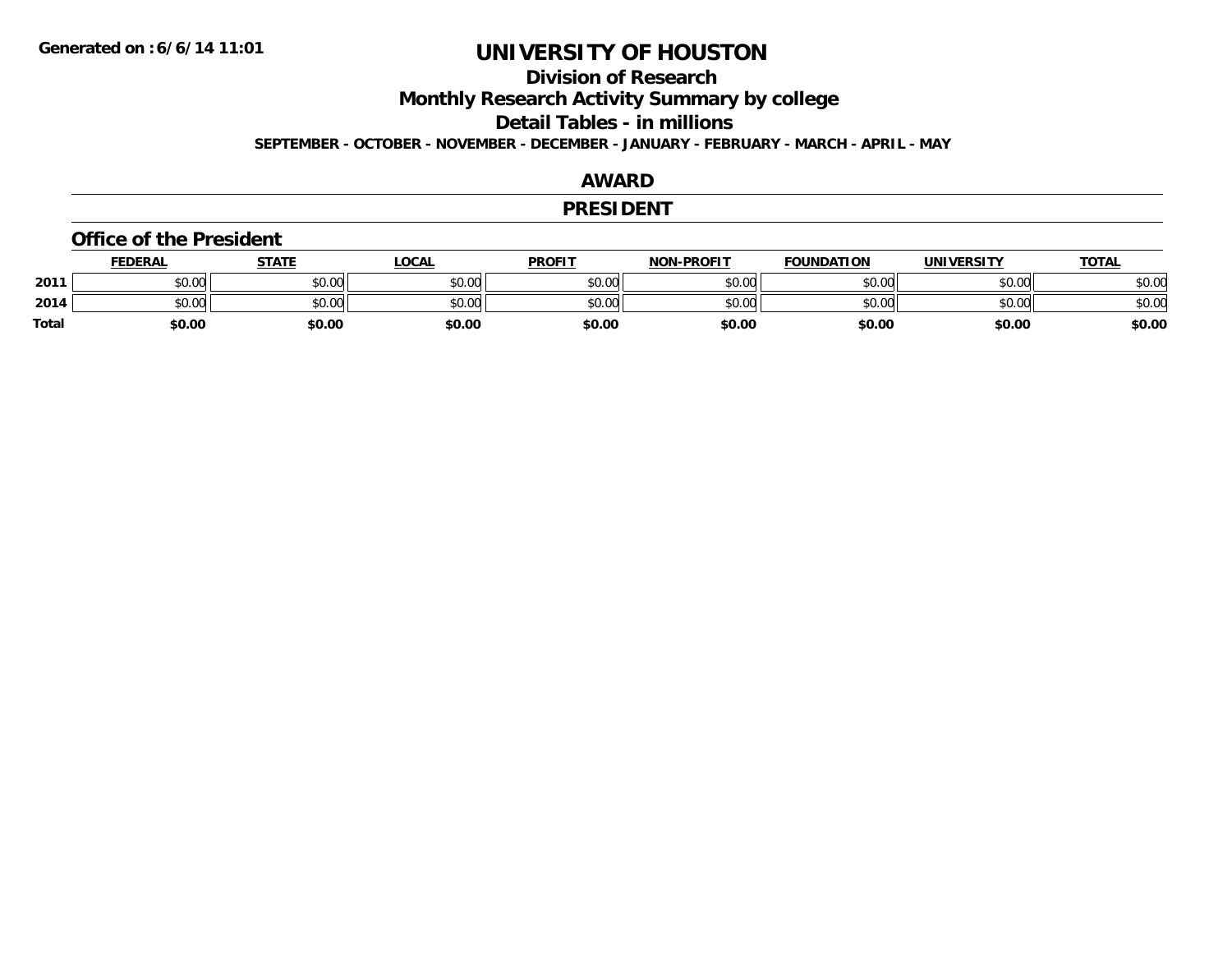**Division of Research**

**Monthly Research Activity Summary by college**

**Detail Tables - in millions**

**SEPTEMBER - OCTOBER - NOVEMBER - DECEMBER - JANUARY - FEBRUARY - MARCH - APRIL - MAY**

### **AWARD**

### **SENIOR V.P. FOR ACADEMIC AFFAIRS AND PROVOST**

|              | <b>Learning and Assessment Services</b>             |              |              |               |                   |                   |                   |                |
|--------------|-----------------------------------------------------|--------------|--------------|---------------|-------------------|-------------------|-------------------|----------------|
|              | <b>FEDERAL</b>                                      | <b>STATE</b> | <b>LOCAL</b> | <b>PROFIT</b> | <b>NON-PROFIT</b> | <b>FOUNDATION</b> | <b>UNIVERSITY</b> | <b>TOTAL</b>   |
| 2010         | \$227,609.00                                        | \$148,027.00 | \$0.00       | \$0.00        | \$67,500.00       | \$10,000.00       | \$0.00            | \$453,136.00   |
| 2011         | \$311,018.00                                        | \$0.00       | \$0.00       | \$0.00        | \$75,759.00       | \$0.00            | \$0.00            | \$386,777.00   |
| 2012         | \$301,376.00                                        | \$134,767.00 | \$0.00       | \$0.00        | \$77,158.00       | \$0.00            | \$0.00            | \$513,301.00   |
| 2013         | \$378,534.00                                        | \$134,767.00 | \$0.00       | \$0.00        | \$0.00            | \$0.00            | \$0.00            | \$513,301.00   |
| 2014         | \$364,114.00                                        | \$134,767.00 | \$0.00       | \$0.00        | \$0.00            | \$0.00            | \$0.00            | \$498,881.00   |
|              | <b>Learning Support Services</b>                    |              |              |               |                   |                   |                   |                |
|              | <b>FEDERAL</b>                                      | <b>STATE</b> | <b>LOCAL</b> | <b>PROFIT</b> | NON-PROFIT        | <b>FOUNDATION</b> | <b>UNIVERSITY</b> | <b>TOTAL</b>   |
| 2012         | \$0.00                                              | \$0.00       | \$0.00       | \$0.00        | \$0.00            | \$0.00            | \$0.00            | \$0.00         |
|              | <b>Office of Admissions</b>                         |              |              |               |                   |                   |                   |                |
|              | <b>FEDERAL</b>                                      | <b>STATE</b> | <b>LOCAL</b> | <b>PROFIT</b> | <b>NON-PROFIT</b> | <b>FOUNDATION</b> | <b>UNIVERSITY</b> | <b>TOTAL</b>   |
| 2010         | \$0.00                                              | \$0.00       | \$0.00       | \$0.00        | \$0.00            | \$0.00            | \$0.00            | \$0.00         |
| 2011         | \$0.00                                              | \$0.00       | \$0.00       | \$0.00        | \$0.00            | \$0.00            | \$0.00            | \$0.00         |
|              | <b>Senior V.P. for Academic Affairs and Provost</b> |              |              |               |                   |                   |                   |                |
|              | <b>FEDERAL</b>                                      | <b>STATE</b> | <b>LOCAL</b> | <b>PROFIT</b> | <b>NON-PROFIT</b> | <b>FOUNDATION</b> | <b>UNIVERSITY</b> | <b>TOTAL</b>   |
| 2012         | \$0.00                                              | \$0.00       | \$0.00       | \$75,000.00   | \$0.00            | \$0.00            | \$0.00            | \$75,000.00    |
|              | <b>Undergraduate Scholars</b>                       |              |              |               |                   |                   |                   |                |
|              | <b>FEDERAL</b>                                      | <b>STATE</b> | <b>LOCAL</b> | <b>PROFIT</b> | <b>NON-PROFIT</b> | <b>FOUNDATION</b> | <b>UNIVERSITY</b> | <b>TOTAL</b>   |
| 2010         | \$0.00                                              | \$15,000.00  | \$0.00       | \$0.00        | \$0.00            | \$0.00            | \$0.00            | \$15,000.00    |
| 2011         | \$0.00                                              | \$29,456.00  | \$0.00       | \$0.00        | \$0.00            | \$0.00            | \$0.00            | \$29,456.00    |
| 2012         | \$0.00                                              | \$19,051.00  | \$0.00       | \$0.00        | \$0.00            | \$0.00            | \$0.00            | \$19,051.00    |
| 2013         | \$0.00                                              | \$19,050.00  | \$0.00       | \$0.00        | \$0.00            | \$0.00            | \$0.00            | \$19,050.00    |
| 2014         | \$0.00                                              | \$20,330.00  | \$0.00       | \$0.00        | \$0.00            | \$0.00            | \$0.00            | \$20,330.00    |
|              | <b>Undergraduate Studies</b>                        |              |              |               |                   |                   |                   |                |
|              | <b>FEDERAL</b>                                      | <b>STATE</b> | <b>LOCAL</b> | <b>PROFIT</b> | <b>NON-PROFIT</b> | <b>FOUNDATION</b> | <b>UNIVERSITY</b> | <b>TOTAL</b>   |
| 2010         | \$0.00                                              | \$0.00       | \$0.00       | \$0.00        | \$0.00            | \$0.00            | \$0.00            | \$0.00         |
| 2011         | \$0.00                                              | \$0.00       | \$0.00       | \$0.00        | \$0.00            | \$0.00            | \$0.00            | \$0.00         |
| 2013         | \$0.00                                              | \$130,000.00 | \$0.00       | \$0.00        | \$0.00            | \$0.00            | \$0.00            | \$130,000.00   |
| 2014         | \$0.00                                              | \$10,000.00  | \$0.00       | \$0.00        | \$0.00            | \$0.00            | \$0.00            | \$10,000.00    |
| <b>Total</b> | \$1.582.651.00                                      | \$795.215.00 | \$0.00       | \$75.000.00   | \$220.417.00      | \$10,000.00       | \$0.00            | \$2.683.283.00 |

**\$1,582,651.00 \$795,215.00 \$0.00 \$75,000.00 \$220,417.00 \$10,000.00 \$0.00 \$2,683,283.00**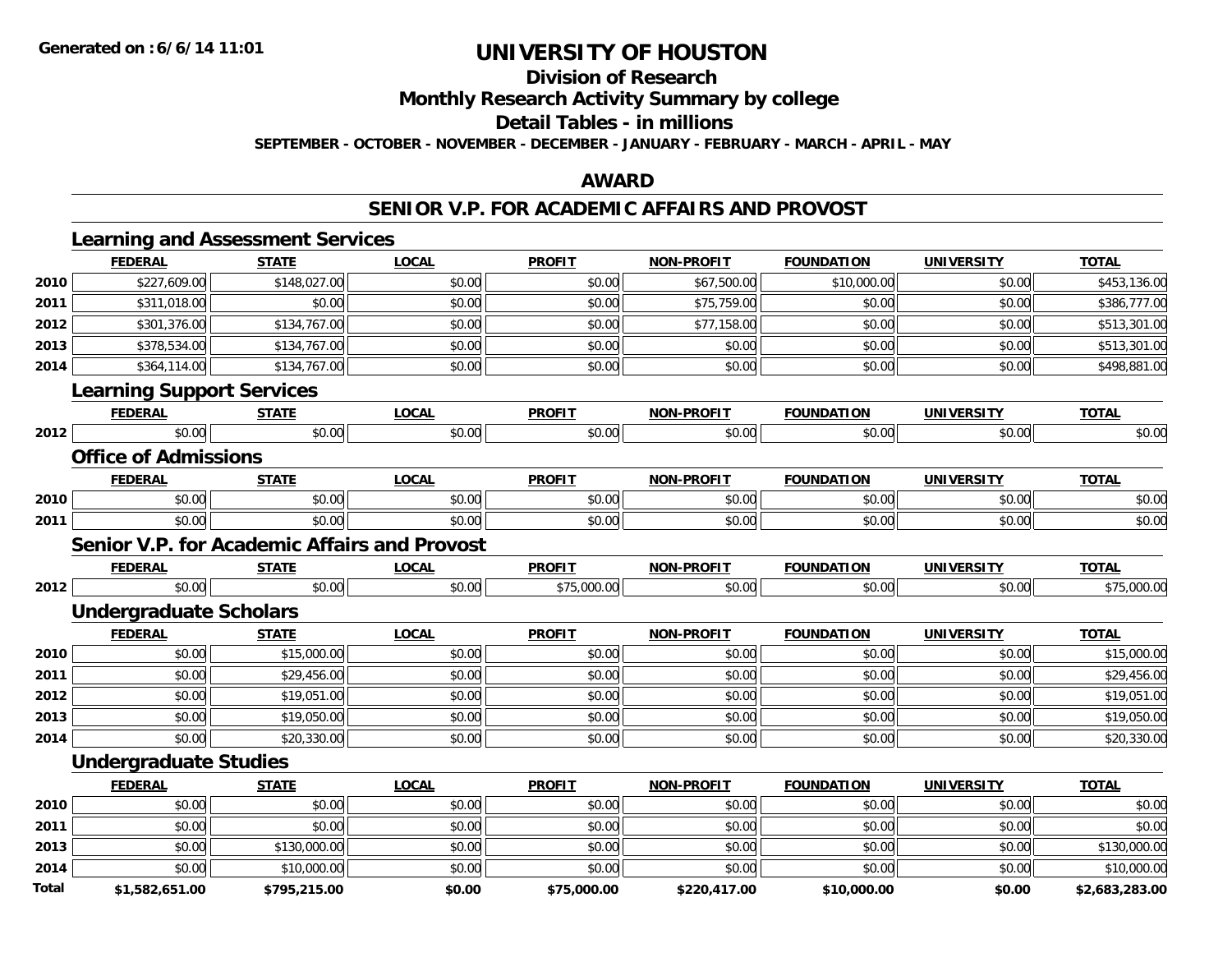## **Division of Research**

**Monthly Research Activity Summary by college**

**Detail Tables - in millions**

**SEPTEMBER - OCTOBER - NOVEMBER - DECEMBER - JANUARY - FEBRUARY - MARCH - APRIL - MAY**

### **AWARD**

#### **UH LAW CENTER**

|       | Dean, Law      |              |              |               |                   |                   |                   |                |
|-------|----------------|--------------|--------------|---------------|-------------------|-------------------|-------------------|----------------|
|       | <b>FEDERAL</b> | <b>STATE</b> | <b>LOCAL</b> | <b>PROFIT</b> | NON-PROFIT        | <b>FOUNDATION</b> | <b>UNIVERSITY</b> | <b>TOTAL</b>   |
| 2013  | \$0.00         | \$0.00       | \$0.00       | \$0.00        | \$0.00            | \$0.00            | \$0.00            | \$0.00         |
|       | <b>Law-UH</b>  |              |              |               |                   |                   |                   |                |
|       | <b>FEDERAL</b> | <b>STATE</b> | <b>LOCAL</b> | <b>PROFIT</b> | <b>NON-PROFIT</b> | <b>FOUNDATION</b> | <b>UNIVERSITY</b> | <b>TOTAL</b>   |
| 2010  | \$20,000.00    | \$200,000.00 | \$0.00       | \$0.00        | \$0.00            | \$21.72           | \$0.00            | \$220,021.72   |
| 2011  | \$78,170.00    | \$50,000.00  | \$0.00       | \$0.00        | \$0.00            | \$0.00            | \$0.00            | \$128,170.00   |
| 2012  | \$19,507.90    | \$160,000.00 | \$0.00       | \$0.00        | \$0.00            | \$0.00            | \$0.00            | \$179,507.90   |
| 2013  | \$125,303.00   | \$114,000.00 | \$0.00       | \$0.00        | \$0.00            | \$0.00            | \$0.00            | \$239,303.00   |
| 2014  | \$28,145.65    | \$314,000.00 | \$0.00       | \$0.00        | \$0.00            | \$0.00            | \$0.00            | \$342,145.65   |
| Total | \$271,126.55   | \$838,000.00 | \$0.00       | \$0.00        | \$0.00            | \$21.72           | \$0.00            | \$1,109,148.27 |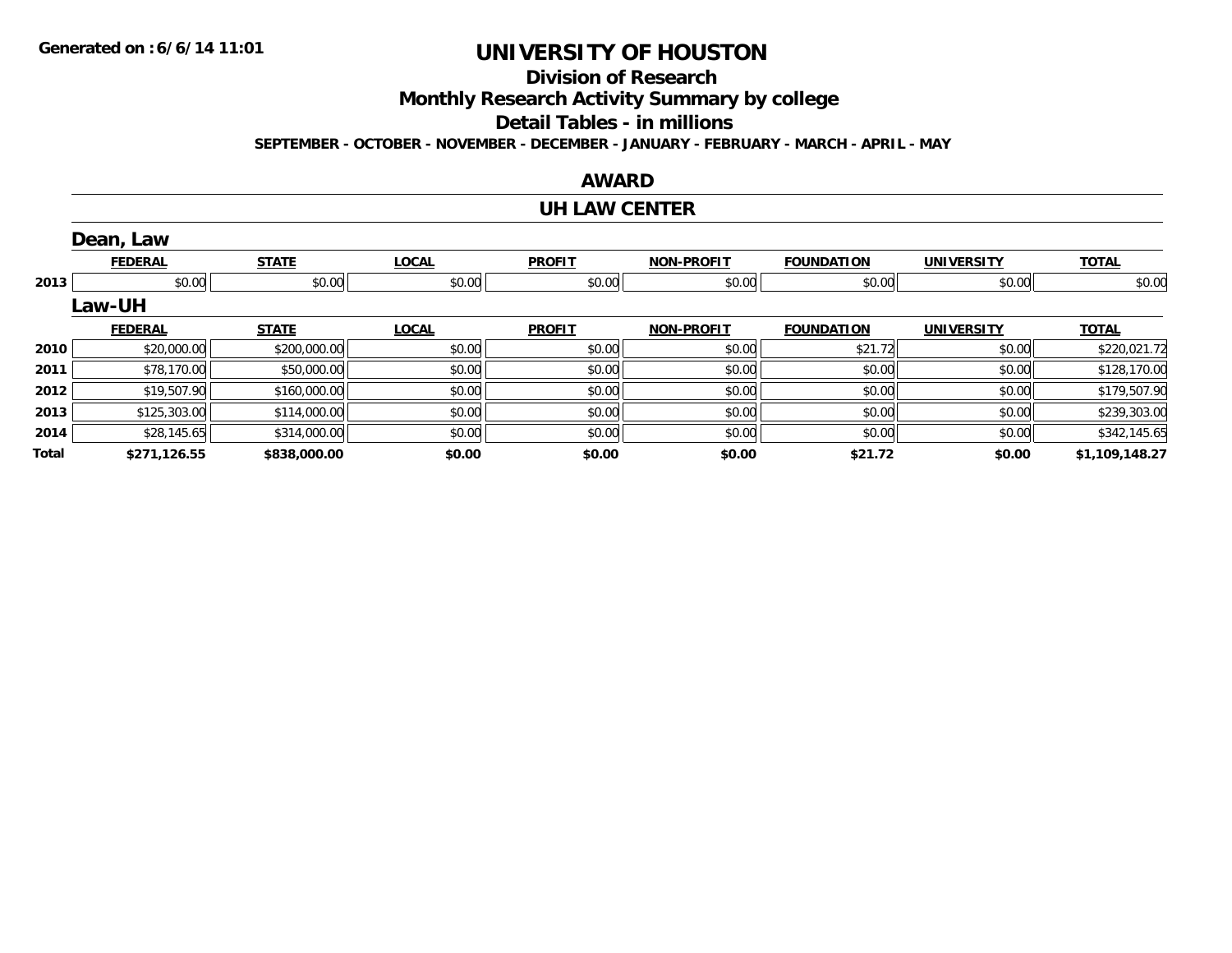## **Division of ResearchMonthly Research Activity Summary by college Detail Tables - in millions SEPTEMBER - OCTOBER - NOVEMBER - DECEMBER - JANUARY - FEBRUARY - MARCH - APRIL - MAY**

#### **AWARD**

#### **UKNOWN COLLEGE**

## **Unknown Department**

|       | <b>FEDERAL</b> | <b>STATE</b> | <b>LOCAL</b> | <b>PROFIT</b> | <b>NON-PROFIT</b> | <b>FOUNDATION</b> | <b>UNIVERSITY</b> | <b>TOTAL</b> |
|-------|----------------|--------------|--------------|---------------|-------------------|-------------------|-------------------|--------------|
| 2010  | \$0.00         | \$0.00       | \$0.00       | \$0.00        | \$0.00            | \$0.00            | \$0.00            | \$0.00       |
| 2011  | \$0.00         | \$0.00       | \$0.00       | \$0.00        | \$0.00            | \$0.00            | \$0.00            | \$0.00       |
| 2013  | \$0.00         | \$0.00       | \$0.00       | \$0.00        | \$0.00            | \$0.00            | \$0.00            | \$0.00       |
| 2014  | \$0.00         | \$0.00       | \$0.00       | \$0.00        | \$0.00            | \$0.00            | \$0.00            | \$0.00       |
| Total | \$0.00         | \$0.00       | \$0.00       | \$0.00        | \$0.00            | \$0.00            | \$0.00            | \$0.00       |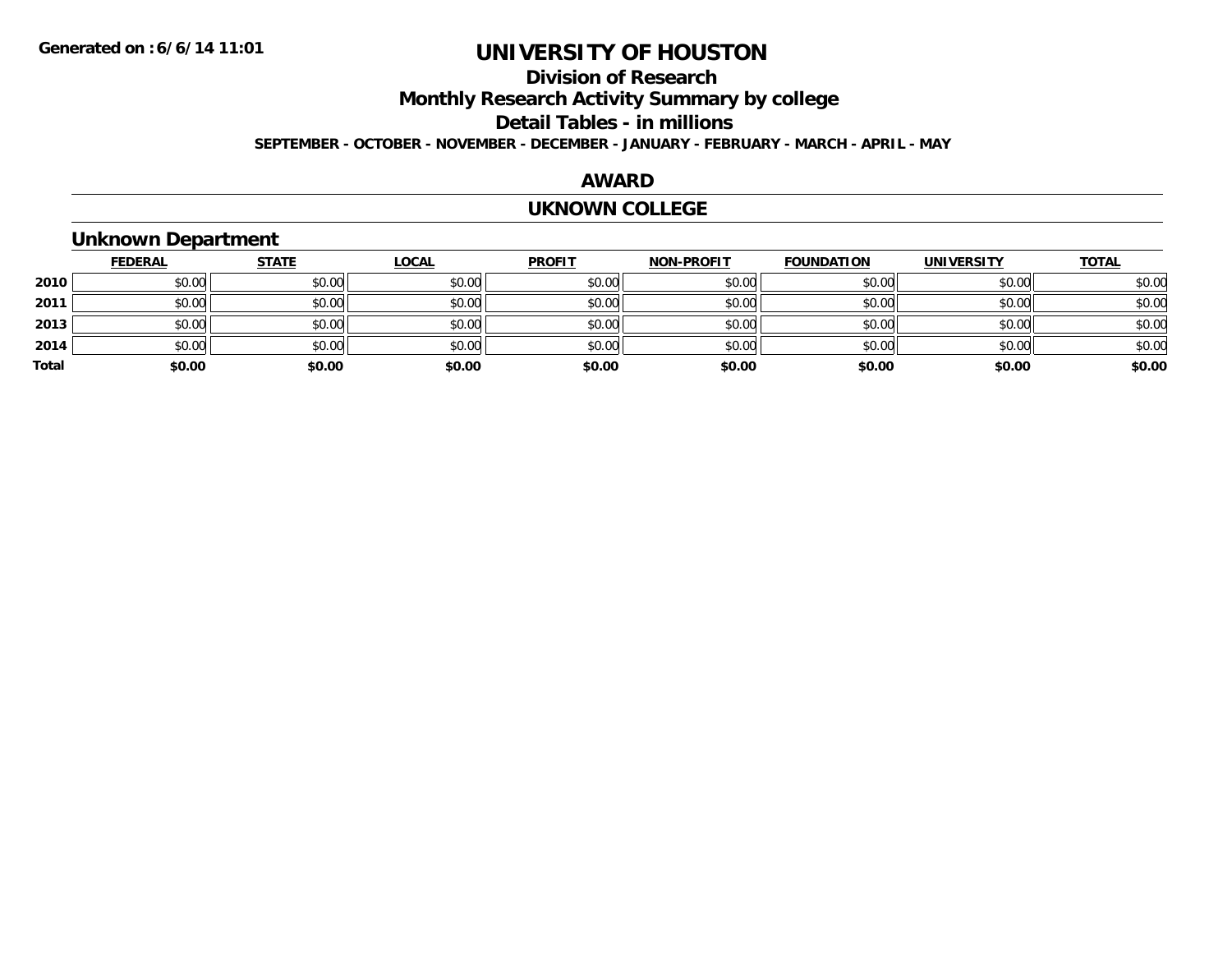### **Division of Research**

**Monthly Research Activity Summary by college**

**Detail Tables - in millions**

**SEPTEMBER - OCTOBER - NOVEMBER - DECEMBER - JANUARY - FEBRUARY - MARCH - APRIL - MAY**

#### **AWARD**

# **VICE PRESIDENT FOR ADMINISTRATION**

|       | <b>KUHF - Radio</b>         |              |              |               |                   |                   |                   |                 |
|-------|-----------------------------|--------------|--------------|---------------|-------------------|-------------------|-------------------|-----------------|
|       | <b>FEDERAL</b>              | <b>STATE</b> | <b>LOCAL</b> | <b>PROFIT</b> | <b>NON-PROFIT</b> | <b>FOUNDATION</b> | <b>UNIVERSITY</b> | <b>TOTAL</b>    |
| 2010  | \$0.00                      | \$12,500.00  | \$0.00       | \$0.00        | \$576,302.17      | \$0.00            | \$0.00            | \$588,802.17    |
| 2011  | \$38,616.00                 | \$12,500.00  | \$0.00       | \$0.00        | \$623,146.00      | \$0.00            | \$0.00            | \$674,262.00    |
| 2012  | \$0.00                      | \$0.00       | \$0.00       | \$0.00        | \$5,000.00        | \$0.00            | \$0.00            | \$5,000.00      |
| 2013  | \$0.00                      | \$0.00       | \$0.00       | \$0.00        | \$2,104,352.00    | \$0.00            | \$0.00            | \$2,104,352.00  |
| 2014  | \$148,489.00                | \$0.00       | \$0.00       | \$0.00        | \$2,269,553.00    | \$0.00            | \$0.00            | \$2,418,042.00  |
|       | <b>KUHT-TV</b>              |              |              |               |                   |                   |                   |                 |
|       | <b>FEDERAL</b>              | <b>STATE</b> | <b>LOCAL</b> | <b>PROFIT</b> | <b>NON-PROFIT</b> | <b>FOUNDATION</b> | <b>UNIVERSITY</b> | <b>TOTAL</b>    |
| 2010  | \$0.00                      | \$0.00       | \$0.00       | \$0.00        | \$1,483,936.12    | \$0.00            | \$0.00            | \$1,483,936.12  |
| 2011  | \$0.00                      | \$0.00       | \$0.00       | \$0.00        | \$1,606,903.00    | \$0.00            | \$0.00            | \$1,606,903.00  |
| 2012  | \$0.00                      | \$0.00       | \$0.00       | \$0.00        | \$14,132.00       | \$0.00            | \$0.00            | \$14,132.00     |
|       | <b>Physical Plant</b>       |              |              |               |                   |                   |                   |                 |
|       | <b>FEDERAL</b>              | <b>STATE</b> | <b>LOCAL</b> | <b>PROFIT</b> | <b>NON-PROFIT</b> | <b>FOUNDATION</b> | <b>UNIVERSITY</b> | <b>TOTAL</b>    |
| 2010  | \$0.00                      | \$0.00       | \$0.00       | \$0.00        | \$78,007.29       | \$0.00            | \$0.00            | \$78,007.29     |
| 2011  | \$0.00                      | \$0.00       | \$0.00       | \$0.00        | \$0.00            | \$0.00            | \$0.00            | \$0.00          |
| 2012  | \$0.00                      | \$0.00       | \$0.00       | \$0.00        | \$2,261,596.00    | \$0.00            | \$0.00            | \$2,261,596.00  |
|       | <b>UH Police Department</b> |              |              |               |                   |                   |                   |                 |
|       | <b>FEDERAL</b>              | <b>STATE</b> | <b>LOCAL</b> | <b>PROFIT</b> | <b>NON-PROFIT</b> | <b>FOUNDATION</b> | <b>UNIVERSITY</b> | <b>TOTAL</b>    |
| 2014  | \$3,000.00                  | \$0.00       | \$0.00       | \$0.00        | \$0.00            | \$0.00            | \$0.00            | \$3,000.00      |
| Total | \$190,105.00                | \$25,000.00  | \$0.00       | \$0.00        | \$11,022,927.58   | \$0.00            | \$0.00            | \$11,238,032.58 |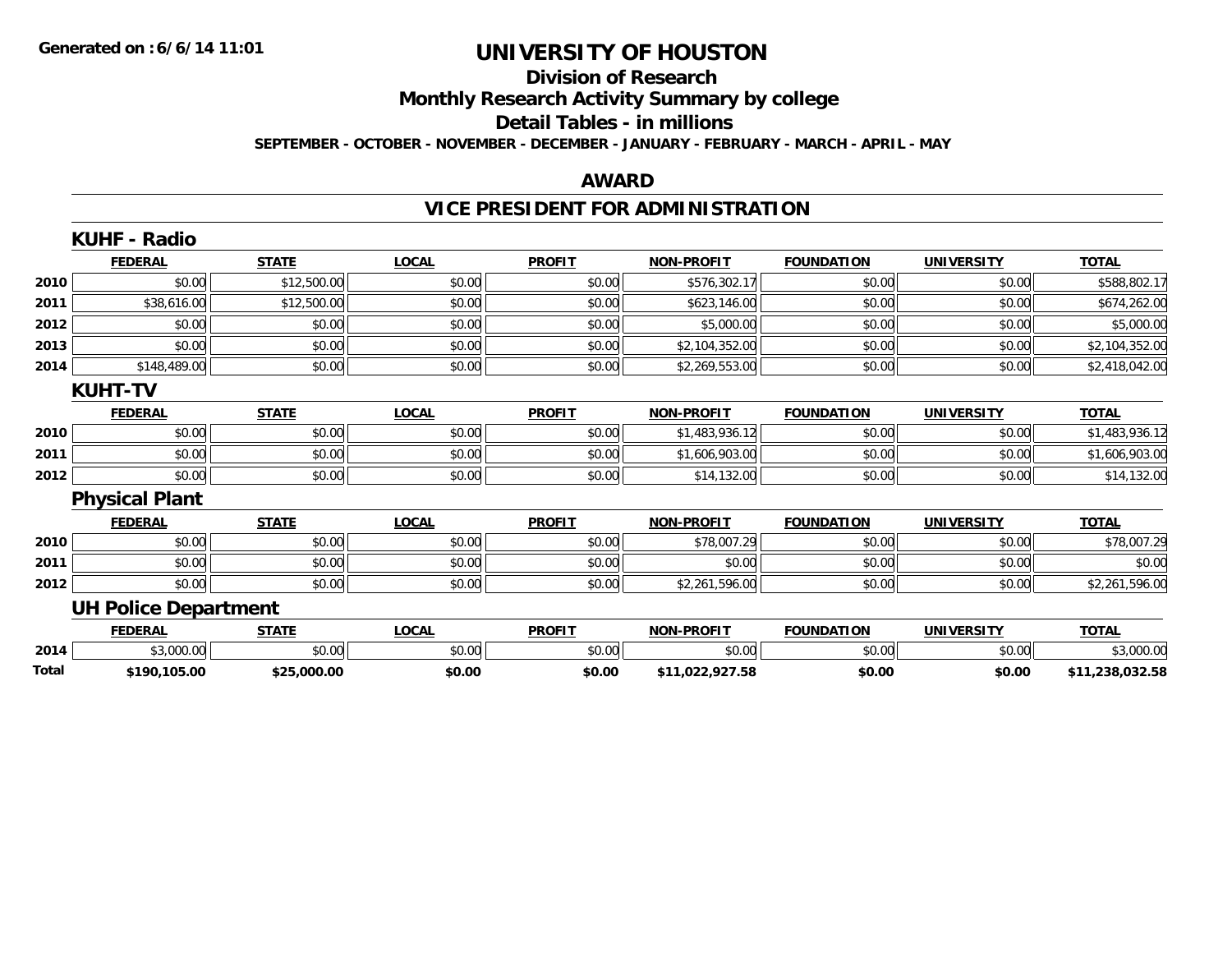**Division of Research**

**Monthly Research Activity Summary by college**

**Detail Tables - in millions**

**SEPTEMBER - OCTOBER - NOVEMBER - DECEMBER - JANUARY - FEBRUARY - MARCH - APRIL - MAY**

### **AWARD**

## **VICE PRESIDENT FOR STUDENT AFFAIRS**

### **Childrens Learning Centers**

|       | <b>FEDERAL</b> | <b>STATE</b>                           | <b>LOCAL</b> | <b>PROFIT</b> | <b>NON-PROFIT</b> | <b>FOUNDATION</b> | <b>UNIVERSITY</b> | <b>TOTAL</b>   |
|-------|----------------|----------------------------------------|--------------|---------------|-------------------|-------------------|-------------------|----------------|
| 2014  | \$235,891.00   | \$0.00                                 | \$0.00       | \$0.00        | \$0.00            | \$0.00            | \$0.00            | \$235,891.00   |
|       |                | <b>Vice President, Student Affairs</b> |              |               |                   |                   |                   |                |
|       | <b>FEDERAL</b> | <b>STATE</b>                           | <b>LOCAL</b> | <b>PROFIT</b> | <b>NON-PROFIT</b> | <b>FOUNDATION</b> | <b>UNIVERSITY</b> | <b>TOTAL</b>   |
| 2010  | \$236,300.00   | \$0.00                                 | \$0.00       | \$0.00        | \$0.00            | \$0.00            | \$0.00            | \$236,300.00   |
| 2011  | \$236,300.00   | \$0.00                                 | \$0.00       | \$0.00        | \$0.00            | \$0.00            | \$0.00            | \$236,300.00   |
| 2012  | \$236,559.00   | \$0.00                                 | \$0.00       | \$0.00        | \$0.00            | \$0.00            | \$0.00            | \$236,559.00   |
| 2013  | \$250,891.00   | \$0.00                                 | \$0.00       | \$0.00        | \$0.00            | \$0.00            | \$0.00            | \$250,891.00   |
| 2014  | \$0.00         | \$0.00                                 | \$0.00       | \$0.00        | \$0.00            | \$10,000.00       | \$0.00            | \$10,000.00    |
| Total | \$1,195,941.00 | \$0.00                                 | \$0.00       | \$0.00        | \$0.00            | \$10,000.00       | \$0.00            | \$1,205,941.00 |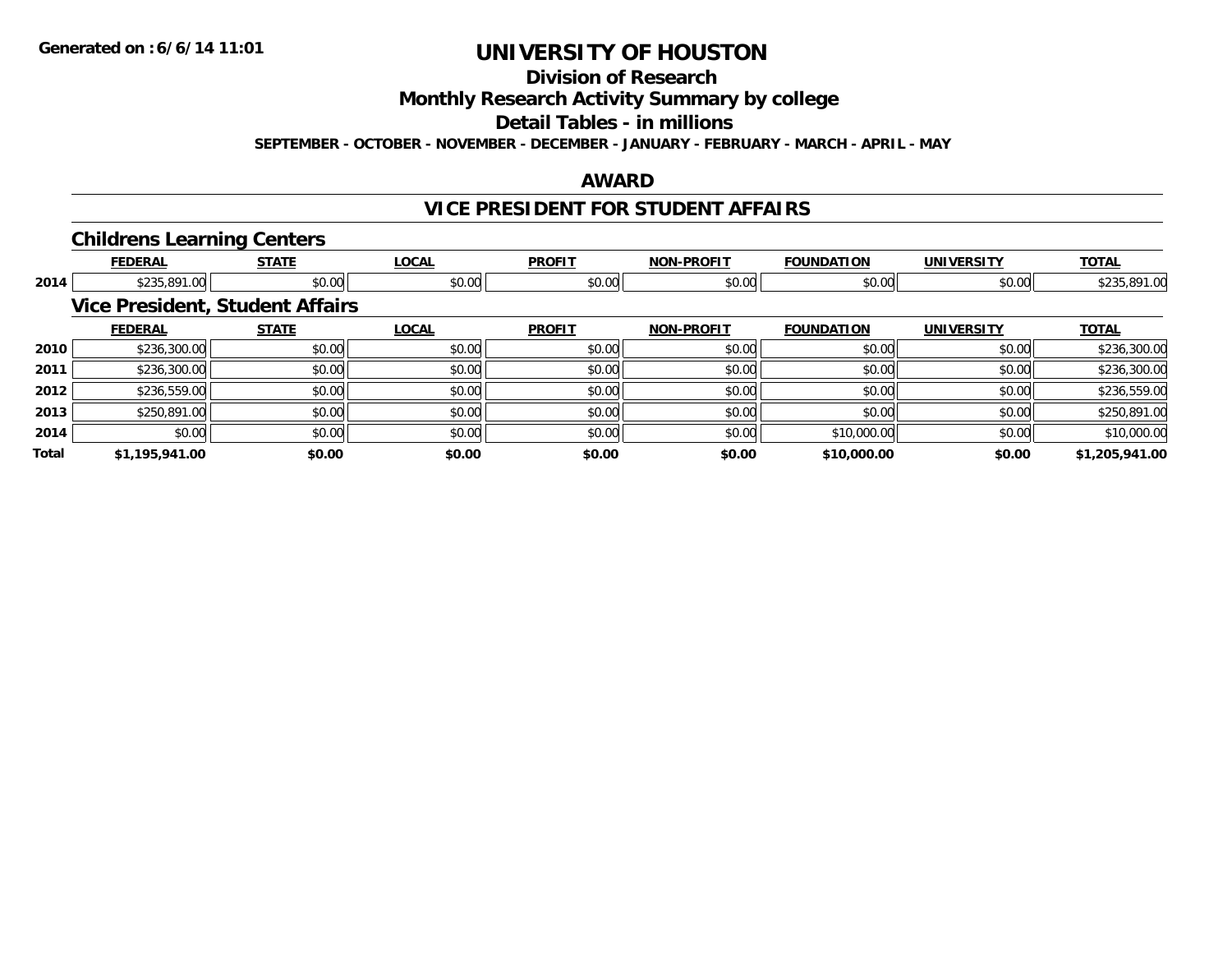**Division of Research**

**Monthly Research Activity Summary by college**

**Detail Tables - in millions**

**SEPTEMBER - OCTOBER - NOVEMBER - DECEMBER - JANUARY - FEBRUARY - MARCH - APRIL - MAY**

## **TOTAL EXPENDITURE**

### **C.T. BAUER COLLEGE OF BUSINESS**

|      | <b>Accountancy &amp; Taxation</b>        |              |              |               |                   |                   |                   |                |
|------|------------------------------------------|--------------|--------------|---------------|-------------------|-------------------|-------------------|----------------|
|      | <b>FEDERAL</b>                           | <b>STATE</b> | <b>LOCAL</b> | <b>PROFIT</b> | <b>NON-PROFIT</b> | <b>FOUNDATION</b> | <b>UNIVERSITY</b> | <b>TOTAL</b>   |
| 2014 | \$0.00                                   | \$0.00       | \$0.00       | \$0.00        | \$0.00            | \$9,418.96        | \$0.00            | \$9,418.96     |
|      | <b>Dean, Business Administration</b>     |              |              |               |                   |                   |                   |                |
|      | <b>FEDERAL</b>                           | <b>STATE</b> | <b>LOCAL</b> | <b>PROFIT</b> | <b>NON-PROFIT</b> | <b>FOUNDATION</b> | <b>UNIVERSITY</b> | <b>TOTAL</b>   |
| 2014 | \$0.00                                   | \$232,972.00 | \$0.00       | \$0.00        | \$0.00            | \$0.00            | \$0.00            | \$232,972.00   |
|      | <b>Finance</b>                           |              |              |               |                   |                   |                   |                |
|      | <b>FEDERAL</b>                           | <b>STATE</b> | <b>LOCAL</b> | <b>PROFIT</b> | <b>NON-PROFIT</b> | <b>FOUNDATION</b> | <b>UNIVERSITY</b> | <b>TOTAL</b>   |
| 2010 | \$94,669.92                              | \$0.00       | \$0.00       | \$0.00        | \$0.00            | \$0.00            | \$0.00            | \$94,669.92    |
| 2011 | \$78,637.71                              | \$0.00       | \$0.00       | \$0.00        | \$0.00            | \$0.00            | \$0.00            | \$78,637.71    |
| 2012 | \$43,326.68                              | \$0.00       | \$0.00       | \$0.00        | \$0.00            | \$0.00            | \$0.00            | \$43,326.68    |
| 2013 | \$0.00                                   | \$0.00       | \$0.00       | \$0.00        | \$0.00            | \$0.00            | \$0.00            | \$0.00         |
| 2014 | \$0.00                                   | \$0.00       | \$0.00       | \$0.00        | \$0.00            | \$0.00            | \$0.00            | \$0.00         |
|      | Management                               |              |              |               |                   |                   |                   |                |
|      | <b>FEDERAL</b>                           | <b>STATE</b> | <b>LOCAL</b> | <b>PROFIT</b> | <b>NON-PROFIT</b> | <b>FOUNDATION</b> | <b>UNIVERSITY</b> | <b>TOTAL</b>   |
| 2010 | \$185,932.17                             | \$0.00       | \$0.00       | \$0.00        | \$0.00            | \$55,000.00       | \$0.00            | \$240,932.17   |
| 2011 | \$148,823.66                             | \$0.00       | \$0.00       | \$0.00        | \$0.00            | \$41,250.00       | \$0.00            | \$190,073.66   |
| 2012 | \$813.73                                 | \$0.00       | \$0.00       | \$0.00        | \$0.00            | \$41,250.00       | \$0.00            | \$42,063.73    |
| 2013 | \$10,867.40                              | \$0.00       | \$0.00       | \$0.00        | \$0.00            | \$0.00            | \$0.00            | \$10,867.40    |
| 2014 | \$6,510.00                               | \$0.00       | \$0.00       | \$0.00        | \$0.00            | \$0.00            | \$0.00            | \$6,510.00     |
|      | <b>Marketing</b>                         |              |              |               |                   |                   |                   |                |
|      | <b>FEDERAL</b>                           | <b>STATE</b> | <b>LOCAL</b> | <b>PROFIT</b> | <b>NON-PROFIT</b> | <b>FOUNDATION</b> | <b>UNIVERSITY</b> | <b>TOTAL</b>   |
| 2012 | \$0.00                                   | \$0.00       | \$0.00       | \$0.00        | \$0.00            | \$0.00            | \$0.00            | \$0.00         |
| 2013 | \$0.00                                   | \$0.00       | \$0.00       | \$0.00        | \$0.00            | \$0.00            | \$0.00            | \$0.00         |
| 2014 | \$0.00                                   | \$0.00       | \$0.00       | \$0.00        | \$0.00            | \$0.00            | \$0.00            | \$0.00         |
|      | <b>Small Business Development Center</b> |              |              |               |                   |                   |                   |                |
|      | <b>FEDERAL</b>                           | <b>STATE</b> | <b>LOCAL</b> | <b>PROFIT</b> | <b>NON-PROFIT</b> | <b>FOUNDATION</b> | <b>UNIVERSITY</b> | <b>TOTAL</b>   |
| 2010 | \$2,186,774.64                           | \$0.00       | \$0.00       | \$0.00        | \$0.00            | \$0.00            | \$0.00            | \$2,186,774.64 |
| 2011 | \$2,304,519.07                           | \$42,560.19  | \$0.00       | \$0.00        | \$0.00            | \$0.00            | \$0.00            | \$2,347,079.26 |
| 2012 | \$3,573,096.15                           | \$788.82     | \$0.00       | \$0.00        | \$0.00            | \$1,919.43        | \$0.00            | \$3,575,804.40 |
| 2013 | \$3,249,648.32                           | \$0.00       | \$0.00       | \$0.00        | \$0.00            | \$35,529.31       | \$0.00            | \$3,285,177.63 |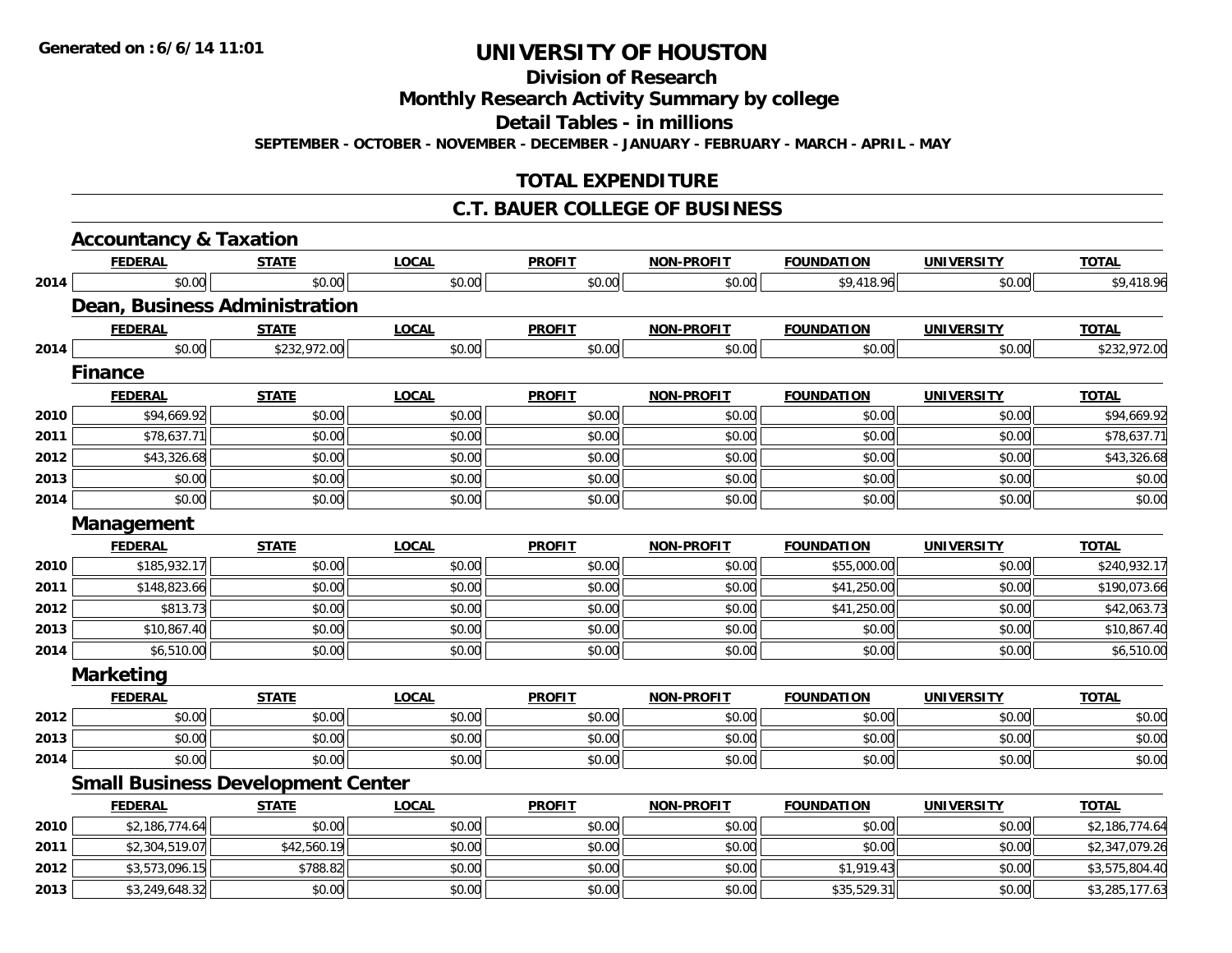**Division of Research**

**Monthly Research Activity Summary by college**

**Detail Tables - in millions**

**SEPTEMBER - OCTOBER - NOVEMBER - DECEMBER - JANUARY - FEBRUARY - MARCH - APRIL - MAY**

## **TOTAL EXPENDITURE**

### **C.T. BAUER COLLEGE OF BUSINESS**

### **Small Business Development Center**

|              | <b>FEDERAL</b>      | <b>STATE</b>        | LOCAL  | <b>PROFIT</b>  | <b>NON-PROFIT</b> | <b>FOUNDATION</b> | <b>UNIVERSITY</b> | <b>TOTAL</b>        |
|--------------|---------------------|---------------------|--------|----------------|-------------------|-------------------|-------------------|---------------------|
| 2014         | 16<br>4.004<br>.    | \$0.00              | \$0.00 | ≮N UV<br>JU.UU | \$0.00            | よつに<br>.408.87    | \$0.00            | 11000<br><b>210</b> |
| <b>Total</b> | ,167,623.60<br>\$14 | 221.01<br>70.JZ 1.U | \$0.00 | \$0.00         | \$0.00            | \$219,776.57      | \$0.00            | \$14,663,721.18     |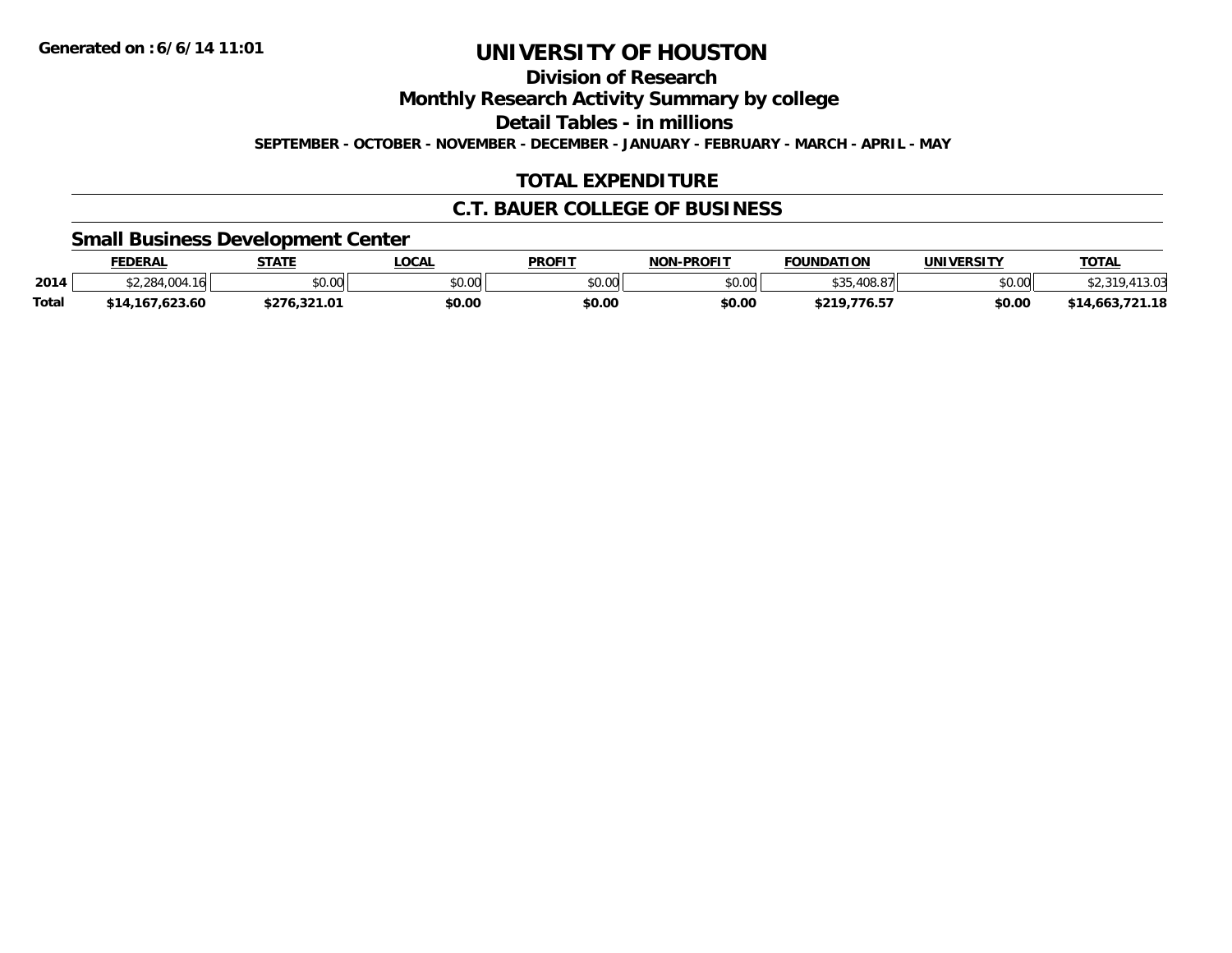#### **Division of Research**

**Monthly Research Activity Summary by college**

**Detail Tables - in millions**

**SEPTEMBER - OCTOBER - NOVEMBER - DECEMBER - JANUARY - FEBRUARY - MARCH - APRIL - MAY**

### **TOTAL EXPENDITURE**

### **COLLEGE OF ARCHITECTURE**

| <b>FEDERAL</b><br><b>STATE</b><br><b>TOTAL</b><br><b>LOCAL</b><br><b>PROFIT</b><br><b>FOUNDATION</b><br><b>NON-PROFIT</b><br><b>UNIVERSITY</b><br>\$23,060.93<br>\$0.00<br>\$0.00<br>\$0.00<br>\$0.00<br>\$4,005.49<br>\$0.00<br>2010<br>\$0.00<br>\$0.00<br>\$26,757.39<br>\$0.00<br>\$0.00<br>\$0.00<br>\$0.00<br>2011<br>\$0.00<br>\$5,000.00<br>\$0.00<br>\$0.00<br>\$0.00<br>\$3,549.15<br>\$16,015.32<br>2012<br>\$4,649.34<br>\$0.00<br>\$2,498.75<br>\$0.00<br>\$0.00<br>\$0.00<br>\$0.00<br>2013<br>\$7,207.85<br>\$0.00<br>\$0.00<br>\$0.00<br>\$25,000.00<br>\$0.00<br>\$0.00<br>2014<br>Total<br>\$0.00<br>\$45,020.81<br>\$0.00<br>\$0.00<br>\$65,224.67<br>\$5,000.00<br>\$2,498.75 | <b>Architecture</b> |  |  |  |  |  |  |              |  |  |
|---------------------------------------------------------------------------------------------------------------------------------------------------------------------------------------------------------------------------------------------------------------------------------------------------------------------------------------------------------------------------------------------------------------------------------------------------------------------------------------------------------------------------------------------------------------------------------------------------------------------------------------------------------------------------------------------------|---------------------|--|--|--|--|--|--|--------------|--|--|
|                                                                                                                                                                                                                                                                                                                                                                                                                                                                                                                                                                                                                                                                                                   |                     |  |  |  |  |  |  |              |  |  |
|                                                                                                                                                                                                                                                                                                                                                                                                                                                                                                                                                                                                                                                                                                   |                     |  |  |  |  |  |  | \$27,066.42  |  |  |
|                                                                                                                                                                                                                                                                                                                                                                                                                                                                                                                                                                                                                                                                                                   |                     |  |  |  |  |  |  | \$26,757.39  |  |  |
|                                                                                                                                                                                                                                                                                                                                                                                                                                                                                                                                                                                                                                                                                                   |                     |  |  |  |  |  |  | \$24,564.47  |  |  |
|                                                                                                                                                                                                                                                                                                                                                                                                                                                                                                                                                                                                                                                                                                   |                     |  |  |  |  |  |  | \$7,148.09   |  |  |
|                                                                                                                                                                                                                                                                                                                                                                                                                                                                                                                                                                                                                                                                                                   |                     |  |  |  |  |  |  | \$32,207.85  |  |  |
|                                                                                                                                                                                                                                                                                                                                                                                                                                                                                                                                                                                                                                                                                                   |                     |  |  |  |  |  |  | \$117,744.23 |  |  |

#### **Architecture**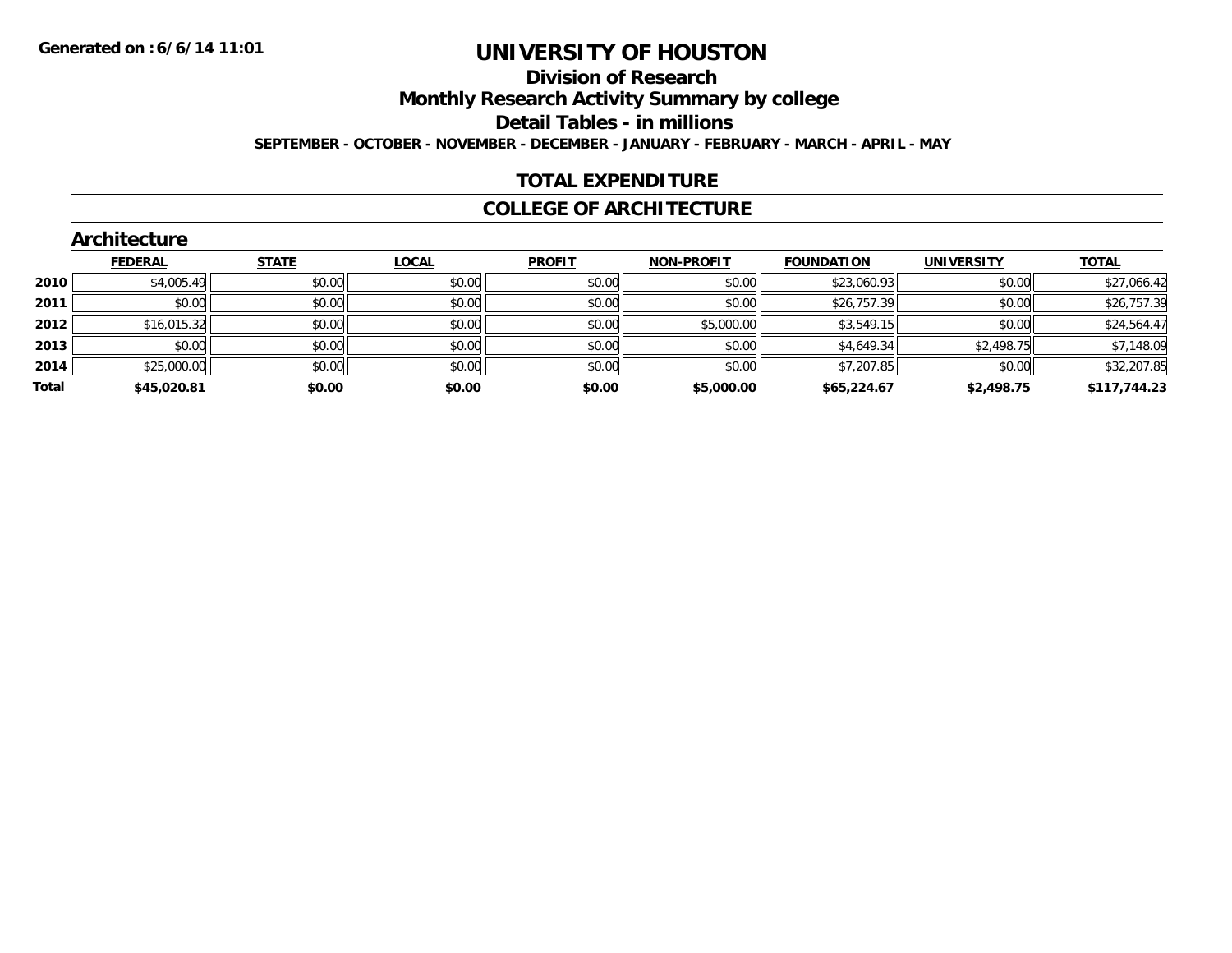## **Division of Research**

**Monthly Research Activity Summary by college**

**Detail Tables - in millions**

**SEPTEMBER - OCTOBER - NOVEMBER - DECEMBER - JANUARY - FEBRUARY - MARCH - APRIL - MAY**

## **TOTAL EXPENDITURE**

### **COLLEGE OF EDUCATION**

### **Consistency Mgmt and Coop Disc**

|      | <b>FEDERAL</b> | <b>STATE</b> | <u>LOCAL</u> | <b>PROFIT</b> | <b>NON-PROFIT</b> | <b>FOUNDATION</b> | <b>UNIVERSITY</b> | <b>TOTAL</b> |
|------|----------------|--------------|--------------|---------------|-------------------|-------------------|-------------------|--------------|
| 2010 | \$5,001.72     | \$0.00       | \$8,805.44   | \$0.00        | \$381,685.30      | \$0.00            | \$0.00            | \$395,492.46 |
| 2011 | \$1,050.55     | \$0.00       | \$0.00       | \$0.00        | \$70,057.02       | \$0.00            | \$0.00            | \$71,107.57  |
| 2012 | \$1,915.80     | \$0.00       | \$0.00       | \$0.00        | \$76,331.73       | \$0.00            | \$0.00            | \$78,247.53  |
| 2013 | \$688.06       | \$0.00       | \$0.00       | \$0.00        | \$46,418.78       | \$0.00            | \$0.00            | \$47,106.84  |
| 2014 | \$3,487.08     | \$0.00       | \$136,747.34 | \$0.00        | \$3,323.08        | \$0.00            | \$0.00            | \$143,557.50 |

#### **Curriculum and Instruction**

|      | <b>FEDERAL</b> | <b>STATE</b> | <u>LOCAL</u> | <b>PROFIT</b> | <b>NON-PROFIT</b> | <b>FOUNDATION</b> | <b>UNIVERSITY</b> | <b>TOTAL</b>   |
|------|----------------|--------------|--------------|---------------|-------------------|-------------------|-------------------|----------------|
| 2010 | \$375,215.77   | \$19,468.80  | \$0.00       | \$56.36       | \$90,582.34       | \$40,962.08       | \$0.00            | \$526,285.35   |
| 2011 | \$580,592.31   | \$29,101.60  | \$0.00       | \$0.00        | \$104.464.44      | \$277.069.42      | \$0.00            | \$991,227.77   |
| 2012 | \$874,422.44   | \$191,398.77 | \$0.00       | \$0.00        | \$78,696.43       | \$275,848.41      | \$0.00            | \$1,420,366.05 |
| 2013 | \$682,112.50   | \$52,200.22  | \$0.00       | \$0.00        | \$67,217.01       | \$257,474.47      | \$0.00            | \$1,059,004.20 |
| 2014 | \$716,570.26   | \$0.00       | \$0.00       | \$0.00        | \$101,901.98      | \$154,071.58      | \$0.00            | \$972,543.81   |

## **Dean, Education**

|      | <b>FEDERAL</b> | <b>STATE</b> | <u>LOCAL</u> | <b>PROFIT</b> | <b>NON-PROFIT</b> | <b>FOUNDATION</b> | <b>UNIVERSITY</b> | <b>TOTAL</b> |
|------|----------------|--------------|--------------|---------------|-------------------|-------------------|-------------------|--------------|
| 2010 | \$0.00         | \$0.00       | \$0.00       | \$0.00        | \$0.00            | \$0.00            | \$0.00            | \$0.00       |
| 2011 | \$0.00         | \$0.00       | \$0.00       | \$0.00        | \$0.00            | \$0.00            | \$0.00            | \$0.00       |
| 2012 | \$0.00         | \$0.00       | \$0.00       | \$0.00        | \$0.00            | \$0.00            | \$0.00            | \$0.00       |
| 2013 | \$0.00         | \$0.00       | \$0.00       | \$0.00        | \$0.00            | \$0.00            | \$0.00            | \$0.00       |
| 2014 | \$0.00         | \$0.00       | \$0.00       | \$0.00        | \$0.00            | \$0.00            | \$0.00            | \$0.00       |

### **Educational Leadership & Cultural Studies**

|      | <b>CENEDA</b><br>.     | C T A T T | <b>OCAL</b>   | <b>PROFIT</b>              | <b>LPROFIT</b><br>NON. | <b>FOUNDATION</b>      | UNIVERSITY                                                  | <b>TOTAL</b> |
|------|------------------------|-----------|---------------|----------------------------|------------------------|------------------------|-------------------------------------------------------------|--------------|
| 2010 | $\sim$ $\sim$<br>vv.vv |           | 0.00<br>vv.vv | $h \cap \cap \cap$<br>י. ש | 0000<br>vv.vv          | 0 <sub>n</sub><br>u.uu | 0000<br>. . UN -                                            |              |
| 2011 | vv.vv                  |           | 0.00<br>JU.UU | JU.                        | 0000<br>PO.OO          | 0000<br>u.uu           | $\mathfrak{g} \cap \mathfrak{g} \cap \mathfrak{g}$<br>JU.UU |              |

<u> 1980 - Johann Stoff, amerikansk politiker (d. 1980)</u>

## **Educational Psychology**

|      | <b>FEDERAL</b> | <b>STATE</b> | <u>LOCAL</u> | <b>PROFIT</b> | <b>NON-PROFIT</b> | <b>FOUNDATION</b> | <b>UNIVERSITY</b> | <b>TOTAL</b> |
|------|----------------|--------------|--------------|---------------|-------------------|-------------------|-------------------|--------------|
| 2010 | \$100,193.77   | \$12,279.40  | \$0.00       | \$0.00        | \$10,206.92       | \$65,354.46       | \$0.00            | \$188,034.55 |
| 2011 | \$70,306.32    | \$110,982.76 | \$0.00       | \$0.00        | \$1,243.67        | \$74,181.25       | \$0.00            | \$256,714.00 |
| 2012 | \$312,662.96   | \$74,011.69  | \$0.00       | \$0.00        | \$9,769.56        | \$1,656.63        | \$0.00            | \$398,100.84 |
| 2013 | \$344,253.65   | \$119.78     | \$0.00       | \$0.00        | \$29,952.95       | (\$214.71)        | \$10,904.64       | \$385,016.31 |
| 2014 | \$608,826.88   | \$8,634.70   | \$0.00       | \$0.00        | \$27,273.64       | \$3,775.17        | \$0.00            | \$648,510.39 |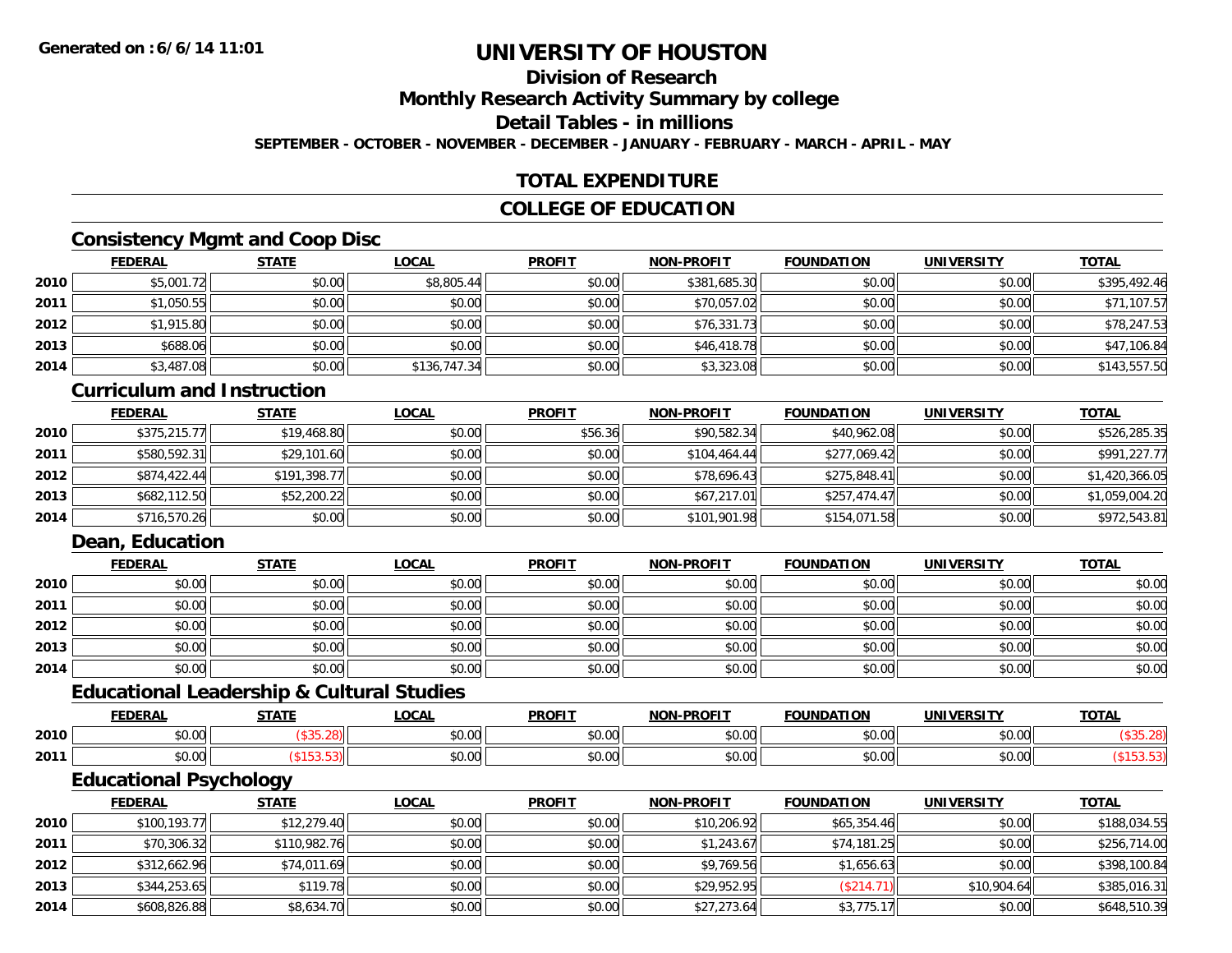# **Division of Research**

**Monthly Research Activity Summary by college**

**Detail Tables - in millions**

**SEPTEMBER - OCTOBER - NOVEMBER - DECEMBER - JANUARY - FEBRUARY - MARCH - APRIL - MAY**

## **TOTAL EXPENDITURE**

### **COLLEGE OF EDUCATION**

### **Institute for Urban Education**

|      | <b>FEDERAL</b> | <b>STATE</b> | <u>LOCAL</u> | <b>PROFIT</b> | <b>NON-PROFIT</b> | <b>FOUNDATION</b> | <b>UNIVERSITY</b> | <b>TOTAL</b> |
|------|----------------|--------------|--------------|---------------|-------------------|-------------------|-------------------|--------------|
| 2010 | \$283,667.37   | \$0.00       | \$0.00       | \$0.00        | \$6.60            | \$0.00            | \$0.00            | \$283,673.97 |
| 2011 | \$164,947.68   | \$0.00       | \$0.00       | \$0.00        | \$0.00            | \$0.00            | \$0.00            | \$164,947.68 |
| 2012 | \$147,761.56   | \$0.00       | \$0.00       | \$0.00        | \$0.00            | \$0.00            | \$0.00            | \$147,761.56 |
| 2013 | \$48,019.16    | \$0.00       | \$0.00       | \$0.00        | \$0.00            | \$0.00            | \$0.00            | \$48,019.16  |
| 2014 | \$14,930.87    | \$0.00       | \$0.00       | \$0.00        | \$0.00            | \$0.00            | \$0.00            | \$14,930.87  |

### **UH Charter School**

|       | <b>FEDERAL</b> | <u>STATE</u>   | <u>LOCAL</u> | <b>PROFIT</b> | <b>NON-PROFIT</b> | <b>FOUNDATION</b> | <b>UNIVERSITY</b> | <b>TOTAL</b>    |
|-------|----------------|----------------|--------------|---------------|-------------------|-------------------|-------------------|-----------------|
| 2012  | \$50,293.49    | \$676.763.15   | \$0.00       | \$0.00        | \$0.00            | \$0.00            | \$0.00            | \$727,056.64    |
| 2013  | \$37,567.65    | \$716,568.64   | \$0.00       | \$0.00        | \$0.00            | \$0.00            | \$0.00            | \$754,136.29    |
| 2014  | \$40,273.08    | \$778.393.43   | \$0.00       | \$0.00        | \$0.00            | \$0.00            | \$0.00            | \$818,666.51    |
| Total | \$5,464,760.91 | \$2,669,734.13 | \$145,552.78 | \$56.36       | \$1,099,131.45    | \$1,150,178.76    | \$10,904.64       | \$10,540,319.03 |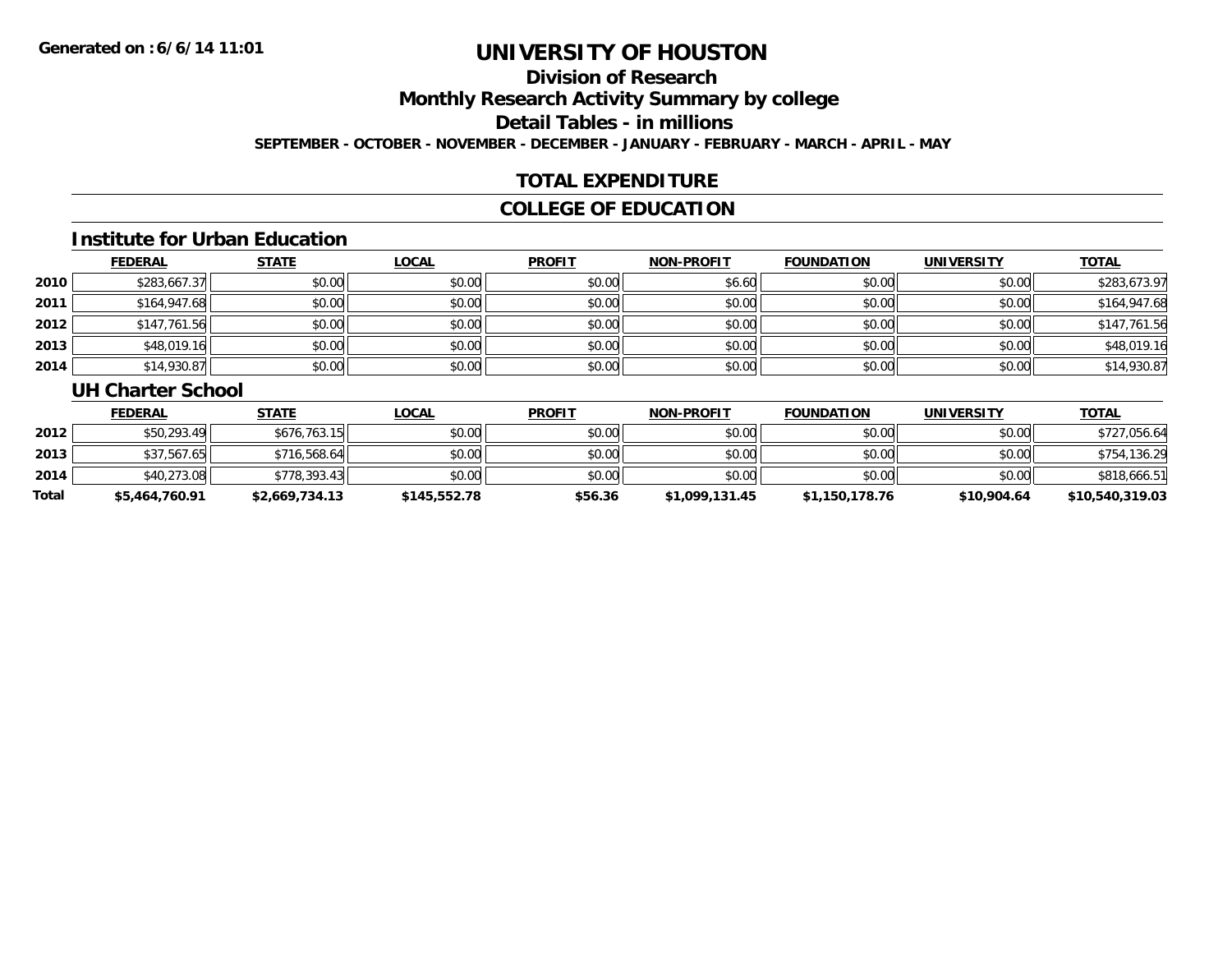**Division of Research**

**Monthly Research Activity Summary by college**

**Detail Tables - in millions**

**SEPTEMBER - OCTOBER - NOVEMBER - DECEMBER - JANUARY - FEBRUARY - MARCH - APRIL - MAY**

## **TOTAL EXPENDITURE**

### **COLLEGE OF LIBERAL ARTS AND SOCIAL SCIENCES**

# **African-American Studies**

|      | <b>FEDERAL</b>                   | <b>STATE</b> | <b>LOCAL</b> | <b>PROFIT</b> | <b>NON-PROFIT</b> | <b>FOUNDATION</b> | <b>UNIVERSITY</b> | <b>TOTAL</b> |
|------|----------------------------------|--------------|--------------|---------------|-------------------|-------------------|-------------------|--------------|
| 2014 | \$1,500.00                       | \$0.00       | \$0.00       | \$0.00        | \$4,783.60        | \$0.00            | \$0.00            | \$6,283.60   |
|      | Art                              |              |              |               |                   |                   |                   |              |
|      | <b>FEDERAL</b>                   | <b>STATE</b> | <b>LOCAL</b> | <b>PROFIT</b> | <b>NON-PROFIT</b> | <b>FOUNDATION</b> | <b>UNIVERSITY</b> | <b>TOTAL</b> |
| 2012 | \$1,810.02                       | \$0.00       | \$0.00       | \$0.00        | \$0.00            | \$0.00            | \$0.00            | \$1,810.02   |
| 2013 | \$6,137.67                       | \$0.00       | \$0.00       | \$0.00        | \$0.00            | \$0.00            | \$0.00            | \$6,137.67   |
| 2014 | \$2,054.89                       | \$0.00       | \$0.00       | \$0.00        | \$0.00            | \$0.00            | \$0.00            | \$2,054.89   |
|      | <b>Arte Publico Press</b>        |              |              |               |                   |                   |                   |              |
|      | <b>FEDERAL</b>                   | <b>STATE</b> | <b>LOCAL</b> | <b>PROFIT</b> | <b>NON-PROFIT</b> | <b>FOUNDATION</b> | <b>UNIVERSITY</b> | <b>TOTAL</b> |
| 2010 | \$34,875.34                      | \$0.00       | \$0.00       | \$0.00        | \$51,200.00       | \$113,122.24      | \$0.00            | \$199,197.58 |
| 2011 | \$17,484.53                      | \$3,500.00   | \$0.00       | \$0.00        | \$53,675.60       | \$251,398.42      | \$0.00            | \$326,058.55 |
| 2012 | \$39,604.20                      | \$1,867.88   | \$0.00       | \$0.00        | \$35,074.98       | \$0.00            | \$0.00            | \$76,547.06  |
| 2013 | \$35,380.05                      | \$0.00       | \$0.00       | \$0.00        | \$33,200.00       | \$158,118.55      | \$0.00            | \$226,698.60 |
| 2014 | \$0.00                           | \$10,000.00  | \$0.00       | \$0.00        | \$80,074.00       | \$242,157.07      | \$0.00            | \$332,231.07 |
|      | <b>Blaffer Gallery</b>           |              |              |               |                   |                   |                   |              |
|      | <b>FEDERAL</b>                   | <b>STATE</b> | <b>LOCAL</b> | <b>PROFIT</b> | <b>NON-PROFIT</b> | <b>FOUNDATION</b> | <b>UNIVERSITY</b> | <b>TOTAL</b> |
| 2010 | \$74,342.47                      | \$4,898.00   | \$0.00       | \$0.00        | \$64,393.74       | \$0.00            | \$0.00            | \$143,634.21 |
| 2011 | \$9,352.22                       | \$5,636.60   | \$0.00       | \$0.00        | \$24,449.16       | \$0.00            | \$0.00            | \$39,437.98  |
| 2012 | \$2,926.91                       | \$1,981.95   | \$0.00       | \$0.00        | \$22,492.41       | \$0.00            | \$0.00            | \$27,401.27  |
| 2013 | \$6,647.16                       | \$0.00       | \$0.00       | \$0.00        | \$0.00            | \$0.00            | \$0.00            | \$6,647.16   |
| 2014 | \$50,000.58                      | \$10,387.81  | \$0.00       | \$0.00        | \$7,143.75        | \$0.00            | \$0.00            | \$67,532.14  |
|      | <b>Center for Public History</b> |              |              |               |                   |                   |                   |              |
|      | <b>FEDERAL</b>                   | <b>STATE</b> | <b>LOCAL</b> | <b>PROFIT</b> | <b>NON-PROFIT</b> | <b>FOUNDATION</b> | <b>UNIVERSITY</b> | <b>TOTAL</b> |
| 2012 | \$38,916.27                      | \$0.00       | \$0.00       | \$0.00        | \$0.00            | \$0.00            | \$0.00            | \$38,916.27  |
| 2013 | \$41,042.50                      | \$0.00       | \$0.00       | \$0.00        | \$0.00            | \$0.00            | \$0.00            | \$41,042.50  |
| 2014 | \$1,117.26                       | \$0.00       | \$0.00       | \$0.00        | \$0.00            | \$0.00            | \$0.00            | \$1,117.26   |
|      | <b>Communication Disorders</b>   |              |              |               |                   |                   |                   |              |
|      | <b>FEDERAL</b>                   | <b>STATE</b> | <b>LOCAL</b> | <b>PROFIT</b> | <b>NON-PROFIT</b> | <b>FOUNDATION</b> | <b>UNIVERSITY</b> | <b>TOTAL</b> |
| 2010 | (S0.09)                          | \$0.00       | \$0.00       | \$0.00        | \$256,051.03      | \$0.00            | \$0.00            | \$256,050.94 |
| 2011 | \$3,097.47                       | \$0.00       | (\$259.55)   | \$0.00        | \$105,465.05      | \$0.00            | \$0.00            | \$108,302.97 |
| 2012 | \$6,561.09                       | \$0.00       | \$0.00       | \$0.00        | \$165,181.11      | \$0.00            | \$0.00            | \$171,742.20 |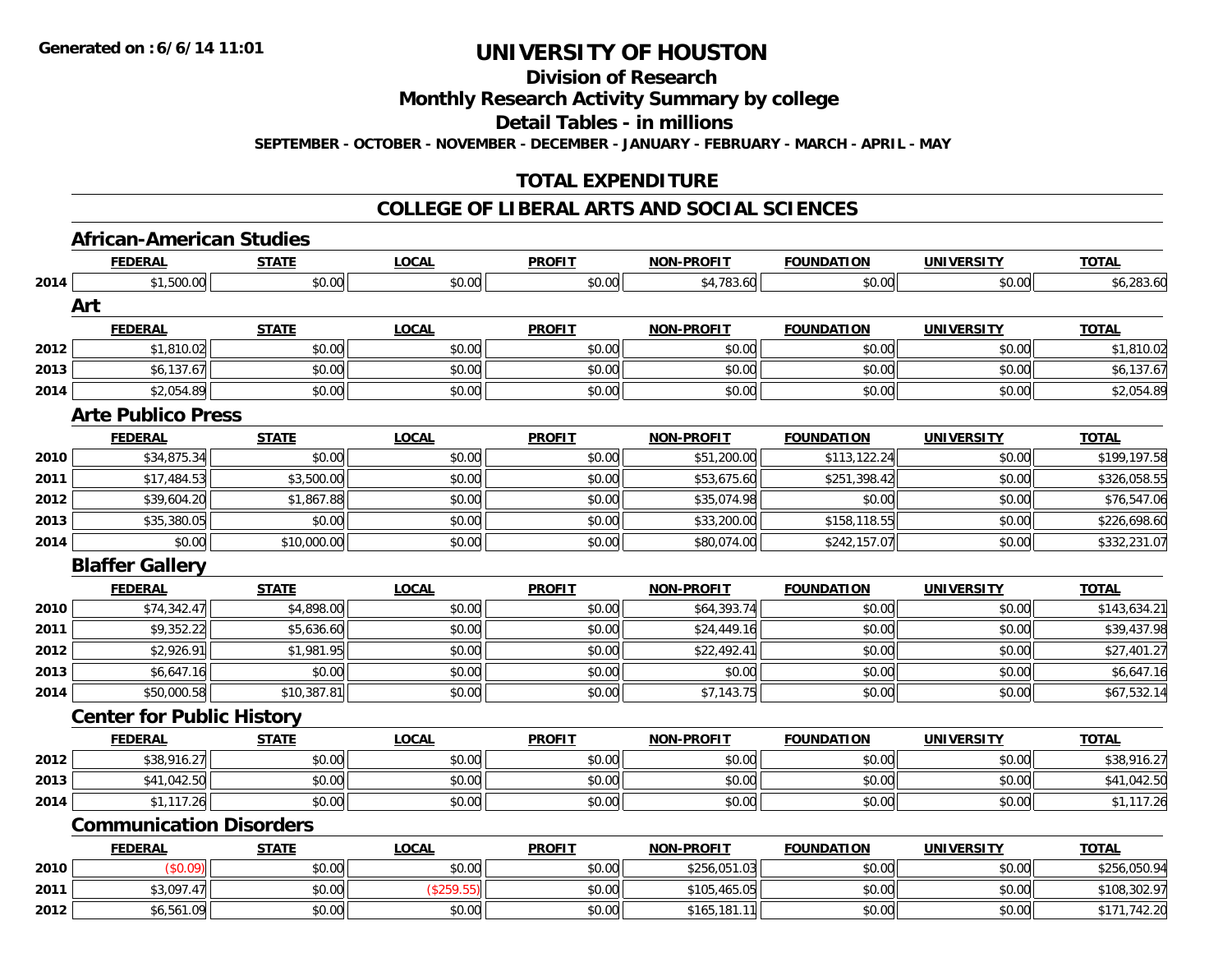# **Division of Research**

**Monthly Research Activity Summary by college**

**Detail Tables - in millions**

**SEPTEMBER - OCTOBER - NOVEMBER - DECEMBER - JANUARY - FEBRUARY - MARCH - APRIL - MAY**

## **TOTAL EXPENDITURE**

### **COLLEGE OF LIBERAL ARTS AND SOCIAL SCIENCES**

|      | <b>FEDERAL</b>                      | <b>STATE</b>                                      | <b>LOCAL</b> | <b>PROFIT</b> | <b>NON-PROFIT</b> | <b>FOUNDATION</b> | <b>UNIVERSITY</b> | <b>TOTAL</b> |
|------|-------------------------------------|---------------------------------------------------|--------------|---------------|-------------------|-------------------|-------------------|--------------|
| 2013 | (\$0.01)                            | \$0.00                                            | \$0.00       | \$0.00        | \$104,307.35      | \$3,100.00        | \$0.00            | \$107,407.34 |
| 2014 | \$55,098.57                         | \$0.00                                            | \$0.00       | \$0.00        | \$293,719.69      | \$166.70          | \$0.00            | \$348,984.96 |
|      | <b>Comparative Cultural Studies</b> |                                                   |              |               |                   |                   |                   |              |
|      | <b>FEDERAL</b>                      | <b>STATE</b>                                      | <b>LOCAL</b> | <b>PROFIT</b> | <b>NON-PROFIT</b> | <b>FOUNDATION</b> | <b>UNIVERSITY</b> | <b>TOTAL</b> |
| 2010 | \$0.00                              | \$0.00                                            | \$0.00       | \$0.00        | (\$88.94)         | \$0.00            | \$0.00            | (\$88.94)    |
| 2011 | \$0.00                              | \$0.00                                            | \$0.00       | (\$125.65)    | \$0.00            | \$0.00            | \$0.00            | (\$125.65)   |
| 2012 | \$0.00                              | \$166.38                                          | \$0.00       | \$0.00        | \$0.00            | \$0.00            | \$0.00            | \$166.38     |
|      |                                     | <b>Cynthia Woods Mitchell Center for the Arts</b> |              |               |                   |                   |                   |              |
|      | <b>FEDERAL</b>                      | <b>STATE</b>                                      | <b>LOCAL</b> | <b>PROFIT</b> | <b>NON-PROFIT</b> | <b>FOUNDATION</b> | <b>UNIVERSITY</b> | <b>TOTAL</b> |
| 2011 | \$0.00                              | \$0.00                                            | \$0.00       | \$0.00        | \$15,000.00       | \$0.00            | \$0.00            | \$15,000.00  |
| 2013 | \$0.00                              | \$6,000.00                                        | \$0.00       | \$0.00        | \$0.00            | \$0.00            | \$0.00            | \$6,000.00   |
| 2014 | \$0.00                              | \$4,500.00                                        | \$0.00       | \$5,000.00    | \$6,063.33        | \$16,400.00       | \$0.00            | \$31,963.33  |
|      |                                     | Dean, Liberal Arts and Social Sciences            |              |               |                   |                   |                   |              |
|      | <b>FEDERAL</b>                      | <b>STATE</b>                                      | <b>LOCAL</b> | <b>PROFIT</b> | <b>NON-PROFIT</b> | <b>FOUNDATION</b> | <b>UNIVERSITY</b> | <b>TOTAL</b> |
| 2010 | \$2,011.23                          | \$0.00                                            | \$0.00       | \$0.00        | \$0.00            | \$0.00            | \$0.00            | \$2,011.23   |
| 2011 | (\$659.56)                          | \$0.00                                            | \$0.00       | \$0.00        | \$0.00            | \$0.00            | \$0.00            | (\$659.56)   |
| 2012 | \$2,794.57                          | \$0.00                                            | \$0.00       | \$0.00        | \$0.00            | \$0.00            | \$0.00            | \$2,794.57   |
| 2013 | \$17.40                             | \$0.00                                            | \$0.00       | \$0.00        | \$0.00            | \$0.00            | \$0.00            | \$17.40      |
| 2014 | \$0.00                              | \$950.00                                          | \$0.00       | \$0.00        | \$0.00            | \$0.00            | \$0.00            | \$950.00     |
|      | <b>Economics</b>                    |                                                   |              |               |                   |                   |                   |              |
|      | <b>FEDERAL</b>                      | <b>STATE</b>                                      | <b>LOCAL</b> | <b>PROFIT</b> | <b>NON-PROFIT</b> | <b>FOUNDATION</b> | <b>UNIVERSITY</b> | <b>TOTAL</b> |
| 2010 | \$7,424.99                          | \$0.00                                            | \$0.00       | \$0.00        | \$0.00            | \$0.00            | \$0.00            | \$7,424.99   |
| 2011 | (\$2,023.11)                        | \$0.00                                            | \$0.00       | \$0.00        | \$16,068.50       | \$21,696.47       | \$0.00            | \$35,741.86  |
| 2012 | \$0.00                              | \$0.00                                            | \$0.00       | \$18,907.39   | \$3,633.71        | \$28,448.32       | \$0.00            | \$50,989.42  |
| 2013 | \$98,544.57                         | \$0.00                                            | \$0.00       | \$0.00        | \$233,914.99      | \$23,863.14       | \$0.00            | \$356,322.70 |
| 2014 | \$0.00                              | \$0.00                                            | \$0.00       | \$0.00        | \$39,722.80       | \$19,853.99       | \$0.00            | \$59,576.79  |
|      | <b>English</b>                      |                                                   |              |               |                   |                   |                   |              |
|      | <b>FEDERAL</b>                      | <b>STATE</b>                                      | <b>LOCAL</b> | <b>PROFIT</b> | <b>NON-PROFIT</b> | <b>FOUNDATION</b> | <b>UNIVERSITY</b> | <b>TOTAL</b> |
| 2010 | \$565.00                            | \$0.00                                            | \$0.00       | \$0.00        | \$0.00            | \$0.00            | \$0.00            | \$565.00     |
| 2011 | (\$51.76)                           | (\$0.09)                                          | \$0.00       | \$0.00        | (\$287.50)        | \$0.00            | \$0.00            | (\$339.35)   |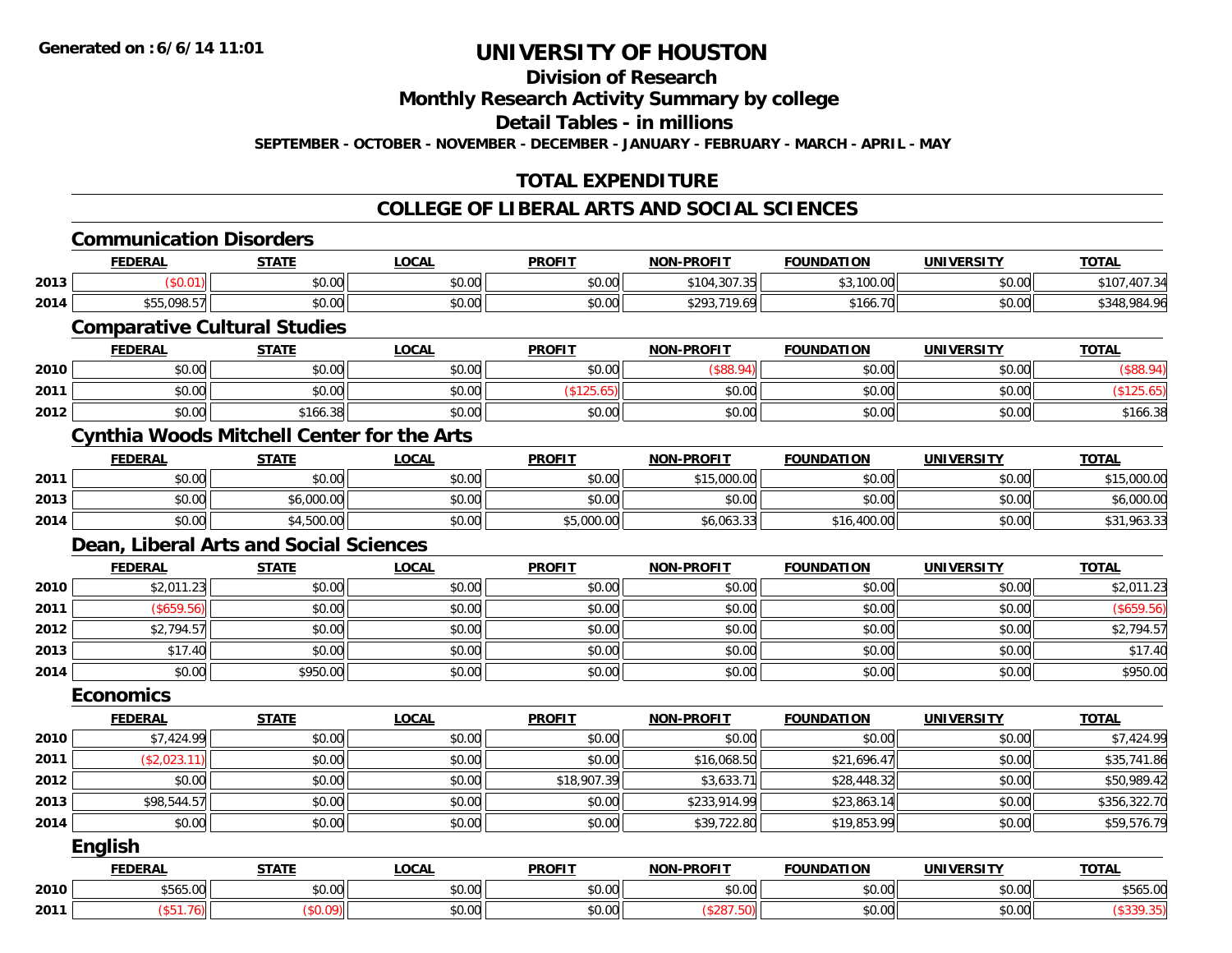# **Division of Research**

**Monthly Research Activity Summary by college**

**Detail Tables - in millions**

**SEPTEMBER - OCTOBER - NOVEMBER - DECEMBER - JANUARY - FEBRUARY - MARCH - APRIL - MAY**

## **TOTAL EXPENDITURE**

### **COLLEGE OF LIBERAL ARTS AND SOCIAL SCIENCES**

|      | <b>English</b>          |                                       |              |               |                   |                   |                   |                |
|------|-------------------------|---------------------------------------|--------------|---------------|-------------------|-------------------|-------------------|----------------|
|      | <b>FEDERAL</b>          | <b>STATE</b>                          | <b>LOCAL</b> | <b>PROFIT</b> | <b>NON-PROFIT</b> | <b>FOUNDATION</b> | <b>UNIVERSITY</b> | <b>TOTAL</b>   |
| 2012 | \$1,000.00              | \$0.00                                | \$0.00       | \$0.00        | \$0.00            | \$0.00            | \$0.00            | \$1,000.00     |
| 2013 | \$23,172.51             | \$0.00                                | \$0.00       | \$0.00        | \$0.00            | \$0.00            | \$0.00            | \$23,172.51    |
| 2014 | \$14,950.00             | \$0.00                                | \$0.00       | \$0.00        | \$0.00            | \$0.00            | \$0.00            | \$14,950.00    |
|      |                         | <b>Health and Human Performance</b>   |              |               |                   |                   |                   |                |
|      | <b>FEDERAL</b>          | <b>STATE</b>                          | <b>LOCAL</b> | <b>PROFIT</b> | <b>NON-PROFIT</b> | <b>FOUNDATION</b> | <b>UNIVERSITY</b> | <b>TOTAL</b>   |
| 2010 | \$1,176,233.46          | \$0.00                                | \$0.00       | \$38,423.26   | \$0.00            | \$10,148.17       | \$382.85          | \$1,225,187.74 |
| 2011 | \$828,025.81            | \$0.00                                | \$0.00       | \$256,550.98  | \$0.00            | \$13,542.62       | \$0.00            | \$1,098,119.40 |
| 2012 | \$608,255.08            | \$0.00                                | \$0.00       | \$260,840.50  | \$0.00            | \$16,089.96       | \$0.00            | \$885,185.53   |
| 2013 | \$1,928,527.29          | \$0.00                                | \$0.00       | \$64,586.67   | \$0.00            | \$5,717.58        | \$0.00            | \$1,998,831.54 |
| 2014 | \$1,628,313.66          | \$0.00                                | \$0.00       | \$67,776.46   | \$0.00            | \$19,854.87       | \$0.00            | \$1,715,944.99 |
|      | <b>Hispanic Studies</b> |                                       |              |               |                   |                   |                   |                |
|      | <b>FEDERAL</b>          | <b>STATE</b>                          | <b>LOCAL</b> | <b>PROFIT</b> | <b>NON-PROFIT</b> | <b>FOUNDATION</b> | <b>UNIVERSITY</b> | <b>TOTAL</b>   |
| 2011 | \$0.00                  | \$0.00                                | \$0.00       | \$0.00        | \$0.00            | \$0.00            | \$0.00            | \$0.00         |
| 2012 | \$0.00                  | \$0.00                                | \$0.00       | \$0.00        | \$0.00            | \$63,382.43       | \$0.00            | \$63,382.43    |
| 2013 | \$0.00                  | \$0.00                                | \$0.00       | \$0.00        | \$0.00            | \$15,742.27       | \$0.00            | \$15,742.27    |
| 2014 | \$0.00                  | \$0.00                                | \$0.00       | \$0.00        | \$0.00            | \$4,437.02        | \$0.00            | \$4,437.02     |
|      | <b>History</b>          |                                       |              |               |                   |                   |                   |                |
|      | <b>FEDERAL</b>          | <b>STATE</b>                          | <b>LOCAL</b> | <b>PROFIT</b> | <b>NON-PROFIT</b> | <b>FOUNDATION</b> | <b>UNIVERSITY</b> | <b>TOTAL</b>   |
| 2010 | \$953.97                | \$0.00                                | \$0.00       | \$62,563.33   | \$0.00            | \$0.00            | \$0.00            | \$63,517.30    |
| 2011 | \$7,942.13              | \$0.00                                | \$0.00       | \$24,509.42   | \$0.00            | \$0.00            | \$0.00            | \$32,451.55    |
| 2012 | \$2,879.25              | \$0.00                                | \$0.00       | \$13,127.23   | (\$332.43)        | \$0.00            | \$0.00            | \$15,674.05    |
| 2013 | ( \$6, 738.83)          | \$0.00                                | \$0.00       | \$50,699.56   | (\$13,435.64)     | \$0.00            | \$0.00            | \$30,525.09    |
| 2014 | \$4,728.39              | \$0.00                                | \$0.00       | \$54,194.85   | \$0.00            | \$0.00            | \$0.00            | \$58,923.24    |
|      |                         | <b>Hobby Center for Public Policy</b> |              |               |                   |                   |                   |                |
|      | <b>FEDERAL</b>          | <b>STATE</b>                          | <b>LOCAL</b> | <b>PROFIT</b> | <b>NON-PROFIT</b> | <b>FOUNDATION</b> | <b>UNIVERSITY</b> | <b>TOTAL</b>   |
| 2010 | \$12,872.17             | \$0.00                                | \$0.00       | \$0.00        | \$0.00            | \$0.00            | \$0.00            | \$12,872.17    |
| 2011 | \$17,621.36             | \$0.00                                | \$0.00       | \$0.00        | \$0.00            | \$0.00            | \$0.00            | \$17,621.36    |
| 2012 | \$47,797.83             | \$0.00                                | \$0.00       | \$0.00        | \$0.00            | \$0.00            | \$0.00            | \$47,797.83    |
| 2013 | \$69,715.75             | \$0.00                                | \$0.00       | \$0.00        | \$0.00            | \$0.00            | \$0.00            | \$69,715.75    |
| 2014 | \$0.00                  | \$19,635.70                           | \$0.00       | \$0.00        | \$0.00            | \$0.00            | \$0.00            | \$19,635.70    |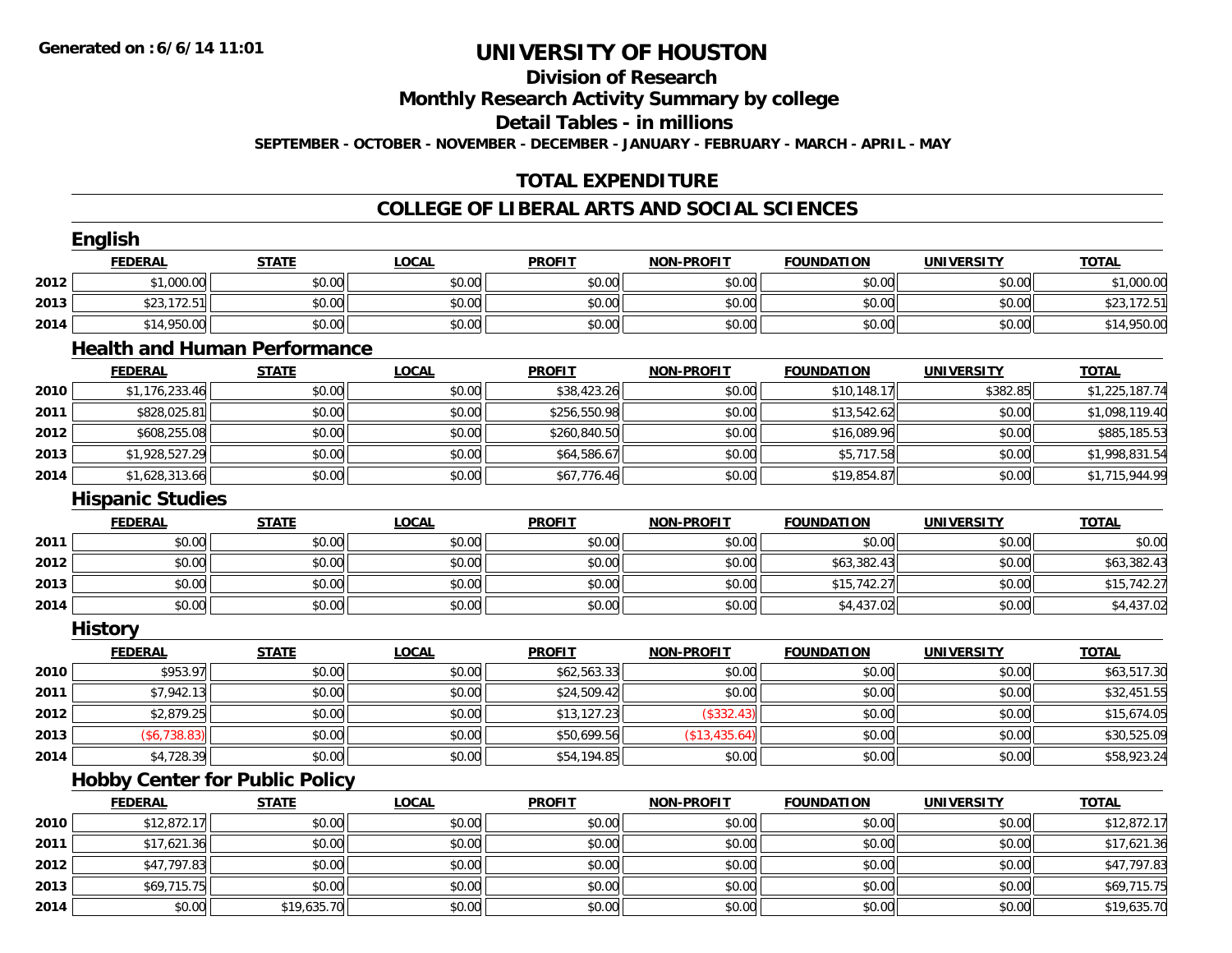**2012**

# **UNIVERSITY OF HOUSTON**

## **Division of Research**

**Monthly Research Activity Summary by college**

**Detail Tables - in millions**

**SEPTEMBER - OCTOBER - NOVEMBER - DECEMBER - JANUARY - FEBRUARY - MARCH - APRIL - MAY**

## **TOTAL EXPENDITURE**

### **COLLEGE OF LIBERAL ARTS AND SOCIAL SCIENCES**

## **Modern/Classical Languages**

|      | <b>FEDERAL</b>                 | <b>STATE</b> | <b>LOCAL</b> | <b>PROFIT</b> | <b>NON-PROFIT</b> | <b>FOUNDATION</b> | <b>UNIVERSITY</b> | <b>TOTAL</b>   |
|------|--------------------------------|--------------|--------------|---------------|-------------------|-------------------|-------------------|----------------|
| 2011 | \$250.48                       | \$0.00       | \$0.00       | \$0.00        | \$0.00            | \$0.00            | \$0.00            | \$250.48       |
| 2012 | \$2,671.51                     | \$0.00       | \$0.00       | \$0.00        | \$0.00            | \$0.00            | \$0.00            | \$2,671.51     |
| 2013 | \$19,730.97                    | \$0.00       | \$0.00       | \$0.00        | \$0.00            | \$0.00            | \$0.00            | \$19,730.97    |
| 2014 | \$59,353.84                    | \$0.00       | \$0.00       | \$0.00        | \$0.00            | \$0.00            | \$0.00            | \$59,353.84    |
|      | <b>Philosophy</b>              |              |              |               |                   |                   |                   |                |
|      | <b>FEDERAL</b>                 | <b>STATE</b> | <b>LOCAL</b> | <b>PROFIT</b> | <b>NON-PROFIT</b> | <b>FOUNDATION</b> | <b>UNIVERSITY</b> | <b>TOTAL</b>   |
| 2010 | \$0.00                         | \$0.00       | \$0.00       | \$0.00        | \$0.00            | \$0.00            | \$0.00            | \$0.00         |
| 2011 | \$0.00                         | \$0.00       | \$0.00       | \$0.00        | \$0.00            | \$0.00            | \$0.00            | \$0.00         |
| 2012 | \$4,613.16                     | \$0.00       | \$0.00       | \$0.00        | \$0.00            | \$0.00            | \$0.00            | \$4,613.16     |
| 2013 | \$4,542.36                     | \$0.00       | \$0.00       | \$0.00        | \$0.00            | \$0.00            | \$0.00            | \$4,542.36     |
| 2014 | \$8,626.72                     | \$0.00       | \$0.00       | \$0.00        | \$0.00            | \$0.00            | \$0.00            | \$8,626.72     |
|      | <b>Political Science</b>       |              |              |               |                   |                   |                   |                |
|      | <b>FEDERAL</b>                 | <b>STATE</b> | <b>LOCAL</b> | <b>PROFIT</b> | <b>NON-PROFIT</b> | <b>FOUNDATION</b> | <b>UNIVERSITY</b> | <b>TOTAL</b>   |
| 2010 | \$4,227.71                     | \$0.00       | \$0.00       | \$0.00        | \$0.00            | \$0.00            | \$0.00            | \$4,227.71     |
| 2011 | (\$2,511.44)                   | (\$637.93)   | \$0.00       | (\$179.60)    | \$0.00            | \$0.00            | \$0.00            | (\$3,328.97)   |
| 2012 | \$0.00                         | \$0.00       | \$0.00       | \$0.00        | \$0.00            | \$0.00            | \$0.00            | \$0.00         |
| 2013 | \$15,795.75                    | \$0.00       | \$0.00       | \$0.00        | \$0.00            | \$2,000.00        | \$0.00            | \$17,795.75    |
| 2014 | \$0.00                         | \$0.00       | \$0.00       | \$0.00        | \$0.00            | \$0.00            | \$0.00            | \$0.00         |
|      | <b>Psychology</b>              |              |              |               |                   |                   |                   |                |
|      | <b>FEDERAL</b>                 | <b>STATE</b> | <b>LOCAL</b> | <b>PROFIT</b> | <b>NON-PROFIT</b> | <b>FOUNDATION</b> | <b>UNIVERSITY</b> | <b>TOTAL</b>   |
| 2010 | \$4,595,072.88                 | \$350,777.02 | \$0.00       | \$119,348.32  | \$94,799.63       | \$6,573.91        | \$43,012.26       | \$5,209,584.02 |
| 2011 | \$4,693,585.54                 | \$414,619.95 | \$0.00       | \$64,782.82   | \$197,944.34      | \$161,410.82      | \$11,787.37       | \$5,544,130.84 |
| 2012 | \$3,981,699.99                 | \$72,990.84  | \$0.00       | \$61,039.10   | \$172,855.79      | \$139,724.24      | (\$9,680.69)      | \$4,418,629.27 |
| 2013 | \$4,068,858.59                 | \$36,298.79  | \$0.00       | \$53,858.95   | \$194,621.72      | \$74,243.98       | \$0.00            | \$4,427,882.03 |
| 2014 | \$2,961,490.54                 | \$11,155.35  | \$0.00       | \$12,235.46   | \$249,192.31      | (\$3,420.83)      | \$9,956.23        | \$3,240,609.06 |
|      | <b>School of Communication</b> |              |              |               |                   |                   |                   |                |
|      | <b>FEDERAL</b>                 | <b>STATE</b> | <b>LOCAL</b> | <b>PROFIT</b> | <b>NON-PROFIT</b> | <b>FOUNDATION</b> | <b>UNIVERSITY</b> | <b>TOTAL</b>   |
| 2010 | \$0.00                         | \$0.00       | \$0.00       | \$0.00        | \$0.00            | \$0.00            | \$0.00            | \$0.00         |
| 2011 | \$0.00                         | \$0.00       | \$0.00       | \$0.00        | \$0.00            | \$0.00            | \$0.00            | \$0.00         |

2 | \$0.00 \$0.00 \$0.00 \$0.00 \$0.00 \$0.00 \$0.00 \$0.00 \$0.00 \$0.00 \$0.00 \$0.00 \$0.00 \$0.00 \$0.00 \$0.00 \$0.00 \$0.0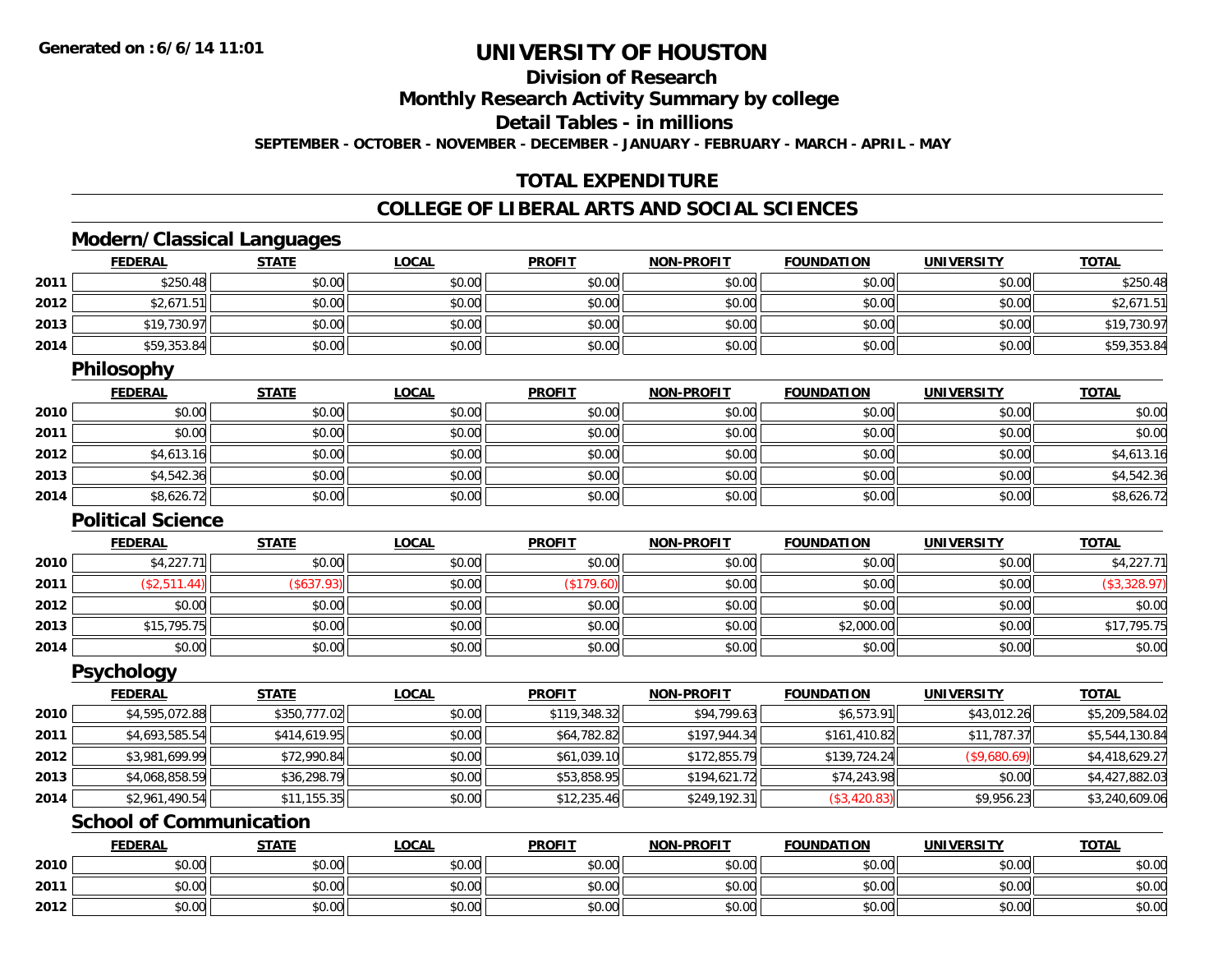#### **Division of Research**

**Monthly Research Activity Summary by college**

**Detail Tables - in millions**

**SEPTEMBER - OCTOBER - NOVEMBER - DECEMBER - JANUARY - FEBRUARY - MARCH - APRIL - MAY**

## **TOTAL EXPENDITURE**

### **COLLEGE OF LIBERAL ARTS AND SOCIAL SCIENCES**

|       | <b>School of Communication</b> |              |              |                |                   |                   |                   |                 |
|-------|--------------------------------|--------------|--------------|----------------|-------------------|-------------------|-------------------|-----------------|
|       | <b>FEDERAL</b>                 | <b>STATE</b> | <b>LOCAL</b> | <b>PROFIT</b>  | <b>NON-PROFIT</b> | <b>FOUNDATION</b> | <b>UNIVERSITY</b> | <b>TOTAL</b>    |
| 2013  | \$0.00                         | \$0.00       | \$0.00       | \$0.00         | \$3,680.46        | \$0.00            | \$0.00            | \$3,680.46      |
| 2014  | \$0.00                         | \$1,980.28   | \$0.00       | \$0.00         | \$2,152.27        | \$0.00            | \$1,000.00        | \$5,132.55      |
|       | <b>School of Music</b>         |              |              |                |                   |                   |                   |                 |
|       | <b>FEDERAL</b>                 | <b>STATE</b> | <b>LOCAL</b> | <b>PROFIT</b>  | <b>NON-PROFIT</b> | <b>FOUNDATION</b> | <b>UNIVERSITY</b> | <b>TOTAL</b>    |
| 2010  | \$0.00                         | \$0.00       | \$0.00       | \$0.00         | \$10,131.66       | \$0.00            | \$0.00            | \$10,131.66     |
| 2011  | \$0.00                         | \$1,365.00   | \$0.00       | \$0.00         | (\$666.97)        | \$0.00            | \$0.00            | \$698.03        |
|       | <b>Sociology</b>               |              |              |                |                   |                   |                   |                 |
|       | <b>FEDERAL</b>                 | <b>STATE</b> | <b>LOCAL</b> | <b>PROFIT</b>  | <b>NON-PROFIT</b> | <b>FOUNDATION</b> | <b>UNIVERSITY</b> | <b>TOTAL</b>    |
| 2010  | \$147,102.10                   | \$0.00       | \$5,405.91   | \$0.00         | \$20,181.63       | \$0.00            | \$0.00            | \$172,689.64    |
| 2011  | \$113,948.21                   | \$0.00       | \$0.00       | \$0.00         | \$0.00            | \$0.00            | \$0.00            | \$113,948.21    |
| 2012  | \$4,890.30                     | \$0.00       | \$0.00       | \$0.00         | \$0.00            | \$0.00            | \$0.00            | \$4,890.30      |
| 2013  | (\$5,703.98)                   | \$0.00       | \$0.00       | \$0.00         | \$0.00            | \$0.00            | \$0.00            | (\$5,703.98)    |
| 2014  | \$24,712.45                    | \$0.00       | \$0.00       | \$0.00         | \$0.00            | \$0.00            | \$0.00            | \$24,712.45     |
|       | <b>Theatre</b>                 |              |              |                |                   |                   |                   |                 |
|       | <b>FEDERAL</b>                 | <b>STATE</b> | <b>LOCAL</b> | <b>PROFIT</b>  | <b>NON-PROFIT</b> | <b>FOUNDATION</b> | <b>UNIVERSITY</b> | <b>TOTAL</b>    |
| 2011  | \$0.00                         | \$0.00       | \$0.00       | \$0.00         | \$47,028.06       | (\$45.63)         | \$0.00            | \$46,982.43     |
| 2012  | \$0.00                         | \$0.00       | \$0.00       | \$0.00         | (\$8,884.27)      | \$0.00            | \$0.00            | (\$8,884.27)    |
| 2013  | \$0.00                         | \$0.00       | \$0.00       | \$0.00         | \$0.00            | \$0.00            | \$0.00            | \$0.00          |
| 2014  | \$0.00                         | \$0.00       | \$0.00       | \$0.00         | \$45,000.00       | \$0.00            | \$0.00            | \$45,000.00     |
| Total | \$27,605,779.95                | \$958,073.52 | \$5,146.36   | \$1,228,139.05 | \$2,629,506.92    | \$1,407,726.29    | \$56,458.02       | \$33,890,830.11 |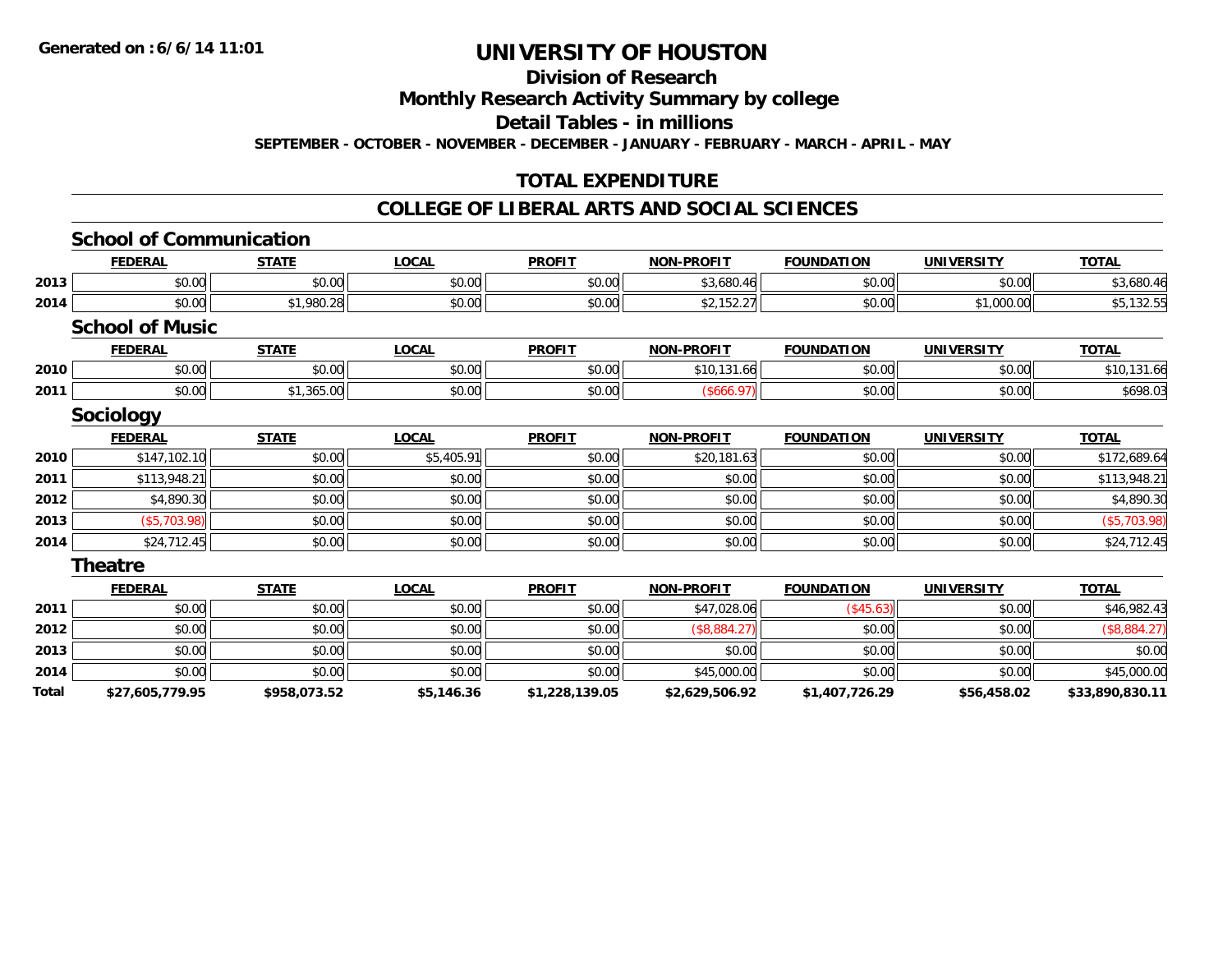## **Division of Research**

**Monthly Research Activity Summary by college**

**Detail Tables - in millions**

**SEPTEMBER - OCTOBER - NOVEMBER - DECEMBER - JANUARY - FEBRUARY - MARCH - APRIL - MAY**

## **TOTAL EXPENDITURE**

## **COLLEGE OF NATURAL SCIENCES AND MATHEMATICS**

## **Biology/Biochemistry**

**2013**

**2014**

|      | <b>FEDERAL</b>                                  | <b>STATE</b>   | <b>LOCAL</b>                                           | <b>PROFIT</b> | <b>NON-PROFIT</b> | <b>FOUNDATION</b> | <b>UNIVERSITY</b> | <b>TOTAL</b>   |
|------|-------------------------------------------------|----------------|--------------------------------------------------------|---------------|-------------------|-------------------|-------------------|----------------|
| 2010 | \$2,877,714.24                                  | \$75,148.86    | \$0.00                                                 | \$0.00        | \$327,847.92      | \$158,171.58      | \$0.00            | \$3,438,882.60 |
| 2011 | \$3,060,185.28                                  | \$385,787.68   | \$0.00                                                 | \$5,801.14    | \$517,697.73      | \$193,276.34      | \$0.00            | \$4,162,748.17 |
| 2012 | \$2,552,328.74                                  | \$806,418.74   | \$0.00                                                 | \$0.01        | \$581,772.35      | \$112,473.07      | \$0.00            | \$4,052,992.90 |
| 2013 | \$2,412,357.08                                  | \$664,755.16   | \$0.00                                                 | \$103,941.06  | \$585,114.56      | \$170,502.52      | \$0.00            | \$3,936,670.38 |
| 2014 | \$1,548,605.26                                  | \$617,499.80   | \$0.00                                                 | \$147,487.88  | \$440,925.55      | \$145,656.92      | \$0.00            | \$2,900,175.40 |
|      | <b>Center for Applied Geoscience Excellence</b> |                |                                                        |               |                   |                   |                   |                |
|      | <b>FEDERAL</b>                                  | <b>STATE</b>   | <b>LOCAL</b>                                           | <b>PROFIT</b> | <b>NON-PROFIT</b> | <b>FOUNDATION</b> | <b>UNIVERSITY</b> | <b>TOTAL</b>   |
| 2010 | \$0.00                                          | \$0.00         | \$0.00                                                 | \$0.00        | \$0.00            | \$0.00            | \$0.00            | \$0.00         |
|      |                                                 |                | <b>Center for Nuclear Receptors and Cell Signaling</b> |               |                   |                   |                   |                |
|      | <b>FEDERAL</b>                                  | <b>STATE</b>   | <b>LOCAL</b>                                           | <b>PROFIT</b> | <b>NON-PROFIT</b> | <b>FOUNDATION</b> | <b>UNIVERSITY</b> | <b>TOTAL</b>   |
| 2010 | \$536,234.82                                    | \$1,303,675.93 | \$0.00                                                 | \$0.00        | \$0.00            | \$33,116.84       | \$0.00            | \$1,873,027.59 |
| 2011 | \$1,016,738.20                                  | \$88,087.70    | \$0.00                                                 | \$0.00        | \$72,524.07       | \$34,986.55       | \$0.00            | \$1,212,336.52 |
| 2012 | \$1,503,209.00                                  | \$1,187,694.64 | \$0.00                                                 | \$221,277.66  | ( \$63.33)        | \$260,144.09      | \$0.00            | \$3,172,262.06 |
| 2013 | \$1,124,448.21                                  | \$519,272.19   | \$0.00                                                 | \$3,626.63    | \$977.00          | \$26,980.75       | \$0.00            | \$1,675,304.78 |
| 2014 | \$977,144.40                                    | \$733,311.70   | \$0.00                                                 | \$24,530.54   | \$24,392.28       | \$59,348.87       | \$0.00            | \$1,818,727.79 |
|      | Chemistry                                       |                |                                                        |               |                   |                   |                   |                |
|      | <b>FEDERAL</b>                                  | <b>STATE</b>   | <b>LOCAL</b>                                           | <b>PROFIT</b> | <b>NON-PROFIT</b> | <b>FOUNDATION</b> | <b>UNIVERSITY</b> | <b>TOTAL</b>   |
| 2010 | \$3,520,738.81                                  | \$1,414,507.16 | \$0.00                                                 | \$63,385.66   | \$23,346.94       | \$705,009.77      | \$172,904.28      | \$5,899,892.61 |
| 2011 | \$2,241,491.16                                  | \$701,028.44   | \$0.00                                                 | \$5,423.82    | \$43,528.33       | \$1,352,083.45    | \$54,411.06       | \$4,397,966.26 |
| 2012 | \$1,793,959.52                                  | \$665,954.55   | \$0.00                                                 | \$5,188.43    | \$49,348.31       | \$1,209,436.41    | \$53,467.14       | \$3,777,354.35 |
| 2013 | \$1,648,885.89                                  | \$624,877.62   | \$0.00                                                 | \$31,828.04   | \$9,131.70        | \$821,737.79      | $($ \$43,851.79)  | \$3,092,609.25 |
| 2014 | \$1,765,326.45                                  | \$426,108.48   | \$0.00                                                 | \$400.95      | \$11,521.49       | \$1,665,561.20    | \$16,022.37       | \$3,884,940.94 |
|      | <b>Computer Science</b>                         |                |                                                        |               |                   |                   |                   |                |
|      | <b>FEDERAL</b>                                  | <b>STATE</b>   | <b>LOCAL</b>                                           | <b>PROFIT</b> | <b>NON-PROFIT</b> | <b>FOUNDATION</b> | <b>UNIVERSITY</b> | <b>TOTAL</b>   |
| 2010 | \$2,649,021.49                                  | \$110,518.34   | \$0.00                                                 | \$78,250.58   | \$152,857.72      | \$0.00            | \$0.00            | \$2,990,648.13 |
| 2011 | \$3,818,778.83                                  | \$102,870.40   | \$0.00                                                 | \$251,554.19  | \$86,487.76       | \$0.00            | (\$769.35)        | \$4,258,921.82 |
| 2012 | \$2,185,406.21                                  | \$34,147.24    | \$0.00                                                 | \$328,884.50  | \$76,624.01       | \$28,666.12       | \$0.00            | \$2,653,728.08 |

**3** \$1,924,554.84 \$1,924,554.84 \$27,590.06 \$27,590.06 \$0.00 \$0.00 \$2,000 \$2,000 \$2,000 \$2,000 \$2,000 \$2,000 \$2,000 \$2,000 \$2,000 \$2,000

4 \$1,286,703.04 \$2,074,420.72 \$0.00 \$0.00 \$0.00 \$441,980.26 \$441,980.26 \$306,682.29 \$210,445.83 \$28,609.29 \$2,074,420.72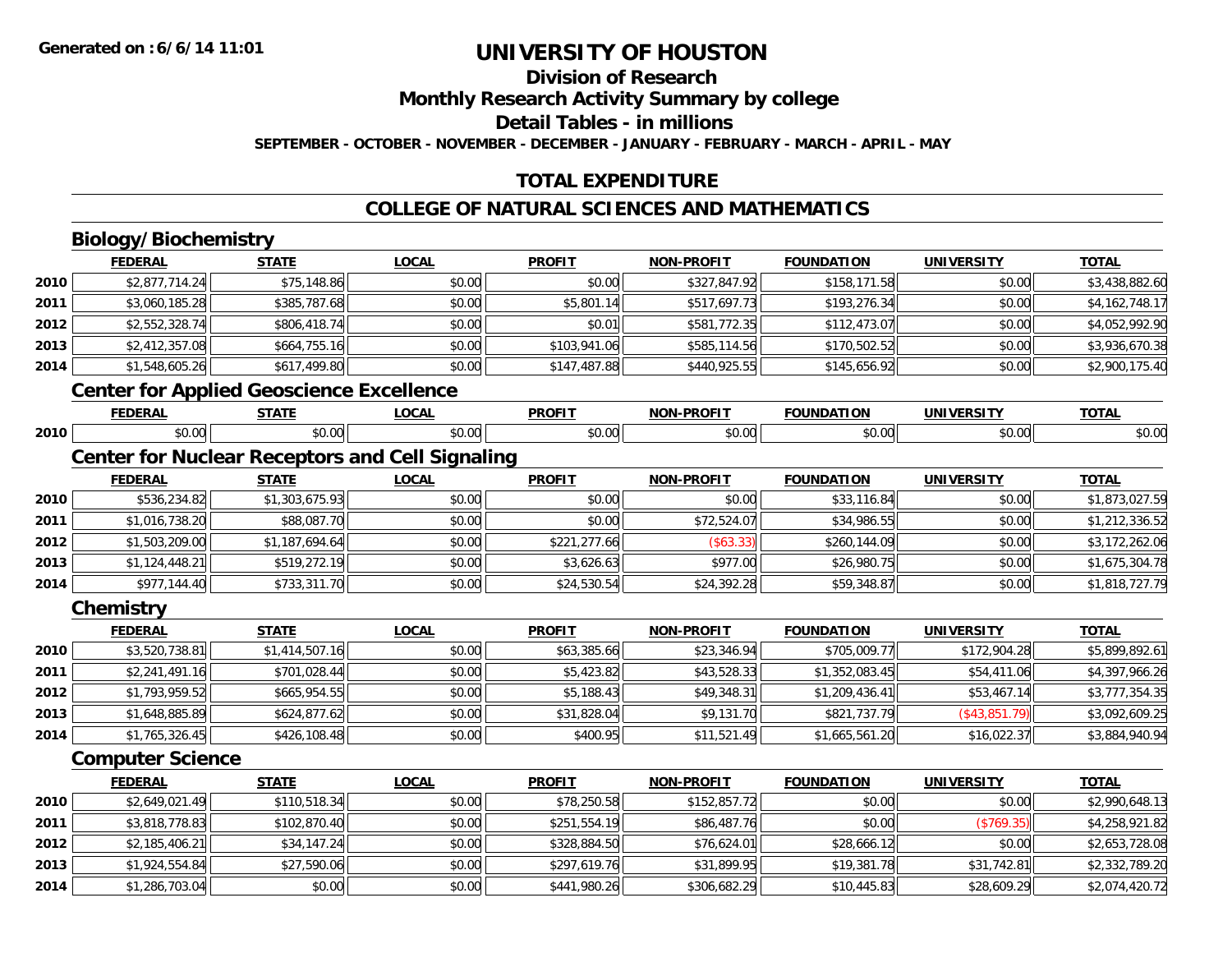## **Division of Research**

**Monthly Research Activity Summary by college**

**Detail Tables - in millions**

**SEPTEMBER - OCTOBER - NOVEMBER - DECEMBER - JANUARY - FEBRUARY - MARCH - APRIL - MAY**

## **TOTAL EXPENDITURE**

## **COLLEGE OF NATURAL SCIENCES AND MATHEMATICS**

## **Dean, Natural Sciences and Mathematics**

|      | <b>FEDERAL</b> | <b>STATE</b> | <u>LOCAL</u> | <b>PROFIT</b> | <b>NON-PROFIT</b> | <b>FOUNDATION</b> | <b>UNIVERSITY</b> | <b>TOTAL</b> |
|------|----------------|--------------|--------------|---------------|-------------------|-------------------|-------------------|--------------|
| 2010 | \$0.00         | \$0.00       | \$0.00       | \$0.00        | \$0.00            | \$0.00            | \$0.00            | \$0.00       |
| 2011 | \$0.00         | \$0.00       | \$0.00       | \$0.00        | \$0.00            | \$0.00            | \$0.00            | \$0.00       |
| 2012 | \$18,452.66    | \$0.00       | \$0.00       | \$0.00        | \$0.00            | \$0.00            | \$0.00            | \$18,452.66  |
| 2013 | \$106,691.08   | \$0.00       | \$0.00       | \$0.00        | \$0.00            | \$0.00            | \$0.00            | \$106,691.08 |
| 2014 | \$34,378.69    | \$0.00       | \$0.00       | \$0.00        | \$0.00            | \$0.00            | \$0.00            | \$34,378.69  |

#### **Earth & Atmospheric Sciences**

|      | <b>FEDERAL</b> | <u>STATE</u> | <b>LOCAL</b> | <b>PROFIT</b>  | <b>NON-PROFIT</b> | <b>FOUNDATION</b> | <b>UNIVERSITY</b> | <b>TOTAL</b>   |
|------|----------------|--------------|--------------|----------------|-------------------|-------------------|-------------------|----------------|
| 2010 | \$1,153,182.83 | \$353,708.99 | \$0.00       | \$1,330,806.24 | \$683,828.66      | \$0.00            | \$0.00            | \$3,521,526.72 |
| 2011 | \$1,291,755.30 | \$802,404.41 | \$0.00       | \$1,127,283.15 | \$153,252.85      | \$0.00            | \$0.00            | \$3,374,695.71 |
| 2012 | \$1,144,779.27 | \$396,069.68 | \$0.00       | \$1,573,259.74 | \$133,898.27      | \$0.00            | \$0.00            | \$3,248,006.96 |
| 2013 | \$1,011,327.83 | \$185,750.05 | \$0.00       | \$2,024,942.95 | \$104,011.52      | \$0.00            | \$0.00            | \$3,326,032.35 |
| 2014 | \$647,358.45   | \$252,984.02 | \$0.00       | \$1,753,331.85 | \$261,390.36      | \$116,502.55      | \$0.00            | \$3,031,567.23 |

## **Institute for Climate and Atmospheric Science**

|      | <b>FEDERAL</b> | <b>STATE</b> | <u>LOCAL</u> | <b>PROFIT</b> | <b>NON-PROFIT</b> | <b>FOUNDATION</b> | <b>UNIVERSITY</b> | <b>TOTAL</b> |
|------|----------------|--------------|--------------|---------------|-------------------|-------------------|-------------------|--------------|
| 2010 | \$0.00         | \$0.00       | \$0.00       | \$0.00        | \$0.00            | \$0.00            | \$0.00            | \$0.00       |
| 2011 | \$0.00         | \$0.00       | \$0.00       | \$0.00        | \$0.00            | \$0.00            | \$0.00            | \$0.00       |
| 2012 | \$0.00         | \$0.00       | \$0.00       | \$0.00        | \$0.00            | \$0.00            | \$0.00            | \$0.00       |
| 2013 | \$0.00         | \$0.00       | \$0.00       | \$0.00        | \$0.00            | \$0.00            | \$0.00            | \$0.00       |
| 2014 | \$0.00         | \$0.00       | \$0.00       | \$0.00        | \$0.00            | \$0.00            | \$0.00            | \$0.00       |

## **Mathematics**

|      | <b>FEDERAL</b> | <b>STATE</b> | <b>LOCAL</b> | <b>PROFIT</b> | <b>NON-PROFIT</b> | <b>FOUNDATION</b> | <b>UNIVERSITY</b> | <b>TOTAL</b>   |
|------|----------------|--------------|--------------|---------------|-------------------|-------------------|-------------------|----------------|
| 2010 | \$895,820.06   | \$145,261.86 | \$0.00       | \$43,875.42   | \$97,869.35       | \$32,258.94       | \$0.00            | \$1,215,085.63 |
| 2011 | \$794,461.28   | \$290,165.89 | \$0.00       | \$52,631.03   | \$108,271.66      | \$31,640.90       | \$10,000.00       | \$1,287,170.76 |
| 2012 | \$767,900.57   | \$248,114.91 | \$7,488.83   | \$140,897.21  | \$79,749.49       | \$32,388.32       | \$17,125.74       | \$1,293,665.07 |
| 2013 | \$1,011,871.95 | \$90,760.27  | \$0.00       | \$96,270.98   | \$467.88          | \$42,196.96       | \$21,185.69       | \$1,262,753.73 |
| 2014 | \$1,300,252.62 | (\$1,525.67) | \$0.00       | \$55,167.72   | \$0.00            | \$21,733.37       | \$0.00            | \$1,375,628.04 |

### **Physics**

|      | <b>FEDERAL</b>        | <b>STATE</b>                              | <b>_OCAL</b> | <b>PROFIT</b>                     | <b>NON-PROFIT</b> | <b>FOUNDATION</b> | <b>UNIVERSITY</b> | <b>TOTAL</b>                                 |
|------|-----------------------|-------------------------------------------|--------------|-----------------------------------|-------------------|-------------------|-------------------|----------------------------------------------|
| 2010 | 1,395,776.16          | 121.20<br>$A$ $\overline{A}$<br>* 424.ZU. | \$0.00       | 714 75<br>16.751<br>' I , UZZ , J | \$48,763.97       | \$293,666.45      | \$0.00            | \$2,808,347.53                               |
| 2011 | 62.107.521<br>521.40، | \$18,080.15                               | \$0.00       | \$915,790.00                      | .702.60<br>JZ I   | \$314,087.73      | \$0.00            | 101 0A<br>$\sim$ $ -$<br>٬۳۰ تا ۱۵<br>، ن. ب |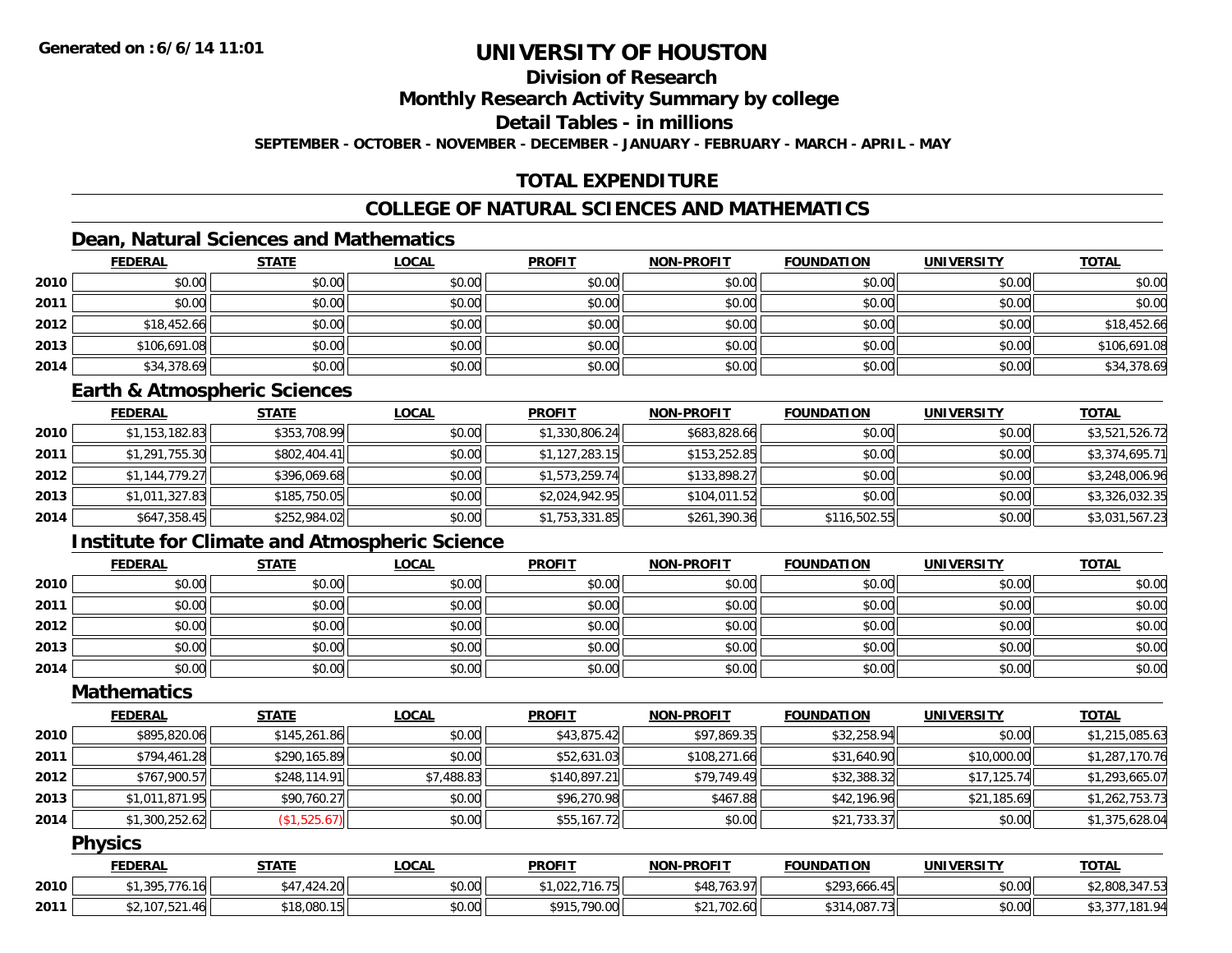#### **Division of Research**

**Monthly Research Activity Summary by college**

**Detail Tables - in millions**

**SEPTEMBER - OCTOBER - NOVEMBER - DECEMBER - JANUARY - FEBRUARY - MARCH - APRIL - MAY**

## **TOTAL EXPENDITURE**

### **COLLEGE OF NATURAL SCIENCES AND MATHEMATICS**

|       | <b>Physics</b>  |                 |              |                 |                   |                   |                   |                  |  |  |  |  |
|-------|-----------------|-----------------|--------------|-----------------|-------------------|-------------------|-------------------|------------------|--|--|--|--|
|       | <b>FEDERAL</b>  | <b>STATE</b>    | <b>LOCAL</b> | <b>PROFIT</b>   | <b>NON-PROFIT</b> | <b>FOUNDATION</b> | <b>UNIVERSITY</b> | <b>TOTAL</b>     |  |  |  |  |
| 2012  | \$2,417,815.85  | (\$2,933.99)    | \$0.00       | \$929,844.89    | \$38,329.62       | \$245,435.93      | \$0.00            | \$3,628,492.31   |  |  |  |  |
| 2013  | \$2,438,372.19  | \$0.00          | \$0.00       | \$1,407,130.61  | \$43,013.71       | \$183,117.65      | \$0.00            | \$4,071,634.16   |  |  |  |  |
| 2014  | \$3,496,728.07  | \$2,193.00      | \$0.00       | \$1,307,923.28  | \$24,887.30       | \$190,282.25      | \$0.00            | \$5,022,013.90   |  |  |  |  |
| Total | \$62,478,277.79 | \$13,317,712.43 | \$7,488.83   | \$15,793,052.92 | \$5,142,053.87    | \$8,510,290.93    | \$360,847.24      | \$105,609,724.00 |  |  |  |  |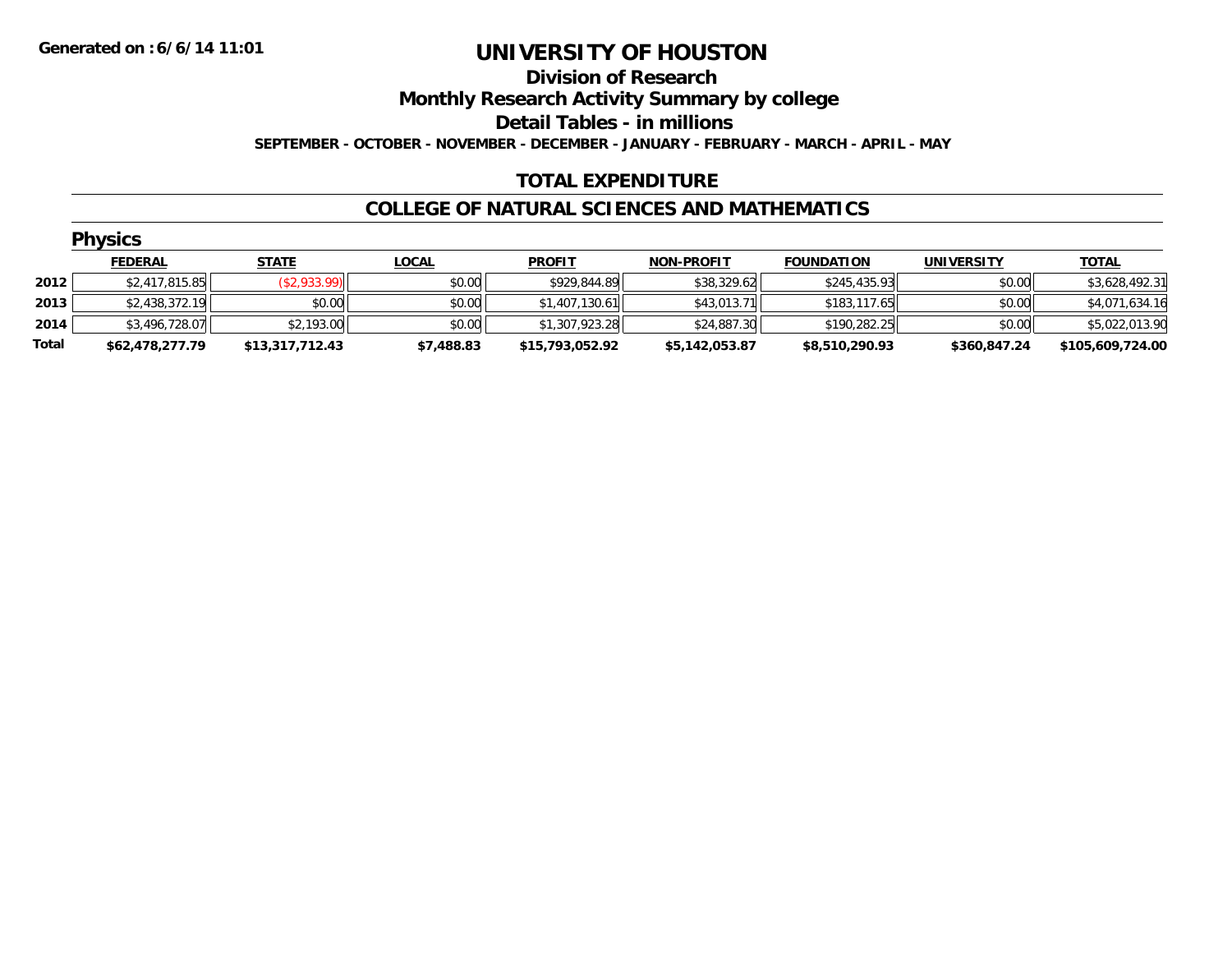## **Division of Research**

**Monthly Research Activity Summary by college**

**Detail Tables - in millions**

**SEPTEMBER - OCTOBER - NOVEMBER - DECEMBER - JANUARY - FEBRUARY - MARCH - APRIL - MAY**

### **TOTAL EXPENDITURE**

#### **COLLEGE OF OPTOMETRY**

## **Optometry, Community**

|       | ___             |              |              |                |                   |                   |                   |                 |
|-------|-----------------|--------------|--------------|----------------|-------------------|-------------------|-------------------|-----------------|
|       | <b>FEDERAL</b>  | <b>STATE</b> | <u>LOCAL</u> | <b>PROFIT</b>  | <b>NON-PROFIT</b> | <b>FOUNDATION</b> | <b>UNIVERSITY</b> | <b>TOTAL</b>    |
| 2010  | \$3,282,740.72  | \$135,781.02 | \$0.00       | \$421,245.09   | \$11.942.17       | \$28,008.34       | \$84,021.57       | \$3,963,738.91  |
| 2011  | \$2,555,429.53  | \$64,056.96  | \$0.00       | \$204,209.82   | (S103.90)         | \$0.00            | \$66,635.41       | \$2,890,227.82  |
| 2012  | \$2,930,995.07  | \$1,921.81   | \$0.00       | \$255,480.57   | (\$105.00)        | \$25,744.30       | \$190,089.45      | \$3,404,126.20  |
| 2013  | \$3,130,049.96  | \$0.00       | \$0.00       | \$724,549.38   | \$0.00            | \$23,349.85       | \$126,027.06      | \$4,003,976.25  |
| 2014  | \$3,545,402.90  | \$2,870.18   | \$0.00       | \$599,768.98   | \$6,300.00        | (\$1,388.89)      | \$205,002.55      | \$4,357,955.72  |
| Total | \$15,444,618.18 | \$204.629.97 | \$0.00       | \$2,205,253.84 | \$18,033.27       | \$75,713.60       | \$671,776.04      | \$18,620,024.90 |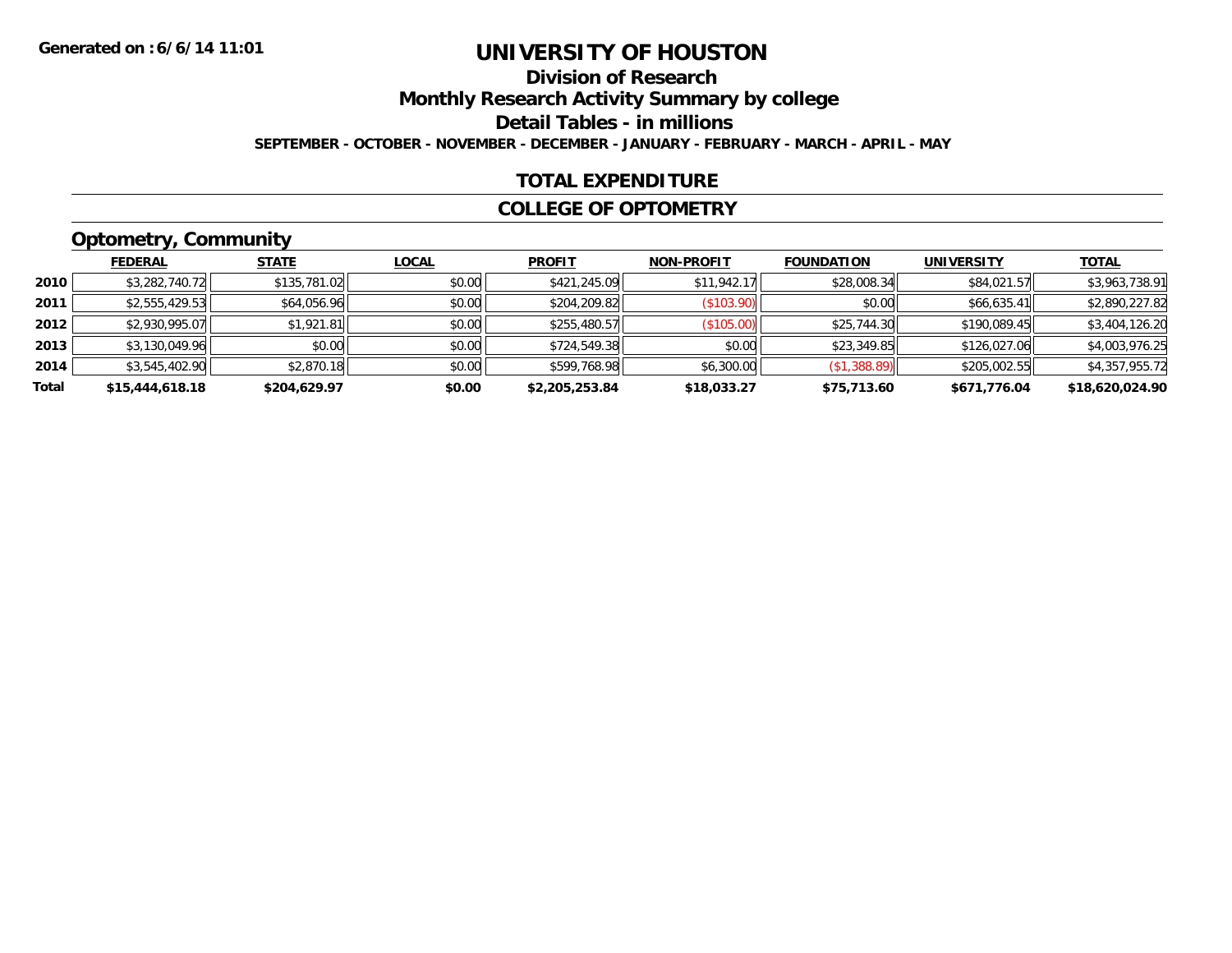**Division of Research**

**Monthly Research Activity Summary by college**

**Detail Tables - in millions**

**SEPTEMBER - OCTOBER - NOVEMBER - DECEMBER - JANUARY - FEBRUARY - MARCH - APRIL - MAY**

## **TOTAL EXPENDITURE**

#### **COLLEGE OF PHARMACY**

## **Center for Experimental Therapeutics and Pharmacoi**

|      | <b>FEDERAL</b>                                     | <b>STATE</b> | <b>LOCAL</b> | <b>PROFIT</b> | <b>NON-PROFIT</b> | <b>FOUNDATION</b> | <b>UNIVERSITY</b> | <b>TOTAL</b>   |  |  |  |
|------|----------------------------------------------------|--------------|--------------|---------------|-------------------|-------------------|-------------------|----------------|--|--|--|
| 2014 | \$0.00                                             | \$0.00       | \$0.00       | \$0.00        | \$0.00            | \$0.00            | \$0.00            | \$0.00         |  |  |  |
|      | <b>Clinical Sciences and Administration</b>        |              |              |               |                   |                   |                   |                |  |  |  |
|      | <b>FEDERAL</b>                                     | <b>STATE</b> | <b>LOCAL</b> | <b>PROFIT</b> | <b>NON-PROFIT</b> | <b>FOUNDATION</b> | <b>UNIVERSITY</b> | <b>TOTAL</b>   |  |  |  |
| 2010 | \$64,482.68                                        | (\$5,752.46) | \$0.00       | \$255,570.85  | \$133,739.42      | \$4,319.59        | \$1,250.84        | \$453,610.92   |  |  |  |
| 2011 | \$128,620.26                                       | \$2,934.26   | \$0.00       | \$306,011.92  | \$200,996.35      | \$0.00            | \$24.85           | \$638,587.64   |  |  |  |
| 2012 | \$150,401.66                                       | \$14,931.88  | \$0.00       | \$281,011.07  | \$46,384.35       | \$17,121.86       | \$0.00            | \$509,850.82   |  |  |  |
| 2013 | \$254,993.04                                       | \$0.00       | \$0.00       | \$330,032.70  | \$10,994.28       | \$4,103.00        | \$0.00            | \$600,123.02   |  |  |  |
| 2014 | \$113,824.42                                       | (\$336.65)   | \$0.00       | \$357,434.93  | \$63,192.39       | \$2,435.82        | \$0.00            | \$536,550.91   |  |  |  |
|      | Dean, Pharmacy                                     |              |              |               |                   |                   |                   |                |  |  |  |
|      | <b>FEDERAL</b>                                     | <b>STATE</b> | <b>LOCAL</b> | <b>PROFIT</b> | <b>NON-PROFIT</b> | <b>FOUNDATION</b> | <b>UNIVERSITY</b> | <b>TOTAL</b>   |  |  |  |
| 2010 | \$0.00                                             | \$0.00       | \$0.00       | \$0.00        | \$0.00            | \$0.00            | \$0.00            | \$0.00         |  |  |  |
| 2011 | \$0.00                                             | \$0.00       | \$0.00       | \$0.00        | \$0.00            | \$0.00            | \$0.00            | \$0.00         |  |  |  |
| 2012 | \$0.00                                             | \$0.00       | \$0.00       | \$0.00        | \$0.00            | \$0.00            | \$0.00            | \$0.00         |  |  |  |
| 2013 | \$0.00                                             | \$0.00       | \$0.00       | \$0.00        | \$0.00            | \$0.00            | \$0.00            | \$0.00         |  |  |  |
| 2014 | \$0.00                                             | \$0.00       | \$0.00       | \$0.00        | \$0.00            | \$0.00            | \$0.00            | \$0.00         |  |  |  |
|      | <b>Pharmacological and Pharmaceutical Sciences</b> |              |              |               |                   |                   |                   |                |  |  |  |
|      | <b>FEDERAL</b>                                     | <b>STATE</b> | <b>LOCAL</b> | <b>PROFIT</b> | <b>NON-PROFIT</b> | <b>FOUNDATION</b> | <b>UNIVERSITY</b> | <b>TOTAL</b>   |  |  |  |
| 2010 | \$1,955,301.50                                     | \$108,022.37 | \$0.00       | (\$1,013.47)  | \$134,166.94      | \$46,859.52       | \$0.00            | \$2,243,336.86 |  |  |  |

| Total | \$9,425,025.29 | \$202,173.62 | \$0.00 | \$1,592,786.56 | \$826,171.33 | \$270,877.53 | \$1,275.69 | \$12,318,310.02 |
|-------|----------------|--------------|--------|----------------|--------------|--------------|------------|-----------------|
| 2014  | \$1,247,327.09 | \$0.00       | \$0.00 | \$31,186.71    | \$19,025.53  | \$41,551.34  | \$0.00     | \$1,339,090.67  |
| 2013  | \$1,718,766.58 | \$0.00       | \$0.00 | \$13,855.07    | \$18,671.62  | \$45,210.95  | \$0.00     | \$1,796,504.22  |
| 2012  | \$1,258,804.37 | \$0.01       | \$0.00 | \$6,381.74     | \$73,919.56  | \$78,038.77  | \$0.00     | \$1,417,144.45  |
| 2011  | \$2,532,503.69 | \$82,374.21  | \$0.00 | \$12,315.04    | \$125,080.89 | \$31,236.68  | \$0.00     | \$2,783,510.51  |
| 2010  | \$1,955,301.50 | \$108,022.37 | \$0.00 | 1,013.47)      | \$134,166.94 | \$46,859.52  | \$0.00     | \$2,243,336.86  |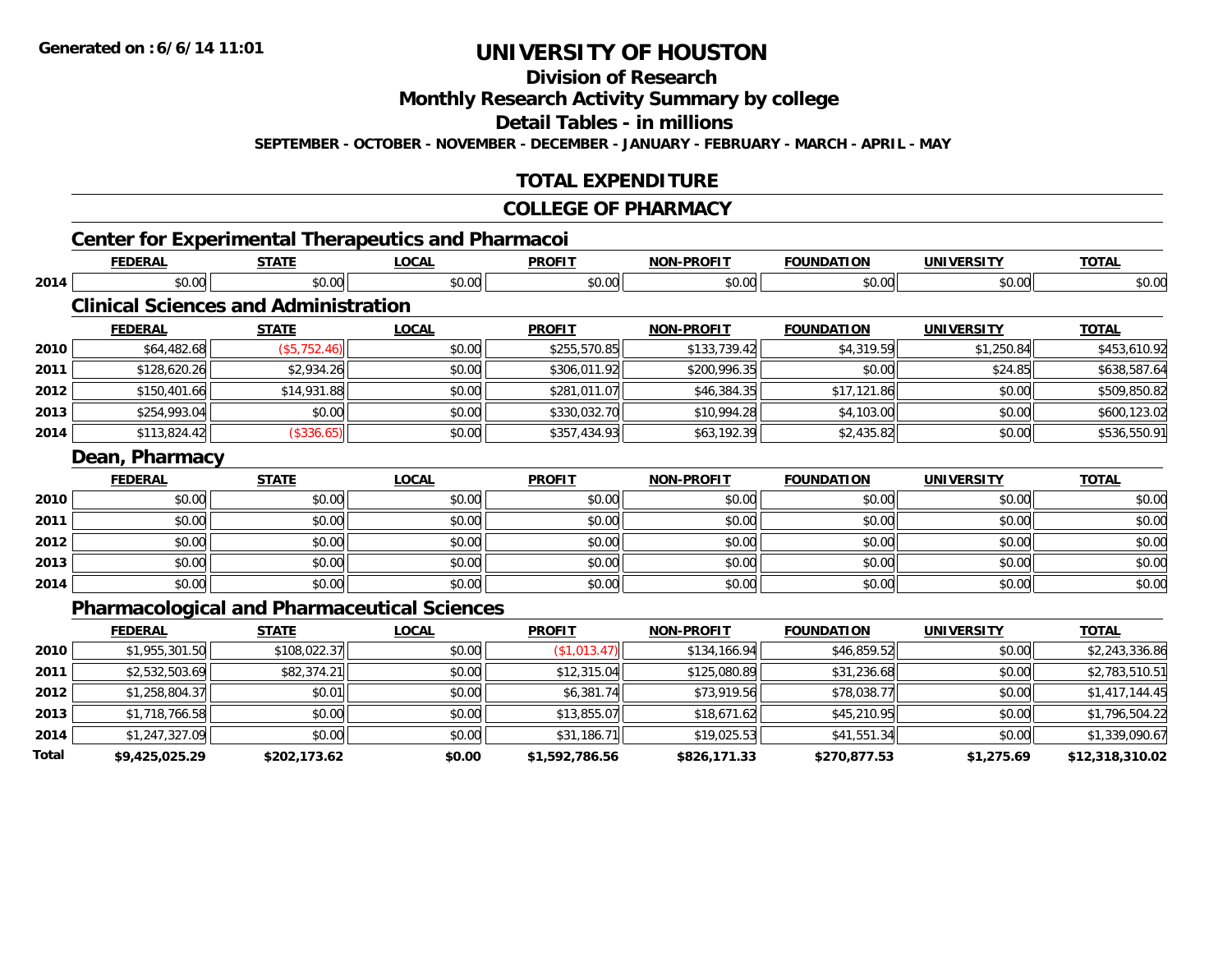## **Division of Research**

**Monthly Research Activity Summary by college**

**Detail Tables - in millions**

**SEPTEMBER - OCTOBER - NOVEMBER - DECEMBER - JANUARY - FEBRUARY - MARCH - APRIL - MAY**

## **TOTAL EXPENDITURE**

#### **COLLEGE OF TECHNOLOGY**

### **Center for Life Sciences Technology**

|      | <b>FEDERAL</b> | <b>STATE</b> | <b>LOCAL</b> | <b>PROFIT</b> | NON-PROFIT | <b>FOUNDATION</b> | <b>UNIVERSITY</b> | <b>TOTAL</b> |
|------|----------------|--------------|--------------|---------------|------------|-------------------|-------------------|--------------|
| 2010 | \$0.00         | \$0.00       | \$0.00       | \$0.00        | \$0.00     | \$0.00            | \$0.00            | \$0.00       |
| 2011 | \$0.00         | \$0.00       | \$0.00       | \$0.00        | \$0.00     | \$0.00            | \$0.00            | \$0.00       |
| 2012 | \$0.00         | \$0.00       | \$0.00       | \$0.00        | \$0.00     | \$0.00            | \$0.00            | \$0.00       |

## **Center for Technology Literacy**

|      | <b>FEDERAL</b> | <b>STATE</b> | <b>LOCAL</b> | <b>PROFIT</b> | <b>NON-PROFIT</b> | <b>FOUNDATION</b> | <b>UNIVERSITY</b> | <b>TOTAL</b> |
|------|----------------|--------------|--------------|---------------|-------------------|-------------------|-------------------|--------------|
| 2010 | \$8,793.07     | \$0.00       | \$0.00       | \$0.00        | \$0.00            | \$0.00            | \$0.00            | \$8,793.07   |
| 2011 | \$491,897.56   | \$0.00       | \$0.00       | \$0.00        | \$0.00            | \$0.00            | \$0.00            | \$491,897.56 |
| 2012 | \$523,100.18   | \$0.00       | \$0.00       | \$0.00        | \$0.00            | \$0.00            | \$0.00            | \$523,100.18 |
| 2013 | \$182,056.22   | \$0.00       | \$0.00       | \$0.00        | \$0.00            | \$0.00            | \$0.00            | \$182,056.22 |
| 2014 | \$424,083.76   | \$0.00       | \$0.00       | \$0.00        | \$0.00            | \$0.00            | \$0.00            | \$424,083.76 |

### **Construction Management**

|      | <b>FEDERAL</b> | <b>STATE</b> | <u>LOCAL</u> | <b>PROFIT</b> | <b>NON-PROFIT</b> | <b>FOUNDATION</b> | <b>UNIVERSITY</b> | <b>TOTAL</b> |
|------|----------------|--------------|--------------|---------------|-------------------|-------------------|-------------------|--------------|
| 2010 | \$16,417.79    | \$0.00       | \$0.00       | \$0.00        | 175.98<br>\$11    | \$0.00            | \$0.00            | \$27,593.77  |
| 2011 | \$4,322.71     | \$0.00       | \$0.00       | \$0.00        | \$0.00            | \$0.00            | \$0.00            | \$4,322.71   |
| 2013 | \$0.00         | \$15,916.92  | \$0.00       | \$0.00        | \$0.00            | \$14,941.79       | \$0.00            | \$30,858.71  |
| 2014 | \$0.00         | \$33,941.25  | \$0.00       | \$0.00        | \$0.00            | \$8,945.87        | \$0.00            | \$42,887.12  |

#### **Dean, Technology**

|      | <b>FEDERAL</b> | <b>STATE</b> | <u>LOCAL</u> | <b>PROFIT</b> | <b>NON-PROFIT</b> | <b>FOUNDATION</b> | <b>UNIVERSITY</b> | <b>TOTAL</b> |
|------|----------------|--------------|--------------|---------------|-------------------|-------------------|-------------------|--------------|
| 2010 | \$194,937.73   | \$0.00       | \$0.00       | \$0.00        | \$0.00            | \$0.00            | \$0.00            | \$194,937.73 |
| 2011 | \$141,074.01   | \$0.00       | \$0.00       | \$0.00        | \$0.00            | \$0.00            | \$0.00            | \$141,074.01 |
| 2012 | \$160,951.72   | \$0.00       | \$0.00       | \$0.00        | \$0.00            | \$0.00            | \$0.00            | \$160,951.72 |
| 2013 | \$33,703.59    | \$0.00       | \$0.00       | \$0.00        | \$0.00            | \$0.00            | \$0.00            | \$33,703.59  |
| 2014 | \$0.00         | \$0.00       | \$0.00       | \$0.00        | \$19,993.38       | \$0.00            | \$0.00            | \$19,993.38  |

## **Engineering Technology**

|      | <b>FEDERAL</b> | <u>STATE</u> | <b>LOCAL</b> | <b>PROFIT</b> | <b>NON-PROFIT</b> | <b>FOUNDATION</b> | <b>UNIVERSITY</b> | <b>TOTAL</b> |
|------|----------------|--------------|--------------|---------------|-------------------|-------------------|-------------------|--------------|
| 2010 | \$583,574.83   | \$0.00       | \$0.00       | \$34,230.67   | (\$103.81)        | \$40,231.45       | \$229.32          | \$658,162.46 |
| 2011 | \$285,719.02   | \$0.00       | \$0.00       | \$19,763.31   | \$5,504.53        | \$25,317.90       | \$0.00            | \$336,304.76 |
| 2012 | \$340,558.35   | \$0.00       | \$0.00       | \$36,804.77   | (\$3,366.00)      | \$23,217.18       | \$0.00            | \$397,214.30 |
| 2013 | \$364,785.14   | \$0.00       | \$0.00       | \$53,082.44   | \$6,345.05        | \$8,222.33        | \$0.00            | \$432,434.96 |
| 2014 | \$221,519.30   | \$0.00       | \$0.00       | \$91,629.65   | (\$5,440.00)      | \$0.00            | \$0.00            | \$307,708.95 |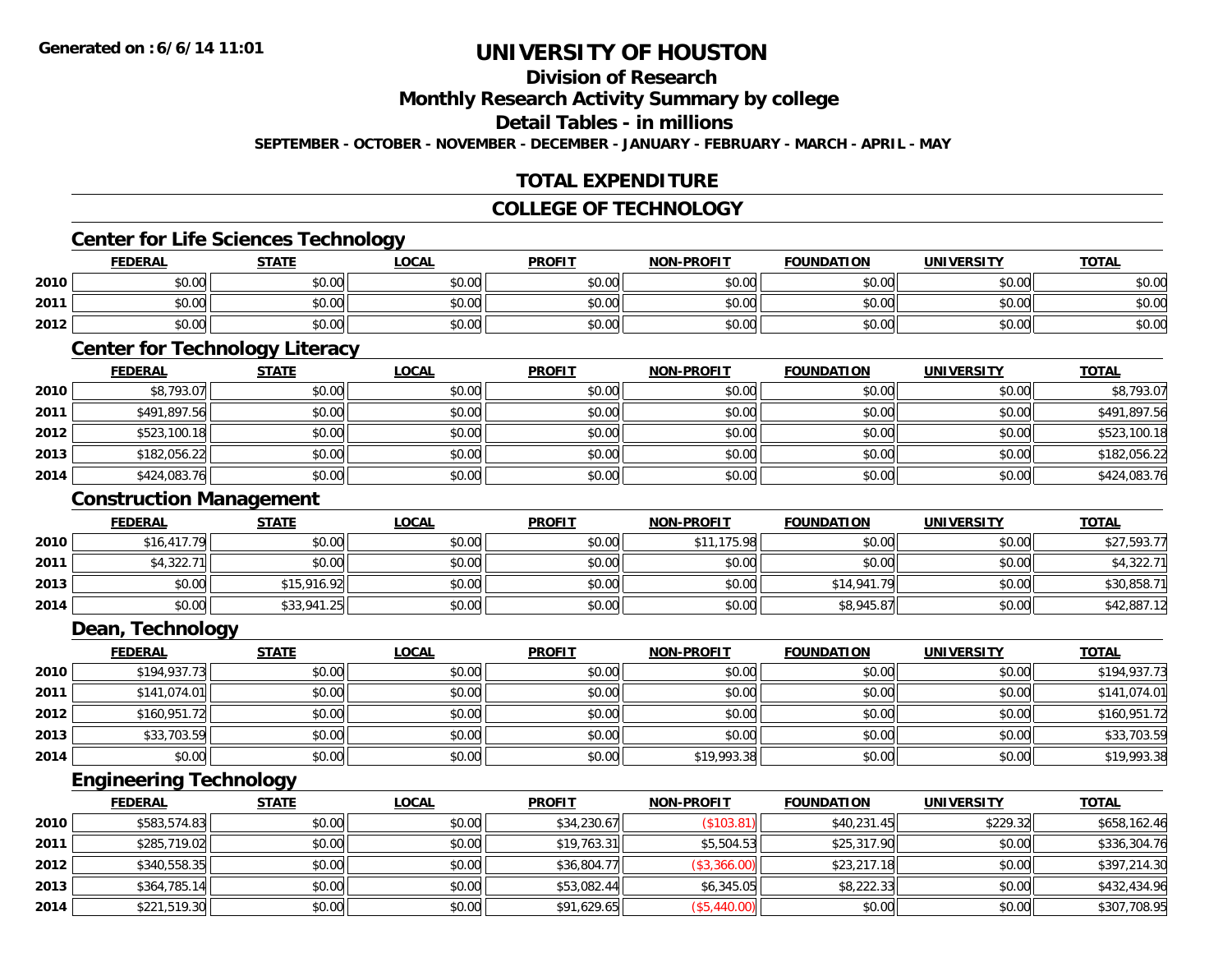## **Division of Research**

**Monthly Research Activity Summary by college**

**Detail Tables - in millions**

**SEPTEMBER - OCTOBER - NOVEMBER - DECEMBER - JANUARY - FEBRUARY - MARCH - APRIL - MAY**

## **TOTAL EXPENDITURE**

#### **COLLEGE OF TECHNOLOGY**

## **Human Development and Consumer Science**

|      | <b>FEDERAL</b> | <b>STATE</b> | <b>LOCAL</b> | <b>PROFIT</b> | <b>NON-PROFIT</b> | <b>FOUNDATION</b> | <b>UNIVERSITY</b> | <b>TOTAL</b> |
|------|----------------|--------------|--------------|---------------|-------------------|-------------------|-------------------|--------------|
| 2010 | \$6,256.76     | \$0.00       | \$0.00       | \$11,823.84   | \$0.00            | \$0.00            | \$0.00            | \$18,080.60  |
| 2011 | \$952.48       | \$0.00       | \$0.00       | \$1,306.46    | \$0.00            | \$0.00            | \$0.00            | \$2,258.94   |
| 2012 | \$241.00       | (\$4,514.53) | \$0.00       | (\$2,566.74)  | \$0.00            | \$0.00            | \$0.00            | (\$6,840.27) |
| 2013 | \$460.68       | \$0.00       | \$0.00       | \$0.00        | \$0.00            | \$0.00            | \$0.00            | \$460.68     |
| 2014 | \$7,718.61     | \$0.00       | \$0.00       | \$0.00        | \$0.00            | \$116,597.35      | \$0.00            | \$124,315.96 |

## **Information & Logistics Technology**

|      | <b>FEDERAL</b> | <b>STATE</b> | <u>LOCAL</u> | <b>PROFIT</b> | <b>NON-PROFIT</b> | <b>FOUNDATION</b> | <b>UNIVERSITY</b> | <b>TOTAL</b>  |
|------|----------------|--------------|--------------|---------------|-------------------|-------------------|-------------------|---------------|
| 2010 | \$24,628.48    | \$0.00       | \$0.00       | \$0.00        | \$3,109.70        | \$0.00            | \$0.00            | \$27,738.18   |
| 2011 | \$10,805.01    | \$0.00       | \$0.00       | \$0.00        | \$5,096.70        | \$0.00            | \$0.00            | \$15,901.71   |
| 2012 | \$39,671.87    | (\$7,298.05) | \$0.00       | \$0.00        | \$0.00            | \$0.00            | \$0.00            | \$32,373.82   |
| 2013 | (\$10,735.08)  | \$0.00       | \$0.00       | \$0.00        | \$0.00            | \$0.00            | \$0.00            | (\$10,735.08) |
| 2014 | \$277.50       | \$0.00       | \$0.00       | \$0.00        | \$0.00            | \$0.00            | \$0.00            | (\$277.50)    |

## **Texas Manufacturing Assistance Center**

|       | <b>FEDERAL</b> | <b>STATE</b> | <b>LOCAL</b> | <b>PROFIT</b> | <b>NON-PROFIT</b> | <b>FOUNDATION</b> | <b>UNIVERSITY</b> | <b>TOTAL</b>   |
|-------|----------------|--------------|--------------|---------------|-------------------|-------------------|-------------------|----------------|
| 2010  | \$0.00         | \$0.00       | \$0.00       | \$0.00        | \$0.00            | \$0.00            | \$0.00            | \$0.00         |
| 2011  | \$0.00         | \$0.00       | \$0.00       | \$0.00        | \$0.00            | \$0.00            | \$0.00            | \$0.00         |
| 2012  | \$0.00         | \$0.00       | \$0.00       | \$0.00        | \$0.00            | \$0.00            | \$0.00            | \$0.00         |
| 2013  | \$0.00         | \$0.00       | \$0.00       | \$0.00        | \$0.00            | \$0.00            | \$0.00            | \$0.00         |
| 2014  | \$0.00         | \$0.00       | \$0.00       | \$0.00        | \$0.00            | \$0.00            | \$0.00            | \$0.00         |
| Total | \$4,057,217.27 | \$38,045.59  | \$0.00       | \$246,074.40  | \$42,315.53       | \$237,473.87      | \$229.32          | \$4,621,355.98 |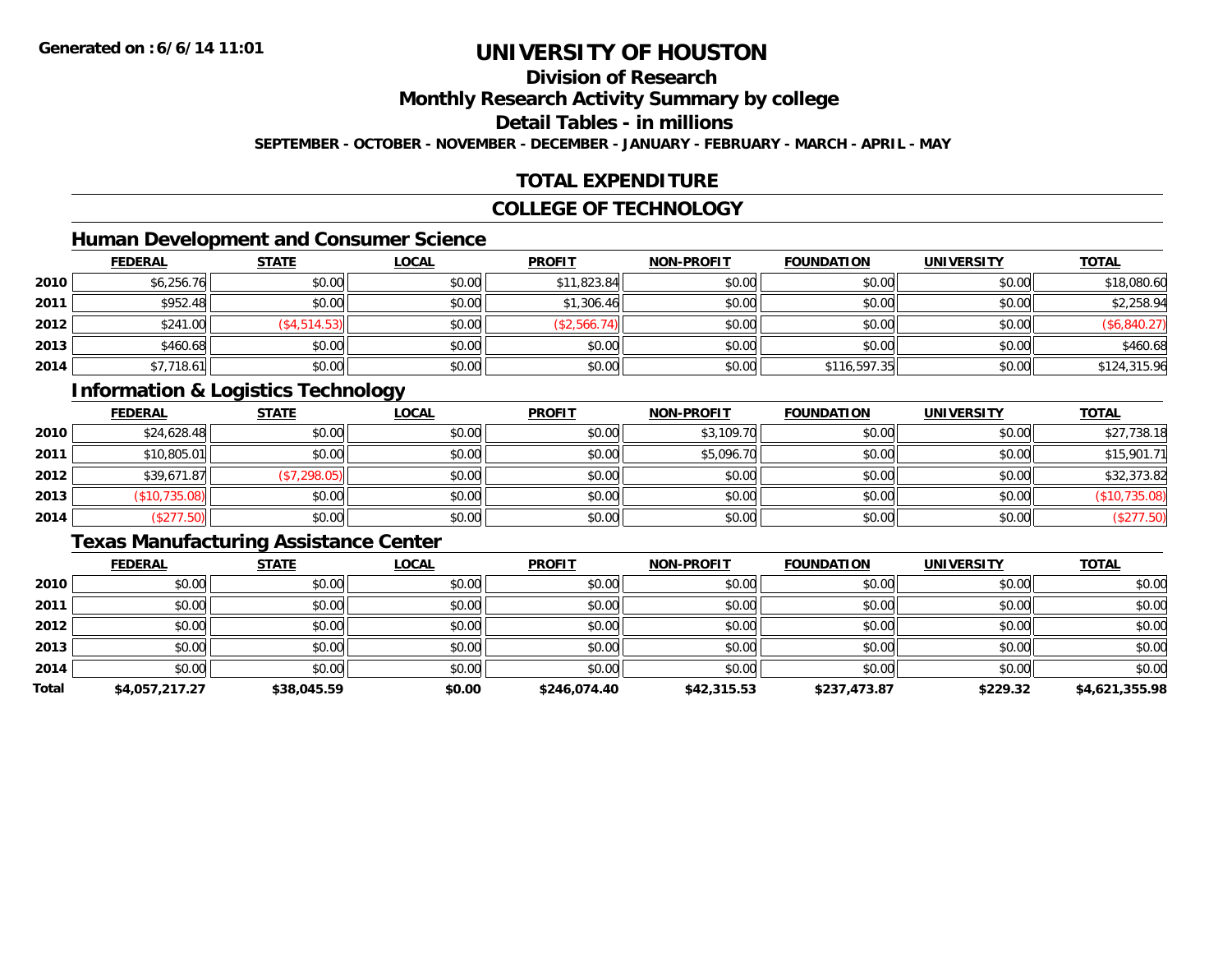**Division of Research**

**Monthly Research Activity Summary by college**

**Detail Tables - in millions**

**SEPTEMBER - OCTOBER - NOVEMBER - DECEMBER - JANUARY - FEBRUARY - MARCH - APRIL - MAY**

## **TOTAL EXPENDITURE**

## **CULLEN COLLEGE OF ENGINEERING**

# **Bioengineering Research Center**

|      | <b>FEDERAL</b>                | <b>STATE</b> | LOCAL        | <b>PROFIT</b>  | <b>NON-PROFIT</b> | <b>FOUNDATION</b> | UNIVERSITY        | <b>TOTAL</b>   |
|------|-------------------------------|--------------|--------------|----------------|-------------------|-------------------|-------------------|----------------|
| 2014 | \$0.00                        | \$0.00       | \$0.00       | \$0.00         | \$0.00            | \$0.00            | \$0.00            | \$0.00         |
|      | <b>Biomedical Engineering</b> |              |              |                |                   |                   |                   |                |
|      | <b>FEDERAL</b>                | <b>STATE</b> | <b>LOCAL</b> | <b>PROFIT</b>  | <b>NON-PROFIT</b> | <b>FOUNDATION</b> | <b>UNIVERSITY</b> | <b>TOTAL</b>   |
| 2010 | \$235,859.04                  | \$0.00       | \$0.00       | \$0.00         | \$25,449.26       | (\$158.11)        | \$0.00            | \$261,150.19   |
| 2011 | \$180,904.71                  | \$0.00       | \$0.00       | \$0.00         | \$0.00            | \$0.00            | \$0.00            | \$180,904.71   |
| 2012 | \$193,586.17                  | \$0.00       | \$0.00       | \$0.00         | \$0.00            | \$0.00            | \$0.00            | \$193,586.17   |
| 2013 | \$796,415.15                  | \$0.00       | \$0.00       | \$18,630.60    | \$0.00            | \$0.00            | \$0.00            | \$815,045.75   |
| 2014 | \$1,607,457.07                | \$0.00       | \$0.00       | $(*35,409.81)$ | \$52,832.69       | \$47,262.47       | \$0.00            | \$1,672,142.42 |

## **Center for Innovative Grouting Materials and Tech**

|      | <b>FEDERAL</b> | <b>STATE</b> | <u>LOCAL</u> | <b>PROFIT</b> | <b>NON-PROFIT</b> | <b>FOUNDATION</b> | <b>UNIVERSITY</b> | <b>TOTAL</b> |
|------|----------------|--------------|--------------|---------------|-------------------|-------------------|-------------------|--------------|
| 2010 | \$0.00         | \$0.00       | \$0.00       | \$0.00        | \$0.00            | \$0.00            | \$0.00            | \$0.00       |
| 2011 | \$0.00         | \$0.00       | \$0.00       | \$0.00        | \$0.00            | \$0.00            | \$0.00            | \$0.00       |
| 2012 | \$0.00         | \$0.00       | \$0.00       | \$0.00        | \$0.00            | \$0.00            | \$0.00            | \$0.00       |
| 2013 | \$0.00         | \$0.00       | \$0.00       | \$0.00        | \$0.00            | \$0.00            | \$0.00            | \$0.00       |
| 2014 | \$0.00         | \$0.00       | \$0.00       | \$0.00        | \$0.00            | \$0.00            | \$0.00            | \$0.00       |

## **Chemical Engineering**

|      | <b>FEDERAL</b> | <b>STATE</b>   | <u>LOCAL</u> | <b>PROFIT</b>  | <b>NON-PROFIT</b> | <b>FOUNDATION</b> | <b>UNIVERSITY</b> | <b>TOTAL</b>   |
|------|----------------|----------------|--------------|----------------|-------------------|-------------------|-------------------|----------------|
| 2010 | \$2,320,250.31 | \$2,050,334.29 | \$14,115.61  | \$260,803.82   | \$0.00            | \$67,131.68       | \$81,688.81       | \$4,794,324.52 |
| 2011 | \$3,394,557.10 | \$426,842.63   | \$6,838.80   | \$510,794.95   | \$0.00            | \$74,301.59       | \$112.124.37      | \$4,525,459.44 |
| 2012 | \$3,095,708.99 | \$190,317.35   | \$6,147.44   | \$637,671.97   | \$0.00            | \$97,917.28       | \$800.02          | \$4,028,563.06 |
| 2013 | \$2,522,723.69 | \$154.659.43   | \$0.00       | \$487,512.04   | \$71,160.42       | \$177,506.03      | (S14, 776.20)     | \$3,398,785.41 |
| 2014 | \$2,397,071.81 | \$203,879.11   | \$0.00       | \$1,059,412.38 | \$143,206.13      | \$163,676.78      | \$2,970.64        | \$3,970,216.85 |

## **Civil Engineering**

|      | <b>FEDERAL</b> | <b>STATE</b> | <b>LOCAL</b> | <b>PROFIT</b> | <b>NON-PROFIT</b> | <b>FOUNDATION</b> | <b>UNIVERSITY</b> | <u>TOTAL</u>   |
|------|----------------|--------------|--------------|---------------|-------------------|-------------------|-------------------|----------------|
| 2010 | \$770,204.69   | \$299,141.59 | \$66,881.32  | \$48,786.77   | \$34,915.44       | \$105,614.32      | \$741.78          | \$1,326,285.90 |
| 2011 | \$971,905.22   | \$250,829.64 | \$12,323.84  | \$133,888.42  | \$51,882.91       | \$54,325.62       | \$15,995.64       | \$1,491,151.28 |
| 2012 | \$1,962,790.33 | \$316,983.50 | \$53,401.96  | \$72,510.36   | \$43,697.28       | \$27,604.45       | (\$490.00)        | \$2,476,497.88 |
| 2013 | \$2,045,538.56 | \$281,912.14 | \$7,961.18   | \$244,221.23  | \$82,997.33       | \$17,553.22       | \$15,139.49       | \$2,695,323.15 |
| 2014 | \$2,075,552.94 | \$145.154.57 | (\$3,925.97) | \$497,154.29  | \$78,677.92       | \$48,793.63       | \$0.00            | \$2,841,407.38 |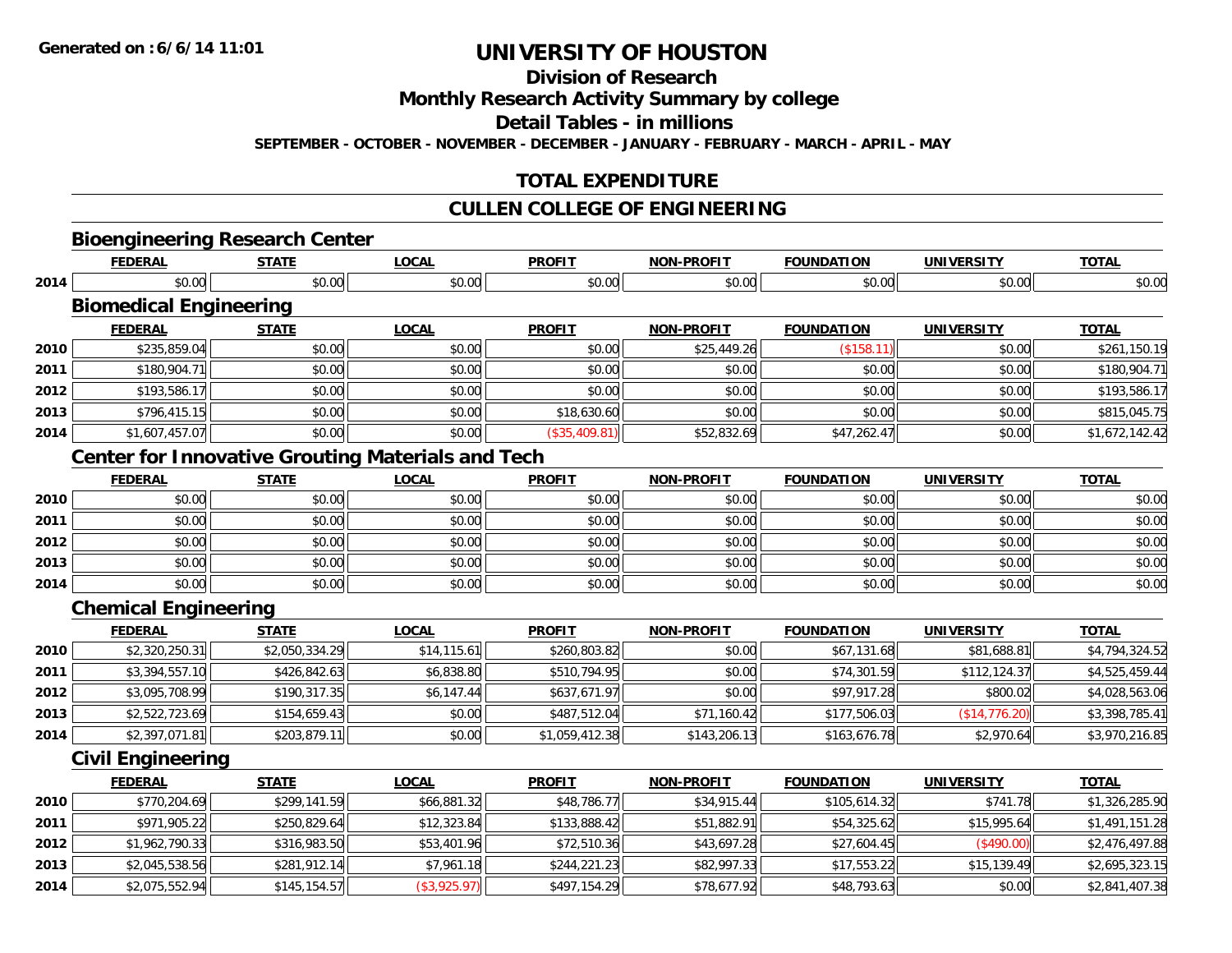## **Division of Research**

**Monthly Research Activity Summary by college**

**Detail Tables - in millions**

**SEPTEMBER - OCTOBER - NOVEMBER - DECEMBER - JANUARY - FEBRUARY - MARCH - APRIL - MAY**

## **TOTAL EXPENDITURE**

## **CULLEN COLLEGE OF ENGINEERING**

## **Composites Engineering and Applications Center**

|      | <b>FEDERAL</b> | <b>STATE</b> | <u>LOCAL</u> | <b>PROFIT</b> | <b>NON-PROFIT</b> | <b>FOUNDATION</b> | <b>UNIVERSITY</b> | <b>TOTAL</b> |
|------|----------------|--------------|--------------|---------------|-------------------|-------------------|-------------------|--------------|
| 2010 | \$0.00         | \$0.00       | \$0.00       | \$0.00        | \$0.00            | \$0.00            | \$0.00            | \$0.00       |
| 2011 | \$0.00         | \$0.00       | \$0.00       | \$0.00        | \$0.00            | \$0.00            | \$0.00            | \$0.00       |
| 2012 | \$0.00         | \$0.00       | \$0.00       | \$0.00        | \$0.00            | \$0.00            | \$0.00            | \$0.00       |
| 2013 | \$0.00         | \$0.00       | \$0.00       | \$0.00        | \$0.00            | \$0.00            | \$0.00            | \$0.00       |
| 2014 | \$0.00         | \$0.00       | \$0.00       | \$0.00        | \$0.00            | \$0.00            | \$0.00            | \$0.00       |

## **Dean, Engineering**

|      | <u>FEDERAL</u> | <u>STATE</u> | <u>LOCAL</u> | <b>PROFIT</b> | <b>NON-PROFIT</b> | <b>FOUNDATION</b> | <b>UNIVERSITY</b> | <b>TOTAL</b> |
|------|----------------|--------------|--------------|---------------|-------------------|-------------------|-------------------|--------------|
| 2010 | \$91,069.32    | \$0.00       | \$0.00       | \$0.00        | \$0.00            | \$0.00            | \$0.00            | \$91,069.32  |
| 2011 | \$110,762.78   | \$0.00       | \$0.00       | \$0.00        | \$0.00            | \$0.00            | \$0.00            | \$110,762.78 |
| 2012 | \$147,144.05   | \$0.00       | \$0.00       | \$0.00        | \$0.00            | \$0.00            | \$0.00            | \$147,144.05 |
| 2013 | \$37,399.45    | \$0.00       | \$0.00       | \$0.00        | \$0.00            | \$0.00            | \$0.00            | \$37,399.45  |
| 2014 | \$24,978.13    | \$0.00       | \$0.00       | \$0.00        | \$0.00            | \$0.00            | \$0.00            | \$24,978.13  |

## **Electrical & Computer Engineering**

|      | <b>FEDERAL</b> | <b>STATE</b> | <u>LOCAL</u> | <b>PROFIT</b> | <b>NON-PROFIT</b> | <b>FOUNDATION</b> | <b>UNIVERSITY</b> | <b>TOTAL</b>   |
|------|----------------|--------------|--------------|---------------|-------------------|-------------------|-------------------|----------------|
| 2010 | \$1,742,226.28 | \$271,049.86 | \$0.00       | \$417,859.84  | \$207,179.61      | \$0.00            | \$465.12          | \$2,638,780.71 |
| 2011 | \$2,823,668.17 | \$163,306.34 | \$0.00       | \$176,545.38  | \$64,349.70       | \$27,628.85       | \$7,366.32        | \$3,262,864.76 |
| 2012 | \$3,281,763.10 | \$62,724.52  | \$0.00       | \$454,914.15  | (\$28,222.21)     | \$5,039.38        | \$0.21            | \$3,776,219.14 |
| 2013 | \$2,833,990.02 | \$51,962.55  | \$0.00       | \$327,426.27  | \$76.294.49       | \$102,995.38      | \$0.00            | \$3,392,668.71 |
| 2014 | \$2,524,551.44 | \$12,116.04  | \$0.00       | \$570,293.39  | \$94,988.19       | \$114,512.13      | \$3,423.86        | \$3,319,885.04 |

### **Industrial Engineering**

|      | <b>FEDERAL</b> | <b>STATE</b> | <u>LOCAL</u> | <b>PROFIT</b> | <b>NON-PROFIT</b> | <b>FOUNDATION</b> | <b>UNIVERSITY</b> | <b>TOTAL</b> |
|------|----------------|--------------|--------------|---------------|-------------------|-------------------|-------------------|--------------|
| 2010 | \$125,249.50   | \$14,555.01  | \$0.00       | \$0.00        | \$0.00            | \$0.00            | \$0.00            | \$139,804.51 |
| 2011 | \$117,161.80   | \$32,696.15  | \$57,558.71  | \$0.00        | \$0.00            | \$0.00            | \$0.00            | \$207,416.66 |
| 2012 | \$97,205.07    | (\$100.00)   | \$47,961.16  | \$0.00        | \$0.00            | \$0.00            | \$0.00            | \$145,066.23 |
| 2013 | \$66,457.78    | \$62,502.07  | \$10,719.91  | \$0.00        | \$0.00            | \$15,520.36       | \$0.00            | \$155,200.12 |
| 2014 | \$164,534.83   | \$77,521.68  | \$50,904.97  | \$0.00        | \$0.00            | \$38,337.72       | \$0.00            | \$331,299.20 |

## **Mechanical Engineering**

|      | <b>FEDERAL</b>                                                   | <b>STATE</b>                                       | LOCAL  | <b>PROFIT</b>            | NON-PROFIT                    | <b>FOUNDATION</b> | UNIVERSITY | <b>TOTAL</b>   |
|------|------------------------------------------------------------------|----------------------------------------------------|--------|--------------------------|-------------------------------|-------------------|------------|----------------|
| 2010 | .682.796<br>$\sim$                                               | $A \wedge Q$ $Q$ $A$<br>$\overline{a}$<br>∵ 27.0⊶. | \$0.00 | <b>¢102</b><br>92.679.29 | \$146.885.04                  | \$0.00            | ,108.57    | 1 0 20 71      |
| 2011 | $\sim$ COO AFF ONL.<br>ሖ へ<br>ے ت. ت ت ا<br>$\mathcal{L}$ , JVJ, | .338.14<br>\$674                                   | \$0.00 | .055.09<br>\$44'         | 0.05, 0.06, 0.01<br>N6.825.58 | \$33,814.79       |            | 011<br>.814.60 |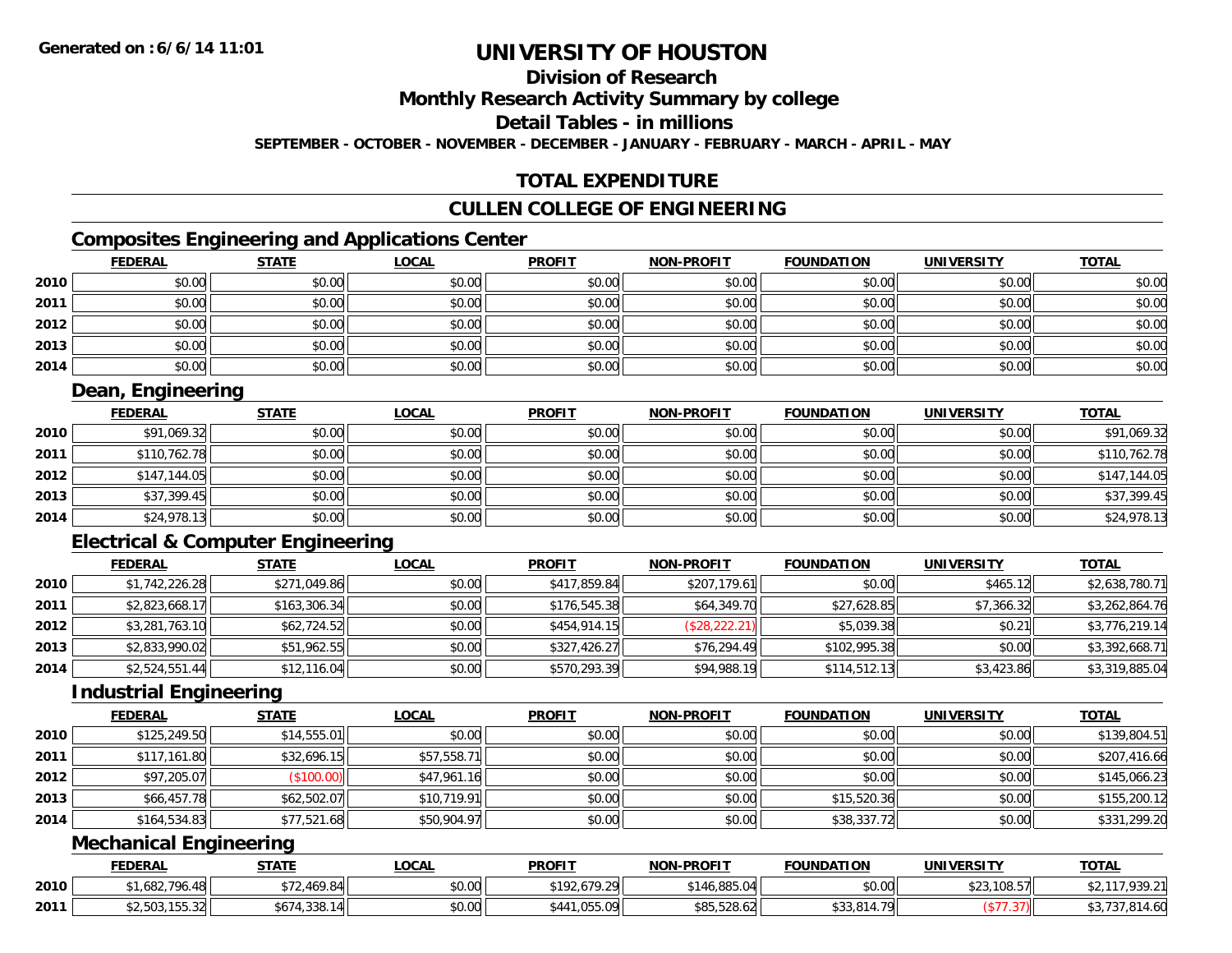## **Division of Research**

**Monthly Research Activity Summary by college**

**Detail Tables - in millions**

**SEPTEMBER - OCTOBER - NOVEMBER - DECEMBER - JANUARY - FEBRUARY - MARCH - APRIL - MAY**

## **TOTAL EXPENDITURE**

## **CULLEN COLLEGE OF ENGINEERING**

## **Mechanical Engineering**

|      | <b>FEDERAL</b> | <u>STATE</u> | <u>LOCAL</u> | <b>PROFIT</b> | <b>NON-PROFIT</b> | <b>FOUNDATION</b> | UNIVERSITY | <b>TOTAL</b>   |
|------|----------------|--------------|--------------|---------------|-------------------|-------------------|------------|----------------|
| 2012 | \$2,018,157.28 | \$369,098.08 | \$0.00       | \$297,873.55  | \$61,493.96       | \$26,529.38       | \$0.00     | \$2,773,152.24 |
| 2013 | \$2,835,873.90 | \$444,301.53 | \$0.00       | \$248,043.24  | \$14,387.64       | \$122,938.02      | \$0.00     | \$3,665,544.33 |
| 2014 | \$2,656,465.88 | \$77.822.20  | \$0.00       | \$578,039.84  | \$5,308.43        | \$185,328.74      | \$0.00     | \$3,502,965.08 |

### **National Wind Energy Center**

|      | <b>FEDERAL</b> | <b>STATE</b> | <b>LOCAL</b> | <b>PROFIT</b> | <b>NON-PROFIT</b> | <b>FOUNDATION</b> | <b>UNIVERSITY</b> | <b>TOTAL</b> |
|------|----------------|--------------|--------------|---------------|-------------------|-------------------|-------------------|--------------|
| 2010 | \$0.00         | \$0.00       | \$0.00       | \$0.00        | \$0.00            | \$0.00            | \$0.00            | \$0.00       |
| 2011 | \$0.00         | \$0.00       | \$0.00       | \$0.00        | \$0.00            | \$0.00            | \$0.00            | \$0.00       |
| 2012 | \$0.00         | \$0.00       | \$0.00       | \$0.00        | \$0.00            | \$0.00            | \$0.00            | \$0.00       |
| 2013 | \$0.00         | \$0.00       | \$0.00       | \$0.00        | \$0.00            | \$0.00            | \$0.00            | \$0.00       |
| 2014 | \$0.00         | \$0.00       | \$0.00       | \$0.00        | \$0.00            | \$0.00            | \$0.00            | \$0.00       |

### **SW Public Safety Technology Center**

|       | <b>FEDERAL</b>     | STATE          | <b>LOCAL</b> | <b>PROFIT</b>  | <b>NON-PROFIT</b> | <b>FOUNDATION</b> | <b>UNIVERSITY</b> | <b>TOTAL</b>    |
|-------|--------------------|----------------|--------------|----------------|-------------------|-------------------|-------------------|-----------------|
| 2010  | $\sim$ 00<br>DU.UU | \$0.00         | \$0.00       | \$0.00         | \$0.00            | \$0.00            | \$0.00            | \$0.00          |
| Total | \$50,455,136.34    | \$6,706,418.25 | \$330,888.93 | \$7,640,707.03 | \$1,313,012.85    | \$1.554.173.70    | \$248,481.26      | \$68,248,818.36 |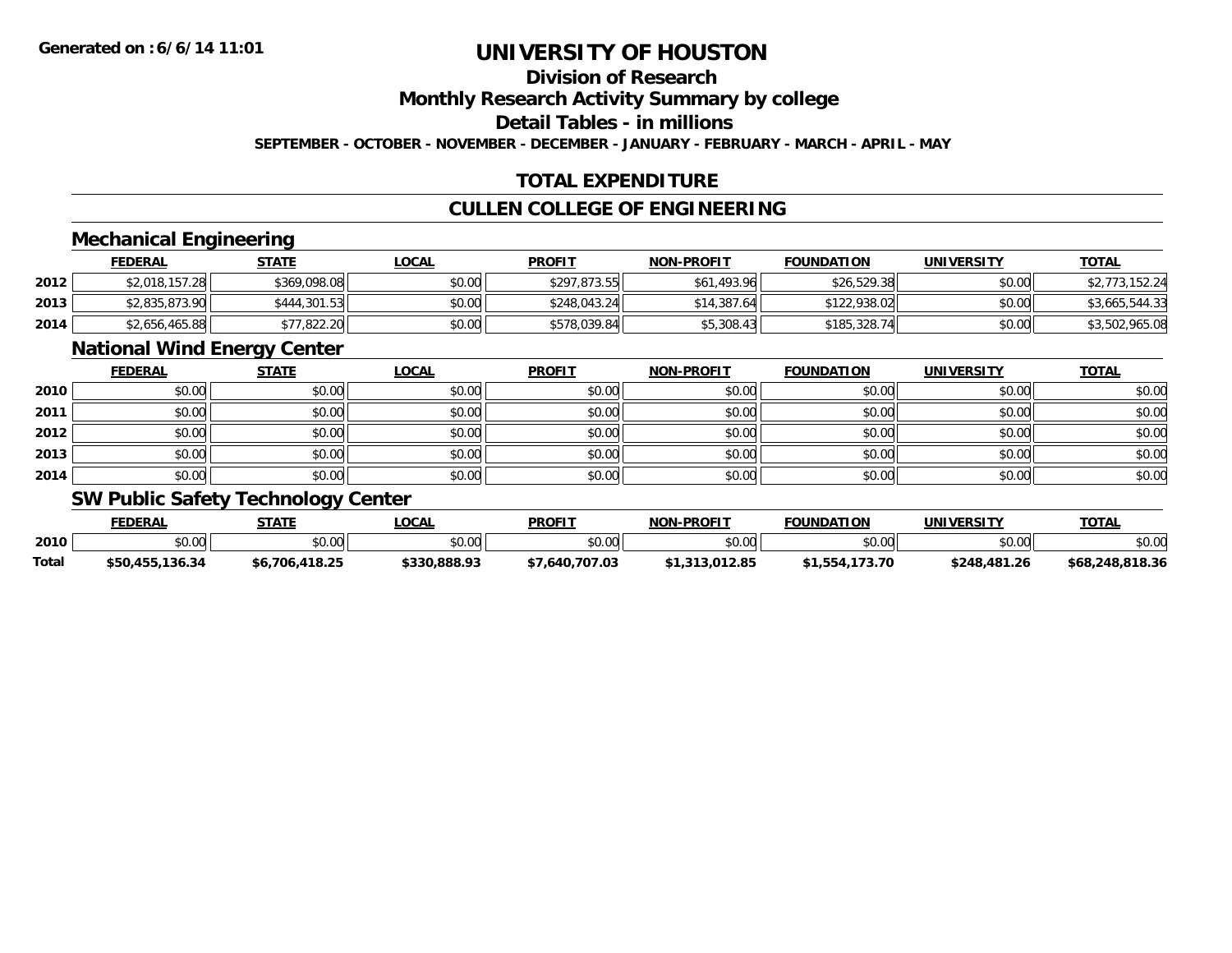## **Division of Research**

**Monthly Research Activity Summary by college**

**Detail Tables - in millions**

**SEPTEMBER - OCTOBER - NOVEMBER - DECEMBER - JANUARY - FEBRUARY - MARCH - APRIL - MAY**

## **TOTAL EXPENDITURE**

### **DIVISION OF RESEARCH**

### **Allied Geophysical Laboratories**

|      | <b>FEDERAL</b> | <b>STATE</b> | <u>LOCAL</u> | <b>PROFIT</b> | <b>NON-PROFIT</b> | <b>FOUNDATION</b> | <b>UNIVERSITY</b> | <b>TOTAL</b> |
|------|----------------|--------------|--------------|---------------|-------------------|-------------------|-------------------|--------------|
| 2011 | \$0.00         | \$0.00       | \$0.00       | \$19.749.20   | \$0.00            | \$0.00            | \$0.00            | \$19,749.20  |
| 2012 | \$0.00         | \$0.00       | \$0.00       | \$28,952.17   | \$0.00            | \$0.00            | \$0.00            | \$28,952.17  |
| 2013 | \$0.00         | \$0.00       | \$0.00       | \$14,909.15   | \$0.00            | \$0.00            | \$0.00            | 14,909.15    |

#### **Center for Advanced Computing and Data Systems**

|      | <u>FEDERAL</u> | <u>STATE</u> | <u>LOCAL</u> | <b>PROFIT</b> | <b>NON-PROFIT</b> | <b>FOUNDATION</b> | <b>UNIVERSITY</b> | <b>TOTAL</b> |
|------|----------------|--------------|--------------|---------------|-------------------|-------------------|-------------------|--------------|
| 2010 | \$0.00         | \$0.00       | \$0.00       | \$0.00        | \$0.00            | \$0.00            | \$0.00            | \$0.00       |
| 2011 | \$18,264.38    | \$0.00       | \$0.00       | \$0.00        | \$0.00            | \$0.00            | \$0.00            | \$18,264.38  |
| 2012 | \$33,525.78    | \$0.00       | \$0.00       | \$0.00        | \$100.47          | \$0.00            | \$0.00            | \$33,626.26  |
| 2013 | \$16,639.15    | \$0.00       | \$0.00       | \$0.00        | \$3.57            | \$0.00            | \$0.00            | \$16,642.72  |
| 2014 | \$1,617.08     | \$0.00       | \$0.00       | \$0.00        | (\$3.76)          | \$0.00            | \$0.00            | \$1,613.33   |

### **Center for Advanced Materials**

|      | <b>FEDERAL</b> | <b>STATE</b> | <u>LOCAL</u> | <b>PROFIT</b> | <b>NON-PROFIT</b> | <b>FOUNDATION</b> | <b>UNIVERSITY</b> | <b>TOTAL</b> |
|------|----------------|--------------|--------------|---------------|-------------------|-------------------|-------------------|--------------|
| 2010 | \$1.03         | \$18,836.67  | \$0.00       | \$380.85      | \$0.00            | \$0.00            | \$0.00            | \$19,216.49  |
| 2011 | \$28,467.55    | \$25,146.09  | \$0.00       | \$8,418.81    | \$0.00            | \$0.00            | \$0.00            | \$62,032.45  |
| 2012 | \$11,090.54    | \$0.00       | \$0.00       | \$0.00        | \$0.00            | \$0.00            | \$0.00            | \$11,090.54  |
| 2013 | \$1,100.47     | \$0.00       | \$0.00       | \$0.00        | \$0.00            | \$0.00            | \$0.00            | \$1,100.47   |
| 2014 | \$0.00         | \$0.00       | \$0.00       | \$0.00        | \$0.00            | \$0.00            | \$0.00            | \$0.00       |

### **Center for Biomedical & Environmental Genomics**

|      | <u>FEDERAL</u> | <b>STATE</b> | <b>LOCAL</b> | <b>PROFIT</b> | <b>NON-PROFIT</b> | <b>FOUNDATION</b> | <b>UNIVERSITY</b> | <b>TOTAL</b> |
|------|----------------|--------------|--------------|---------------|-------------------|-------------------|-------------------|--------------|
| 2010 | \$0.00         | \$0.00       | \$0.00       | \$0.00        | \$0.00            | \$0.00            | \$0.00            | \$0.00       |
| 2011 | \$0.00         | \$0.00       | \$0.00       | \$0.00        | \$0.00            | \$0.00            | \$0.00            | \$0.00       |
| 2012 | \$0.00         | \$0.00       | \$0.00       | \$0.00        | \$0.00            | \$0.00            | \$0.00            | \$0.00       |
| 2013 | \$0.00         | \$0.00       | \$0.00       | \$0.00        | \$0.00            | \$0.00            | \$0.00            | \$0.00       |
| 2014 | \$0.00         | \$0.00       | \$0.00       | \$0.00        | \$0.00            | \$0.00            | \$0.00            | \$0.00       |

## **Center for Industrial Partnerships**

|      | <u>FEDERAL</u> | <b>STATE</b> | <b>LOCAL</b> | <b>PROFIT</b> | <b>NON-PROFIT</b> | <b>FOUNDATION</b> | <b>UNIVERSITY</b> | <b>TOTAL</b> |
|------|----------------|--------------|--------------|---------------|-------------------|-------------------|-------------------|--------------|
| 2010 | \$108,494.10   | \$0.00       | \$0.00       | \$4,148.61    | \$0.00            | \$0.00            | \$0.00            | \$112,642.71 |
| 2011 | \$165,618.56   | \$0.00       | \$0.00       | \$42,623.13   | \$0.00            | \$0.00            | \$0.00            | \$208,241.69 |
| 2012 | \$61,112.93    | \$0.00       | \$0.00       | \$21,005.97   | \$0.00            | \$0.00            | \$0.00            | \$82,118.90  |
| 2013 | \$6,549.48     | \$0.00       | \$0.00       | \$16,722.91   | \$0.00            | \$0.00            | \$0.00            | \$23,272.39  |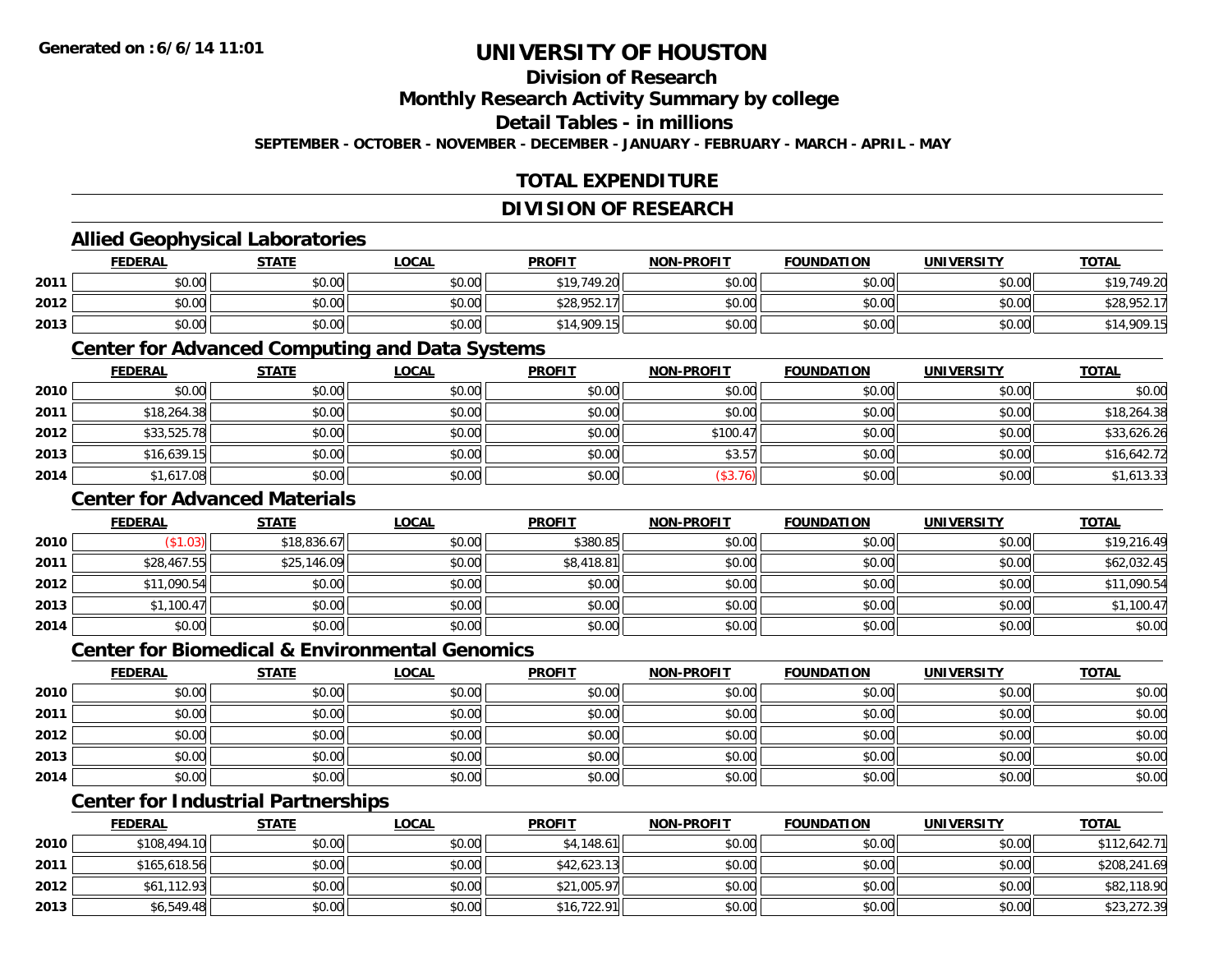## **Division of Research**

**Monthly Research Activity Summary by college**

**Detail Tables - in millions**

**SEPTEMBER - OCTOBER - NOVEMBER - DECEMBER - JANUARY - FEBRUARY - MARCH - APRIL - MAY**

## **TOTAL EXPENDITURE**

## **DIVISION OF RESEARCH**

|      | <b>Center for Industrial Partnerships</b>                |              |              |               |                   |                   |                   |              |
|------|----------------------------------------------------------|--------------|--------------|---------------|-------------------|-------------------|-------------------|--------------|
|      | <b>FEDERAL</b>                                           | <b>STATE</b> | <b>LOCAL</b> | <b>PROFIT</b> | <b>NON-PROFIT</b> | <b>FOUNDATION</b> | <b>UNIVERSITY</b> | <b>TOTAL</b> |
| 2014 | \$6,499.97                                               | \$0.00       | \$0.00       | \$22,904.52   | \$0.00            | \$0.00            | \$0.00            | \$29,404.49  |
|      | <b>Center for Neuromotor &amp; Biomechanics Research</b> |              |              |               |                   |                   |                   |              |
|      | <b>FEDERAL</b>                                           | <b>STATE</b> | <b>LOCAL</b> | <b>PROFIT</b> | <b>NON-PROFIT</b> | <b>FOUNDATION</b> | <b>UNIVERSITY</b> | <b>TOTAL</b> |
| 2011 | \$0.00                                                   | \$0.00       | \$0.00       | \$0.00        | \$0.00            | \$0.00            | \$0.00            | \$0.00       |
|      | <b>Division of Research</b>                              |              |              |               |                   |                   |                   |              |
|      | <b>FEDERAL</b>                                           | <b>STATE</b> | <b>LOCAL</b> | <b>PROFIT</b> | <b>NON-PROFIT</b> | <b>FOUNDATION</b> | <b>UNIVERSITY</b> | <b>TOTAL</b> |
| 2010 | \$17,972.44                                              | \$0.00       | \$0.00       | \$0.00        | \$0.00            | \$0.00            | \$0.00            | \$17,972.44  |
| 2011 | (\$2,395.25)                                             | \$0.00       | \$0.00       | \$0.00        | \$0.00            | \$0.00            | \$0.00            | (\$2,395.25) |
| 2012 | (\$0.00)                                                 | \$0.00       | \$0.00       | \$0.00        | \$0.00            | \$0.00            | \$0.00            | (\$0.00)     |
| 2013 | (\$206.22)                                               | \$0.00       | \$0.00       | \$0.00        | \$0.00            | \$0.00            | \$0.00            | (\$206.22)   |
| 2014 | \$0.00                                                   | \$7,948.76   | \$0.00       | \$0.00        | \$0.00            | \$0.00            | \$0.00            | \$7,948.76   |
|      | <b>Institute for Molecular Design</b>                    |              |              |               |                   |                   |                   |              |
|      | <b>FEDERAL</b>                                           | <b>STATE</b> | <b>LOCAL</b> | <b>PROFIT</b> | <b>NON-PROFIT</b> | <b>FOUNDATION</b> | <b>UNIVERSITY</b> | <b>TOTAL</b> |
| 2012 | \$0.00                                                   | \$0.00       | \$0.00       | \$0.00        | \$0.00            | \$0.00            | \$0.00            | \$0.00       |
|      | <b>Institute for Nanoenergy</b>                          |              |              |               |                   |                   |                   |              |
|      | <b>FEDERAL</b>                                           | <b>STATE</b> | <b>LOCAL</b> | <b>PROFIT</b> | <b>NON-PROFIT</b> | <b>FOUNDATION</b> | <b>UNIVERSITY</b> | <b>TOTAL</b> |
| 2010 | \$0.00                                                   | \$0.00       | \$0.00       | \$0.00        | \$0.00            | \$0.00            | \$0.00            | \$0.00       |
| 2011 | \$0.00                                                   | \$0.00       | \$0.00       | \$0.00        | \$0.00            | \$0.00            | \$0.00            | \$0.00       |
| 2012 | \$0.00                                                   | \$0.00       | \$0.00       | \$0.00        | \$0.00            | \$0.00            | \$0.00            | \$0.00       |
| 2013 | \$0.00                                                   | \$0.00       | \$0.00       | \$0.00        | \$0.00            | \$0.00            | \$0.00            | \$0.00       |
| 2014 | \$0.00                                                   | \$0.00       | \$0.00       | \$0.00        | \$0.00            | \$0.00            | \$0.00            | \$0.00       |
|      | <b>Office of Contracts and Grants</b>                    |              |              |               |                   |                   |                   |              |
|      | <b>FEDERAL</b>                                           | <b>STATE</b> | <b>LOCAL</b> | <b>PROFIT</b> | <b>NON-PROFIT</b> | <b>FOUNDATION</b> | <b>UNIVERSITY</b> | <b>TOTAL</b> |
| 2010 | \$0.00                                                   | \$0.00       | \$0.00       | \$0.00        | \$0.00            | \$0.00            | \$0.00            | \$0.00       |
| 2011 | \$702.69                                                 | \$0.00       | \$0.00       | \$0.00        | \$0.00            | \$0.00            | \$0.00            | \$702.69     |
| 2012 | \$0.00                                                   | \$0.00       | \$0.00       | \$0.00        | \$0.00            | \$0.00            | \$0.00            | \$0.00       |
| 2013 | \$0.00                                                   | \$0.00       | \$0.00       | \$0.00        | \$0.00            | \$0.00            | \$0.00            | \$0.00       |
| 2014 | \$0.00                                                   | \$0.00       | \$0.00       | \$0.00        | \$0.00            | \$0.00            | \$0.00            | \$0.00       |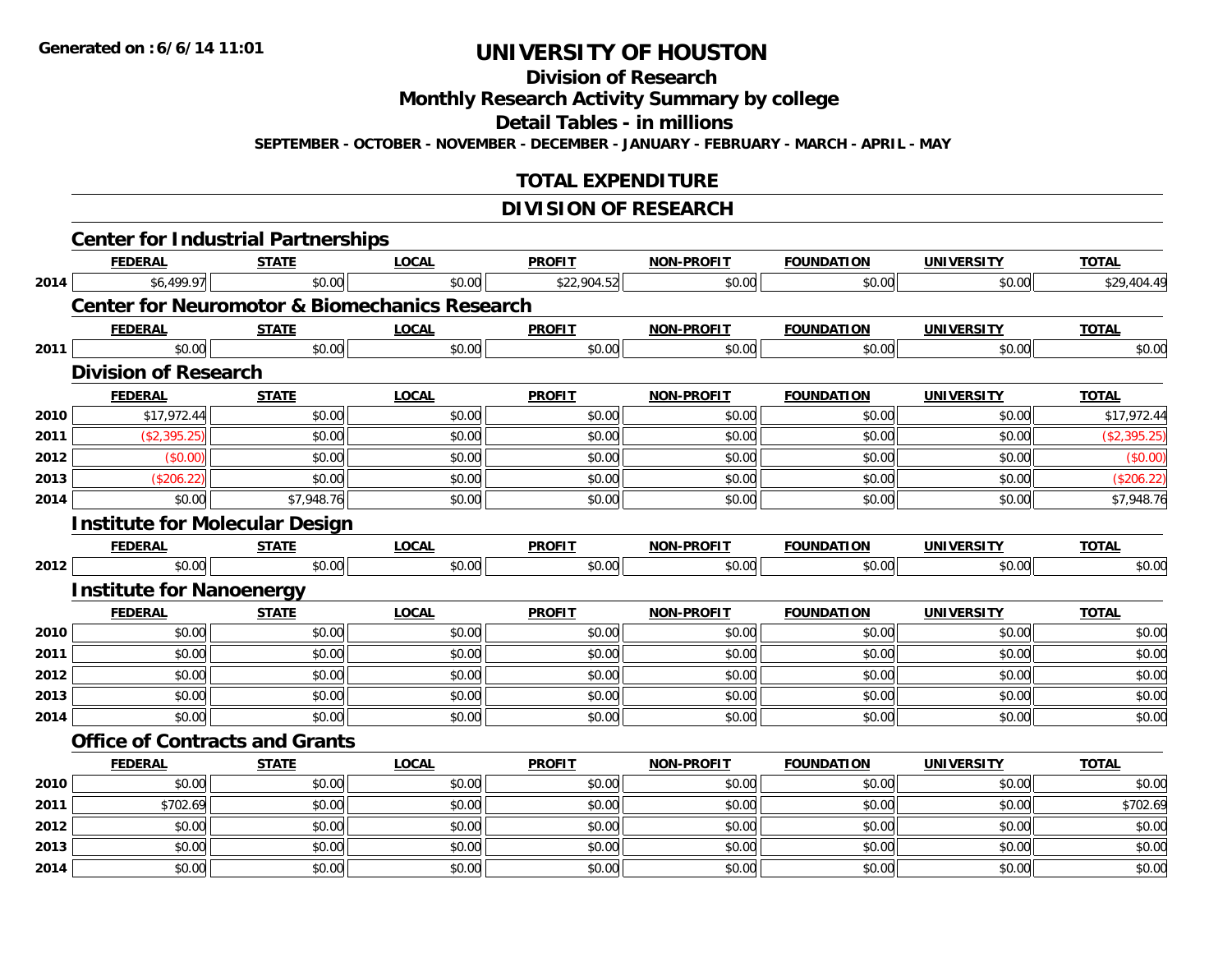## **Division of Research**

**Monthly Research Activity Summary by college**

**Detail Tables - in millions**

**SEPTEMBER - OCTOBER - NOVEMBER - DECEMBER - JANUARY - FEBRUARY - MARCH - APRIL - MAY**

## **TOTAL EXPENDITURE**

## **DIVISION OF RESEARCH**

|       | <b>TcSAM</b>   |                                      |              |               |                   |                   |                   |                 |
|-------|----------------|--------------------------------------|--------------|---------------|-------------------|-------------------|-------------------|-----------------|
|       | <b>FEDERAL</b> | <b>STATE</b>                         | <b>LOCAL</b> | <b>PROFIT</b> | <b>NON-PROFIT</b> | <b>FOUNDATION</b> | <b>UNIVERSITY</b> | <b>TOTAL</b>    |
| 2010  | \$0.00         | \$0.00                               | \$0.00       | \$0.00        | \$0.00            | \$0.00            | \$0.00            | \$0.00          |
| 2011  | \$0.00         | \$0.00                               | \$0.00       | \$0.00        | \$0.00            | \$0.00            | \$0.00            | \$0.00          |
| 2012  | \$0.00         | \$0.00                               | \$0.00       | \$0.00        | \$0.00            | \$0.00            | \$0.00            | \$0.00          |
|       | <b>TcSUH</b>   |                                      |              |               |                   |                   |                   |                 |
|       | <b>FEDERAL</b> | <b>STATE</b>                         | <b>LOCAL</b> | <b>PROFIT</b> | <b>NON-PROFIT</b> | <b>FOUNDATION</b> | <b>UNIVERSITY</b> | <b>TOTAL</b>    |
| 2010  | \$51,798.98    | \$0.00                               | \$0.00       | \$79,452.12   | \$0.00            | \$0.00            | \$0.00            | \$131,251.10    |
| 2011  | \$33,416.50    | \$14,051.74                          | \$0.00       | \$101,954.23  | \$0.00            | \$0.00            | \$0.00            | \$149,422.47    |
| 2012  | \$63,764.26    | \$54,505.55                          | \$0.00       | \$80,654.55   | \$0.00            | \$0.00            | \$0.00            | \$198,924.36    |
| 2013  | \$53,046.56    | \$22,360.85                          | \$0.00       | \$52,141.07   | \$0.00            | \$0.00            | \$0.00            | \$127,548.48    |
| 2014  | \$167,617.54   | \$9,553.30                           | \$0.00       | \$43,681.66   | \$0.00            | \$0.00            | \$0.00            | \$220,852.50    |
|       |                | <b>Texas Obesity Research Center</b> |              |               |                   |                   |                   |                 |
|       | <b>FEDERAL</b> | <b>STATE</b>                         | <b>LOCAL</b> | <b>PROFIT</b> | <b>NON-PROFIT</b> | <b>FOUNDATION</b> | <b>UNIVERSITY</b> | <b>TOTAL</b>    |
| 2010  | \$0.00         | \$0.00                               | \$0.00       | \$0.00        | \$0.00            | \$0.00            | \$0.00            | \$0.00          |
| 2011  | \$0.00         | \$0.00                               | \$0.00       | \$0.00        | \$0.00            | \$0.00            | \$0.00            | \$0.00          |
| 2012  | \$0.00         | \$0.00                               | \$0.00       | \$0.00        | \$0.00            | \$0.00            | \$0.00            | \$0.00          |
| 2013  | \$0.00         | \$0.00                               | \$0.00       | \$0.00        | \$0.00            | \$0.00            | \$0.00            | \$0.00          |
| 2014  | \$0.00         | \$0.00                               | \$0.00       | \$0.00        | \$0.00            | \$0.00            | \$0.00            | \$0.00          |
|       | <b>TIMES</b>   |                                      |              |               |                   |                   |                   |                 |
|       | <b>FEDERAL</b> | <b>STATE</b>                         | <b>LOCAL</b> | <b>PROFIT</b> | <b>NON-PROFIT</b> | <b>FOUNDATION</b> | <b>UNIVERSITY</b> | <b>TOTAL</b>    |
| 2010  | \$1,071,687.53 | \$1,420,082.98                       | \$0.00       | \$0.00        | \$0.00            | \$0.00            | (\$530.24)        | \$2,491,240.27  |
| 2011  | \$515,588.60   | \$9,462.97                           | \$0.00       | \$0.00        | \$0.00            | \$0.00            | \$0.00            | \$525,051.57    |
| 2012  | \$1,640,605.39 | \$0.01                               | \$0.00       | \$0.00        | \$0.00            | \$0.00            | \$0.00            | \$1,640,605.40  |
| 2013  | \$2,348,452.05 | \$6,773.36                           | \$0.00       | \$0.00        | \$0.00            | \$0.00            | \$0.00            | \$2,355,225.41  |
| 2014  | \$1,957,254.29 | \$39,164.18                          | \$0.00       | \$0.00        | \$0.00            | \$0.00            | \$0.00            | \$1,996,418.47  |
| Total | \$8,378,284.33 | \$1,627,886.46                       | \$0.00       | \$537,698.94  | \$100.29          | \$0.00            | (\$530.24)        | \$10,543,439.78 |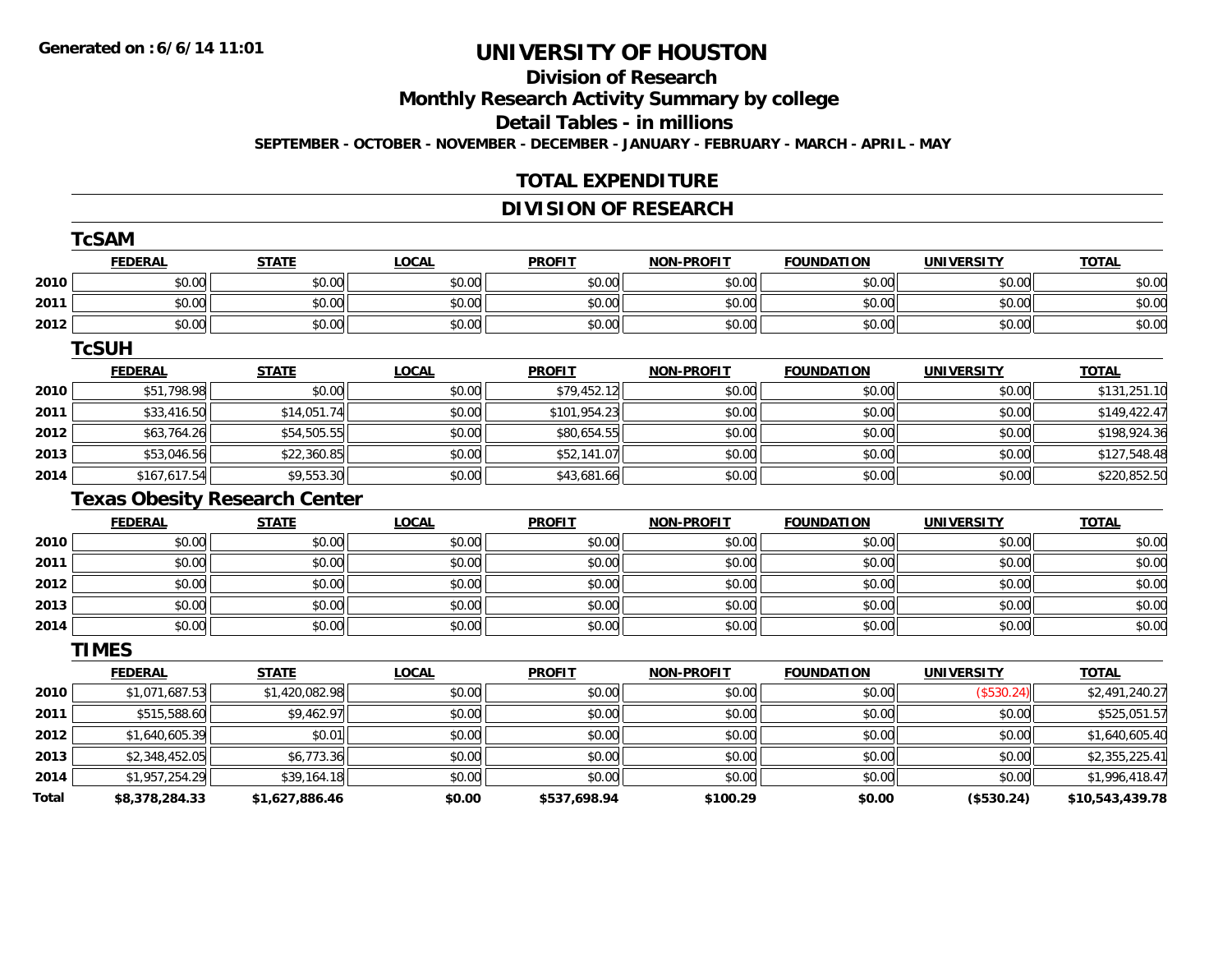## **Division of Research**

**Monthly Research Activity Summary by college**

**Detail Tables - in millions**

**SEPTEMBER - OCTOBER - NOVEMBER - DECEMBER - JANUARY - FEBRUARY - MARCH - APRIL - MAY**

## **TOTAL EXPENDITURE**

### **GRADUATE COLLEGE OF SOCIAL WORK**

## **Center for Drug and Social Policy Research**

|      | <b>FEDERAL</b> | <b>STATE</b> | <u>LOCAL</u> | <b>PROFIT</b> | <b>NON-PROFIT</b> | <b>FOUNDATION</b> | <b>UNIVERSITY</b> | <b>TOTAL</b> |
|------|----------------|--------------|--------------|---------------|-------------------|-------------------|-------------------|--------------|
| 2010 | \$0.00         | \$0.00       | \$0.00       | \$0.00        | \$0.00            | \$0.00            | \$0.00            | \$0.00       |
| 2011 | \$0.00         | \$0.00       | \$0.00       | \$0.00        | \$0.00            | \$0.00            | \$0.00            | \$0.00       |
| 2012 | \$0.00         | \$0.00       | \$0.00       | \$0.00        | \$0.00            | \$0.00            | \$0.00            | \$0.00       |
| 2013 | \$0.00         | \$0.00       | \$0.00       | \$0.00        | \$0.00            | \$0.00            | \$0.00            | \$0.00       |
| 2014 | \$0.00         | \$0.00       | \$0.00       | \$0.00        | \$0.00            | \$0.00            | \$0.00            | \$0.00       |

### **Center for Health Equities & Evaluation Research**

|      | <b>FEDERAL</b> | <b>STATE</b> | <u>LOCAL</u> | <b>PROFIT</b> | <b>NON-PROFIT</b> | <b>FOUNDATION</b> | UNIVERSITY  | <b>TOTAL</b> |
|------|----------------|--------------|--------------|---------------|-------------------|-------------------|-------------|--------------|
| 2012 | \$104,746.80   | \$0.00       | \$0.00       | \$0.00        | \$0.00            | \$0.00            | \$0.00      | \$104,746.80 |
| 2013 | \$190,598.78   | \$0.00       | \$0.00       | \$0.00        | \$0.00            | \$0.00            | \$42,000.00 | \$232,598.78 |
| 2014 | \$141,415.76   | \$0.00       | \$0.00       | \$0.00        | \$0.00            | \$0.00            | \$0.00      | ,415.76      |

## **Child & Family for Innovative Research**

|      | <b>FEDERAL</b> | <b>STATE</b> | <b>LOCAL</b> | <b>PROFIT</b> | <b>NON-PROFIT</b> | <b>FOUNDATION</b> | <b>UNIVERSITY</b> | <b>TOTAL</b>   |
|------|----------------|--------------|--------------|---------------|-------------------|-------------------|-------------------|----------------|
| 2010 | \$1,231,952.64 | \$510,858.38 | \$0.00       | \$0.00        | \$13,431.64       | \$1,206.61        | \$0.00            | \$1,757,449.27 |
| 2011 | \$1,155,865.78 | \$13,795.99  | \$0.00       | \$0.00        | (\$167.62)        | \$34,264.13       | \$0.00            | \$1,203,758.28 |
| 2012 | \$949,458.30   | (\$107.66)   | \$0.00       | \$35,136.00   | \$0.00            | \$40,477.23       | \$2,109.33        | \$1,027,073.20 |
| 2013 | \$877,110.96   | \$71,795.39  | \$22,908.06  | (\$1,781.27)  | \$9.17            | \$9,278.00        | \$1,021.48        | \$980,341.79   |
| 2014 | \$765,975.56   | \$42,473.47  | \$14,219.61  | \$31,311.37   | \$17,228.25       | \$42,488.49       | \$3,823.30        | \$917,520.05   |

#### **Community Projects - Social Work**

|      | <b>FEDERAL</b> | <b>STATE</b> | <b>LOCAL</b> | <b>PROFIT</b> | <b>NON-PROFIT</b> | <b>FOUNDATION</b> | <b>UNIVERSITY</b> | <b>TOTAL</b> |
|------|----------------|--------------|--------------|---------------|-------------------|-------------------|-------------------|--------------|
| 2010 | \$0.00         | \$0.00       | \$0.00       | \$0.00        | \$0.00            | \$0.00            | \$0.00            | \$0.00       |
| 2011 | \$0.00         | (\$2,280.14) | \$0.00       | \$0.00        | \$440.00          | \$12.48           | \$0.00            | \$2,732.62\$ |
| 2012 | \$1,892.93     | \$0.00       | \$0.00       | \$0.00        | \$0.00            | \$0.00            | \$0.00            | \$1,892.93   |
| 2013 | \$0.01         | \$0.00       | \$0.00       | \$0.00        | \$0.00            | \$0.00            | \$0.00            | (\$0.01)     |
| 2014 | \$0.00         | \$0.00       | \$0.00       | \$0.00        | \$0.00            | \$0.00            | \$0.00            | \$0.00       |

#### **Dean, Social Work**

|      | <b>FEDERAL</b> | <b>STATE</b> | <u>LOCAL</u> | <b>PROFIT</b> | <b>NON-PROFIT</b> | <b>FOUNDATION</b> | <b>UNIVERSITY</b> | <b>TOTAL</b> |
|------|----------------|--------------|--------------|---------------|-------------------|-------------------|-------------------|--------------|
| 2010 | \$589,433.06   | \$0.00       | \$0.00       | \$0.00        | \$0.00            | \$0.00            | \$0.00            | \$589,433.06 |
| 2011 | \$560,067.47   | \$0.00       | \$0.00       | \$0.00        | \$0.00            | \$0.00            | \$0.00            | \$560,067.47 |
| 2012 | \$18,813.89    | \$0.00       | \$0.00       | \$0.00        | \$0.00            | \$0.00            | \$0.00            | \$18,813.89  |
| 2013 | \$17,787.82    | \$0.00       | \$0.00       | \$0.00        | \$0.00            | \$0.00            | \$0.00            | \$17,787.82  |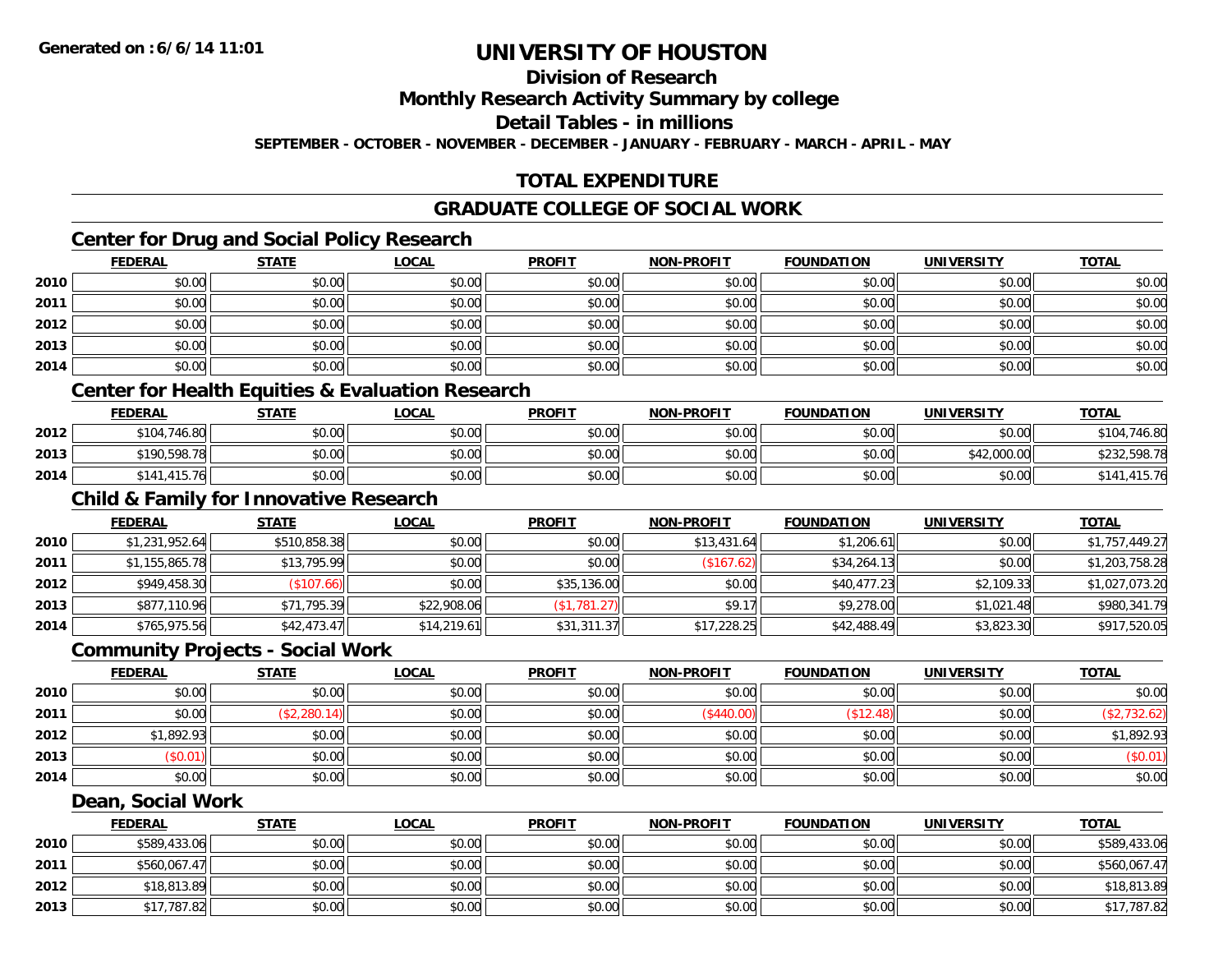## **Division of Research**

**Monthly Research Activity Summary by college**

**Detail Tables - in millions**

**SEPTEMBER - OCTOBER - NOVEMBER - DECEMBER - JANUARY - FEBRUARY - MARCH - APRIL - MAY**

## **TOTAL EXPENDITURE**

#### **GRADUATE COLLEGE OF SOCIAL WORK**

## **Dean, Social Work**

|       | <b>FEDERAL</b>             | <b>STATE</b> | <b>LOCAL</b> | <b>PROFIT</b> | <b>NON-PROFIT</b> | <b>FOUNDATION</b> | <b>UNIVERSITY</b> | <b>TOTAL</b>   |
|-------|----------------------------|--------------|--------------|---------------|-------------------|-------------------|-------------------|----------------|
| 2014  | \$0.00                     | \$0.00       | \$0.00       | \$0.00        | \$0.00            | \$0.00            | \$0.00            | \$0.00         |
|       | <b>Office for Drug SPR</b> |              |              |               |                   |                   |                   |                |
|       | <b>FEDERAL</b>             | <b>STATE</b> | <b>LOCAL</b> | <b>PROFIT</b> | <b>NON-PROFIT</b> | <b>FOUNDATION</b> | <b>UNIVERSITY</b> | <b>TOTAL</b>   |
| 2010  | \$0.00                     | \$0.00       | \$0.00       | \$0.00        | \$0.00            | \$0.00            | \$0.00            | \$0.00         |
| 2011  | \$0.00                     | \$0.00       | \$0.00       | \$0.00        | \$0.00            | \$0.00            | \$0.00            | \$0.00         |
| 2012  | \$0.00                     | \$0.00       | \$0.00       | \$0.00        | \$0.00            | \$0.00            | \$0.00            | \$0.00         |
| 2013  | \$0.00                     | \$0.00       | \$0.00       | \$0.00        | \$0.00            | \$0.00            | \$0.00            | \$0.00         |
| 2014  | \$0.00                     | \$0.00       | \$0.00       | \$0.00        | \$0.00            | \$0.00            | \$0.00            | \$0.00         |
| Total | \$6,605,119.74             | \$636,535.43 | \$37,127.67  | \$64,666.10   | \$30,061.44       | \$127,701.98      | \$48,954.11       | \$7,550,166.47 |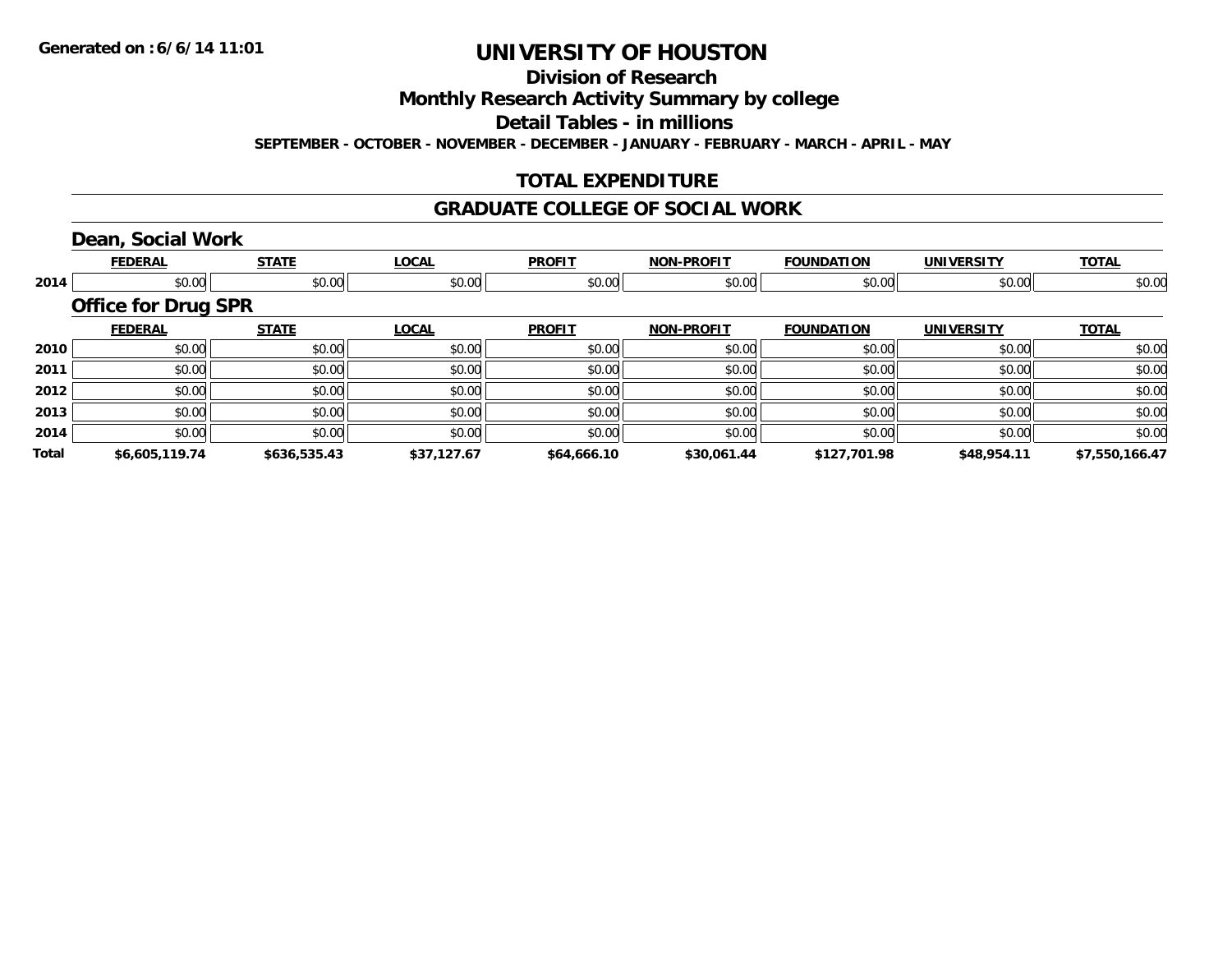### **Division of Research**

**Monthly Research Activity Summary by college**

**Detail Tables - in millions**

**SEPTEMBER - OCTOBER - NOVEMBER - DECEMBER - JANUARY - FEBRUARY - MARCH - APRIL - MAY**

## **TOTAL EXPENDITURE**

### **HILTON COLLEGE OF HOTEL AND RESTAURANT MANAGEMENT**

### **Hotel and Restaurant Management**

|       | <b>FEDERAL</b> | <b>STATE</b> | <u>LOCAL</u> | <b>PROFIT</b> | <b>NON-PROFIT</b> | <b>FOUNDATION</b> | <b>UNIVERSITY</b> | <b>TOTAL</b> |
|-------|----------------|--------------|--------------|---------------|-------------------|-------------------|-------------------|--------------|
| 2010  | \$0.00         | \$52,785.31  | \$0.00       | \$20,069.15   | \$0.00            | \$21,888.81       | \$0.00            | \$94,743.27  |
| 2011  | \$26,998.38    | \$81,087.89  | \$0.00       | \$1,065.30    | \$2,524.77        | \$0.00            | \$0.00            | \$111,676.34 |
| 2012  | \$19,352.85    | \$122,377.46 | \$0.00       | \$25.76       | \$8,813.27        | \$0.00            | \$0.00            | \$150,569.34 |
| 2013  | \$31,794.59    | \$34,468.78  | \$0.00       | \$0.00        | \$0.00            | \$0.00            | \$0.00            | \$66,263.37  |
| 2014  | \$76,556.38    | (\$278.24)   | \$0.00       | \$0.00        | \$0.00            | \$14,187.19       | \$0.00            | \$90,465.33  |
| Total | \$154,702.20   | \$290,441.20 | \$0.00       | \$21,160.21   | \$11,338.04       | \$36,076.00       | \$0.00            | \$513,717.65 |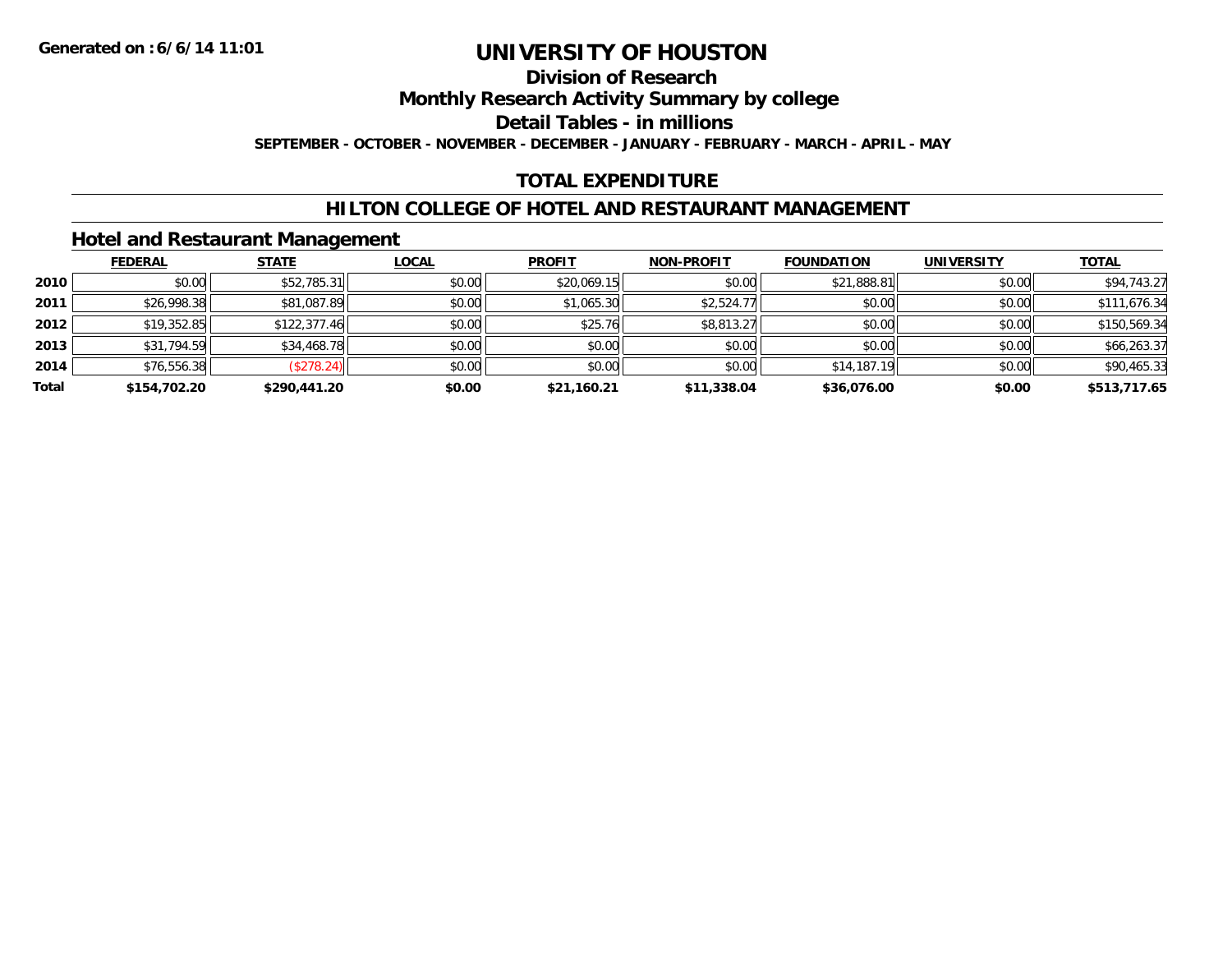## **Division of Research**

**Monthly Research Activity Summary by college**

**Detail Tables - in millions**

**SEPTEMBER - OCTOBER - NOVEMBER - DECEMBER - JANUARY - FEBRUARY - MARCH - APRIL - MAY**

## **TOTAL EXPENDITURE**

#### **HONORS COLLEGE**

## **Dean, Honors College**

|       |                | __           |              |               |                   |                   |                   |              |
|-------|----------------|--------------|--------------|---------------|-------------------|-------------------|-------------------|--------------|
|       | <b>FEDERAL</b> | <b>STATE</b> | <b>LOCAL</b> | <b>PROFIT</b> | <b>NON-PROFIT</b> | <b>FOUNDATION</b> | <b>UNIVERSITY</b> | <b>TOTAL</b> |
| 2010  | \$42,389.82    | \$0.00       | \$0.00       | \$0.00        | \$0.00            | \$0.00            | \$0.00            | \$42,389.82  |
| 2011  | \$7,305.37     | \$0.00       | \$0.00       | \$0.00        | \$0.00            | \$0.00            | \$0.00            | \$7,305.37   |
| 2012  | \$15,207.94    | \$0.00       | \$0.00       | \$0.00        | \$15,146.26       | \$0.00            | \$0.00            | \$30,354.20  |
| 2013  | \$14,145.79    | \$0.00       | \$0.00       | \$0.00        | \$9,481.67        | \$0.00            | \$0.00            | \$23,627.45  |
| 2014  | \$2,694.74     | \$0.00       | \$0.00       | \$0.00        | \$8,956.69        | \$4,854.27        | \$0.00            | \$16,505.70  |
| Total | \$81,743.66    | \$0.00       | \$0.00       | \$0.00        | \$33,584.62       | \$4,854.27        | \$0.00            | \$120,182.54 |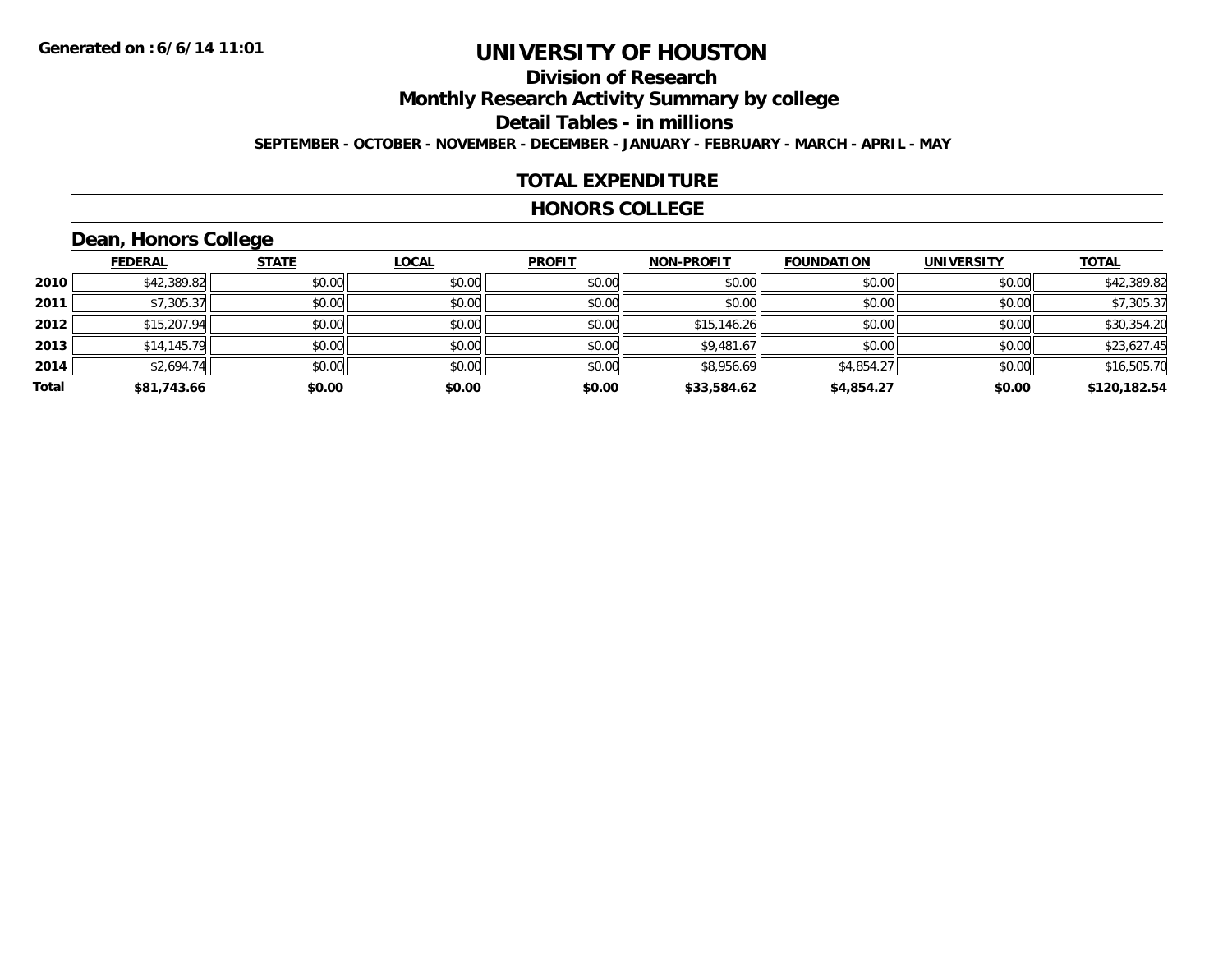## **Division of ResearchMonthly Research Activity Summary by college Detail Tables - in millions**

**SEPTEMBER - OCTOBER - NOVEMBER - DECEMBER - JANUARY - FEBRUARY - MARCH - APRIL - MAY**

### **TOTAL EXPENDITURE**

#### **LIBRARY**

## **Administration, Library**

|       | <b>FEDERAL</b> | <b>STATE</b> | <b>LOCAL</b> | <b>PROFIT</b> | <b>NON-PROFIT</b> | <b>FOUNDATION</b> | <b>UNIVERSITY</b> | <b>TOTAL</b> |
|-------|----------------|--------------|--------------|---------------|-------------------|-------------------|-------------------|--------------|
| 2010  | \$23,342.81    | \$0.00       | \$0.00       | \$0.00        | \$0.00            | \$0.00            | \$0.00            | \$23,342.81  |
| 2011  | \$8,354.46     | \$0.00       | \$0.00       | \$0.00        | \$0.00            | \$0.00            | \$0.00            | \$8,354.46   |
| 2012  | \$43.40        | \$0.00       | \$0.00       | \$0.00        | \$0.00            | \$0.00            | \$0.00            | \$43.40      |
| 2013  | \$0.00         | \$0.00       | \$0.00       | \$0.00        | \$0.00            | \$0.00            | \$0.00            | \$0.00       |
| 2014  | \$0.00         | \$0.00       | \$0.00       | \$0.00        | \$0.00            | \$0.00            | \$0.00            | \$0.00       |
| Total | \$31,740.67    | \$0.00       | \$0.00       | \$0.00        | \$0.00            | \$0.00            | \$0.00            | \$31,740.67  |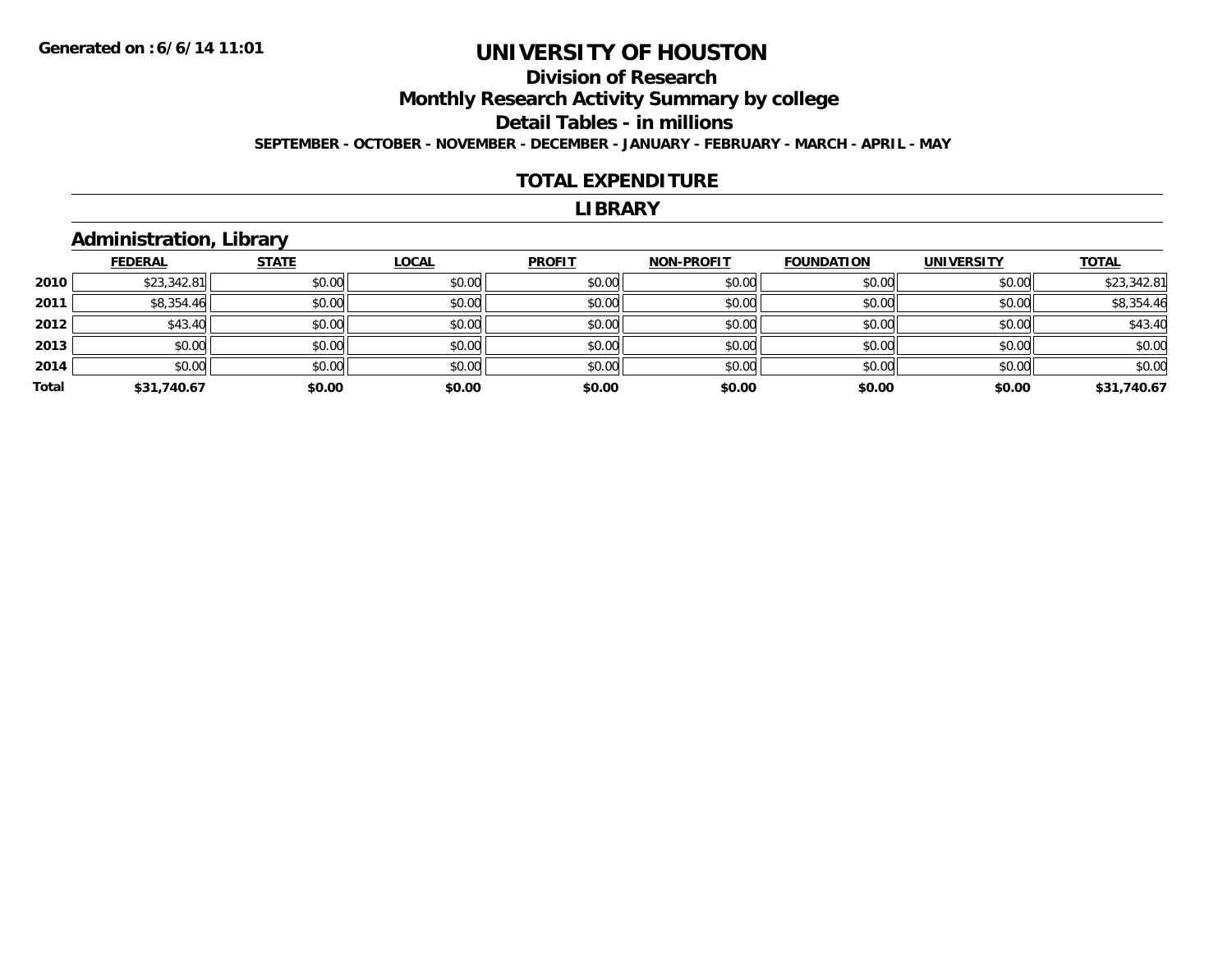## **Division of Research**

**Monthly Research Activity Summary by college**

**Detail Tables - in millions**

**SEPTEMBER - OCTOBER - NOVEMBER - DECEMBER - JANUARY - FEBRUARY - MARCH - APRIL - MAY**

### **TOTAL EXPENDITURE**

#### **PRESIDENT**

## **Office of the President**

|       | <b>FEDERAL</b> | <b>STATE</b> | <b>LOCAL</b> | <b>PROFIT</b> | <b>NON-PROFIT</b> | <b>FOUNDATION</b> | <b>UNIVERSITY</b> | <b>TOTAL</b> |
|-------|----------------|--------------|--------------|---------------|-------------------|-------------------|-------------------|--------------|
| 2010  | \$0.00         | \$0.00       | \$0.00       | \$0.00        | \$0.00            | \$0.00            | \$0.00            | \$0.00       |
| 2011  | \$0.00         | \$0.00       | \$0.00       | \$0.00        | \$0.00            | \$0.00            | \$0.00            | \$0.00       |
| 2012  | \$0.00         | \$0.00       | \$0.00       | \$0.00        | \$0.00            | \$0.00            | \$0.00            | \$0.00       |
| 2013  | \$0.00         | \$0.00       | \$0.00       | \$0.00        | \$0.00            | \$0.00            | \$0.00            | \$0.00       |
| 2014  | \$0.00         | \$0.00       | \$0.00       | \$0.00        | \$0.00            | \$0.00            | \$0.00            | \$0.00       |
| Total | \$0.00         | \$0.00       | \$0.00       | \$0.00        | \$0.00            | \$0.00            | \$0.00            | \$0.00       |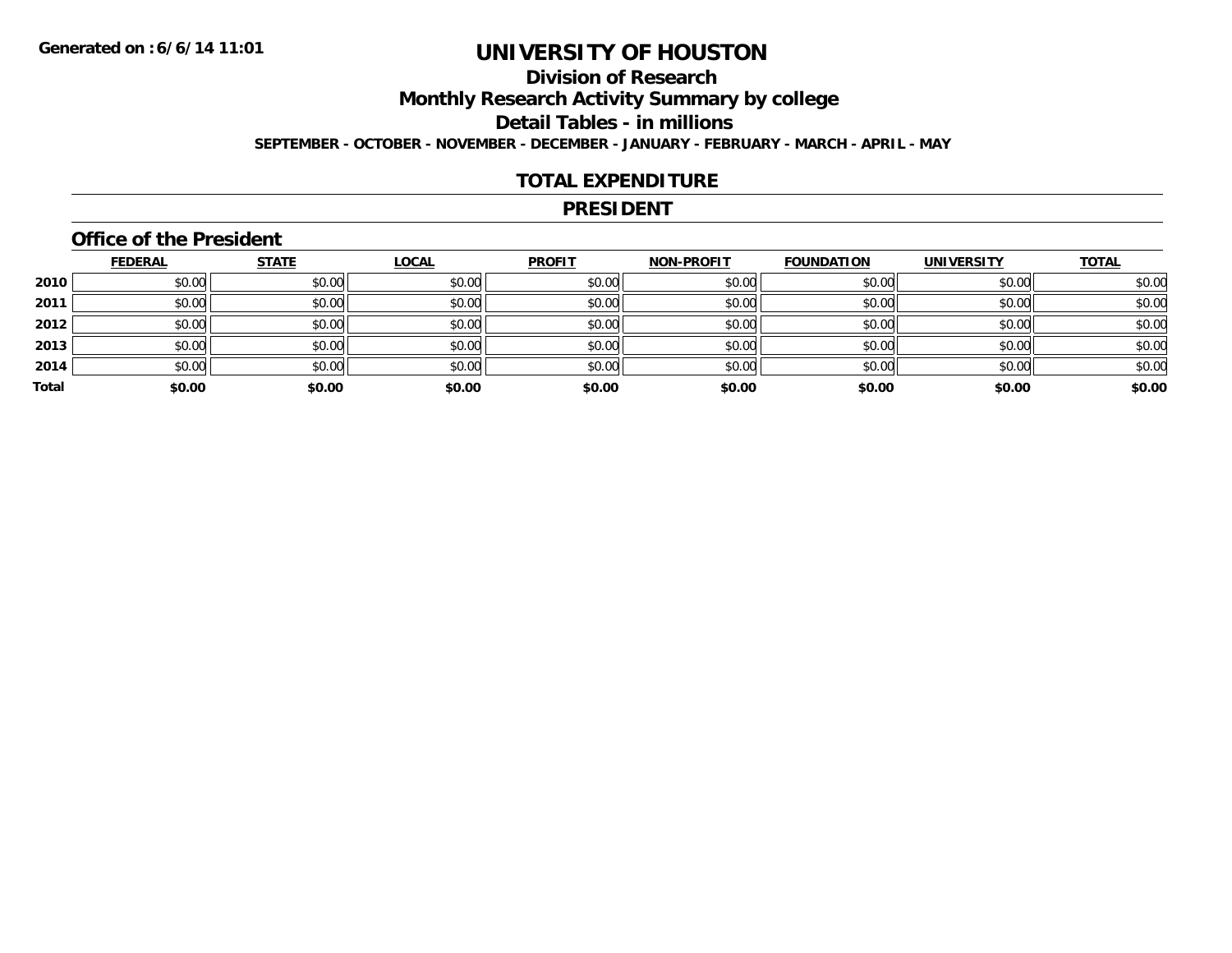**Division of Research**

**Monthly Research Activity Summary by college**

**Detail Tables - in millions**

**SEPTEMBER - OCTOBER - NOVEMBER - DECEMBER - JANUARY - FEBRUARY - MARCH - APRIL - MAY**

## **TOTAL EXPENDITURE**

### **SENIOR V.P. FOR ACADEMIC AFFAIRS AND PROVOST**

|      | <b>Continuing Education</b>                         |              |              |               |                   |                   |                   |              |
|------|-----------------------------------------------------|--------------|--------------|---------------|-------------------|-------------------|-------------------|--------------|
|      | <b>FEDERAL</b>                                      | <b>STATE</b> | <b>LOCAL</b> | <b>PROFIT</b> | <b>NON-PROFIT</b> | <b>FOUNDATION</b> | <b>UNIVERSITY</b> | <b>TOTAL</b> |
| 2011 | \$0.00                                              | \$1,068.06   | \$0.00       | \$0.00        | \$0.00            | \$0.00            | \$0.00            | \$1,068.06   |
|      | <b>Learning and Assessment Services</b>             |              |              |               |                   |                   |                   |              |
|      | <b>FEDERAL</b>                                      | <b>STATE</b> | <b>LOCAL</b> | <b>PROFIT</b> | <b>NON-PROFIT</b> | <b>FOUNDATION</b> | <b>UNIVERSITY</b> | <b>TOTAL</b> |
| 2010 | \$257,693.26                                        | \$91,520.43  | \$0.00       | \$0.00        | \$49,858.99       | \$3,323.47        | \$0.00            | \$402,396.15 |
| 2011 | \$231,742.75                                        | \$100,211.26 | \$0.00       | \$0.00        | \$51,921.90       | \$5,291.19        | \$0.00            | \$389,167.10 |
| 2012 | \$232,485.90                                        | \$94,486.48  | \$0.00       | \$0.00        | \$55,208.58       | \$0.00            | \$0.00            | \$382,180.96 |
| 2013 | \$279,571.89                                        | \$97,565.18  | \$0.00       | \$0.00        | (\$534.53)        | \$0.00            | \$0.00            | \$376,602.54 |
| 2014 | \$290,421.96                                        | \$86,667.24  | \$0.00       | \$0.00        | \$0.00            | \$0.00            | \$0.00            | \$377,089.20 |
|      | <b>Learning Support Services</b>                    |              |              |               |                   |                   |                   |              |
|      | <b>FEDERAL</b>                                      | <b>STATE</b> | <b>LOCAL</b> | <b>PROFIT</b> | <b>NON-PROFIT</b> | <b>FOUNDATION</b> | <b>UNIVERSITY</b> | <b>TOTAL</b> |
| 2012 | \$0.00                                              | \$0.00       | \$0.00       | \$0.00        | \$0.00            | \$0.00            | \$0.00            | \$0.00       |
| 2013 | \$0.00                                              | \$0.00       | \$0.00       | \$0.00        | \$0.00            | \$0.00            | \$0.00            | \$0.00       |
|      | <b>Office of Admissions</b>                         |              |              |               |                   |                   |                   |              |
|      | <b>FEDERAL</b>                                      | <b>STATE</b> | <b>LOCAL</b> | <b>PROFIT</b> | <b>NON-PROFIT</b> | <b>FOUNDATION</b> | <b>UNIVERSITY</b> | <b>TOTAL</b> |
| 2010 | \$0.00                                              | \$0.00       | \$0.00       | \$0.00        | \$0.00            | \$0.00            | \$0.00            | \$0.00       |
| 2011 | \$0.00                                              | \$0.00       | \$0.00       | \$0.00        | \$0.00            | \$0.00            | \$0.00            | \$0.00       |
| 2012 | \$0.00                                              | \$0.00       | \$0.00       | \$0.00        | \$0.00            | \$0.00            | \$0.00            | \$0.00       |
| 2013 | \$0.00                                              | \$0.00       | \$0.00       | \$0.00        | \$0.00            | \$0.00            | \$0.00            | \$0.00       |
| 2014 | \$0.00                                              | \$0.00       | \$0.00       | \$0.00        | \$0.00            | \$0.00            | \$0.00            | \$0.00       |
|      | <b>Senior V.P. for Academic Affairs and Provost</b> |              |              |               |                   |                   |                   |              |
|      | <b>FEDERAL</b>                                      | <b>STATE</b> | <b>LOCAL</b> | <b>PROFIT</b> | <b>NON-PROFIT</b> | <b>FOUNDATION</b> | <b>UNIVERSITY</b> | <b>TOTAL</b> |
| 2012 | \$0.00                                              | \$0.00       | \$0.00       | \$36,232.62   | \$0.00            | \$0.00            | \$0.00            | \$36,232.62  |
| 2013 | \$0.00                                              | \$0.00       | \$0.00       | \$0.00        | \$0.00            | \$0.00            | \$0.00            | \$0.00       |
| 2014 | \$0.00                                              | \$0.00       | \$0.00       | \$38,767.38   | \$0.00            | \$0.00            | \$0.00            | \$38,767.38  |
|      | <b>Undergraduate Scholars</b>                       |              |              |               |                   |                   |                   |              |
|      | <b>FEDERAL</b>                                      | <b>STATE</b> | <b>LOCAL</b> | <b>PROFIT</b> | <b>NON-PROFIT</b> | <b>FOUNDATION</b> | <b>UNIVERSITY</b> | <b>TOTAL</b> |
| 2010 | \$0.00                                              | \$4,010.10   | \$0.00       | \$0.00        | \$0.00            | \$0.00            | \$0.00            | \$4,010.10   |
| 2011 | \$0.00                                              | \$17,750.18  | \$0.00       | \$0.00        | \$0.00            | \$0.00            | \$0.00            | \$17,750.18  |
| 2012 | \$0.00                                              | \$11,576.57  | \$0.00       | \$0.00        | \$0.00            | \$0.00            | \$0.00            | \$11,576.57  |
| 2013 | \$0.00                                              | \$10,001.78  | \$0.00       | \$0.00        | \$0.00            | \$0.00            | \$0.00            | \$10,001.78  |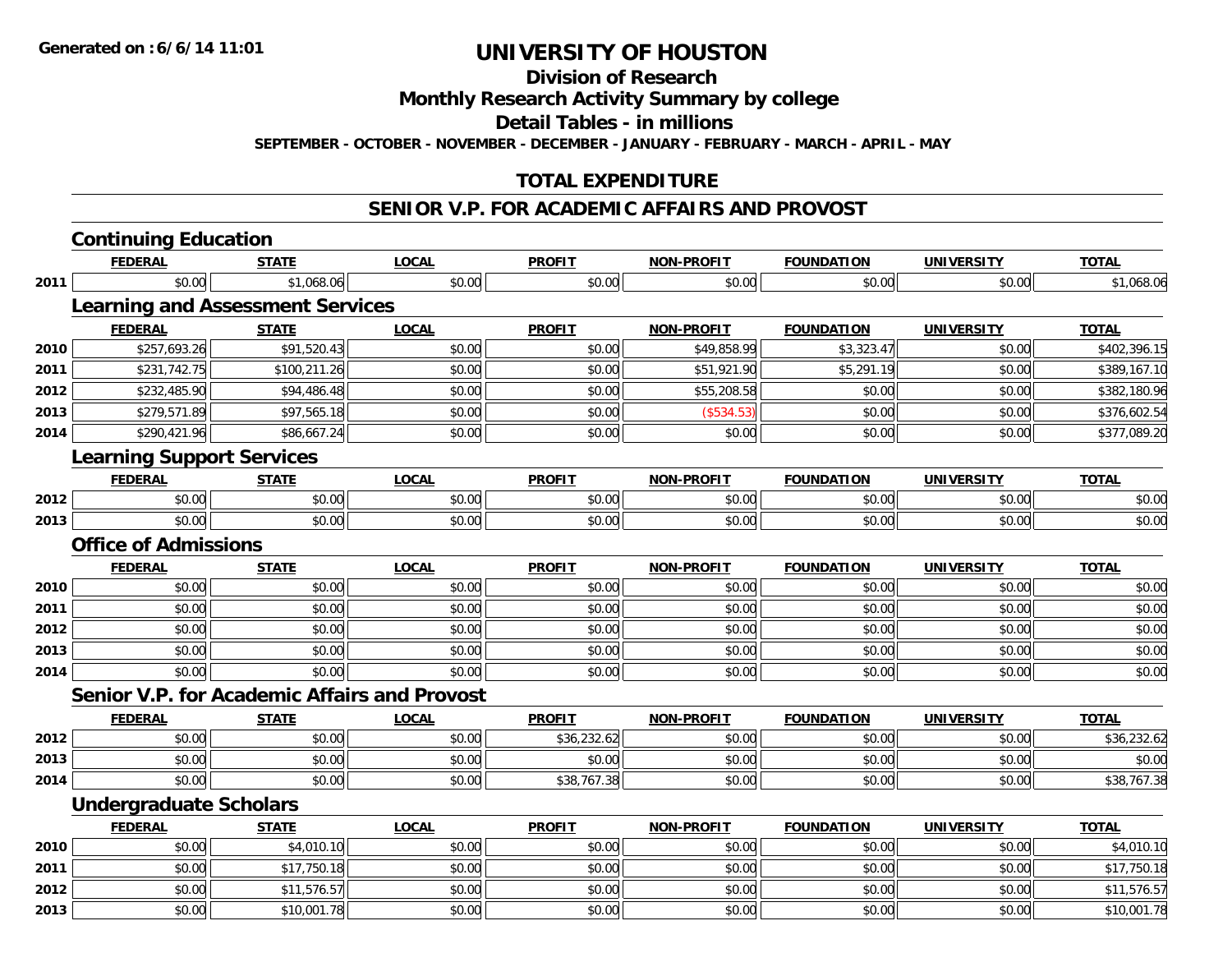**Division of Research**

**Monthly Research Activity Summary by college**

**Detail Tables - in millions**

**SEPTEMBER - OCTOBER - NOVEMBER - DECEMBER - JANUARY - FEBRUARY - MARCH - APRIL - MAY**

## **TOTAL EXPENDITURE**

## **SENIOR V.P. FOR ACADEMIC AFFAIRS AND PROVOST**

#### **Undergraduate Scholars**

|              | <b>FEDERAL</b>               | <b>STATE</b> | <b>LOCAL</b> | <b>PROFIT</b> | <b>NON-PROFIT</b> | <b>FOUNDATION</b> | <b>UNIVERSITY</b> | <b>TOTAL</b>   |  |  |  |  |
|--------------|------------------------------|--------------|--------------|---------------|-------------------|-------------------|-------------------|----------------|--|--|--|--|
| 2014         | \$0.00                       | \$10,345.15  | \$0.00       | \$0.00        | \$0.00            | \$0.00            | \$0.00            | \$10,345.15    |  |  |  |  |
|              | <b>Undergraduate Studies</b> |              |              |               |                   |                   |                   |                |  |  |  |  |
|              | <b>FEDERAL</b>               | <b>STATE</b> | <b>LOCAL</b> | <b>PROFIT</b> | <b>NON-PROFIT</b> | <b>FOUNDATION</b> | <b>UNIVERSITY</b> | <b>TOTAL</b>   |  |  |  |  |
| 2010         | \$0.00                       | \$0.00       | \$0.00       | \$0.00        | \$0.00            | \$0.00            | \$0.00            | \$0.00         |  |  |  |  |
| 2011         | \$0.00                       | \$0.00       | \$0.00       | \$0.00        | \$0.00            | \$0.00            | \$0.00            | \$0.00         |  |  |  |  |
| 2012         | \$0.00                       | \$32,993.20  | \$0.00       | \$0.00        | \$0.00            | \$0.00            | \$0.00            | \$32,993.20    |  |  |  |  |
| 2013         | \$0.00                       | \$12,967.16  | \$0.00       | \$0.00        | \$0.00            | \$0.00            | \$0.00            | \$12,967.16    |  |  |  |  |
| 2014         | \$0.00                       | \$48,563.13  | \$0.00       | \$0.00        | \$0.00            | \$0.00            | \$0.00            | \$48,563.13    |  |  |  |  |
| <b>Total</b> | \$1,291,915.76               | \$619,725.92 | \$0.00       | \$75,000.00   | \$156,454.94      | \$8,614.66        | \$0.00            | \$2,151,711.28 |  |  |  |  |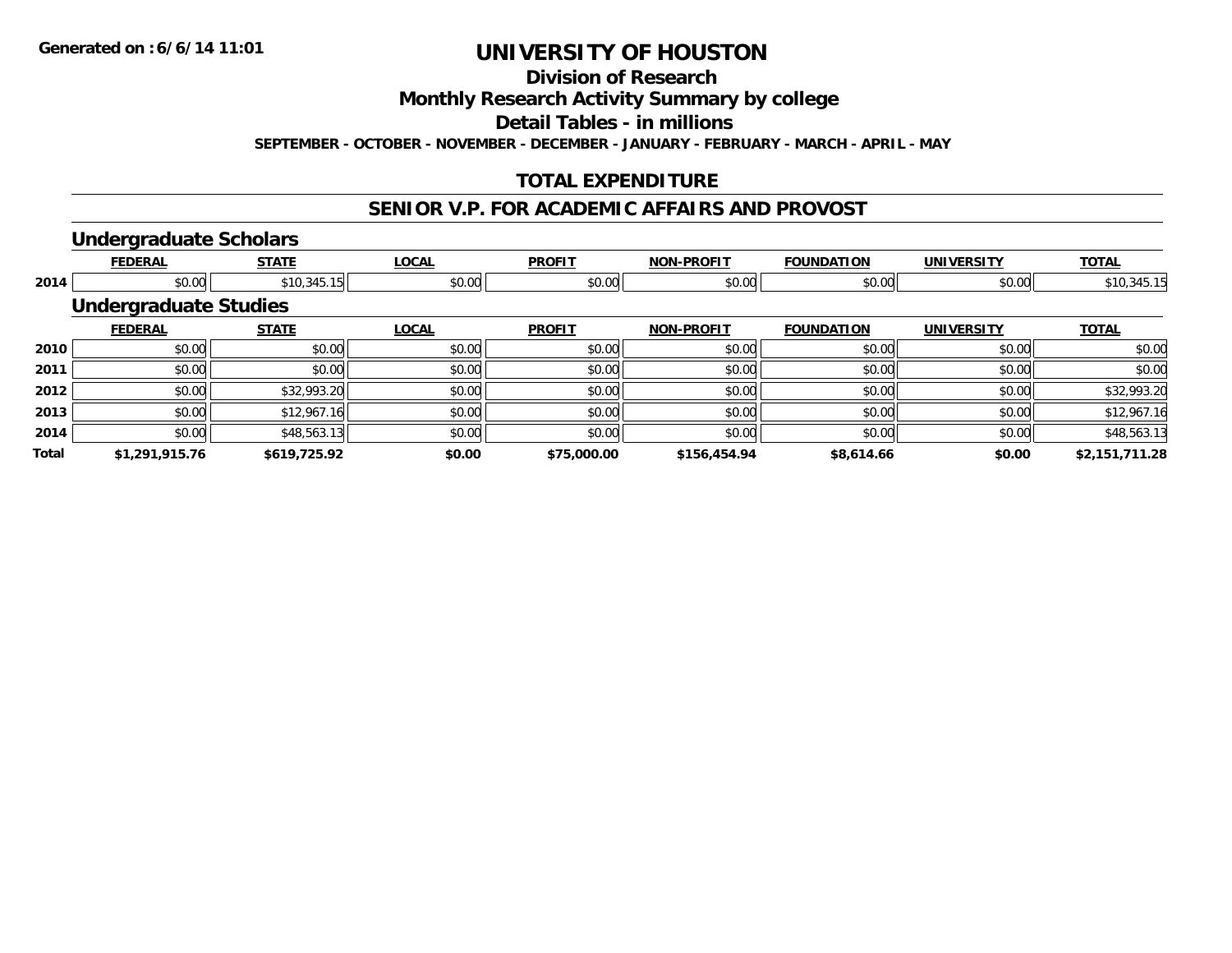## **Division of ResearchMonthly Research Activity Summary by college Detail Tables - in millions**

**SEPTEMBER - OCTOBER - NOVEMBER - DECEMBER - JANUARY - FEBRUARY - MARCH - APRIL - MAY**

### **TOTAL EXPENDITURE**

#### **UH LAW CENTER**

|      | Dean, Law      |               |              |               |                   |                   |                   |                |  |  |  |
|------|----------------|---------------|--------------|---------------|-------------------|-------------------|-------------------|----------------|--|--|--|
|      | <b>FEDERAL</b> | <b>STATE</b>  | <b>LOCAL</b> | <b>PROFIT</b> | <b>NON-PROFIT</b> | <b>FOUNDATION</b> | <b>UNIVERSITY</b> | <b>TOTAL</b>   |  |  |  |
| 2010 | \$138,426.12   | \$0.00        | \$0.00       | \$0.00        | \$0.00            | \$0.00            | \$0.00            | \$138,426.12   |  |  |  |
| 2011 | \$23,263.63    | \$0.00        | \$0.00       | \$0.00        | \$0.00            | \$0.00            | \$0.00            | \$23,263.63    |  |  |  |
| 2012 | (\$221,005.68) | \$0.00        | \$0.00       | \$0.00        | \$0.00            | \$0.00            | \$0.00            | (\$221,005.68) |  |  |  |
| 2013 | \$0.00         | \$0.00        | \$0.00       | \$0.00        | \$0.00            | \$0.00            | \$0.00            | \$0.00         |  |  |  |
|      | Law-UH         |               |              |               |                   |                   |                   |                |  |  |  |
|      |                |               |              |               |                   |                   |                   |                |  |  |  |
|      | <b>FEDERAL</b> | <b>STATE</b>  | <b>LOCAL</b> | <b>PROFIT</b> | <b>NON-PROFIT</b> | <b>FOUNDATION</b> | <b>UNIVERSITY</b> | <b>TOTAL</b>   |  |  |  |
| 2010 | \$709.58       | \$197,954.06  | \$0.00       | \$0.00        | \$0.00            | \$0.00            | \$0.00            | \$198,663.64   |  |  |  |
| 2011 | \$71,093.90    | \$63,129.45   | \$0.00       | \$0.00        | \$0.00            | \$58,276.13       | \$0.00            | \$192,499.48   |  |  |  |
| 2012 | \$7,551.69     | \$115,682.55  | \$0.00       | \$0.00        | \$0.00            | \$50,116.98       | \$0.00            | \$173,351.22   |  |  |  |
| 2013 | \$133,738.92   | \$110,551.95  | \$0.00       | \$0.00        | \$0.00            | \$33,042.71       | \$0.00            | \$277,333.58   |  |  |  |
| 2014 | \$9,182.58     | \$141, 135.87 | \$0.00       | \$0.00        | \$0.00            | \$5,636.78        | \$0.00            | \$155,955.23   |  |  |  |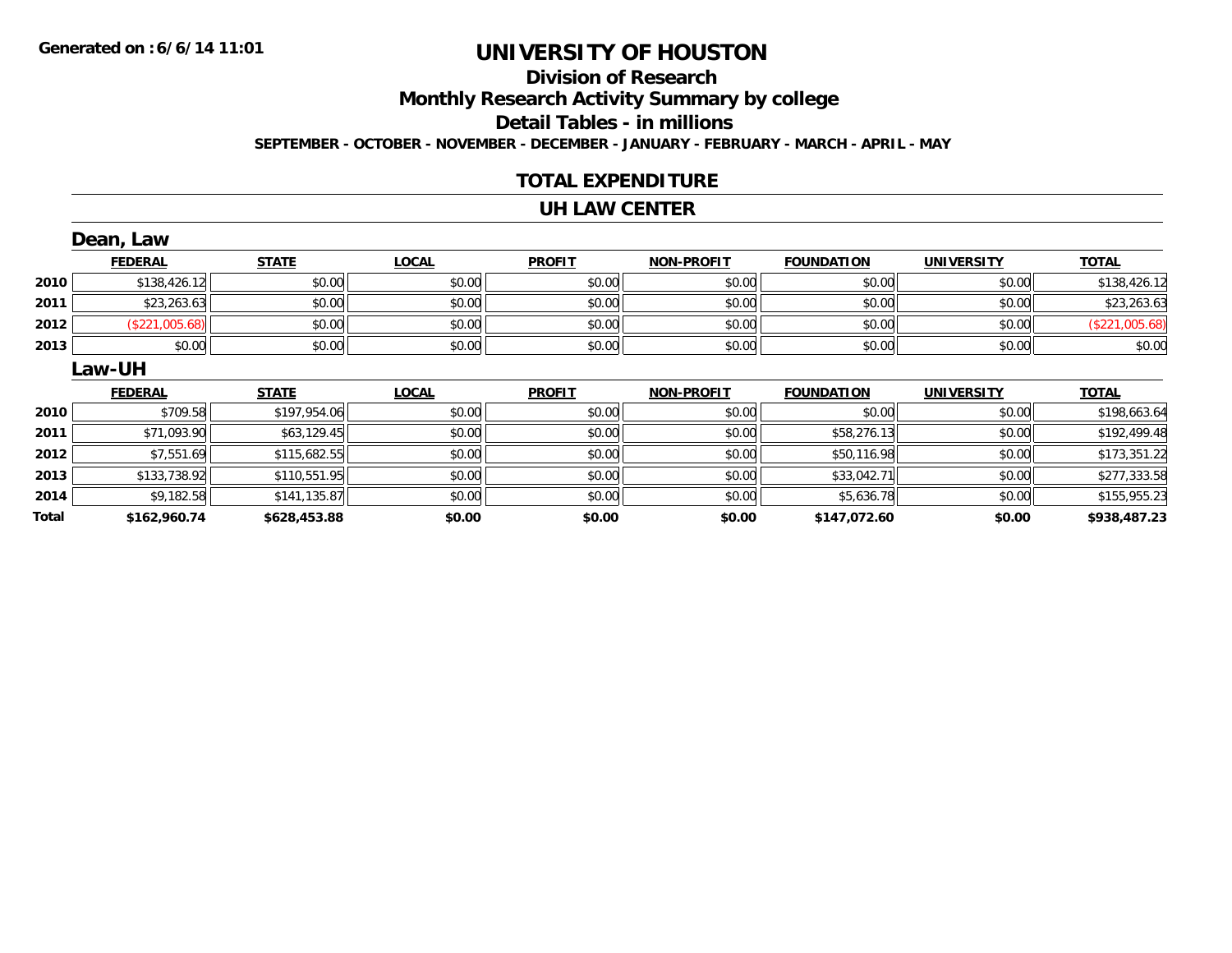## **Division of Research**

**Monthly Research Activity Summary by college**

**Detail Tables - in millions**

**SEPTEMBER - OCTOBER - NOVEMBER - DECEMBER - JANUARY - FEBRUARY - MARCH - APRIL - MAY**

## **TOTAL EXPENDITURE**

#### **UKNOWN COLLEGE**

## **Unknown Department**

|       | <b>FEDERAL</b> | <b>STATE</b> | <b>LOCAL</b> | <b>PROFIT</b> | <b>NON-PROFIT</b> | <b>FOUNDATION</b> | <b>UNIVERSITY</b> | <b>TOTAL</b> |
|-------|----------------|--------------|--------------|---------------|-------------------|-------------------|-------------------|--------------|
| 2010  | \$0.00         | \$0.00       | \$0.00       | \$0.00        | \$0.00            | \$0.00            | \$0.00            | \$0.00       |
| 2011  | \$0.00         | \$0.00       | \$0.00       | \$0.00        | \$0.00            | \$0.00            | \$0.00            | \$0.00       |
| 2012  | \$0.00         | \$0.00       | \$0.00       | \$0.00        | \$0.00            | \$0.00            | \$0.00            | \$0.00       |
| 2013  | \$0.00         | \$0.00       | \$0.00       | \$0.00        | \$0.00            | \$0.00            | \$0.00            | \$0.00       |
| 2014  | \$0.00         | \$0.00       | \$0.00       | \$0.00        | \$0.00            | \$0.00            | \$0.00            | \$0.00       |
| Total | \$0.00         | \$0.00       | \$0.00       | \$0.00        | \$0.00            | \$0.00            | \$0.00            | \$0.00       |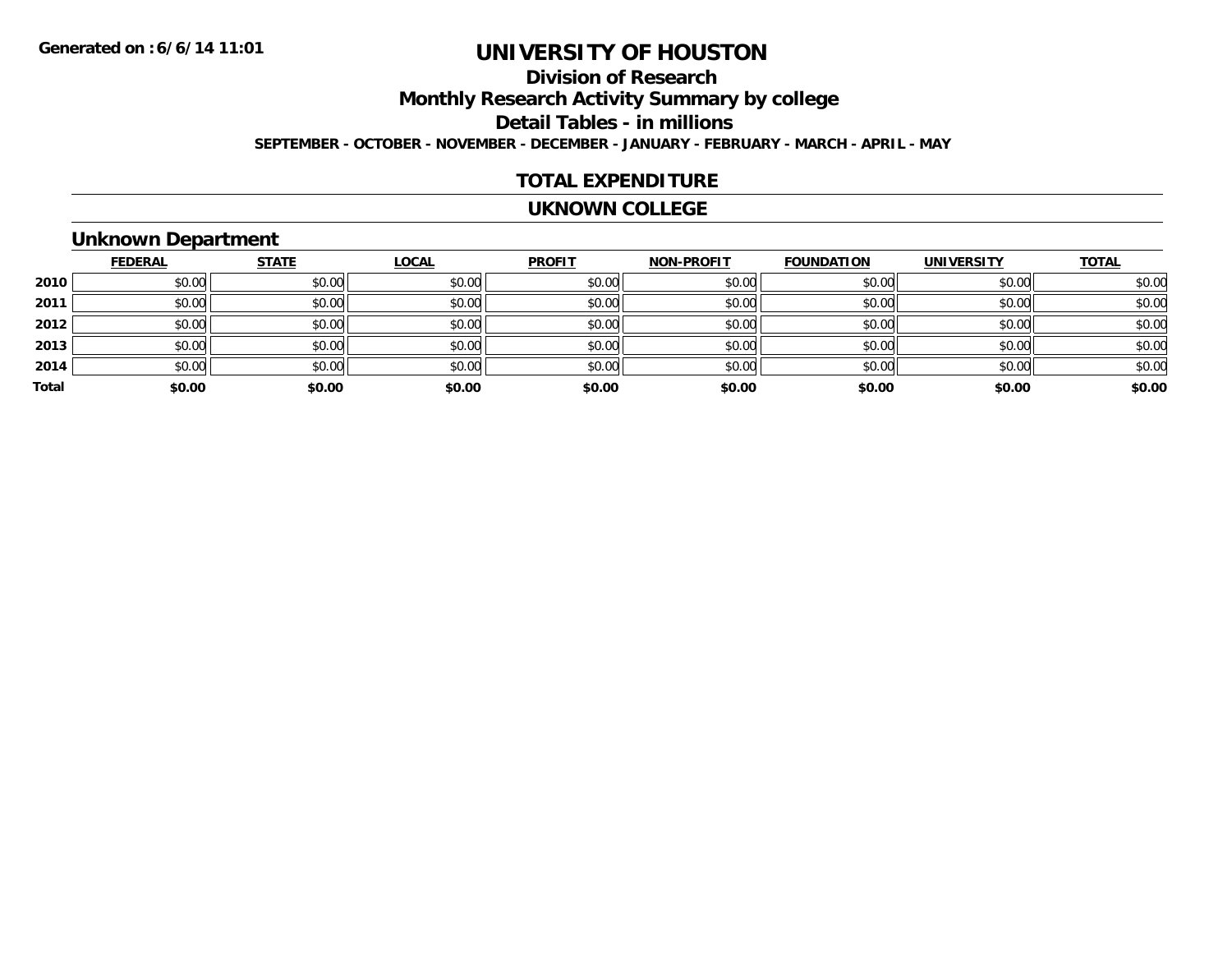## **Division of Research**

**Monthly Research Activity Summary by college**

**Detail Tables - in millions**

**SEPTEMBER - OCTOBER - NOVEMBER - DECEMBER - JANUARY - FEBRUARY - MARCH - APRIL - MAY**

## **TOTAL EXPENDITURE**

## **VICE PRESIDENT FOR ADMINISTRATION**

|       | <b>KUHF - Radio</b>         |              |              |               |                   |                   |                   |                 |
|-------|-----------------------------|--------------|--------------|---------------|-------------------|-------------------|-------------------|-----------------|
|       | <b>FEDERAL</b>              | <b>STATE</b> | <b>LOCAL</b> | <b>PROFIT</b> | <b>NON-PROFIT</b> | <b>FOUNDATION</b> | <b>UNIVERSITY</b> | <b>TOTAL</b>    |
| 2010  | \$11,640.00                 | \$0.00       | \$0.00       | \$0.00        | \$568,801.87      | \$0.00            | \$0.00            | \$580,441.87    |
| 2011  | \$0.00                      | \$0.00       | \$0.00       | \$0.00        | \$578,146.29      | \$0.00            | \$0.00            | \$578,146.29    |
| 2012  | (\$758.32)                  | \$10,153.66  | \$0.00       | \$0.00        | (\$233.11)        | \$0.00            | \$0.00            | \$9,162.23      |
| 2013  | \$0.00                      | (\$153.66)   | \$0.00       | \$0.00        | \$2,123,324.00    | \$0.00            | \$0.00            | \$2,123,170.34  |
| 2014  | \$0.00                      | \$0.00       | \$0.00       | \$0.00        | \$2,147,867.00    | \$0.00            | \$0.00            | \$2,147,867.00  |
|       | <b>KUHT-TV</b>              |              |              |               |                   |                   |                   |                 |
|       | <b>FEDERAL</b>              | <b>STATE</b> | <b>LOCAL</b> | <b>PROFIT</b> | <b>NON-PROFIT</b> | <b>FOUNDATION</b> | <b>UNIVERSITY</b> | <b>TOTAL</b>    |
| 2010  | (\$2,503.85)                | \$0.00       | \$0.00       | \$0.00        | \$1,509,403.12    | \$0.00            | \$0.00            | \$1,506,899.27  |
| 2011  | (\$4,505.73)                | \$0.00       | \$0.00       | \$0.00        | \$1,606,903.00    | \$0.00            | \$0.00            | \$1,602,397.27  |
| 2012  | \$0.00                      | \$0.00       | \$0.00       | \$0.00        | \$0.02            | \$0.00            | \$0.00            | \$0.02          |
|       | <b>Physical Plant</b>       |              |              |               |                   |                   |                   |                 |
|       | <b>FEDERAL</b>              | <b>STATE</b> | <b>LOCAL</b> | <b>PROFIT</b> | <b>NON-PROFIT</b> | <b>FOUNDATION</b> | <b>UNIVERSITY</b> | <b>TOTAL</b>    |
| 2010  | \$0.00                      | \$0.00       | \$0.00       | \$0.00        | \$78,007.29       | \$0.00            | \$0.00            | \$78,007.29     |
| 2011  | \$0.00                      | \$0.00       | \$0.00       | \$0.00        | \$0.00            | \$0.00            | \$0.00            | \$0.00          |
| 2012  | \$0.00                      | \$0.00       | \$0.00       | \$0.00        | \$2,261,595.72    | \$0.00            | \$0.00            | \$2,261,595.72  |
| 2013  | \$0.00                      | \$0.00       | \$0.00       | \$0.00        | \$0.28            | \$0.00            | \$0.00            | \$0.28          |
|       | <b>UH Police Department</b> |              |              |               |                   |                   |                   |                 |
|       | <b>FEDERAL</b>              | <b>STATE</b> | <b>LOCAL</b> | <b>PROFIT</b> | <b>NON-PROFIT</b> | <b>FOUNDATION</b> | <b>UNIVERSITY</b> | <b>TOTAL</b>    |
| 2014  | \$3,000.00                  | \$0.00       | \$0.00       | \$0.00        | \$0.00            | \$0.00            | \$0.00            | \$3,000.00      |
| Total | \$6,872.10                  | \$10,000.00  | \$0.00       | \$0.00        | \$10,873,815.48   | \$0.00            | \$0.00            | \$10,890,687.58 |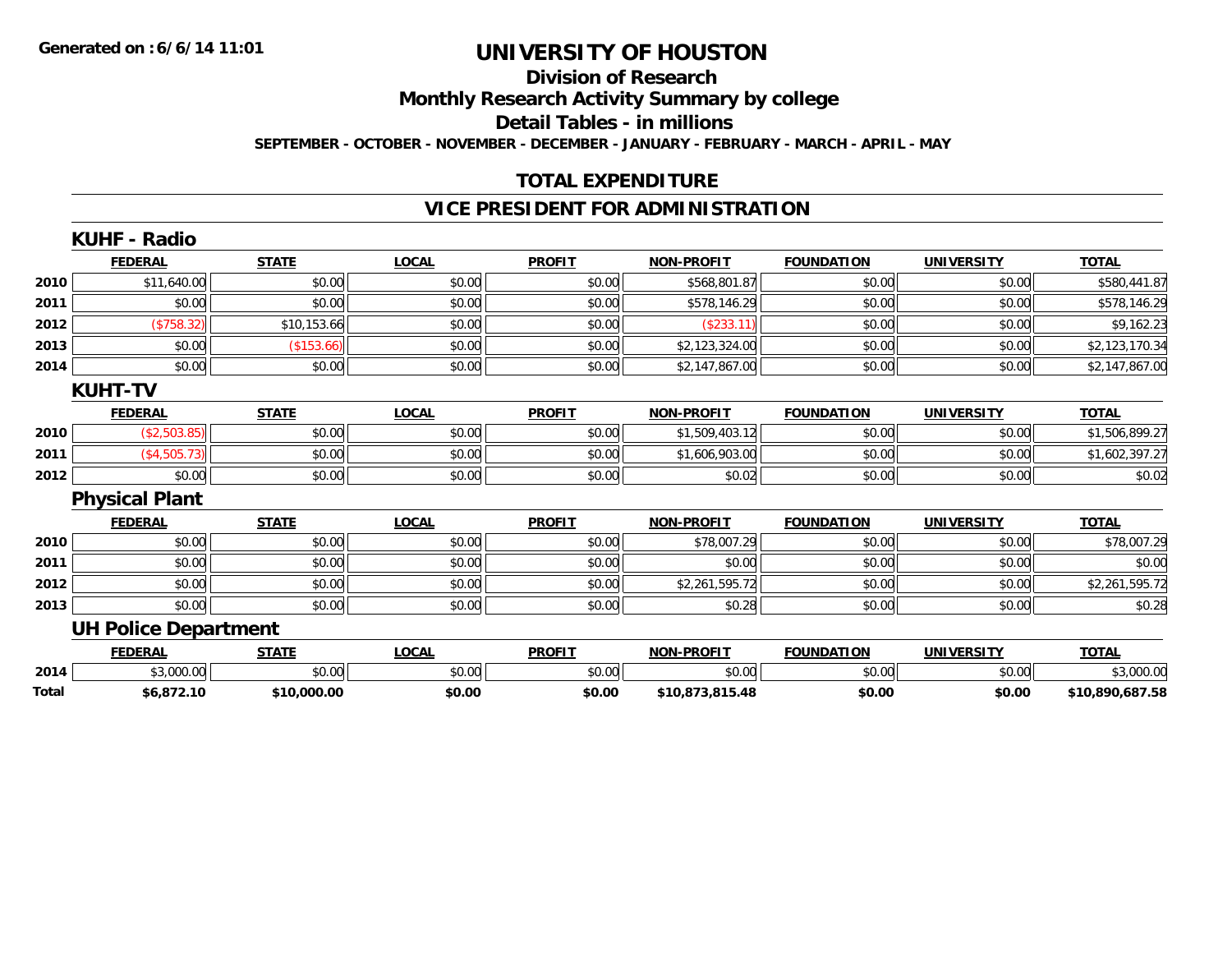## **Division of Research**

**Monthly Research Activity Summary by college**

**Detail Tables - in millions**

**SEPTEMBER - OCTOBER - NOVEMBER - DECEMBER - JANUARY - FEBRUARY - MARCH - APRIL - MAY**

## **TOTAL EXPENDITURE**

## **VICE PRESIDENT FOR STUDENT AFFAIRS**

#### **Childrens Learning Centers**

|       | <b>FEDERAL</b>                         | <b>STATE</b> | <b>LOCAL</b> | <b>PROFIT</b> | <b>NON-PROFIT</b> | <b>FOUNDATION</b> | <b>UNIVERSITY</b> | <b>TOTAL</b> |
|-------|----------------------------------------|--------------|--------------|---------------|-------------------|-------------------|-------------------|--------------|
| 2014  | \$179,576.29                           | \$0.00       | \$0.00       | \$0.00        | \$0.00            | \$0.00            | \$0.00            | \$179,576.29 |
|       | Dean, Student Affairs                  |              |              |               |                   |                   |                   |              |
|       | <b>FEDERAL</b>                         | <b>STATE</b> | <b>LOCAL</b> | <b>PROFIT</b> | <b>NON-PROFIT</b> | <b>FOUNDATION</b> | <b>UNIVERSITY</b> | <b>TOTAL</b> |
| 2010  | \$0.00                                 | \$0.00       | \$0.00       | \$0.00        | \$0.00            | \$0.00            | \$0.00            | \$0.00       |
| 2011  | \$40,557.98                            | \$0.00       | \$0.00       | \$0.00        | \$0.00            | \$0.00            | \$0.00            | \$40,557.98  |
| 2012  | \$48,220.10                            | \$0.00       | \$0.00       | \$0.00        | \$0.00            | \$0.00            | \$0.00            | \$48,220.10  |
| 2013  | \$3,721.51                             | \$0.00       | \$0.00       | \$0.00        | \$0.00            | \$0.00            | \$0.00            | \$3,721.51   |
|       | <b>Vice President, Student Affairs</b> |              |              |               |                   |                   |                   |              |
|       | <b>FEDERAL</b>                         | <b>STATE</b> | <b>LOCAL</b> | <b>PROFIT</b> | <b>NON-PROFIT</b> | <b>FOUNDATION</b> | <b>UNIVERSITY</b> | <b>TOTAL</b> |
| 2010  | \$164,081.95                           | \$0.00       | \$0.00       | \$0.00        | \$0.00            | \$0.00            | \$0.00            | \$164,081.95 |
| 2011  | \$192,288.11                           | \$0.00       | \$0.00       | \$0.00        | \$0.00            | \$0.00            | \$0.00            | \$192,288.11 |
| 2012  | \$15,223.23                            | \$0.00       | \$0.00       | \$0.00        | \$0.00            | \$0.00            | \$0.00            | \$15,223.23  |
| 2013  | \$115,347.42                           | \$0.00       | \$0.00       | \$0.00        | \$0.00            | \$0.00            | \$0.00            | \$115,347.42 |
| 2014  | \$19,359.39                            | \$0.00       | \$0.00       | \$0.00        | \$0.00            | \$0.00            | \$0.00            | \$19,359.39  |
| Total | \$778,375.98                           | \$0.00       | \$0.00       | \$0.00        | \$0.00            | \$0.00            | \$0.00            | \$778,375.98 |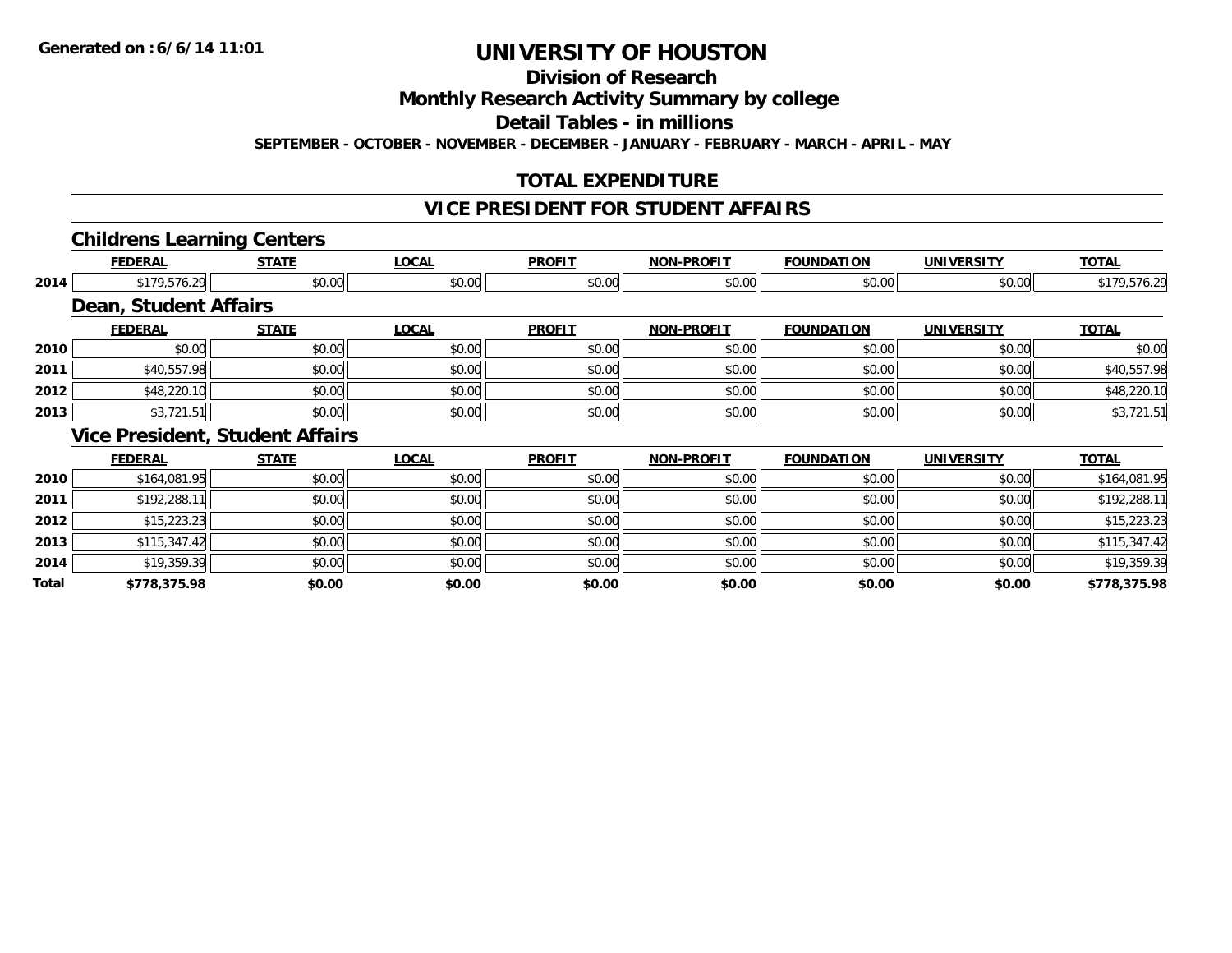## **Division of Research**

**Monthly Research Activity Summary by college**

**Detail Tables - in millions**

**SEPTEMBER - OCTOBER - NOVEMBER - DECEMBER - JANUARY - FEBRUARY - MARCH - APRIL - MAY**

### **IDC RECOVERY**

### **C.T. BAUER COLLEGE OF BUSINESS**

|       | <b>Finance</b>                           |              |              |               |                   |                   |                   |                |
|-------|------------------------------------------|--------------|--------------|---------------|-------------------|-------------------|-------------------|----------------|
|       | <b>FEDERAL</b>                           | <b>STATE</b> | <b>LOCAL</b> | <b>PROFIT</b> | <b>NON-PROFIT</b> | <b>FOUNDATION</b> | <b>UNIVERSITY</b> | <b>TOTAL</b>   |
| 2010  | \$25,334.56                              | \$0.00       | \$0.00       | \$0.00        | \$0.00            | \$0.00            | \$0.00            | \$25,334.56    |
| 2011  | \$0.00                                   | \$0.00       | \$0.00       | \$0.00        | \$0.00            | \$0.00            | \$0.00            | \$0.00         |
| 2012  | \$9,417.09                               | \$0.00       | \$0.00       | \$0.00        | \$0.00            | \$0.00            | \$0.00            | \$9,417.09     |
| 2013  | \$0.00                                   | \$0.00       | \$0.00       | \$0.00        | \$0.00            | \$0.00            | \$0.00            | \$0.00         |
| 2014  | \$0.00                                   | \$0.00       | \$0.00       | \$0.00        | \$0.00            | \$0.00            | \$0.00            | \$0.00         |
|       | Management                               |              |              |               |                   |                   |                   |                |
|       | <b>FEDERAL</b>                           | <b>STATE</b> | <b>LOCAL</b> | <b>PROFIT</b> | <b>NON-PROFIT</b> | <b>FOUNDATION</b> | <b>UNIVERSITY</b> | <b>TOTAL</b>   |
| 2010  | \$33,355.37                              | \$0.00       | \$0.00       | \$0.00        | \$0.00            | \$0.00            | \$0.00            | \$33,355.37    |
| 2011  | \$10,582.60                              | \$0.00       | \$0.00       | \$0.00        | \$0.00            | \$0.00            | \$0.00            | \$10,582.60    |
| 2012  | (\$1,980.84)                             | \$0.00       | \$0.00       | \$0.00        | \$0.00            | \$0.00            | \$0.00            | (\$1,980.84)   |
| 2013  | \$2,100.00                               | \$0.00       | \$0.00       | \$0.00        | \$0.00            | \$0.00            | \$0.00            | \$2,100.00     |
| 2014  | \$1,260.00                               | \$0.00       | \$0.00       | \$0.00        | \$0.00            | \$0.00            | \$0.00            | \$1,260.00     |
|       | <b>Marketing</b>                         |              |              |               |                   |                   |                   |                |
|       | <b>FEDERAL</b>                           | <b>STATE</b> | LOCAL        | <b>PROFIT</b> | <b>NON-PROFIT</b> | <b>FOUNDATION</b> | <b>UNIVERSITY</b> | <b>TOTAL</b>   |
| 2012  | \$0.00                                   | \$0.00       | \$0.00       | \$0.00        | \$0.00            | \$0.00            | \$0.00            | \$0.00         |
| 2013  | \$0.00                                   | \$0.00       | \$0.00       | \$0.00        | \$0.00            | \$0.00            | \$0.00            | \$0.00         |
| 2014  | \$0.00                                   | \$0.00       | \$0.00       | \$0.00        | \$0.00            | \$0.00            | \$0.00            | \$0.00         |
|       | <b>Small Business Development Center</b> |              |              |               |                   |                   |                   |                |
|       | <b>FEDERAL</b>                           | <b>STATE</b> | <b>LOCAL</b> | <b>PROFIT</b> | <b>NON-PROFIT</b> | <b>FOUNDATION</b> | <b>UNIVERSITY</b> | <b>TOTAL</b>   |
| 2010  | \$70,474.07                              | \$0.00       | \$0.00       | \$0.00        | \$0.00            | \$0.00            | \$0.00            | \$70,474.07    |
| 2011  | \$60,528.73                              | \$0.00       | \$0.00       | \$0.00        | \$0.00            | \$0.00            | \$0.00            | \$60,528.73    |
| 2012  | \$754,337.23                             | \$0.00       | \$0.00       | \$0.00        | \$0.00            | \$396.07          | \$0.00            | \$754,733.30   |
| 2013  | \$349,484.09                             | \$0.00       | \$0.00       | \$0.00        | \$0.00            | \$6,624.52        | \$0.00            | \$356,108.61   |
| 2014  | \$218,498.96                             | \$0.00       | \$0.00       | \$0.00        | \$0.00            | \$6,167.12        | \$0.00            | \$224,666.08   |
| Total | \$1,533,391.86                           | \$0.00       | \$0.00       | \$0.00        | \$0.00            | \$13,187.71       | \$0.00            | \$1,546,579.57 |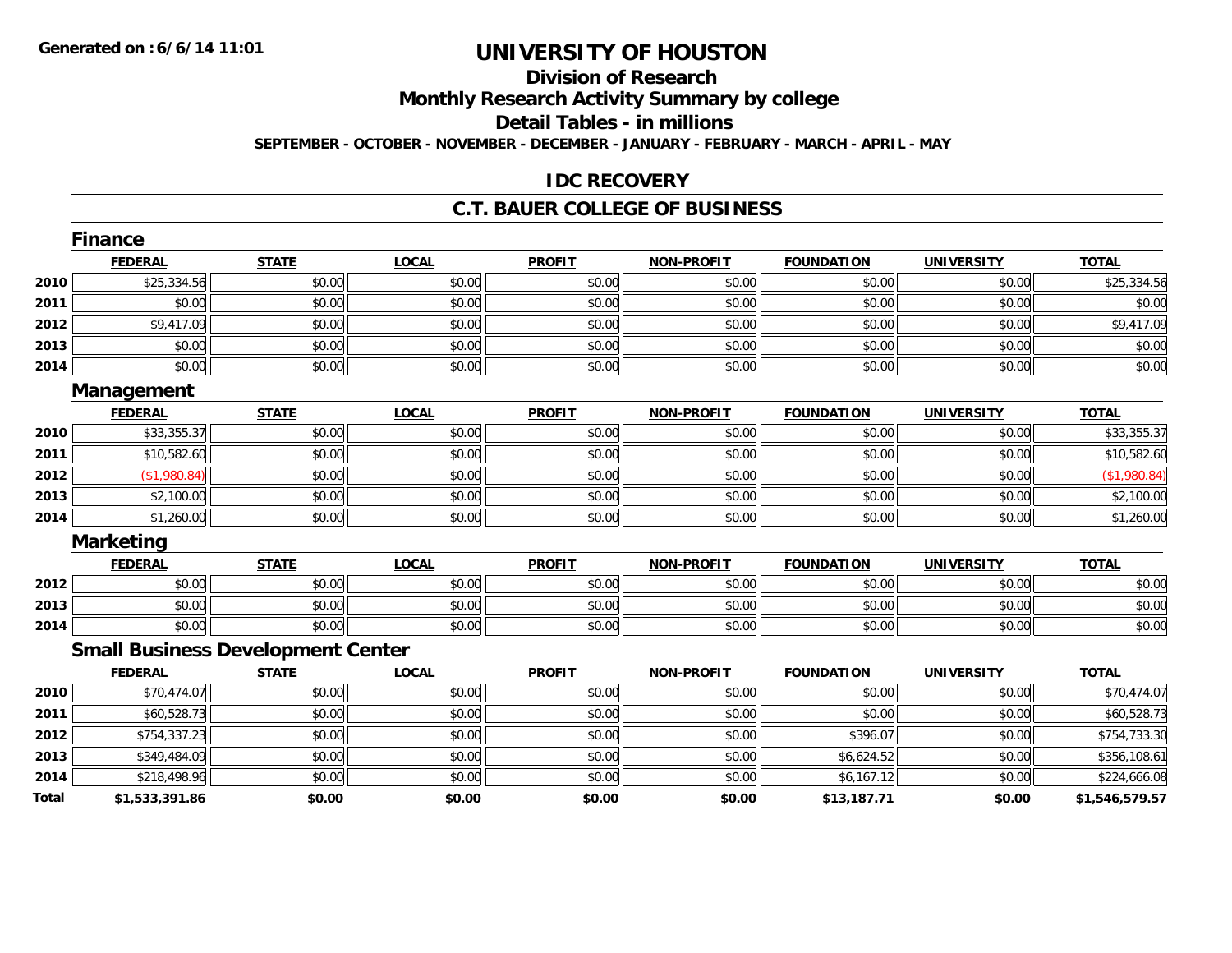## **Division of Research**

**Monthly Research Activity Summary by college**

**Detail Tables - in millions**

**SEPTEMBER - OCTOBER - NOVEMBER - DECEMBER - JANUARY - FEBRUARY - MARCH - APRIL - MAY**

### **IDC RECOVERY**

## **COLLEGE OF EDUCATION**

## **Consistency Mgmt and Coop Disc**

|      | <b>FEDERAL</b> | <b>STATE</b> | <b>LOCAL</b> | <b>PROFIT</b> | <b>NON-PROFIT</b> | <b>FOUNDATION</b> | <b>UNIVERSITY</b> | <b>TOTAL</b> |
|------|----------------|--------------|--------------|---------------|-------------------|-------------------|-------------------|--------------|
| 2010 | \$370.49       | \$0.00       | \$652.25     | \$0.00        | \$26,894.08       | \$0.00            | \$0.00            | \$27,916.82  |
| 2011 | \$77.81        | \$0.00       | \$0.00       | \$0.00        | \$5,189.42        | \$0.00            | \$0.00            | \$5,267.23   |
| 2012 | \$141.91       | \$0.00       | \$0.00       | \$0.00        | \$5,654.19        | \$0.00            | \$0.00            | \$5,796.10   |
| 2013 | \$0.00         | \$0.00       | \$0.00       | \$0.00        | \$3,438.44        | \$0.00            | \$0.00            | \$3,438.44   |
| 2014 | \$0.00         | \$0.00       | \$8,062.57   | \$0.00        | \$246.15          | \$0.00            | \$0.00            | \$8,308.72   |

#### **Curriculum and Instruction**

|      | <b>FEDERAL</b> | <b>STATE</b> | <b>LOCAL</b> | <b>PROFIT</b> | <b>NON-PROFIT</b> | <b>FOUNDATION</b> | <b>UNIVERSITY</b> | <b>TOTAL</b> |
|------|----------------|--------------|--------------|---------------|-------------------|-------------------|-------------------|--------------|
| 2010 | \$9,707.62     | \$0.00       | \$0.00       | \$0.00        | \$0.00            | \$1,950.58        | \$0.00            | \$11,658.20  |
| 2011 | \$37,108.89    | \$802.80     | \$0.00       | \$0.00        | \$0.00            | \$13,193.79       | \$0.00            | \$51,105.48  |
| 2012 | \$57,108.08    | \$24,982.66  | \$0.00       | \$0.00        | \$0.00            | \$12,982.59       | \$0.00            | \$95,073.33  |
| 2013 | \$40,623.44    | \$6,808.72   | \$0.00       | \$0.00        | \$0.00            | \$12,010.82       | \$0.00            | \$59,442.98  |
| 2014 | \$55,072.94    | \$0.00       | \$0.00       | \$0.00        | \$756.28          | \$7,266.32        | \$0.00            | \$63,095.53  |

### **Dean, Education**

|      | <b>FEDERAL</b> | <b>STATE</b> | <b>LOCAL</b> | <b>PROFIT</b> | <b>NON-PROFIT</b> | <b>FOUNDATION</b> | <b>UNIVERSITY</b> | <b>TOTAL</b> |
|------|----------------|--------------|--------------|---------------|-------------------|-------------------|-------------------|--------------|
| 2010 | \$0.00         | \$0.00       | \$0.00       | \$0.00        | \$0.00            | \$0.00            | \$0.00            | \$0.00       |
| 2011 | \$0.00         | \$0.00       | \$0.00       | \$0.00        | \$0.00            | \$0.00            | \$0.00            | \$0.00       |
| 2012 | \$0.00         | \$0.00       | \$0.00       | \$0.00        | \$0.00            | \$0.00            | \$0.00            | \$0.00       |
| 2013 | \$0.00         | \$0.00       | \$0.00       | \$0.00        | \$0.00            | \$0.00            | \$0.00            | \$0.00       |
| 2014 | \$0.00         | \$0.00       | \$0.00       | \$0.00        | \$0.00            | \$0.00            | \$0.00            | \$0.00       |

## **Educational Leadership & Cultural Studies**

|                      | <u>FEDERAL</u>                     | <b>STATE</b> | <b>LOCAL</b>  | <b>PROFIT</b> | <b>NON-PROFIT</b>                     | <b>FOUNDATION</b>                     | UNIVERSITY | <b>TOTAL</b>           |
|----------------------|------------------------------------|--------------|---------------|---------------|---------------------------------------|---------------------------------------|------------|------------------------|
| 2011                 | \$0.00                             | ა∠∪.∪ა       | \$0.00        | \$0.00        | \$0.00                                | \$0.00                                | \$0.00     | \$20.03)               |
|                      | <b>Educational Psychology</b>      |              |               |               |                                       |                                       |            |                        |
|                      | <u>FEDERAL</u>                     | <b>STATE</b> | <u>LOCAL</u>  | <b>PROFIT</b> | <b>NON-PROFIT</b>                     | <b>FOUNDATION</b>                     | UNIVERSITY | <b>TOTAL</b>           |
| $\sim$ $\sim$ $\sim$ | $\sim$ $\sim$ $\sim$ $\sim$ $\sim$ | امم بیمید    | $\sim$ $\sim$ | $\sim$ $\sim$ | $\begin{array}{c} \hline \end{array}$ | $\begin{array}{c} \hline \end{array}$ | الممصم     | $A \cap I$ $A$ $A$ $B$ |

| 2010 | \$12,925.08  | \$1,116.31 | \$0.00 | \$0.00 | \$486.04 | \$11,534.09  | \$0.00 | \$26,061.52  |
|------|--------------|------------|--------|--------|----------|--------------|--------|--------------|
| 2011 | \$8,995.92   | \$2,574.82 | \$0.00 | \$0.00 | \$59.22  | \$11,384.67  | \$0.00 | \$23,014.63  |
| 2012 | \$37,380.34  | \$0.00     | \$0.00 | \$0.00 | \$0.00   | \$0.00       | \$0.00 | \$37,380.34  |
| 2013 | \$23,117.04  | \$0.00     | \$0.00 | \$0.00 | \$0.00   | (\$23.00)    | \$0.00 | \$23,094.04  |
| 2014 | \$140,681.29 | \$0.00     | \$0.00 | \$0.00 | \$491.89 | (\$3,294.60) | \$0.00 | \$137,878.58 |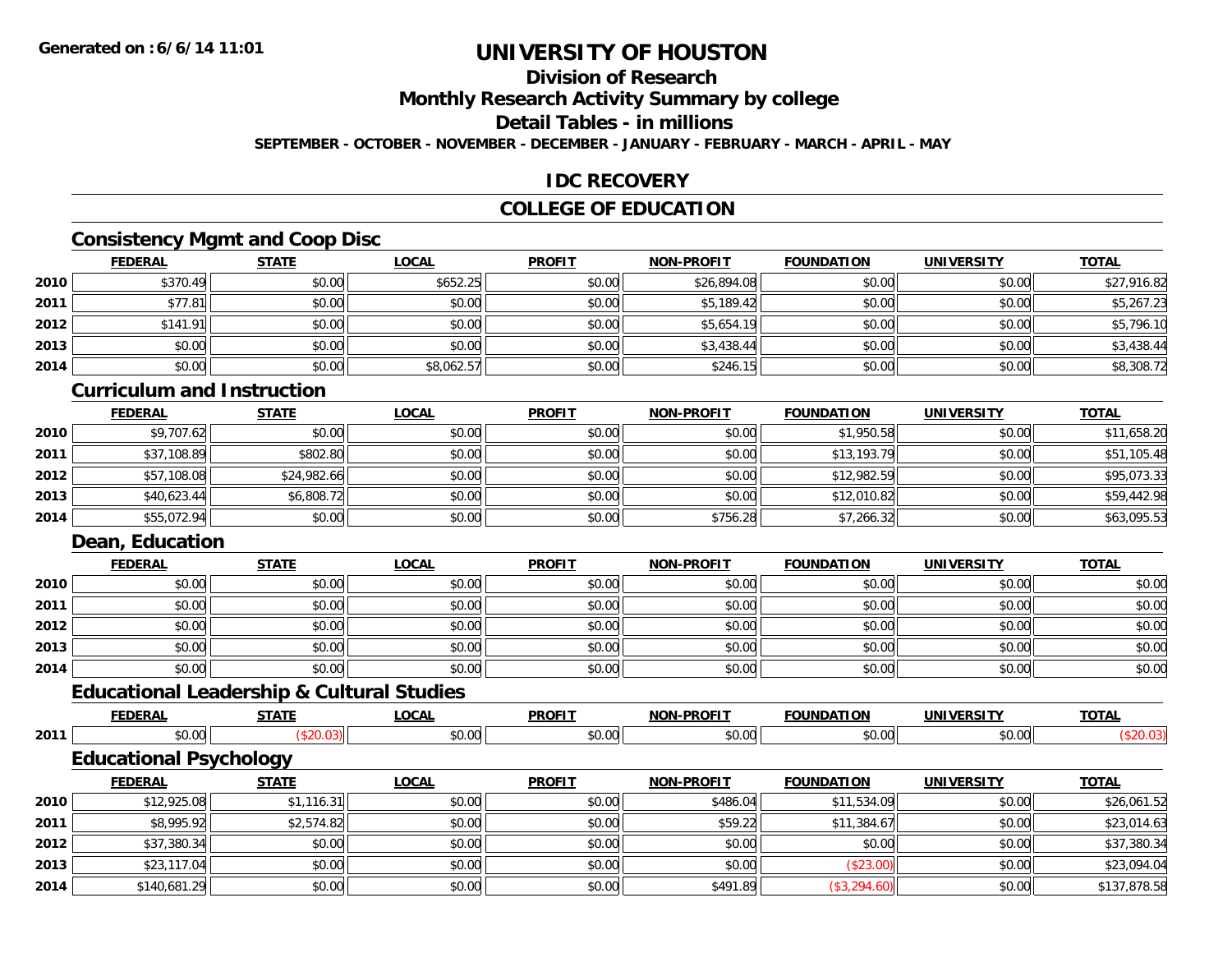## **Division of Research**

**Monthly Research Activity Summary by college**

**Detail Tables - in millions**

**SEPTEMBER - OCTOBER - NOVEMBER - DECEMBER - JANUARY - FEBRUARY - MARCH - APRIL - MAY**

### **IDC RECOVERY**

## **COLLEGE OF EDUCATION**

#### **Institute for Urban Education**

|       | <b>FEDERAL</b> | <b>STATE</b> | <b>LOCAL</b> | <b>PROFIT</b> | <b>NON-PROFIT</b> | <b>FOUNDATION</b> | <b>UNIVERSITY</b> | <b>TOTAL</b> |
|-------|----------------|--------------|--------------|---------------|-------------------|-------------------|-------------------|--------------|
| 2010  | \$11,930.55    | \$0.00       | \$0.00       | \$0.00        | \$0.00            | \$0.00            | \$0.00            | \$11,930.55  |
| 2011  | \$11,980.13    | \$0.00       | \$0.00       | \$0.00        | \$0.00            | \$0.00            | \$0.00            | \$11,980.13  |
| 2012  | \$10,487.35    | \$0.00       | \$0.00       | \$0.00        | \$0.00            | \$0.00            | \$0.00            | \$10,487.35  |
| 2013  | \$3,556.97     | \$0.00       | \$0.00       | \$0.00        | \$0.00            | \$0.00            | \$0.00            | \$3,556.97   |
| 2014  | \$1,105.98     | \$0.00       | \$0.00       | \$0.00        | \$0.00            | \$0.00            | \$0.00            | \$1,105.98   |
| Total | \$462,371.85   | \$36,265.28  | \$8,714.82   | \$0.00        | \$43,215.71       | \$67,005.25       | \$0.00            | \$617,572.91 |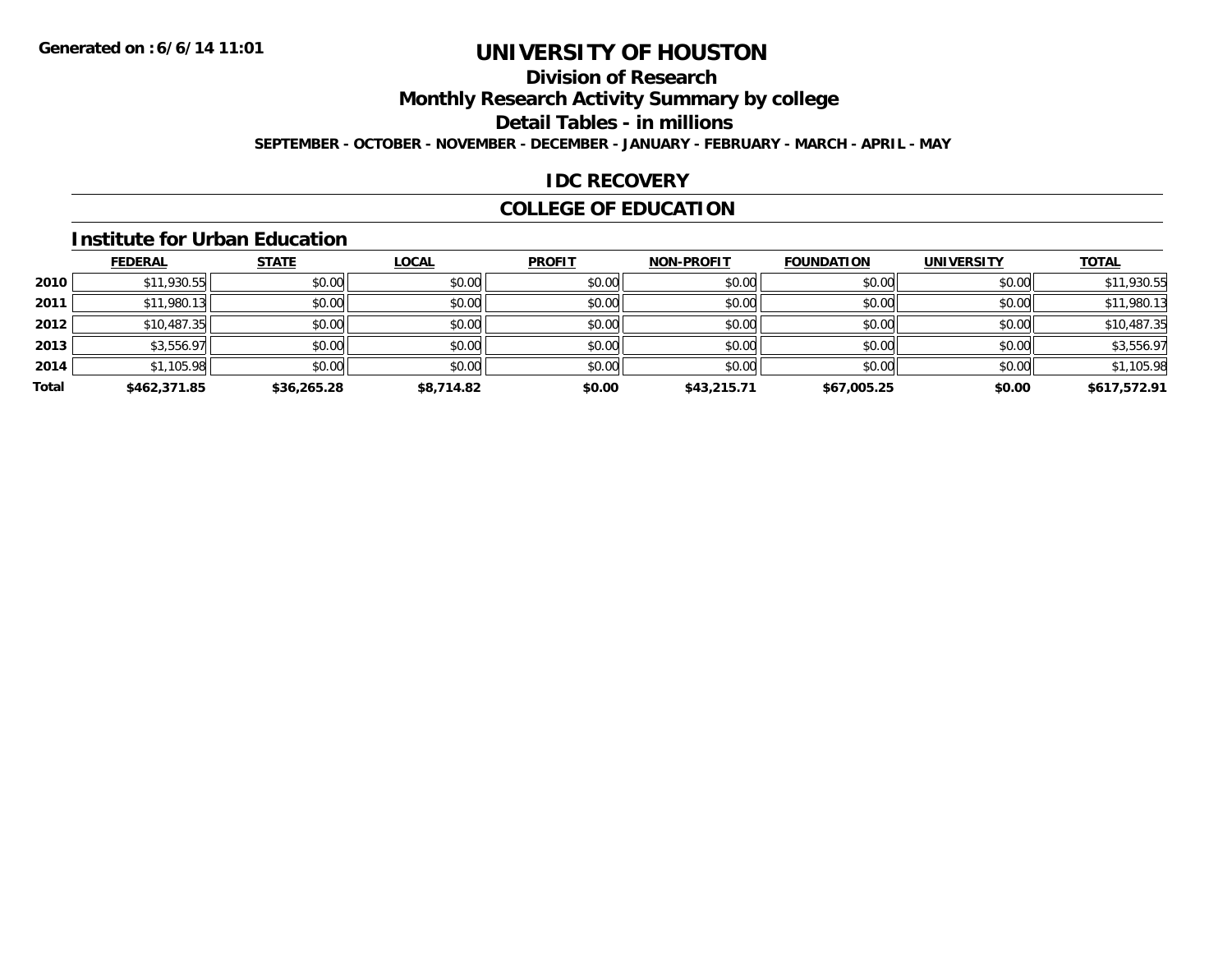#### **Division of Research**

**Monthly Research Activity Summary by college**

**Detail Tables - in millions**

**SEPTEMBER - OCTOBER - NOVEMBER - DECEMBER - JANUARY - FEBRUARY - MARCH - APRIL - MAY**

## **IDC RECOVERY**

### **COLLEGE OF LIBERAL ARTS AND SOCIAL SCIENCES**

|      | Art                                 |              |              |               |                   |                   |                   |              |
|------|-------------------------------------|--------------|--------------|---------------|-------------------|-------------------|-------------------|--------------|
|      | <b>FEDERAL</b>                      | <b>STATE</b> | <b>LOCAL</b> | <b>PROFIT</b> | <b>NON-PROFIT</b> | <b>FOUNDATION</b> | <b>UNIVERSITY</b> | <b>TOTAL</b> |
| 2012 | \$599.31                            | \$0.00       | \$0.00       | \$0.00        | \$0.00            | \$0.00            | \$0.00            | \$599.31     |
| 2013 | \$2,032.21                          | \$0.00       | \$0.00       | \$0.00        | \$0.00            | \$0.00            | \$0.00            | \$2,032.21   |
| 2014 | \$382.39                            | \$0.00       | \$0.00       | \$0.00        | \$0.00            | \$0.00            | \$0.00            | \$382.39     |
|      | <b>Arte Publico Press</b>           |              |              |               |                   |                   |                   |              |
|      | <b>FEDERAL</b>                      | <b>STATE</b> | <b>LOCAL</b> | <b>PROFIT</b> | <b>NON-PROFIT</b> | <b>FOUNDATION</b> | <b>UNIVERSITY</b> | <b>TOTAL</b> |
| 2011 | \$0.00                              | \$0.00       | \$0.00       | \$0.00        | \$0.00            | \$6,735.00        | \$0.00            | \$6,735.00   |
| 2013 | \$0.00                              | \$0.00       | \$0.00       | \$0.00        | \$0.00            | \$20,624.16       | \$0.00            | \$20,624.16  |
| 2014 | \$0.00                              | \$0.00       | \$0.00       | \$0.00        | \$0.00            | \$13,043.81       | \$0.00            | \$13,043.81  |
|      | <b>Blaffer Gallery</b>              |              |              |               |                   |                   |                   |              |
|      | <b>FEDERAL</b>                      | <b>STATE</b> | <b>LOCAL</b> | <b>PROFIT</b> | <b>NON-PROFIT</b> | <b>FOUNDATION</b> | <b>UNIVERSITY</b> | <b>TOTAL</b> |
| 2010 | \$7,151.03                          | \$0.00       | \$0.00       | \$0.00        | \$0.00            | \$0.00            | \$0.00            | \$7,151.03   |
| 2011 | \$1,431.32                          | \$0.00       | \$0.00       | \$0.00        | \$0.00            | \$0.00            | \$0.00            | \$1,431.32   |
| 2014 | \$10,317.58                         | \$0.00       | \$0.00       | \$0.00        | \$0.00            | \$0.00            | \$0.00            | \$10,317.58  |
|      | <b>Center for Public History</b>    |              |              |               |                   |                   |                   |              |
|      | <b>FEDERAL</b>                      | <b>STATE</b> | <b>LOCAL</b> | <b>PROFIT</b> | <b>NON-PROFIT</b> | <b>FOUNDATION</b> | <b>UNIVERSITY</b> | <b>TOTAL</b> |
| 2012 | \$7,783.27                          | \$0.00       | \$0.00       | \$0.00        | \$0.00            | \$0.00            | \$0.00            | \$7,783.27   |
| 2013 | \$8,208.50                          | \$0.00       | \$0.00       | \$0.00        | \$0.00            | \$0.00            | \$0.00            | \$8,208.50   |
| 2014 | \$223.45                            | \$0.00       | \$0.00       | \$0.00        | \$0.00            | \$0.00            | \$0.00            | \$223.45     |
|      | <b>Communication Disorders</b>      |              |              |               |                   |                   |                   |              |
|      | <b>FEDERAL</b>                      | <b>STATE</b> | <b>LOCAL</b> | <b>PROFIT</b> | <b>NON-PROFIT</b> | <b>FOUNDATION</b> | <b>UNIVERSITY</b> | <b>TOTAL</b> |
| 2010 | (\$0.03)                            | \$0.00       | \$0.00       | \$0.00        | \$0.00            | \$0.00            | \$0.00            | (\$0.03)     |
| 2011 | (\$1,898.80)                        | \$0.00       | \$0.00       | \$0.00        | \$0.00            | \$0.00            | \$0.00            | (\$1,898.80) |
| 2012 | \$1,696.79                          | \$0.00       | \$0.00       | \$0.00        | \$0.00            | \$0.00            | \$0.00            | \$1,696.79   |
| 2013 | (\$0.01)                            | \$0.00       | \$0.00       | \$0.00        | \$0.00            | \$0.00            | \$0.00            | (\$0.01)     |
| 2014 | \$18,366.20                         | \$0.00       | \$0.00       | \$0.00        | \$0.00            | \$0.00            | \$0.00            | \$18,366.20  |
|      | <b>Comparative Cultural Studies</b> |              |              |               |                   |                   |                   |              |
|      | <b>FEDERAL</b>                      | <b>STATE</b> | <b>LOCAL</b> | <b>PROFIT</b> | <b>NON-PROFIT</b> | <b>FOUNDATION</b> | <b>UNIVERSITY</b> | <b>TOTAL</b> |
| 2011 | \$0.00                              | \$0.00       | \$0.00       | (\$25.13)     | \$0.00            | \$0.00            | \$0.00            | (\$25.13)    |
| 2012 | \$0.00                              | \$32.21      | \$0.00       | \$0.00        | \$0.00            | \$0.00            | \$0.00            | \$32.21      |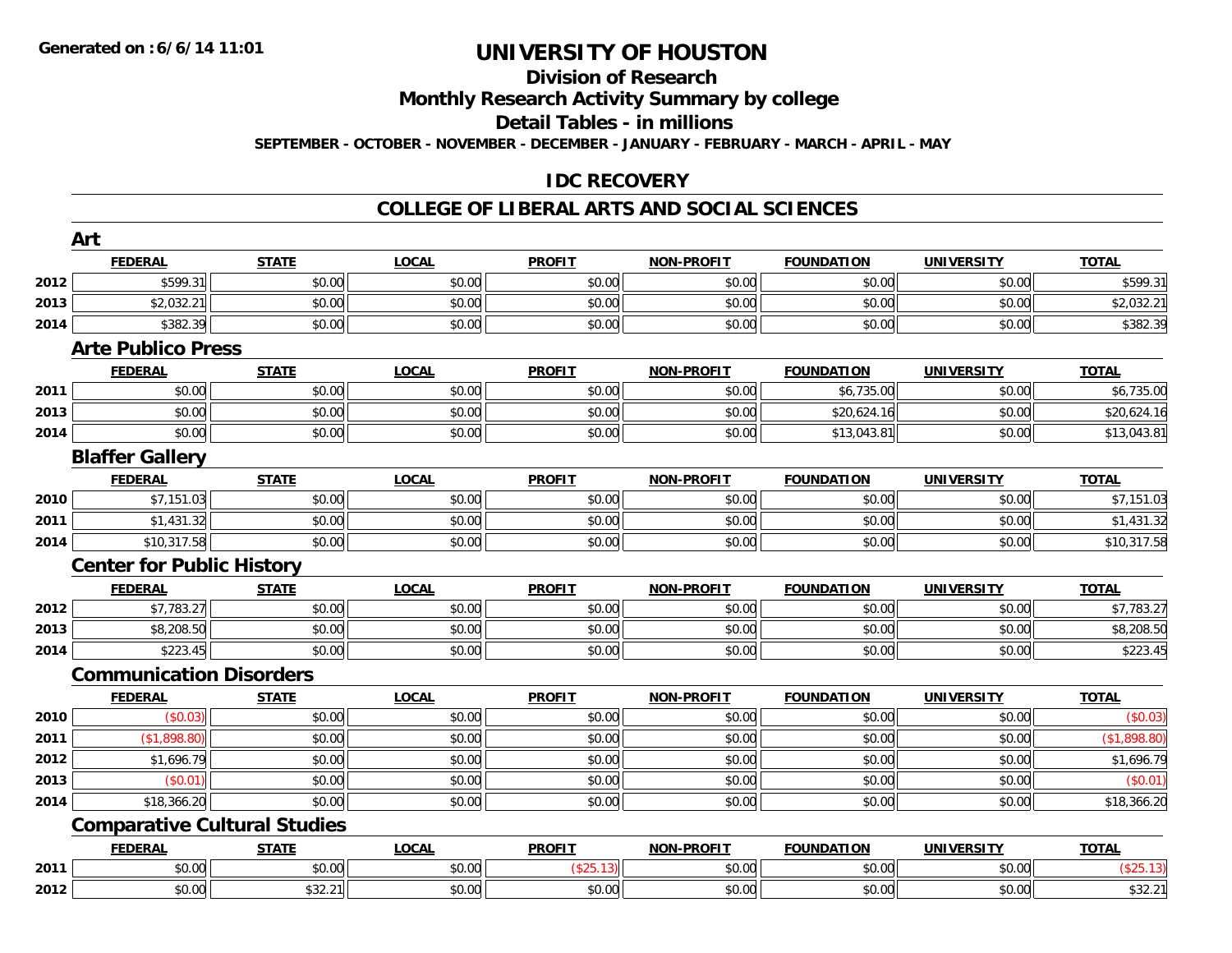## **Division of Research**

**Monthly Research Activity Summary by college**

**Detail Tables - in millions**

**SEPTEMBER - OCTOBER - NOVEMBER - DECEMBER - JANUARY - FEBRUARY - MARCH - APRIL - MAY**

## **IDC RECOVERY**

## **COLLEGE OF LIBERAL ARTS AND SOCIAL SCIENCES**

### **Dean, Liberal Arts and Social Sciences**

|      | <b>FEDERAL</b> | <b>STATE</b> | <u>LOCAL</u> | <b>PROFIT</b> | <b>NON-PROFIT</b> | <b>FOUNDATION</b> | <b>UNIVERSITY</b> | <b>TOTAL</b> |
|------|----------------|--------------|--------------|---------------|-------------------|-------------------|-------------------|--------------|
| 2010 | \$495.20       | \$0.00       | \$0.00       | \$0.00        | \$0.00            | \$0.00            | \$0.00            | \$495.20     |
| 2011 | \$705.83       | \$0.00       | \$0.00       | \$0.00        | \$0.00            | \$0.00            | \$0.00            | (\$705.83)   |
| 2012 | \$0.00         | \$0.00       | \$0.00       | \$0.00        | \$0.00            | \$0.00            | \$0.00            | \$0.00       |
| 2013 | \$0.00         | \$0.00       | \$0.00       | \$0.00        | \$0.00            | \$0.00            | \$0.00            | \$0.00       |
| 2014 | \$0.00         | \$0.00       | \$0.00       | \$0.00        | \$0.00            | \$0.00            | \$0.00            | \$0.00       |
|      |                |              |              |               |                   |                   |                   |              |

#### **Economics**

|      | <b>FEDERAL</b> | <b>STATE</b> | <b>LOCAL</b> | <b>PROFIT</b> | <b>NON-PROFIT</b> | <b>FOUNDATION</b> | <b>UNIVERSITY</b> | <b>TOTAL</b> |
|------|----------------|--------------|--------------|---------------|-------------------|-------------------|-------------------|--------------|
| 2010 | \$2,425.00     | \$0.00       | \$0.00       | \$0.00        | \$0.00            | \$0.00            | \$0.00            | \$2,425.00   |
| 2011 | (\$651.51      | \$0.00       | \$0.00       | \$0.00        | \$0.00            | \$0.00            | \$0.00            | \$651.51)    |
| 2012 | \$0.00         | \$0.00       | \$0.00       | \$2,466.17    | \$0.00            | \$0.00            | \$0.00            | \$2,466.17   |
| 2013 | \$0.00         | \$0.00       | \$0.00       | \$0.00        | \$10,875.87       | \$0.00            | \$0.00            | \$10,875.87  |
| 2014 | \$0.00         | \$0.00       | \$0.00       | \$0.00        | \$0.00            | \$0.00            | \$0.00            | \$0.00       |

### **English**

|      | <b>FEDERAL</b> | <b>STATE</b> | <b>LOCAL</b> | <b>PROFIT</b> | <b>NON-PROFIT</b> | <b>FOUNDATION</b> | <b>UNIVERSITY</b> | <b>TOTAL</b> |
|------|----------------|--------------|--------------|---------------|-------------------|-------------------|-------------------|--------------|
| 2010 | \$0.00         | \$0.00       | \$0.00       | \$0.00        | \$0.00            | \$0.00            | \$0.00            | \$0.00       |
| 2011 | \$0.00         | \$0.00       | \$0.00       | \$0.00        | \$0.00            | \$0.00            | \$0.00            | \$0.00       |
| 2012 | \$0.00         | \$0.00       | \$0.00       | \$0.00        | \$0.00            | \$0.00            | \$0.00            | \$0.00       |
| 2013 | \$7,672.51     | \$0.00       | \$0.00       | \$0.00        | \$0.00            | \$0.00            | \$0.00            | \$7,672.51   |
| 2014 | \$4,950.00     | \$0.00       | \$0.00       | \$0.00        | \$0.00            | \$0.00            | \$0.00            | \$4,950.00   |

### **Health and Human Performance**

|      | <b>FEDERAL</b> | <b>STATE</b> | <b>LOCAL</b> | <b>PROFIT</b> | <b>NON-PROFIT</b> | <b>FOUNDATION</b> | UNIVERSITY | <b>TOTAL</b> |
|------|----------------|--------------|--------------|---------------|-------------------|-------------------|------------|--------------|
| 2010 | \$383,377.94   | \$0.00       | \$0.00       | \$11,556.70   | \$0.00            | \$1,087.31        | \$0.00     | \$396,021.95 |
| 2011 | \$268,230.65   | \$0.00       | \$0.00       | \$46,184.26   | \$0.00            | \$793.56          | \$0.00     | \$315,208.47 |
| 2012 | \$192,305.93   | \$0.00       | \$0.00       | \$43,091.97   | \$0.00            | \$0.00            | \$0.00     | \$235,397.90 |
| 2013 | \$593,062.15   | \$0.00       | \$0.00       | \$16,524.24   | \$0.00            | (\$7.67)          | \$0.00     | \$609,578.73 |
| 2014 | \$414,907.18   | \$0.00       | \$0.00       | \$22,601.35   | \$0.00            | \$639.03          | \$0.00     | \$438,147.56 |

### **Hispanic Studies**

|      | <b>DERAI</b>                    | CTATI  | $\bigcap_{n=1}^{\infty}$<br>.OCAL | <b>PROFIT</b>          | <b>DDAFIT</b><br><b>NION</b> | .<br>INDA<br>ាលក | - IV. 31                                  | <b>TOTAL</b> |
|------|---------------------------------|--------|-----------------------------------|------------------------|------------------------------|------------------|-------------------------------------------|--------------|
| 2012 | $\sim$ $\sim$<br>$\sim$<br>u.uu | $\sim$ | $*$ $\sim$ $\sim$<br>, U.U        | 0000                   | 0.00<br>JU.UU                | JU.              | $\uparrow$ $\uparrow$ $\uparrow$<br>JU.UU | \$0.00       |
| 2013 | $\sim$<br>ט.טע                  | יש.טע  | $\sim$ $\sim$<br>JU.UU            | $\sim$ $\sim$<br>JU.UU | 0000<br>JU.UU                | JU.UU            | 0.001<br>PO.OO                            | \$0.00       |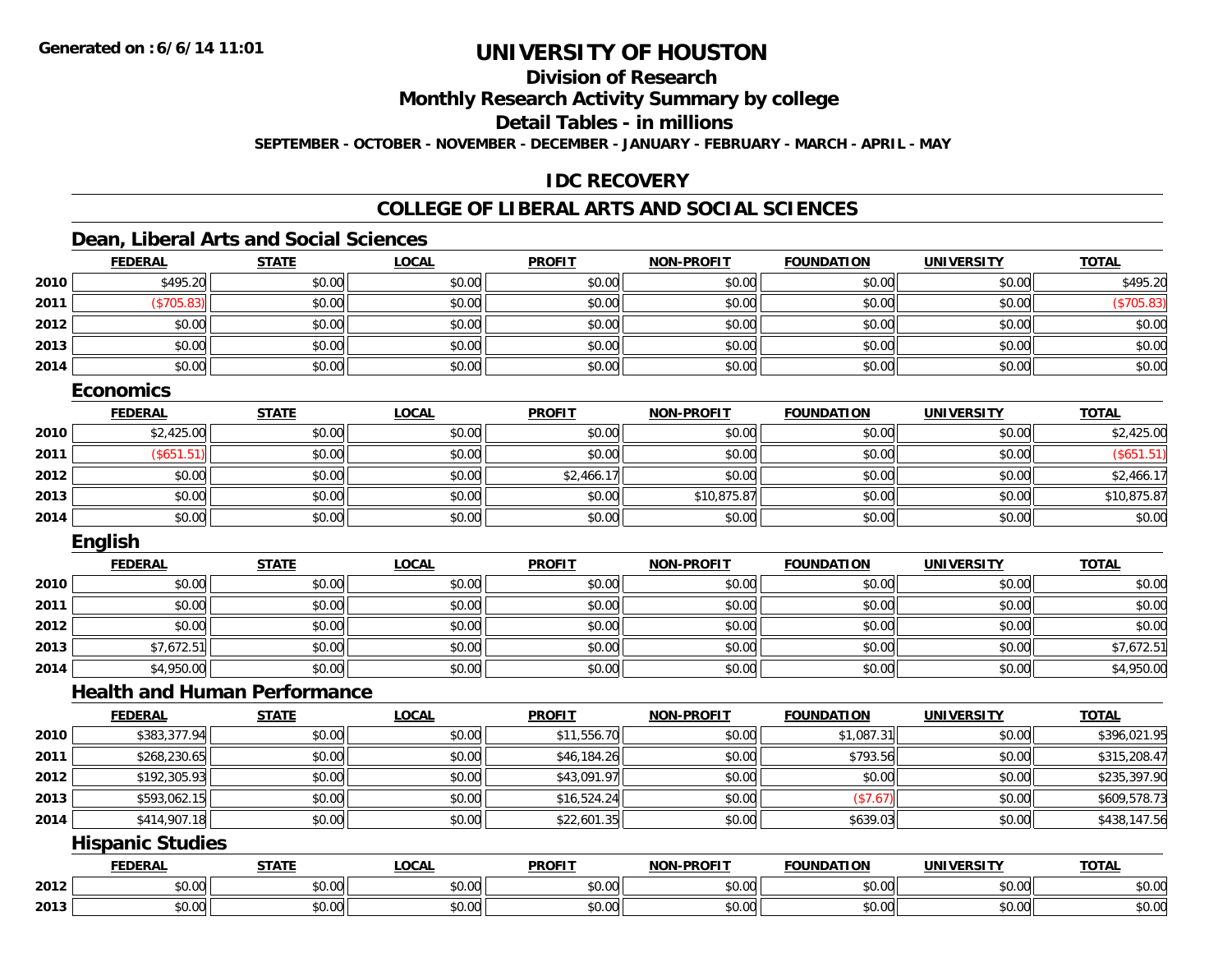**Division of Research**

**Monthly Research Activity Summary by college**

**Detail Tables - in millions**

**SEPTEMBER - OCTOBER - NOVEMBER - DECEMBER - JANUARY - FEBRUARY - MARCH - APRIL - MAY**

### **IDC RECOVERY**

#### **COLLEGE OF LIBERAL ARTS AND SOCIAL SCIENCES**

|      | <b>Hispanic Studies</b>               |              |              |               |                   |                   |                   |               |
|------|---------------------------------------|--------------|--------------|---------------|-------------------|-------------------|-------------------|---------------|
|      | <b>FEDERAL</b>                        | <b>STATE</b> | <b>LOCAL</b> | <b>PROFIT</b> | <b>NON-PROFIT</b> | <b>FOUNDATION</b> | <b>UNIVERSITY</b> | <b>TOTAL</b>  |
| 2014 | \$0.00                                | \$0.00       | \$0.00       | \$0.00        | \$0.00            | \$0.00            | \$0.00            | \$0.00        |
|      | <b>History</b>                        |              |              |               |                   |                   |                   |               |
|      | <b>FEDERAL</b>                        | <b>STATE</b> | <b>LOCAL</b> | <b>PROFIT</b> | <b>NON-PROFIT</b> | <b>FOUNDATION</b> | <b>UNIVERSITY</b> | <b>TOTAL</b>  |
| 2010 | \$0.00                                | \$0.00       | \$0.00       | \$0.00        | \$0.00            | \$0.00            | \$0.00            | \$0.00        |
| 2012 | \$0.00                                | \$0.00       | \$0.00       | \$0.00        | \$0.00            | \$0.00            | \$0.00            | \$0.00        |
| 2013 | (\$2,206.75)                          | \$0.00       | \$0.00       | \$0.00        | (\$2,600.45)      | \$0.00            | \$0.00            | (\$4,807.20)  |
| 2014 | \$1,586.60                            | \$0.00       | \$0.00       | \$0.00        | \$0.00            | \$0.00            | \$0.00            | \$1,586.60    |
|      | <b>Hobby Center for Public Policy</b> |              |              |               |                   |                   |                   |               |
|      | <b>FEDERAL</b>                        | <b>STATE</b> | <b>LOCAL</b> | <b>PROFIT</b> | <b>NON-PROFIT</b> | <b>FOUNDATION</b> | <b>UNIVERSITY</b> | <b>TOTAL</b>  |
| 2010 | \$4,290.73                            | \$0.00       | \$0.00       | \$0.00        | \$0.00            | \$0.00            | \$0.00            | \$4,290.73    |
| 2011 | \$4,678.73                            | \$0.00       | \$0.00       | \$0.00        | \$0.00            | \$0.00            | \$0.00            | \$4,678.73    |
| 2014 | \$0.00                                | \$1,785.06   | \$0.00       | \$0.00        | \$0.00            | \$0.00            | \$0.00            | \$1,785.06    |
|      | Modern/Classical Languages            |              |              |               |                   |                   |                   |               |
|      | <b>FEDERAL</b>                        | <b>STATE</b> | <b>LOCAL</b> | <b>PROFIT</b> | <b>NON-PROFIT</b> | <b>FOUNDATION</b> | <b>UNIVERSITY</b> | <b>TOTAL</b>  |
| 2011 | \$48.48                               | \$0.00       | \$0.00       | \$0.00        | \$0.00            | \$0.00            | \$0.00            | \$48.48       |
| 2012 | \$884.55                              | \$0.00       | \$0.00       | \$0.00        | \$0.00            | \$0.00            | \$0.00            | \$884.55      |
| 2013 | (\$6,268.72)                          | \$0.00       | \$0.00       | \$0.00        | \$0.00            | \$0.00            | \$0.00            | (\$6, 268.72) |
| 2014 | \$13,187.95                           | \$0.00       | \$0.00       | \$0.00        | \$0.00            | \$0.00            | \$0.00            | \$13,187.95   |
|      | Philosophy                            |              |              |               |                   |                   |                   |               |
|      | <b>FEDERAL</b>                        | <b>STATE</b> | <b>LOCAL</b> | <b>PROFIT</b> | <b>NON-PROFIT</b> | <b>FOUNDATION</b> | <b>UNIVERSITY</b> | <b>TOTAL</b>  |
| 2010 | \$0.00                                | \$0.00       | \$0.00       | \$0.00        | \$0.00            | \$0.00            | \$0.00            | \$0.00        |
| 2011 | \$0.00                                | \$0.00       | \$0.00       | \$0.00        | \$0.00            | \$0.00            | \$0.00            | \$0.00        |
| 2012 | \$1,529.22                            | \$0.00       | \$0.00       | \$0.00        | \$0.00            | \$0.00            | \$0.00            | \$1,529.22    |
| 2013 | \$1,446.96                            | \$0.00       | \$0.00       | \$0.00        | \$0.00            | \$0.00            | \$0.00            | \$1,446.96    |
| 2014 | \$2,913.37                            | \$0.00       | \$0.00       | \$0.00        | \$0.00            | \$0.00            | \$0.00            | \$2,913.37    |
|      | <b>Political Science</b>              |              |              |               |                   |                   |                   |               |
|      | <b>FEDERAL</b>                        | <b>STATE</b> | <b>LOCAL</b> | <b>PROFIT</b> | <b>NON-PROFIT</b> | <b>FOUNDATION</b> | <b>UNIVERSITY</b> | <b>TOTAL</b>  |
| 2010 | \$166.49                              | \$0.00       | \$0.00       | \$0.00        | \$0.00            | \$0.00            | \$0.00            | \$166.49      |
| 2011 | (\$2,423.40)                          | (\$91.29)    | \$0.00       | \$0.00        | \$0.00            | \$0.00            | \$0.00            | (\$2,514.69)  |
| 2012 | \$0.00                                | \$0.00       | \$0.00       | \$0.00        | \$0.00            | \$0.00            | \$0.00            | \$0.00        |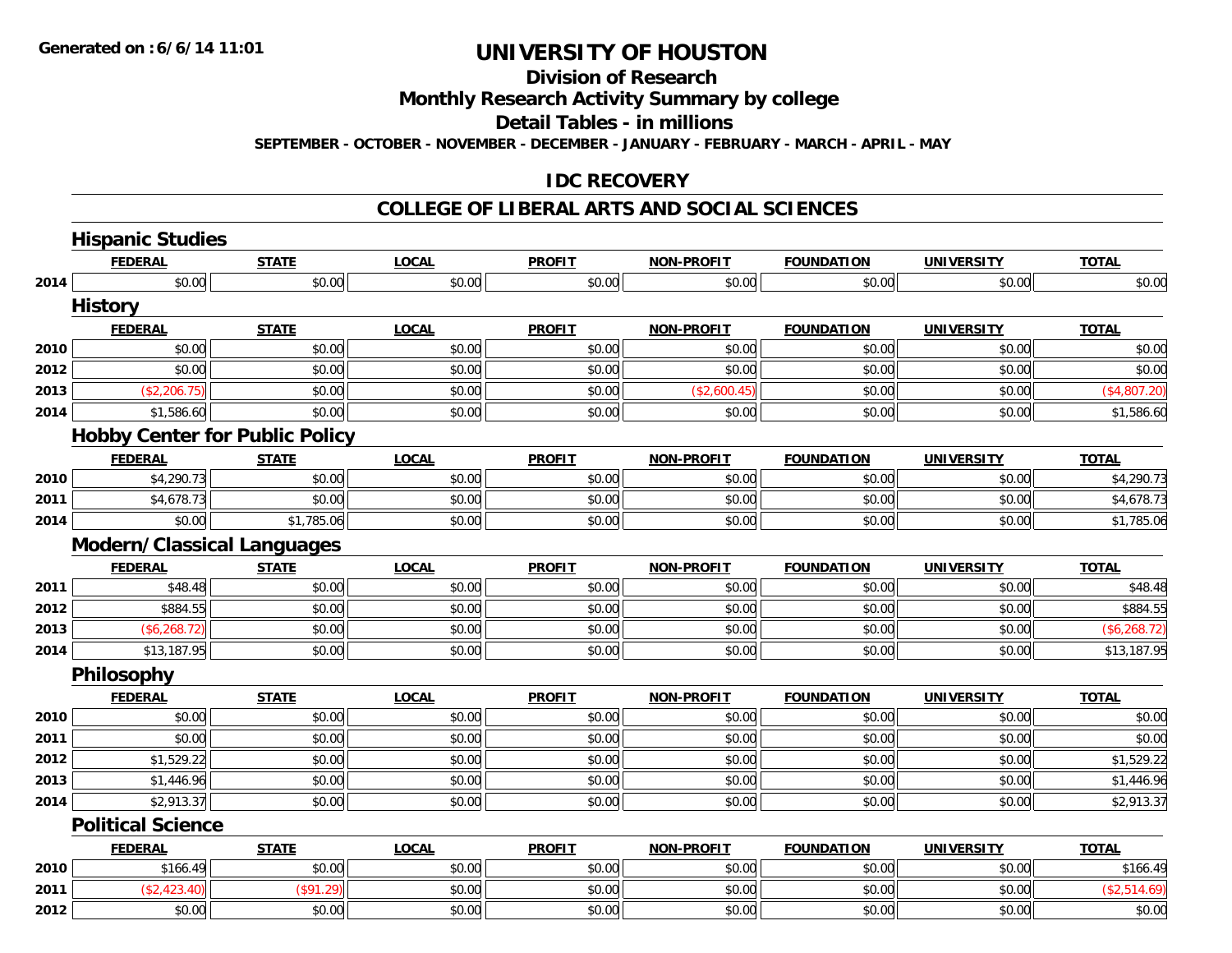#### **Division of Research**

**Monthly Research Activity Summary by college**

**Detail Tables - in millions**

**SEPTEMBER - OCTOBER - NOVEMBER - DECEMBER - JANUARY - FEBRUARY - MARCH - APRIL - MAY**

### **IDC RECOVERY**

#### **COLLEGE OF LIBERAL ARTS AND SOCIAL SCIENCES**

|       | <b>Political Science</b>       |              |              |               |                   |                   |                   |                |
|-------|--------------------------------|--------------|--------------|---------------|-------------------|-------------------|-------------------|----------------|
|       | <b>FEDERAL</b>                 | <b>STATE</b> | <b>LOCAL</b> | <b>PROFIT</b> | <b>NON-PROFIT</b> | <b>FOUNDATION</b> | <b>UNIVERSITY</b> | <b>TOTAL</b>   |
| 2013  | \$5,805.61                     | \$0.00       | \$0.00       | \$0.00        | \$0.00            | \$0.00            | \$0.00            | \$5,805.61     |
| 2014  | \$0.00                         | \$0.00       | \$0.00       | \$0.00        | \$0.00            | \$0.00            | \$0.00            | \$0.00         |
|       | <b>Psychology</b>              |              |              |               |                   |                   |                   |                |
|       | <b>FEDERAL</b>                 | <b>STATE</b> | <b>LOCAL</b> | <b>PROFIT</b> | <b>NON-PROFIT</b> | <b>FOUNDATION</b> | <b>UNIVERSITY</b> | <b>TOTAL</b>   |
| 2010  | \$472,201.14                   | \$21,568.14  | \$0.00       | \$9,155.13    | \$194.68          | \$193.19          | \$0.00            | \$503,312.29   |
| 2011  | \$894,491.87                   | \$36,378.38  | \$0.00       | \$5,412.07    | \$6,783.88        | \$19,373.80       | \$0.00            | \$962,440.00   |
| 2012  | \$782,897.99                   | \$772.52     | \$0.00       | \$2,795.38    | \$10,494.68       | \$17,463.39       | (\$3,117.51)      | \$811,306.45   |
| 2013  | \$757,354.08                   | \$17,550.20  | \$0.00       | \$1,685.74    | \$8,827.58        | \$4,146.10        | \$0.00            | \$789,563.70   |
| 2014  | \$634,777.58                   | \$14.16      | \$0.00       | \$167.43      | \$14,326.53       | (\$4.57)          | \$0.00            | \$649,281.13   |
|       | <b>School of Communication</b> |              |              |               |                   |                   |                   |                |
|       | <b>FEDERAL</b>                 | <b>STATE</b> | <b>LOCAL</b> | <b>PROFIT</b> | <b>NON-PROFIT</b> | <b>FOUNDATION</b> | <b>UNIVERSITY</b> | <b>TOTAL</b>   |
| 2010  | \$0.00                         | \$0.00       | \$0.00       | \$0.00        | \$0.00            | \$0.00            | \$0.00            | \$0.00         |
| 2011  | \$0.00                         | \$0.00       | \$0.00       | \$0.00        | \$0.00            | \$0.00            | \$0.00            | \$0.00         |
| 2012  | \$0.00                         | \$0.00       | \$0.00       | \$0.00        | \$0.00            | \$0.00            | \$0.00            | \$0.00         |
| 2013  | \$0.00                         | \$0.00       | \$0.00       | \$0.00        | \$0.00            | \$0.00            | \$0.00            | \$0.00         |
| 2014  | \$0.00                         | \$664.48     | \$0.00       | \$0.00        | \$0.00            | \$0.00            | \$0.00            | \$664.48       |
|       | <b>Sociology</b>               |              |              |               |                   |                   |                   |                |
|       | <b>FEDERAL</b>                 | <b>STATE</b> | <b>LOCAL</b> | <b>PROFIT</b> | <b>NON-PROFIT</b> | <b>FOUNDATION</b> | <b>UNIVERSITY</b> | <b>TOTAL</b>   |
| 2010  | \$46,157.24                    | \$0.00       | \$432.67     | \$0.00        | \$1,615.28        | \$0.00            | \$0.00            | \$48,205.19    |
| 2011  | \$36,480.41                    | \$0.00       | \$0.00       | \$0.00        | \$0.00            | \$0.00            | \$0.00            | \$36,480.41    |
| 2012  | \$1,611.33                     | \$0.00       | \$0.00       | \$0.00        | \$0.00            | \$0.00            | \$0.00            | \$1,611.33     |
| 2013  | (\$1,875.79)                   | \$0.00       | \$0.00       | \$0.00        | \$0.00            | \$0.00            | \$0.00            | (\$1,875.79)   |
| 2014  | \$5,567.23                     | \$0.00       | \$0.00       | \$0.00        | \$0.00            | \$0.00            | \$0.00            | \$5,567.23     |
| Total | \$5,577,665.33                 | \$78,673.86  | \$432.67     | \$161,615.32  | \$50,518.05       | \$84,087.11       | (\$3,117.51)      | \$5,949,874.82 |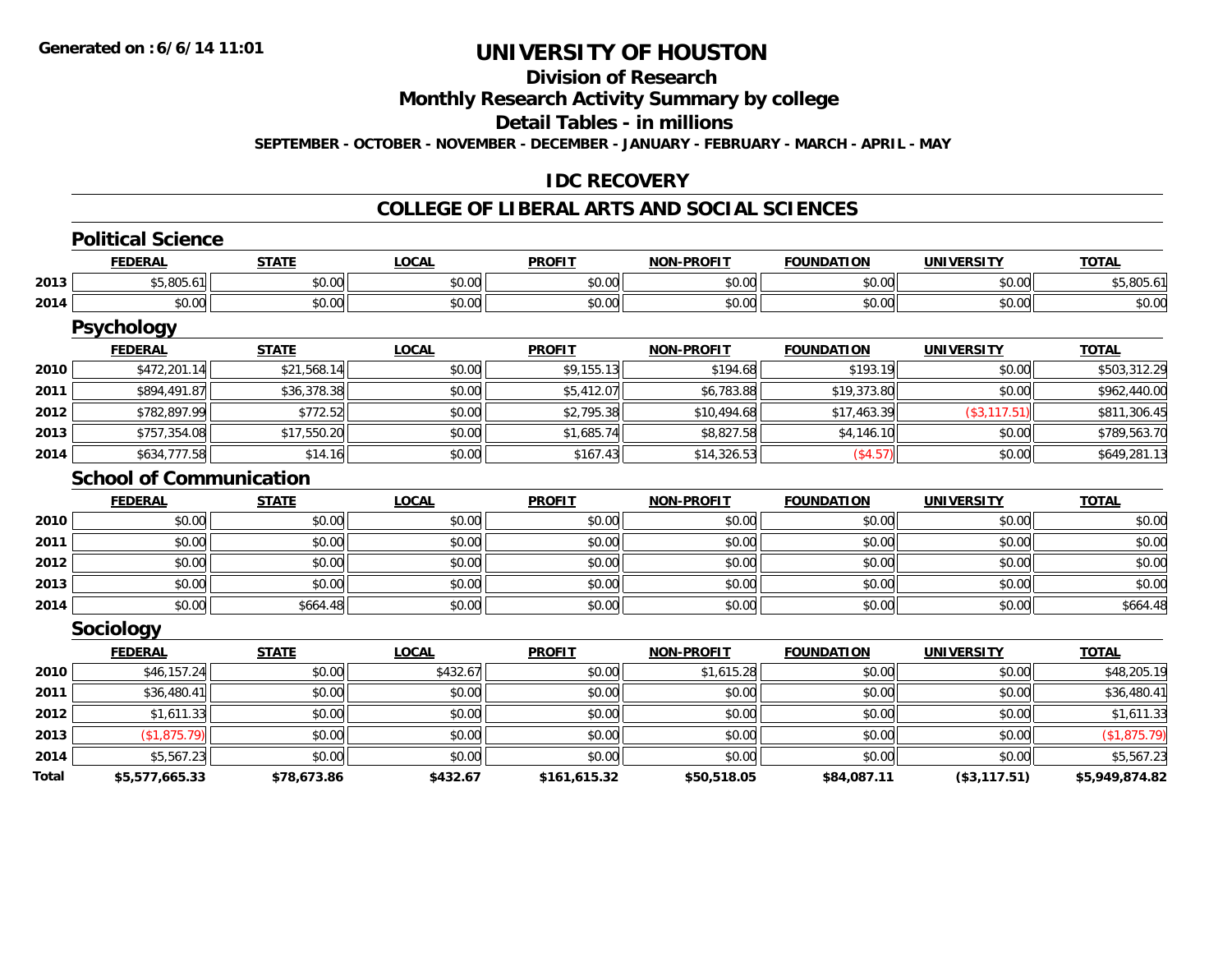## **Division of Research**

**Monthly Research Activity Summary by college**

**Detail Tables - in millions**

**SEPTEMBER - OCTOBER - NOVEMBER - DECEMBER - JANUARY - FEBRUARY - MARCH - APRIL - MAY**

## **IDC RECOVERY**

## **COLLEGE OF NATURAL SCIENCES AND MATHEMATICS**

# **Biology/Biochemistry**

**2014**

|      | <b>FEDERAL</b>                                  | <b>STATE</b>   | <b>LOCAL</b>                                           | <b>PROFIT</b> | <b>NON-PROFIT</b> | <b>FOUNDATION</b> | <b>UNIVERSITY</b> | <b>TOTAL</b> |
|------|-------------------------------------------------|----------------|--------------------------------------------------------|---------------|-------------------|-------------------|-------------------|--------------|
| 2010 | \$766,630.80                                    | \$0.00         | \$0.00                                                 | \$0.00        | \$19,788.72       | \$1,346.49        | \$0.00            | \$787,766.01 |
| 2011 | \$813,131.28                                    | \$5,565.09     | \$0.00                                                 | \$1,933.71    | \$26,856.52       | \$0.00            | \$0.00            | \$847,486.60 |
| 2012 | \$651,534.48                                    | \$34,417.53    | \$0.00                                                 | \$0.01        | \$34,620.46       | \$0.00            | \$0.00            | \$720,572.48 |
| 2013 | \$460,909.31                                    | \$27,669.75    | \$0.00                                                 | \$25,780.88   | \$34,956.71       | \$8,673.79        | \$0.00            | \$557,990.43 |
| 2014 | \$347,767.54                                    | (\$28, 221.85) | \$0.00                                                 | \$24,770.68   | \$19,516.92       | \$4,510.73        | \$0.00            | \$368,344.03 |
|      | <b>Center for Applied Geoscience Excellence</b> |                |                                                        |               |                   |                   |                   |              |
|      | <b>FEDERAL</b>                                  | <b>STATE</b>   | <b>LOCAL</b>                                           | <b>PROFIT</b> | <b>NON-PROFIT</b> | <b>FOUNDATION</b> | <b>UNIVERSITY</b> | <b>TOTAL</b> |
| 2010 | \$0.00                                          | \$0.00         | \$0.00                                                 | \$0.00        | \$0.00            | \$0.00            | \$0.00            | \$0.00       |
|      |                                                 |                | <b>Center for Nuclear Receptors and Cell Signaling</b> |               |                   |                   |                   |              |
|      | <b>FEDERAL</b>                                  | <b>STATE</b>   | <b>LOCAL</b>                                           | <b>PROFIT</b> | <b>NON-PROFIT</b> | <b>FOUNDATION</b> | <b>UNIVERSITY</b> | <b>TOTAL</b> |
| 2010 | \$146,676.15                                    | \$0.00         | \$0.00                                                 | \$0.00        | \$0.00            | \$0.00            | \$0.00            | \$146,676.15 |
| 2011 | \$258,949.91                                    | \$640.64       | \$0.00                                                 | \$0.00        | \$0.00            | \$0.00            | \$0.00            | \$259,590.55 |
| 2012 | \$313,347.36                                    | \$18,621.88    | \$0.00                                                 | \$73,759.24   | \$0.00            | \$0.00            | \$0.00            | \$405,728.48 |
| 2013 | \$257,151.72                                    | \$30,794.66    | \$0.00                                                 | \$1,208.88    | \$0.00            | \$0.00            | \$0.00            | \$289,155.26 |
| 2014 | \$363,636.60                                    | (\$7,454.76)   | \$0.00                                                 | \$8,176.85    | \$0.00            | \$0.00            | \$0.00            | \$364,358.69 |
|      | Chemistry                                       |                |                                                        |               |                   |                   |                   |              |
|      | <b>FEDERAL</b>                                  | <b>STATE</b>   | <b>LOCAL</b>                                           | <b>PROFIT</b> | <b>NON-PROFIT</b> | <b>FOUNDATION</b> | <b>UNIVERSITY</b> | <b>TOTAL</b> |
| 2010 | \$552,317.03                                    | \$0.00         | \$0.00                                                 | \$20,998.11   | (\$11.01)         | \$0.00            | \$56,750.14       | \$630,054.27 |
| 2011 | \$610,788.72                                    | \$765.38       | \$0.00                                                 | \$739.44      | \$0.00            | \$0.00            | \$18,291.02       | \$630,584.56 |
| 2012 | \$441,526.61                                    | \$1,317.14     | \$0.00                                                 | \$1,729.49    | \$0.00            | \$0.00            | \$17,583.14       | \$462,156.37 |
| 2013 | \$451,649.83                                    | (\$64.32)      | \$0.00                                                 | \$10,609.36   | \$0.00            | \$0.00            | (\$14,421.06)     | \$447,773.81 |
| 2014 | \$495,389.84                                    | \$0.00         | \$0.00                                                 | \$130.95      | \$0.00            | \$0.00            | \$0.00            | \$495,520.79 |
|      | <b>Computer Science</b>                         |                |                                                        |               |                   |                   |                   |              |
|      | <b>FEDERAL</b>                                  | <b>STATE</b>   | <b>LOCAL</b>                                           | <b>PROFIT</b> | <b>NON-PROFIT</b> | <b>FOUNDATION</b> | <b>UNIVERSITY</b> | <b>TOTAL</b> |
| 2010 | \$657,655.42                                    | \$4,784.94     | \$0.00                                                 | \$13,572.32   | \$0.00            | \$0.00            | \$0.00            | \$676,012.68 |
| 2011 | \$896,399.17                                    | \$10,518.70    | \$0.00                                                 | \$15,186.10   | \$7,063.59        | \$0.00            | (\$247.76)        | \$928,919.80 |
| 2012 | \$522,000.64                                    | \$2,827.50     | \$0.00                                                 | \$80,051.81   | \$14,563.18       | \$0.00            | \$0.00            | \$619,443.12 |
| 2013 | \$504,849.54                                    | \$3,598.70     | \$0.00                                                 | \$102,974.87  | \$5,267.60        | \$0.00            | \$0.00            | \$616,690.71 |

4 \$339,045.21|| \$0.00|| \$0.00|| \$52,925.83|| \$94,182.18|| \$0.00|| \$4,024.21|| \$490,177.43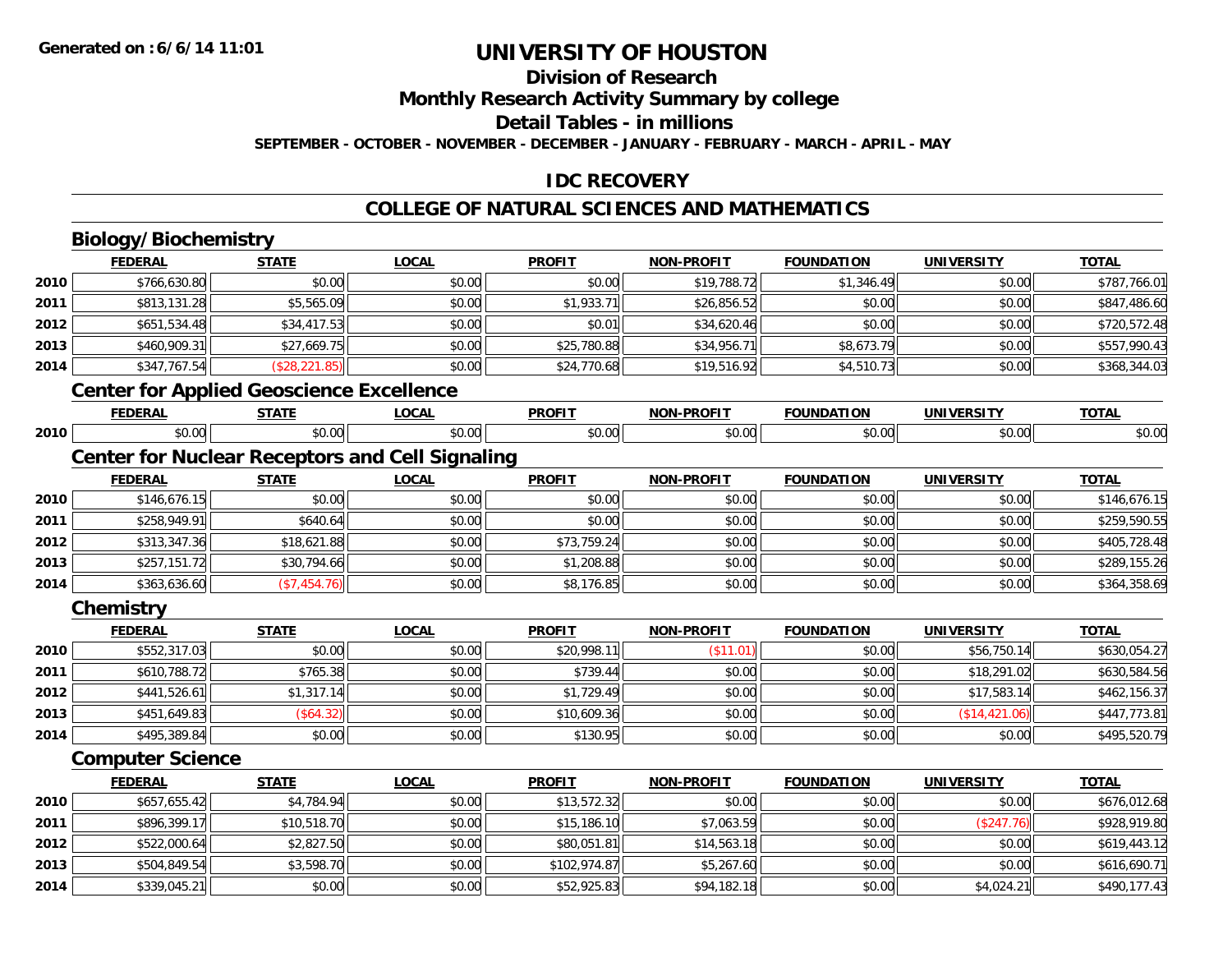## **Division of Research**

**Monthly Research Activity Summary by college**

**Detail Tables - in millions**

**SEPTEMBER - OCTOBER - NOVEMBER - DECEMBER - JANUARY - FEBRUARY - MARCH - APRIL - MAY**

## **IDC RECOVERY**

## **COLLEGE OF NATURAL SCIENCES AND MATHEMATICS**

## **Dean, Natural Sciences and Mathematics**

|      | <b>FEDERAL</b> | <b>STATE</b> | <u>LOCAL</u> | <b>PROFIT</b> | <b>NON-PROFIT</b> | <b>FOUNDATION</b> | <b>UNIVERSITY</b> | <b>TOTAL</b> |
|------|----------------|--------------|--------------|---------------|-------------------|-------------------|-------------------|--------------|
| 2010 | \$0.00         | \$0.00       | \$0.00       | \$0.00        | \$0.00            | \$0.00            | \$0.00            | \$0.00       |
| 2011 | \$0.00         | \$0.00       | \$0.00       | \$0.00        | \$0.00            | \$0.00            | \$0.00            | \$0.00       |
| 2012 | \$6,116.86     | \$0.00       | \$0.00       | \$0.00        | \$0.00            | \$0.00            | \$0.00            | \$6,116.86   |
| 2013 | \$35,097.68    | \$0.00       | \$0.00       | \$0.00        | \$0.00            | \$0.00            | \$0.00            | \$35,097.68  |
| 2014 | \$11,611.04    | \$0.00       | \$0.00       | \$0.00        | \$0.00            | \$0.00            | \$0.00            | \$11,611.04  |

#### **Earth & Atmospheric Sciences**

|      | <b>FEDERAL</b> | <u>STATE</u> | <b>LOCAL</b> | <b>PROFIT</b> | <b>NON-PROFIT</b> | <b>FOUNDATION</b> | <b>UNIVERSITY</b> | <b>TOTAL</b> |
|------|----------------|--------------|--------------|---------------|-------------------|-------------------|-------------------|--------------|
| 2010 | \$179,236.70   | \$27,346.23  | \$0.00       | \$271,563.00  | \$27,767.64       | \$0.00            | \$0.00            | \$505,913.57 |
| 2011 | \$241,500.87   | \$78,302.63  | \$0.00       | \$189,999.34  | \$30,046.71       | \$0.00            | \$0.00            | \$539,849.55 |
| 2012 | \$320,109.50   | \$47,558.23  | \$0.00       | \$274,765.90  | \$26,829.26       | \$0.00            | \$0.00            | \$669,262.89 |
| 2013 | \$249,868.73   | \$16,790.00  | \$0.00       | \$212,806.86  | \$18,636.06       | \$0.00            | \$0.00            | \$498,101.65 |
| 2014 | \$178,435.82   | \$30,479.18  | \$0.00       | \$213,609.07  | \$46,900.20       | \$1,292.11        | \$0.00            | \$470,716.38 |

## **Institute for Climate and Atmospheric Science**

|      | <b>FEDERAL</b> | <b>STATE</b> | <b>LOCAL</b> | <b>PROFIT</b> | <b>NON-PROFIT</b> | <b>FOUNDATION</b> | <b>UNIVERSITY</b> | <b>TOTAL</b> |
|------|----------------|--------------|--------------|---------------|-------------------|-------------------|-------------------|--------------|
| 2010 | \$0.00         | \$0.00       | \$0.00       | \$0.00        | \$0.00            | \$0.00            | \$0.00            | \$0.00       |
| 2011 | \$0.00         | \$0.00       | \$0.00       | \$0.00        | \$0.00            | \$0.00            | \$0.00            | \$0.00       |
| 2012 | \$0.00         | \$0.00       | \$0.00       | \$0.00        | \$0.00            | \$0.00            | \$0.00            | \$0.00       |
| 2013 | \$0.00         | \$0.00       | \$0.00       | \$0.00        | \$0.00            | \$0.00            | \$0.00            | \$0.00       |
| 2014 | \$0.00         | \$0.00       | \$0.00       | \$0.00        | \$0.00            | \$0.00            | \$0.00            | \$0.00       |

### **Mathematics**

|      | <b>FEDERAL</b> | <b>STATE</b> | <u>LOCAL</u> | <b>PROFIT</b> | <b>NON-PROFIT</b> | <b>FOUNDATION</b> | <b>UNIVERSITY</b> | <b>TOTAL</b> |
|------|----------------|--------------|--------------|---------------|-------------------|-------------------|-------------------|--------------|
| 2010 | \$218,193.26   | \$0.00       | \$0.00       | \$8,775.09    | \$0.00            | \$0.00            | \$0.00            | \$226,968.35 |
| 2011 | \$165,421.67   | \$12,705.52  | \$0.00       | \$11,502.60   | \$28,357.87       | \$0.00            | \$0.00            | \$217,987.65 |
| 2012 | \$145,455.81   | \$17,468.17  | \$0.00       | \$42,474.28   | \$9,763.04        | \$127.82          | \$0.00            | \$215,289.12 |
| 2013 | \$224,050.16   | \$0.00       | \$0.00       | \$32,005.37   | \$0.00            | \$1,348.67        | \$0.00            | \$257,404.20 |
| 2014 | \$319,411.51   | \$0.00       | \$0.00       | \$18,450.55   | \$0.00            | \$1,840.91        | \$0.00            | \$339,702.97 |

### **Physics**

|      | <b>FEDERAL</b>                  | STATE                                                              | LOCAI                  | <b>PROFIT</b>                 | <b>N-PROFIT</b><br>ש∩ו                   | <b>FOUNDATION</b> | <b>UNIVERSITY</b> | <b>TOTAL</b>           |
|------|---------------------------------|--------------------------------------------------------------------|------------------------|-------------------------------|------------------------------------------|-------------------|-------------------|------------------------|
| 2010 | <b>¢202076</b><br>$ -$<br>،5.0/ | $\uparrow$ $\uparrow$ $\uparrow$ $\uparrow$<br>$\sim$ $-$<br>10.OJ | $\sim$ $\sim$<br>DU.UG | \$184.<br>$\sqrt{2}$<br>13.08 | $AT$ $AT$ $A$ $T$ $A$ $T$<br>ັມມ,∠05.oy⊔ | \$0.00            | \$0.00            | \$585<br>6601<br>,000. |
| 2011 | $\sim$ $\sim$ $\sim$<br>.       | \$648.39                                                           | ሶስ ሰሰ<br>DU.UG         | $A \cdot A$<br>.696.03        | $\sim$ $\sim$<br>\$133.44                | \$0.00            | \$0.00            | 460N                   |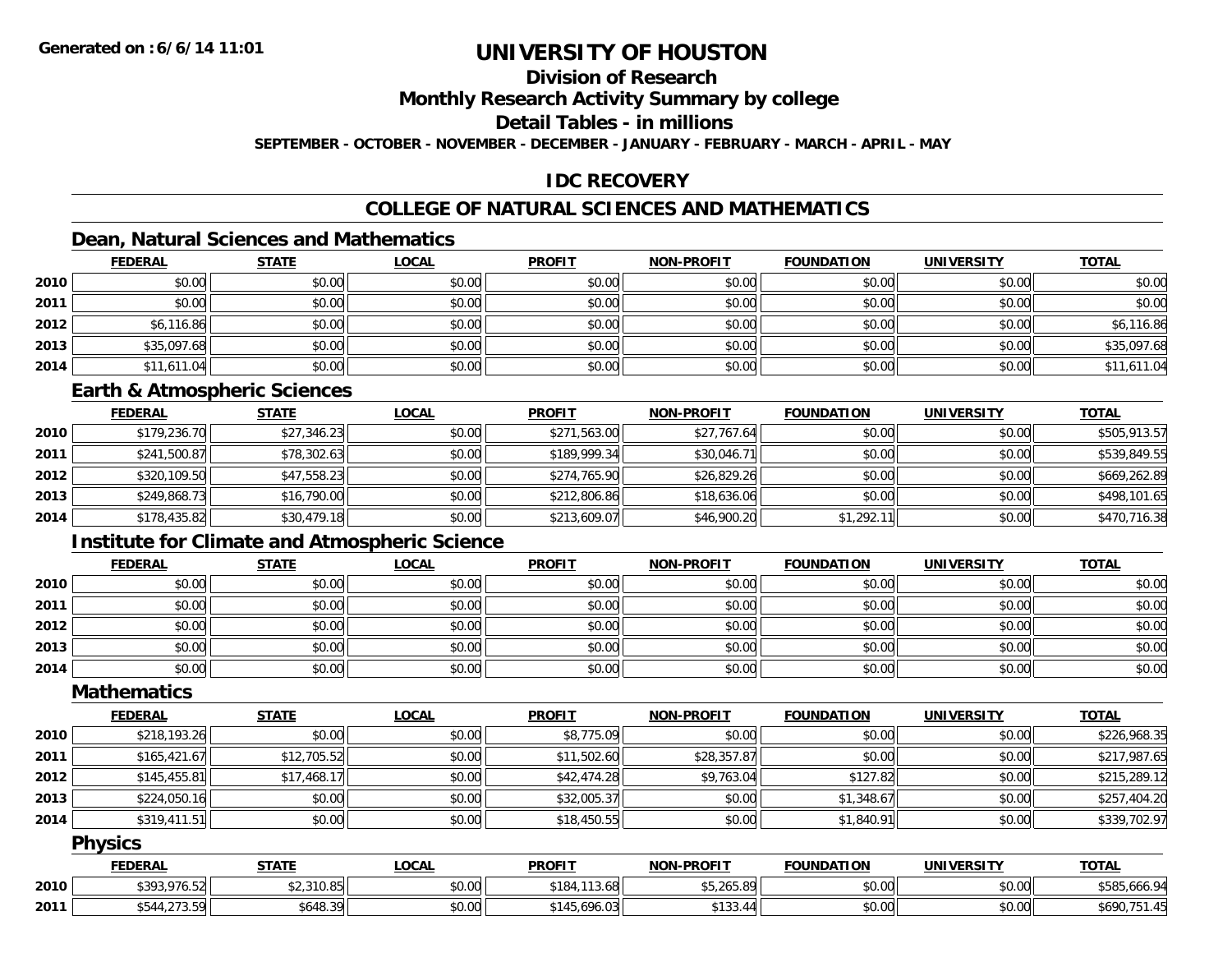#### **Division of Research**

**Monthly Research Activity Summary by college**

**Detail Tables - in millions**

**SEPTEMBER - OCTOBER - NOVEMBER - DECEMBER - JANUARY - FEBRUARY - MARCH - APRIL - MAY**

### **IDC RECOVERY**

#### **COLLEGE OF NATURAL SCIENCES AND MATHEMATICS**

|       | <b>Physics</b>  |                  |              |                |                   |                   |                   |                 |  |  |  |  |
|-------|-----------------|------------------|--------------|----------------|-------------------|-------------------|-------------------|-----------------|--|--|--|--|
|       | <b>FEDERAL</b>  | <b>STATE</b>     | <b>LOCAL</b> | <b>PROFIT</b>  | <b>NON-PROFIT</b> | <b>FOUNDATION</b> | <b>UNIVERSITY</b> | <b>TOTAL</b>    |  |  |  |  |
| 2012  | \$595,748.44    | $($ \$61.33) $ $ | \$0.00       | \$95,561.28    | \$394.22          | \$0.00            | \$0.00            | \$691,642.61    |  |  |  |  |
| 2013  | \$574,590.59    | \$0.00           | \$0.00       | \$224,400.99   | \$0.00            | \$0.00            | \$0.00            | \$798,991.58    |  |  |  |  |
| 2014  | \$972,672.21    | \$0.00           | \$0.00       | \$213,750.28   | \$0.00            | \$0.00            | \$0.00            | \$1,186,422.49  |  |  |  |  |
| Total | \$15,227,128.12 | \$339,328.85     | \$0.00       | \$2,574,022.84 | \$450,899.19      | \$19,140.52       | \$81,979.69       | \$18,692,499.20 |  |  |  |  |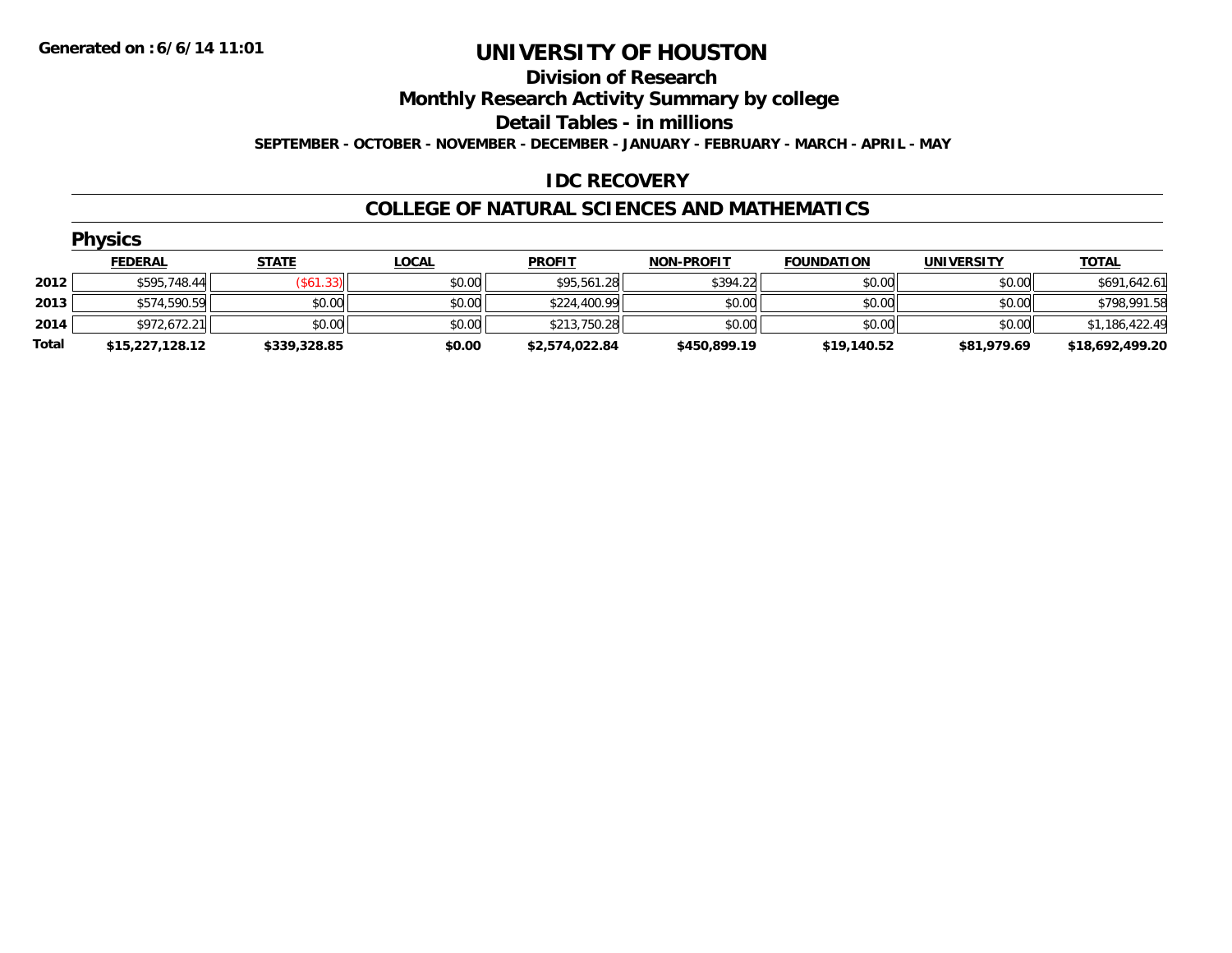## **Division of Research**

**Monthly Research Activity Summary by college**

**Detail Tables - in millions**

**SEPTEMBER - OCTOBER - NOVEMBER - DECEMBER - JANUARY - FEBRUARY - MARCH - APRIL - MAY**

### **IDC RECOVERY**

#### **COLLEGE OF OPTOMETRY**

## **Optometry, Community**

|       | .              |              |              |               |                   |                   |                   |                |
|-------|----------------|--------------|--------------|---------------|-------------------|-------------------|-------------------|----------------|
|       | <b>FEDERAL</b> | <b>STATE</b> | <b>LOCAL</b> | <b>PROFIT</b> | <b>NON-PROFIT</b> | <b>FOUNDATION</b> | <b>UNIVERSITY</b> | <b>TOTAL</b>   |
| 2010  | \$848,395.41   | \$1,877.46   | \$0.00       | \$88,793.64   | \$0.00            | \$0.00            | \$16,262.23       | \$955,328.74   |
| 2011  | \$716,991.64   | \$1,176.77   | \$0.00       | \$41,126.21   | \$0.00            | \$0.00            | \$12,897.18       | \$772,191.80   |
| 2012  | \$821,862.10   | (\$0.03)     | \$0.00       | \$58,208.71   | \$0.00            | \$0.00            | \$36,791.51       | \$916,862.29   |
| 2013  | \$903,691.50   | \$0.00       | \$0.00       | \$172,946.32  | \$0.00            | \$0.00            | \$24,392.33       | \$1,101,030.15 |
| 2014  | \$1,041,028.85 | \$0.00       | \$0.00       | \$133,829.00  | \$0.00            | \$0.00            | \$35,386.94       | \$1,210,244.79 |
| Total | \$4,331,969.51 | \$3,054.20   | \$0.00       | \$494,903.88  | \$0.00            | \$0.00            | \$125,730.19      | \$4,955,657.77 |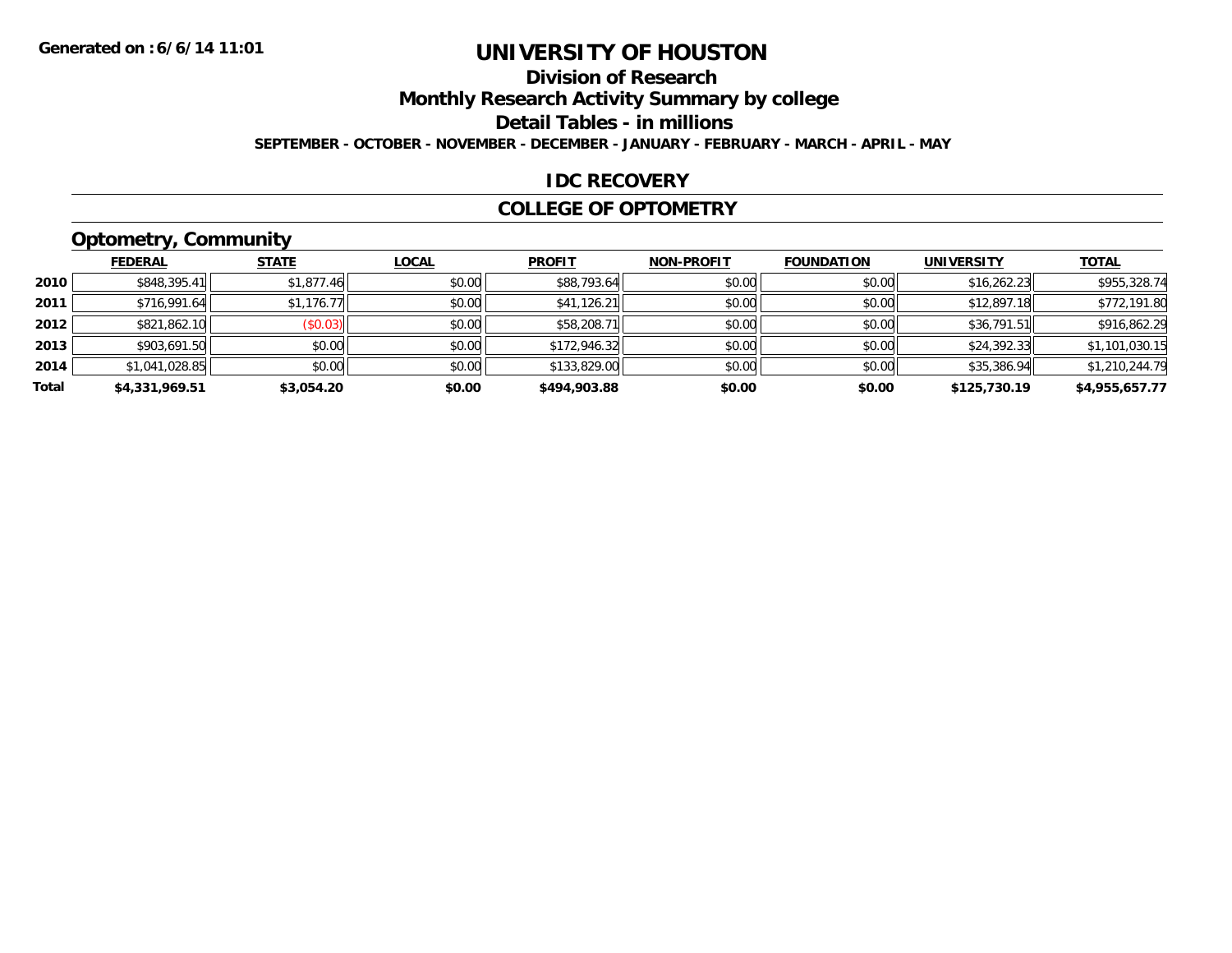**Division of Research**

**Monthly Research Activity Summary by college**

**Detail Tables - in millions**

**SEPTEMBER - OCTOBER - NOVEMBER - DECEMBER - JANUARY - FEBRUARY - MARCH - APRIL - MAY**

#### **IDC RECOVERY**

#### **COLLEGE OF PHARMACY**

|              | <b>FEDERAL</b>                              | <b>STATE</b> | <b>LOCAL</b>                                       | <b>PROFIT</b> | <b>NON-PROFIT</b> | <b>FOUNDATION</b> | <b>UNIVERSITY</b> | <b>TOTAL</b>   |
|--------------|---------------------------------------------|--------------|----------------------------------------------------|---------------|-------------------|-------------------|-------------------|----------------|
| 2014         | \$0.00                                      | \$0.00       | \$0.00                                             | \$0.00        | \$0.00            | \$0.00            | \$0.00            | \$0.00         |
|              | <b>Clinical Sciences and Administration</b> |              |                                                    |               |                   |                   |                   |                |
|              | <b>FEDERAL</b>                              | <b>STATE</b> | <b>LOCAL</b>                                       | <b>PROFIT</b> | <b>NON-PROFIT</b> | <b>FOUNDATION</b> | <b>UNIVERSITY</b> | <b>TOTAL</b>   |
| 2010         | \$21,299.92                                 | \$0.00       | \$0.00                                             | \$50,000.93   | \$9,465.75        | \$0.00            | \$250.31          | \$81,016.91    |
| 2011         | \$42,628.30                                 | \$0.00       | \$0.00                                             | \$54,619.54   | \$15,883.31       | \$0.00            | \$4.97            | \$113,136.12   |
| 2012         | \$40,588.26                                 | \$0.00       | \$0.00                                             | \$47,398.10   | (\$11.27)         | \$0.00            | \$0.00            | \$87,975.09    |
| 2013         | \$67,703.35                                 | \$0.00       | \$0.00                                             | \$64,251.82   | \$0.00            | \$0.00            | \$0.00            | \$131,955.17   |
| 2014         | \$37,888.56                                 | \$0.00       | \$0.00                                             | \$75,204.53   | \$17,047.01       | \$0.00            | \$0.00            | \$130,140.09   |
|              | Dean, Pharmacy                              |              |                                                    |               |                   |                   |                   |                |
|              | <b>FEDERAL</b>                              | <b>STATE</b> | <b>LOCAL</b>                                       | <b>PROFIT</b> | <b>NON-PROFIT</b> | <b>FOUNDATION</b> | <b>UNIVERSITY</b> | <b>TOTAL</b>   |
| 2010         | \$0.00                                      | \$0.00       | \$0.00                                             | \$0.00        | \$0.00            | \$0.00            | \$0.00            | \$0.00         |
| 2011         | \$0.00                                      | \$0.00       | \$0.00                                             | \$0.00        | \$0.00            | \$0.00            | \$0.00            | \$0.00         |
| 2012         | \$0.00                                      | \$0.00       | \$0.00                                             | \$0.00        | \$0.00            | \$0.00            | \$0.00            | \$0.00         |
| 2013         | \$0.00                                      | \$0.00       | \$0.00                                             | \$0.00        | \$0.00            | \$0.00            | \$0.00            | \$0.00         |
| 2014         | \$0.00                                      | \$0.00       | \$0.00                                             | \$0.00        | \$0.00            | \$0.00            | \$0.00            | \$0.00         |
|              |                                             |              | <b>Pharmacological and Pharmaceutical Sciences</b> |               |                   |                   |                   |                |
|              | <b>FEDERAL</b>                              | <b>STATE</b> | <b>LOCAL</b>                                       | <b>PROFIT</b> | <b>NON-PROFIT</b> | <b>FOUNDATION</b> | <b>UNIVERSITY</b> | <b>TOTAL</b>   |
| 2010         | \$584,354.01                                | \$386.94     | \$0.00                                             | (\$422.90)    | \$9,688.39        | \$1,716.13        | \$0.00            | \$595,722.57   |
| 2011         | \$703,157.80                                | \$5,643.89   | \$0.00                                             | \$0.00        | \$11,371.00       | \$0.00            | \$0.00            | \$720,172.69   |
| 2012         | \$385,708.24                                | \$0.01       | \$0.00                                             | \$0.00        | \$6,686.41        | \$474.47          | \$0.00            | \$392,869.13   |
| 2013         | \$534,876.11                                | \$0.00       | \$0.00                                             | \$146.35      | \$1,700.37        | \$1,689.87        | \$0.00            | \$538,412.70   |
| 2014         | \$372,576.34                                | \$0.00       | \$0.00                                             | \$6,237.35    | \$0.00            | \$1,912.04        | \$0.00            | \$380,725.73   |
| <b>Total</b> | \$2,790,780.89                              | \$6,030.84   | \$0.00                                             | \$297,435.72  | \$71,830.97       | \$5,792.51        | \$255.28          | \$3,172,126.21 |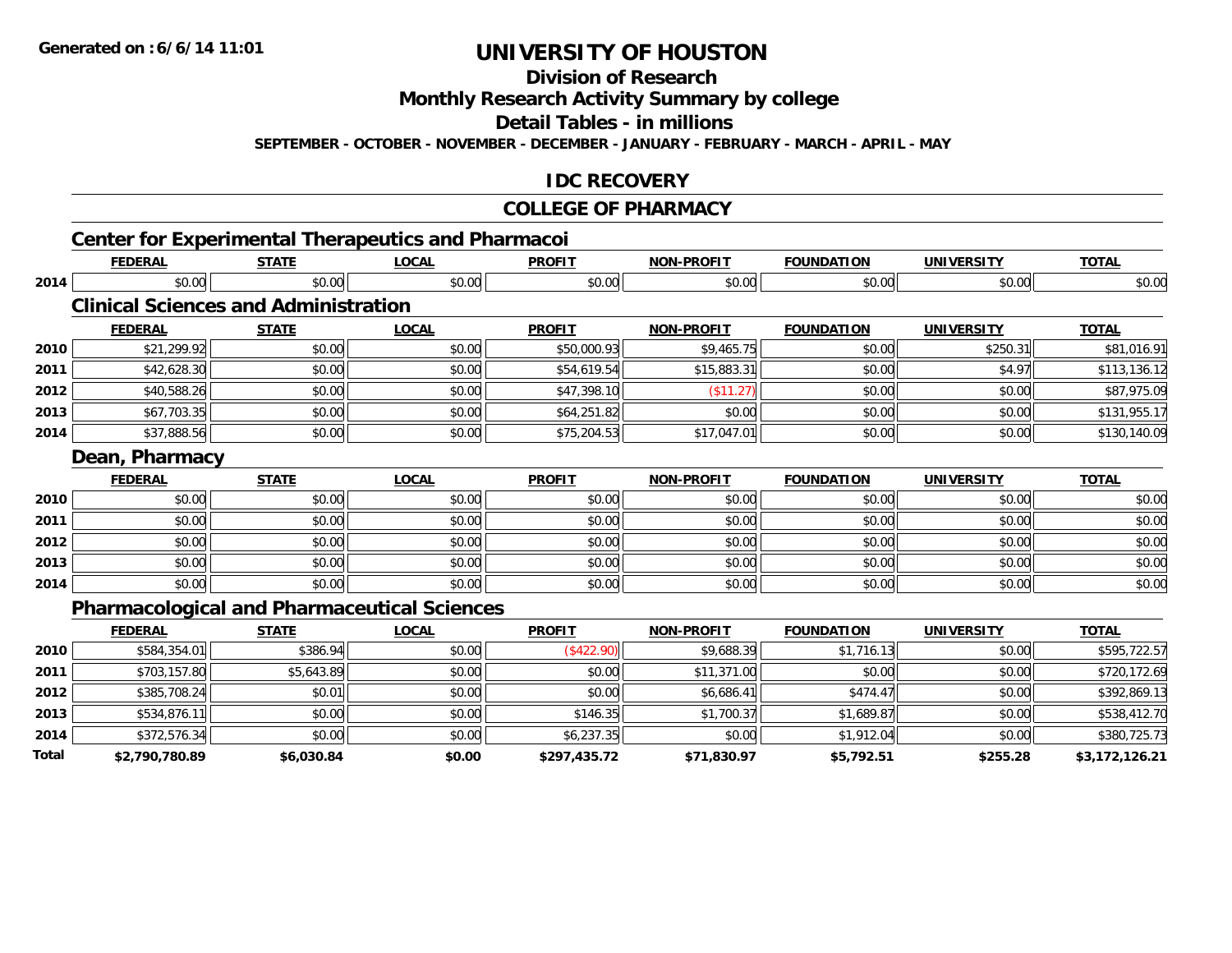**Division of Research**

**Monthly Research Activity Summary by college**

**Detail Tables - in millions**

**SEPTEMBER - OCTOBER - NOVEMBER - DECEMBER - JANUARY - FEBRUARY - MARCH - APRIL - MAY**

### **IDC RECOVERY**

#### **COLLEGE OF TECHNOLOGY**

|      | <b>FEDERAL</b>                 | <b>STATE</b>                                  | <b>LOCAL</b> | <b>PROFIT</b> | <b>NON-PROFIT</b> | <b>FOUNDATION</b> | <b>UNIVERSITY</b> | <b>TOTAL</b> |
|------|--------------------------------|-----------------------------------------------|--------------|---------------|-------------------|-------------------|-------------------|--------------|
| 2010 | \$0.00                         | \$0.00                                        | \$0.00       | \$0.00        | \$0.00            | \$0.00            | \$0.00            | \$0.00       |
|      |                                | <b>Center for Technology Literacy</b>         |              |               |                   |                   |                   |              |
|      | <b>FEDERAL</b>                 | <b>STATE</b>                                  | <b>LOCAL</b> | <b>PROFIT</b> | NON-PROFIT        | <b>FOUNDATION</b> | <b>UNIVERSITY</b> | <b>TOTAL</b> |
| 2010 | \$439.40                       | \$0.00                                        | \$0.00       | \$0.00        | \$0.00            | \$0.00            | \$0.00            | \$439.40     |
| 2011 | \$113,962.90                   | \$0.00                                        | \$0.00       | \$0.00        | \$0.00            | \$0.00            | \$0.00            | \$113,962.90 |
| 2012 | \$86,859.45                    | \$0.00                                        | \$0.00       | \$0.00        | \$0.00            | \$0.00            | \$0.00            | \$86,859.45  |
| 2013 | \$60,210.25                    | \$0.00                                        | \$0.00       | \$0.00        | \$0.00            | \$0.00            | \$0.00            | \$60,210.25  |
| 2014 | \$105,540.60                   | \$0.00                                        | \$0.00       | \$0.00        | \$0.00            | \$0.00            | \$0.00            | \$105,540.60 |
|      | <b>Construction Management</b> |                                               |              |               |                   |                   |                   |              |
|      | <b>FEDERAL</b>                 | <b>STATE</b>                                  | <b>LOCAL</b> | <b>PROFIT</b> | NON-PROFIT        | <b>FOUNDATION</b> | <b>UNIVERSITY</b> | <b>TOTAL</b> |
| 2013 | \$0.00                         | \$1,447.00                                    | \$0.00       | \$0.00        | \$0.00            | \$1,358.35        | \$0.00            | \$2,805.35   |
| 2014 | \$0.00                         | \$3,085.57                                    | \$0.00       | \$0.00        | \$0.00            | \$813.26          | \$0.00            | \$3,898.83   |
|      | Dean, Technology               |                                               |              |               |                   |                   |                   |              |
|      | <b>FEDERAL</b>                 | <b>STATE</b>                                  | <b>LOCAL</b> | <b>PROFIT</b> | <b>NON-PROFIT</b> | <b>FOUNDATION</b> | <b>UNIVERSITY</b> | <b>TOTAL</b> |
| 2010 | \$64,016.34                    | \$0.00                                        | \$0.00       | \$0.00        | \$0.00            | \$0.00            | \$0.00            | \$64,016.34  |
| 2011 | \$45,664.31                    | \$0.00                                        | \$0.00       | \$0.00        | \$0.00            | \$0.00            | \$0.00            | \$45,664.31  |
| 2012 | \$42,274.63                    | \$0.00                                        | \$0.00       | \$0.00        | \$0.00            | \$0.00            | \$0.00            | \$42,274.63  |
| 2013 | \$13,817.39                    | \$0.00                                        | \$0.00       | \$0.00        | \$0.00            | \$0.00            | \$0.00            | \$13,817.39  |
| 2014 | \$0.00                         | \$0.00                                        | \$0.00       | \$0.00        | \$0.00            | \$0.00            | \$0.00            | \$0.00       |
|      | <b>Engineering Technology</b>  |                                               |              |               |                   |                   |                   |              |
|      | <b>FEDERAL</b>                 | <b>STATE</b>                                  | <b>LOCAL</b> | <b>PROFIT</b> | <b>NON-PROFIT</b> | <b>FOUNDATION</b> | <b>UNIVERSITY</b> | <b>TOTAL</b> |
| 2010 | \$50,064.43                    | \$0.00                                        | \$0.00       | \$810.82      | \$0.00            | \$13,230.48       | \$38.22           | \$64,143.95  |
| 2011 | $\overline{$83,242.56}$        | \$0.00                                        | \$0.00       | (\$0.19)      | \$0.00            | \$8,326.02        | \$0.00            | \$91,568.39  |
| 2012 | \$69,311.18                    | \$0.00                                        | \$0.00       | \$6,533.70    | \$0.00            | \$0.00            | \$0.00            | \$75,844.88  |
| 2013 | \$112,181.93                   | \$0.00                                        | \$0.00       | \$13,152.22   | \$0.00            | \$1,567.70        | \$0.00            | \$126,901.85 |
| 2014 | \$68,681.15                    | \$0.00                                        | \$0.00       | \$21,772.44   | \$0.00            | \$0.00            | \$0.00            | \$90,453.59  |
|      |                                | <b>Human Development and Consumer Science</b> |              |               |                   |                   |                   |              |
|      | <b>FEDERAL</b>                 | <b>STATE</b>                                  | <b>LOCAL</b> | <b>PROFIT</b> | <b>NON-PROFIT</b> | <b>FOUNDATION</b> | <b>UNIVERSITY</b> | <b>TOTAL</b> |
| 2010 | \$1,233.76                     | \$0.00                                        | \$0.00       | \$544.94      | \$0.00            | \$0.00            | \$0.00            | \$1,778.70   |
| 2011 | \$213.79                       | \$0.00                                        | \$0.00       | \$150.30      | \$0.00            | \$0.00            | \$0.00            | \$364.09     |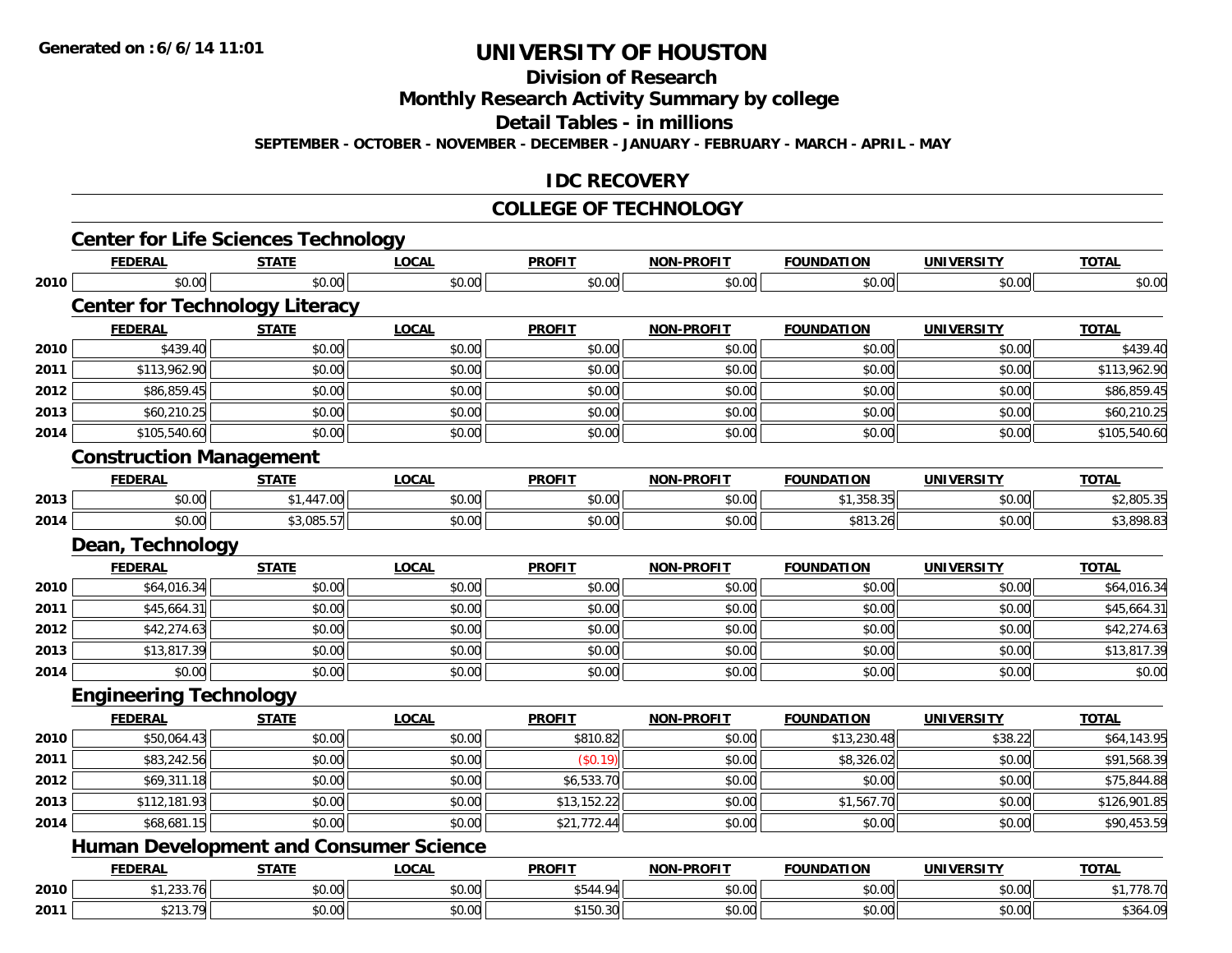### **Division of Research**

**Monthly Research Activity Summary by college**

**Detail Tables - in millions**

**SEPTEMBER - OCTOBER - NOVEMBER - DECEMBER - JANUARY - FEBRUARY - MARCH - APRIL - MAY**

### **IDC RECOVERY**

### **COLLEGE OF TECHNOLOGY**

### **Human Development and Consumer Science**

|      | <b>FEDERAL</b>                                | <b>STATE</b> | <b>_OCAL</b>             | <b>PROFIT</b>               | <b>NON-PROFIT</b> | <b>FOUNDATION</b> | <b>UNIVERSITY</b> | <b>TOTAL</b> |
|------|-----------------------------------------------|--------------|--------------------------|-----------------------------|-------------------|-------------------|-------------------|--------------|
| 2012 | 0.12701<br>127.U                              | $-0.01$      | $\epsilon$ n nn<br>DU.UU | $\sim$ $\sim$ $\sim$ $\sim$ | \$0.00            | \$0.00            | \$0.00            |              |
| 2013 | C15254<br>153.56                              | \$0.00       | 0.00<br>DU.UG            | \$0.00                      | \$0.00            | \$0.00            | \$0.00 l          | \$153.56     |
| 2014 | $\land$ $\land$ $\land$ $\land$<br>\$2,572.87 | \$0.00       | 0000<br><b>DU.UU</b>     | \$0.00                      | \$0.00            | \$30,228.94       | \$0.00            | \$32,801.81  |

<u> 1989 - Johann Stoff, deutscher Stoffen und der Stoffen und der Stoffen und der Stoffen und der Stoffen und der</u>

#### **Information & Logistics Technology**

|      | <u>FEDERAL</u> | <b>STATE</b> | <b>LOCAL</b> | <b>PROFIT</b> | <b>NON-PROFIT</b> | <b>FOUNDATION</b> | <b>UNIVERSITY</b> | <b>TOTAL</b> |
|------|----------------|--------------|--------------|---------------|-------------------|-------------------|-------------------|--------------|
| 2010 | \$1,978.67     | \$0.00       | \$0.00       | \$0.00        | \$0.00            | \$0.00            | \$0.00            | \$1,978.67   |
| 2011 | \$114.66       | \$0.00       | \$0.00       | \$0.00        | \$0.00            | \$0.00            | \$0.00            | (\$114.66)   |
| 2012 | \$10,352.91    | \$540.60     | \$0.00       | \$0.00        | \$0.00            | \$0.00            | \$0.00            | \$9,812.31   |
| 2013 | \$0.00         | \$0.00       | \$0.00       | \$0.00        | \$0.00            | \$0.00            | \$0.00            | \$0.00       |
| 2014 | (\$92.50)      | \$0.00       | \$0.00       | \$0.00        | \$0.00            | \$0.00            | \$0.00            | (\$92.50)    |

### **Texas Manufacturing Assistance Center**

|       | <b>FEDERAL</b> | <b>STATE</b> | <b>LOCAL</b> | <b>PROFIT</b> | <b>NON-PROFIT</b> | <b>FOUNDATION</b> | <b>UNIVERSITY</b> | <b>TOTAL</b>   |
|-------|----------------|--------------|--------------|---------------|-------------------|-------------------|-------------------|----------------|
| 2010  | \$0.00         | \$0.00       | \$0.00       | \$0.00        | \$0.00            | \$0.00            | \$0.00            | \$0.00         |
| 2011  | \$0.00         | \$0.00       | \$0.00       | \$0.00        | \$0.00            | \$0.00            | \$0.00            | \$0.00         |
| 2012  | \$0.00         | \$0.00       | \$0.00       | \$0.00        | \$0.00            | \$0.00            | \$0.00            | \$0.00         |
| 2013  | \$0.00         | \$0.00       | \$0.00       | \$0.00        | \$0.00            | \$0.00            | \$0.00            | \$0.00         |
| 2014  | \$0.00         | \$0.00       | \$0.00       | \$0.00        | \$0.00            | \$0.00            | \$0.00            | \$0.00         |
| Total | \$932,692.72   | \$3,657.56   | \$0.00       | \$42,668.94   | \$0.00            | \$55,524.75       | \$38.22           | \$1,034,582.19 |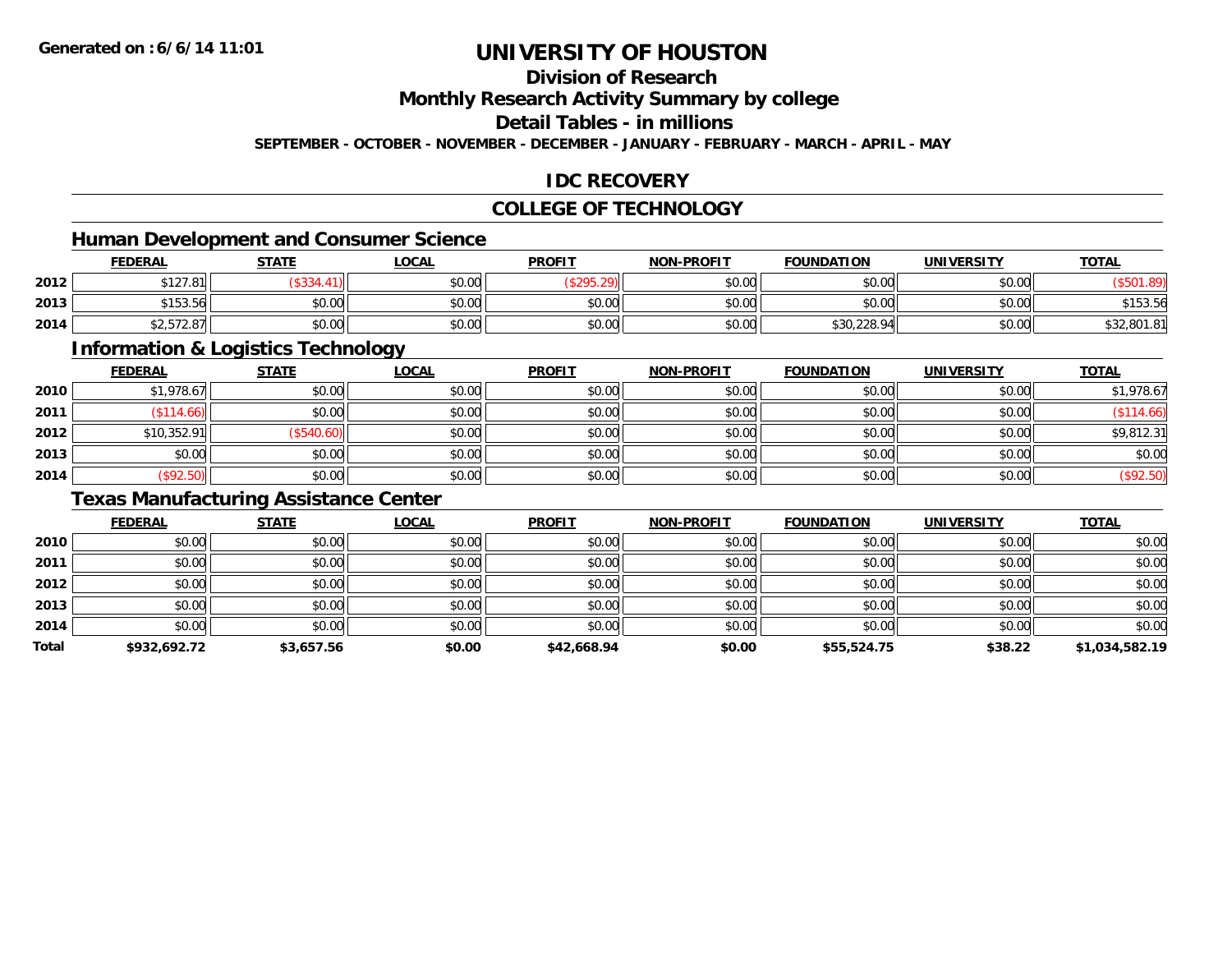## **Division of Research**

**Monthly Research Activity Summary by college**

**Detail Tables - in millions**

**SEPTEMBER - OCTOBER - NOVEMBER - DECEMBER - JANUARY - FEBRUARY - MARCH - APRIL - MAY**

### **IDC RECOVERY**

## **CULLEN COLLEGE OF ENGINEERING**

### **Biomedical Engineering**

|      | <b>FEDERAL</b> | <b>STATE</b> | <u>LOCAL</u> | <b>PROFIT</b> | <b>NON-PROFIT</b> | <b>FOUNDATION</b> | <b>UNIVERSITY</b> | <b>TOTAL</b> |
|------|----------------|--------------|--------------|---------------|-------------------|-------------------|-------------------|--------------|
| 2010 | \$60,242.40    | \$0.00       | \$0.00       | \$0.00        | \$0.00            | (\$26.35)         | \$0.00            | \$60,216.05  |
| 2011 | \$51,984.92    | \$0.00       | \$0.00       | \$0.00        | \$0.00            | \$0.00            | \$0.00            | \$51,984.92  |
| 2012 | \$68,616.88    | \$0.00       | \$0.00       | \$0.00        | \$0.00            | \$0.00            | \$0.00            | \$68,616.88  |
| 2013 | \$207,853.96   | \$0.00       | \$0.00       | \$2,485.20    | \$0.00            | \$0.00            | \$0.00            | \$210,339.16 |
| 2014 | \$469,266.66   | \$0.00       | \$0.00       | (\$11,803.27) | \$0.00            | \$0.00            | \$0.00            | \$457,463.39 |

## **Center for Innovative Grouting Materials and Tech**

|      | <u>FEDERAL</u> | <u>STATE</u> | <u>LOCAL</u> | <b>PROFIT</b> | <b>NON-PROFIT</b> | <b>FOUNDATION</b> | <b>UNIVERSITY</b> | <b>TOTAL</b> |
|------|----------------|--------------|--------------|---------------|-------------------|-------------------|-------------------|--------------|
| 2010 | \$0.00         | \$0.00       | \$0.00       | \$0.00        | \$0.00            | \$0.00            | \$0.00            | \$0.00       |
| 2011 | \$0.00         | \$0.00       | \$0.00       | \$0.00        | \$0.00            | \$0.00            | \$0.00            | \$0.00       |
| 2012 | \$0.00         | \$0.00       | \$0.00       | \$0.00        | \$0.00            | \$0.00            | \$0.00            | \$0.00       |
| 2013 | \$0.00         | \$0.00       | \$0.00       | \$0.00        | \$0.00            | \$0.00            | \$0.00            | \$0.00       |
| 2014 | \$0.00         | \$0.00       | \$0.00       | \$0.00        | \$0.00            | \$0.00            | \$0.00            | \$0.00       |

## **Chemical Engineering**

|      | <b>FEDERAL</b> | <b>STATE</b>   | <b>LOCAL</b> | <b>PROFIT</b> | <b>NON-PROFIT</b> | <b>FOUNDATION</b> | <b>UNIVERSITY</b> | <b>TOTAL</b>   |
|------|----------------|----------------|--------------|---------------|-------------------|-------------------|-------------------|----------------|
| 2010 | \$531,862.96   | (\$22,912.38)  | \$4,438.25   | \$61,989.88   | \$0.00            | \$1,502.11        | \$28,782.14       | \$605,662.96   |
| 2011 | \$558,773.69   | (\$373,010.11) | \$1,411.18   | \$135,079.64  | \$0.00            | (\$219.31)        | \$37,374.80       | \$359,409.88   |
| 2012 | \$604,911.88   | \$4,742.45     | \$1,268.52   | \$205,156.86  | \$0.00            | \$128.17          | \$0.02            | \$816,207.90   |
| 2013 | \$691,619.86   | \$5,745.71     | \$0.00       | \$126.924.81  | \$0.00            | \$940.94          | (\$6,637.83)      | \$818,593.49   |
| 2014 | \$694,615.49   | \$2,066.69     | \$0.00       | \$309,215.29  | \$0.00            | \$1,864.64        | \$0.00            | \$1,007,762.11 |

#### **Civil Engineering**

|      | <b>FEDERAL</b> | <b>STATE</b> | <b>LOCAL</b> | <b>PROFIT</b> | <b>NON-PROFIT</b> | <b>FOUNDATION</b> | <b>UNIVERSITY</b> | <b>TOTAL</b> |
|------|----------------|--------------|--------------|---------------|-------------------|-------------------|-------------------|--------------|
| 2010 | \$104,473.97   | \$22,537.10  | \$21,994.53  | \$14,378.77   | \$11,482.25       | \$0.00            | \$243.94          | \$175,110.56 |
| 2011 | \$216,650.62   | \$14,440.82  | \$0.00       | \$44,301.17   | \$15.999.75       | \$0.00            | \$5,260.31        | \$296,652.67 |
| 2012 | \$279,689.04   | \$18,095.68  | \$26,339.96  | \$23,766.50   | \$13,877.18       | \$0.00            | (\$490.00)        | \$361,278.36 |
| 2013 | \$456,197.97   | \$15,442.81  | \$2,653.74   | \$79,988.88   | \$16,890.36       | \$0.00            | \$1.974.72        | \$573,148.48 |
| 2014 | \$515,548.24   | \$8,231.31   | (\$1,308.66) | \$133,022.80  | \$20,147.56       | \$9,993.31        | \$0.00            | \$685,634.56 |

## **Composites Engineering and Applications Center**

|      | <b>FEDERAL</b> | <b>STATE</b><br>,,,,,, | <b>_OCAL</b>       | <b>PROFIT</b>           | -PROFIT<br><b>NON</b> | <b>FOUNDATION</b>                                 | <b>UNIVERSITY</b>     | <b>TOTAL</b> |
|------|----------------|------------------------|--------------------|-------------------------|-----------------------|---------------------------------------------------|-----------------------|--------------|
| 2010 | \$0.00         | Ψυ<br>יש.טע            | ሶስ ሰሰ<br>JU.UU     | 0 <sub>n</sub><br>JU.UU | 0000<br><b>DU.UU</b>  | $\mathsf{A}\cap\mathsf{A}\cap\mathsf{A}$<br>JU.UU | 0.001<br><b>JU.UU</b> | \$0.00       |
| 2011 | \$0.00         | ¢∩<br>JU.UU            | $\sim$ 00<br>JU.UU | 0000<br>JU.UU           | \$0.00                | JU.UU                                             | 0.00<br>PO.OO         | \$0.00       |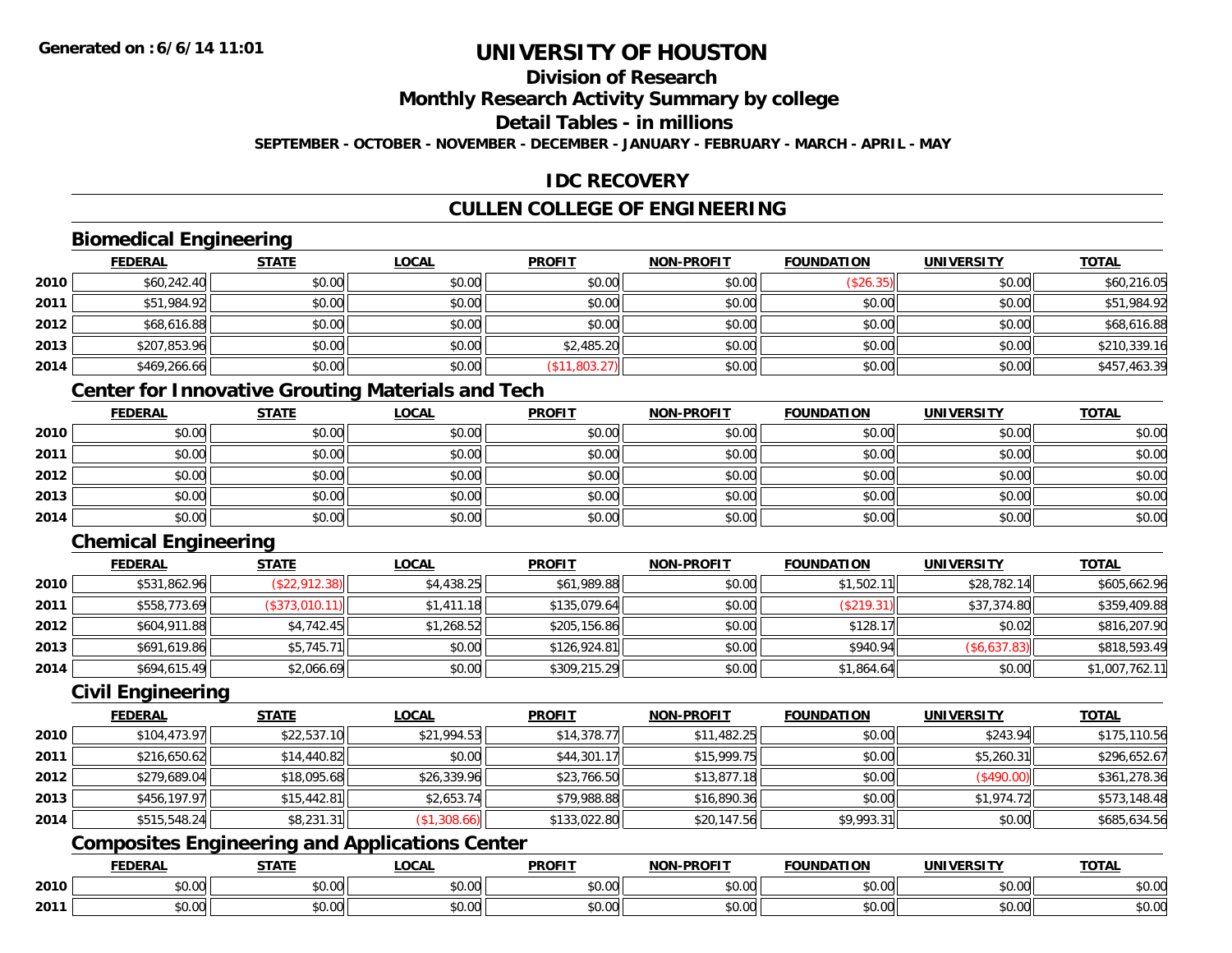## **Division of Research**

**Monthly Research Activity Summary by college**

**Detail Tables - in millions**

**SEPTEMBER - OCTOBER - NOVEMBER - DECEMBER - JANUARY - FEBRUARY - MARCH - APRIL - MAY**

#### **IDC RECOVERY**

### **CULLEN COLLEGE OF ENGINEERING**

## **Composites Engineering and Applications Center**

|      | <b>FEDERAL</b> | <b>STATE</b>   | LOCAL  | <b>PROFIT</b> | <b>NON-PROFIT</b> | <b>FOUNDATION</b> | <b>UNIVERSITY</b> | <b>TOTAL</b> |
|------|----------------|----------------|--------|---------------|-------------------|-------------------|-------------------|--------------|
| 2012 | \$0.00         | t∩ ∪v<br>JU.UU | \$0.00 | \$0.00        | \$0.00            | \$0.00            | \$0.00            | \$0.00       |
| 2013 | \$0.00         | \$0.00         | \$0.00 | \$0.00        | \$0.00            | \$0.00            | \$0.00            | \$0.00       |
| 2014 | \$0.00         | ≮N UU<br>JU.UU | \$0.00 | \$0.00        | \$0.00            | \$0.00            | \$0.00            | \$0.00       |

<u> 1989 - Johann Stoff, deutscher Stoffen und der Stoffen und der Stoffen und der Stoffen und der Stoffen und der</u>

#### **Dean, Engineering**

|      | <b>FEDERAL</b> | <b>STATE</b> | <b>LOCAL</b> | <b>PROFIT</b> | <b>NON-PROFIT</b> | <b>FOUNDATION</b> | <b>UNIVERSITY</b> | <b>TOTAL</b> |
|------|----------------|--------------|--------------|---------------|-------------------|-------------------|-------------------|--------------|
| 2010 | \$3,775.67     | \$0.00       | \$0.00       | \$0.00        | \$0.00            | \$0.00            | \$0.00            | \$3,775.67   |
| 2011 | \$3,445.48     | \$0.00       | \$0.00       | \$0.00        | \$0.00            | \$0.00            | \$0.00            | \$3,445.48   |
| 2012 | \$3,512.71     | \$0.00       | \$0.00       | \$0.00        | \$0.00            | \$0.00            | \$0.00            | \$3,512.71   |
| 2013 | \$3,854.26     | \$0.00       | \$0.00       | \$0.00        | \$0.00            | \$0.00            | \$0.00            | \$3,854.26   |
| 2014 | \$3,756.63     | \$0.00       | \$0.00       | \$0.00        | \$0.00            | \$0.00            | \$0.00            | \$3,756.63   |

### **Electrical & Computer Engineering**

|      | <b>FEDERAL</b> | <b>STATE</b> | <b>LOCAL</b> | <b>PROFIT</b> | <b>NON-PROFIT</b> | <b>FOUNDATION</b> | <b>UNIVERSITY</b> | <b>TOTAL</b> |
|------|----------------|--------------|--------------|---------------|-------------------|-------------------|-------------------|--------------|
| 2010 | \$364,195.82   | \$19,102.11  | \$0.00       | \$67,326.34   | \$18,370.38       | \$0.00            | \$89.18           | \$469,083.84 |
| 2011 | \$531,819.49   | \$26,734.66  | \$0.00       | \$36,778.10   | \$5,796.40        | \$0.00            | \$2,455.44        | \$603,584.10 |
| 2012 | \$522,190.33   | (\$612.91)   | \$0.00       | \$83,761.41   | (\$3,375.31)      | (\$16, 163.66)    | \$0.21            | \$585,800.07 |
| 2013 | \$576,559.85   | \$708.78     | \$0.00       | \$50,363.77   | \$8,943.48        | \$532.40          | \$0.00            | \$637,108.28 |
| 2014 | \$515,197.01   | \$581.20     | \$0.00       | \$113,891.33  | \$31,662.74       | \$7,084.58        | \$0.00            | \$668,416.86 |

#### **Industrial Engineering**

|      | <b>FEDERAL</b> | STATE      | <b>LOCAL</b> | <b>PROFIT</b> | <b>NON-PROFIT</b> | <b>FOUNDATION</b> | <b>UNIVERSITY</b> | <b>TOTAL</b> |
|------|----------------|------------|--------------|---------------|-------------------|-------------------|-------------------|--------------|
| 2010 | \$24,080.94    | \$1,323.18 | \$0.00       | \$0.00        | \$0.00            | \$0.00            | \$0.00            | \$25,404.12  |
| 2011 | \$18,359.21    | \$1,517.54 | \$19,186.25  | \$0.00        | \$0.00            | \$0.00            | \$0.00            | \$39,063.00  |
| 2012 | \$24,350.29    | (\$100.00) | \$15,987.07  | \$0.00        | \$0.00            | \$0.00            | \$0.00            | \$40,237.36  |
| 2013 | \$14,041.65    | \$6,788.35 | \$3,573.31   | \$0.00        | \$0.00            | \$2,586.73        | \$0.00            | \$26,990.04  |
| 2014 | \$42,349.17    | \$6,172.76 | \$12,699.11  | \$0.00        | \$0.00            | \$6,389.62        | \$0.00            | \$67,610.66  |

#### **Mechanical Engineering**

|      | <b>FEDERAL</b> | <u>STATE</u> | <u>LOCAL</u> | <b>PROFIT</b> | <b>NON-PROFIT</b> | <b>FOUNDATION</b> | UNIVERSITY | <b>TOTAL</b> |
|------|----------------|--------------|--------------|---------------|-------------------|-------------------|------------|--------------|
| 2010 | \$444,762.76   | \$6,932.55   | \$0.00       | \$55,148.92   | \$26,418.91       | \$0.00            | \$0.00     | \$533,263.14 |
| 2011 | \$598,488.26   | \$7,289.56   | \$0.00       | \$133.969.42  | \$14.815.97       | \$2,837.89        | (\$24.92)  | \$757,376.18 |
| 2012 | \$475,341.60   | \$11,727.87  | \$0.00       | \$94,686.43   | \$15,380.64       | \$7,219.45        | \$0.00     | \$604,356.00 |
| 2013 | \$677,123.96   | \$13,047.23  | \$0.00       | \$64,781.37   | \$0.00            | \$20,489.68       | \$0.00     | \$775,442.24 |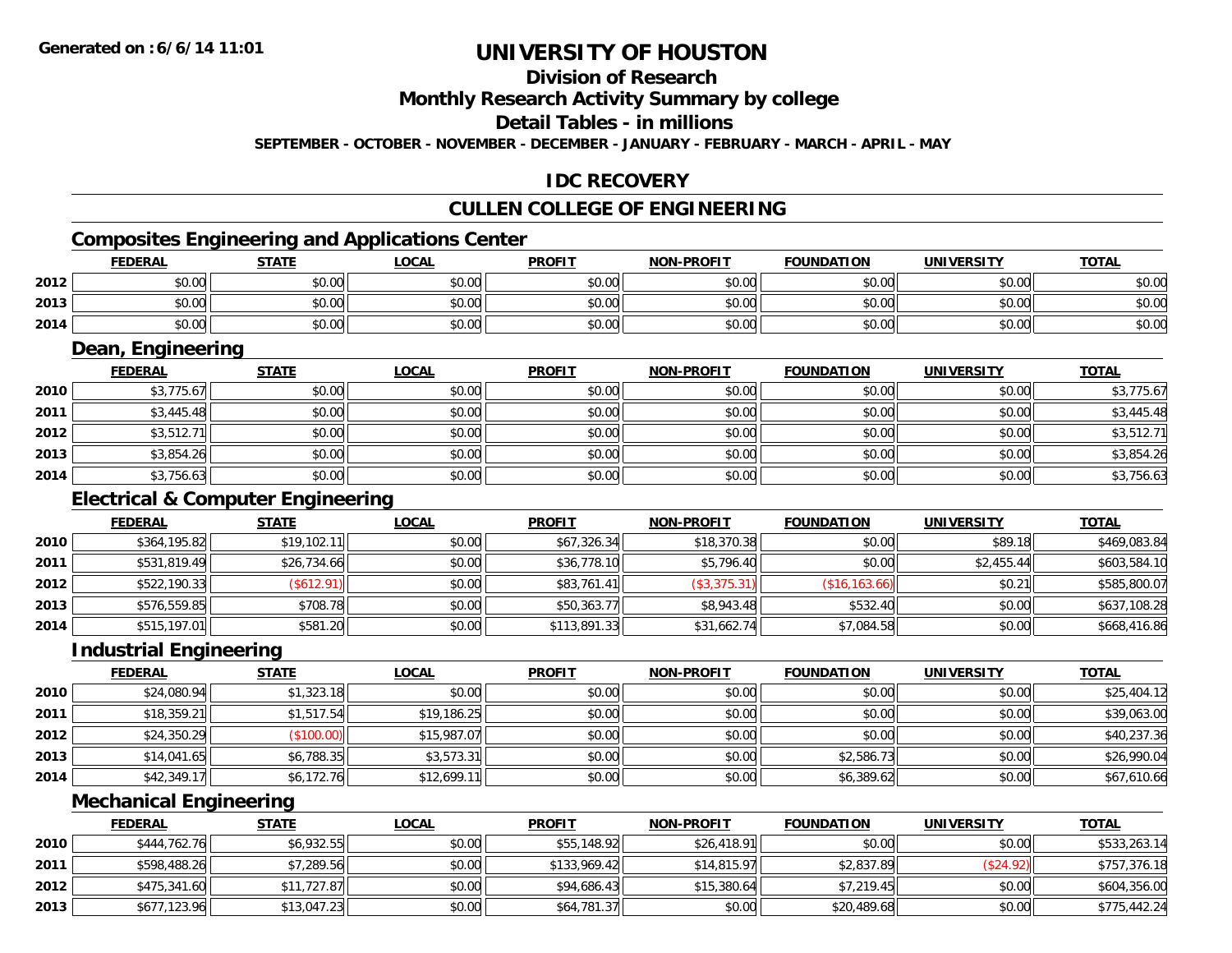# **Division of Research**

**Monthly Research Activity Summary by college**

**Detail Tables - in millions**

**SEPTEMBER - OCTOBER - NOVEMBER - DECEMBER - JANUARY - FEBRUARY - MARCH - APRIL - MAY**

### **IDC RECOVERY**

### **CULLEN COLLEGE OF ENGINEERING**

# **Mechanical Engineering**

| <b>FEDERAL</b>                            | <b>STATE</b> | <b>LOCAL</b>                       | <b>PROFIT</b> | <b>NON-PROFIT</b> | <b>FOUNDATION</b> | <b>UNIVERSITY</b> | <b>TOTAL</b> |
|-------------------------------------------|--------------|------------------------------------|---------------|-------------------|-------------------|-------------------|--------------|
|                                           |              |                                    |               |                   |                   |                   |              |
| \$689,387.25<br>\$9,881.37                |              | \$0.00                             | \$218,209.15  | \$0.00            | \$30,888.09       | \$0.00            | \$948,365.86 |
|                                           |              |                                    |               |                   |                   |                   |              |
| <b>FEDERAL</b>                            | <b>STATE</b> | LOCAL                              | <b>PROFIT</b> | <b>NON-PROFIT</b> | <b>FOUNDATION</b> | <b>UNIVERSITY</b> | <b>TOTAL</b> |
| \$0.00                                    | \$0.00       | \$0.00                             | \$0.00        | \$0.00            | \$0.00            | \$0.00            | \$0.00       |
| \$0.00                                    | \$0.00       | \$0.00                             | \$0.00        | \$0.00            | \$0.00            | \$0.00            | \$0.00       |
| \$0.00                                    | \$0.00       | \$0.00                             | \$0.00        | \$0.00            | \$0.00            | \$0.00            | \$0.00       |
| \$0.00                                    | \$0.00       | \$0.00                             | \$0.00        | \$0.00            | \$0.00            | \$0.00            | \$0.00       |
| \$0.00                                    | \$0.00       | \$0.00                             | \$0.00        | \$0.00            | \$0.00            | \$0.00            | \$0.00       |
| <b>SW Dublic Safety Technology Center</b> |              | <b>National Wind Energy Center</b> |               |                   |                   |                   |              |

#### **SW PUBLIC Safety Technology Center**

|              | <b>FEDERAL</b> | STATE                    | LOCAL        | <b>PROFIT</b>  | <b>NON-PROFIT</b> | FOUNDATION  | UNIVERSITY | <b>TOTAL</b>                     |
|--------------|----------------|--------------------------|--------------|----------------|-------------------|-------------|------------|----------------------------------|
| 2010         | ልስ ሀሀ<br>,U.UU | $n \cap \Omega$<br>JU.UU | \$0.00       | \$0.00         | \$0.00            | \$0.00      | \$0.00     | \$0.00                           |
| <b>Total</b> | .048.900.88    | よつち ムブ<br>,,,,,,,,,,,,   | \$108,243.26 | \$2.043.422.75 | \$196.410.3       | \$76.048.29 | \$69.028.0 | E97.09<br>∞⊥3.348 F‴<br>0.321.03 |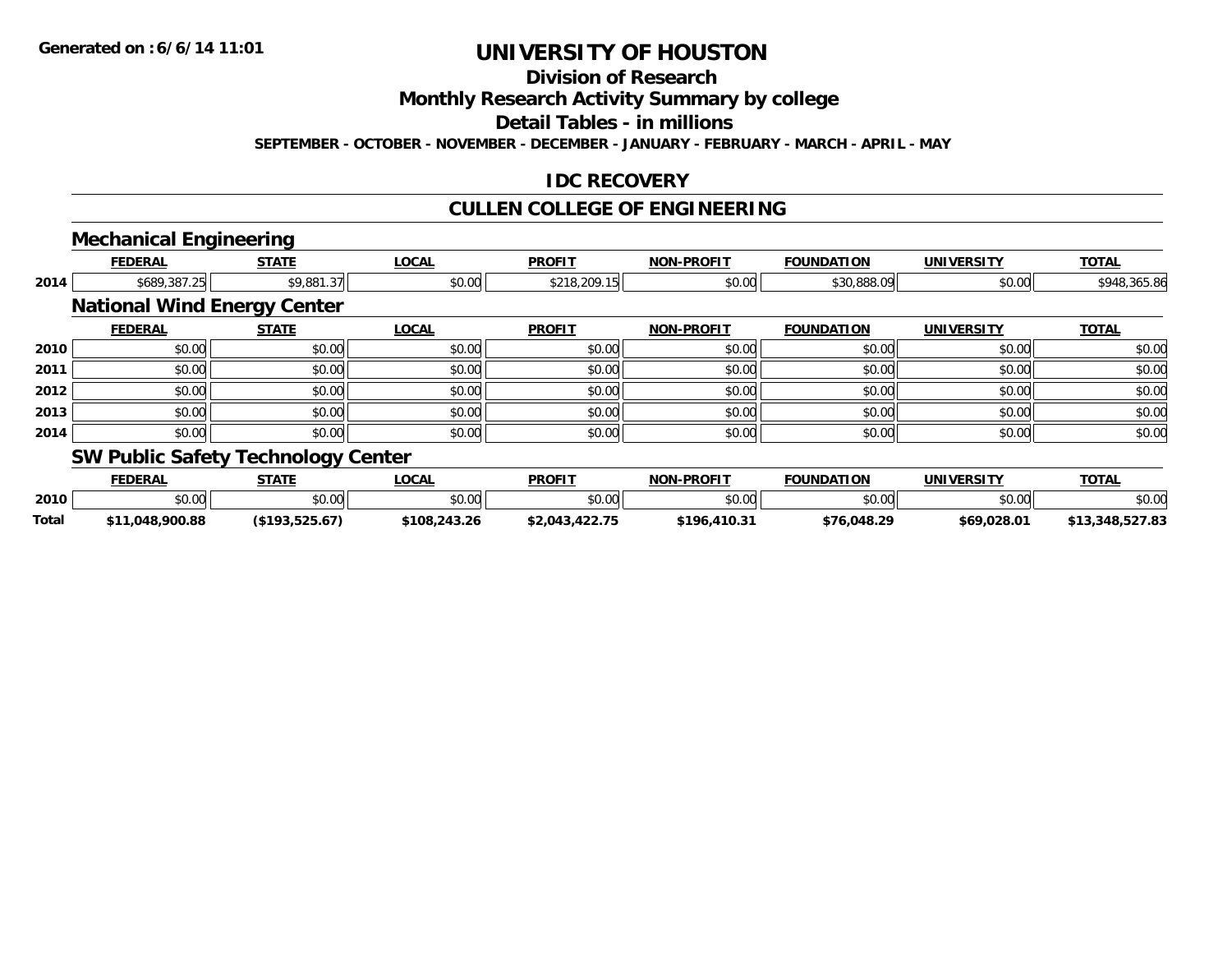## **Division of Research**

**Monthly Research Activity Summary by college**

**Detail Tables - in millions**

**SEPTEMBER - OCTOBER - NOVEMBER - DECEMBER - JANUARY - FEBRUARY - MARCH - APRIL - MAY**

### **IDC RECOVERY**

### **DIVISION OF RESEARCH**

#### **Allied Geophysical Laboratories**

|      | <b>FEDERAL</b> | <b>STATE</b> | <u>LOCAL</u>           | <b>PROFIT</b> | <b>NON-PROFIT</b> | <b>FOUNDATION</b> | <b>UNIVERSITY</b> | <b>TOTAL</b>            |
|------|----------------|--------------|------------------------|---------------|-------------------|-------------------|-------------------|-------------------------|
| 2011 | \$0.00         | \$0.00       | $n \cap \neg$<br>JU.UU | \$4,075.23    | \$0.00            | \$0.00            | \$0.00            | .075.23<br>1.3.2.3      |
| 2012 | \$0.00         | \$0.00       | \$0.00                 | \$5,974.26    | \$0.00            | \$0.00            | \$0.00            | 974 26                  |
| 2013 | \$0.00         | \$0.00       | \$0.00                 | \$3,076.49    | \$0.00            | \$0.00            | \$0.00            | $\sqrt{71}$<br>90.4∨,ل∢ |

#### **Center for Advanced Computing and Data Systems**

|      | <b>FEDERAL</b> | <b>STATE</b> | <b>LOCAL</b> | <b>PROFIT</b> | <b>NON-PROFIT</b> | <b>FOUNDATION</b> | <b>UNIVERSITY</b> | <b>TOTAL</b> |
|------|----------------|--------------|--------------|---------------|-------------------|-------------------|-------------------|--------------|
| 2010 | \$0.00         | \$0.00       | \$0.00       | \$0.00        | \$0.00            | \$0.00            | \$0.00            | \$0.00       |
| 2011 | \$6,088.13     | \$0.00       | \$0.00       | \$0.00        | \$0.00            | \$0.00            | \$0.00            | \$6,088.13   |
| 2012 | \$11,175.26    | \$0.00       | \$0.00       | \$0.00        | \$0.00            | \$0.00            | \$0.00            | \$11,175.26  |
| 2013 | \$5,414.11     | \$0.00       | \$0.00       | \$0.00        | \$0.00            | \$0.00            | \$0.00            | \$5,414.11   |
| 2014 | \$548.59       | \$0.00       | \$0.00       | \$0.00        | \$0.00            | \$0.00            | \$0.00            | \$548.59     |

#### **Center for Advanced Materials**

|      | <b>FEDERAL</b> | <b>STATE</b> | <b>LOCAL</b> | <b>PROFIT</b> | <b>NON-PROFIT</b> | <b>FOUNDATION</b> | <b>UNIVERSITY</b> | <b>TOTAL</b> |
|------|----------------|--------------|--------------|---------------|-------------------|-------------------|-------------------|--------------|
| 2010 | \$0.34)        | \$3,362.23   | \$0.00       | \$126.95      | \$0.00            | \$0.00            | \$0.00            | \$3,488.84   |
| 2011 | \$9,489.19     | \$8,382.03   | \$0.00       | \$2,807.02    | \$0.00            | \$0.00            | \$0.00            | \$20,678.24  |
| 2012 | \$3,696.85     | \$0.00       | \$0.00       | \$0.00        | \$0.00            | \$0.00            | \$0.00            | \$3,696.85   |
| 2013 | \$366.83       | \$0.00       | \$0.00       | \$0.00        | \$0.00            | \$0.00            | \$0.00            | \$366.83     |
| 2014 | \$0.00         | \$0.00       | \$0.00       | \$0.00        | \$0.00            | \$0.00            | \$0.00            | \$0.00       |

#### **Center for Biomedical & Environmental Genomics**

|      | <u>FEDERAL</u> | <b>STATE</b> | <b>LOCAL</b> | <b>PROFIT</b> | NON-PROFIT | <b>FOUNDATION</b> | <b>UNIVERSITY</b> | <b>TOTAL</b> |
|------|----------------|--------------|--------------|---------------|------------|-------------------|-------------------|--------------|
| 2010 | \$0.00         | \$0.00       | \$0.00       | \$0.00        | \$0.00     | \$0.00            | \$0.00            | \$0.00       |
| 2011 | \$0.00         | \$0.00       | \$0.00       | \$0.00        | \$0.00     | \$0.00            | \$0.00            | \$0.00       |
| 2012 | \$0.00         | \$0.00       | \$0.00       | \$0.00        | \$0.00     | \$0.00            | \$0.00            | \$0.00       |
| 2013 | \$0.00         | \$0.00       | \$0.00       | \$0.00        | \$0.00     | \$0.00            | \$0.00            | \$0.00       |
| 2014 | \$0.00         | \$0.00       | \$0.00       | \$0.00        | \$0.00     | \$0.00            | \$0.00            | \$0.00       |

## **Center for Industrial Partnerships**

|      | <u>FEDERAL</u> | <b>STATE</b> | <b>LOCAL</b> | <b>PROFIT</b> | <b>NON-PROFIT</b> | <b>FOUNDATION</b> | <b>UNIVERSITY</b> | <b>TOTAL</b> |
|------|----------------|--------------|--------------|---------------|-------------------|-------------------|-------------------|--------------|
| 2010 | \$35,679.27    | \$0.00       | \$0.00       | \$1,382.87    | \$0.00            | \$0.00            | \$0.00            | \$37,062.14  |
| 2011 | \$54,465.16    | \$0.00       | \$0.00       | \$6,914.66    | \$0.00            | \$0.00            | \$0.00            | \$61,379.82  |
| 2012 | \$20,103.00    | \$0.00       | \$0.00       | \$6,573.50    | \$0.00            | \$0.00            | \$0.00            | \$26,676.49  |
| 2013 | \$2,168.56     | \$0.00       | \$0.00       | \$5,537.02    | \$0.00            | \$0.00            | \$0.00            | \$7,705.58   |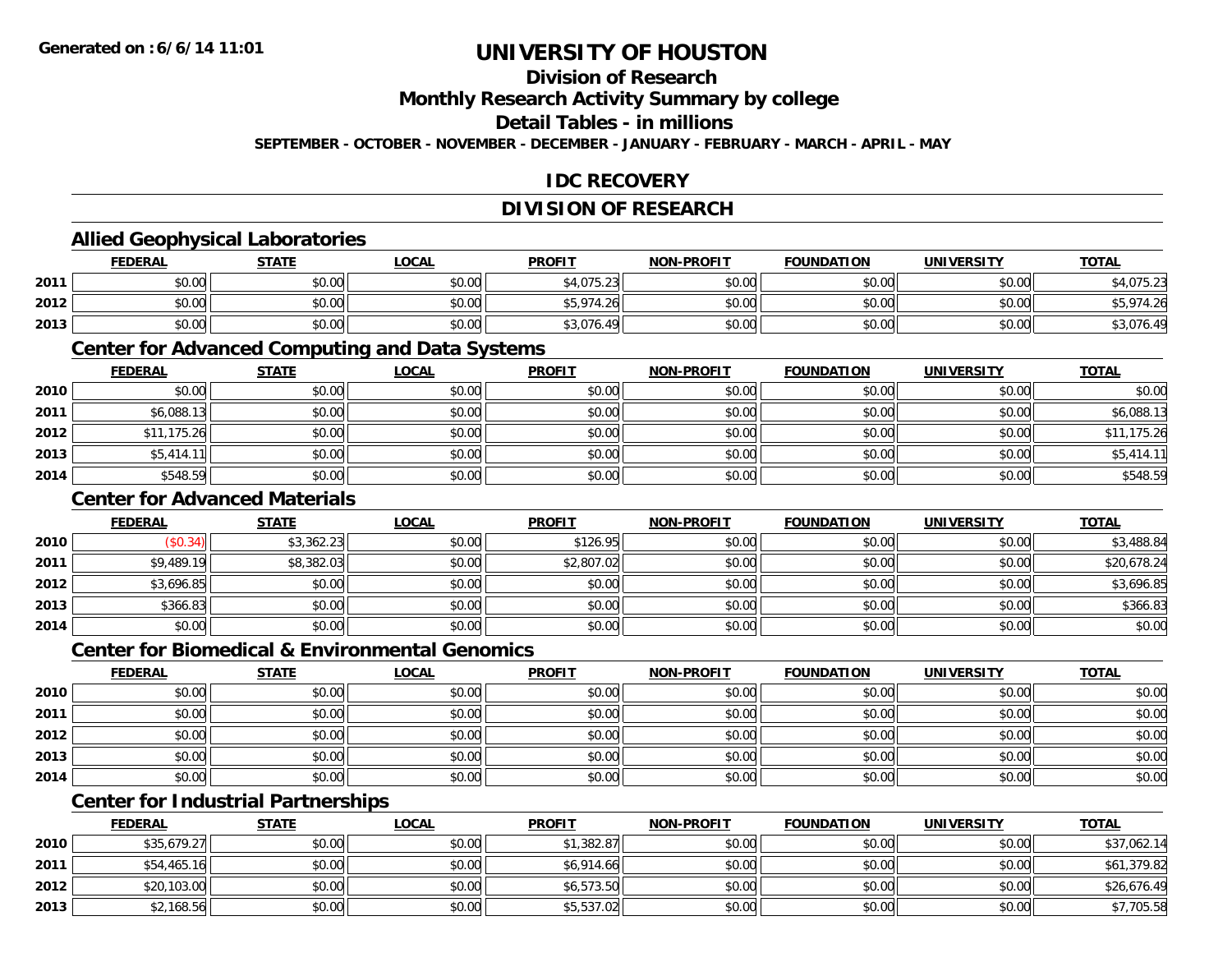**Division of Research**

**Monthly Research Activity Summary by college**

**Detail Tables - in millions**

**SEPTEMBER - OCTOBER - NOVEMBER - DECEMBER - JANUARY - FEBRUARY - MARCH - APRIL - MAY**

#### **IDC RECOVERY**

### **DIVISION OF RESEARCH**

|      |                                 | <b>Center for Industrial Partnerships</b>                |              |               |                   |                   |                   |              |
|------|---------------------------------|----------------------------------------------------------|--------------|---------------|-------------------|-------------------|-------------------|--------------|
|      | <b>FEDERAL</b>                  | <b>STATE</b>                                             | <b>LOCAL</b> | <b>PROFIT</b> | NON-PROFIT        | <b>FOUNDATION</b> | <b>UNIVERSITY</b> | <b>TOTAL</b> |
| 2014 | \$2,152.16                      | \$0.00                                                   | \$0.00       | \$7,583.77    | \$0.00            | \$0.00            | \$0.00            | \$9,735.93   |
|      |                                 | <b>Center for Neuromotor &amp; Biomechanics Research</b> |              |               |                   |                   |                   |              |
|      | <b>FEDERAL</b>                  | <b>STATE</b>                                             | <b>LOCAL</b> | <b>PROFIT</b> | <b>NON-PROFIT</b> | <b>FOUNDATION</b> | <b>UNIVERSITY</b> | <b>TOTAL</b> |
| 2011 | \$0.00                          | \$0.00                                                   | \$0.00       | \$0.00        | \$0.00            | \$0.00            | \$0.00            | \$0.00       |
|      | <b>Division of Research</b>     |                                                          |              |               |                   |                   |                   |              |
|      | <b>FEDERAL</b>                  | <b>STATE</b>                                             | <b>LOCAL</b> | <b>PROFIT</b> | <b>NON-PROFIT</b> | <b>FOUNDATION</b> | <b>UNIVERSITY</b> | <b>TOTAL</b> |
| 2010 | \$4,078.02                      | \$0.00                                                   | \$0.00       | \$0.00        | \$0.00            | \$0.00            | \$0.00            | \$4,078.02   |
| 2011 | (\$1,478.60)                    | \$0.00                                                   | \$0.00       | \$0.00        | \$0.00            | \$0.00            | \$0.00            | (\$1,478.60) |
| 2012 | (\$0.00)                        | \$0.00                                                   | \$0.00       | \$0.00        | \$0.00            | \$0.00            | \$0.00            | (\$0.00)     |
| 2013 | ( \$67.82)                      | \$0.00                                                   | \$0.00       | \$0.00        | \$0.00            | \$0.00            | \$0.00            | (\$67.82)    |
| 2014 | \$0.00                          | \$0.00                                                   | \$0.00       | \$0.00        | \$0.00            | \$0.00            | \$0.00            | \$0.00       |
|      | <b>Institute for Nanoenergy</b> |                                                          |              |               |                   |                   |                   |              |
|      | <b>FEDERAL</b>                  | <b>STATE</b>                                             | <b>LOCAL</b> | <b>PROFIT</b> | <b>NON-PROFIT</b> | <b>FOUNDATION</b> | <b>UNIVERSITY</b> | <b>TOTAL</b> |
| 2010 | \$0.00                          | \$0.00                                                   | \$0.00       | \$0.00        | \$0.00            | \$0.00            | \$0.00            | \$0.00       |
| 2011 | \$0.00                          | \$0.00                                                   | \$0.00       | \$0.00        | \$0.00            | \$0.00            | \$0.00            | \$0.00       |
| 2012 | \$0.00                          | \$0.00                                                   | \$0.00       | \$0.00        | \$0.00            | \$0.00            | \$0.00            | \$0.00       |
| 2013 | \$0.00                          | \$0.00                                                   | \$0.00       | \$0.00        | \$0.00            | \$0.00            | \$0.00            | \$0.00       |
| 2014 | \$0.00                          | \$0.00                                                   | \$0.00       | \$0.00        | \$0.00            | \$0.00            | \$0.00            | \$0.00       |
|      |                                 | <b>Office of Contracts and Grants</b>                    |              |               |                   |                   |                   |              |
|      | <b>FEDERAL</b>                  | <b>STATE</b>                                             | <b>LOCAL</b> | <b>PROFIT</b> | <b>NON-PROFIT</b> | <b>FOUNDATION</b> | <b>UNIVERSITY</b> | <b>TOTAL</b> |
| 2010 | \$0.00                          | \$0.00                                                   | \$0.00       | \$0.00        | \$0.00            | \$0.00            | \$0.00            | \$0.00       |
| 2011 | \$0.00                          | \$0.00                                                   | \$0.00       | \$0.00        | \$0.00            | \$0.00            | \$0.00            | \$0.00       |
| 2012 | \$0.00                          | \$0.00                                                   | \$0.00       | \$0.00        | \$0.00            | \$0.00            | \$0.00            | \$0.00       |
| 2013 | \$0.00                          | \$0.00                                                   | \$0.00       | \$0.00        | \$0.00            | \$0.00            | \$0.00            | \$0.00       |
| 2014 | \$0.00                          | \$0.00                                                   | \$0.00       | \$0.00        | \$0.00            | \$0.00            | \$0.00            | \$0.00       |
|      | <b>TcSAM</b>                    |                                                          |              |               |                   |                   |                   |              |
|      | <b>FEDERAL</b>                  | <b>STATE</b>                                             | <b>LOCAL</b> | <b>PROFIT</b> | NON-PROFIT        | <b>FOUNDATION</b> | <b>UNIVERSITY</b> | <b>TOTAL</b> |
| 2010 | \$0.00                          | \$0.00                                                   | \$0.00       | \$0.00        | \$0.00            | \$0.00            | \$0.00            | \$0.00       |
| 2011 | \$0.00                          | \$0.00                                                   | \$0.00       | \$0.00        | \$0.00            | \$0.00            | \$0.00            | \$0.00       |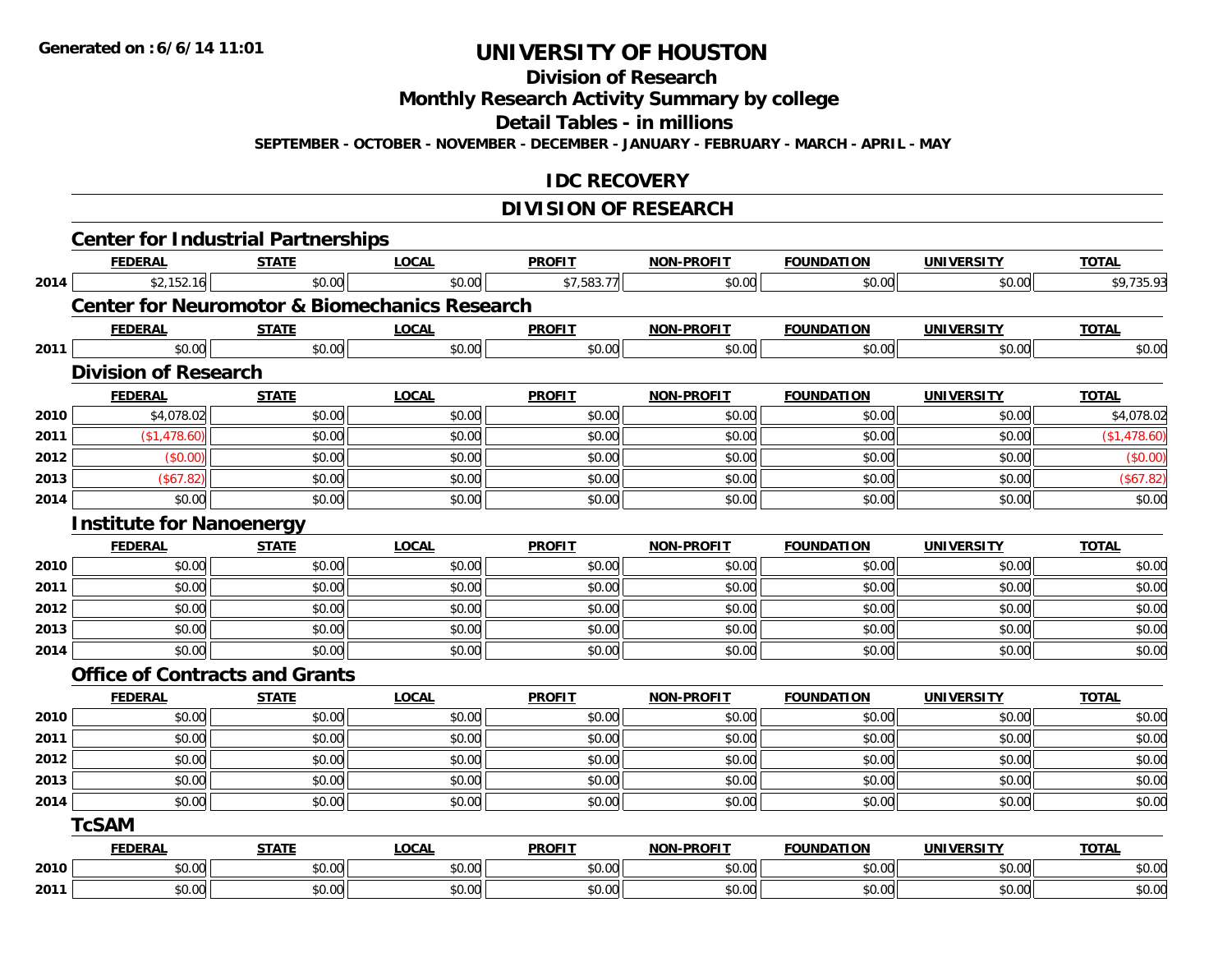# **Division of Research**

**Monthly Research Activity Summary by college**

**Detail Tables - in millions**

**SEPTEMBER - OCTOBER - NOVEMBER - DECEMBER - JANUARY - FEBRUARY - MARCH - APRIL - MAY**

#### **IDC RECOVERY**

## **DIVISION OF RESEARCH**

|      | TcSUH          |              |              |               |                   |                   |                   |              |
|------|----------------|--------------|--------------|---------------|-------------------|-------------------|-------------------|--------------|
|      | <b>FEDERAL</b> | <b>STATE</b> | <b>LOCAL</b> | <b>PROFIT</b> | <b>NON-PROFIT</b> | <b>FOUNDATION</b> | <b>UNIVERSITY</b> | <b>TOTAL</b> |
| 2010 | \$17,027.08    | \$0.00       | \$0.00       | \$26,484.05   | \$0.00            | \$0.00            | \$0.00            | \$43,511.13  |
| 2011 | \$11,083.72    | \$259.63     | \$0.00       | \$33,984.78   | \$0.00            | \$0.00            | \$0.00            | \$45,328.13  |
| 2012 | \$21,164.86    | \$1,899.90   | \$0.00       | \$26,884.88   | \$0.00            | \$0.00            | \$0.00            | \$49,949.64  |
| 2013 | \$17,665.12    | \$1,063.17   | \$0.00       | \$17,380.38   | \$0.00            | \$0.00            | \$0.00            | \$36,108.67  |
| 2014 | \$55,941.60    | \$454.91     | \$0.00       | \$14,560.56   | \$0.00            | \$0.00            | \$0.00            | \$70,957.07  |

#### **Texas Obesity Research Center**

|      | <b>FEDERAL</b> | <b>STATE</b> | <u>LOCAL</u> | <b>PROFIT</b> | <b>NON-PROFIT</b> | <b>FOUNDATION</b> | <b>UNIVERSITY</b> | <b>TOTAL</b> |
|------|----------------|--------------|--------------|---------------|-------------------|-------------------|-------------------|--------------|
| 2010 | \$0.00         | \$0.00       | \$0.00       | \$0.00        | \$0.00            | \$0.00            | \$0.00            | \$0.00       |
| 2011 | \$0.00         | \$0.00       | \$0.00       | \$0.00        | \$0.00            | \$0.00            | \$0.00            | \$0.00       |
| 2012 | \$0.00         | \$0.00       | \$0.00       | \$0.00        | \$0.00            | \$0.00            | \$0.00            | \$0.00       |
| 2013 | \$0.00         | \$0.00       | \$0.00       | \$0.00        | \$0.00            | \$0.00            | \$0.00            | \$0.00       |
| 2014 | \$0.00         | \$0.00       | \$0.00       | \$0.00        | \$0.00            | \$0.00            | \$0.00            | \$0.00       |

#### **TIMES**

|       | <b>FEDERAL</b> | <b>STATE</b> | <b>LOCAL</b> | <b>PROFIT</b> | <b>NON-PROFIT</b> | <b>FOUNDATION</b> | <b>UNIVERSITY</b> | <b>TOTAL</b>   |
|-------|----------------|--------------|--------------|---------------|-------------------|-------------------|-------------------|----------------|
| 2010  | \$99,065.70    | \$105,191.33 | \$0.00       | \$0.00        | \$0.00            | \$0.00            | \$162.29          | \$204,419.31   |
| 2011  | \$121,229.50   | \$2,770.35   | \$0.00       | \$0.00        | \$0.00            | \$0.00            | \$0.00            | \$123,999.84   |
| 2012  | \$413,478.86   | \$0.01       | \$0.00       | \$0.00        | \$0.00            | \$0.00            | \$0.00            | \$413,478.87   |
| 2013  | \$551,031.66   | \$883.48     | \$0.00       | \$0.00        | \$0.00            | \$0.00            | \$0.00            | \$551,915.14   |
| 2014  | \$422,617.69   | \$5,108.37   | \$0.00       | \$0.00        | \$0.00            | \$0.00            | \$0.00            | \$427,726.06   |
| Total | \$1,884,184.15 | \$129,375.41 | \$0.00       | \$163,346.41  | \$0.00            | \$0.00            | \$162.29          | \$2,177,068.26 |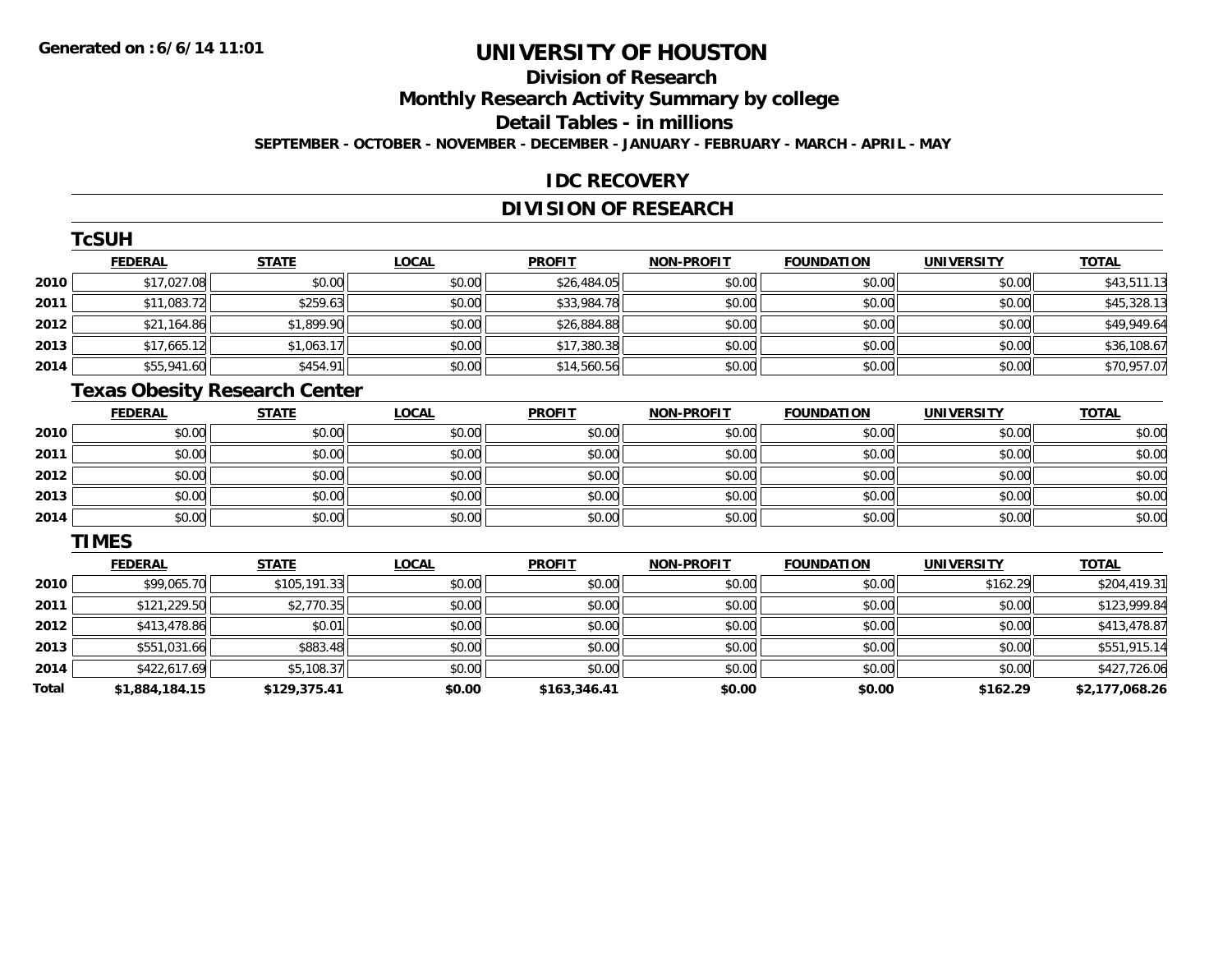## **Division of Research**

**Monthly Research Activity Summary by college**

**Detail Tables - in millions**

**SEPTEMBER - OCTOBER - NOVEMBER - DECEMBER - JANUARY - FEBRUARY - MARCH - APRIL - MAY**

### **IDC RECOVERY**

### **GRADUATE COLLEGE OF SOCIAL WORK**

## **Center for Drug and Social Policy Research**

|      | <b>FEDERAL</b> | <b>STATE</b> | <u>LOCAL</u> | <b>PROFIT</b> | <b>NON-PROFIT</b> | <b>FOUNDATION</b> | <b>UNIVERSITY</b> | <b>TOTAL</b> |
|------|----------------|--------------|--------------|---------------|-------------------|-------------------|-------------------|--------------|
| 2010 | \$0.00         | \$0.00       | \$0.00       | \$0.00        | \$0.00            | \$0.00            | \$0.00            | \$0.00       |
| 2011 | \$0.00         | \$0.00       | \$0.00       | \$0.00        | \$0.00            | \$0.00            | \$0.00            | \$0.00       |
| 2012 | \$0.00         | \$0.00       | \$0.00       | \$0.00        | \$0.00            | \$0.00            | \$0.00            | \$0.00       |
| 2013 | \$0.00         | \$0.00       | \$0.00       | \$0.00        | \$0.00            | \$0.00            | \$0.00            | \$0.00       |
| 2014 | \$0.00         | \$0.00       | \$0.00       | \$0.00        | \$0.00            | \$0.00            | \$0.00            | \$0.00       |

#### **Center for Health Equities & Evaluation Research**

|      | <b>FEDERAL</b>                                 | STATE                 | <b>LOCAL</b> | <b>PROFIT</b> | <b>NON-PROFIT</b> | <b>FOUNDATION</b> | UNIVERSITY | <b>TOTAL</b> |
|------|------------------------------------------------|-----------------------|--------------|---------------|-------------------|-------------------|------------|--------------|
| 2012 | .589.32                                        | <b>AO OO</b><br>JU.UU | \$0.00       | \$0.00        | \$0.00            | \$0.00            | \$0.00     | .589.32      |
| 2013 | \$7.948.83                                     | 0000<br>JU.UU         | \$0.00       | \$0.00        | \$0.00            | \$0.00            | \$0.00     | ,948.83      |
| 2014 | \$9.467<br>$.62$ <sup><math>\cdot</math></sup> | \$0.00                | \$0.00       | \$0.00        | \$0.00            | \$0.00            | \$0.00     | ∸ ה<br>∠0.   |

## **Child & Family for Innovative Research**

|      | <b>FEDERAL</b> | <u>STATE</u> | <u>LOCAL</u> | <b>PROFIT</b> | <b>NON-PROFIT</b> | <b>FOUNDATION</b> | <b>UNIVERSITY</b> | <b>TOTAL</b> |
|------|----------------|--------------|--------------|---------------|-------------------|-------------------|-------------------|--------------|
| 2010 | \$187,669.95   | \$38,019.23  | \$0.00       | \$0.00        | \$0.00            | \$129.28          | \$0.00            | \$225,818.46 |
| 2011 | \$187,451.13   | \$1,021.94   | \$0.00       | \$0.00        | \$0.00            | \$132.26          | \$0.00            | \$188,605.33 |
| 2012 | \$180,451.97   | \$0.00       | \$0.00       | \$7,250.28    | \$0.00            | \$0.00            | \$0.00            | \$187,702.25 |
| 2013 | \$125,072.55   | \$656.36     | \$2,082.56   | (\$367.56)    | \$0.83            | \$0.00            | \$0.00            | \$127,444.74 |
| 2014 | \$53,230.72    | \$820.75     | \$1,292.69   | \$0.00        | \$305.55          | \$1,137.58        | \$1,282.90        | \$58,070.19  |

#### **Community Projects - Social Work**

|      | <b>FEDERAL</b> | <b>STATE</b> | <u>LOCAL</u> | <b>PROFIT</b> | <b>NON-PROFIT</b> | <b>FOUNDATION</b> | <b>UNIVERSITY</b> | <b>TOTAL</b> |
|------|----------------|--------------|--------------|---------------|-------------------|-------------------|-------------------|--------------|
| 2010 | \$0.00         | \$0.00       | \$0.00       | \$0.00        | \$0.00            | \$0.00            | \$0.00            | \$0.00       |
| 2011 | \$0.00         | (\$168.90    | \$0.00       | \$0.00        | \$0.00            | \$0.00            | \$0.00            |              |
| 2012 | \$140.22       | \$0.00       | \$0.00       | \$0.00        | \$0.00            | \$0.00            | \$0.00            | \$140.22     |
| 2013 | \$0.01         | \$0.00       | \$0.00       | \$0.00        | \$0.00            | \$0.00            | \$0.00            | $(\$0.01)$   |

#### **Dean, Social Work**

|      | <b>FEDERAL</b> | <b>STATE</b> | <u>LOCAL</u> | <b>PROFIT</b> | <b>NON-PROFIT</b> | <b>FOUNDATION</b> | <b>UNIVERSITY</b> | <b>TOTAL</b> |
|------|----------------|--------------|--------------|---------------|-------------------|-------------------|-------------------|--------------|
| 2010 | \$162,335.10   | \$0.00       | \$0.00       | \$0.00        | \$0.00            | \$0.00            | \$0.00            | \$162,335.10 |
| 2011 | \$130,421.62   | \$0.00       | \$0.00       | \$0.00        | \$0.00            | \$0.00            | \$0.00            | \$130,421.62 |
| 2012 | \$788.35       | \$0.00       | \$0.00       | \$0.00        | \$0.00            | \$0.00            | \$0.00            | (\$788.35)   |
| 2013 | \$5,849.75     | \$0.00       | \$0.00       | \$0.00        | \$0.00            | \$0.00            | \$0.00            | \$5,849.75   |
| 2014 | \$0.00         | \$0.00       | \$0.00       | \$0.00        | \$0.00            | \$0.00            | \$0.00            | \$0.00       |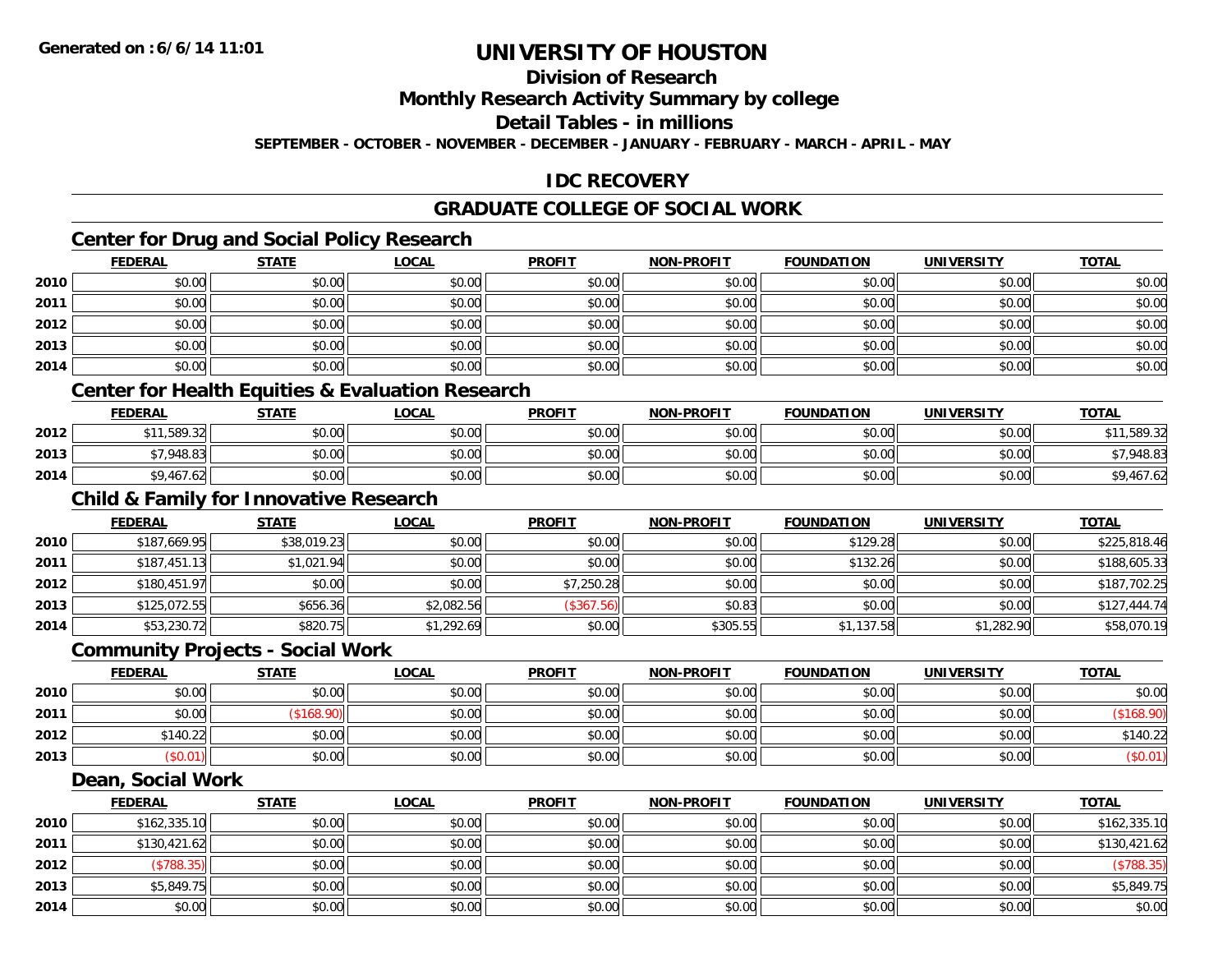## **Division of Research**

**Monthly Research Activity Summary by college**

**Detail Tables - in millions**

**SEPTEMBER - OCTOBER - NOVEMBER - DECEMBER - JANUARY - FEBRUARY - MARCH - APRIL - MAY**

### **IDC RECOVERY**

#### **GRADUATE COLLEGE OF SOCIAL WORK**

# **Office for Drug SPR**

|       | <b>FEDERAL</b> | <u>STATE</u> | <b>LOCAL</b> | <b>PROFIT</b> | <b>NON-PROFIT</b> | <b>FOUNDATION</b> | <b>UNIVERSITY</b> | <b>TOTAL</b>   |
|-------|----------------|--------------|--------------|---------------|-------------------|-------------------|-------------------|----------------|
| 2010  | \$0.00         | \$0.00       | \$0.00       | \$0.00        | \$0.00            | \$0.00            | \$0.00            | \$0.00         |
| 2011  | \$0.00         | \$0.00       | \$0.00       | \$0.00        | \$0.00            | \$0.00            | \$0.00            | \$0.00         |
| 2012  | \$0.00         | \$0.00       | \$0.00       | \$0.00        | \$0.00            | \$0.00            | \$0.00            | \$0.00         |
| 2013  | \$0.00         | \$0.00       | \$0.00       | \$0.00        | \$0.00            | \$0.00            | \$0.00            | \$0.00         |
| Total | \$1,060,840.42 | \$40,349.38  | \$3,375.25   | \$6,882.72    | \$306.38          | \$1,399.12        | \$1,282.90        | \$1,114,436.17 |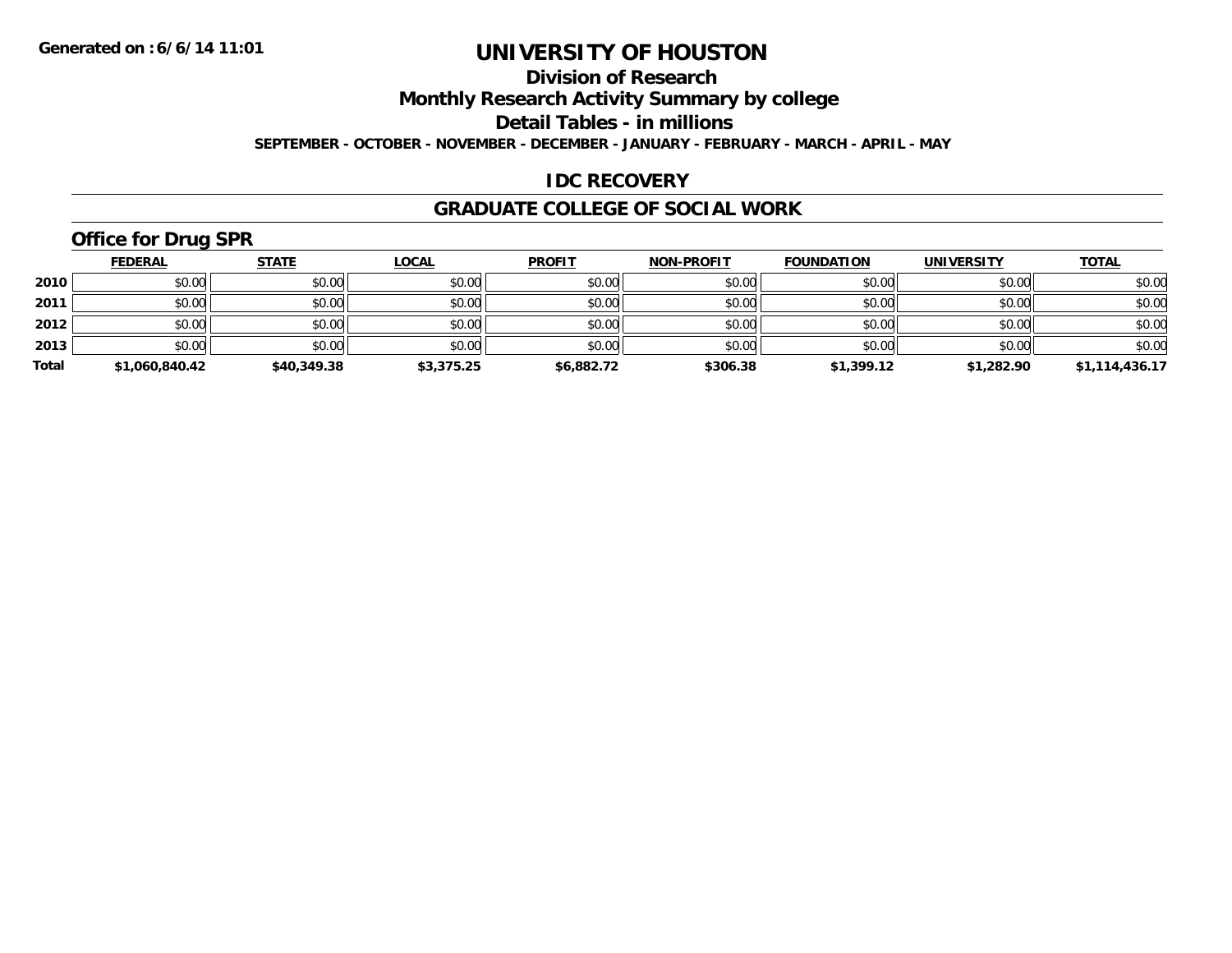## **Division of Research**

**Monthly Research Activity Summary by college**

**Detail Tables - in millions**

**SEPTEMBER - OCTOBER - NOVEMBER - DECEMBER - JANUARY - FEBRUARY - MARCH - APRIL - MAY**

#### **IDC RECOVERY**

#### **HILTON COLLEGE OF HOTEL AND RESTAURANT MANAGEMENT**

#### **Hotel and Restaurant Management**

|       | <b>FEDERAL</b> | <b>STATE</b> | <b>LOCAL</b> | <b>PROFIT</b> | <b>NON-PROFIT</b> | <b>FOUNDATION</b> | <b>UNIVERSITY</b> | <b>TOTAL</b> |
|-------|----------------|--------------|--------------|---------------|-------------------|-------------------|-------------------|--------------|
| 2010  | \$0.00         | \$0.00       | \$0.00       | \$3,344.86    | \$0.00            | \$0.00            | \$0.00            | \$3,344.86   |
| 2011  | \$4,626.73     | \$0.00       | \$0.00       | \$177.55      | \$841.60          | \$0.00            | \$0.00            | \$5,645.88   |
| 2012  | \$3,633.97     | \$18,059.67  | \$0.00       | \$8.59        | \$2,918.11        | \$0.00            | \$0.00            | \$24,620.34  |
| 2013  | \$3,955.01     | \$804.38     | \$0.00       | \$0.00        | \$0.00            | \$0.00            | \$0.00            | \$4,759.39   |
| 2014  | \$13,033.19    | (\$28.71)    | \$0.00       | \$0.00        | \$0.00            | \$2,364.52        | \$0.00            | \$15,369.00  |
| Total | \$25,248.90    | \$18,835.34  | \$0.00       | \$3,531.00    | \$3,759.71        | \$2,364.52        | \$0.00            | \$53,739.47  |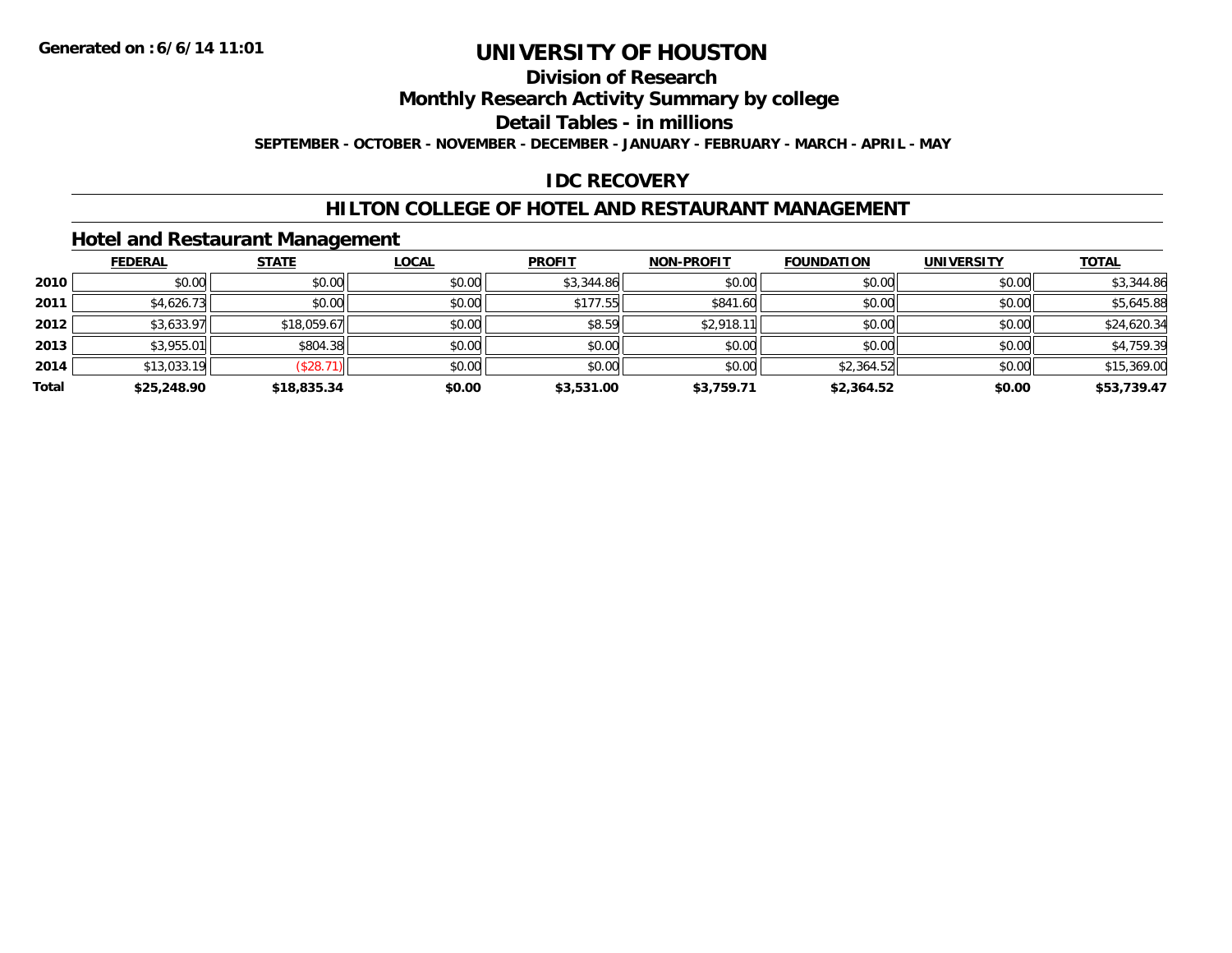# **Division of Research**

**Monthly Research Activity Summary by college**

**Detail Tables - in millions**

**SEPTEMBER - OCTOBER - NOVEMBER - DECEMBER - JANUARY - FEBRUARY - MARCH - APRIL - MAY**

#### **IDC RECOVERY**

#### **HONORS COLLEGE**

# **Dean, Honors College**

|       |                | $\sim$       |              |               |                   |                   |                   |              |
|-------|----------------|--------------|--------------|---------------|-------------------|-------------------|-------------------|--------------|
|       | <b>FEDERAL</b> | <b>STATE</b> | <b>LOCAL</b> | <b>PROFIT</b> | <b>NON-PROFIT</b> | <b>FOUNDATION</b> | <b>UNIVERSITY</b> | <b>TOTAL</b> |
| 2010  | \$11,400.77    | \$0.00       | \$0.00       | \$0.00        | \$0.00            | \$0.00            | \$0.00            | \$11,400.77  |
| 2011  | \$4,034.66     | \$0.00       | \$0.00       | \$0.00        | \$0.00            | \$0.00            | \$0.00            | \$4,034.66   |
| 2012  | \$5,010.75     | \$0.00       | \$0.00       | \$0.00        | \$5,048.76        | \$0.00            | \$0.00            | \$10,059.51  |
| 2013  | \$4,684.11     | \$0.00       | \$0.00       | \$0.00        | \$3,160.56        | \$0.00            | \$0.00            | \$7,844.67   |
| 2014  | \$892.24       | \$0.00       | \$0.00       | \$0.00        | \$2,985.57        | \$53.84           | \$0.00            | \$3,931.65   |
| Total | \$26,022.54    | \$0.00       | \$0.00       | \$0.00        | \$11,194.88       | \$53.84           | \$0.00            | \$37,271.26  |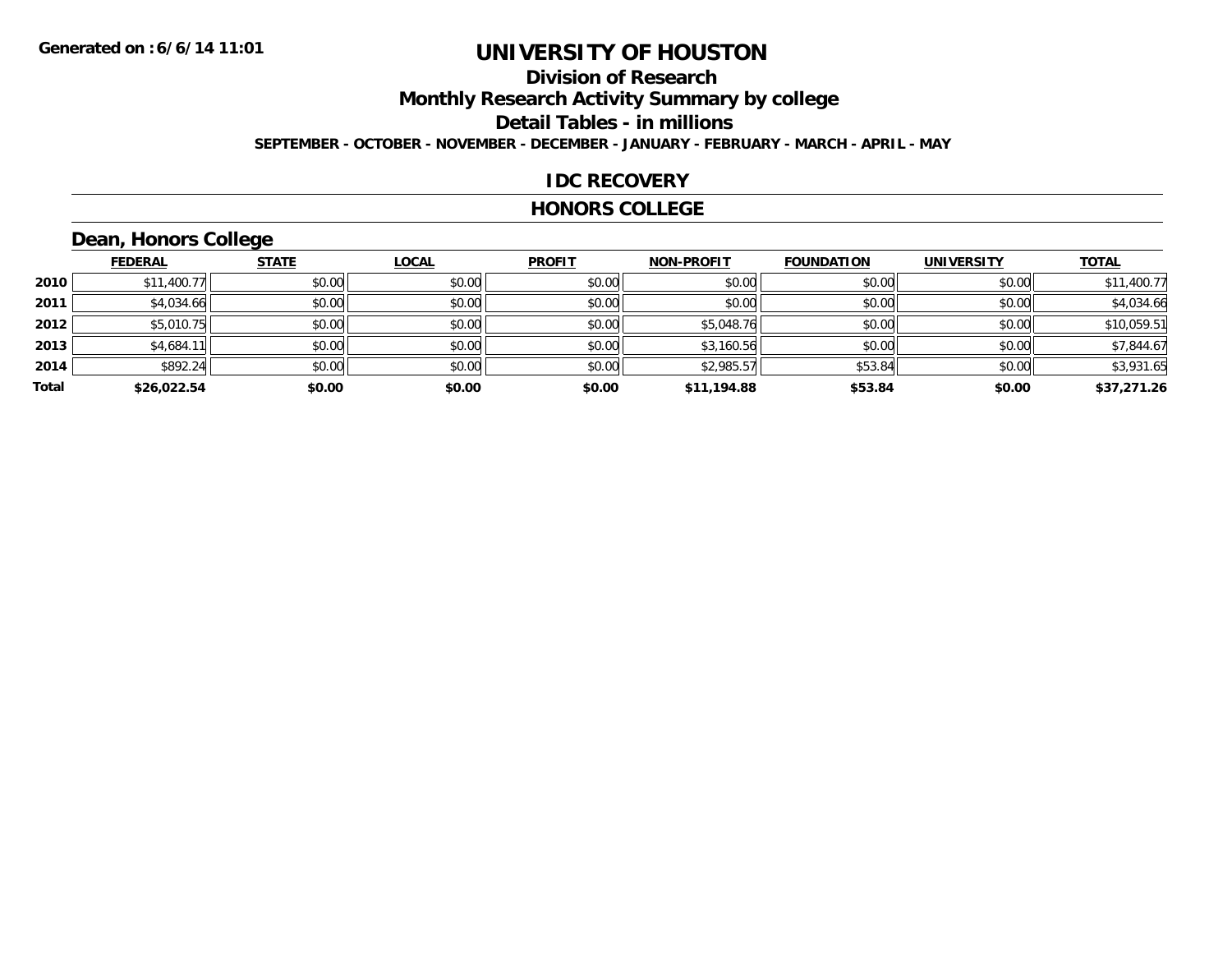# **Division of ResearchMonthly Research Activity Summary by college**

## **Detail Tables - in millions**

**SEPTEMBER - OCTOBER - NOVEMBER - DECEMBER - JANUARY - FEBRUARY - MARCH - APRIL - MAY**

#### **IDC RECOVERY**

#### **LIBRARY**

## **Administration, Library**

|       | <b>FEDERAL</b> | <b>STATE</b> | LOCAL  | <b>PROFIT</b> | <b>NON-PROFIT</b> | <b>FOUNDATION</b> | <b>UNIVERSITY</b> | <b>TOTAL</b> |
|-------|----------------|--------------|--------|---------------|-------------------|-------------------|-------------------|--------------|
| 2010  | \$7,676.48     | \$0.00       | \$0.00 | \$0.00        | \$0.00            | \$0.00            | \$0.00            | \$7,676.48   |
| 2011  | \$718.08       | \$0.00       | \$0.00 | \$0.00        | \$0.00            | \$0.00            | \$0.00            | \$718.08     |
| 2012  | \$0.00         | \$0.00       | \$0.00 | \$0.00        | \$0.00            | \$0.00            | \$0.00            | \$0.00       |
| 2013  | \$0.00         | \$0.00       | \$0.00 | \$0.00        | \$0.00            | \$0.00            | \$0.00            | \$0.00       |
| 2014  | \$0.00         | \$0.00       | \$0.00 | \$0.00        | \$0.00            | \$0.00            | \$0.00            | \$0.00       |
| Total | \$8,394.56     | \$0.00       | \$0.00 | \$0.00        | \$0.00            | \$0.00            | \$0.00            | \$8,394.56   |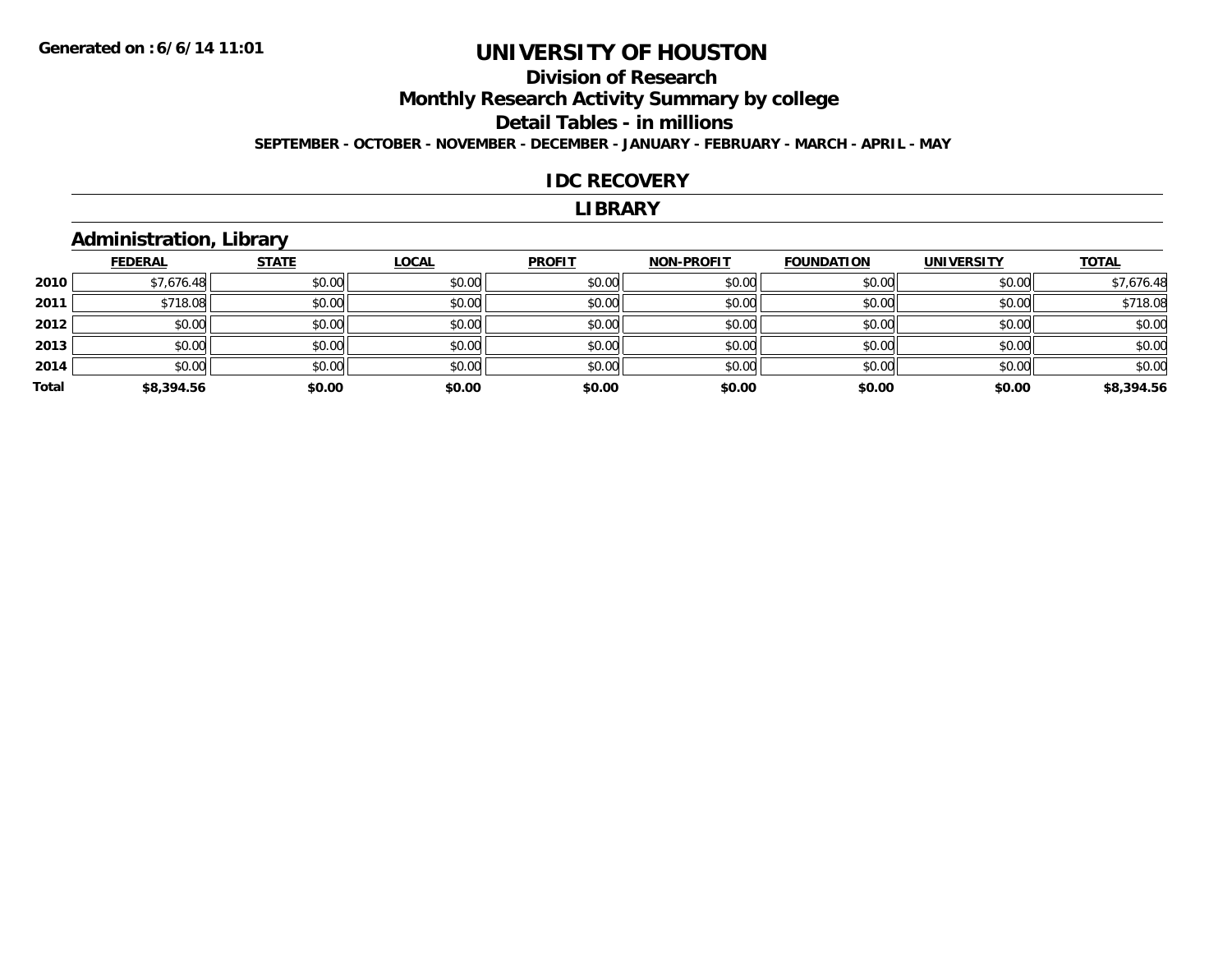### **Division of Research**

**Monthly Research Activity Summary by college**

**Detail Tables - in millions**

**SEPTEMBER - OCTOBER - NOVEMBER - DECEMBER - JANUARY - FEBRUARY - MARCH - APRIL - MAY**

### **IDC RECOVERY**

#### **SENIOR V.P. FOR ACADEMIC AFFAIRS AND PROVOST**

## **Continuing Education**

**2013**

**Total**

|      | <b>FEDERAL</b>                          | <b>STATE</b> | <b>LOCAL</b> | <b>PROFIT</b> | <b>NON-PROFIT</b> | <b>FOUNDATION</b> | <b>UNIVERSITY</b> | <b>TOTAL</b> |
|------|-----------------------------------------|--------------|--------------|---------------|-------------------|-------------------|-------------------|--------------|
| 2011 | \$0.00                                  | \$79.12      | \$0.00       | \$0.00        | \$0.00            | \$0.00            | \$0.00            | \$79.12      |
|      | <b>Learning and Assessment Services</b> |              |              |               |                   |                   |                   |              |
|      | <b>FEDERAL</b>                          | <b>STATE</b> | <b>LOCAL</b> | <b>PROFIT</b> | <b>NON-PROFIT</b> | <b>FOUNDATION</b> | <b>UNIVERSITY</b> | <b>TOTAL</b> |
| 2010 | \$19,088.38                             | \$6,779.28   | \$0.00       | \$0.00        | \$0.00            | \$0.00            | \$0.00            | \$25,867.66  |
| 2011 | \$17,166.13                             | \$7,423.05   | \$0.00       | \$0.00        | (\$156.28)        | \$0.00            | \$0.00            | \$24,432.90  |
| 2012 | \$17,221.18                             | (\$125.73)   | \$0.00       | \$0.00        | \$0.00            | \$0.00            | \$0.00            | \$17,095.45  |
| 2013 | \$16,580.54                             | \$7,215.39   | \$0.00       | \$0.00        | \$0.00            | \$0.00            | \$0.00            | \$23,795.93  |
| 2014 | \$17,214.51                             | \$6,426.37   | \$0.00       | \$0.00        | \$0.00            | \$0.00            | \$0.00            | \$23,640.88  |
|      | <b>Learning Support Services</b>        |              |              |               |                   |                   |                   |              |
|      | <b>FEDERAL</b>                          | <b>STATE</b> | <b>LOCAL</b> | <b>PROFIT</b> | <b>NON-PROFIT</b> | <b>FOUNDATION</b> | <b>UNIVERSITY</b> | <b>TOTAL</b> |
| 2012 | \$0.00                                  | \$0.00       | \$0.00       | \$0.00        | \$0.00            | \$0.00            | \$0.00            | \$0.00       |

3 \$0.00 | \$0.00 | \$0.00 | \$0.00 | \$0.00 | \$0.00 | \$0.00 | \$0.00

**\$87,270.74 \$27,797.48 \$0.00 \$0.00 (\$156.28) \$0.00 \$0.00 \$114,911.94**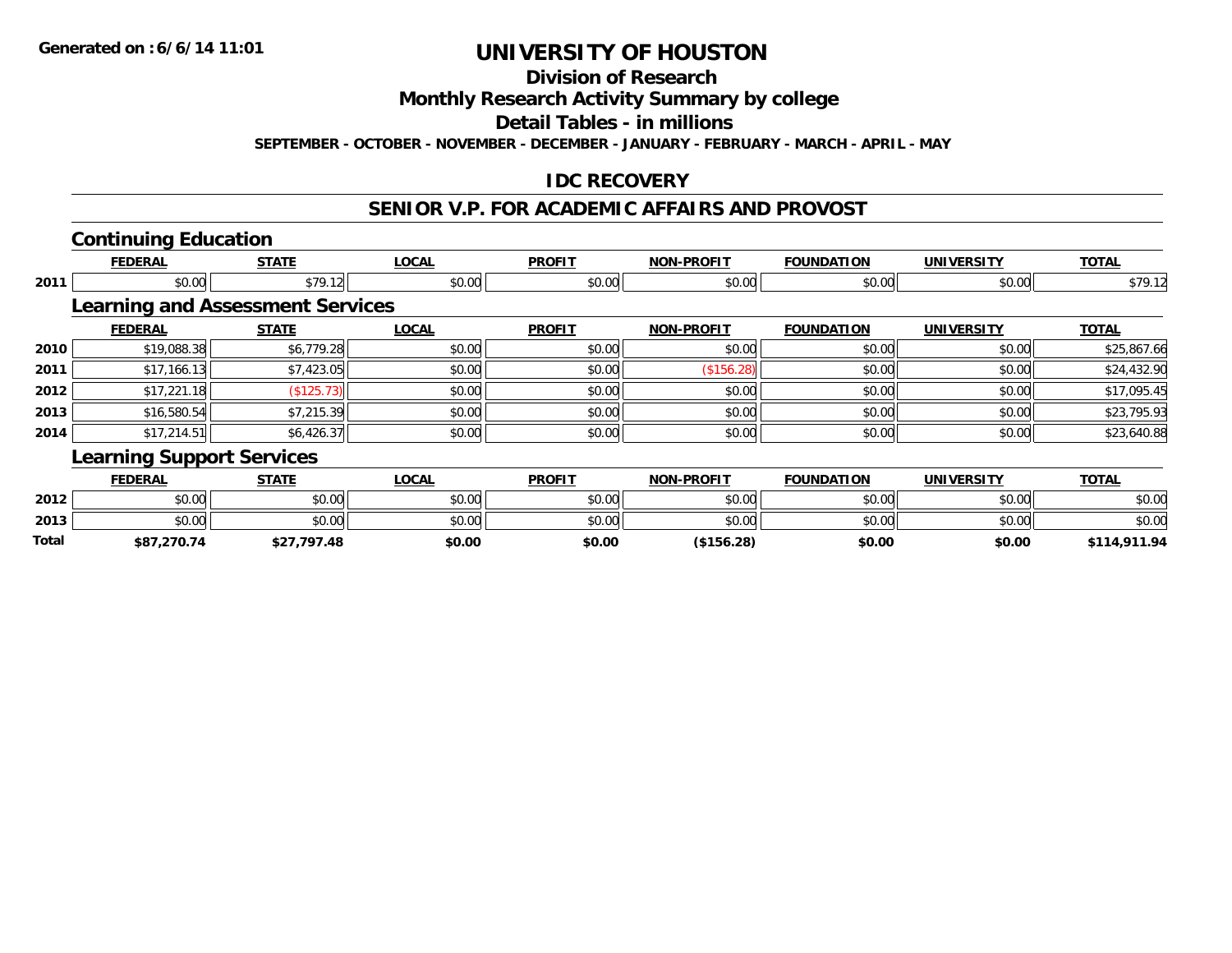# **Division of Research**

**Monthly Research Activity Summary by college**

**Detail Tables - in millions**

**SEPTEMBER - OCTOBER - NOVEMBER - DECEMBER - JANUARY - FEBRUARY - MARCH - APRIL - MAY**

#### **IDC RECOVERY**

#### **UH LAW CENTER**

|      | Dean, Law      |              |              |               |                   |                   |                   |               |
|------|----------------|--------------|--------------|---------------|-------------------|-------------------|-------------------|---------------|
|      | <b>FEDERAL</b> | <b>STATE</b> | <b>LOCAL</b> | <b>PROFIT</b> | <b>NON-PROFIT</b> | <b>FOUNDATION</b> | <b>UNIVERSITY</b> | <b>TOTAL</b>  |
| 2010 | \$46,142.06    | \$0.00       | \$0.00       | \$0.00        | \$0.00            | \$0.00            | \$0.00            | \$46,142.06   |
| 2011 | \$7,754.56     | \$0.00       | \$0.00       | \$0.00        | \$0.00            | \$0.00            | \$0.00            | \$7,754.56    |
| 2012 | (\$70,357.49)  | \$0.00       | \$0.00       | \$0.00        | \$0.00            | \$0.00            | \$0.00            | (\$70,357.49) |
| 2013 | \$0.00         | \$0.00       | \$0.00       | \$0.00        | \$0.00            | \$0.00            | \$0.00            | \$0.00        |
|      | Law-UH         |              |              |               |                   |                   |                   |               |
|      |                |              |              |               |                   |                   |                   |               |
|      | <b>FEDERAL</b> | <b>STATE</b> | <b>LOCAL</b> | <b>PROFIT</b> | <b>NON-PROFIT</b> | <b>FOUNDATION</b> | <b>UNIVERSITY</b> | <b>TOTAL</b>  |
| 2010 | \$2,668.04     | \$0.00       | \$0.00       | \$0.00        | \$0.00            | \$0.00            | \$0.00            | \$2,668.04    |
| 2011 | \$23,770.43    | \$2,755.67   | \$0.00       | \$0.00        | \$0.00            | \$5,297.84        | \$0.00            | \$31,823.94   |
| 2012 | \$1,330.63     | \$0.00       | \$0.00       | \$0.00        | \$0.00            | \$4,304.90        | \$0.00            | \$5,635.53    |
| 2013 | \$44,281.44    | \$19,708.02  | \$0.00       | \$0.00        | \$0.00            | \$2,818.51        | \$0.00            | \$66,807.97   |
| 2014 | \$5,629.40     | \$23,916.31  | \$0.00       | \$0.00        | \$0.00            | \$0.00            | \$0.00            | \$29,545.71   |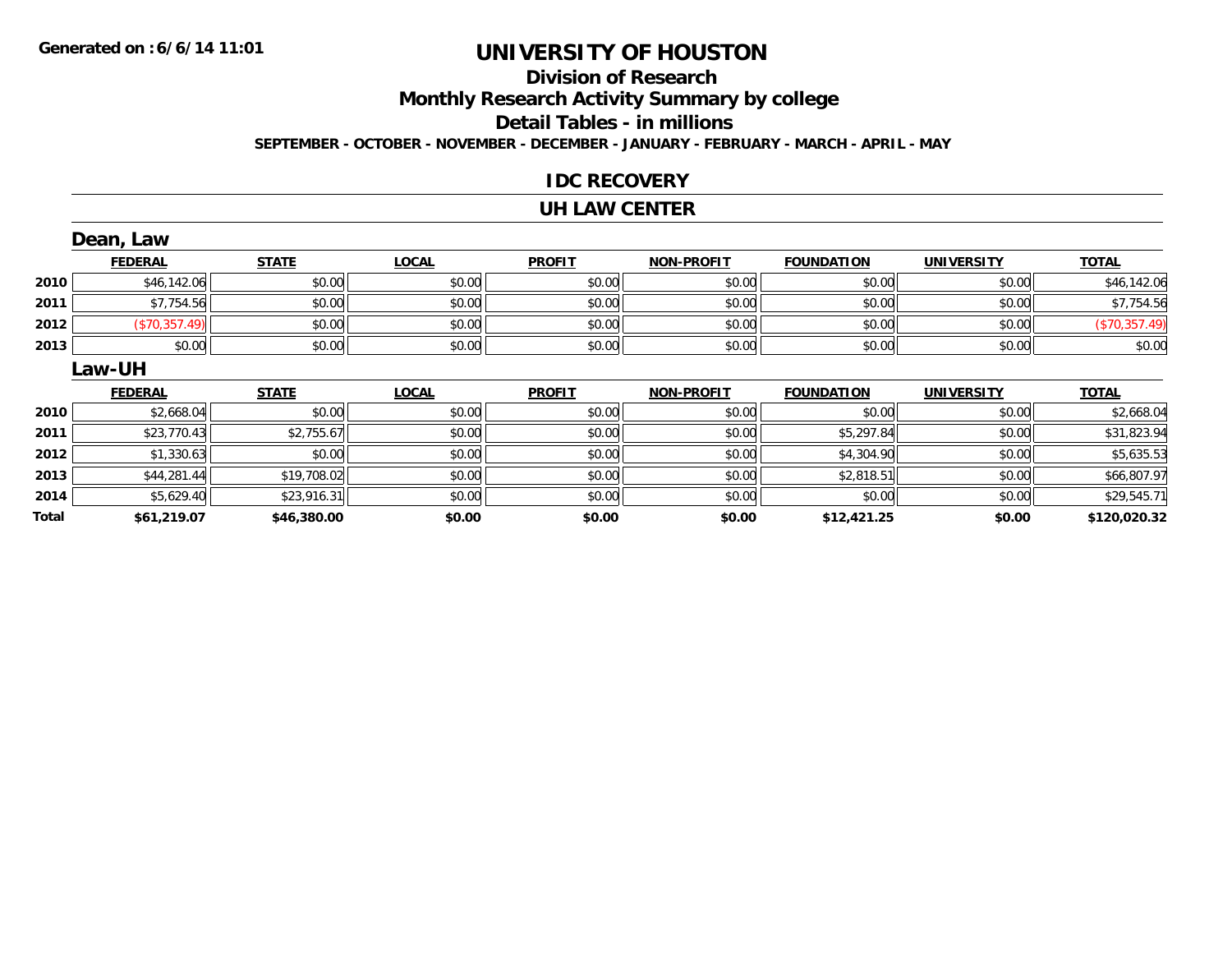**Division of Research**

**Monthly Research Activity Summary by college**

**Detail Tables - in millions**

**SEPTEMBER - OCTOBER - NOVEMBER - DECEMBER - JANUARY - FEBRUARY - MARCH - APRIL - MAY**

### **IDC RECOVERY**

#### **UKNOWN COLLEGE**

#### **Unknown Department**

|              | <b>JERAL</b> | <b>STATE</b>     | <b>LOCAL</b>      | <b>PROFIT</b>       | <b>DDAEIT</b><br><b>BIAB</b> | ΙΑΤΙΩΝ | JNI)<br><b>VEDCITY</b> | TOTA.  |
|--------------|--------------|------------------|-------------------|---------------------|------------------------------|--------|------------------------|--------|
| 2014         | \$0.00       | $\cdots$<br>JU.J | $\sim$ 00<br>ט.טע | 0000<br>JU.UU       | ስ ለሰ<br>ט.טע                 | 0000   | \$0.00                 | \$0.00 |
| <b>Total</b> | 60.00        | \$0.00           | \$0.00            | <b>¢∩ ∩</b><br>DU.U | \$0.00                       | \$0.00 | \$0.00                 | \$0.00 |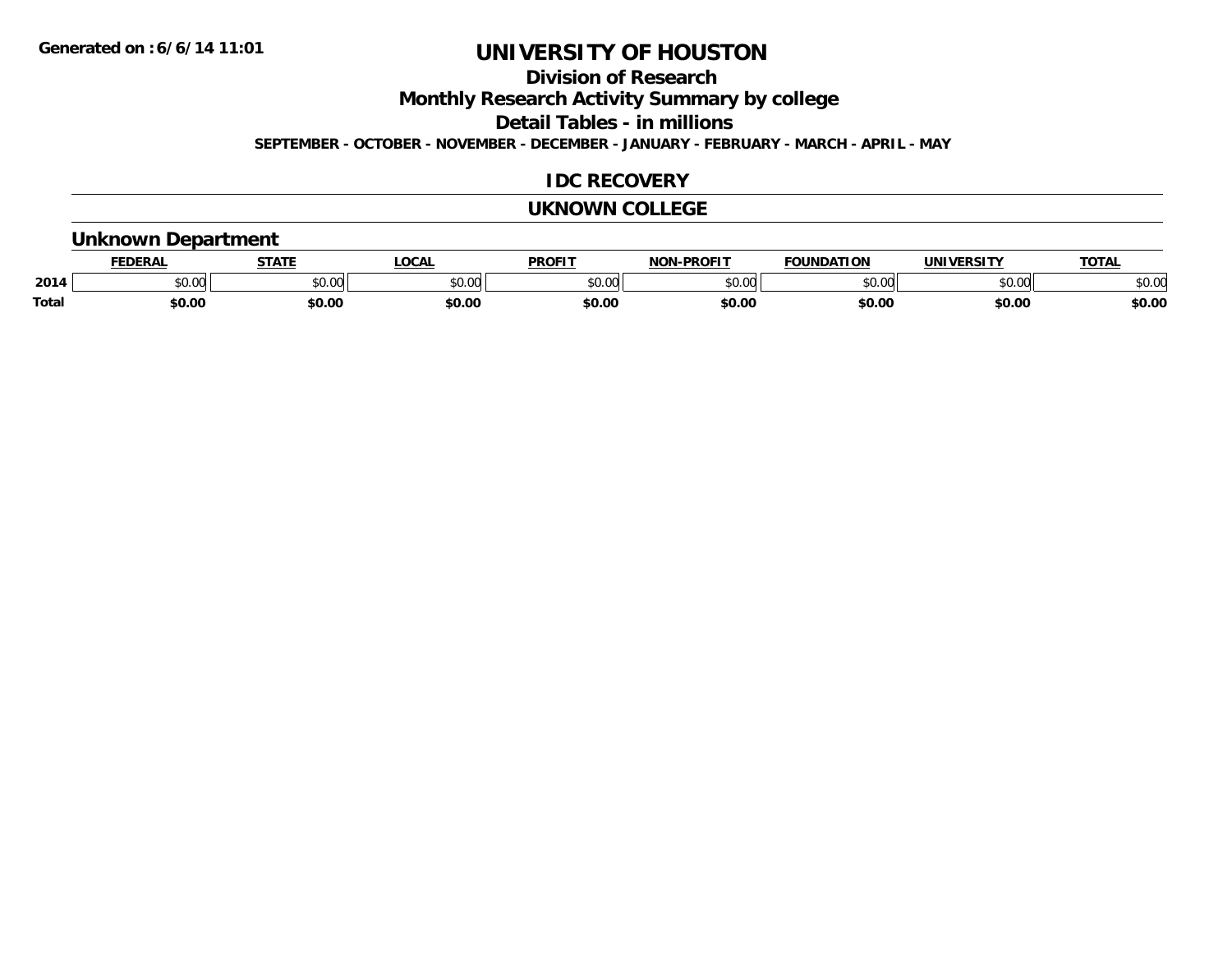**Division of Research**

**Monthly Research Activity Summary by college**

**Detail Tables - in millions**

**SEPTEMBER - OCTOBER - NOVEMBER - DECEMBER - JANUARY - FEBRUARY - MARCH - APRIL - MAY**

## **IDC RECOVERY**

## **VICE PRESIDENT FOR ADMINISTRATION**

|       | <b>KUHT-TV</b> |              |              |               |                   |                   |                   |              |
|-------|----------------|--------------|--------------|---------------|-------------------|-------------------|-------------------|--------------|
|       | <b>FEDERAL</b> | <u>STATE</u> | <u>LOCAL</u> | <b>PROFIT</b> | <b>NON-PROFIT</b> | <b>FOUNDATION</b> | <b>UNIVERSITY</b> | <b>TOTAL</b> |
| 2010  |                | \$0.00       | \$0.00       | \$0.00        | \$0.00            | \$0.00            | \$0.00            |              |
| 2011  |                | \$0.00       | \$0.00       | \$0.00        | \$0.00            | \$0.00            | \$0.00            |              |
| Total | (\$3,954.85)   | \$0.00       | \$0.00       | \$0.00        | \$0.00            | \$0.00            | \$0.00            | (\$3,954.85) |